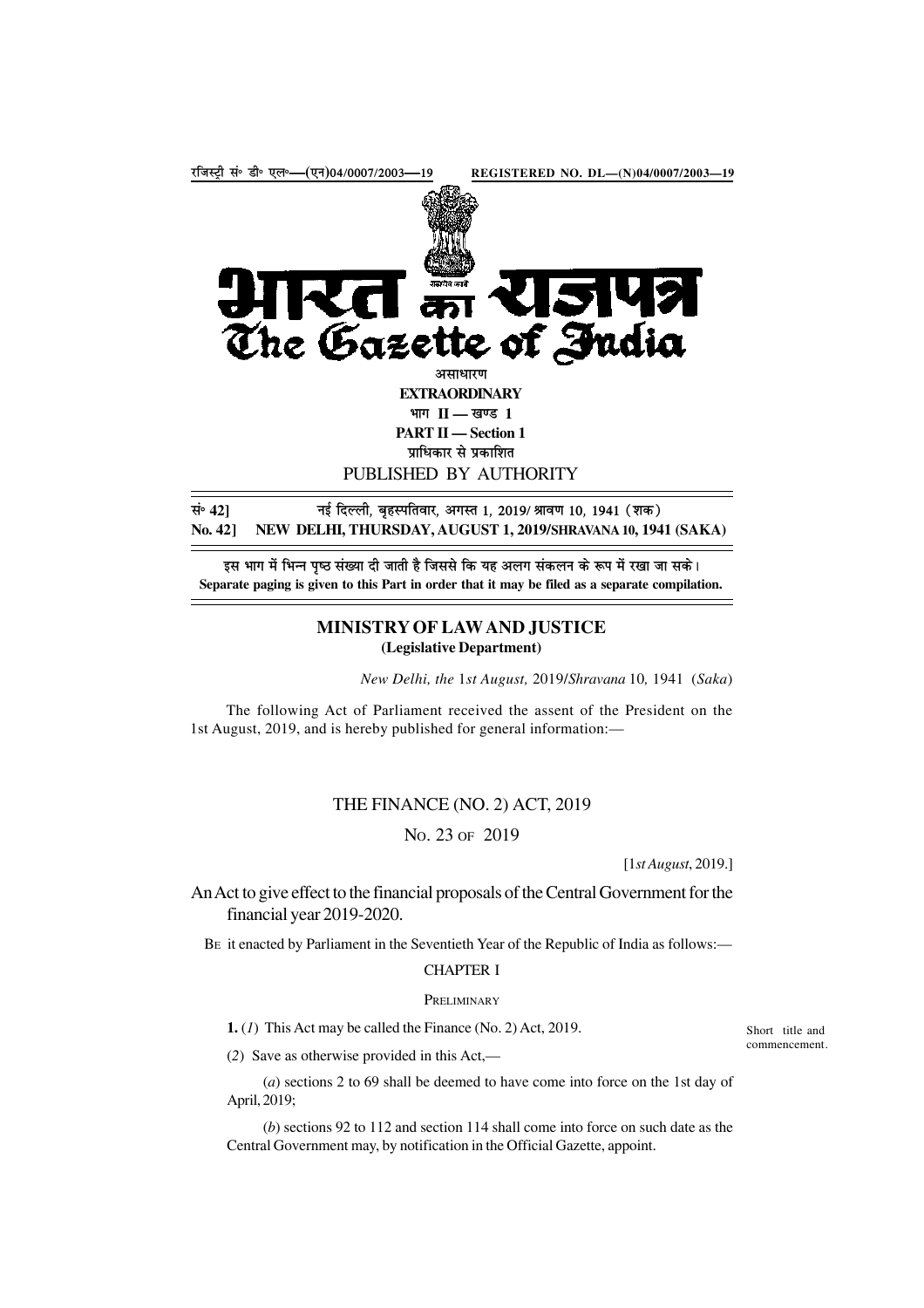#### CHAPTER II

### RATES OF INCOME-TAX

**2.** (*1*) Subject to the provisions of sub-sections (*2*) and (*3*), for the assessment year commencing on the 1st day of April, 2019, income-tax shall be charged at the rates specified in Part I of the First Schedule and such tax shall be increased by a surcharge, for the purposes of the Union, calculated in each case in the manner provided therein.

(*2*) In the cases to which Paragraph A of Part I of the First Schedule applies, where the assessee has, in the previous year, any net agricultural income exceeding five thousand rupees, in addition to total income, and the total income exceeds two lakh fifty thousand rupees, then,—

(*a*) the net agricultural income shall be taken into account, in the manner provided in clause  $(b)$  [that is to say, as if the net agricultural income were comprised in the total income after the first two lakh fifty thousand rupees of the total income but without being liable to tax], only for the purpose of charging income-tax in respect of the total income; and

(*b*) the income-tax chargeable shall be calculated as follows:—

(*i*) the total income and the net agricultural income shall be aggregated and the amount of income-tax shall be determined in respect of the aggregate income at the rates specified in the said Paragraph A, as if such aggregate income were the total income;

(*ii*) the net agricultural income shall be increased by a sum of two lakh fifty thousand rupees, and the amount of income-tax shall be determined in respect of the net agricultural income as so increased at the rates specified in the said Paragraph A, as if the net agricultural income as so increased were the total income;

(*iii*) the amount of income-tax determined in accordance with sub-clause (*i*) shall be reduced by the amount of income-tax determined in accordance with sub-clause (*ii*) and the sum so arrived at shall be the income-tax in respect of the total income:

Provided that in the case of every individual, being a resident in India, who is of the age of sixty years or more but less than eighty years at any time during the previous year, referred to in item (II) of Paragraph A of Part I of the First Schedule, the provisions of this sub-section shall have effect as if for the words "two lakh fifty thousand rupees", the words "three lakh rupees" had been substituted:

Provided further that in the case of every individual, being a resident in India, who is of the age of eighty years or more at any time during the previous year, referred to in item (III) of Paragraph A of Part I of the First Schedule, the provisions of this sub-section shall have effect as if for the words "two lakh fifty thousand rupees", the words "five lakh rupees" had been substituted.

(*3*) In cases to which the provisions of Chapter XII or Chapter XII-A or section 115JB or section 115JC or Chapter XII-FA or Chapter XII-FB or sub-section (*1A*) of section 161 or section 164 or section 164A or section 167B of the Income-tax Act, 1961 (hereinafter referred to as the Income-tax Act) apply, the tax chargeable shall be determined as provided in that Chapter or that section, and with reference to the rates imposed by sub-section (*1*) or the rates as specified in that Chapter or section, as the case may be:

Provided that the amount of income-tax computed in accordance with the provisions of section 111A or section 112 or section 112A of the Income-tax Act shall be increased by a surcharge, for the purposes of the Union, as provided in Paragraph A, B, C, D or E, as the case

43 of 1961.

Income-tax.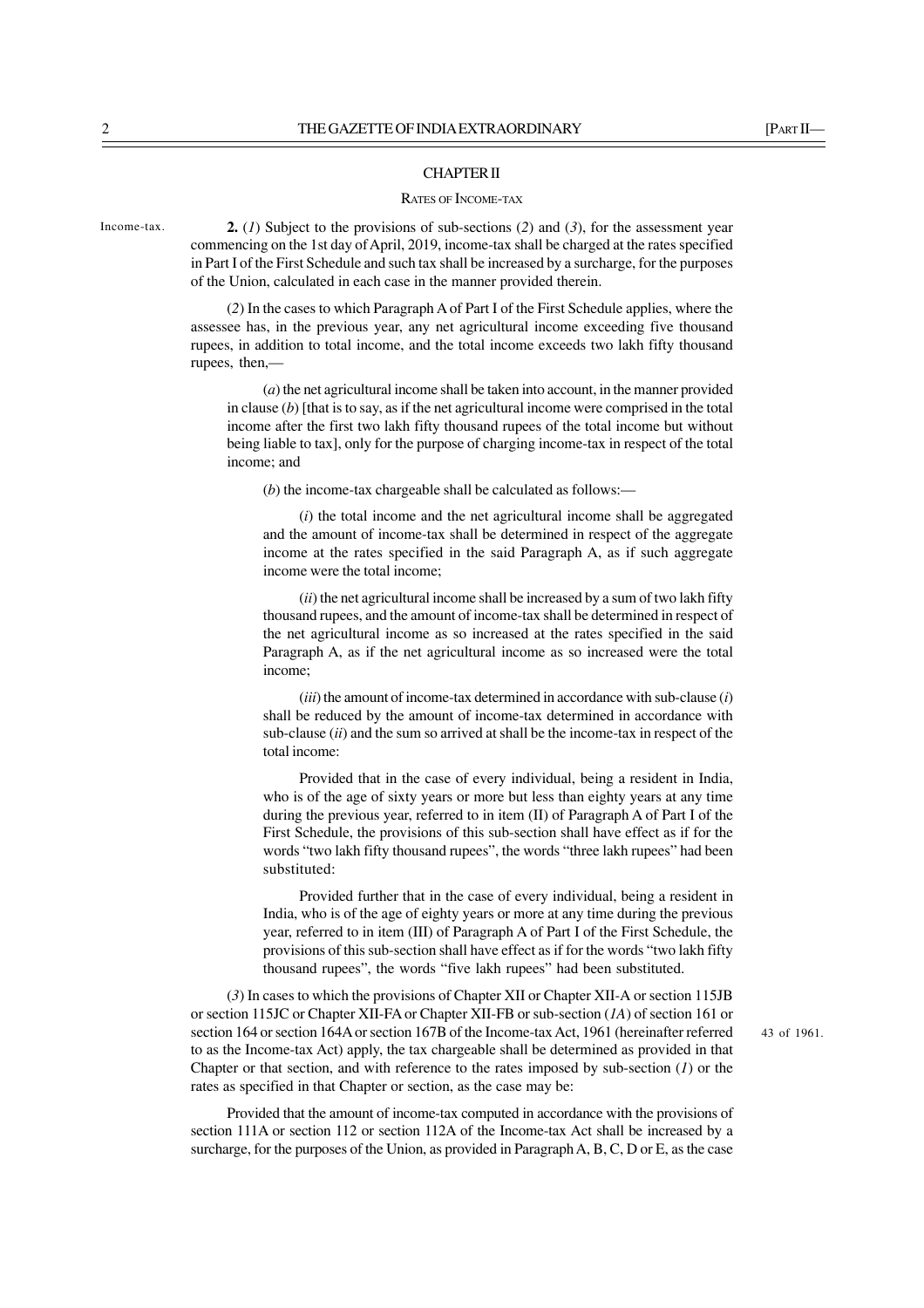may be, of Part I of the First Schedule:

Provided further that in respect of any income chargeable to tax under section 115A, 115AB, 115AC, 115ACA, 115AD, 115B, 115BA, 115BB, 115BBA, 115BBC, 115BBD, 115BBDA, 115BBF, 115BBG, 115E, 115JB or 115JC of the Income-tax Act, the amount of income-tax computed under this sub-section shall be increased by a surcharge, for the purposes of the Union, calculated,—

(*a*) in the case of every individual or Hindu undivided family or association of persons or body of individuals, whether incorporated or not, or every artificial juridical person referred to in sub-clause (*vii*) of clause (*31*) of section 2 of the Income-tax Act,—

(*i*) having a total income exceeding fifty lakh rupees but not exceeding one crore rupees, at the rate of ten per cent. of such income-tax; and

(*ii*) having a total income exceeding one crore rupees, at the rate of fifteen per cent. of such income-tax;

(*b*) in the case of every co-operative society or firm or local authority, at the rate of twelve per cent. of such income-tax, where the total income exceeds one crore rupees;

(*c*) in the case of every domestic company,—

(*i*) at the rate of seven per cent. of such income-tax, where the total income exceeds one crore rupees but does not exceed ten crore rupees;

(*ii*) at the rate of twelve per cent. of such income-tax, where the total income exceeds ten crore rupees;

(*d*) in the case of every company, other than a domestic company,—

(*i*) at the rate of two per cent. of such income-tax, where the total income exceeds one crore rupees but does not exceed ten crore rupees;

(*ii*) at the rate of five per cent. of such income-tax, where the total income exceeds ten crore rupees:

Provided also that in the case of persons mentioned in (*a*) above, having total income chargeable to tax under section 115JC of the Income-tax Act, and such income exceeds,—

(*i*) fifty lakh rupees but does not exceed one crore rupees, the total amount payable as income-tax and surcharge thereon shall not exceed the total amount payable as income-tax on a total income of fifty lakh rupees by more than the amount of income that exceeds fifty lakh rupees;

(*ii*) one crore rupees, the total amount payable as income-tax and surcharge thereon shall not exceed the total amount payable as incometax and surcharge on a total income of one crore rupees by more than the amount of income that exceeds one crore rupees:

Provided also that in the case of persons mentioned in (*b*) above, having total income chargeable to tax under section 115JC of the Incometax Act, and such income exceeds one crore rupees, the total amount payable as income-tax on such income and surcharge thereon shall not exceed the total amount payable as income-tax on a total income of one crore rupees by more than the amount of income that exceeds one crore rupees:

Provided also that in the case of every company having total income chargeable to tax under section 115JB of the Income-tax Act, and such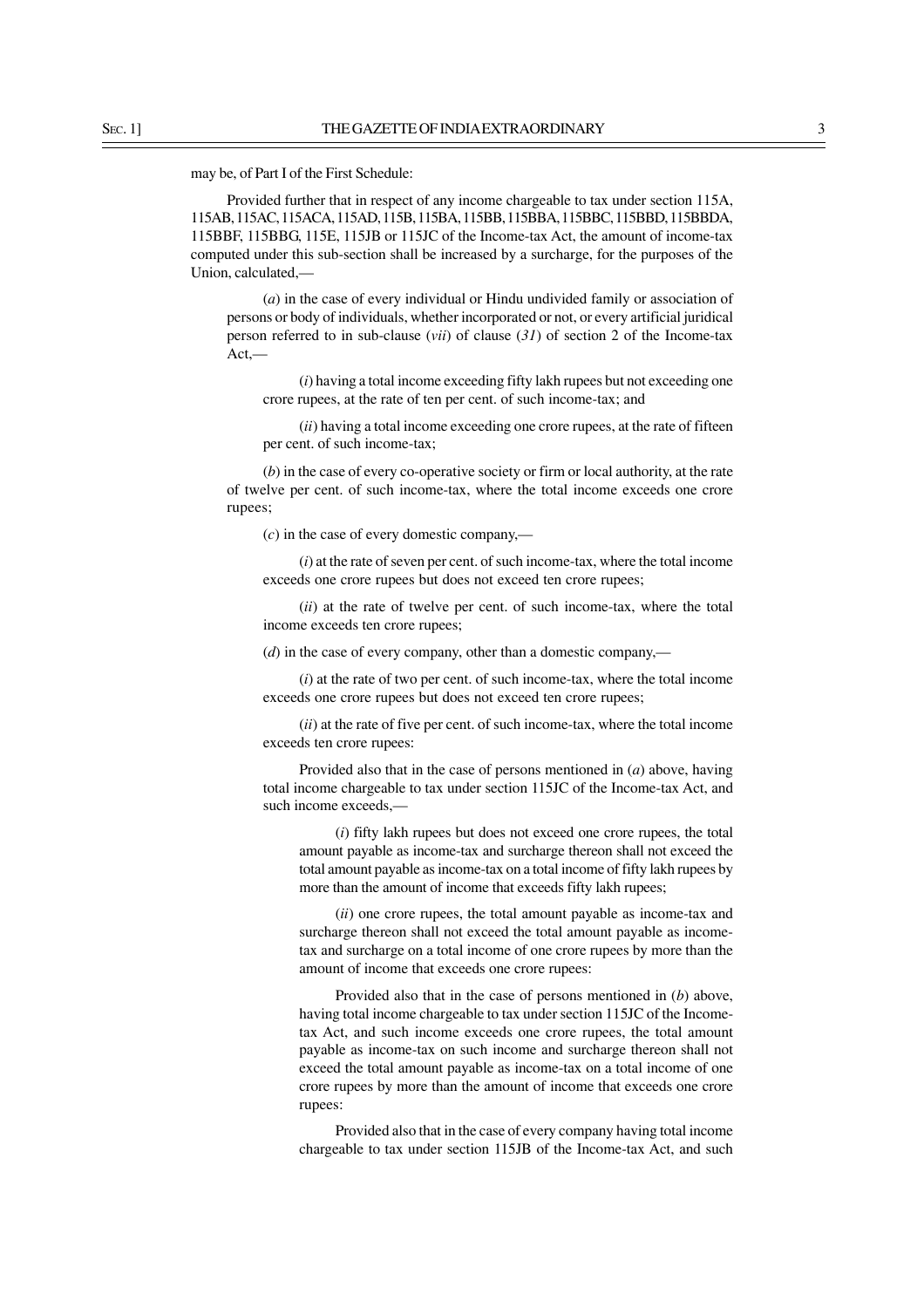income exceeds one crore rupees but does not exceed ten crore rupees, the total amount payable as income-tax on such income and surcharge thereon, shall not exceed the total amount payable as income-tax on a total income of one crore rupees by more than the amount of income that exceeds one crore rupees:

Provided also that in the case of every company having total income chargeable to tax under section 115JB of the Income-tax Act, and such income exceeds ten crore rupees, the total amount payable as income-tax on such income and surcharge thereon, shall not exceed the total amount payable as income-tax and surcharge on a total income of ten crore rupees by more than the amount of income that exceeds ten crore rupees:

Provided also that in respect of any income chargeable to tax under clause (*i*) of sub-section (*1*) of section 115BBE of the Income-tax Act, the amount of income-tax computed under this sub-section shall be increased by a surcharge, for the purposes of the Union, calculated at the rate of twenty-five per cent. of such income-tax.

(*4*) In cases in which tax has to be charged and paid under sub-section (*2A*) of section 92CE or section 115-O or section 115QA or sub-section (*2*) of section 115R or section 115TA or section 115TD of the Income-tax Act, the tax shall be charged and paid at the rates as specified in those sections and shall be increased by a surcharge, for the purposes of the Union, calculated at the rate of twelve per cent. of such tax.

(*5*) In cases in which tax has to be deducted under sections 193, 194, 194A, 194B, 194BB, 194D, 194LBA, 194LBB, 194LBC and 195 of the Income-tax Act, at the rates in force, the deductions shall be made at the rates specified in Part II of the First Schedule and shall be increased by a surcharge, for the purposes of the Union, calculated in cases wherever prescribed, in the manner provided therein.

(*6*) In cases in which tax has to be deducted under sections 192A, 194C, 194DA, 194E, 194EE, 194F, 194G, 194H, 194-I, 194-IA, 194-IB, 194-IC, 194J, 194LA, 194LB, 194LBA, 194LBB, 194LBC, 194LC, 194LD, 194M, 194N, 196B, 196C and 196D of the Income-tax Act, the deductions shall be made at the rates specified in those sections and shall be increased by a surcharge, for the purposes of the Union,—

(*a*) in the case of every individual or Hindu undivided family or association of persons or body of individuals, whether incorporated or not, or every artificial juridical person referred to in sub-clause (*vii*) of clause (*31*) of section 2 of the Income-tax Act, being a non-resident, calculated,—

(*i*) at the rate of ten per cent. of such tax, where the income or the aggregate of such incomes paid or likely to be paid and subject to the deduction exceeds fifty lakh rupees but does not exceed one crore rupees;

(*ii*) at the rate of fifteen per cent. of such tax, where the income or the aggregate of such incomes paid or likely to be paid and subject to the deduction exceeds one crore rupees but does not exceed two crore rupees;

(*iii*) at the rate of twenty-five per cent. of such tax, where the income or the aggregate of such incomes paid or likely to be paid and subject to the deduction exceeds two crore rupees but does not exceed five crore rupees;

(*iv*) at the rate of thirty-seven per cent. of such tax, where the income or the aggregate of such incomes paid or likely to be paid and subject to the deduction exceeds five crore rupees;

(*b*) in the case of every co-operative society or firm, being a non-resident, calculated at the rate of twelve per cent. of such tax, where the income or the aggregate of such incomes paid or likely to be paid and subject to the deduction exceeds one crore rupees;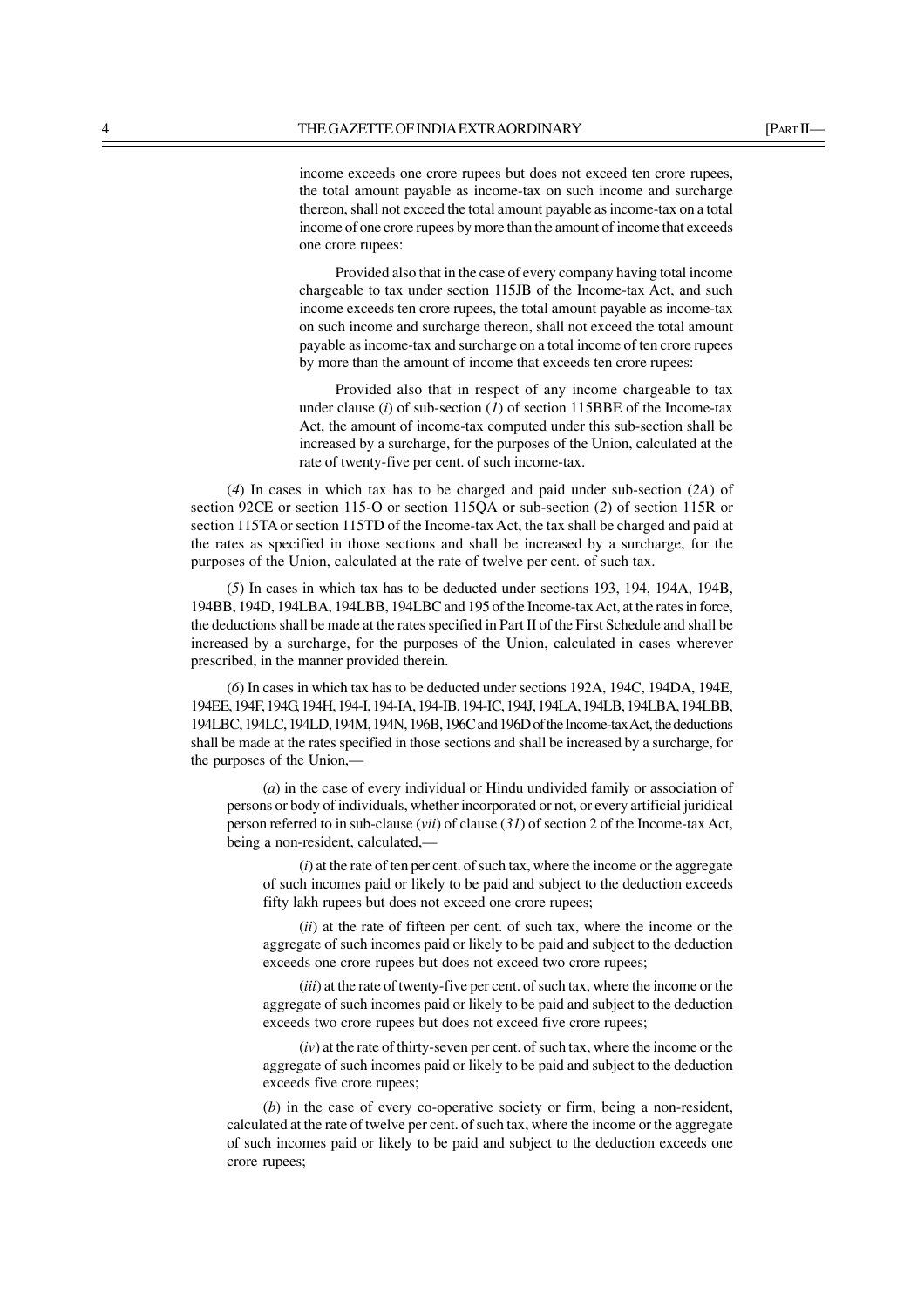(*c*) in the case of every company, other than a domestic company, calculated,—

(*i*) at the rate of two per cent. of such tax, where the income or the aggregate of such incomes paid or likely to be paid and subject to the deduction exceeds one crore rupees but does not exceed ten crore rupees;

(*ii*) at the rate of five per cent. of such tax, where the income or the aggregate of such incomes paid or likely to be paid and subject to the deduction exceeds ten crore rupees.

(*7*) In cases in which tax has to be collected under the proviso to section 194B of the Income-tax Act, the collection shall be made at the rates specified in Part II of the First Schedule, and shall be increased by a surcharge, for the purposes of the Union, calculated, in cases wherever prescribed, in the manner provided therein.

(*8*) In cases in which tax has to be collected under section 206C of the Income-tax Act, the collection shall be made at the rates specified in that section and shall be increased by a surcharge, for the purposes of the Union,—

(*a*) in the case of every individual or Hindu undivided family or association of persons or body of individuals, whether incorporated or not, or every artificial juridical person referred to in sub-clause (*vii*) of clause (*31*) of section 2 of the Income-tax Act, being a non-resident, calculated,—

(*i*) at the rate of ten per cent. of such tax, where the amount or the aggregate of such amounts collected and subject to the collection exceeds fifty lakh rupees but does not exceed one crore rupees;

(*ii*) at the rate of fifteen per cent. of such tax, where the amount or the aggregate of such amounts collected and subject to the collection exceeds one crore rupees but does not exceed two crore rupees;

(*iii*) at the rate of twenty-five per cent. of such tax, where the income or the aggregate of such incomes paid or likely to be paid and subject to the collection exceeds two crore rupees but does not exceed five crore rupees;

(*iv*) at the rate of thirty-seven per cent. of such tax, where the income or the aggregate of such incomes paid or likely to be paid and subject to the deduction exceeds five crore rupees;

(*b*) in the case of every co-operative society or firm, being a non-resident, calculated at the rate of twelve per cent. of such tax, where the amount or the aggregate of such amounts collected and subject to the collection exceeds one crore rupees;

(*c*) in the case of every company, other than a domestic company, calculated,—

(*i*) at the rate of two per cent. of such tax, where the amount or the aggregate of such amounts collected and subject to the collection exceeds one crore rupees but does not exceed ten crore rupees;

(*ii*) at the rate of five per cent. of such tax, where the amount or the aggregate of such amounts collected and subject to the collection exceeds ten crore rupees.

(*9*) Subject to the provisions of sub-section (*10*), in cases in which income-tax has to be charged under sub-section (*4*) of section 172 or sub-section (*2*) of section 174 or section 174A or section 175 or sub-section (*2*) of section 176 of the Income-tax Act or deducted from, or paid on, income chargeable under the head "Salaries" under section 192 of the said Act or in which the "advance tax" payable under Chapter XVII-C of the said Act has to be computed at the rate or rates in force, such income-tax or, as the case may be, "advance tax" shall be charged, deducted or computed at the rate or rates specified in Part III of the First Schedule and such tax shall be increased by a surcharge, for the purposes of the Union, calculated in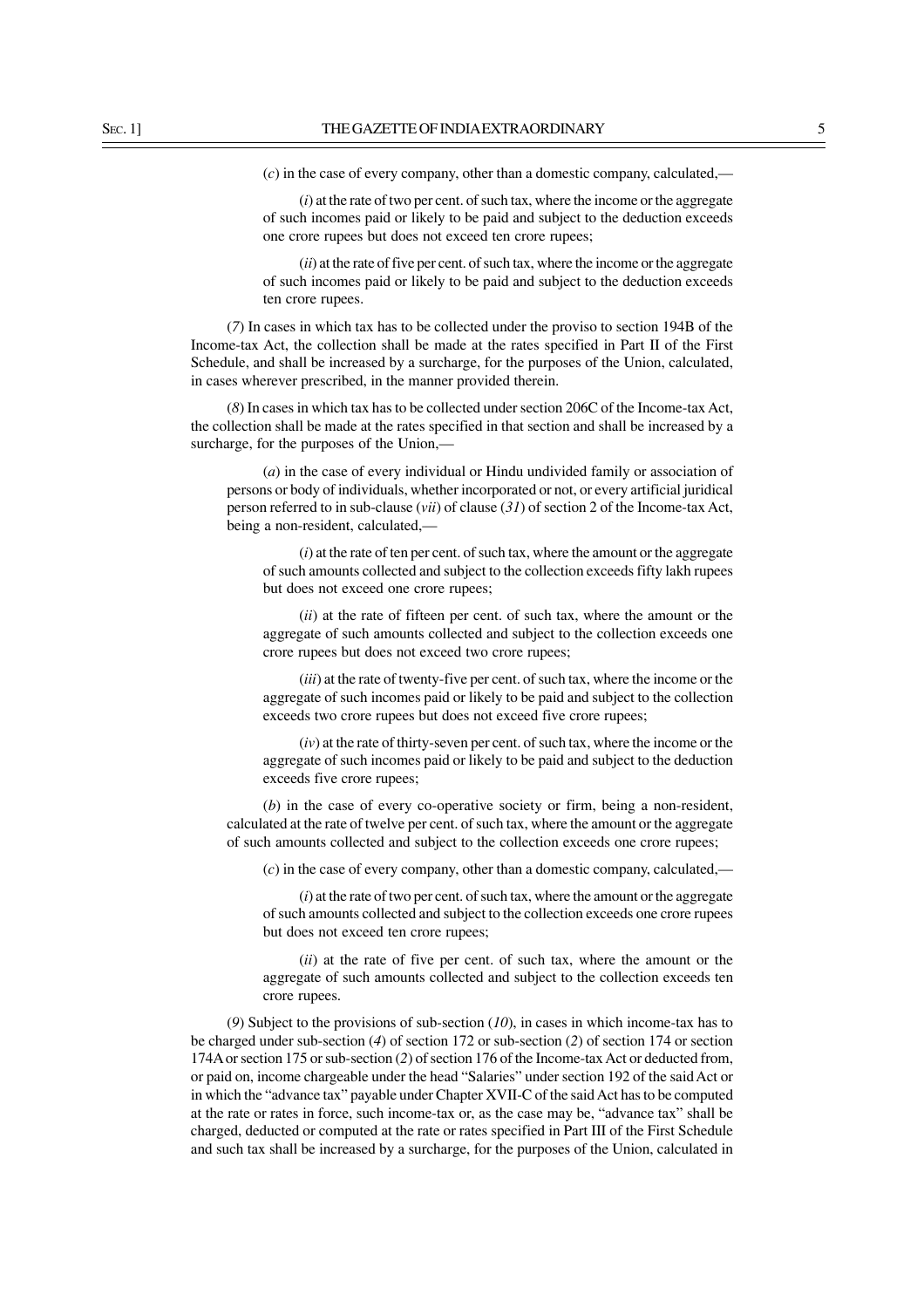such cases and in such manner as provided therein:

Provided that in cases to which the provisions of Chapter XII or Chapter XII-A or section 115JB or section 115JC or Chapter XII-FA or Chapter XII-FB or sub-section (*1A*) of section 161 or section 164 or section 164A or section 167B of the Income-tax Act apply, "advance tax" shall be computed with reference to the rates imposed by this sub-section or the rates as specified in that Chapter or section, as the case may be:

Provided further that the amount of "advance tax" computed in accordance with the provisions of section 111A or section 112 or section 112A of the Income-tax Act shall be increased by a surcharge, for the purposes of the Union, as provided in Paragraph A, B, C, D or E, as the case may be, of Part III of the First Schedule:

Provided also that in respect of any income chargeable to tax under section 115A, 115AB, 115AC, 115ACA, 115AD, 115B, 115BA, 115BB, 115BBA, 115BBC, 115BBD, 115BBDA, 115BBF, 115BBG, 115E, 115JB or 115JC of the Income-tax Act, "advance tax" computed under the first proviso shall be increased by a surcharge, for the purposes of the Union, calculated,—

(*a*) in the case of every individual or Hindu undivided family or association of persons or body of individuals, whether incorporated or not, or every artificial juridical person referred to in sub-clause (*vii*) of clause (*31*) of section 2 of the Income-tax Act,—

(*i*) at the rate of ten per cent. of such "advance tax", where the total income exceeds fifty lakh rupees but does not exceed one crore rupees;

(*ii*) at the rate of fifteen per cent. of such "advance tax", where the total income exceeds one crore rupees but does not exceed two crore rupees;

(*iii*) at the rate of twenty-five per cent. of such "advance tax", where the total income exceeds two crore rupees but does not exceed five crore rupees;

(*iv*) at the rate of thirty-seven per cent. of such "advance tax", where the total income exceeds five crore rupees;

(*b*) in the case of every co-operative society or firm or local authority at the rate of twelve per cent. of such "advance tax", where the total income exceeds one crore rupees;

(*c*) in the case of every domestic company,—

(*i*) at the rate of seven per cent. of such "advance tax", where the total income exceeds one crore rupees but does not exceed ten crore rupees;

(*ii*) at the rate of twelve per cent. of such "advance tax", where the total income exceeds ten crore rupees;

(*d*) in the case of every company, other than a domestic company,—

(*i*) at the rate of two per cent. of such "advance tax", where the total income exceeds one crore rupees but does not exceed ten crore rupees;

(*ii*) at the rate of five per cent. of such "advance tax", where the total income exceeds ten crore rupees:

Provided also that in the case of persons mentioned in (*a*) above, having total income chargeable to tax under section 115JC of the Income-tax Act, and such income exceeds,—

(*a*) fifty lakh rupees but does not exceed one crore rupees, the total amount payable as "advance tax" on such income and surcharge thereon shall not exceed the total amount payable as "advance tax" on a total income of fifty lakh rupees by more than the amount of income that exceeds fifty lakh rupees;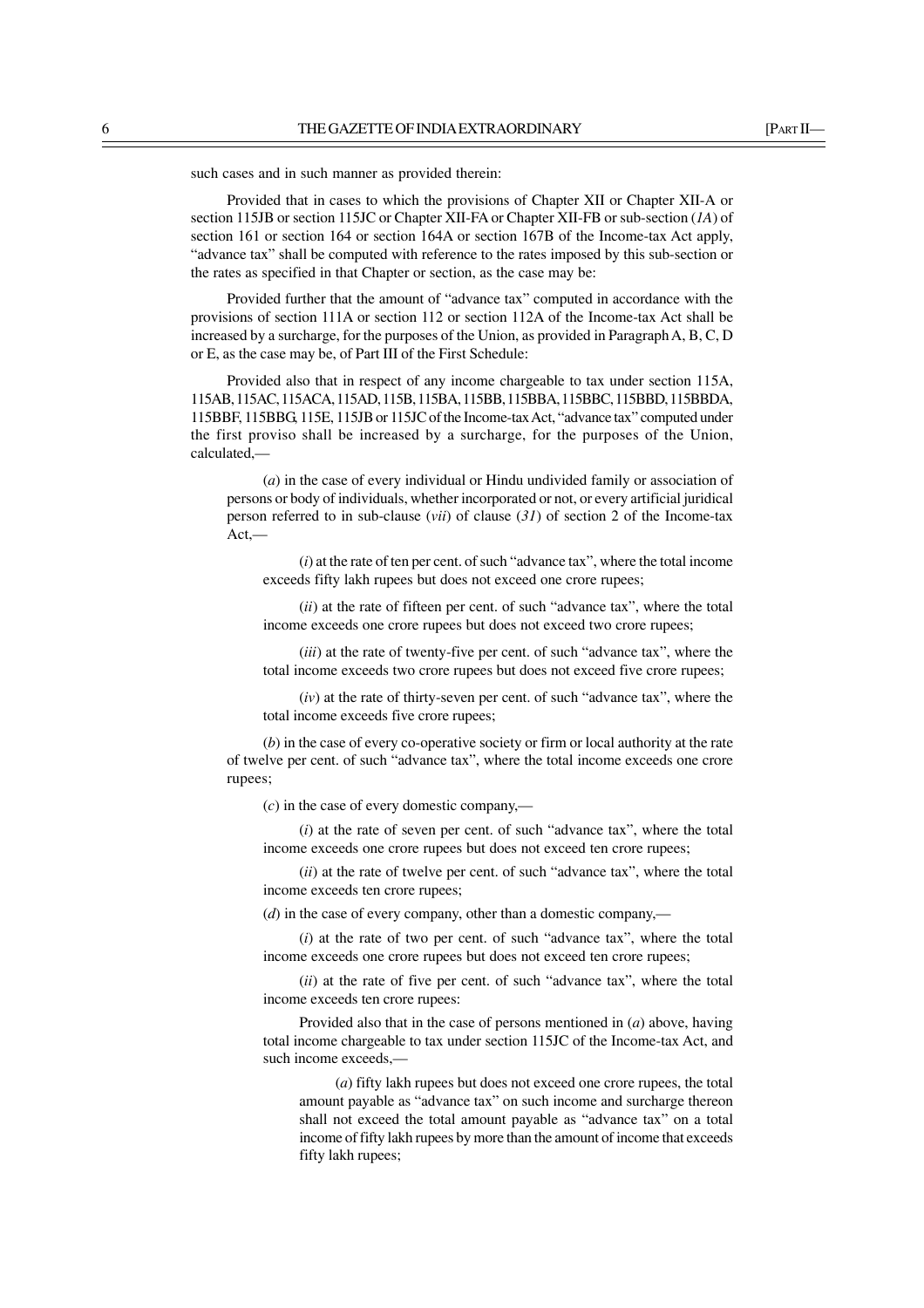(*b*) one crore rupees but does not exceed two crore rupees, the total amount payable as "advance tax" on such income and surcharge thereon shall not exceed the total amount payable as "advance tax" on a total income of one crore rupees by more than the amount of income that exceeds one crore rupees;

(*c*) two crore rupees but does not exceed five crore rupees, the total amount payable as "advance tax" on such income and surcharge thereon shall not exceed the total amount payable as "advance tax" on a total income of two crore rupees by more than the amount of income that exceeds two crore rupees;

(*d*) five crore rupees, the total amount payable as "advance tax" on such income and surcharge thereon shall not exceed the total amount payable as "advance tax" on a total income of five crore rupees by more than the amount of income that exceeds five crore rupees:

Provided also that in the case of persons mentioned in (*b*) above, having total income chargeable to tax under section 115JC of the Income-tax Act, and such income exceeds one crore rupees, the total amount payable as "advance tax" on such income and surcharge thereon shall not exceed the total amount payable as "advance tax" on a total income of one crore rupees by more than the amount of income that exceeds one crore rupees:

Provided also that in the case of every company having total income chargeable to tax under section 115JB of the Income-tax Act, and such income exceeds one crore rupees but does not exceed ten crore rupees, the total amount payable as "advance tax" on such income and surcharge thereon, shall not exceed the total amount payable as "advance tax" on a total income of one crore rupees by more than the amount of income that exceeds one crore rupees:

Provided also that in the case of every company having total income chargeable to tax under section 115JB of the Income-tax Act, and such income exceeds ten crore rupees, the total amount payable as "advance tax" on such income and surcharge thereon, shall not exceed the total amount payable as "advance tax" and surcharge on a total income of ten crore rupees by more than the amount of income that exceeds ten crore rupees:

Provided also that in respect of any income chargeable to tax under clause (*i*) of sub-section (*1*) of section 115BBE of the Income-tax Act, the "advance tax" computed under the first proviso shall be increased by a surcharge, for the purposes of the Union, calculated at the rate of twenty-five per cent. of such "advance tax".

(*10*) In cases to which Paragraph A of Part III of the First Schedule applies, where the assessee has, in the previous year or, if by virtue of any provision of the Income-tax Act, income-tax is to be charged in respect of the income of a period other than the previous year, in such other period, any net agricultural income exceeding five thousand rupees, in addition to total income and the total income exceeds two lakh fifty thousand rupees, then, in charging income-tax under sub-section (*2*) of section 174 or section 174A or section 175 or sub-section (*2*) of section 176 of the said Act or in computing the "advance tax" payable under Chapter XVII-C of the said Act, at the rate or rates in force,—

(*a*) the net agricultural income shall be taken into account, in the manner provided in clause (*b*) [that is to say, as if the net agricultural income were comprised in the total income after the first two lakh fifty thousand rupees of the total income but without being liable to tax], only for the purpose of charging or computing such income-tax or, as the case may be, "advance tax" in respect of the total income; and

(*b*) such income-tax or, as the case may be, "advance tax" shall be so charged or computed as follows:—

(*i*) the total income and the net agricultural income shall be aggregated and the amount of income-tax or "advance tax" shall be determined in respect of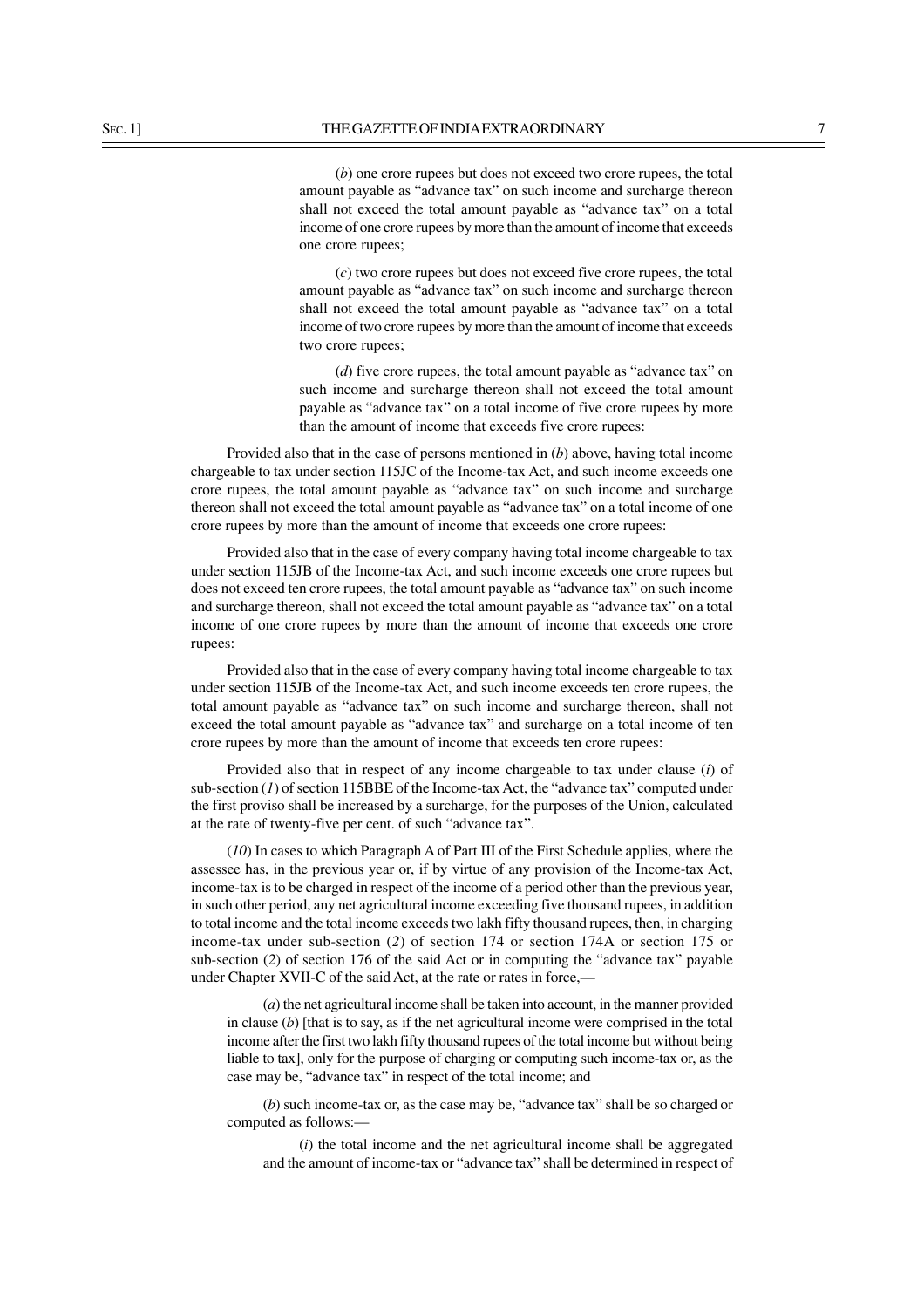the aggregate income at the rates specified in the said Paragraph A, as if such aggregate income were the total income;

(*ii*) the net agricultural income shall be increased by a sum of two lakh fifty thousand rupees, and the amount of income-tax or "advance tax" shall be determined in respect of the net agricultural income as so increased at the rates specified in the said Paragraph A, as if the net agricultural income were the total income;

(*iii*) the amount of income-tax or "advance tax" determined in accordance with sub-clause (*i*) shall be reduced by the amount of income-tax or, as the case may be, "advance tax" determined in accordance with sub-clause (*ii*) and the sum so arrived at shall be the income-tax or, as the case may be, "advance tax" in respect of the total income:

Provided that in the case of every individual, being a resident in India, who is of the age of sixty years or more but less than eighty years at any time during the previous year, referred to in item (*II*) of Paragraph A of Part III of the First Schedule, the provisions of this sub-section shall have effect as if for the words "two lakh fifty thousand rupees", the words "three lakh rupees" had been substituted:

Provided further that in the case of every individual, being a resident in India, who is of the age of eighty years or more at any time during the previous year, referred to in item (*III*) of Paragraph A of Part III of the First Schedule, the provisions of this sub-section shall have effect as if for the words "two lakh fifty thousand rupees", the words "five lakh rupees" had been substituted:

Provided also that the amount of income-tax or "advance tax" so arrived at, shall be increased by a surcharge for the purposes of the Union, calculated in each case, in the manner provided therein.

(*11*) The amount of income-tax as specified in sub-sections (*1*) to (*3*) and as increased by the applicable surcharge, for the purposes of the Union, calculated in the manner provided therein, shall be further increased by an additional surcharge, for the purposes of the Union, to be called the "Health and Education Cess on income-tax", calculated at the rate of four per cent. of such income-tax and surcharge so as to fulfil the commitment of the Government to provide and finance quality health services and universalised quality basic education and secondary and higher education.

(*12*) The amount of income-tax as specified in sub-sections (*4*) to (*10*) and as increased by the applicable surcharge, for the purposes of the Union, calculated in the manner provided therein, shall be further increased by an additional surcharge, for the purposes of the Union, to be called the "Health and Education Cess on income-tax", calculated at the rate of four per cent. of such income-tax and surcharge so as to fulfil the commitment of the Government to provide and finance quality health services and universalised quality basic education and secondary and higher education:

Provided that nothing contained in this sub-section shall apply to cases in which tax is to be deducted or collected under the sections of the Income-tax Act mentioned in sub-sections (*5*), (*6*), (*7*) and (*8*), if the income subjected to deduction of tax at source or collection of tax at source is paid to a domestic company and any other person who is resident in India.

(*13*) For the purposes of this section and the First Schedule,—

(*a*) "domestic company" means an Indian company or any other company which, in respect of its income liable to income-tax under the Income-tax Act, for the assessment year commencing on the 1st day of April, 2019, has made the prescribed arrangements for the declaration and payment within India of the dividends (including dividends on preference shares) payable out of such income;

(*b*) "insurance commission" means any remuneration or reward, whether by way of commission or otherwise, for soliciting or procuring insurance business (including business relating to the continuance, renewal or revival of policies of insurance);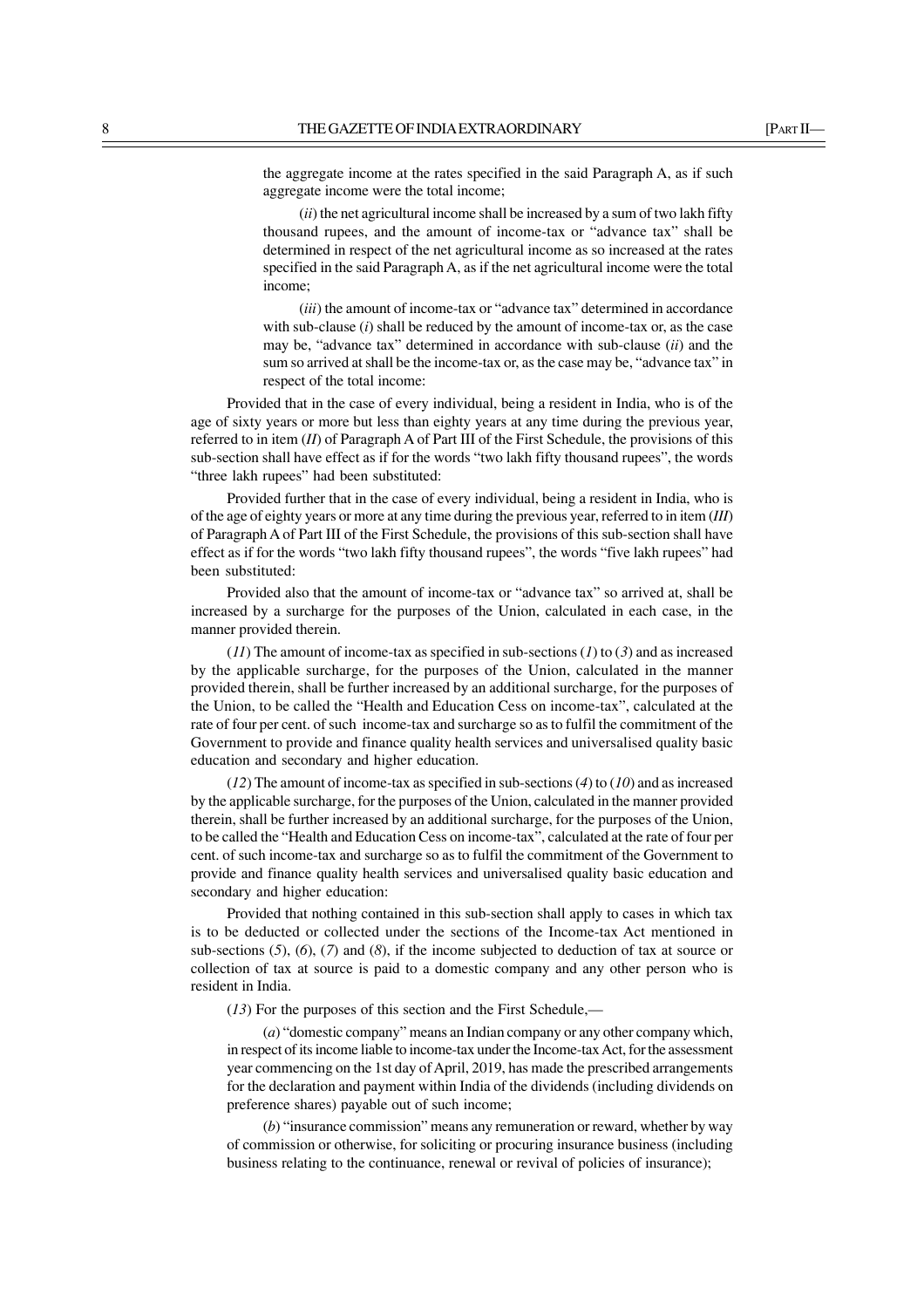(*c*) "net agricultural income" in relation to a person, means the total amount of agricultural income, from whatever source derived, of that person computed in accordance with the rules contained in Part IV of the First Schedule;

(*d*) all other words and expressions used in this section and the First Schedule but not defined in this sub-section and defined in the Income-tax Act shall have the meanings, respectively, assigned to them in that Act.

#### CHAPTER III

DIRECT TAXES

#### *Income-tax*

**3.** In section 2 of the Income-tax Act, in clause (*19AA*), in sub-clause (*iii*), the following proviso shall be inserted with effect from the 1st day of April, 2020, namely:—

"Provided that the provisions of this sub-clause shall not apply where the resulting company records the value of the property and the liabilities of the undertaking or undertakings at a value different from the value appearing in the books of account of the demerged company, immediately before the demerger, in compliance to the Indian Accounting Standards specified in Annexure to the Companies (Indian Accounting Standards) Rules, 2015;".

**4.** In section 9 of the Income-tax Act, in sub-section (*1*), after clause (*vii*), the following clause shall be inserted with effect from the 1st day of April, 2020, namely:––

"(*viii*) income arising outside India, being any sum of money referred to in sub-clause (*xviia*) of clause (*24*) of section 2, paid on or after the 5th day of July, 2019 by a person resident in India to a non-resident, not being a company, or to a foreign company.".

**5.** In section 9A of the Income-tax Act, in sub-section (*3*),––

(*i*) in clause (*j*), in the first proviso, for the words "at the end of such previous year", the words "at the end of a period of six months from the last day of the month of its establishment or incorporation, or at the end of such previous year, whichever is later" shall be substituted;

(*ii*) in clause (*m*), for the words "the arm's length price of the said activity", the words "the amount calculated in such manner as may be prescribed" shall be substituted.

**6.** In section 10 of the Income-tax Act,––

(*I*) after clause (*4B*), the following clause shall be inserted, namely:—

"(*4C*) any income by way of interest payable to a non-resident, not being a company, or to a foreign company, by any Indian company or business trust in respect of monies borrowed from a source outside India by way of issue of rupee denominated bond, as referred to in clause (*ia*) of sub-section (*2*) of section 194LC, during the period beginning from the 17th day of September, 2018 and ending on the 31st day of March, 2019;";

(*II*) after clause (*4C*) as so inserted, the following shall be inserted with effect from 1st day of April, 2020, namely:—

'(*4D*) any income accrued or arisen to, or received by a specified fund as a result of transfer of capital asset referred to in clause (*viiab*) or section 47, on a recognised stock exchange located in any International Financial Services Centre and where the consideration for such transaction is paid or payable in convertible foreign exchange, to the extent such income accrued or arisen to, or is received in respect of units held by a non-resident.

*Explanation.—*For the purposes of this clause, the expression—

(*a*) "convertible foreign exchange" means foreign exchange which is for the time being treated by the Reserve Bank of India as convertible foreign exchange for the purposes of the Foreign Exchange Management Act, 1999 and the rules made thereunder;

42 of 1999.

Amendment of section 10.

Amendment of section 2.

Amendment of section 9.

Amendment of section 9A.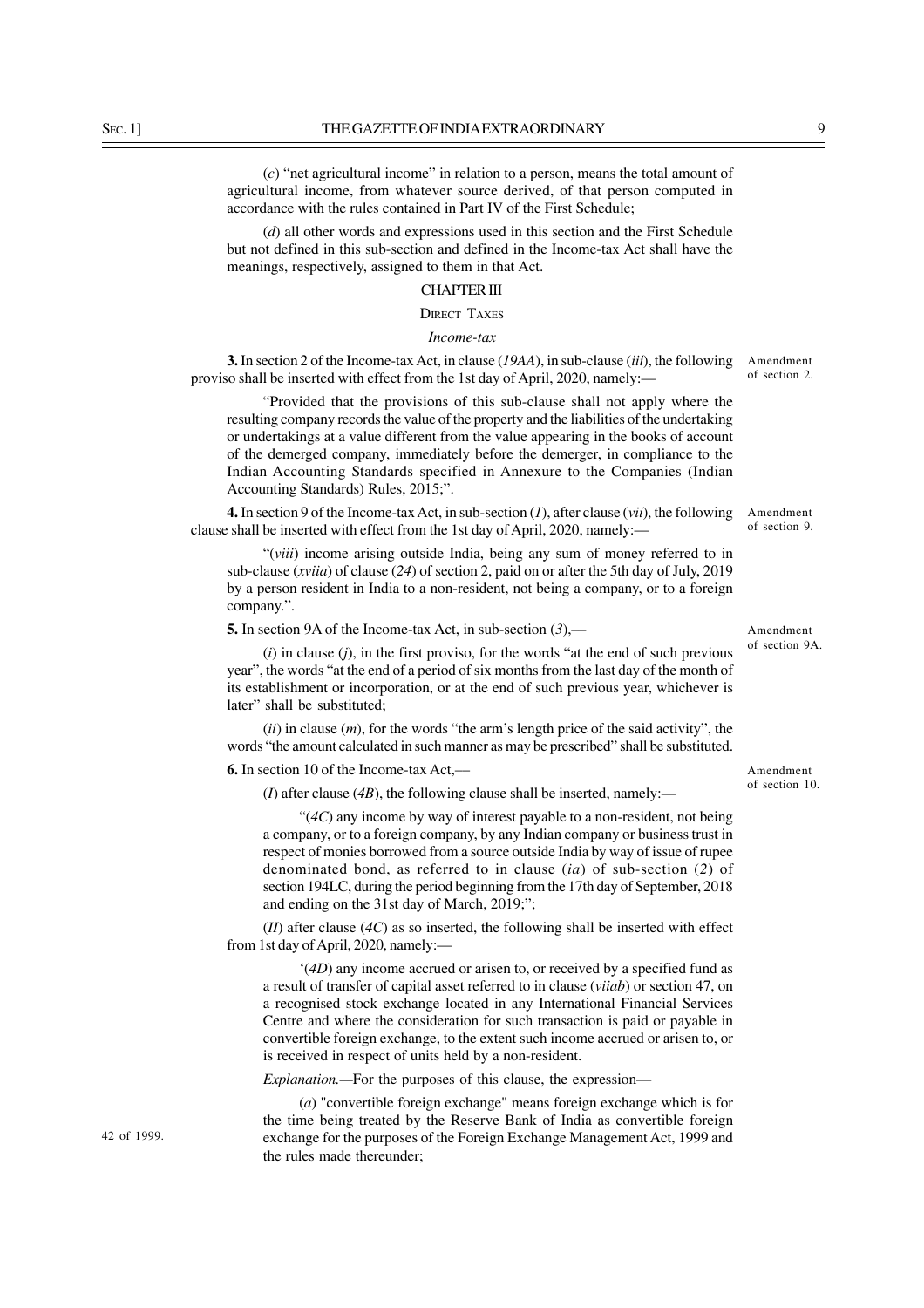corporate,—

regulation (*1*) of regulation 2 of the Securities and Exchange Board of India (Alternative Investment Fund) Regulations, 2012, made under the Securities and Exchange Board of India Act, 1992; (*c*) "specified fund" means a fund established or incorporated in India in the form of a trust or a company or a limited liability partnership or a body (*i*) which has been granted a certificate of registration as a Category III Alternative Investment Fund and is regulated under the Securities and Exchange Board of India (Alternative Investment Fund) Regulations, 2012, made under the Securities and Exchange Board of India Act, 1992; (*ii*) which is located in any International Financial Services Centre; (*iii*) of which all the units are held by non-residents other than unit held by a sponsor or manager; (*d*) "sponsor" shall have the meaning assigned to it in clause (*w*) of subregulation (*1*) of regulation 2 of the Securities and Exchange Board of India (Alternative Investment Fund) Regulations, 2012, made under the Securities and Exchange Board of India Act, 1992; (*e*) "trust" means a trust established under the Indian Trusts Act, 1882 or under any other law for the time being in force; (*f*) "unit" means beneficial interest of an investor in the fund and shall include shares or partnership interest; (*III*) with effect from the 1st day of April, 2020,–– (*a*) in clause (*12A*), for the words "forty per cent.", the words "sixty per cent." shall be substituted; (*b*) in clause (*15*), after sub-clause (*viii*), the following sub-clause shall be inserted, namely:— '(*ix*) any income by way of interest payable to a non-resident by a unit located in an International Financial Services Centre in respect of monies borrowed by it on or after the 1st day of September, 2019. *Explanation*.—For the purposes of this sub-clause,— (*a*) "International Financial Services Centre" shall have the meaning assigned to it in clause (*q*) of section 2 of the Special Economic Zones Act, 2005; (*b*) "unit" shall have the meaning assigned to it in clause (*zc*) of section 2 of the Special Economic Zones Act, 2005;'; (*IV*) in clause (*23C*), with effect from the 1st day of September, 2019,— (*a*) in the second proviso, for the words "and the prescribed authority", the words "and the compliance of such requirements under any other law for the time being in force by such fund or trust or institution or any university or other educational institution or any hospital or other medical institutions, as the case may be, as are material for the purpose of achieving its objects and the prescribed authority," shall be substituted;  $(b)$  in the fifteenth proviso, for the portion beginning with  $\ddot{a}$  (*ii*) the activities of such fund" and ending with "was notified or approved,", the following shall be substituted, namely:— 15 of 1992. 15 of 1992. 15 of 1992. 2 of 1882. 28 of 2005. 28 of 2005.

"(*ii*) the activities of such fund or institution or trust or any university or other educational institution or any hospital or other medical institution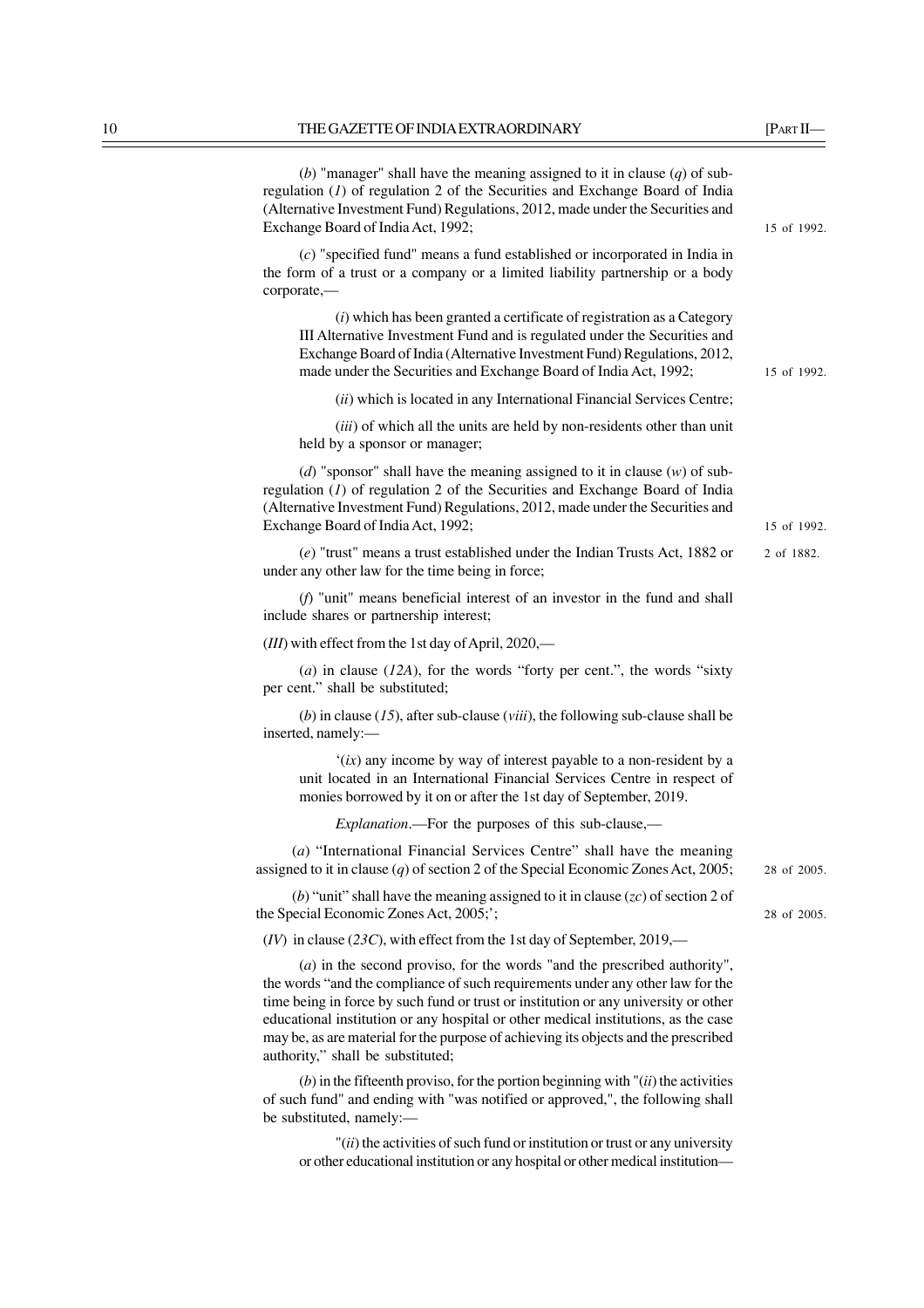(*A*) are not genuine; or

(*B*) are not being carried out in accordance with all or any of the conditions subject to which it was notified or approved; or

(*iii*) such fund or institution or trust or any university or other educational institution or any hospital or other medical institution has not complied with the requirement of any other law for the time being in force, and the order, direction or decree, by whatever name called, holding that such non-compliance has occurred, has either not been disputed or has attained finality,';

(*V*) in clause (*34A*), the brackets and words "(not being listed on a recognised stock exchange)" shall be omitted with effect from the 5th day of July, 2019.

**7.** In section 12AA of the Income-tax Act, with effect from the 1st day of September, 2019,––

Amendment of section 12AA.

(*I*) in sub-section  $(1)$ ,—

 $(i)$  for clause  $(a)$ , the following clause shall be substituted, namely:—

"(*a*) call for such documents or information from the trust or institution as he thinks necessary in order to satisfy himself about,––

(*i*) the genuineness of activities of the trust or institution; and

(*ii*) the compliance of such requirements of any other law for the time being in force by the trust or institution as are material for the purpose of achieving its objects,

and may also make such inquiries as he may deem necessary in this behalf; and";

(*ii*) in clause (*b*), after the words "genuineness of its activities", the words, brackets, figures and letter "as required under sub-clause (*i*) of clause (*a*) and compliance of the requirements under sub-clause (*ii*) of the said clause" shall be inserted;

(*II*) in sub-section (*4*), for the portion beginning with the words "the activities of the trust or the institution" and ending with the words "cancel the registration of such trust or institution", the following shall be substituted, namely:––

"(*a*) the activities of the trust or the institution are being carried out in a manner that the provisions of sections 11 and 12 do not apply to exclude either whole or any part of the income of such trust or institution due to operation of sub-section (*1*) of section 13; or

(*b*) the trust or institution has not complied with the requirement of any other law, as referred to in sub-clause (*ii*) of clause (*a*) of sub-section (*1*), and the order, direction or decree, by whatever name called, holding that such non-compliance has occurred, has either not been disputed or has attained finality,

then, the Principal Commissioner or the Commissioner may, by an order in writing, cancel the registration of such trust or institution".

**8.** In section 13A of the Income-tax Act, in the first proviso, in clause (*d*), for the words "bank account", the words "bank account or through such other electronic mode as may be prescribed" shall be substituted with effect from the 1st day of April, 2020.

Amendment of section 13A.

**9.** In section 35AD of the Income-tax Act, in sub-section (*8*), in clause (*f*), for the words "bank account", the words "bank account or through such other electronic mode as may be prescribed" shall be substituted with effect from the 1st day of April, 2020.

Amendment of section

35AD.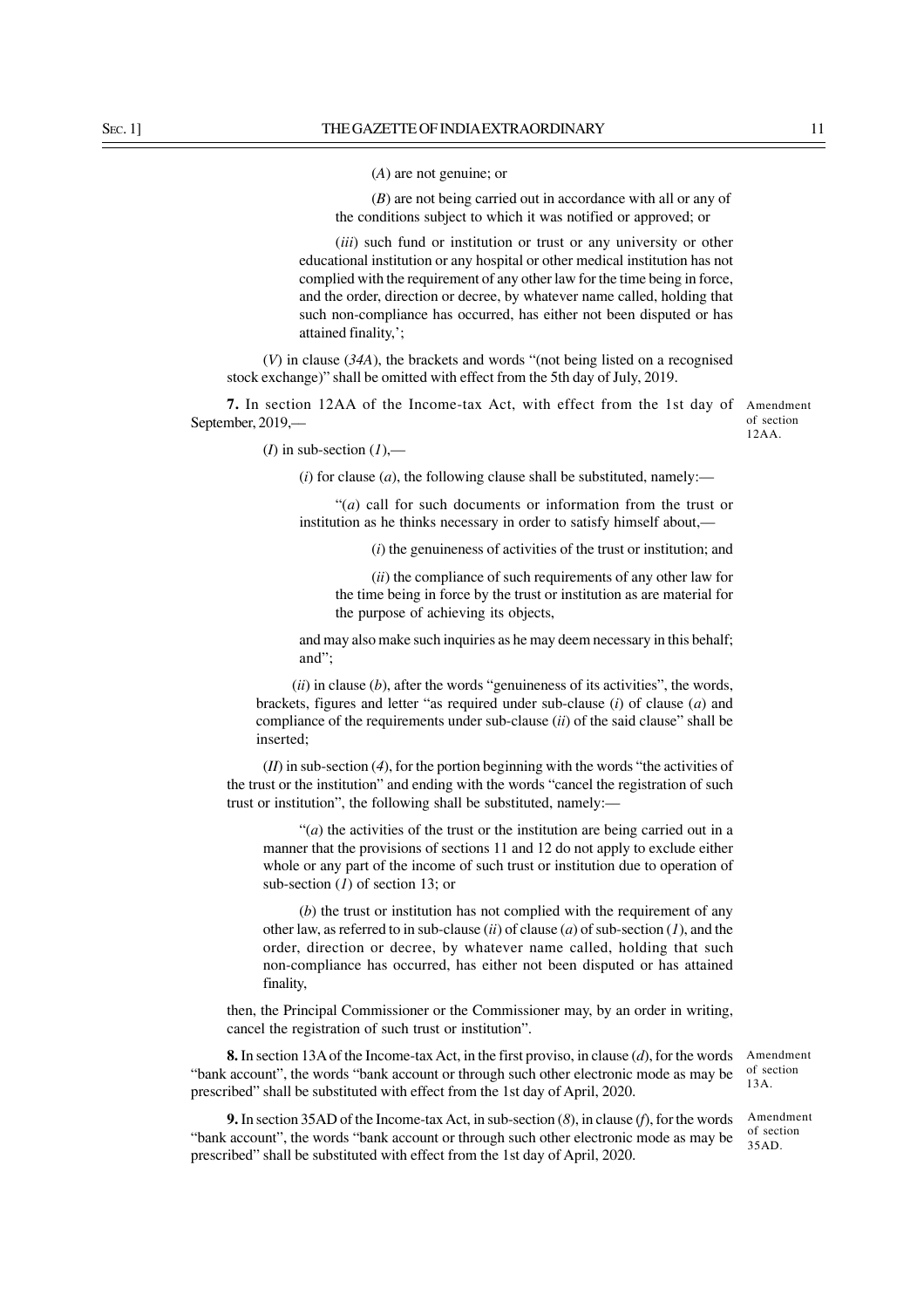| Amendment<br>of section 40. | <b>10.</b> In section 40 of the Income-tax Act, in clause $(a)$ , with effect from the 1st day of<br>April, 2020,-                                                                                                                                                                                                                                                                                                                                                                                                                                                                                                                                |
|-----------------------------|---------------------------------------------------------------------------------------------------------------------------------------------------------------------------------------------------------------------------------------------------------------------------------------------------------------------------------------------------------------------------------------------------------------------------------------------------------------------------------------------------------------------------------------------------------------------------------------------------------------------------------------------------|
|                             | $(a)$ in sub-clause $(i)$ , after the proviso, the following proviso shall be inserted,<br>namely:                                                                                                                                                                                                                                                                                                                                                                                                                                                                                                                                                |
|                             | "Provided further that where an assessee fails to deduct the whole or any<br>part of the tax in accordance with the provisions of Chapter XVII-B on any such<br>sum but is not deemed to be an assessee in default under the first proviso to<br>sub-section $(I)$ of section 201, then, for the purposes of this sub-clause, it shall<br>be deemed that the assessee has deducted and paid the tax on such sum on the<br>date of furnishing of return of income by the payee referred to in the said proviso;";                                                                                                                                  |
|                             | $(b)$ in sub-clause $(ia)$ , in the second proviso, the word "resident" shall be omitted.                                                                                                                                                                                                                                                                                                                                                                                                                                                                                                                                                         |
| Amendment                   | 11. In section 40A of the Income-tax Act, with effect from the 1st day of April, 2020,—                                                                                                                                                                                                                                                                                                                                                                                                                                                                                                                                                           |
| of section<br>40A.          | (i) for the words "bank account" wherever they occur, the words "bank account"<br>or through such other electronic mode as may be prescribed" shall be substituted;                                                                                                                                                                                                                                                                                                                                                                                                                                                                               |
|                             | $(ii)$ in sub-section (4), after the words "such cheque or draft or electronic clearing<br>system", the words "or such other electronic mode as may be prescribed" shall be<br>inserted.                                                                                                                                                                                                                                                                                                                                                                                                                                                          |
| Amendment<br>of section 43. | 12. In section 43 of the Income-tax Act, in clause $(1)$ , in the second proviso, for the<br>words "bank account", the words "bank account or through such other electronic mode as<br>may be prescribed" shall be substituted with effect from the 1st day of April, 2020.                                                                                                                                                                                                                                                                                                                                                                       |
| Amendment                   | 13. In section 43B of the Income-tax Act, with effect from the 1st day of April, 2020,—                                                                                                                                                                                                                                                                                                                                                                                                                                                                                                                                                           |
| of section<br>43B.          | (i) after clause (d), the following clause shall be inserted, namely:—                                                                                                                                                                                                                                                                                                                                                                                                                                                                                                                                                                            |
|                             | " $(da)$ any sum payable by the assessee as interest on any loan or borrowing<br>from a deposit taking non-banking financial company or systemically important<br>non-deposit taking non-banking financial company, in accordance with the terms<br>and conditions of the agreement governing such loan or borrowing, or";                                                                                                                                                                                                                                                                                                                        |
|                             | (ii) after <i>Explanation</i> 3A, the following <i>Explanation</i> shall be inserted, namely:-                                                                                                                                                                                                                                                                                                                                                                                                                                                                                                                                                    |
|                             | "Explanation 3AA.—For the removal of doubts, it is hereby declared that<br>where a deduction in respect of any sum referred to in clause $(da)$ is allowed in<br>computing the income referred to in section 28, of the previous year (being a<br>previous year relevant to the assessment year commencing on the 1st day of<br>April, 2019, or any earlier assessment year) in which the liability to pay such sum<br>was incurred by the assessee, the assessee shall not be entitled to any deduction<br>under this section in respect of such sum in computing the income of the previous<br>year in which the sum is actually paid by him."; |
|                             | (iii) after <i>Explanation</i> 3C, the following <i>Explanation</i> shall be inserted, namely:—                                                                                                                                                                                                                                                                                                                                                                                                                                                                                                                                                   |
|                             | "Explanation 3CA.—For the removal of doubts, it is hereby declared that<br>a deduction of any sum, being interest payable under clause $(da)$ , shall be<br>allowed if such interest has been actually paid and any interest referred to in that<br>clause which has been converted into a loan or borrowing shall not be deemed<br>to have been actually paid.";                                                                                                                                                                                                                                                                                 |
|                             | $(iv)$ in <i>Explanation</i> 4, after clause $(d)$ , the following clauses shall be inserted,<br>namely:-                                                                                                                                                                                                                                                                                                                                                                                                                                                                                                                                         |
|                             | $(e)$ "deposit taking non-banking financial company" means a non-banking<br>financial company which is accepting or holding public deposits and is registered<br>with the Reserve Bank of India under the provisions of the Reserve Bank of<br>India Act, 1934;<br>$\overline{\mathbf{c}}$                                                                                                                                                                                                                                                                                                                                                        |

2 of 1934.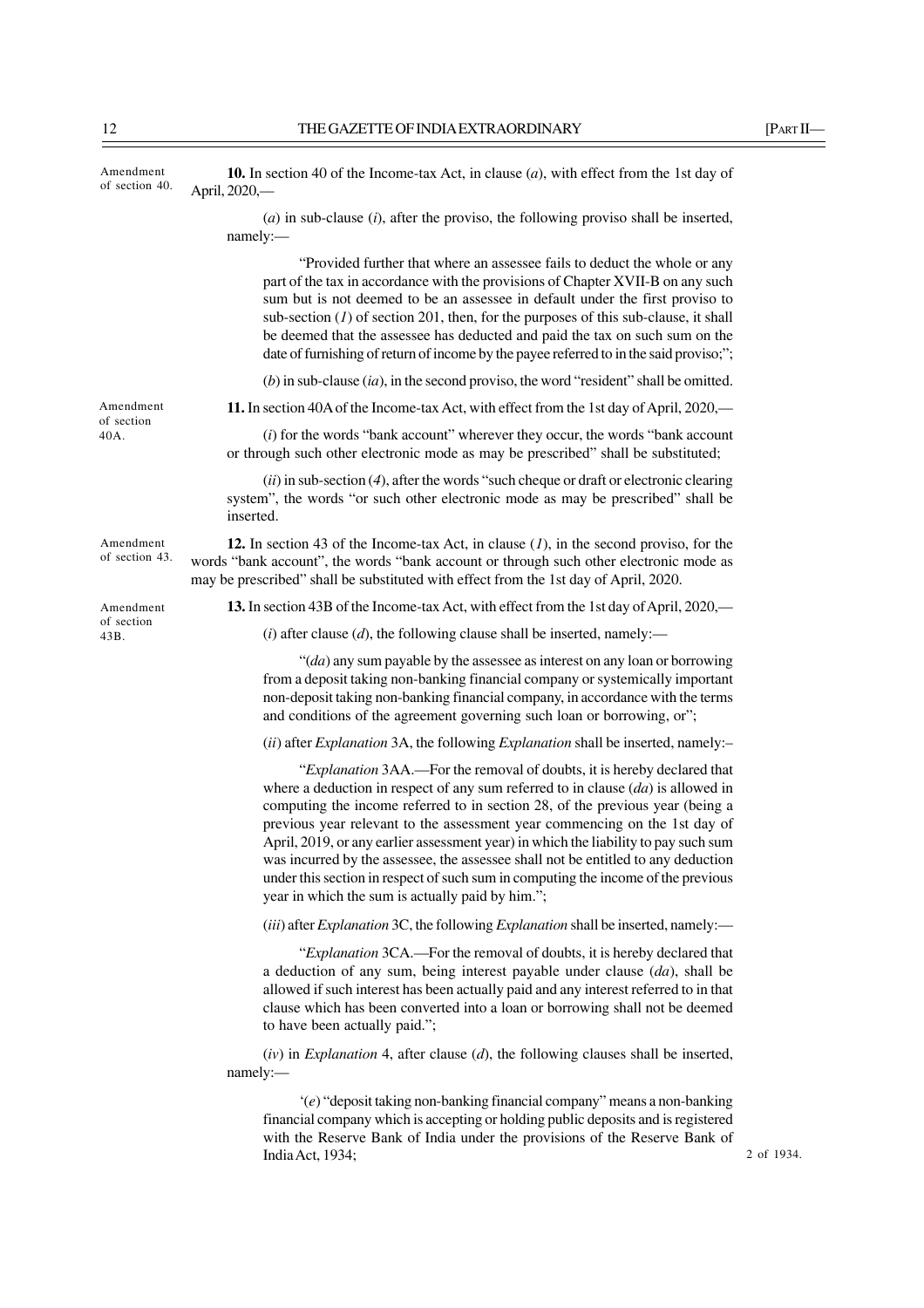| $S_{EC}.1]$ | THE GAZETTE OF INDIA EXTRAORDINARY                                                                                                                                                                                                                                                                                                                                                                            | 13                               |
|-------------|---------------------------------------------------------------------------------------------------------------------------------------------------------------------------------------------------------------------------------------------------------------------------------------------------------------------------------------------------------------------------------------------------------------|----------------------------------|
| 2 of 1934.  | $(f)$ "non-banking financial company" shall have the meaning assigned to it<br>in clause ( $f$ ) of section 45-I of the Reserve Bank of India Act, 1934;                                                                                                                                                                                                                                                      |                                  |
| 2 of 1934.  | (g) "systemically important non-deposit taking non-banking financial<br>company" means a non-banking financial company which is not accepting or<br>holding public deposits and having total assets of not less than five hundred<br>crore rupees as per the last audited balance sheet and is registered with the<br>Reserve Bank of India under the provisions of the Reserve Bank of India<br>Act, 1934.'. |                                  |
|             | <b>14.</b> In section 43CA of the Income-tax Act, in sub-section (4), for the words "bank<br>account", the words "bank account or through such other electronic mode as may be<br>prescribed" shall be substituted with effect from the 1st day of April, 2020.                                                                                                                                               | Amendment<br>of section<br>43CA. |
|             | 15. In section 43D of the Income-tax Act, with effect from the 1st day of April, 2020,—                                                                                                                                                                                                                                                                                                                       | Amendment                        |
|             | $(i)$ in clause $(a)$ , after the words "State industrial investment corporation", the<br>words "or a deposit taking non-banking financial company or a systemically important<br>non-deposit taking non-banking financial company" shall be inserted;                                                                                                                                                        | of section<br>43D.               |
|             | $(ii)$ in the long line, after the words "State industrial investment corporation or",<br>the words "a deposit taking non-banking financial company or a systemically important<br>non-deposit taking non-banking financial company or" shall be inserted;                                                                                                                                                    |                                  |
|             | $(iii)$ in the <i>Explanation</i> , after clause $(g)$ , the following clause shall be inserted,<br>namely:-                                                                                                                                                                                                                                                                                                  |                                  |
|             | (h) the expressions "deposit taking non-banking financial company",<br>"non-banking financial company" and "systemically important non-deposit<br>taking non-banking financial company" shall have the meanings respectively<br>assigned to them in clauses (e), (f) and (g) of Explanation 4 to section 43B                                                                                                  |                                  |
|             | <b>16.</b> In section 44AD of the Income-tax Act, in sub-section $(I)$ , in the proviso, for the<br>words "bank account", the words "bank account or through such other electronic mode as<br>may be prescribed" shall be substituted with effect from the 1st day of April, 2020.                                                                                                                            | Amendment<br>of section<br>44AD. |
|             | 17. In section 47 of the Income-tax Act, in clause (viiab), with effect from the 1st<br>day of April, $2020$ ,—                                                                                                                                                                                                                                                                                               | Amendment<br>of section 47.      |
|             | (A) for sub-clause $(c)$ , the following sub-clauses shall be substituted, namely:-                                                                                                                                                                                                                                                                                                                           |                                  |
|             | " $(c)$ derivative; or                                                                                                                                                                                                                                                                                                                                                                                        |                                  |
|             | $(d)$ such other securities as may be notified by the Central Government in<br>this behalf,";                                                                                                                                                                                                                                                                                                                 |                                  |
|             | $(B)$ in the <i>Explanation</i> , after clause $(c)$ , the following clause shall be inserted,<br>namely:                                                                                                                                                                                                                                                                                                     |                                  |
| 42 of 1956. | $'(d)$ "securities" shall have the meaning assigned to it in clause $(h)$ of<br>section 2 of the Securities Contracts (Regulation) Act, 1956;'.                                                                                                                                                                                                                                                               |                                  |
|             | <b>18.</b> In section 50C of the Income-tax Act, in sub-section $(1)$ , in the second proviso, for<br>the words "bank account", the words "bank account or through such other electronic mode<br>as may be prescribed" shall be substituted with effect from the 1st day of April, 2020.                                                                                                                      | Amendment<br>of section<br>50C.  |
|             | 19. In section 50CA of the Income-tax Act, before the <i>Explanation</i> , the following<br>proviso shall be inserted with effect from the 1st day of April, 2020, namely:—                                                                                                                                                                                                                                   | Amendment<br>of section<br>50CA. |
|             | "Provided that the provisions of this section shall not apply to any consideration<br>received or accruing as a result of transfer by such class of persons and subject to<br>such conditions as may be prescribed.".                                                                                                                                                                                         |                                  |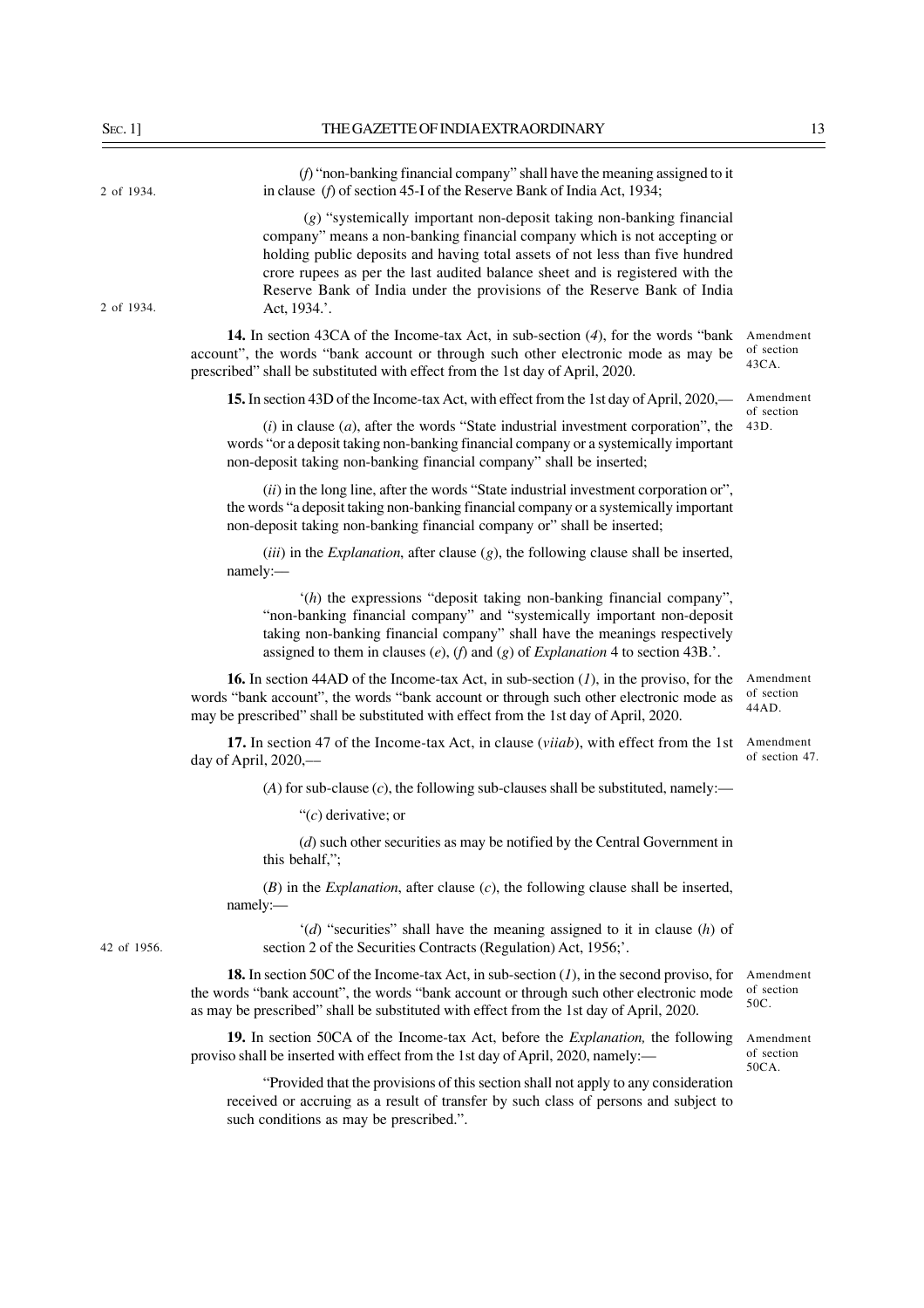| Amendment           | 20. In section 54GB of the Income-tax Act, with effect from the 1st day of April, 2020,—                                                                                                                                                                                                                                                                                                                                                                                                                                                                                                                                                                                                                                                                                    |             |
|---------------------|-----------------------------------------------------------------------------------------------------------------------------------------------------------------------------------------------------------------------------------------------------------------------------------------------------------------------------------------------------------------------------------------------------------------------------------------------------------------------------------------------------------------------------------------------------------------------------------------------------------------------------------------------------------------------------------------------------------------------------------------------------------------------------|-------------|
| of section<br>54GB. | $(i)$ in sub-section (4), the following proviso shall be inserted, namely:—                                                                                                                                                                                                                                                                                                                                                                                                                                                                                                                                                                                                                                                                                                 |             |
|                     | Provided that in case of a new asset, being computer or computer software,<br>acquired by an eligible start-up referred to in the proviso to clause $(d)$ of<br>sub-section $(6)$ , the provisions of this sub-section shall have effect as if for the<br>words "five years", the words "three years" had been substituted.';                                                                                                                                                                                                                                                                                                                                                                                                                                               |             |
|                     | $(ii)$ in sub-section (5), in the proviso, for the figures "2019", the figures "2021"<br>shall be substituted;                                                                                                                                                                                                                                                                                                                                                                                                                                                                                                                                                                                                                                                              |             |
|                     | $(iii)$ in sub-section $(6)$ , in clause $(b)$ , in sub-clause $(iii)$ , for the word "fifty" at<br>both the places where it occurs, the word "twenty-five" shall be substituted.                                                                                                                                                                                                                                                                                                                                                                                                                                                                                                                                                                                           |             |
| Amendment           | <b>21.</b> In section 56 of the Income-tax Act, in sub-section $(2)$ ,—                                                                                                                                                                                                                                                                                                                                                                                                                                                                                                                                                                                                                                                                                                     |             |
| of section 56.      | $(i)$ in clause ( <i>viib</i> ), with effect from the 1st day of April, 2020,—                                                                                                                                                                                                                                                                                                                                                                                                                                                                                                                                                                                                                                                                                              |             |
|                     | $(a)$ in the proviso, in clause $(i)$ , for the words "venture capital fund", the<br>words "venture capital fund or a specified fund" shall be substituted;                                                                                                                                                                                                                                                                                                                                                                                                                                                                                                                                                                                                                 |             |
|                     | (b) after the proviso, the following proviso shall be inserted, namely:—                                                                                                                                                                                                                                                                                                                                                                                                                                                                                                                                                                                                                                                                                                    |             |
|                     | "Provided further that where the provisions of this clause have not<br>been applied to a company on account of fulfilment of conditions specified<br>in the notification issued under clause $(ii)$ of the first proviso and such<br>company fails to comply with any of those conditions, then, any<br>consideration received for issue of share that exceeds the fair market value<br>of such share shall be deemed to be the income of that company chargeable<br>to income-tax for the previous year in which such failure has taken place<br>and, it shall also be deemed that the company has under reported the<br>income in consequence of the misreporting referred to in sub-section $(8)$<br>and sub-section $(9)$ of section 270A for the said previous year."; |             |
|                     | $(c)$ in the <i>Explanation</i> , after clause $(a)$ , the following clauses shall be<br>inserted, namely:-                                                                                                                                                                                                                                                                                                                                                                                                                                                                                                                                                                                                                                                                 |             |
|                     | '(aa) "specified fund" means a fund established or incorporated in<br>India in the form of a trust or a company or a limited liability partnership or<br>a body corporate which has been granted a certificate of registration as a<br>Category I or a Category II Alternative Investment Fund and is regulated<br>under the Securities and Exchange Board of India (Alternative Investment<br>Fund) Regulations, 2012 made under the Securities and Exchange Board<br>of India Act, 1992;                                                                                                                                                                                                                                                                                  | 15 of 1992. |
|                     | (ab) "trust" means a trust established under the Indian Trusts<br>Act, 1882 or under any other law for the time being in force;';                                                                                                                                                                                                                                                                                                                                                                                                                                                                                                                                                                                                                                           | 2 of 1882.  |
|                     | $(ii)$ in clause ( <i>viii</i> ), for the words, brackets, letters and figures "clause $(b)$ of<br>section 145A", the words, brackets, figures and letter "sub-section $(I)$ of section<br>145B" shall be substituted and shall be deemed to have been substituted with effect<br>from the 1st day of April, 2017;                                                                                                                                                                                                                                                                                                                                                                                                                                                          |             |

(*iii*) in clause (*x*),––

(*A*) in sub-clause (*b*), in the second proviso, for the words "bank account", the words "bank account or through such other electronic mode as may be prescribed" shall be substituted with effect from the 1st day of April, 2020;

(*B*) in the proviso, after clause (*X*), the following clause shall be inserted with effect from the 1st day of April, 2020, namely:—

"(*XI*) from such class of persons and subject to such conditions, as may be prescribed.".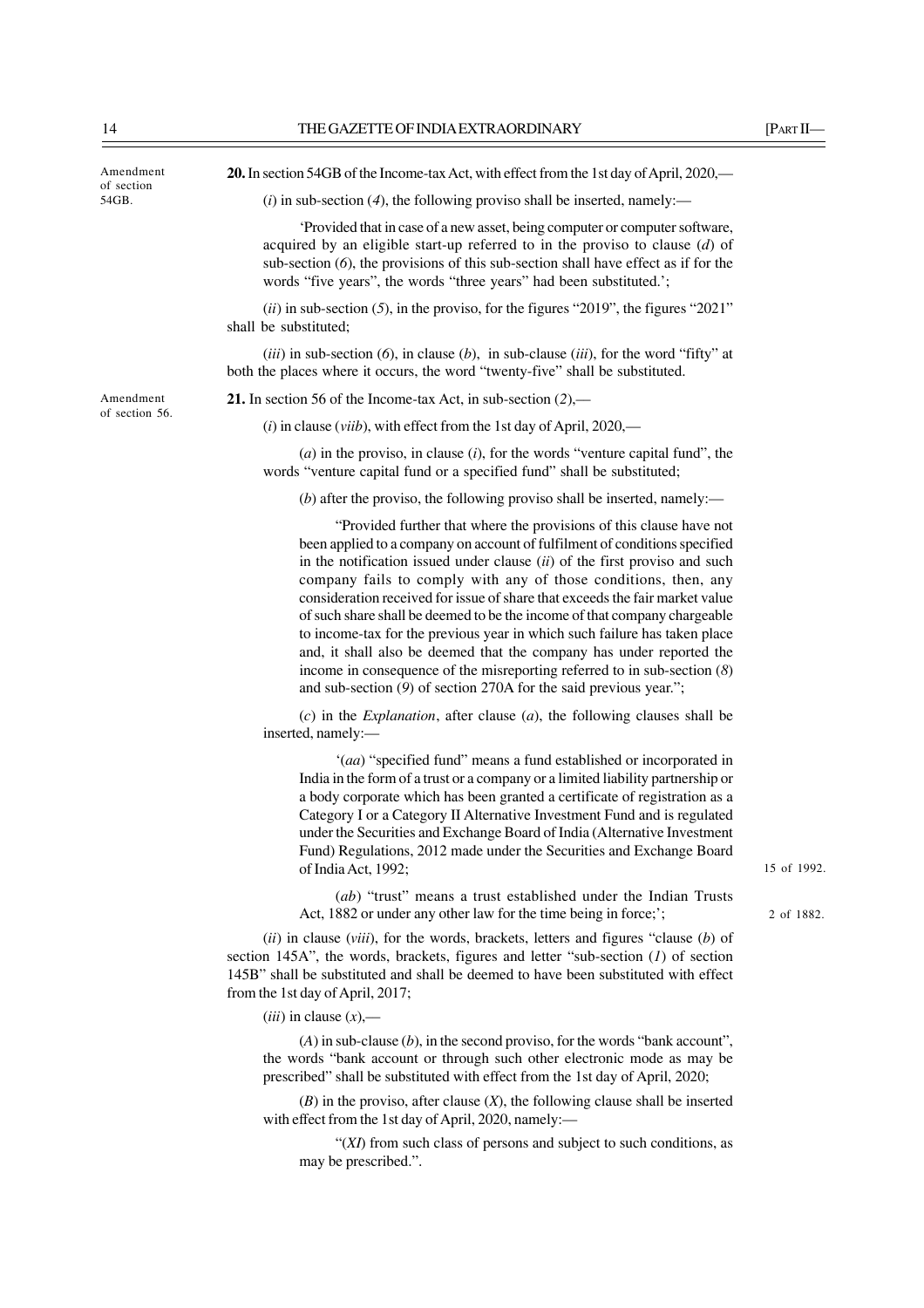section 79. **22.** For section 79 of the Income-tax Act, the following section shall be substituted with effect from the 1st day of April, 2020, namely:––

'79. (*1*) Notwithstanding anything contained in this Chapter, where a change in shareholding has taken place during the previous year in the case of a company, not being a company in which the public are substantially interested, no loss incurred in any year prior to the previous year shall be carried forward and set off against the income of the previous year, unless on the last day of the previous year, the shares of the company carrying not less than fifty-one per cent. of the voting power were beneficially held by persons who beneficially held shares of the company carrying not less than fifty-one per cent. of the voting power on the last day of the year or years in which the loss was incurred:

Provided that even if the said condition is not satisfied in case of an eligible start up as referred to in section 80-IAC, the loss incurred in any year prior to the previous year shall be allowed to be carried forward and set off against the income of the previous year if all the shareholders of such company who held shares carrying voting power on the last day of the year or years in which the loss was incurred, continue to hold those shares on the last day of such previous year and such loss has been incurred during the period of seven years beginning from the year in which such company is incorporated.

(*2*) Nothing contained in sub-section (*1*) shall apply,––

(*a*) to a case where a change in the said voting power and shareholding takes place in a previous year consequent upon the death of a shareholder or on account of transfer of shares by way of gift to any relative of the shareholder making such gift;

(*b*) to any change in the shareholding of an Indian company which is a subsidiary of a foreign company as a result of amalgamation or demerger of a foreign company subject to the condition that fifty-one per cent. shareholders of amalgamating or demerged foreign company continue to be the shareholders of the amalgamated or the resulting foreign company;

(*c*) to a company where a change in the shareholding takes place in a previous year pursuant to a resolution plan approved under the Insolvency and Bankruptcy Code, 2016, after affording a reasonable opportunity of being heard to the jurisdictional Principal Commissioner or Commissioner;

(*d*) to a company, and its subsidiary and the subsidiary of such subsidiary, where,––

(*i*) the Tribunal, on an application moved by the Central Government under section 241 of the Companies Act, 2013, has suspended the Board of Directors of such company and has appointed new directors nominated by the Central Government, under section 242 of the said Act; and

(*ii*) a change in shareholding of such company, and its subsidiary and the subsidiary of such subsidiary, has taken place in a previous year pursuant to a resolution plan approved by the Tribunal under section 242 of the Companies Act, 2013 after affording a reasonable opportunity of being heard to the jurisdictional Principal Commissioner or Commissioner.

*Explanation*.––For the purposes of this section,––

(*i*) a company shall be a subsidiary of another company, if such other company holds more than half in nominal value of the equity share capital of the company;

(*ii*) "Tribunal" shall have the meaning assigned to it in clause (*90*) of section 2 of the Companies Act, 2013.'.

Substitution of

Carry forward and set off of losses in case of certain companies.

31 of 2016.

18 of 2013.

18 of 2013.

18 of 2013.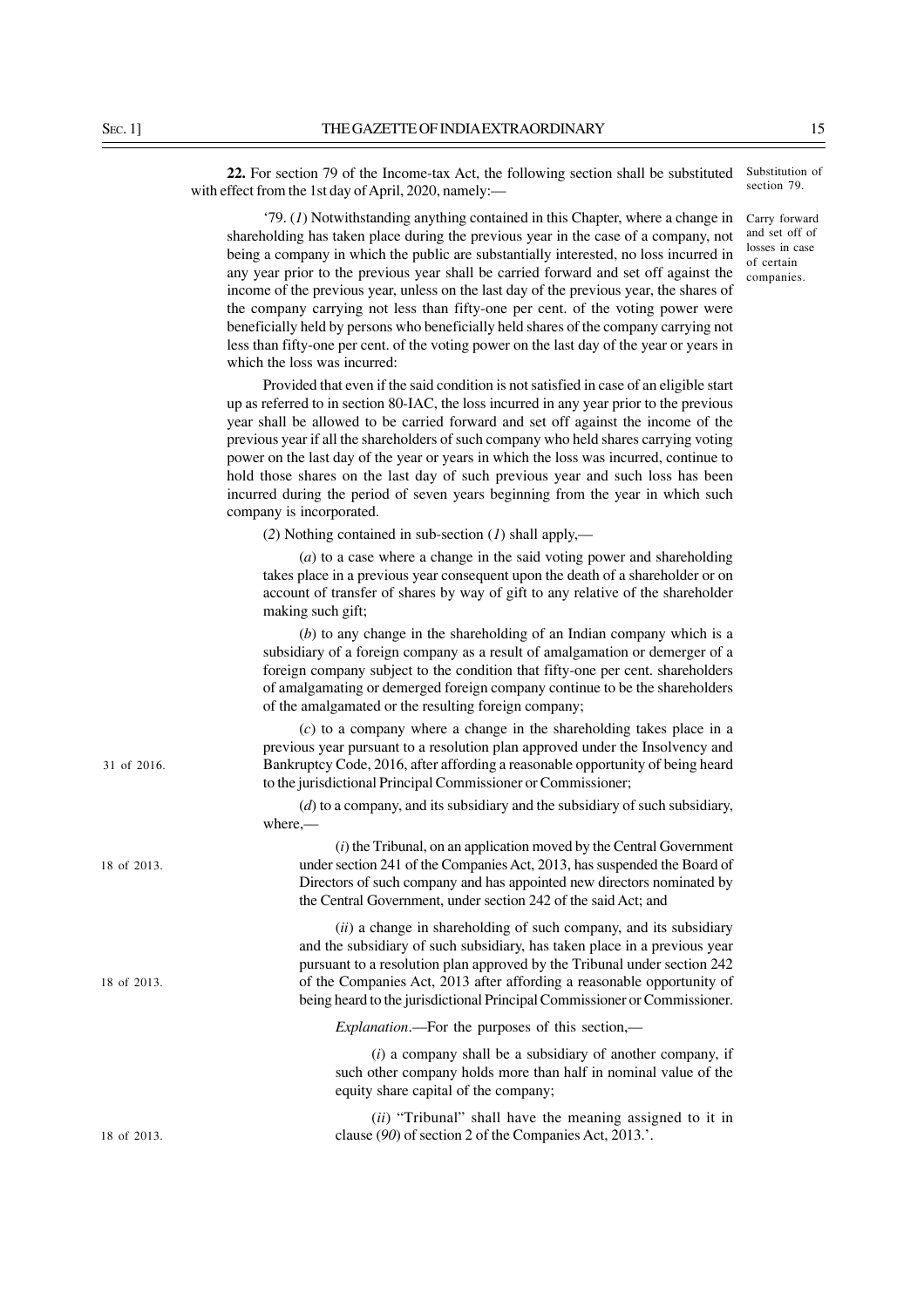Amendment of section 80C. 23 of 2013. Amendment of section 80CCD. Insertion of new sections 80EEA and 80EEB. Deduction in respect of interest on loan taken for certain house property. **23.** In section 80C of the Income-tax Act, in sub-section (*2*), after clause (*xxiv*), the following clause shall be inserted with effect from the 1st day of April, 2020, namely:— '(*xxv*) being an employee of the Central Government, as a contribution to a specified account of the pension scheme referred to in section 80CCD— (*a*) for a fixed period of not less than three years; and (*b*) which is in accordance with the scheme as may be notified by the Central Government in the Official Gazette for the purposes of this clause. *Explanation*.—For the purposes of this clause, "specified account" means an additional account referred to in sub-section (*3*) of section 20 of the Pension Fund Regulatory and Development Authority Act, 2013.'. **24.** In section 80CCD of the Income-tax Act, in sub-section (*2*), for the words "does not exceed ten per cent. of his salary in the previous year", the words, brackets and letters "does not exceed–– (*a*) fourteen per cent., where such contribution is made by the Central Government; (*b*) ten per cent., where such contribution is made by any other employer, of his salary in the previous year" shall be substituted with effect from the 1st day of April, 2020. **25.** After section 80EE of the Income-tax Act, the following sections shall be inserted with effect from the 1st day of April, 2020, namely:-'80EEA. (*1*) In computing the total income of an assessee, being an individual not eligible to claim deduction under section 80EE, there shall be deducted, in accordance with and subject to the provisions of this section, interest payable on loan taken by him from any financial institution for the purpose of acquisition of a residential house property. (*2*) The deduction under sub-section (*1*) shall not exceed one lakh and fifty thousand rupees and shall be allowed in computing the total income of the individual for the assessment year beginning on the 1st day of April, 2020 and subsequent assessment years. (*3*) The deduction under sub-section (*1*) shall be subject to the following conditions, namely:— (*i*) the loan has been sanctioned by the financial institution during the period beginning on the 1st day of April, 2019 and ending on the 31st day of March, 2020; (*ii*) the stamp duty value of residential house property does not exceed forty-five lakh rupees; (*iii*) the assessee does not own any residential house property on the date of sanction of loan. (*4*) Where a deduction under this section is allowed for any interest referred to in sub-section (*1*), deduction shall not be allowed in respect of such interest under any other provision of this Act for the same or any other assessment year.

(*5*) For the purposes of this section,––

(*a*) the expression "financial institution" shall have the meaning assigned to it in clause (*a*) of sub-section (*5*) of section 80EE;

(*b*) the expression "stamp duty value" means value adopted or assessed or assessable by any authority of the Central Government or a State Government for the purpose of payment of stamp duty in respect of an immovable property.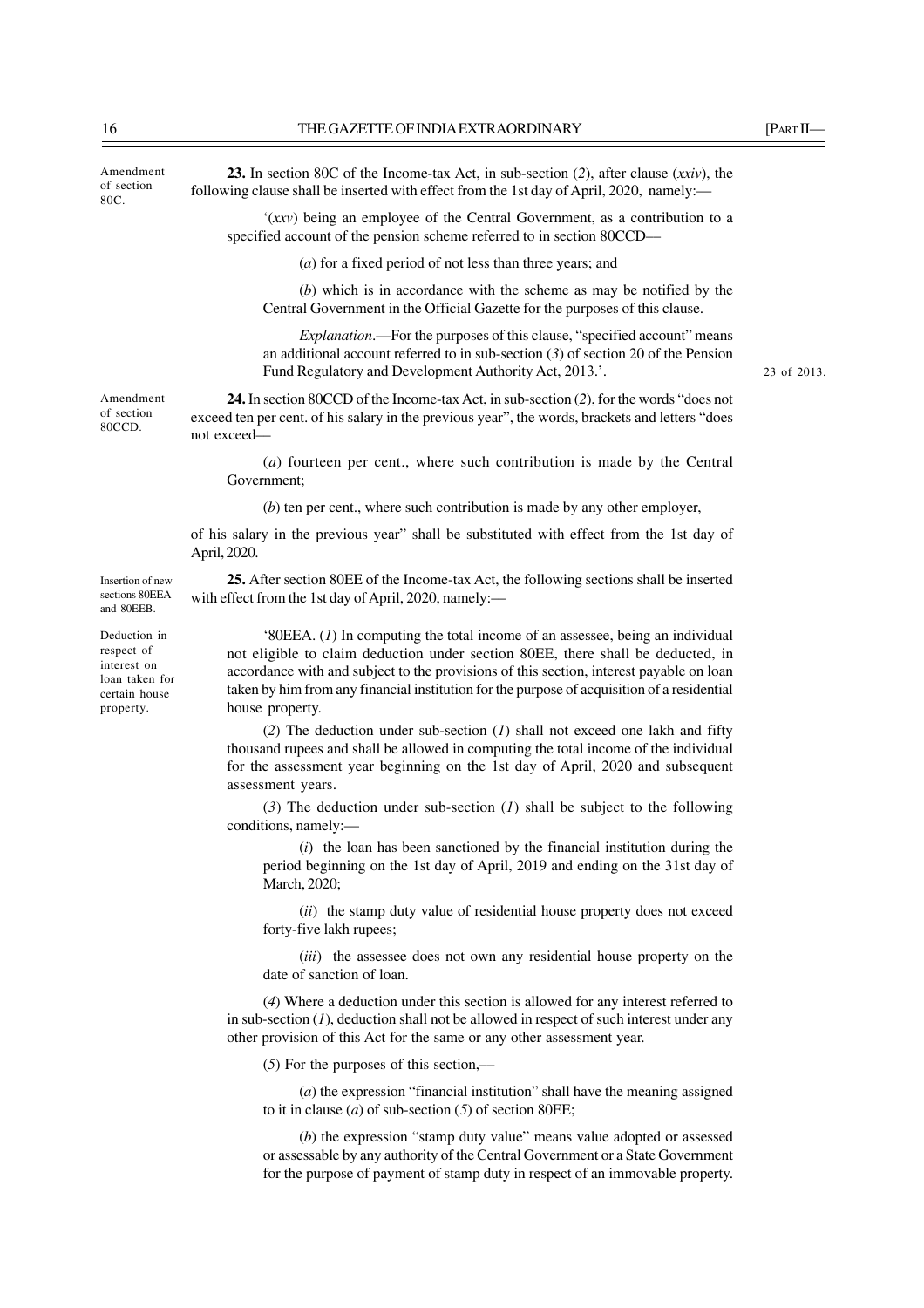80EEB. (*1*) In computing the total income of an assessee, being an individual, there shall be deducted, in accordance with and subject to the provisions of this section, interest payable on loan taken by him from any financial institution for the purpose of purchase of an electric vehicle.

(*2*) The deduction under sub-section (*1*) shall not exceed one lakh and fifty thousand rupees and shall be allowed in computing the total income of the individual for the assessment year beginning on the 1st day of April, 2020 and subsequent assessment years.

(*3*) The deduction under sub-section (*1*) shall be subject to the condition that the loan has been sanctioned by the financial institution during the period beginning on the 1st day of April, 2019 and ending on the 31st day of March, 2023.

(*4*) Where a deduction under this section is allowed for any interest referred to in sub-section (*1*), deduction shall not be allowed in respect of such interest under any other provision of this Act for the same or any other assessment year.

(*5*) For the purposes of this section,––

(*a*) "electric vehicle" means a vehicle which is powered exclusively by an electric motor whose traction energy is supplied exclusively by traction battery installed in the vehicle and has such electric regenerative braking system, which during braking provides for the conversion of vehicle kinetic energy into electrical energy;

(*b*) "financial institution" means a banking company to which the Banking Regulation Act, 1949 applies, or any bank or banking institution referred to in section 51 of that Act and includes any deposit taking non-banking financial company or a systemically important non-deposit taking non-banking financial company as defined in clauses (*e*) and (*g*) of *Explanation* 4 to section 43B.'.

26. In section 80-IBA of the Income-tax Act, with effect from the 1st day of Amendment April, 2020,—

of section  $80 - IRA$ 

(*A*) in sub-section (*2*), after clause (*i*), the following proviso shall be inserted, namely:—

'Provided that for the projects approved on or after the 1st day of September, 2019, the provisions of this sub-section shall have effect as if for clauses (*d*) to (*i*), the following clauses had been substituted, namely:––

"(*d*) the project is on a plot of land measuring not less than—

(*i*) one thousand square metres, where such project is located within the metropolitan cities of Bengaluru, Chennai, Delhi National Capital Region (limited to Delhi, Noida, Greater Noida, Ghaziabad, Gurugram, Faridabad), Hyderabad, Kolkata and Mumbai (whole of Mumbai Metropolitan Region); or

(*ii*) two thousand square metres, where such project is located in any other place;

(*e*) the project is the only housing project on the plot of land as specified in clause (*d*);

(*f*) the carpet area of the residential unit comprised in the housing project does not exceed—

(*i*) sixty square metres, where such project is located within the metropolitan cities of Bengaluru, Chennai, Delhi National Capital Region (limited to Delhi, Noida, Greater Noida, Ghaziabad, Gurugram, Faridabad), Hyderabad, Kolkata and Mumbai (whole of Mumbai Metropolitan Region); or

Deduction in respect of purchase of electric vehicle.

10 of 1949.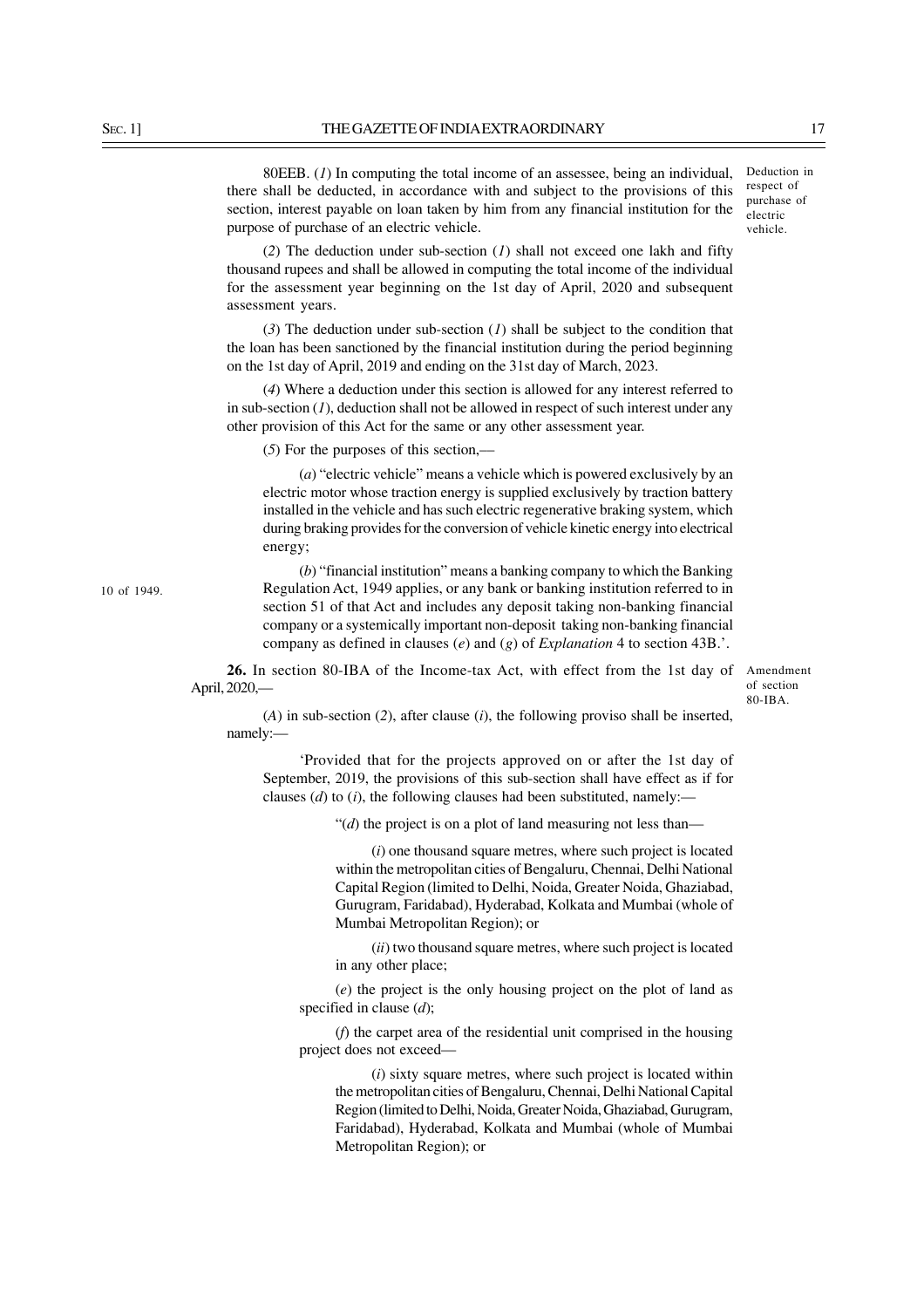(*ii*) ninety square metres, where such project is located in any other place;

(*g*) the stamp duty value of a residential unit in the housing project does not exceed forty-five lakh rupees;

(*h*) where a residential unit in the housing project is allotted to an individual, no other residential unit in the housing project shall be allotted to the individual or the spouse or the minor children of such individual;

(*i*) the project utilises—

(*I*) not less than ninety per cent. of the floor area ratio permissible in respect of the plot of land under the rules to be made by the Central Government or the State Government or the local authority, as the case may be, where such project is located within the metropolitan cities of Bengaluru, Chennai, Delhi National Capital Region (limited to Delhi, Noida, Greater Noida, Ghaziabad, Gurugram, Faridabad), Hyderabad, Kolkata and Mumbai (whole of Mumbai Metropolitan Region); or

(*II*) not less than eighty per cent. of such floor area ratio where such project is located in any place other than the place referred to in sub-clause (*I*); and

(*j*) the assessee maintains separate books of account in respect of the housing project.".';

(*B*) in sub-section (*6*), after clause (*e*), the following clause shall be inserted, namely:—

'(*f*) "stamp duty value" means the value adopted or assessed or assessable by any authority of the Central Government or a State Government for the purpose of payment of stamp duty in respect of an immovable property.'.

**27.** In section 80JJAA of the Income-tax Act, in the *Explanation*, in clause (*i*), in the first proviso, in clause (*b*), for the words "bank account", the words "bank account or through such other electronic mode as may be prescribed" shall be substituted with effect from the 1st day of April, 2020.

**28.** In section 80LA of the Income-tax Act, with effect from the 1st day of April, 2020,—

 $(i)$  for sub-section  $(I)$ , the following sub-sections shall be substituted, namely:—

"(*1*) Where the gross total income of an assessee, being a scheduled bank, or, any bank incorporated by or under the laws of a country outside India; and having an Offshore Banking Unit in a Special Economic Zone, includes any income referred to in sub-section (*2*), there shall be allowed, in accordance with and subject to the provisions of this section, a deduction from such income, of an amount equal to––

(*a*) one hundred per cent. of such income for five consecutive assessment years beginning with the assessment year relevant to the previous year in which the permission, under clause (*a*) of sub-section (*1*) of section 23 of the Banking Regulation Act, 1949 or permission or registration under the Securities and Exchange Board of India Act,1992 or any other relevant law was obtained, and thereafter;

(*b*) fifty per cent. of such income for five consecutive assessment years.

(*1A*) Where the gross total income of an assessee, being a Unit of an International Financial Services Centre, includes any income referred to in sub-section (*2*), there shall be allowed, in accordance with and subject to the

Amendment of section 80JJAA.

Amendment of section 80LA.

15 of 1992. 10 of 1949.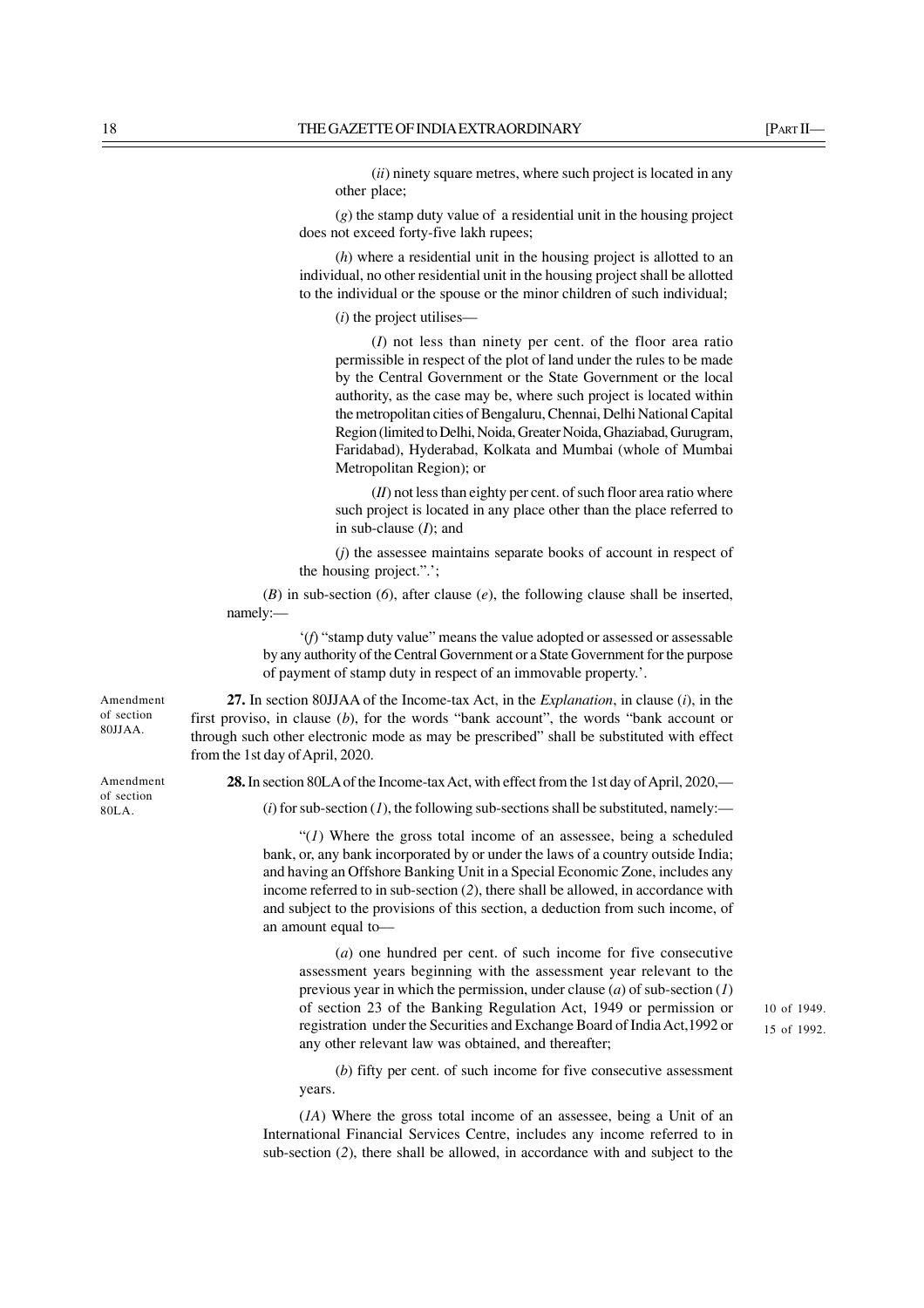15 of 1992.

10 of 1949.

provisions of this section, a deduction from such income, of an amount equal to one hundred per cent. of such income for any ten consecutive assessment years, at the option of the assessee, out of fifteen years, beginning with the assessment year relevant to the previous year in which the permission, under clause (*a*) of sub-section (*1*) of section 23 of the Banking Regulation Act, 1949 or permission or registration under the Securities and Exchange Board of India Act,1992 or any other relevant law was obtained.";

(*ii*) in sub-section (*2*), in the opening portion, for the word, brackets and figure "sub-section (*1*)", the words, brackets, figures and letter "sub-section (*1*) and sub-section (*1A*)" shall be substituted.

29. In section 92CD of the Income-tax Act, with effect from the 1st day of Amendment September, 2019,––

 $(a)$  in sub-section  $(3)$ , for the words "proceed to assess or reassess or recompute the total income of the relevant assessment year", the words "pass an order modifying the total income of the relevant assessment year determined in such assessment or reassessment, as the case may be," shall be substituted;

(*b*) in sub-section (*5*), in clause (*a*), the words "of assessment, reassessment or recomputation of total income" shall be omitted.

**30.** In section 92CE of the Income-tax Act,––

 $(a)$  in sub-section  $(I)$ ,—

Amendment of section 92CE.

of section 92CD.

(*I*) in clause (*iii*), for the word, figures and letters "section 92CC", the words, figures and letters "section 92CC, on or after the 1st day of April, 2017," shall be substituted and shall be deemed to have been substituted with effect from the 1st day of April, 2018;

(*II*) in the proviso, in clause (*i*), for the words "one crore rupees; and", the words "one crore rupees; or" shall be substituted and shall be deemed to have been substituted with effect from the 1st day of April, 2018;

(*III*) after the proviso, the following proviso shall be inserted and shall be deemed to have been inserted with effect from the 1st day of April, 2018, namely:—

"Provided further that no refund of taxes paid, if any, by virtue of provisions of this sub-section as they stood immediately before their amendment by the Finance (No.2) Act, 2019 shall be claimed and allowed.";

(*b*) in sub-section (*2*),––

(*i*) for the words "the excess money which", the words "the excess money or part thereof, as the case may be, which" shall be substituted and shall be deemed to have been substituted with effect from the 1st day of April, 2018;

(*ii*) the following *Explanation* shall be inserted and shall be deemed to have been inserted with effect from the 1st day of April, 2018, namely:-

 "*Explanation.––*For the removal of doubts, it is hereby clarified that the excess money or part thereof may be repatriated from any of the associated enterprises of the assessee which is not a resident in India.";

(*c*) after sub-section (*2*), the following sub-sections shall be inserted with effect from the 1st day of September, 2019, namely:—

"(*2A*) Without prejudice to the provisions of sub-section (*2*), where the excess money or part thereof has not been repatriated within the prescribed time, the assessee may, at his option, pay additional income-tax at the rate of eighteen per cent. on such excess money or part thereof, as the case may be.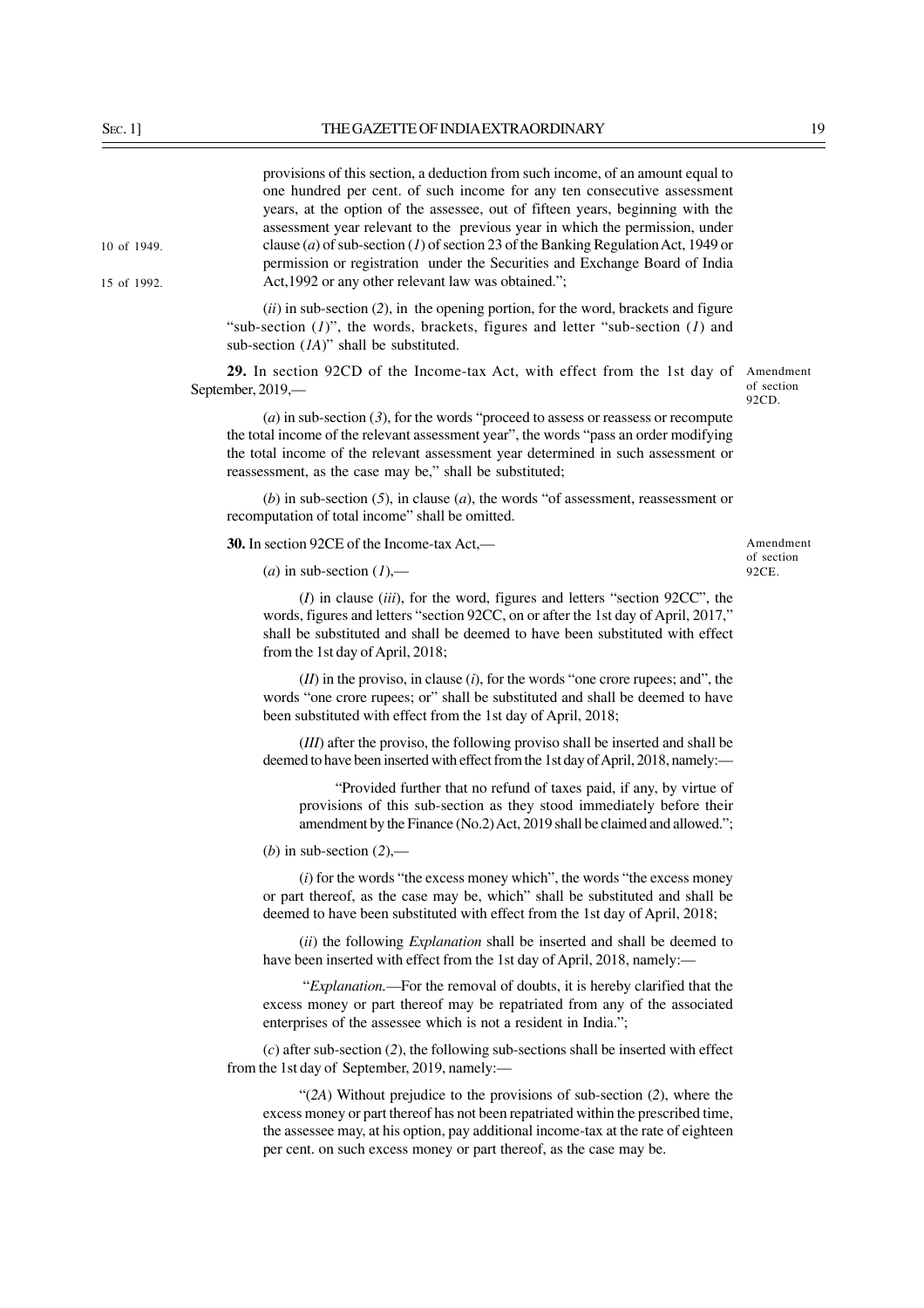(*2B*) The tax on the excess money or part thereof so paid by the assessee under sub-section (*2A*) shall be treated as the final payment of tax in respect of the excess money or part thereof not repatriated and no further credit therefor shall be claimed by the assessee or by any other person in respect of the amount of tax so paid.

(*2C*) No deduction under any other provision of this Act shall be allowed to the assessee in respect of the amount on which tax has been paid in accordance with the provisions of sub-section (*2A*).

(*2D*) Where the additional income-tax referred to in sub-section (*2A*) is paid by the assessee, he shall not be required to make secondary adjustment under sub-section (*1*) and compute interest under sub-section (*2*) from the date of payment of such tax.".

**31.** In the Income-tax Act, for section 92D, the following section shall be substituted with effect from the 1st day of April, 2020, namely:—

'92D. (*1*) Every person,––

(*i*) who has entered into an international transaction or specified domestic transaction shall keep and maintain such information and document in respect thereof as may be prescribed;

(*ii*) being a constituent entity of an international group, shall keep and maintain such information and document in respect of an international group as may be prescribed.

*Explanation.*––For the purposes of this clause,––

(*A*) "constituent entity" shall have the meaning assigned to it in clause (*d*) of sub-section (*9*) of section 286;

(*B*) "international group" shall have the meaning assigned to it in clause (*g*) of sub-section (*9*) of section 286.

(*2*) Without prejudice to the provisions contained in sub-section (*1*), the Board may prescribe the period for which the information and document shall be kept and maintained under the said sub-section.

(*3*) The Assessing Officer or the Commissioner (Appeals) may, in the course of any proceeding under this Act, require any person referred to in clause (*i*) of sub-section (*1*) to furnish any information or document referred therein, within a period of thirty days from the date of receipt of a notice issued in this regard:

Provided that the Assessing Officer or the Commissioner (Appeals) may, on an application made by such person, extend the period of thirty days by a further period not exceeding thirty days.

(*4*) The person referred to in clause (*ii*) of sub-section (*1*) shall furnish the information and document referred therein to the authority prescribed under sub-section  $(1)$  of section 286, in such manner, on or before such date, as may be prescribed.'.

**32.** In section 111A of the Income-tax Act, in the *Explanation*, in clause (*a*), for the words, brackets and figures "the *Explanation* to clause (*38*) of section 10", the words, brackets, letters and figures "clause (*a*) of the *Explanation* to section 112A" shall be substituted with effect from the 1st day of April, 2020.

**33.** In section 115A of the Income-tax Act, in sub-section (*4*), after clause (*b*), the following proviso shall be inserted with effect from the 1st day of April, 2020, namely:––

 "Provided that nothing contained in this sub-section shall apply to a deduction allowed to a Unit of an International Financial Services Centre under section 80LA.".

Maintenance, keeping and furnishing of

Substitution of section 92D.

information and document by certain persons.

Amendment of section 111A.

Amendment of section 115A.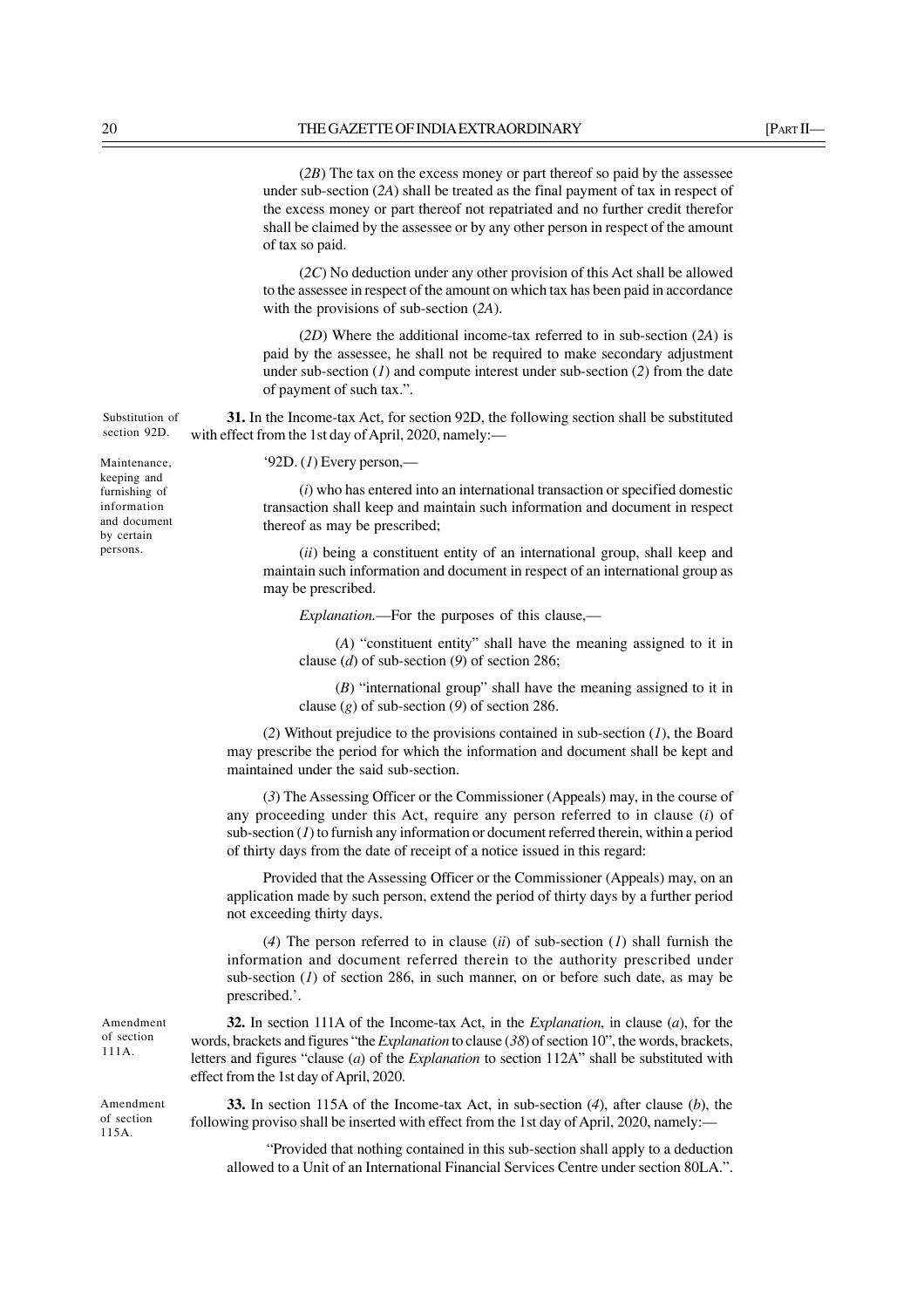|             | 34. In section 115JB of the Income-tax Act, in sub-section (2), in <i>Explanation</i> 1, in the<br>long line, for clause (iih), the following clause shall be substituted with effect from the 1st day<br>of April, 2020, namely:-                                                                                                                                                                                                                  | Amendment<br>of section<br>115JB.     |
|-------------|-----------------------------------------------------------------------------------------------------------------------------------------------------------------------------------------------------------------------------------------------------------------------------------------------------------------------------------------------------------------------------------------------------------------------------------------------------|---------------------------------------|
|             | '(iih) the aggregate amount of unabsorbed depreciation and loss brought forward<br>in case of a-                                                                                                                                                                                                                                                                                                                                                    |                                       |
| 18 of 2013. | (A) company, and its subsidiary and the subsidiary of such subsidiary,<br>where, the Tribunal, on an application moved by the Central Government under<br>section 241 of the Companies Act, 2013 has suspended the Board of Directors of<br>such company and has appointed new directors who are nominated by the<br>Central Government under section 242 of the said Act;                                                                          |                                       |
| 31 of 2016. | $(B)$ company against whom an application for corporate insolvency<br>resolution process has been admitted by the Adjudicating Authority under<br>section 7 or section 9 or section 10 of the Insolvency and Bankruptcy<br>Code, 2016.                                                                                                                                                                                                              |                                       |
|             | <i>Explanation</i> .—For the purposes of this clause,—                                                                                                                                                                                                                                                                                                                                                                                              |                                       |
| 31 of 2016. | $(i)$ "Adjudicating Authority" shall have the meaning assigned to it<br>in clause $(I)$ of section 5 of the Insolvency and Bankruptcy Code, 2016;                                                                                                                                                                                                                                                                                                   |                                       |
| 18 of 2013. | $(ii)$ "Tribunal" shall have the meaning assigned to it in clause (90)<br>of section 2 of the Companies Act, 2013;                                                                                                                                                                                                                                                                                                                                  |                                       |
|             | (iii) a company shall be a subsidiary of another company, if such<br>other company holds more than half in the nominal value of equity share<br>capital of the company;                                                                                                                                                                                                                                                                             |                                       |
|             | $(iv)$ "loss" shall not include depreciation; or'.                                                                                                                                                                                                                                                                                                                                                                                                  |                                       |
|             | 35. In section 115-O of the Income-tax Act, in sub-section $(8)$ , for the words "out of its<br>current income", the words "out of its current income or income accumulated as a unit of<br>International Financial Services Centre after the 1st day of April, 2017" shall be substituted with<br>effect from the 1st day of September, 2019.                                                                                                      | Amendment<br>of section<br>$115 - 0.$ |
|             | <b>36.</b> In section 115QA of the Income-tax Act, in sub-section $(1)$ , the brackets and words<br>"(not being shares listed on a recognised stock exchange)" shall be omitted with effect from<br>the 5th day of July, 2019.                                                                                                                                                                                                                      | Amendment<br>of section<br>115QA.     |
|             | 37. In section 115R of the Income-tax Act, in sub-section (2), with effect from the 1st<br>day of September, 2019,—                                                                                                                                                                                                                                                                                                                                 | Amendment<br>of section<br>115R.      |
|             | (A) after the second proviso, before the <i>Explanation</i> , the following proviso<br>shall be inserted, namely:-                                                                                                                                                                                                                                                                                                                                  |                                       |
|             | "Provided also that no additional income-tax shall be chargeable in respect<br>of any amount of income distributed on or after the 1st day of September, 2019<br>by a specified Mutual Fund, out of its income derived from transactions made on<br>a recognised stock exchange located in any International Financial Services<br>Centre and where the consideration for such transaction is paid or payable in<br>convertible foreign exchange."; |                                       |
|             | $(B)$ in the <i>Explanation</i> ,—                                                                                                                                                                                                                                                                                                                                                                                                                  |                                       |
|             | ( <i>a</i> ) after clause ( <i>i</i> ), the following clause shall be inserted, namely:—                                                                                                                                                                                                                                                                                                                                                            |                                       |
| 42 of 1999. | '(ia) "convertible foreign exchange" means foreign exchange which<br>is for the time being treated by the Reserve Bank of India as convertible<br>foreign exchange for the purposes of the Foreign Exchange Management<br>Act, 1999 and the rules made thereunder;';                                                                                                                                                                                |                                       |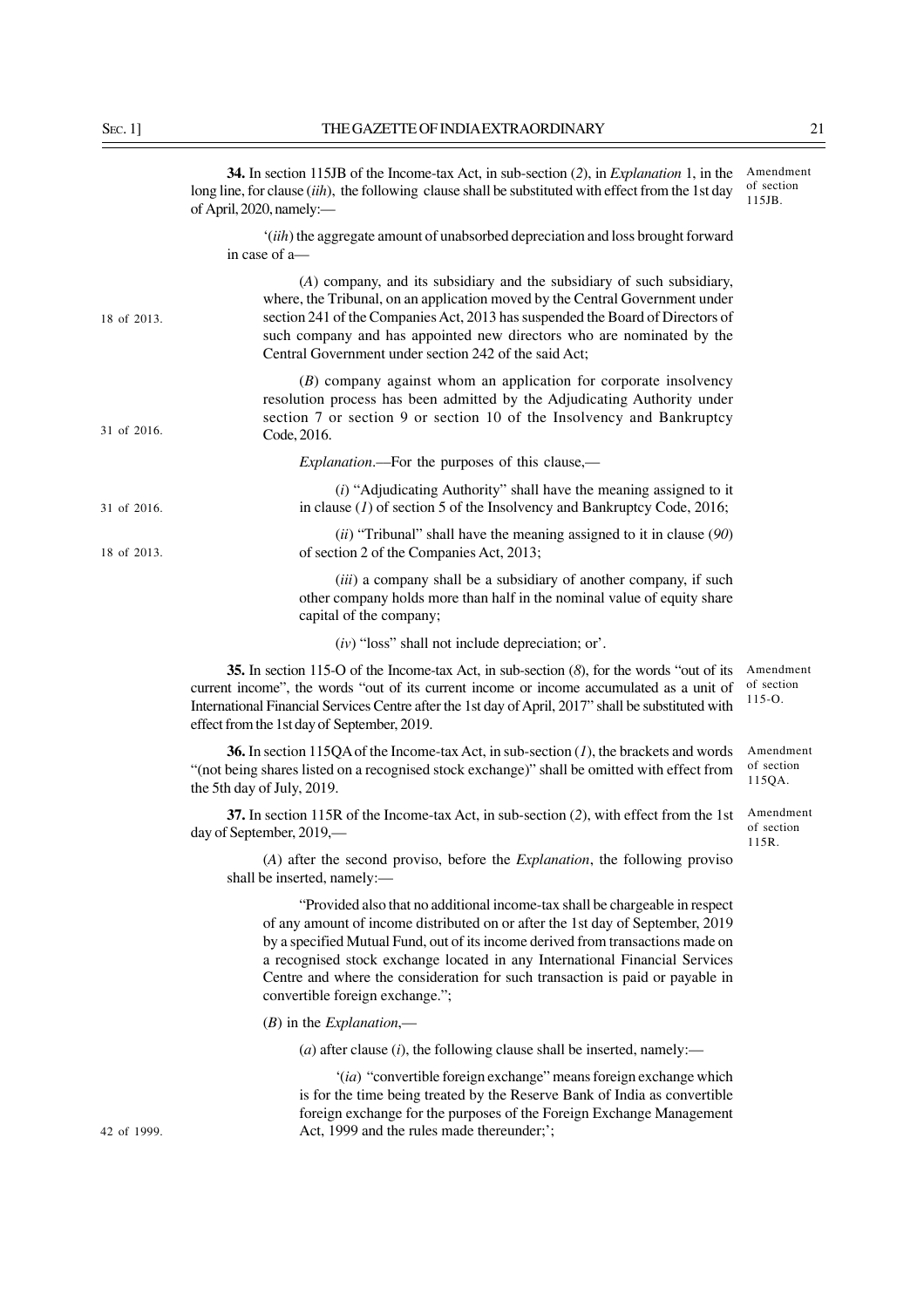(*b*) after clause (*ii*), the following clauses shall be inserted, namely:—

'(*iii*) "International Financial Services Centre" shall have the meaning assigned to it in clause (*q*) of section 2 of the Special Economic Zones Act, 2005;

28 of 2005.

(*iv*) "recognised stock exchange" shall have the meaning assigned to it in clause (*ii*) of *Explanation* 1 to clause (*5*) of section 43;

(*v*) "specified Mutual Fund" means a Mutual Fund specified under clause (*23D*) of section 10—

(*a*) located in any International Financial Services Centre;

(*b*) of which all the units are held by non-residents;

(*vi*) "unit" means beneficial interest of an investor in the fund;'.

**38.** In section 115UB of the Income-tax Act, in sub-section (*2*), with effect from the 1st day of April, 2020,––

 $(a)$  for clauses  $(i)$  and  $(ii)$ , the following clauses shall be substituted, namely:—

'(*i*) out of such loss, the loss arising to the investment fund as a result of the computation under the head "Profit and gains of business or profession", if any, shall be,––

(*a*) allowed to be carried forward and it shall be set off by the investment fund in accordance with the provisions of Chapter VI; and

(*b*) ignored for the purposes of sub-section (*1*);

(*ii*) the loss other than the loss referred to in clause (*i*), if any, shall also be ignored for the purposes of sub-section (*1*), if such loss has arisen in respect of a unit which has not been held by the unit holder for a period of atleast twelve months.';

(*b*) after sub-section (*2*), the following sub-section shall be inserted, namely:––

'(*2A*) The loss other than the loss under the head "Profit and gains of business or profession", if any, accumulated at the level of investment fund as on the 31st day of March, 2019, shall be,––

(*i*) deemed to be the loss of a unit holder who held the unit on the 31stday of March, 2019 in respect of the investments made by him in the investment fund, in the same manner as provided in sub-section (*1*); and

(*ii*) allowed to be carried forward by such unit holder for the remaining period calculated from the year in which the loss had occurred for the first time taking that year as the first year and shall be set off by him in accordance with the provisions of Chapter VI:

Provided that the loss so deemed under this sub-section shall not be available to the investment fund on or after the 1stday of April, 2019.'.

**39.** In section 139 of the Income-tax Act, in sub-section (*1*), with effect from the 1st day of April, 2020,––

(*a*) in the sixth proviso, after the word, figures and letters "section 10BA", the words, figures and letters "or section 54 or section 54B or section 54D or section 54EC or section 54F or section 54G or section 54GA or section 54GB" shall be inserted;

(*b*) after the sixth proviso, and before *Explanation* 1 the following proviso shall be inserted, namely:––

"Provided also that a person referred to in clause (*b*), who is not required to furnish a return under this sub-section, and who during the previous year––

Amendment of section 115UB.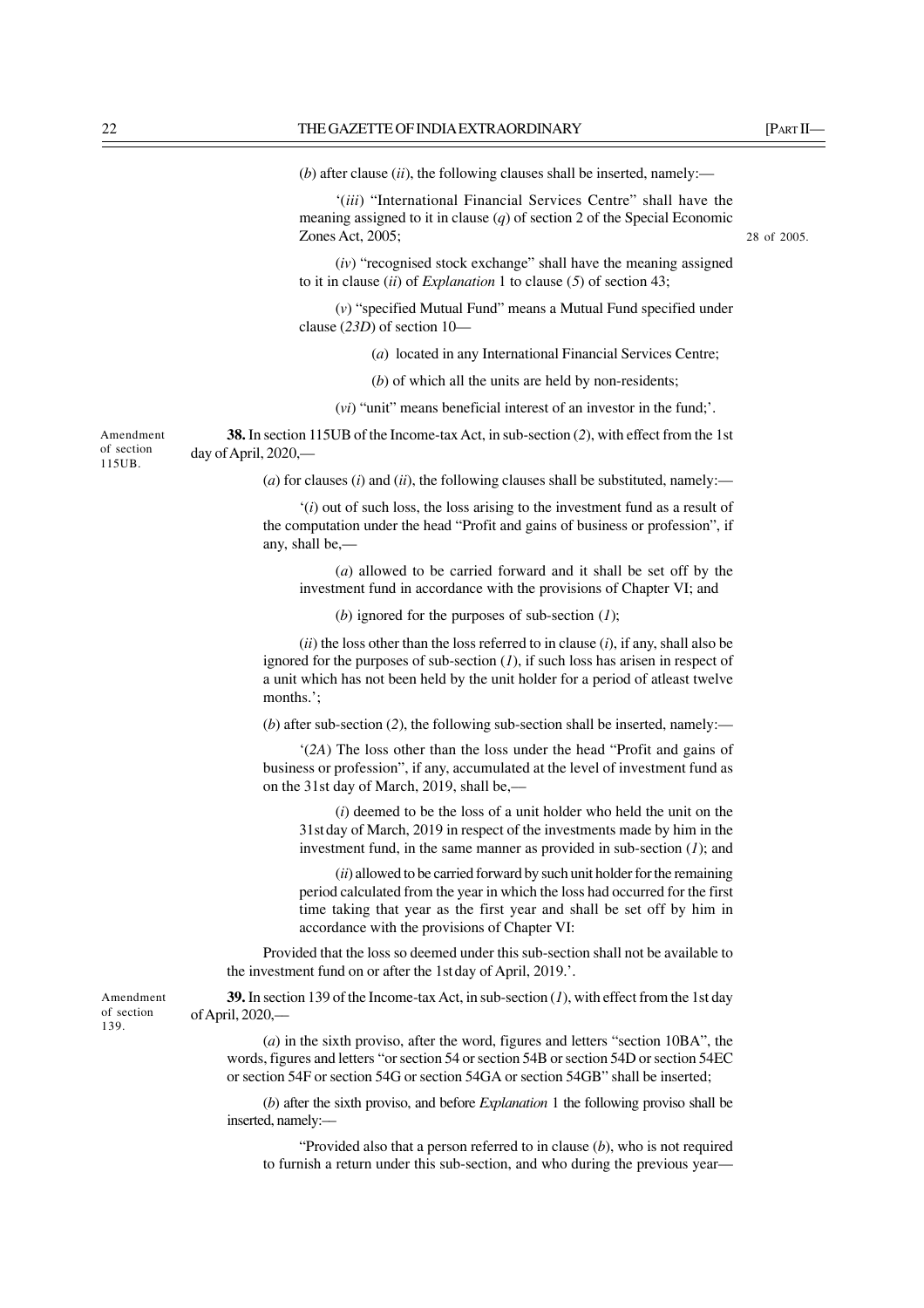(*i*) has deposited an amount or aggregate of the amounts exceeding one crore rupees in one or more current accounts maintained with a banking company or a co-operative bank; or

(*ii*) has incurred expenditure of an amount or aggregate of the amounts exceeding two lakh rupees for himself or any other person for travel to a foreign country; or

(*iii*) has incurred expenditure of an amount or aggregate of the amounts exceeding one lakh rupees towards consumption of electricity; or

(*iv*) fulfils such other conditions as may be prescribed,

shall furnish a return of his income on or before the due date in such form and verified in such manner and setting forth such other particulars, as may be prescribed.";

(*c*) after *Explanation* 5, the following *Explanation* shall be inserted, namely:––

*'Explanation* 6.*—*For the purposes of this sub-section,—

(*a*) "banking company" shall have the meaning assigned to it in clause (*i*) of the *Explanation* to section 269SS;

(*b*) "co-operative bank" shall have the meaning assigned to it in clause (*ii*) of the *Explanation* to section 269SS.'.

**40.** In section 139A of the Income-tax Act, with effect from the 1st day of Amendment September, 2019,––

of section 139A.

 $(i)$  in sub-section  $(I)$ , in clause  $(vi)$ , for the words, brackets and figure "on behalf of the person referred to in clause  $(v)$ ", the following shall be substituted, namely:-

"on behalf of the person referred to in clause (*v*); or

(*vii*) who intends to enter into such transaction as may be prescribed by the Board in the interest of revenue,";

 $(iii)$  after sub-section (*5D*), the following sub-section shall be inserted, namely:—

"(*5E*) Notwithstanding anything contained in this Act, every person who is required to furnish or intimate or quote his permanent account number under this Act, and who,––

(*a*) has not been allotted a permanent account number but possesses the Aadhaar number, may furnish or intimate or quote his Aadhaar number in lieu of the permanent account number, and such person shall be allotted a permanent account number in such manner as may be prescribed;

(*b*) has been allotted a permanent account number, and who has intimated his Aadhaar number in accordance with provisions of sub-section (*2*) of section 139AA, may furnish or intimate or quote his Aadhaar number in lieu of the permanent account number.";

(*iii*) in sub-section (*6*), for the words "the General Index Register Number", the words "the General Index Register Number or the Aadhaar number, as the case may be," shall be substituted;

 $(iv)$  after sub-section  $(6)$ , the following sub-sections shall be inserted, namely:—

"(*6A*) Every person entering into such transaction, as may be prescribed, shall quote his permanent account number or Aadhaar number, as the case may be, in the documents pertaining to such transactions and also authenticate such permanent account number or Aadhaar number, in such manner as may be prescribed.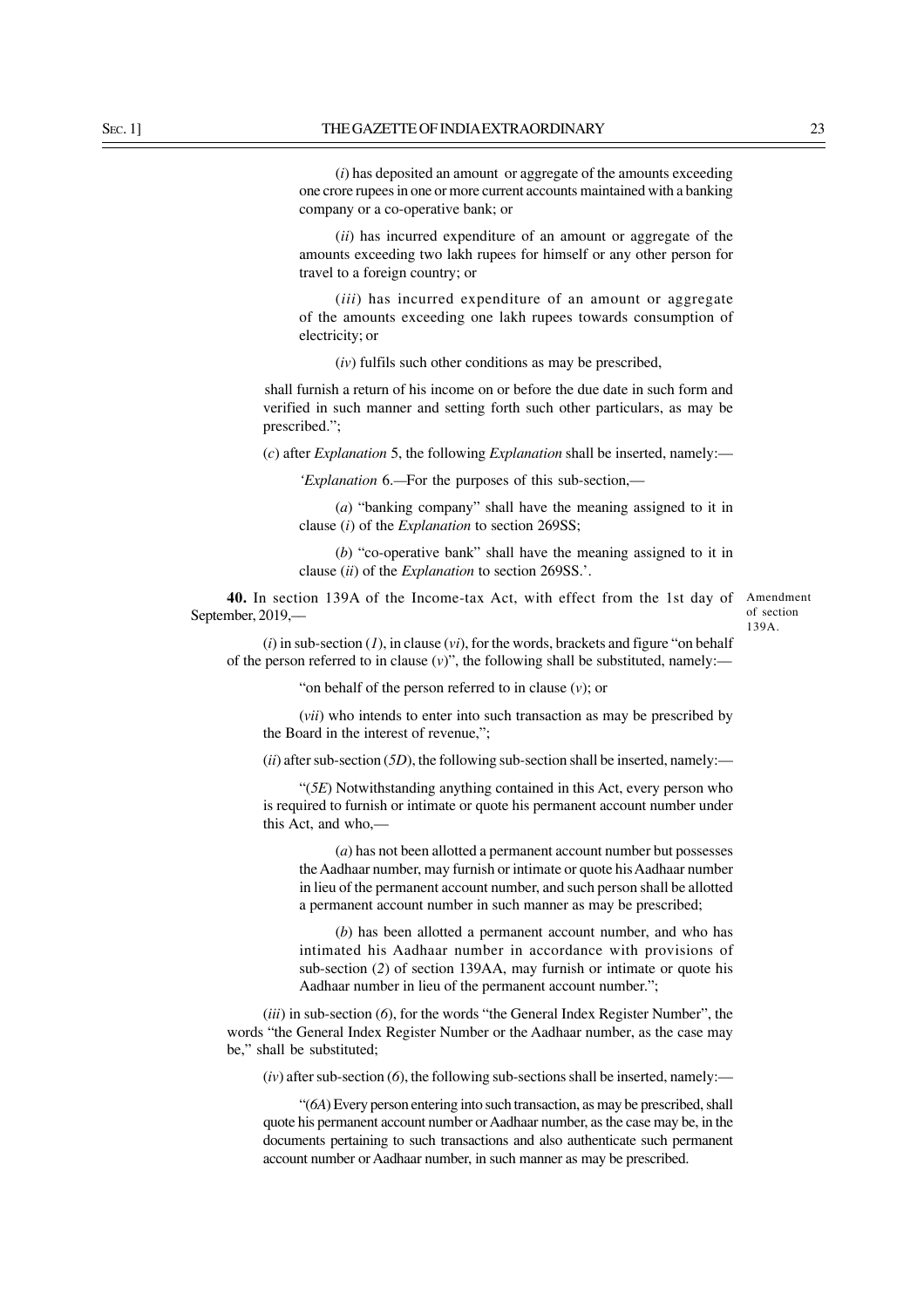(*6B*) Every person receiving any document relating to the transactions referred to in sub-section (*6A*), shall ensure that permanent account number or Aadhaar number, as the case may be, has been duly quoted in such document and also ensure that such permanent account number or Aadhaar number is so authenticated.";

(*v*) in sub-section (*8*), in clauses (*b*) and (*f*), for the words "the General Index Register Number", the words "the General Index Register Number or the Aadhaar number, as the case may be," shall be substituted;

(*vi*) in the *Explanation*, for clause (*a*), the following clauses shall be substituted, namely:––

'(*a*) "Aadhaar number" shall have the meaning assigned to it in clause (*a*) of section 2 of the Aadhaar (Targeted Delivery of Financial and Other Subsidies, Benefits and Services) Act, 2016;

18 of 2016.

(*aa*) "Assessing Officer" includes an income-tax authority who is assigned the duty of allotting permanent account numbers;

(*ab*) "authentication" means the process by which the permanent account number or Aadhaar number alongwith demographic information or biometric information of an individual is submitted to the income-tax authority or such other authority or agency as may be prescribed for its verification and such authority or agency verifies the correctness, or the lack thereof, on the basis of information available with it;'.

**41.** In section 139AA of the Income-tax Act, in sub-section (*2*), in the proviso, for the words "deemed to be invalid and the other provisions of this Act shall apply, as if the person had not applied for allotment of permanent account number", the words "made inoperative after the date so notified in such manner as may be prescribed" shall be substituted with effect from the 1st day of September, 2019.

Amendment of section 140A.

Amendment of section 194DA.

Amendment of section 143.

Amendment of section 139AA.

**42.** In section 140A of the Income-tax Act,––

(*i*) in sub-section (*1*), after clause (*ii*), the following clause shall be inserted and shall be deemed to have been inserted with effect from the 1st day of April, 2007, namely:––

"(*iia*) any relief of tax claimed under section 89;";

(*ii*) in sub-section (*1A*), in clause (*i*), after sub-clause (*b*), the following sub-clause shall be inserted and shall be deemed to have been inserted with effect from the 1st day of April, 2007, namely:-

"(*ba*) any relief of tax claimed under section 89;";

(*iii*) in sub-section (*1B*), in the *Explanation*, after clause (*i*), the following clause shall be inserted and shall be deemed to have been inserted with effect from the 1st day of April, 2007, namely:––

"(*ia*) any relief of tax claimed under section 89;".

**43.** In section 143 of the Income-tax Act, in sub-section (*1*), in clause (*c*), after the words "any advance tax paid,", the words and figures "any relief allowable under section 89," shall be inserted and shall be deemed to have been inserted with effect from the 1st day of April, 2007.

**44.** In section 194DA of the Income-tax Act, for the words "one per cent.", the words "five per cent. on the amount of income comprised therein" shall be substituted with effect from the 1st day of September, 2019.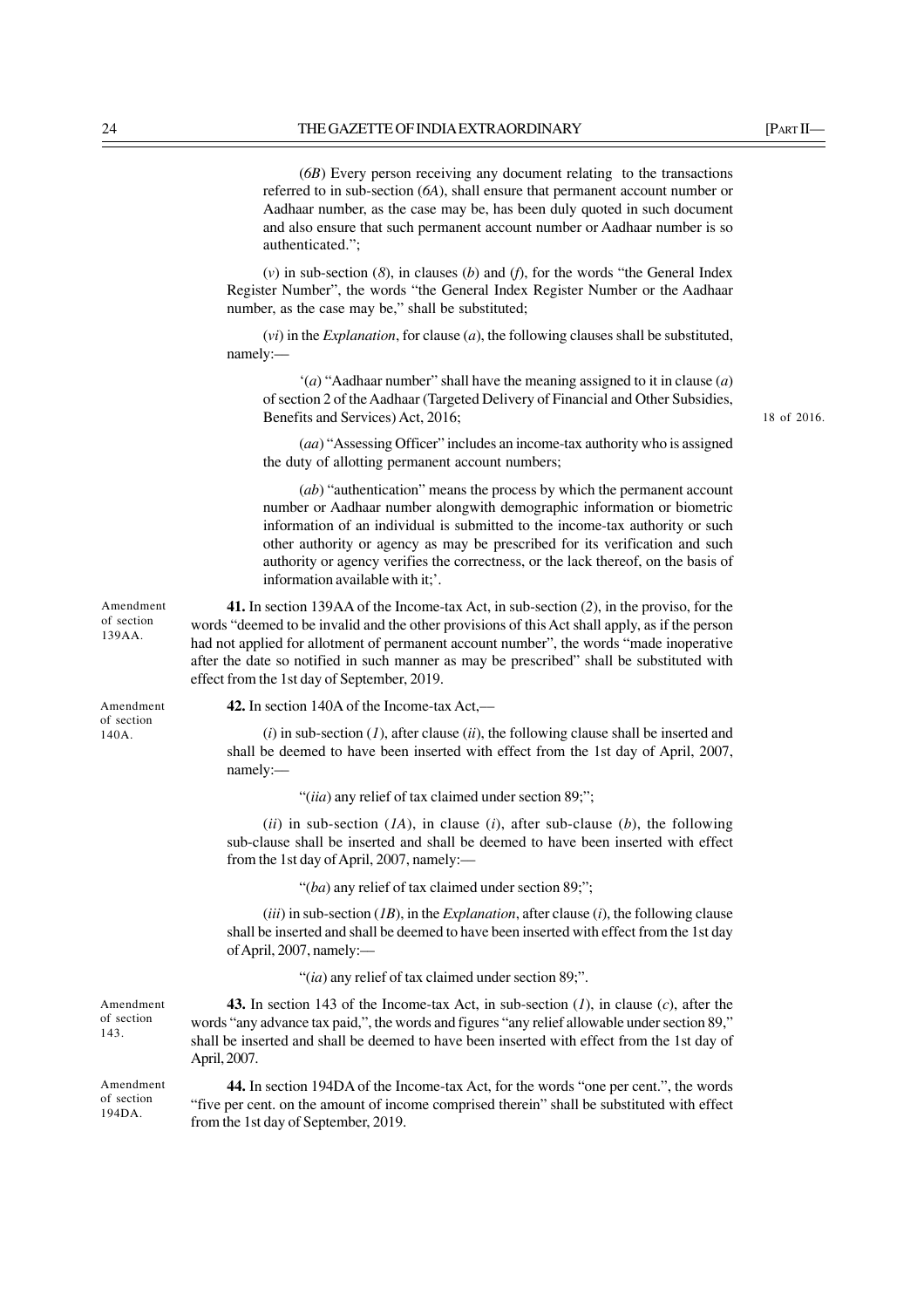**45.** In section 194-IA of the Income-tax Act, in the *Explanation*, after clause (*a*), the following clause shall be inserted with effect from the 1st day of September, 2019,––

'(*aa*) "consideration for transfer of any immovable property" shall include all charges of the nature of club membership fee, car parking fee, electricity or water facility fee, maintenance fee, advance fee or any other charges of similar nature, which are incidental to transfer of the immovable property;'.

**46.** After section 194LD of the Income-tax Act, the following sections shall be inserted with effect from the 1st day of September, 2019, namely:—

Amendment of section 194-IA.

Insertion of new sections 194M and 194N.

Payment of certain sums by certain individuals or Hindu undivided family.

'194M. (*1*) Any person, being an individual or a Hindu undivided family (other than those who are required to deduct income-tax as per the provisions of section 194C, section 194H or section 194J) responsible for paying any sum to any resident for carrying out any work (including supply of labour for carrying out any work) in pursuance of a contract, by way of commission (not being insurance commission referred to in section 194D) or brokerage or by way of fees for professional services during the financial year, shall, at the time of credit of such sum or at the time of payment of such sum in cash or by issue of a cheque or draft or by any other mode, whichever is earlier, deduct an amount equal to five per cent. of such as income-tax thereon:

Provided that no such deduction under this section shall be made if such sum or, as the case may be, aggregate of such sums, credited or paid to a resident during a financial year does not exceed fifty lakh rupees.

(*2*) The provisions of section 203A shall not apply to a person required to deduct tax in accordance with the provisions of this section.

*Explanation*.—For the purposes of this section,—

(*a*) "contract" shall have the meaning assigned to it in clause (*iii*) of the *Explanation* to section 194C;

(*b*) "commission or brokerage" shall have the meaning assigned to it in clause (*i*) of the *Explanation* to section 194H;

(*c*) "professional services" shall have the meaning assigned to it in clause (*a*) of the *Explanation* to section 194J;

(*d*) "work" shall have the meaning assigned to it in clause (*iv*) of the *Explanation* to section 194C.

194N. Every person, being,––

Payment of certain amounts in

cash.

(*i*) a banking company to which the Banking Regulation Act, 1949 applies (including any bank or banking institution referred to in section 51 of that Act);

(*ii*) a co-operative society engaged in carrying on the business of banking;

or

(*iii*) a post office,

who is responsible for paying any sum, or, as the case may be, aggregate of sums, in cash, in excess of one crore rupees during the previous year, to any person (herein referred to as the recipient) from one or more accounts maintained by the recipient with it shall, at the time of payment of such sum, deducts an amount equal to two per cent. of sum exceeding one crore rupees, as income-tax:

Provided that nothing contained in this sub-section shall apply to any payment made to,––

(*i*) the Government;

10 of 1949.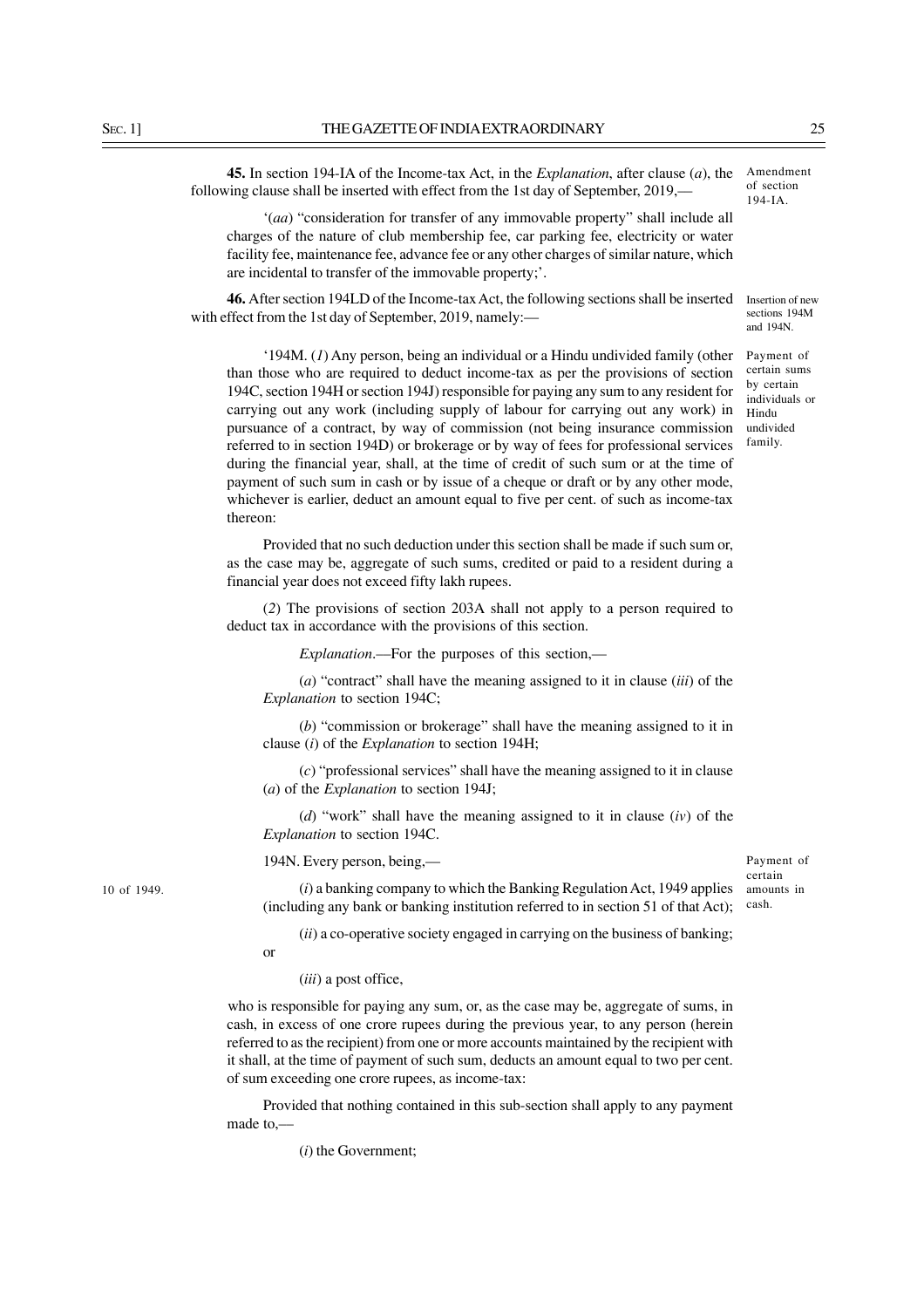|                                                                                                                    | (ii) any banking company or co-operative society engaged in carrying on<br>the business of banking or a post office;                                                                                                                                                                                                                                                                                                                                                                                                                    |             |
|--------------------------------------------------------------------------------------------------------------------|-----------------------------------------------------------------------------------------------------------------------------------------------------------------------------------------------------------------------------------------------------------------------------------------------------------------------------------------------------------------------------------------------------------------------------------------------------------------------------------------------------------------------------------------|-------------|
|                                                                                                                    | (iii) any business correspondent of a banking company or co-operative<br>society engaged in carrying on the business of banking, in accordance with the<br>guidelines issued in this regard by the Reserve Bank of India under the Reserve<br>Bank of India Act, 1934;                                                                                                                                                                                                                                                                  | 2 of 1934.  |
|                                                                                                                    | $(iv)$ any white label automated teller machine operator of a banking company<br>or co-operative society engaged in carrying on the business of banking, in<br>accordance with the authorisation issued by the Reserve Bank of India under<br>the Payment and Settlement Systems Act, 2007;                                                                                                                                                                                                                                             | 51 of 2007. |
|                                                                                                                    | $(v)$ such other person or class of persons, which the Central Government<br>may, by notification in the Official Gazette, specify in consultation with the<br>Reserve Bank of India.'.                                                                                                                                                                                                                                                                                                                                                 |             |
| Amendment<br>of section<br>195.                                                                                    | 47. In section 195 of the Income-tax Act, with effect from the 1st day of<br>November, 2019,-                                                                                                                                                                                                                                                                                                                                                                                                                                           |             |
|                                                                                                                    | $(a)$ in sub-section (2), for the words "to the Assessing Officer to determine, by<br>general or special order", the words "in such form and manner to the Assessing<br>Officer, to determine in such manner, as may be prescribed" shall be substituted;                                                                                                                                                                                                                                                                               |             |
|                                                                                                                    | $(b)$ in sub-section $(7)$ , for the words "to the Assessing Officer to determine, by<br>general or special order", the words "in such form and manner to the Assessing<br>Officer, to determine in such manner, as may be prescribed" shall be substituted.                                                                                                                                                                                                                                                                            |             |
| Amendment<br>of section<br>197.                                                                                    | <b>48.</b> In section 197 of the Income-tax Act, in sub-section $(I)$ , for the figures and letters<br>"194LBC", the figures and letters "194LBC, 194M" shall be substituted with effect from the<br>1st day of September, 2019.                                                                                                                                                                                                                                                                                                        |             |
| Amendment<br>of section<br>198.                                                                                    | 49. In section 198 of the Income-tax Act, after the first proviso, the following proviso<br>shall be inserted with effect from the 1st day of September, 2019, namely:-                                                                                                                                                                                                                                                                                                                                                                 |             |
|                                                                                                                    | "Provided further that the sum deducted in accordance with the provisions of<br>section 194N for the purpose of computing the income of an assessee, shall be deemed<br>to be income received.".                                                                                                                                                                                                                                                                                                                                        |             |
| Amendment<br>of section<br>201.                                                                                    | 50. In section 201 of the Income-tax Act, with effect from the 1st day of<br>September, 2019,—                                                                                                                                                                                                                                                                                                                                                                                                                                          |             |
|                                                                                                                    | $(a)$ in sub-section $(I)$ , in the first proviso, for the word "resident" wherever it<br>occurs, the word "payee" shall be substituted;                                                                                                                                                                                                                                                                                                                                                                                                |             |
|                                                                                                                    | (b) in sub-section $(IA)$ , in the proviso, for the word "resident" wherever it occurs,<br>the word "payee" shall be substituted;                                                                                                                                                                                                                                                                                                                                                                                                       |             |
|                                                                                                                    | $(c)$ in sub-section (3), after the words "credit is given", the words, brackets and<br>figures "or two years from the end of the financial year in which the correction statement<br>is delivered under the proviso to sub-section $(3)$ of section 200, whichever is later"<br>shall be inserted.                                                                                                                                                                                                                                     |             |
| Substitution of<br>section 206A.                                                                                   | 51. For section 206A of the Income-tax Act, the following section shall be substituted<br>with effect from the 1st day of September, 2019, namely:-                                                                                                                                                                                                                                                                                                                                                                                     |             |
| Furnishing of<br>statement in<br>respect of<br>payment of<br>any income to<br>residents<br>without<br>deduction of | "206A. (1) Any banking company or co-operative society or public company<br>referred to in the proviso to clause (i) of sub-section $(3)$ of section 194A responsible<br>for paying to a resident any income not exceeding forty thousand rupees, where the<br>payer is a banking company or a co-operative society, and five thousand rupees in any<br>other case by way of interest (other than interest on securities), shall prepare such<br>statement in such form, containing such particulars, for such period, verified in such |             |

manner and within such time, as may be prescribed, and deliver or cause to be delivered

tax.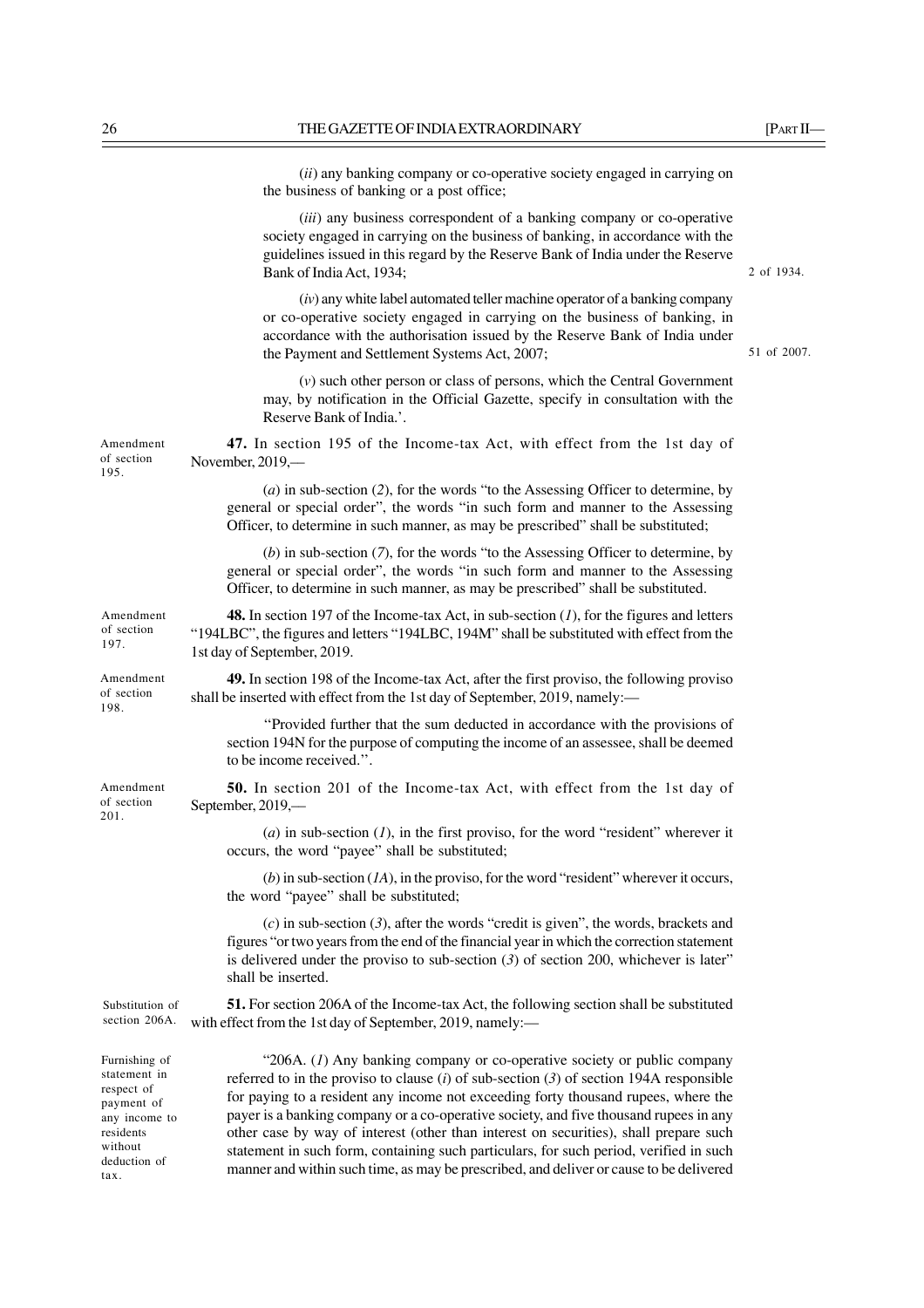the said statement to the prescribed income-tax authority or to the person authorised by such authority.

(*2*) The Board may require any person, other than a person mentioned in subsection (*1*), responsible for paying to a resident any income liable for deduction of tax at source under Chapter XVII, to prepare such statement in such form, containing such particulars, for such period, verified in such manner and within such time, as may be prescribed, and deliver or cause to be delivered the said statement to the income-tax authority or the authorised person referred to in sub-section (*1*).

(*3*) The person responsible for paying to a resident any income referred to in sub-section (*1*) or sub-section (*2*) may also deliver to the income-tax authority referred to in sub-section (*1*), a correction statement for rectification of any mistake or to add, delete or update the information furnished in the statement delivered under the said sub-sections in such form and verified in such manner, as may be prescribed.".

**52.** In section 228A of the Income-tax Act, with effect from the 1st day of September, 2019,––

Amendment of section 228A.

 $(a)$  in sub-section  $(1)$ ,—

(*i*) for the words "corresponding law from", the words "corresponding law from a resident, or" shall be substituted;

(*ii*) for the words "any Tax Recovery Officer", the words "any Tax Recovery Officer having jurisdiction over the resident, or" shall be substituted;

(*b*) in sub-section (*2*),––

(*i*) for the words "has property in a country outside India", the words " is a resident of a country" shall be substituted;

(*ii*) for the words "forward to the Board", the words "or has any property in that country, forward to the Board" shall be substituted.

**53.** In section 234A of the Income-tax Act, in sub-section (*1*), in the long line, after clause (*ii*), the following clause shall be inserted and shall be deemed to have been inserted with effect from the 1st day of April, 2007, namely:-Amendment

"(*iia*) any relief of tax allowed under section 89;".

**54.** In section 234B of the Income-tax Act, in sub-section (*1*), in *Explanation* 1, after clause (*i*), the following clause shall be inserted and shall be deemed to have been inserted with effect from the 1st day of April, 2007, namely:-234B.

"(*ia*) any relief of tax allowed under section 89;".

**55.** In section 234C of the Income-tax Act, in sub-section (*1*), in the *Explanation*, after clause (*i*), the following clause shall be inserted and shall be deemed to have been inserted with effect from the 1st day of April, 2007, namely:—

"(*ia*) any relief of tax allowed under section 89;".

**56.** In section 239 of the Income-tax Act, with effect from the 1st day of September, 2019,––

(*a*) in sub-section (*1*), for the words "in the prescribed form and verified in the prescribed manner", the words and figures "by furnishing return in accordance with the provisions of section 139" shall be substituted;

(*b*) sub-section (*2*) shall be omitted.

**57.** In section 246A of the Income-tax Act, in sub-section (*1*), in clause (*bb*), for the words "of assessment or reassessment", the word "made" shall be substituted with effect from the 1st day of September, 2019. Amendment of section 246A.

of section 234A.

Amendment of section

Amendment of section 234C.

Amendment of section 239.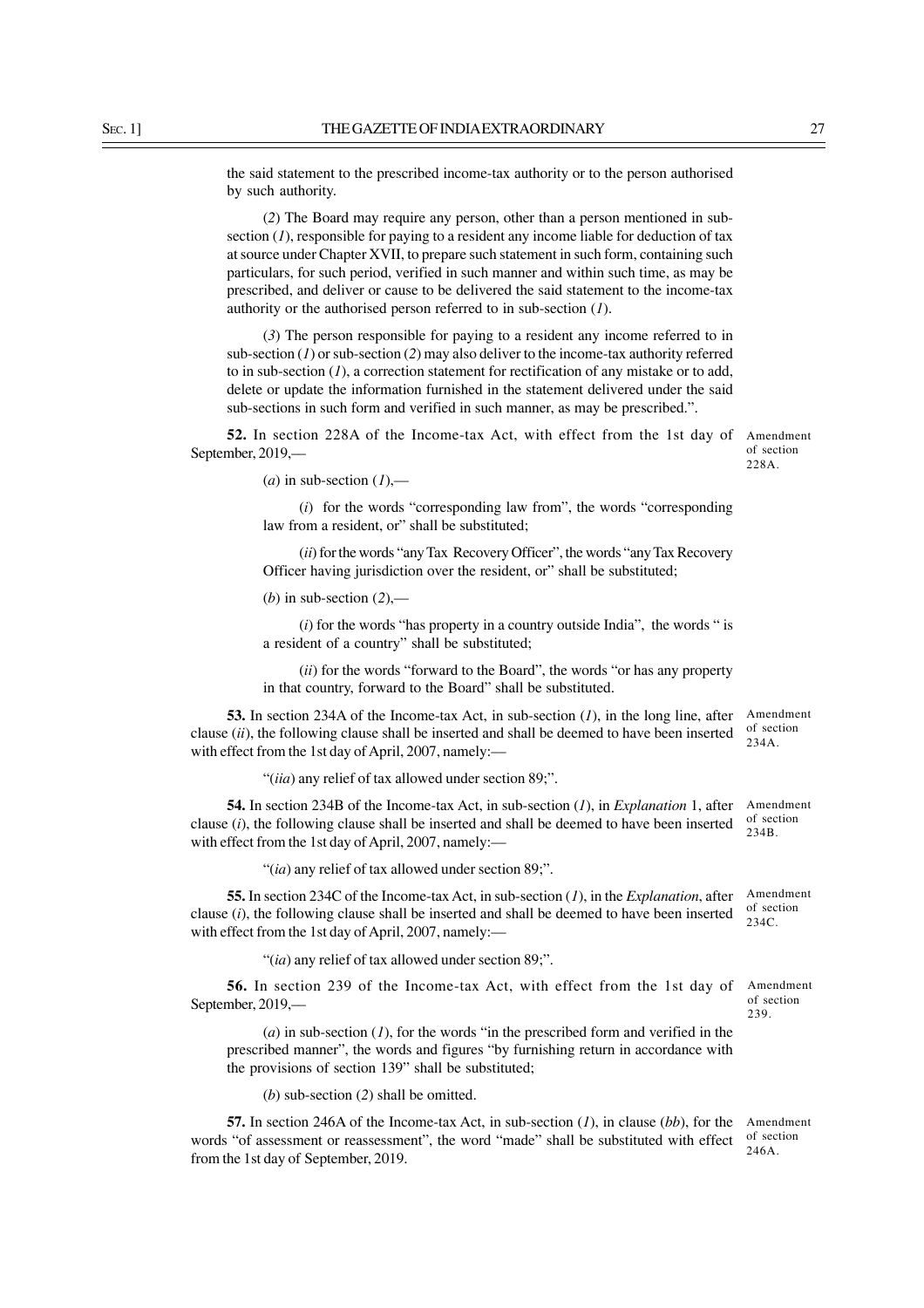prescribed" shall be substituted with effect from the 1st day of September, 2019.

prescribed" shall be substituted with effect from the 1st day of September, 2019.

**58.** In section 269SS of the Income-tax Act, in the opening portion, for the words "bank account", the words "bank account or through such other electronic mode as may be

**59.** In section 269ST of the Income-tax Act, in the long line, for the words "bank account", the words "bank account or through such other electronic mode as may be

**60.** After section 269ST of the Income-tax Act, the following section shall be inserted

"269SU. Every person, carrying on business, shall provide facility for accepting payment through prescribed electronic modes, in addition to the facility for other electronic modes, of payment, if any, being provided by such person, if his total sales, turnover or gross receipts, as the case may be, in business exceeds fifty crore rupees

Amendment of section 269SS.

Amendment of section 269ST.

Insertion of

Acceptance of payment through prescribed electronic modes.

Amendment of section 269T.

Amendment of section 270A.

new section 269SU.

account", the words "bank account or through such other electronic mode as may be prescribed" shall be substituted with effect from the 1st day of September, 2019.

**62.** In section 270A of the Income-tax Act,––

with effect from the 1st day of November, 2019, namely:-

during the immediately preceding previous year.".

(*A*) for the words "no return of income has been furnished" at both the places where they occur, the words and figures "no return of income has been furnished or where return has been furnished for the first time under section 148" shall be substituted and shall be deemed to have been substituted with effect from the 1st day of April, 2017;

**61.** In section 269T of the Income-tax Act, in the opening portion, for the words "bank

(*B*) in sub-section (*2*), in clause (*e*), for the words "no return of income has been filed", the words and figures "no return of income has been furnished or where return has been furnished for the first time under section 148" shall be substituted and shall be deemed to have been substituted with effect from the 1st day of April, 2017;

(*C*) in sub-section (*3*), in clause (*i*), in sub-clause (*b*), for the words "no return has been furnished", the words and figures "no return of income has been furnished or where return has been furnished for the first time under section 148" shall be substituted and shall be deemed to have been substituted with effect from the 1st day of April, 2017.

**63.** After section 271DA of the Income-tax Act, the following section shall be inserted with effect from the 1st day of November, 2019, namely:—

Penalty for failure to comply with provisions of section 269SU.

Amendment of section 271FAA.

Insertion of new section 271DB.

> " $271DB$ . (*1*) If a person who is required to provide facility for accepting payment through the prescribed electronic modes of payment referred to in section 269SU, fails to provide such facility, he shall be liable to pay, by way of penalty, a sum of five thousand rupees, for every day during which such failure continues:

> Provided that no such penalty shall be imposable if such person proves that there were good and sufficient reasons for such failure.

> (*2*) Any penalty imposable under sub-section (*1*) shall be imposed by the Joint Commissioner of Income-tax.".

**64.** In section 271FAA of the Income-tax Act, in the opening portion, the words, brackets and letter "clause (*k*) of" shall be omitted with effect from the 1st day of September, 2019.

**65.** In section 272B of the Income-tax Act, with effect from the 1st day of September, 2019,–– Amendment of section 272B.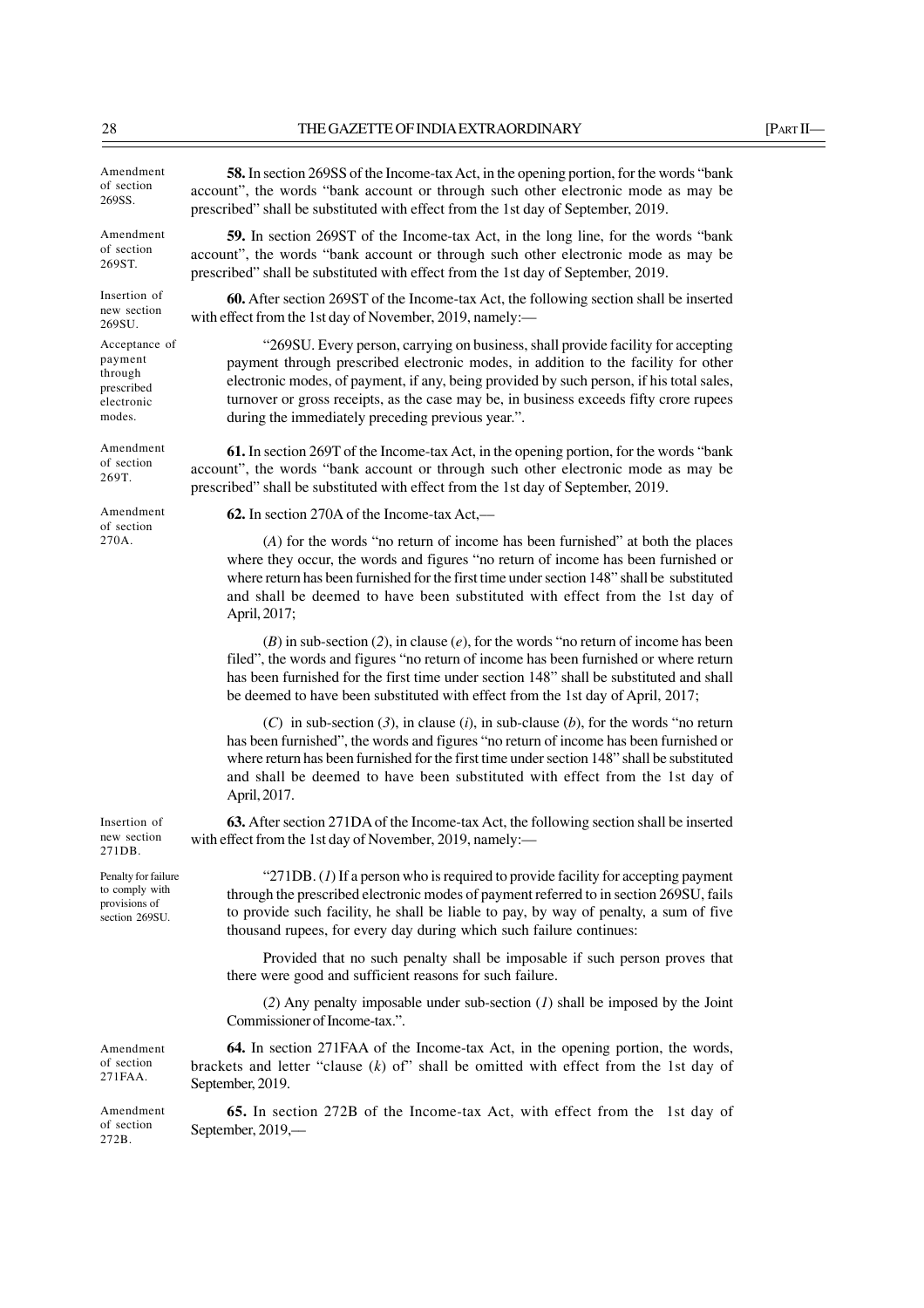$(a)$  in sub-section  $(2)$ ,-

(*i*) for the words "permanent account number", the words "permanent account number or Aadhaar number, as the case may be," shall be substituted;

(*ii*) for the words "ten thousand rupees", the words "ten thousand rupees for each such default" shall be substituted;

(*b*) after sub-section (*2*), the following sub-sections shall be inserted, namely:—

"(*2A*) If a person, who is required to quote his permanent account number or Aadhaar number, as the case may be, in documents referred to in sub-section (*6A*) of section 139A or authenticate such number in accordance with the provisions of the said sub-section, fails to do so, the Assessing Officer may direct that such person shall pay, by way of penalty, a sum of ten thousand rupees for each such default.

(*2B*) If a person, who is required to ensure that the permanent account number or the Aadhaar number, as the case may be, has been,—

(*i*) duly quoted in the documents relating to transactions referred to in clause (*c*) of sub-section (*5*) or in sub-section (*6A*) of section 139A; or

(*ii*) duly authenticated in respect of transactions referred to under sub-section (*6A*) of that section,

fails to do so, the Assessing Officer may direct that such person shall pay, by way of penalty, a sum of ten thousand rupees for each such default.";

(*c*) in sub-section (*3*), for the word, brackets and figure "sub-section (*2*)", the words, brackets, figures and letters "sub-section (*2*) or sub-section (*2A*) or sub-section (*2B*)" shall be substituted.

Amendment of section 276CC. **66.** In section 276CC of the Income-tax Act, in the proviso, in clause (*ii*), for sub-clause (*b*), the following sub-clause shall be substituted with effect from the 1st day of April, 2020, namely:––

"(*b*) the tax payable by such person, not being a company, on the total income determined on regular assessment, as reduced by the advance tax or self-assessment tax, if any, paid before the expiry of the assessment year, and any tax deducted or collected at source, does not exceed ten thousand rupees.".

**67.** In section 285BA of the Income-tax Act, with effect from the 1st day of September, 2019,––

Amendment of section 285BA.

(*i*) in sub-section (*1*), for clause (*k*), the following clauses shall be substituted, namely:––

"(*k*) a prescribed reporting financial institution; or

(*l*) a person, other than those referred to in clauses (*a*) to (*k*), as may be prescribed,";

(*ii*) in sub-section (*3*), the second proviso shall be omitted;

(*iii*) in sub-section (*4*), for the words "such statement shall be treated as an invalid statement and the provisions of this Act shall apply as if such person had failed to furnish the statement", the words "the provisions of this Act shall apply as if such person had furnished inaccurate information in the statement" shall be substituted.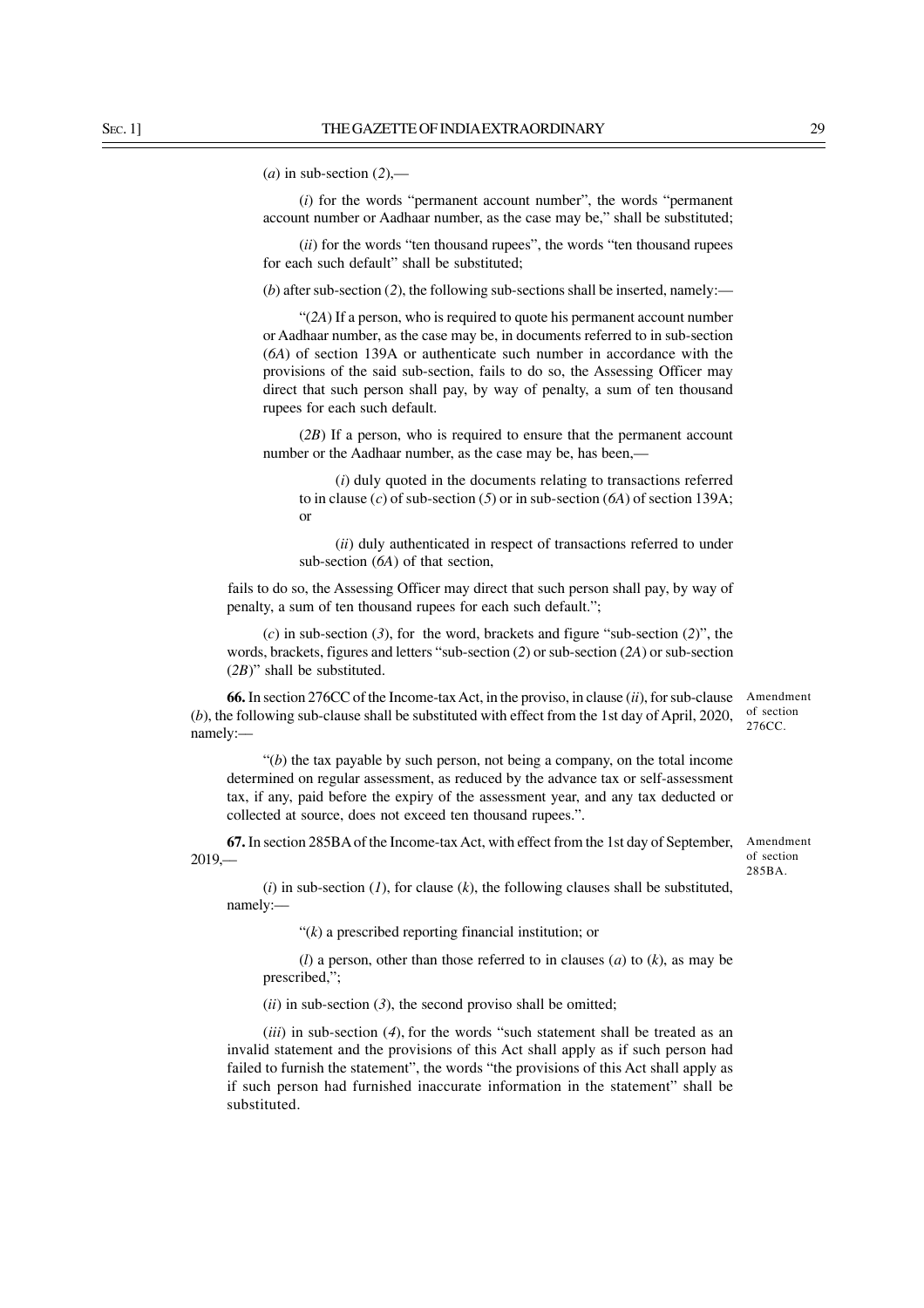been omitted with effect from the 1st day of April, 2017.

Amendment of section 286.

Amendment of rule 68B of Second Schedule.

**69.** In the Second Schedule to the Income-tax Act, in Part III, in rule 68B, in sub-rule (*1*), with effect from the 1st day of September, 2019,––

**68.** In section 286 of the Income-tax Act, in sub-section (*9*), in clause (*a*), in sub-clause (*i*), the words "or alternate reporting entity" shall be omitted and shall be deemed to have

(*a*) for the words "three years", the words "seven years" shall be substituted;

(*b*) in the proviso, for the word "Provided", the words "Provided further" shall be substituted;

(*c*) before the proviso as so amended, the following proviso shall be inserted, namely:—

"Provided that the Board may, for reasons to be recorded in writing, extend the aforesaid period for a further period not exceeding three years:".

#### CHAPTER IV

INDIRECT TAXES

#### *Customs*

Amendment of section 41.

**70**. In section 41 of the Customs Act, 1962 (hereinafter referred to as the Customs Act), 52 of 1962. in sub-section (*1*), for the portion beginning with the words "The person-in-charge of a conveyance", and ending with the words "not exceeding fifty thousand rupees", the following shall be substituted, namely:—

"The person-in-charge of a conveyance carrying export goods or imported goods or any other person as may be specified by the Central Government, by notification, shall, before departure of the conveyance from a customs station, deliver to the proper officer in the case of a vessel or aircraft, a departure manifest or an export manifest by presenting electronically, and in the case of a vehicle, an export report, in such form and manner as may be prescribed and in case, such person-in-charge or other person fails to deliver the departure manifest or export manifest or the export report or any part thereof within such time, and the proper officer is satisfied that there is no sufficient cause for such delay, such person-incharge or other person shall be liable to pay penalty not exceeding fifty thousand rupees".

**71**. After Chapter XIIA of the Customs Act, the following Chapter shall be inserted, namely:–– Insertion of New Chapter

#### 'CHAPTER XIIB

VERIFICATION OF IDENTITY AND COMPLIANCE

99B. (*1*) The proper officer, authorised in this behalf by the Principal Commissioner of Customs or the Commissioner of Customs, as the case may be, may, for the purposes of ascertaining compliance of the provisions of this Act or any other law for the time being in force, require a person, whose verification he considers necessary for protecting the interest of revenue or for preventing smuggling, to do all or any of the following, namely:––

(*a*) undergo authentication, or furnish proof of possession of Aadhaar number, in such manner and within such time as may be prescribed;

Verification of identity and compliance thereof.

XIIB.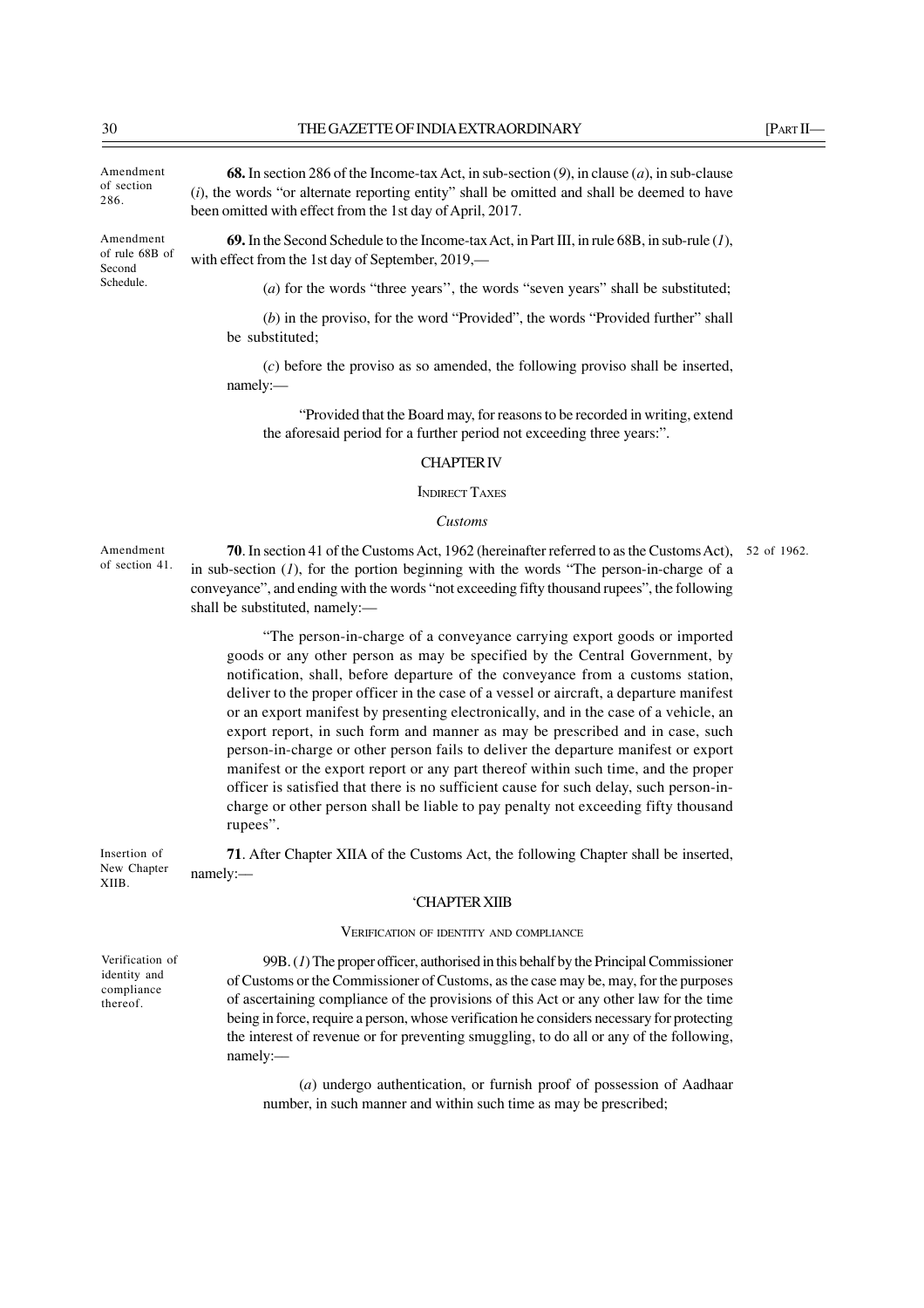(*b*) submit such other document or information, in such manner and within such time as may be prescribed:

Provided that where such person has not been assigned the Aadhaar number, or where so assigned, but authentication of such person has failed due to technical reasons or for reasons beyond his control, then, he shall be provided an opportunity to furnish such other alternative and viable means of identification in such form and manner and within such time as may be prescribed.

(*2*) The provisions of sub-section (*1*) shall not apply to such person or class of persons as may be prescribed.

(*3*) Notwithstanding anything contained in any other provisions of this Act, where the Principal Commissioner of Customs or the Commissioner of Customs comes to the conclusion, based on reasons to be recorded in writing, that the person referred to in sub-section (*1*) has––

(*i*) failed to comply with the requirements of the said sub-section or submitted incorrect documents or information under the said sub-section, he may, by order, suspend––

- (*a*) clearance of imported goods or export goods;
- (*b*) sanction of refund;
- (*c*) sanction of drawback;
- (*d*) exemption from duty;
- (*e*) licence or registration granted under this Act; or
- (*f*) any benefit, monetary or otherwise, arising out of import or export,

relating to such person, subject to such conditions as may be prescribed;

(*ii*) failed authentication as required under the said sub-section, he may, by order, direct that such person shall not have the benefit of any of the items specified in sub-clauses (*a*) to (*f*) of clause (*i*).

 (*4*) The order of suspension under sub-section (*3*) shall remain in force until the person concerned complies with the requirements of sub-section (*1*) or furnishes correct document or information thereunder.

*Explanation*.—For the purposes of this section, the expression "Aadhaar number" shall have the same meaning as assigned to it in clause (*a*) of section 2 of the Aadhaar (Targeted Delivery of Financial and Other Subsidies, Benefits and Services) Act, 2016.'.

**72**. In section 103 of the Customs Act,—

Amendment of section 103.

 $(i)$  for sub-section  $(I)$ , the following sub-section shall be substituted, namely:-

"(*1*) Where the proper officer has reason to believe that any person referred to in sub-section (*2*) of section 100 has any goods liable to confiscation secreted inside his body, he may detain such person and shall,––

(*a*) with the prior approval of the Deputy Commissioner of Customs or Assistant Commissioner of Customs, as soon as practicable, screen or scan such person using such equipment as may be available at the customs station, but without prejudice to any of the rights available to such person under any other law for the time being in force, including his consent for such screening or scanning, and forward a report of such screening or scanning to the nearest magistrate if such goods appear to be secreted inside his body; or

(*b*) produce him without unnecessary delay before the nearest magistrate.";

18 of 2016.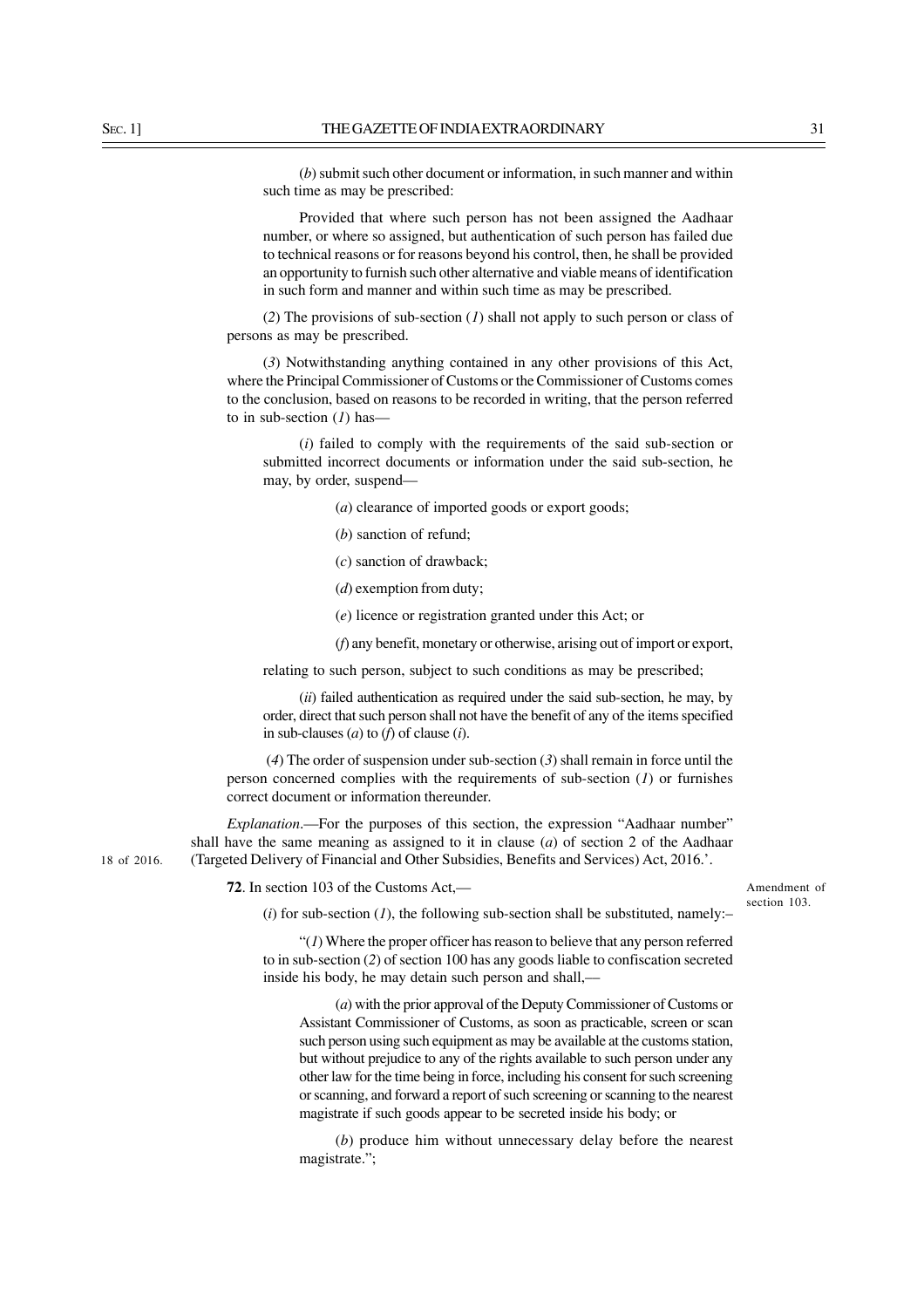(*ii*) in sub-section (*6*), after the words "Where on receipt of a report", the words, brackets, letter and figure "from the proper officer under clause (*a*) of sub-section (*1*) or" shall be inserted.

**73**. In section 104 of the Customs Act, ––

 $(i)$  in sub-section  $(I)$ , the words "in India or within the Indian customs waters" shall be omitted;

 $(ii)$  in sub-section  $(4)$ ,—

(*A*) in clause (*b*), for the word "rupees,", the words "rupees; or" shall be substituted;

 $(B)$  after clause  $(b)$ , the following clauses shall be inserted, namely:—

"(*c*) fraudulently availing of or attempting to avail drawback or any exemption from duty provided under this Act, where the amount of drawback or exemption from duty exceeds fifty lakh rupees; or

(*d*) fraudulently obtaining an instrument for the purposes of this Act or the Foreign Trade (Development and Regulation) Act, 1992, and such instrument is utilised under this Act, where duty relatable to such utilisation of instrument exceeds fifty lakh rupees,";

(*iii*) in sub-section (*6*),––

(*A*) in clause (*d*), for the word "rupees,", the words "rupees; or" shall be substituted;

(*B)* after clause (*d*), the following clause shall be inserted, namely:—

"(*e*) fraudulently obtaining an instrument for the purposes of this Act or the Foreign Trade (Development and Regulation) Act, 1992, and such instrument is utilised under this Act, where duty relatable to such utilisation of instrument exceeds fifty lakh rupees,";

(*iv*) after sub-section (*7*), the following *Explanation* shall be inserted, namely:—

'*Explanation*.––For the purposes of this section, the expression "instrument" shall have the same meaning as assigned to it in *Explanation* 1 to section 28AAA.'.

**74**. In section 110 of the Customs Act,––

 $(i)$  in sub-section  $(I)$ , for the proviso, the following provisos shall be substituted, namely:—

 "Provided that where it is not practicable to remove, transport, store or take physical possession of the seized goods for any reason, the proper officer may give custody of the seized goods to the owner of the goods or the beneficial owner or any person holding himself out to be the importer, or any other person from whose custody such goods have been seized, on execution of an undertaking by such person that he shall not remove, part with, or otherwise deal with the goods except with the previous permission of such officer:

Provided further that where it is not practicable to seize any such goods, the proper officer may serve an order on the owner of the goods or the beneficial owner or any person holding himself out to be importer, or any other person from whose custody such goods have been found, directing that such person shall not remove, part with, or otherwise deal with such goods except with the previous permission of such officer.";

Amendment of section 110.

Amendment of section 104.

22 of 1992.

22 of 1992.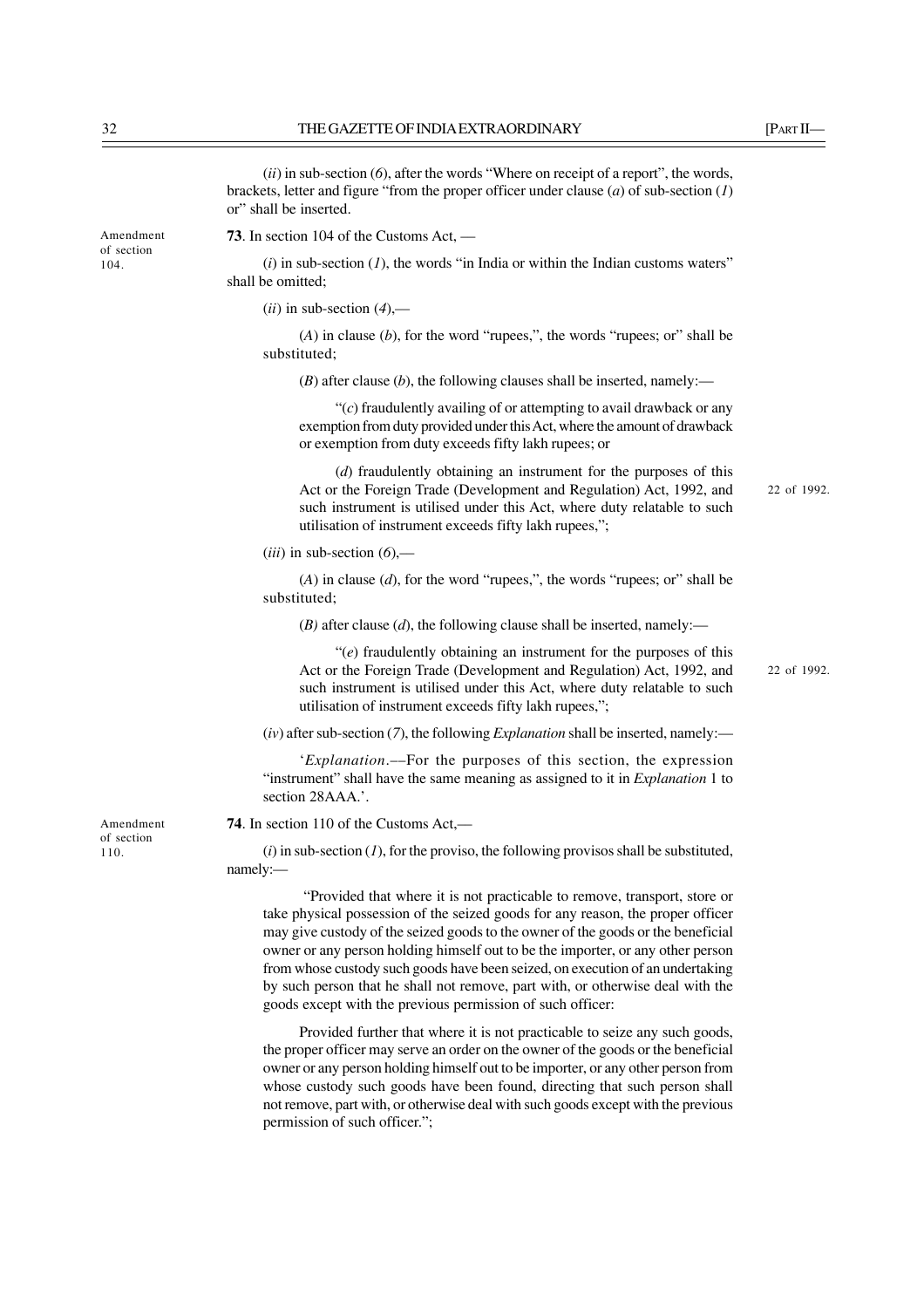(*ii*) after sub-section (*4*), the following sub-section shall be inserted, namely:—

"(*5*) Where the proper officer, during any proceedings under the Act, is of the opinion that for the purposes of protecting the interest of revenue or preventing smuggling, it is necessary so to do, he may, with the approval of the Principal Commissioner of Customs or Commissioner of Customs, by order in writing, provisionally attach any bank account for a period not exceeding six months:

Provided that the Principal Commissioner of Customs or Commissioner of Customs may, for reasons to be recorded in writing, extend such period to a further period not exceeding six months and inform such extension of time to the person whose bank account is provisionally attached, before the expiry of the period so specified.".

**75**. In section 110A of the Customs Act,—

(*i*) in the marginal heading, after the words ''things seized'', the words ''or bank account provisionally attached'' shall be inserted;

(*ii*) after the words "documents or things seized", the words "or bank account provisionally attached" shall be inserted;

(*iii*) after the words "to the owner", the words "or the bank account holder" shall be inserted.

**76**. After section 114AA of the Customs Act, the following section shall be inserted, namely:––

'114AB. Where any person has obtained any instrument by fraud, collusion, wilful misstatement or suppression of facts and such instrument has been utilised by such person or any other person for discharging duty, the person to whom the instrument was issued shall be liable for penalty not exceeding the face value of such instrument.

*Explanation.––*For the purposes of this section, the expression "instrument" shall have the same meaning as assigned to it in the *Explanation* 1 to section 28AAA.'.

**77.** In section 117 of the Customs Act, for the words "one lakh rupees", the words "four lakh rupees" shall be substituted.

**78**. In section 125 of the Customs Act, in sub-section (*1*), in the first proviso, for the words "the provisions of this section shall not apply", the words "no such fine shall be imposed" shall be substituted.

**79**. In section 135 of the Customs Act,––

 $(i)$  in sub-section  $(I)$ ,—

(*a*) in clause (*d*), for the words ''export of goods,'', the words ''export of goods; or'' shall be substituted;

(*b*) after clause (*d*), the following clause shall be inserted, namely:—

"(*e*) obtains an instrument from any authority by fraud, collusion, wilful misstatement or suppression of facts and such instrument has been utilised by such person or any other person,";

 $(c)$  in item  $(i)$ ,—

(*I)* in sub-item (*D*), for the words ''of rupees,'', the words ''of rupees; or'' shall be substituted;

(*II*) after sub-item (*D*), the following sub-item shall be inserted, namely:—

Amendment of section 110A.

Insertion of new section 114AB.

Penalty for obtaining instrument by fraud, etc.

Amendment of section 117.

Amendment of section 125.

Amendment of section 135.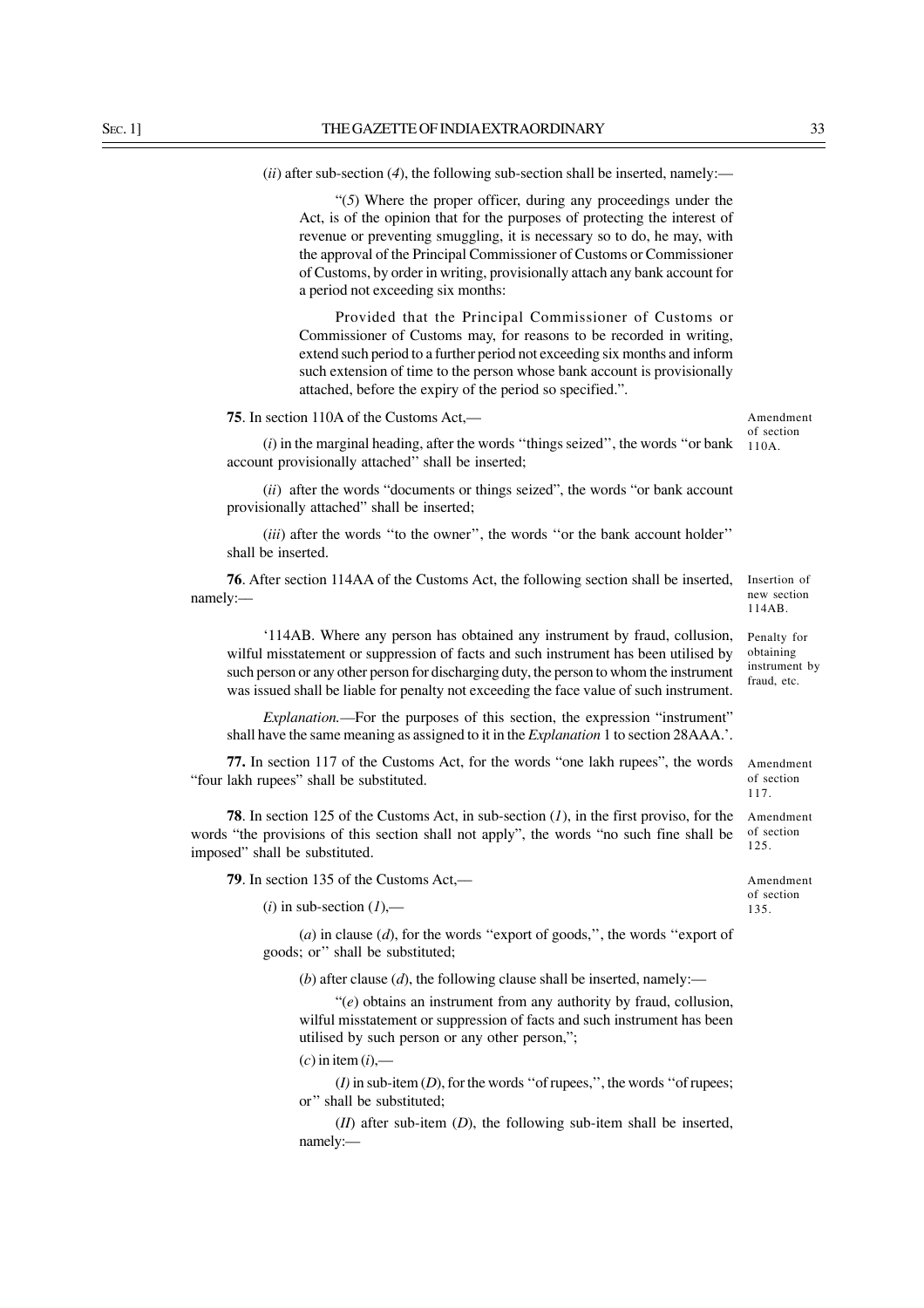"(*E*) obtaining an instrument from any authority by fraud, collusion, wilful misstatement or suppression of facts and such instrument has been utilised by any person, where the duty relatable to utilisation of the instrument exceeds fifty lakh rupees,".

(*ii*) after sub-section (*3*), the following *Explanation* shall be inserted, namely:—

*'Explanation.––* For the purposes of this section, the expression "instrument" shall have the same meaning as assigned to it in the *Explanation* 1 to section 28AAA.'.

**80**. In section 149 of the Customs Act, after the words "custom house to be amended", the words "in such form and manner, within such time, subject to such restrictions and conditions, as may be prescribed" shall be inserted.

**81**. In section 157 of the Customs Act, in sub-section (*2*),––

 $(i)$  after clause  $(k)$ , the following clause shall be inserted, namely:—

"(*ka*) the manner of authentication and the time limit for such authentication, the document or information to be furnished and the manner of submitting such document or information and the time limit for such submission, the form and the manner of furnishing alternative means of identification and the time limit for furnishing such identification, person or class of persons to be exempted and conditions subject to which suspension may be made, under Chapter XIIB;";

 $(iii)$  after clause  $(m)$ , the following clause shall be inserted, namely:—

"(*n*) the form and manner, the time limit and the restrictions and conditions for amendment of any document under section 149.".

**82**. In section 158 of the Customs Act, in sub-section (*2*), in clause (*ii*), for the words "fifty thousand rupees", the words "two lakh rupees" shall be substituted.

**83**. (*1*) The notifications of the Government of India in the Ministry of Finance (Department of Revenue) numbers G.S.R. 423(*E*), dated the 1st June, 2011, G.S.R. 499(*E*), dated the 1st July, 2011 and G.S.R. 185(*E*), dated the 17th March, 2012 issued by the Central Government under sub-section (*1*) of section 25 of the Customs Act, 1962, shall stand amended and shall be deemed to have been amended in the manner as specified in the Second Schedule, on and from the date mentioned in column (4) of that Schedule, against each of such notifications, retrospectively, and accordingly, notwithstanding anything contained in any judgment, decree or order of any court, tribunal or other authority, any action taken or anything done or purported to have been taken or done under the said notifications, shall be deemed to be, and always to have been, for all purposes, as validly and effectively taken or done as if the notifications as amended by this sub-section had been in force at all material times.

(*2*) For the purposes of sub-section (*1*), the Central Government shall have and shall be deemed to have the power to amend the notifications referred to in the said sub-section with retrospective effect as if the Central Government had the power to amend the said notifications under sub-section (*1*) of section 25 of the Customs Act, retrospectively, at all material times.

Amendment of notification issued under sub-section (*1*) of section 25 of Customs Act and subsection (*12*) of section 3 of Customs Tariff Act, retrospectively.

**84**. (*1*) The notification of the Government of India in the Ministry of Finance (Department of Revenue) number G.S.R. 785(*E*), dated the 30th June, 2017 issued by the Central Government under sub-section (*1*) of section 25 of the Customs Act, 1962 and subsection (*12*) of section 3 of the Customs Tariff Act, 1975, shall stand amended and shall be deemed to have been amended in the manner as specified in the Third Schedule, on and from the date mentioned in column (4) of that Schedule and accordingly, notwithstanding anything contained in any judgment, decree or order of any court, tribunal or other authority, any action taken or anything done or purported to have been taken or done under the said notification, shall be deemed to be, and always to have been, for all purposes, as validly and effectively taken or done as if the notification as amended by this sub-section had been in force at all material times.

52 of 1962.

52 of 1962. 51 of 1975.

of section 149. Amendment

Amendment

of section 157.

Amendment of section 158. Amendment of notifications issued under sub-section (*1*) of section 25 of Customs Act,

retrospectively.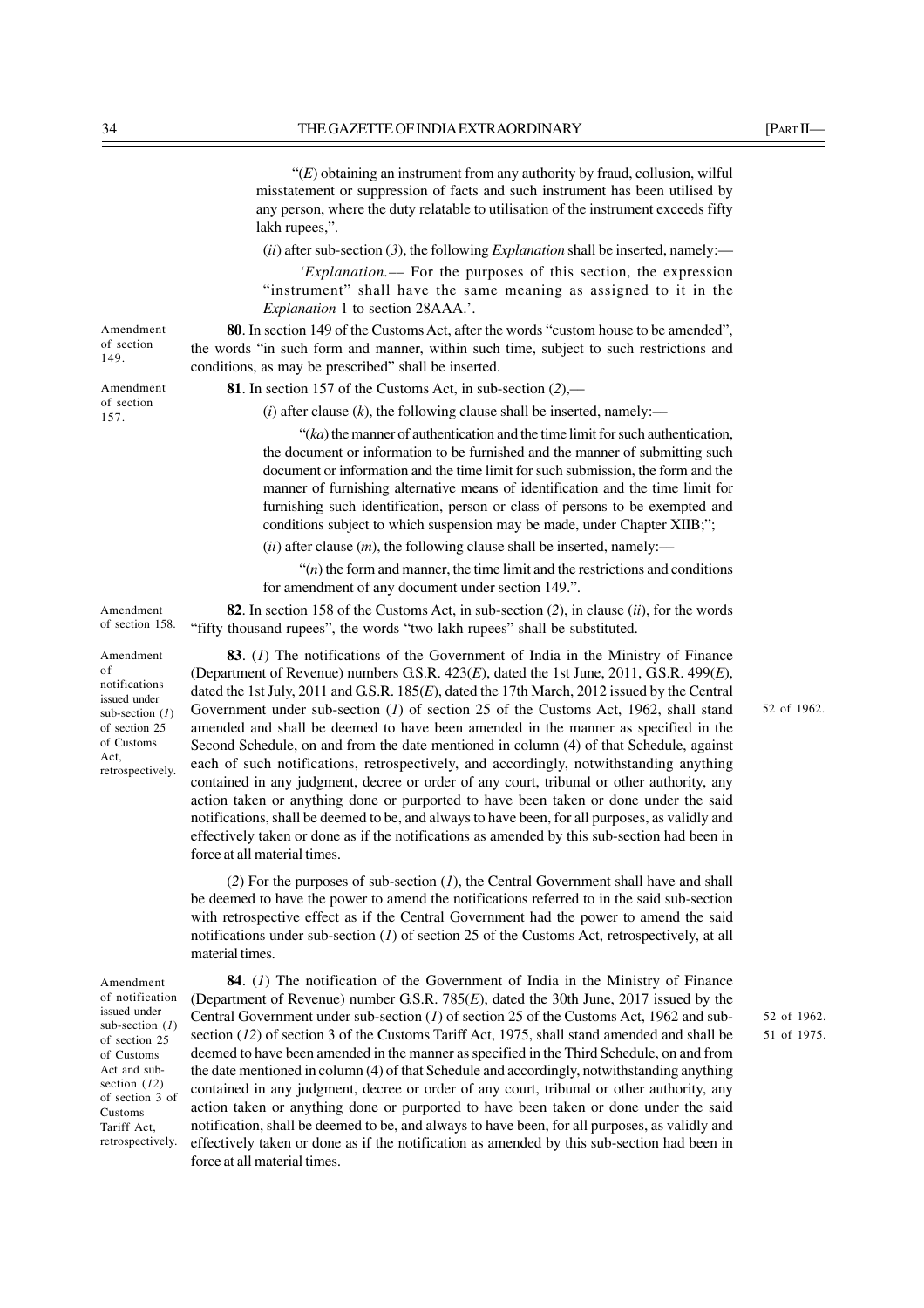(*2*) For the purposes of sub-section (*1*), the Central Government shall have and shall be deemed to have the power to amend the notification referred to in the said sub-section with retrospective effect as if the Central Government had the power to amend the said notification under sub-section (*1*) of section 25 of the Customs Act and sub-section (*12*) of section 3 of Customs Tariff Act, retrospectively, at all material times.

**85**. The notification of the Government of India in the Ministry of Finance (Department Retrospective of Revenue) number G.S.R. 1270 (*E*), dated the 31st December, 2018 amending the notification number G.S.R. 665 (*E*), dated the 2nd August, 1976, which was issued in exercise of powers conferred by sub-section (*1*) of section 25 of the Customs Act, 1962 and sub-section (*12*) of section 3 of the Customs Tariff Act, 1975, shall be deemed to have, and always to have, for all purposes, come into force on and from the 1st day of July, 2017.

*Customs Tariff*

Tariff Act), after sub-section (*1*), the following sub-section shall be inserted, namely:—

effect of notification issued under sub-section (*1*) of section 25 of Customs Act and subsection (*12*) of section 3 of Customs Tariff Act.

**86**. In section 9 of the Customs Tariff Act, 1975 (hereinafter referred to as the Customs Amendment of section 9.

of section 9C.

"(*1A*) Where the Central Government, on such inquiry as it considers necessary, is of the opinion that circumvention of countervailing duty imposed under  $sub-section (1)$  has taken place, either by altering the description or name or composition of the article on which such duty has been imposed or by import of such article in an unassembled or disassembled form or by changing the country of its origin or export or in any other manner, whereby the countervailing duty so imposed is rendered ineffective, it may extend the countervailing duty to such other article also.".

**87**. In section 9C of the Customs Tariff Act, for sub-section (*1*), the following sub-section Amendment shall be substituted, namely:––

"(*1*) An appeal against the order of determination or review thereof shall lie to the Customs, Excise and Service Tax Appellate Tribunal constituted under section 129 of the Customs Act, 1962 (hereinafter referred to as the Appellate Tribunal), in respect of the existence, degree and effect of—

(*i*) any subsidy or dumping in relation to import of any article; or

(*ii*) import of any article into India in such increased quantities and under such condition so as to cause or threatening to cause serious injury to domestic industry requiring imposition of safeguard duty in relation to import of that article.".

**88**. In the Customs Tariff Act, the First Schedule shall––

(*a*) be amended in the manner specified in the Fourth Schedule;

 (*b*) be also amended in the manner specified in the Fifth Schedule, with effect from such date as the Central Government may, by notification in the Official Gazette, appoint.

**89**. (*1*) The notification of the Government of India in the Ministry of Finance (Department of Revenue) number G.S.R. 186 (*E*), dated the 22nd February, 2016 amending the notification number G.S.R. 804 (*E*), dated the 21st October, 2015, issued in exercise of the powers conferred by sub-sections (*1*) and (*5*) of section 9A of the Customs Tariff Act, 1975 read with rules 18 and 20 of the Customs Tariff (Identification, Assessment and Collection of Anti-dumping Duty on Dumped Articles and for Determination of Injury) Rules, 1995 shall be deemed to have, and always to have, for all purposes, validly come into force on and from the 21st day of October, 2015.

Validation of modification in classification of certain goods leviable to antidumping duty with retrospective effect.

52 of 1962.

51 of 1975.

Amendment of First Schedule.

51 of 1975.

51 of 1975. 52 of 1962.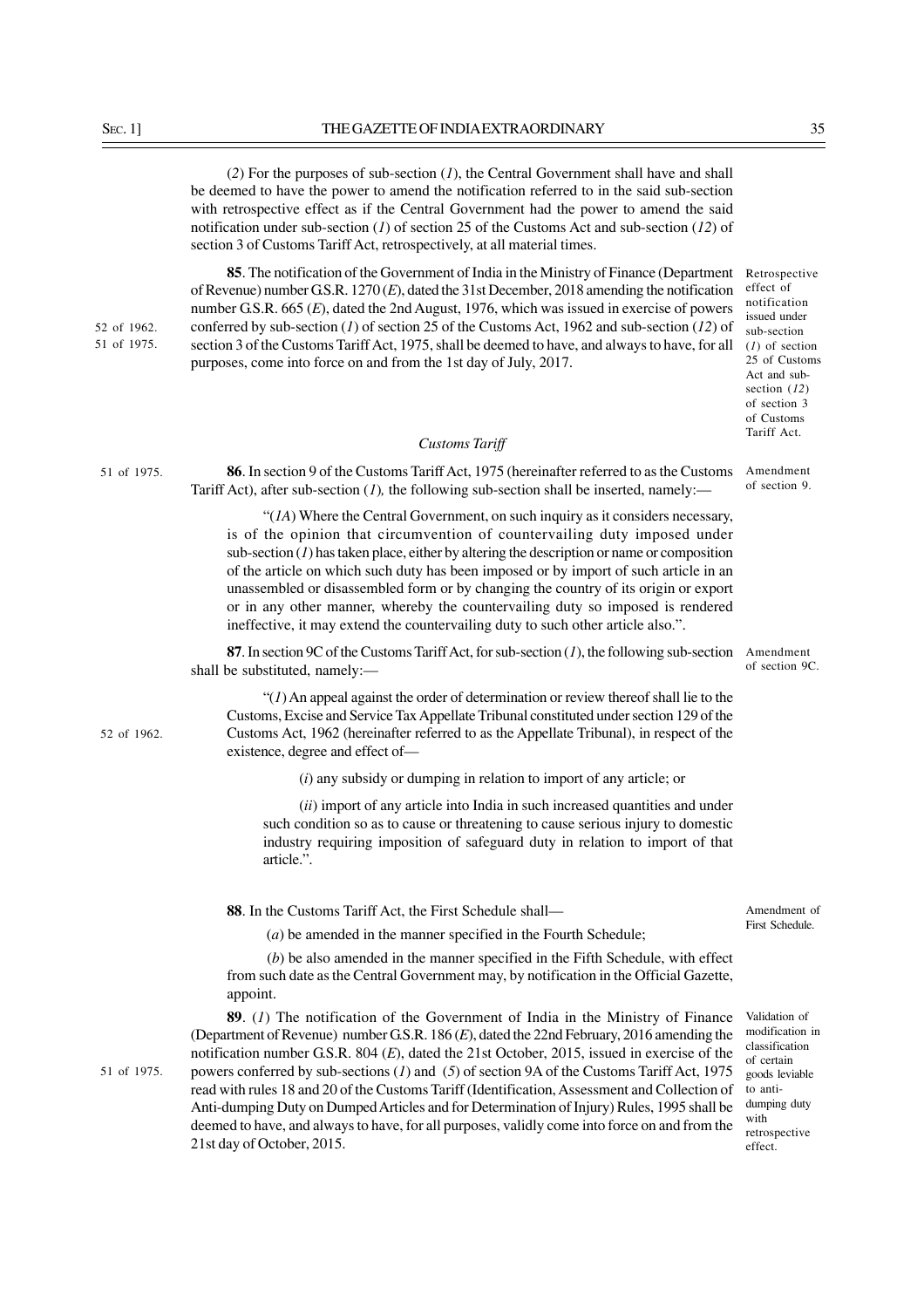(*2*) Refund shall be made of all such anti-dumping duty which has been collected, but which would not have been so collected, if the notification referred to in sub-section (*1*) been in force at all material times.

(*3*) An application for refund of anti-dumping duty referred to in sub-section (*2*) shall be made within a period of six months from the date on which the Finance (No.2) Bill, 2019 receives the assent of the President.

**90**. (*1*) The notification of the Government of India in the Ministry of Finance (Department of Revenue) number G.S.R. 665 (*E*), dated the 5th July, 2016 amending the notification number G.S.R. 285 (*E*), dated the 8th March, 2016, issued in exercise of the powers conferred by sub-sections (*1*) and (*5*) of section 9A of the Customs Tariff Act, 1975, read with rules 18, 20 and 23 of the Customs Tariff (Identification, Assessment and Collection of Anti-dumping Duty on Dumped Articles and for Determination of Injury) Rules, 1995 shall be deemed to have, and always to have, for all purposes, come into force on and from the 8th day of March, 2016.

(*2*) Refund shall be made of all such anti-dumping duty which has been collected, but which would not have been so collected, if the notification referred to in sub-section (*1*) been in force at all material times.

(*3*) An application for refund of anti-dumping duty referred to in sub-section (*2*) shall be made within a period of six months from the date on which the Finance (No.2) Bill, 2019 receives the assent of the President.

#### *Central Excise*

**91**. In the Fourth Schedule to the Central Excise Act, 1944, in Chapter 27, for the entry in column (*4*) occurring against tariff item 2709 20 00, the entry "Re.1 per tonne" shall be substituted. 1 of 1944.

#### *Central Goods and Services Tax*

**92.** In section 2 of the Central Goods and Services Tax Act, 2017 (hereinafter referred as the Central Goods and Services Tax Act), in clause (*4*), after the words "the Appellate Authority for Advance Ruling,", the words "the National Appellate Authority for Advance Ruling," shall be inserted. 12 of 2017.

**93.** In section 10 of the Central Goods and Services Tax Act,––

(*a*) in sub-section (*1*), after the second proviso, the following *Explanation* shall be inserted, namely:—

"*Explanation.*––For the purposes of second proviso, the value of exempt supply of services provided by way of extending deposits, loans or advances in so far as the consideration is represented by way of interest or discount shall not be taken into account for determining the value of turnover in a State or Union territory.";

(*b*) in sub-section (*2*),—

(*i*) in clause (*d*), the word ''and'' occuring at the end shall be omitted;

 $(ii)$  in clause  $(e)$ , for the word "Council:", the words "Council; and" shall be substituted;

 $(iii)$  after clause  $(e)$ , the following clause shall be inserted, namely:—

"(*f*) he is neither a casual taxable person nor a non-resident taxable person:";

 $(c)$  after sub-section (2), the following sub-section shall be inserted, namely:—

"(*2A*) Notwithstanding anything to the contrary contained in this Act, but subject to the provisions of sub-sections (*3*) and (*4*) of section 9, a registered

51 of 1975.

Validation of modification in description of goods with retrospective effect.

Amendment of Fourth Schedule.

Amendment of section 2.

Amendment of section 10.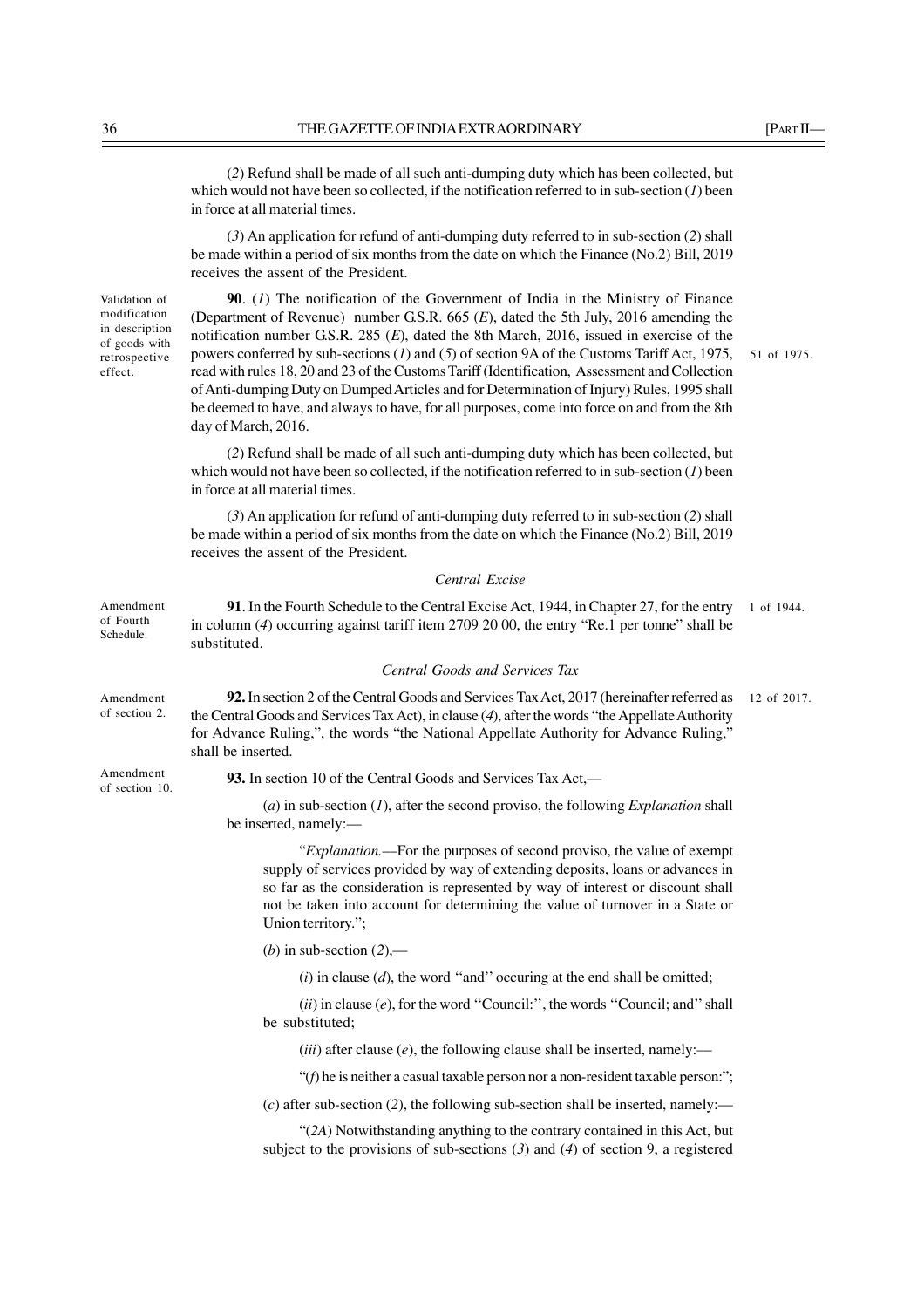person, not eligible to opt to pay tax under sub-section (*1*) and sub-section (*2*), whose aggregate turnover in the preceding financial year did not exceed fifty lakh rupees, may opt to pay, in lieu of the tax payable by him under sub-section (*1*) of section 9, an amount of tax calculated at such rate as may be prescribed, but not exceeding three per cent. of the turnover in State or turnover in Union territory, if he is not––

(*a*) engaged in making any supply of goods or services which are not leviable to tax under this Act;

(*b*) engaged in making any inter-State outward supplies of goods or services<sup>.</sup>

(*c*) engaged in making any supply of goods or services through an electronic commerce operator who is required to collect tax at source under section 52:

(*d*) a manufacturer of such goods or supplier of such services as may be notified by the Government on the recommendations of the Council; and

(*e*) a casual taxable person or a non-resident taxable person:

Provided that where more than one registered person are having the same Permanent Account Number issued under the Income-tax Act, 1961, the registered person shall not be eligible to opt for the scheme under this sub-section unless all such registered persons opt to pay tax under this sub-section.";

(*d*) in sub-section (*3*), after the words, brackets and figure "under sub-section (*1*)" at both the places where they occur, the words, brackets, figure and letter "or sub-section (*2A*), as the case may be," shall be inserted.

(*e*) in sub-section (*4*), after the words, brackets and figure "of sub-section (*1*)", the words, brackets, figure and letter "or, as the case may be, sub-section (*2A*)" shall be inserted.

(*f*) in sub-section (*5*), after the words, brackets and figure "under sub-section (*1*)", the words, brackets, figure and letter "or sub-section (*2A*), as the case may be," shall be inserted.

(*g*) after sub-section (*5*), the following *Explanations* shall be inserted, namely:—

*'Explanation* 1.––For the purposes of computing aggregate turnover of a person for determining his eligibility to pay tax under this section, the expression "aggregate turnover" shall include the value of supplies made by such person from the 1st day of April of a financial year up to the date when he becomes liable for registration under this Act, but shall not include the value of exempt supply of services provided by way of extending deposits, loans or advances in so far as the consideration is represented by way of interest or discount.

*Explanation* 2*.––*For the purposes of determining the tax payable by a person under this section, the expression "turnover in State or turnover in Union territory" shall not include the value of following supplies, namely:––

(*i*) supplies from the first day of April of a financial year up to the date when such person becomes liable for registration under this Act; and

(*ii*) exempt supply of services provided by way of extending deposits, loans or advances in so far as the consideration is represented by way of interest or discount.'.

43 of 1961.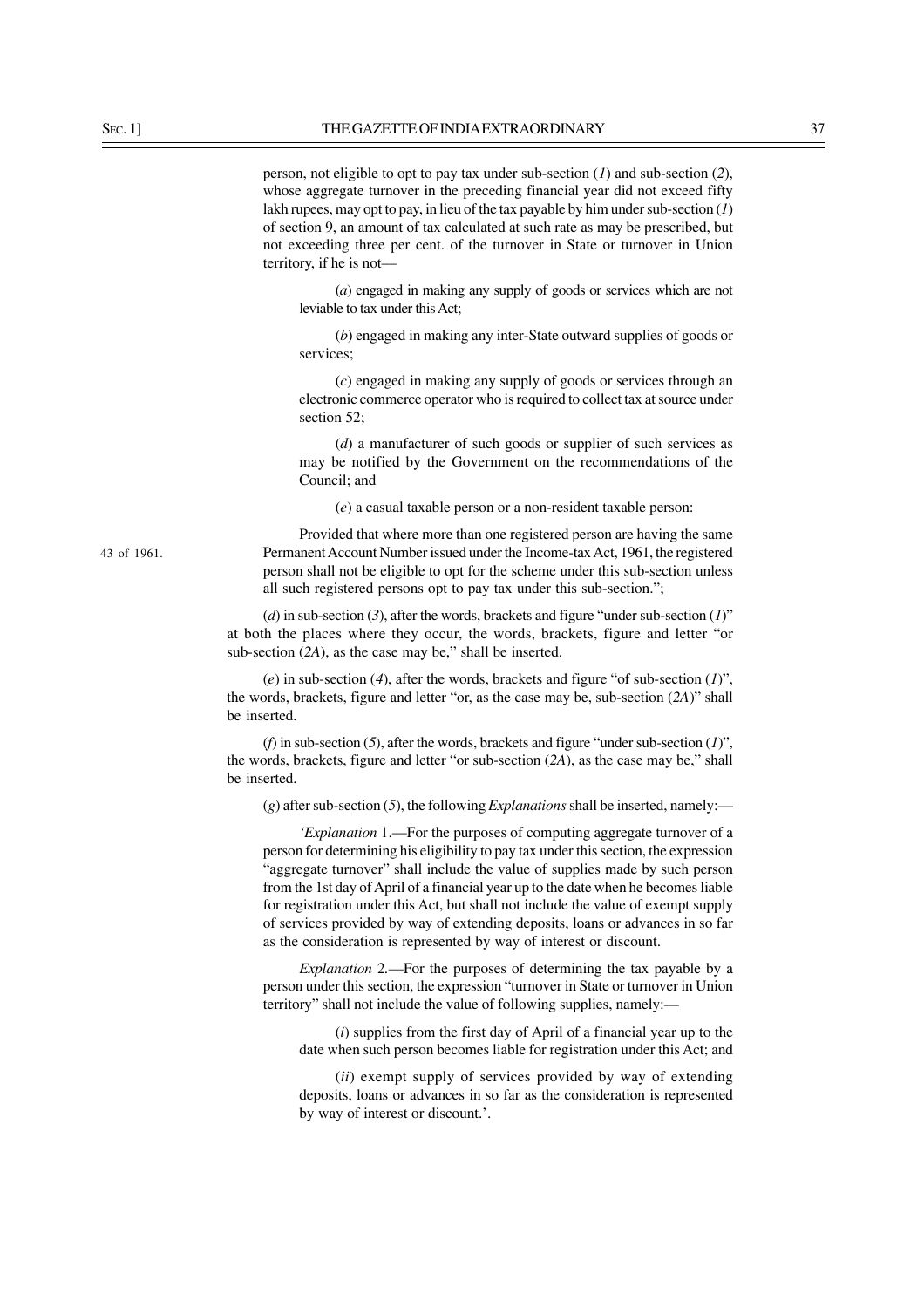**94.** In section 22 of the Central Goods and Services Tax Act, in sub-section (*1*), after the second proviso, the following shall be inserted, namely:–– as may be notified. as the consideration is represented by way of interest or discount.". following sub-sections shall be inserted, namely: be prescribed: registration. of the Council, specify in the said notification: notification. (*6C*) On and from the date of notification, every person, other than an individual, Amendment of section 22. Amendment

shall, in order to be eligible for grant of registration, undergo authentication, or furnish proof of possession of Aadhaar number of the Karta, Managing Director, whole time Director, such number of partners, Members of Managing Committee of Association, Board of Trustees, authorised representative, authorised signatory and such other class of persons, in such manner, as the Government may, on the recommendations of the Council, specify in the said notification:

Provided that where such person or class of persons have not been assigned the Aadhaar Number, such person or class of persons shall be offered alternate and viable means of identification in such manner as the Government may, on the recommendations of the Council, specify in the said notification.

(*6D*) The provisions of sub-section (*6A*) or sub-section (*6B*) or sub-section (*6C*) shall not apply to such person or class of persons or any State or Union territory or part thereof, as the Government may, on the recommendations of the Council, specify by notification.

*Explanation.*—For the purposes of this section, the expression "Aadhaar number" shall have the same meaning as assigned to it in clause (*a*) of section 2 of the Aadhaar (Targeted Delivery of Financial and Other Subsidies, Benefits and Services) Act, 2016.".

of section 25.

"Provided also that the Government may, at the request of a State and on the recommendations of the Council, enhance the aggregate turnover from twenty lakh rupees to such amount not exceeding forty lakh rupees in case of supplier who is engaged exclusively in the supply of goods, subject to such conditions and limitations,

*Explanation.*––For the purposes of this sub-section, a person shall be considered to be engaged exclusively in the supply of goods even if he is engaged in exempt supply of services provided by way of extending deposits, loans or advances in so far

**95.** In section 25 of the Central Goods and Services Tax Act, after sub-section (*6*), the

"(*6A*) Every registered person shall undergo authentication, or furnish proof of possession of Aadhaar number, in such form and manner and within such time as may

Provided that if an Aadhaar number is not assigned to the registered person, such person shall be offered alternate and viable means of identification in such manner as Government may, on the recommendations of the Council, prescribe:

Provided further that in case of failure to undergo authentication or furnish proof of possession of Aadhaar number or furnish alternate and viable means of identification, registration allotted to such person shall be deemed to be invalid and the other provisions of this Act shall apply as if such person does not have a

 (*6B*) On and from the date of notification, every individual shall, in order to be eligible for grant of registration, undergo authentication, or furnish proof of possession of Aadhaar number, in such manner as the Government may, on the recommendations

Provided that if an Aadhaar number is not assigned to an individual, such individual shall be offered alternate and viable means of identification in such manner as the Government may, on the recommendations of the Council, specify in the said

18 of 2016.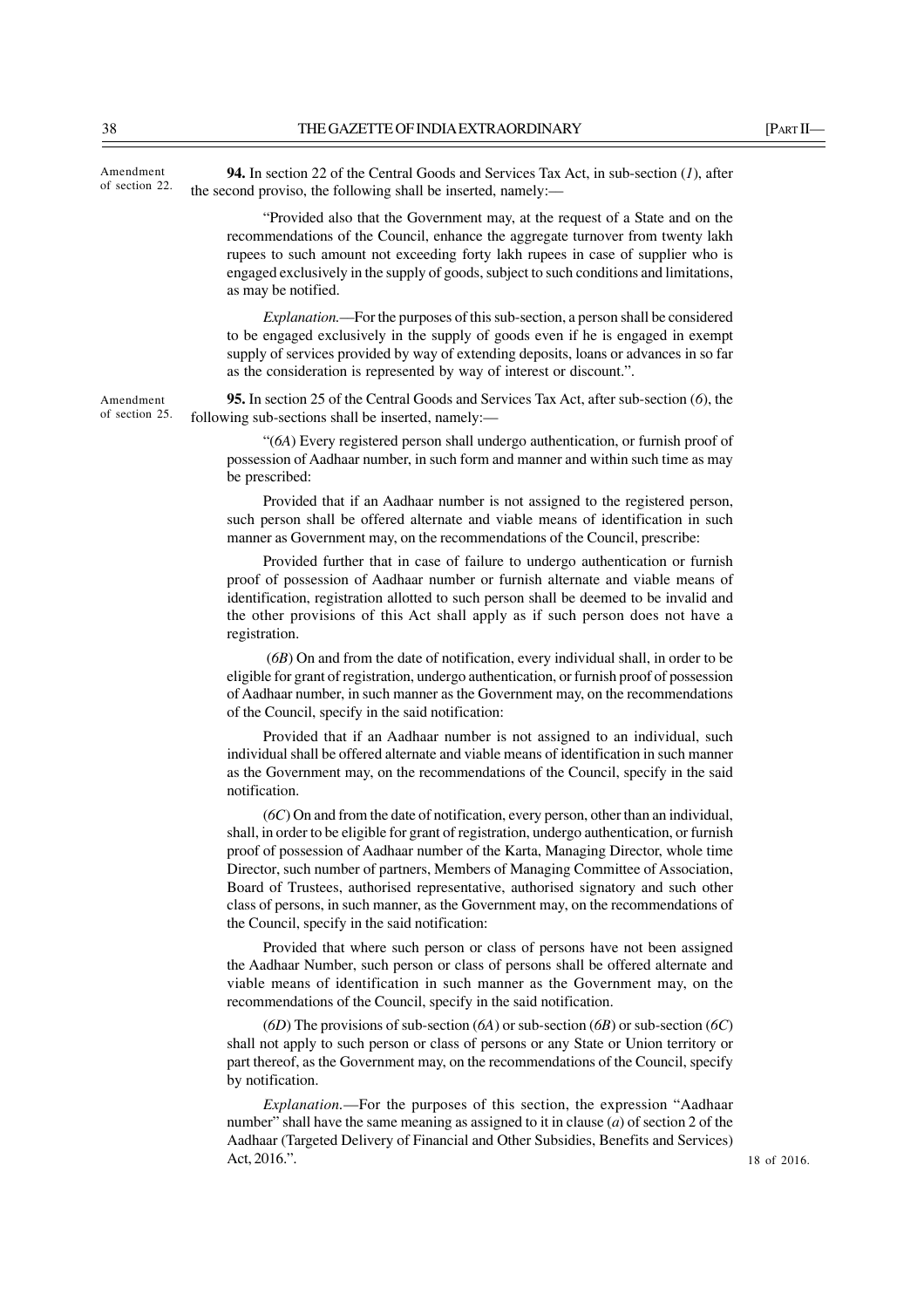**96**. After section 31 of the Central Goods and Services Tax Act, the following section shall be inserted, namely:–– Insertion of new section 31A.

"31A. The Government may, on the recommendations of the Council, prescribe a class of registered persons who shall provide prescribed modes of electronic payment to the recipient of supply of goods or services or both made by him and give option to such recipient to make payment accordingly, in such manner and subject to such conditions and restrictions, as may be prescribed.".

**97**. In section 39 of the Central Goods and Services Tax Act,—

(*a*) for sub-sections (*1*) and (*2*), the following sub-sections shall be substituted, namely:––

 $''(1)$  Every registered person, other than an Input Service Distributor or a non-resident taxable person or a person paying tax under the provisions of section 10 or section 51 or section 52 shall, for every calendar month or part thereof, furnish, a return, electronically, of inward and outward supplies of goods or services or both, input tax credit availed, tax payable, tax paid and such other particulars, in such form and manner, and within such time, as may be prescribed:

Provided that the Government may, on the recommendations of the Council, notify certain class of registered persons who shall furnish a return for every quarter or part thereof, subject to such conditions and restrictions as may be specified therein.

(*2*) A registered person paying tax under the provisions of section 10, shall, for each financial year or part thereof, furnish a return, electronically, of turnover in the State or Union territory, inward supplies of goods or services or both, tax payable, tax paid and such other particulars in such form and manner, and within such time, as may be prescribed.'';

(*b*) for sub-section (*7*), the following sub-section shall be substituted, namely:—

"(*7*) Every registered person who is required to furnish a return under sub-section (*1*), other than the person referred to in the proviso thereto, or sub-section  $(3)$  or sub-section  $(5)$ , shall pay to the Government the tax due as per such return not later than the last date on which he is required to furnish such return:

Provided that every registered person furnishing return under the proviso to sub-section (*1*) shall pay to the Government, the tax due taking into account inward and outward supplies of goods or services or both, input tax credit availed, tax payable and such other particulars during a month, in such form and manner, and within such time, as may be prescribed:

Provided further that every registered person furnishing return under sub-section (*2*) shall pay to the Government, the tax due taking into account turnover in the State or Union territory, inward supplies of goods or services or both, tax payable, and such other particulars during a quarter, in such form and manner, and within such time, as may be prescribed.".

**98.** In section 44 of the Central Goods and Services Tax Act, in sub-section (*1*), the Amendment following provisos shall be inserted, namely:—

of section 44.

"Provided that the Commissioner may, on the recommendations of the Council and for reasons to be recorded in writing, by notification, extend the time limit for furnishing the annual return for such class of registered persons as may be specified therein:

Provided further that any extension of time limit notified by the Commissioner of State tax or the Commissioner of Union territory tax shall be deemed to be notified by the Commissioner.".

Amendment

Facility of digital payment to recipient.

of section 39.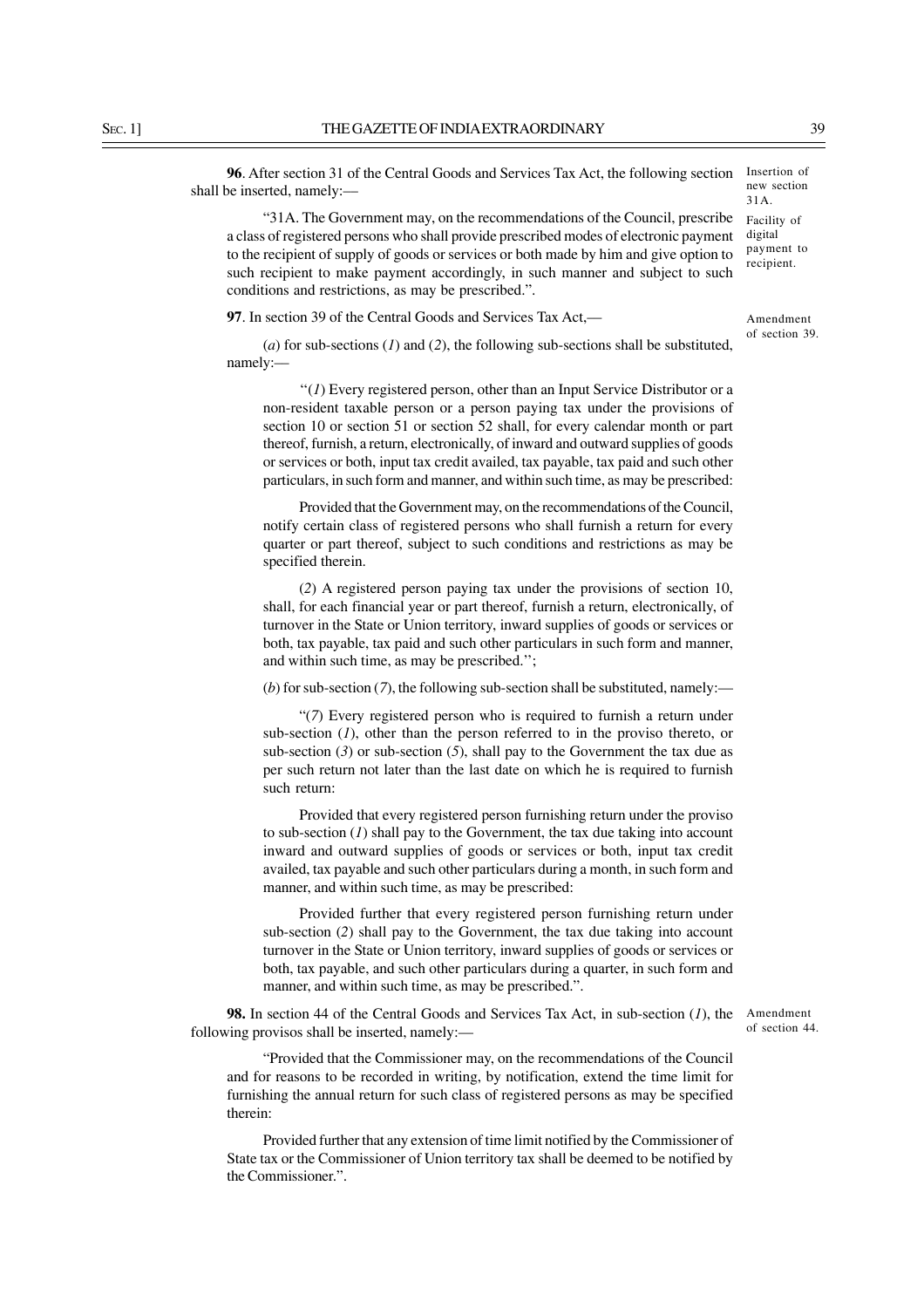| Amendment<br>of section 49.         | 99. In section 49 of the Central Goods and Services Tax Act, after sub-section (9), the<br>following sub-sections shall be inserted, namely:-                                                                                                                                                                                                                                                                                                                                                              |
|-------------------------------------|------------------------------------------------------------------------------------------------------------------------------------------------------------------------------------------------------------------------------------------------------------------------------------------------------------------------------------------------------------------------------------------------------------------------------------------------------------------------------------------------------------|
|                                     | " $(10)$ A registered person may, on the common portal, transfer any amount of tax,<br>interest, penalty, fee or any other amount available in the electronic cash ledger under<br>this Act, to the electronic cash ledger for integrated tax, central tax, State tax, Union<br>territory tax or cess, in such form and manner and subject to such conditions and<br>restrictions as may be prescribed and such transfer shall be deemed to be a refund from<br>the electronic cash ledger under this Act. |
|                                     | $(11)$ Where any amount has been transferred to the electronic cash ledger under<br>this Act, the same shall be deemed to be deposited in the said ledger as provided in<br>sub-section $(I)$ .".                                                                                                                                                                                                                                                                                                          |
| Amendment<br>of section 50.         | <b>100.</b> In section 50 of the Central Goods and Services Tax Act, in sub-section $(I)$ , the<br>following proviso shall be inserted, namely:-                                                                                                                                                                                                                                                                                                                                                           |
|                                     | "Provided that the interest on tax payable in respect of supplies made during a<br>tax period and declared in the return for the said period furnished after the due date in<br>accordance with the provisions of section 39, except where such return is furnished<br>after commencement of any proceedings under section 73 or section 74 in respect of<br>the said period, shall be levied on that portion of the tax that is paid by debiting the<br>electronic cash ledger.".                         |
| Amendment                           | 101. In section 52 of the Central Goods and Services Tax Act,—                                                                                                                                                                                                                                                                                                                                                                                                                                             |
| of section 52.                      | (a) in sub-section (4), the following provisos shall be inserted, namely:—                                                                                                                                                                                                                                                                                                                                                                                                                                 |
|                                     | "Provided that the Commissioner may, for reasons to be recorded in writing,<br>by notification, extend the time limit for furnishing the statement for such class<br>of registered persons as may be specified therein:                                                                                                                                                                                                                                                                                    |
|                                     | Provided further that any extension of time limit notified by the<br>Commissioner of State tax or the Commissioner of Union territory tax shall be<br>deemed to be notified by the Commissioner.";                                                                                                                                                                                                                                                                                                         |
|                                     | (b) in sub-section $(5)$ , the following provisos shall be inserted, namely:—                                                                                                                                                                                                                                                                                                                                                                                                                              |
|                                     | "Provided that the Commissioner may, on the recommendations of the<br>Council and for reasons to be recorded in writing, by notification, extend the<br>time limit for furnishing the annual statement for such class of registered persons<br>as may be specified therein:                                                                                                                                                                                                                                |
|                                     | Provided further that any extension of time limit notified by the<br>Commissioner of State tax or the Commissioner of Union territory tax shall be<br>deemed to be notified by the Commissioner.".                                                                                                                                                                                                                                                                                                         |
| Insertion of<br>new section<br>53A. | 102. After section 53 of the Central Goods and Services Tax Act, the following section<br>shall be inserted, namely:-                                                                                                                                                                                                                                                                                                                                                                                      |
| Transfer of<br>certain<br>amounts.  | "53A. Where any amount has been transferred from the electronic cash ledger<br>under this Act to the electronic cash ledger under the State Goods and Services Tax<br>Act or the Union territory Goods and Services Tax Act, the Government shall, transfer<br>to the State tax account or the Union territory tax account, an amount equal to the<br>amount transferred from the electronic cash ledger, in such manner and within such<br>time as may be prescribed.".                                   |
| Amendment<br>of section 54.         | 103. In section 54 of the Central Goods and Services Tax Act, after sub-section (8), the<br>following sub-section shall be inserted, namely:-                                                                                                                                                                                                                                                                                                                                                              |
|                                     | "(8A) The Government may disburse the refund of the State tax in such manner<br>as may be prescribed.".                                                                                                                                                                                                                                                                                                                                                                                                    |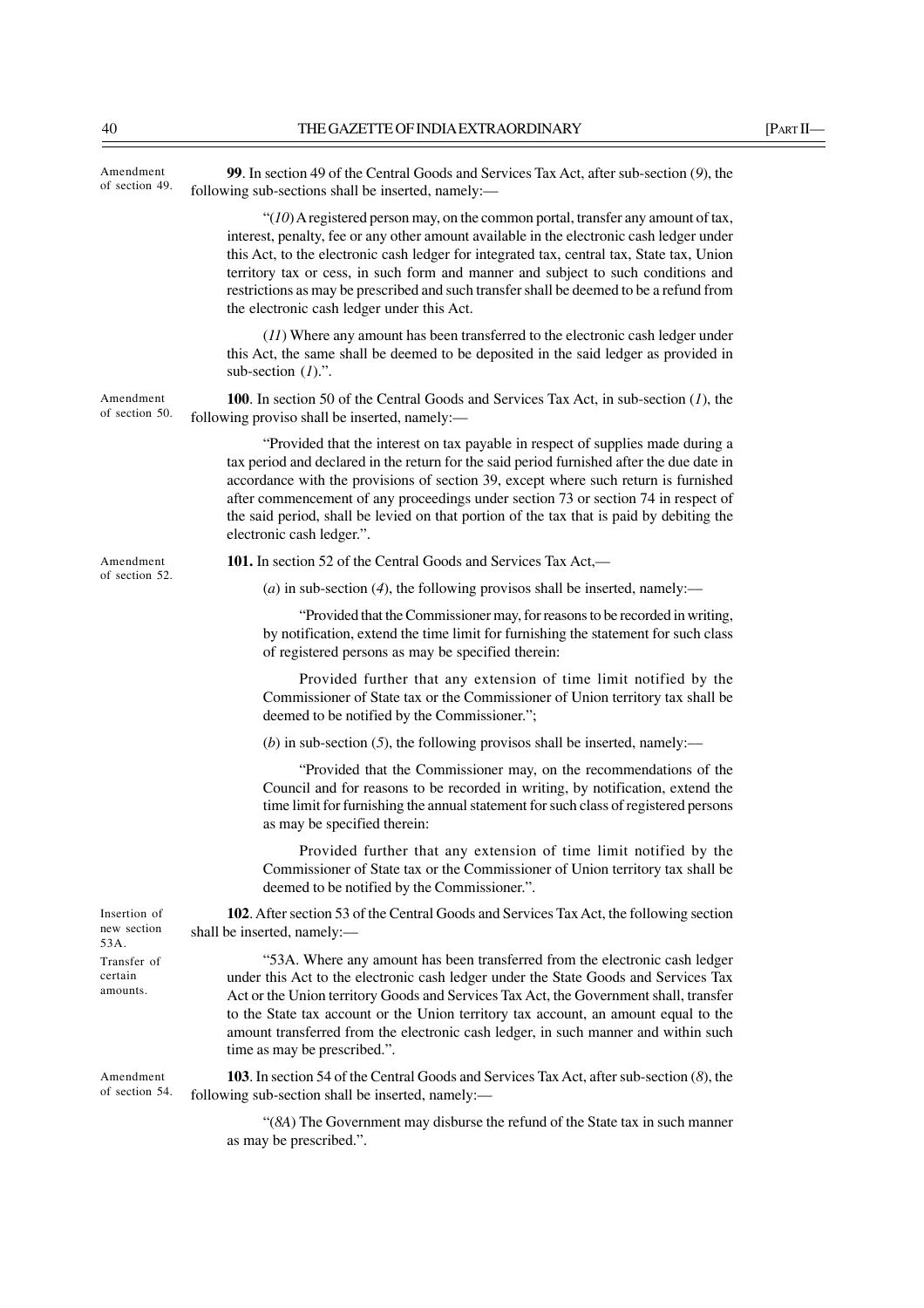**104**. In section 95 of the Central Goods and Services Tax Act,––

 $(i)$  in clause  $(a)$ ,—

(*a*) after the words "Appellate Authority", the words "or the National Appellate Authority" shall be inserted;

(*b*) after the words and figures "of section 100", the words, figures and letter "or of section 101C" shall be inserted;

 $(ii)$  after clause  $(e)$ , the following clause shall be inserted, namely:—

'(*f*) "National Appellate Authority" means the National Appellate Authority for Advance Ruling referred to in section 101A.'.

105. After section 101 of the Central Goods and Services Tax Act, the following sections Insertion of shall be inserted, namely:––

new sections 101A, 101B and 101C.

"101A. (*1*) The Government shall, on the recommendations of the Council, by notification, constitute, with effect from such date as may be specified therein, an Authority known as the National Appellate Authority for Advance Ruling for hearing appeals made under section 101B.

of National Appellate Authority for Advance Ruling.

Constitution

(*2*) The National Appellate Authority shall consist of—

(*i*) the President, who has been a Judge of the Supreme Court or is or has been the Chief Justice of a High Court, or is or has been a Judge of a High Court for a period not less than five years;

(*ii*) a Technical Member (Centre) who is or has been a member of Indian Revenue (Customs and Central Excise) Service, Group A, and has completed at least fifteen years of service in Group A;

(*iii*) a Technical Member (State) who is or has been an officer of the State Government not below the rank of Additional Commissioner of Value Added Tax or the Additional Commissioner of State tax with at least three years of experience in the administration of an existing law or the State Goods and Services Tax Act or in the field of finance and taxation.

(*3*) The President of the National Appellate Authority shall be appointed by the Government after consultation with the Chief Justice of India or his nominee:

Provided that in the event of the occurrence of any vacancy in the office of the President by the reason of his death, resignation or otherwise, the senior most Member of the National Appellate Authority shall act as the President until the date on which a new President, appointed in accordance with the provisions of this Act to fill such vacancy, enters upon his office:

Provided further that where the President is unable to discharge his functions owing to absence, illness or any other cause, the senior most Member of the National Appellate Authority shall discharge the functions of the President until the date on which the President resumes his duties.

(*4*) The Technical Member (Centre) and Technical Member (State) of the National Appellate Authority shall be appointed by the Government on the recommendations of a Selection Committee consisting of such persons and in such manner as may be prescribed.

(*5*) No appointment of the Members of the National Appellate Authority shall be invalid merely by the reason of any vacancy or defect in the constitution of the Selection Committee.

Amendment of section 95.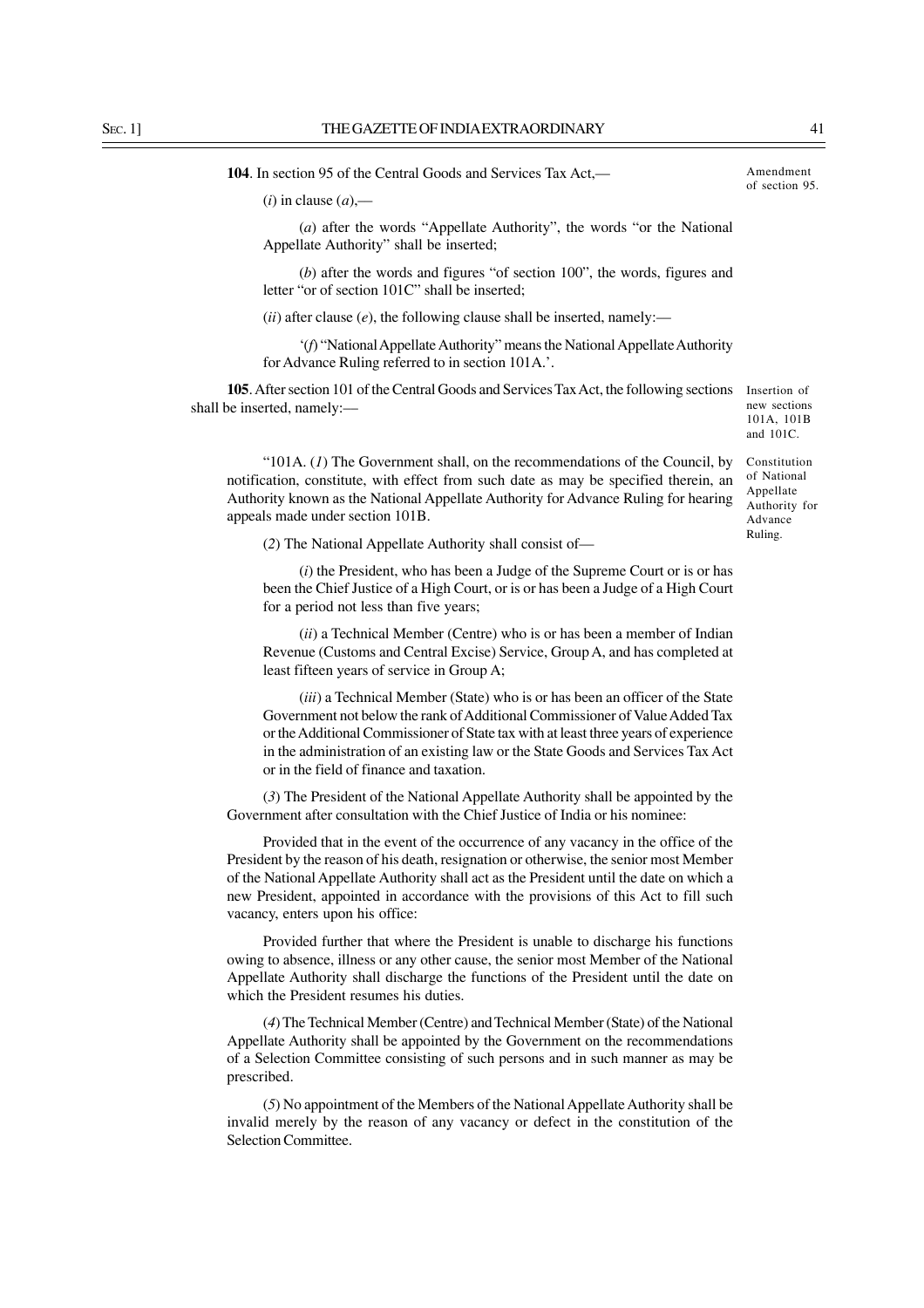(*7*) The salary, allowances and other terms and conditions of service of the President and the Members of the National Appellate Authority shall be such as may be prescribed:

Provided that neither salary and allowances nor other terms and conditions of service of the President or Members of the National Appellate Authority shall be varied to their disadvantage after their appointment.

(*8*) The President of the National Appellate Authority shall hold office for a term of three years from the date on which he enters upon his office, or until he attains the age of seventy years, whichever is earlier and shall also be eligible for reappointment.

(*9*) The Technical Member (Centre) or Technical Member (State) of the National Appellate Authority shall hold office for a term of five years from the date on which he enters upon his office, or until he attains the age of sixty-five years, whichever is earlier and shall also be eligible for reappointment.

(*10*) The President or any Member may, by notice in writing under his hand addressed to the Government, resign from his office:

Provided that the President or Member shall continue to hold office until the expiry of three months from the date of receipt of such notice by the Government, or until a person duly appointed as his successor enters upon his office or until the expiry of his term of office, whichever is the earliest.

(*11*) The Government may, after consultation with the Chief Justice of India, remove from the office such President or Member, who—

(*a*) has been adjudged an insolvent; or

(*b*) has been convicted of an offence which, in the opinion of such Government involves moral turpitude; or

(*c*) has become physically or mentally incapable of acting as such President or Member; or

(*d*) has acquired such financial or other interest as is likely to affect prejudicially his functions as such President or Member; or

(*e*) has so abused his position as to render his continuance in office prejudicial to the public interest:

Provided that the President or the Member shall not be removed on any of the grounds specified in clauses (*d*) and (*e*), unless he has been informed of the charges against him and has been given an opportunity of being heard.

(*12*) Without prejudice to the provisions of sub-section (*11*), the President and Technical Members of the National Appellate Authority shall not be removed from their office except by an order made by the Government on the ground of proven misbehaviour or incapacity after an inquiry made by a Judge of the Supreme Court nominated by the Chief Justice of India on a reference made to him by the Government and such President or Member had been given an opportunity of being heard.

(*13*) The Government, with the concurrence of the Chief Justice of India, may suspend from office, the President or Technical Members of the National Appellate Authority in respect of whom a reference has been made to the Judge of the Supreme Court under sub-section (*12*).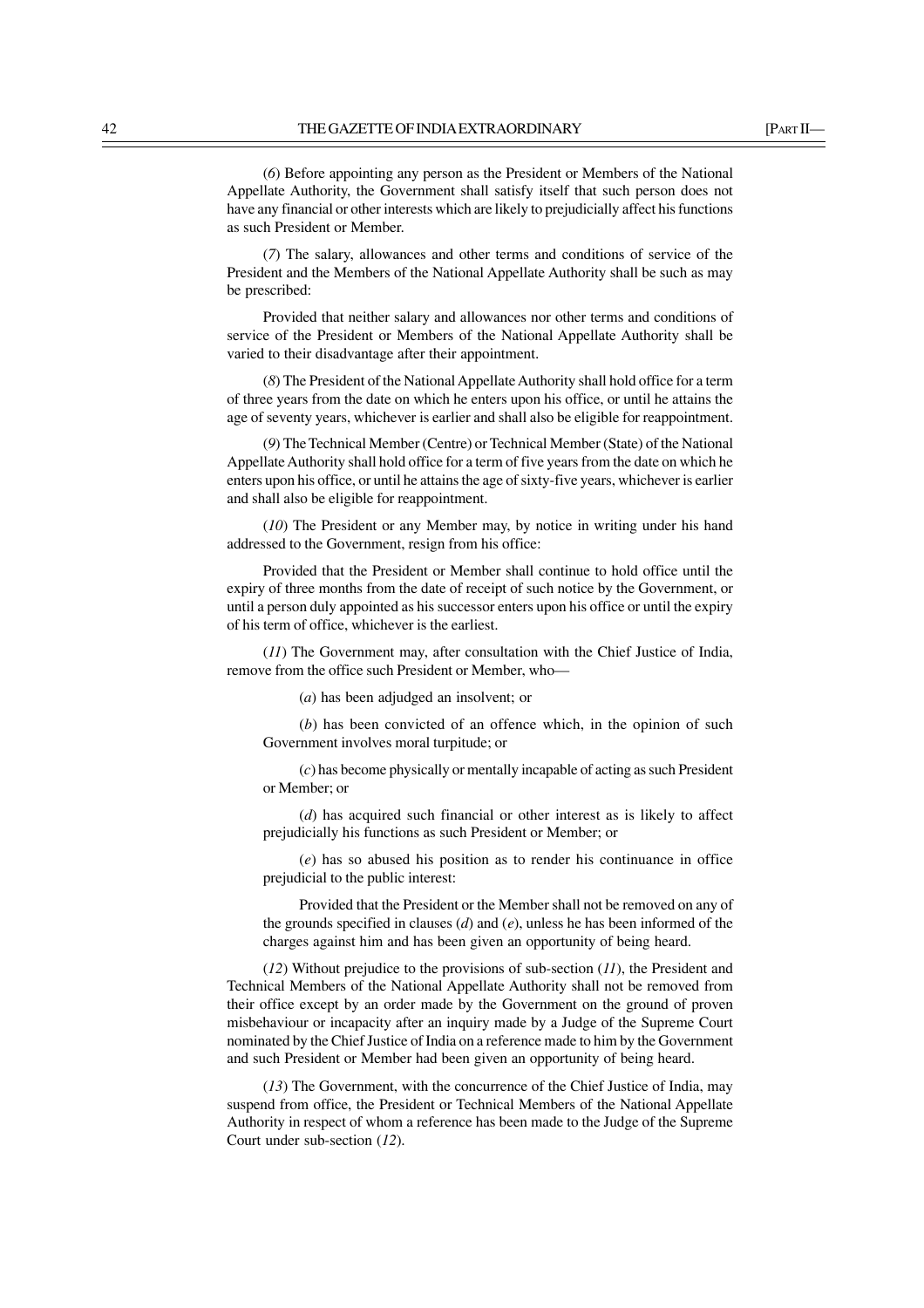(*14*) Subject to the provisions of article 220 of the Constitution, the President or Members of the National Appellate Authority, on ceasing to hold their office, shall not be eligible to appear, act or plead before the National Appellate Authority where he was the President or, as the case may be, a Member.

101B. (*1*) Where, in respect of the questions referred to in sub-section (*2*) of section 97, conflicting Advance Rulings are given by the Appellate Authorities of two or more States or Union territories or both under sub-section (*1*) or sub-section (*3*) of section 101, any officer authorised by the Commissioner or an applicant, being distinct person referred to in section 25 aggrieved by such Advance Ruling, may prefer an appeal to National Appellate Authority:

Provided that the officer shall be from the States in which such Advance Rulings have been given.

(*2*) Every appeal under this section shall be filed within a period of thirty days from the date on which the ruling sought to be appealed against is communicated to the applicants, concerned officers and jurisdictional officers:

Provided that the officer authorised by the Commissioner may file appeal within a period of ninety days from the date on which the ruling sought to be appealed against is communicated to the concerned officer or the jurisdictional officer:

Provided further that the National Appellate Authority may, if it is satisfied that the appellant was prevented by a sufficient cause from presenting the appeal within the said period of thirty days, or as the case may be, ninety days, allow such appeal to be presented within a further period not exceeding thirty days.

*Explanation.*––For removal of doubts, it is clarified that the period of thirty days or as the case may be, ninety days shall be counted from the date of communication of the last of the conflicting rulings sought to be appealed against.

(*3*) Every appeal under this section shall be in such form, accompanied by such fee and verified in such manner as may be prescribed.

101C. (*1*) The National Appellate Authority may, after giving an opportunity of being heard to the applicant, the officer authorised by the Commissioner, all Principal Chief Commissioners, Chief Commissioners of Central tax and Chief Commissioner and Commissioner of State tax of all States and Chief Commissioner and Commissioner of Union territory tax of all Union territories, pass such order as it thinks fit, confirming or modifying the rulings appealed against.

(*2*) If the members of the National Appellate Authority differ in opinion on any point, it shall be decided according to the opinion of the majority.

(*3*) The order referred to in sub-section (*1*) shall be passed as far as possible within a period of ninety days from the date of filing of the appeal under section 101B.

(*4*) A copy of the Advance Ruling pronounced by the National Appellate Authority shall be duly signed by the Members and certified in such manner as may be prescribed and shall be sent to the applicant, the officer authorised by the Commissioner, the Board, the Chief Commissioner and Commissioner of State tax of all States and Chief Commissioner and Commissioner of Union territory tax of all Union territories and to the Authority or Appellate Authority, as the case may be, after such pronouncement.".

**106**. In section 102 of the Central Goods and Services Tax Act, in the opening portion,—

Amendment of section 102.

(*a*) after the words "Appellate Authority", at both the places where they occur, the words "or the National Appellate Authority" shall be inserted;

(*b*) after the words and figures "or section 101", the words, figures and letter "or section 101C, respectively," shall be inserted;

Appeal to National Appellate Authority.

Order of National **Appellate** Authority.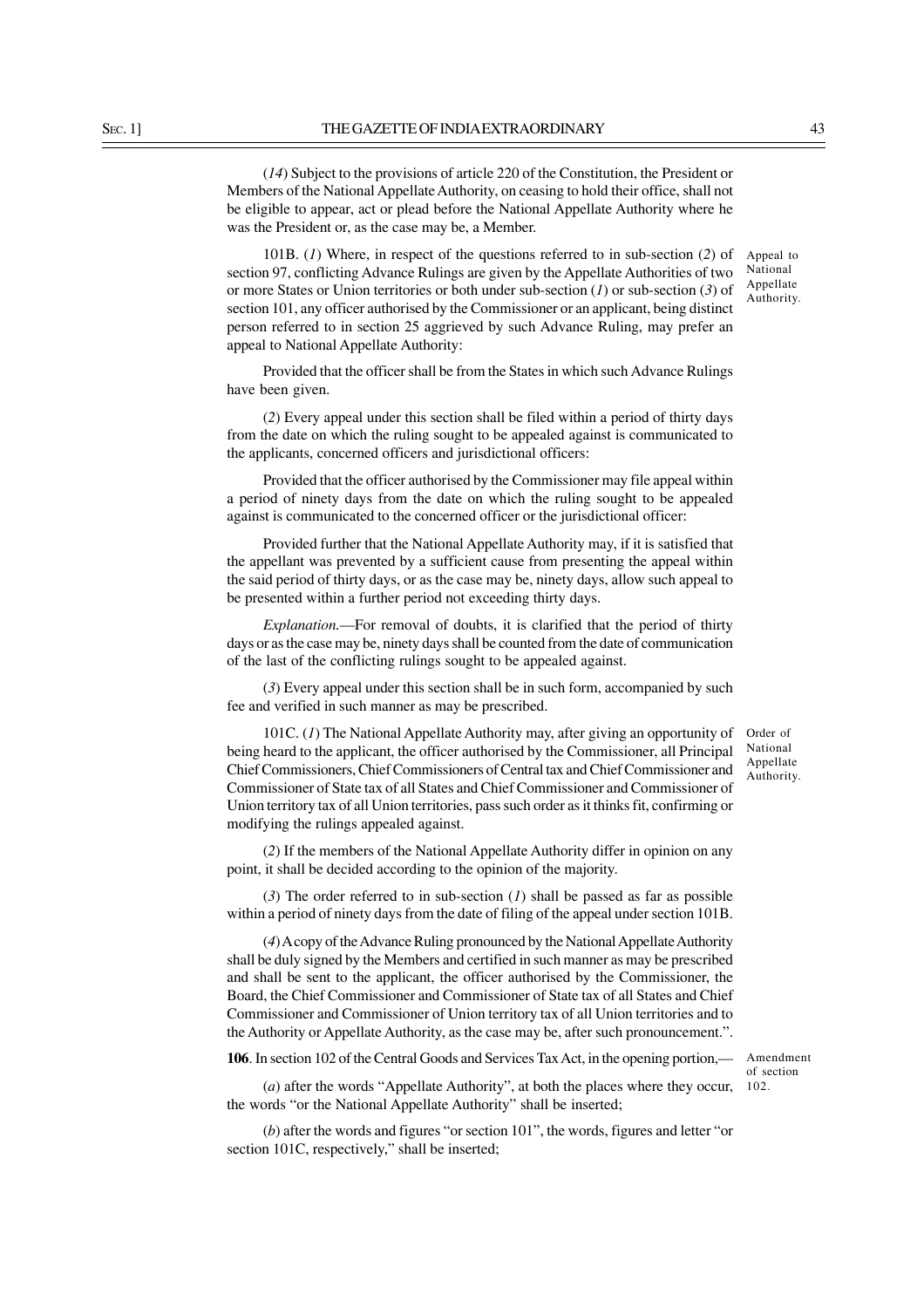|                                 | $(c)$ for the words "or the appellant", the words ", appellant, the Authority or the<br>Appellate Authority" shall be substituted.                                                                                                                                        |             |
|---------------------------------|---------------------------------------------------------------------------------------------------------------------------------------------------------------------------------------------------------------------------------------------------------------------------|-------------|
| Amendment<br>of section<br>103. | 107. In section 103 of the Central Goods and Services Tax Act,—                                                                                                                                                                                                           |             |
|                                 | (i) after sub-section (1), the following sub-section shall be inserted, namely:—                                                                                                                                                                                          |             |
|                                 | " $(IA)$ The Advance Ruling pronounced by the National Appellate Authority<br>under this Chapter shall be binding on-                                                                                                                                                     |             |
|                                 | $(a)$ the applicants, being distinct persons, who had sought the ruling<br>under sub-section $(I)$ of section 101B and all registered persons having<br>the same Permanent Account Number issued under the Income-tax<br>Act, 1961;                                       | 43 of 1961. |
|                                 | $(b)$ the concerned officers and the jurisdictional officers in respect<br>of the applicants referred to in clause $(a)$ and the registered persons having<br>the same Permanent Account Number issued under the Income-tax<br>Act, 1961.";                               | 43 of 1961. |
|                                 | (ii) in sub-section (2), after the words, brackets and figure "in sub-section $(1)$ ",<br>the words, brackets, figure and letter "and sub-section $(IA)$ " shall be inserted.                                                                                             |             |
| Amendment                       | <b>108.</b> In section 104 of the Central Goods and Services Tax Act, in sub-section $(l)$ ,—                                                                                                                                                                             |             |
| of section<br>104.              | (a) after the words "Authority or the Appellate Authority", the words "or the<br>National Appellate Authority" shall be inserted;                                                                                                                                         |             |
|                                 | $(b)$ after the words and figures "of section 101", the words, figures and letter "or<br>under section 101C" shall be inserted.                                                                                                                                           |             |
| Amendment<br>of section         | 109. In section 105 of the Central Goods and Services Tax Act,—                                                                                                                                                                                                           |             |
| 105.                            | $(a)$ for the marginal heading, the following marginal heading shall be substituted,<br>namely:-                                                                                                                                                                          |             |
|                                 | "Powers of Authority, Appellate Authority and National Appellate<br>Authority.";                                                                                                                                                                                          |             |
|                                 | (b) in sub-section $(I)$ , after the words "Appellate Authority", the words "or the<br>National Appellate Authority" shall be inserted;                                                                                                                                   |             |
|                                 | $(c)$ in sub-section (2), after the words "Appellate Authority", the words "or the<br>National Appellate Authority" shall be inserted.                                                                                                                                    |             |
| Amendment                       | 110. In section 106 of the Central Goods and Services Tax Act,—                                                                                                                                                                                                           |             |
| of section<br>106.              | $(a)$ for the marginal heading, the following marginal heading shall be substituted,<br>namely:-                                                                                                                                                                          |             |
|                                 | "Procedure of Authority, Appellate Authority and National Appellate<br>Authority.";                                                                                                                                                                                       |             |
|                                 | (b) after the words "Appellate Authority", the words "or the National Appellate<br>Authority" shall be inserted.                                                                                                                                                          |             |
| Amendment<br>of section<br>168. | 111. In section 168 of the Central Goods and Services Tax Act, in sub-section (2), after<br>the word and figures "section 39,", the words, brackets and figures "sub-section $(I)$ of<br>section 44, sub-sections $(4)$ and $(5)$ of section 52," shall be inserted.      |             |
| Amendment<br>of section<br>171. | 112. In section 171 of the Central Goods and Services Tax Act, after sub-section (3),<br>the following shall be inserted, namely:-                                                                                                                                        |             |
|                                 | $(3A)$ Where the Authority referred to in sub-section (2), after holding examination<br>as required under the said sub-section comes to the conclusion that any registered<br>person has profiteered under sub-section $(I)$ , such person shall be liable to pay penalty |             |

equivalent to ten per cent. of the amount so profiteered: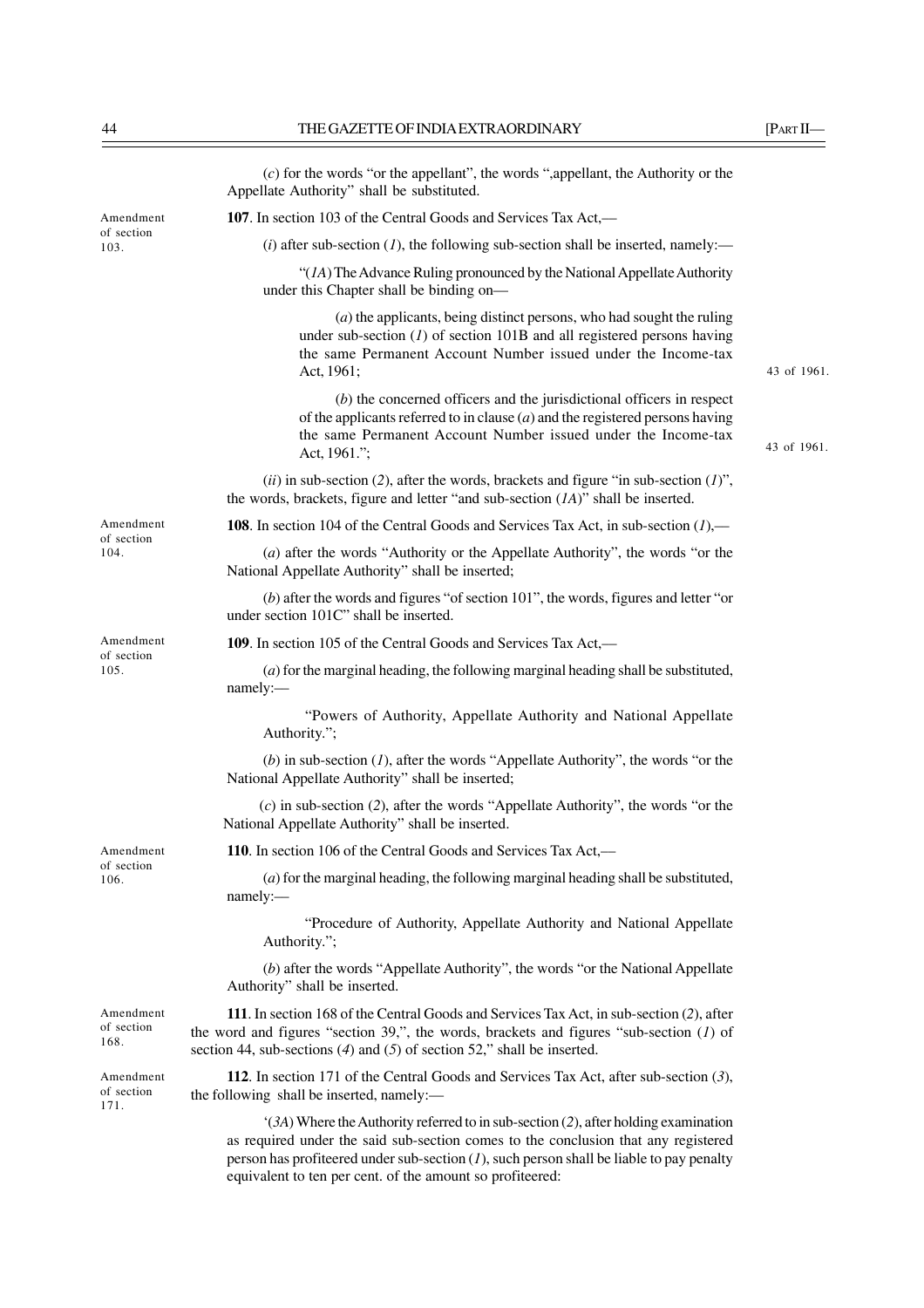Provided that no penalty shall be leviable if the profiteered amount is deposited within thirty days of the date of passing of the order by the Authority.

*Explanation.*—For the purposes of this section, the expression "profiteered" shall mean the amount determined on account of not passing the benefit of reduction in rate of tax on supply of goods or services or both or the benefit of input tax credit to the recipient by way of commensurate reduction in the price of the goods or services or both.'.

**113**. (*1*) In the notification of the Government of India in the Ministry of Finance (Department of Revenue) number G.S.R. 674(*E*), dated the 28th June, 2017, issued by the Central Government on the recommendations of the Council, under sub-section (*1*) of section 11 of the Central Goods and Services Tax Act, 2017, in the Schedule, after S. No. 103 and the entries relating thereto, the following S. No. and the entries shall be inserted and shall deemed to have been inserted retrospectively with effect from the 1st day of July, 2017, namely:––

| "103A | Uranium Ore Concentrate". |
|-------|---------------------------|

(*2*) For the purposes of sub-section (*1*), the Central Government shall have and shall be deemed to have the power to amend the notification referred to in sub-section (*1*) with retrospective effect as if the Central Government had the power to amend the said notification under sub-section (*1*) of section 11 of the said Act, retrospectively, at all material times.

(*3*) No refund shall be made of all such tax which has been collected, but which would not have been so collected, if the notification referred to in sub-section (*1*) had been in force at all material times.

## *Integrated Goods and Services Tax*

**114**. After section 17 of the Integrated Goods and Services Tax Act, 2017, the following section shall be inserted, namely:—

"17A. Where any amount has been transferred from the electronic cash ledger under this Act to the electronic cash ledger under the State Goods and Services Tax Act or the Union Territory Goods and Services Tax Act, the Government shall transfer to the State tax account or the Union territory tax account, an amount equal to the amount transferred from the electronic cash ledger, in such manner and within such time, as may be prescribed.". 17A. Transfer of certain amounts.

**115**. (*1*) In the notification of the Government of India in the Ministry of Finance (Department of Revenue) number G.S.R. 667(*E*), dated the 28th June, 2017, issued by the Central Government on the recommendations of the Council, under sub-section (*1*) of section 6 of the Integrated Goods and Services Tax Act, 2017, in the Schedule, after S. No. 103 and the entries relating thereto, the following S. No. and the entries shall be inserted and shall deemed to have been inserted retrospectively with effect from the 1st day of July, 2017, namely:—

(*1*) (*2*) (*3*)

"103A 26 Uranium Ore Concentrate".

| of notification  |
|------------------|
| number G.S.R.    |
| $667(E)$ issued  |
| under sub-       |
| section $(I)$ of |
| section 6 of     |
| Integrated       |
| Goods and        |
| Services Tax     |
| Act.             |
| retrospectively. |

Amendment

Insertion of new section

(*2*) For the purposes of sub-section (*1*), the Central Government shall have and shall be deemed to have the power to amend the notification referred to in sub-section (*1*) with retrospective effect as if the Central Government had the power to amend the said notification under sub-section  $(1)$  of section 6 of the said Act, retrospectively, at all material times.

(*3*) No refund shall be made of all such tax which has been collected, but which would not have been so collected, if the notification referred to in sub-section (*1*) had been in force at all material times.

12 of 2017.

13 of 2017.

Amendment of notification number G.S.R. 674(*E*) issued under subsection (*1*) of section 11 of Central Goods and Services Tax Act, retrospectively.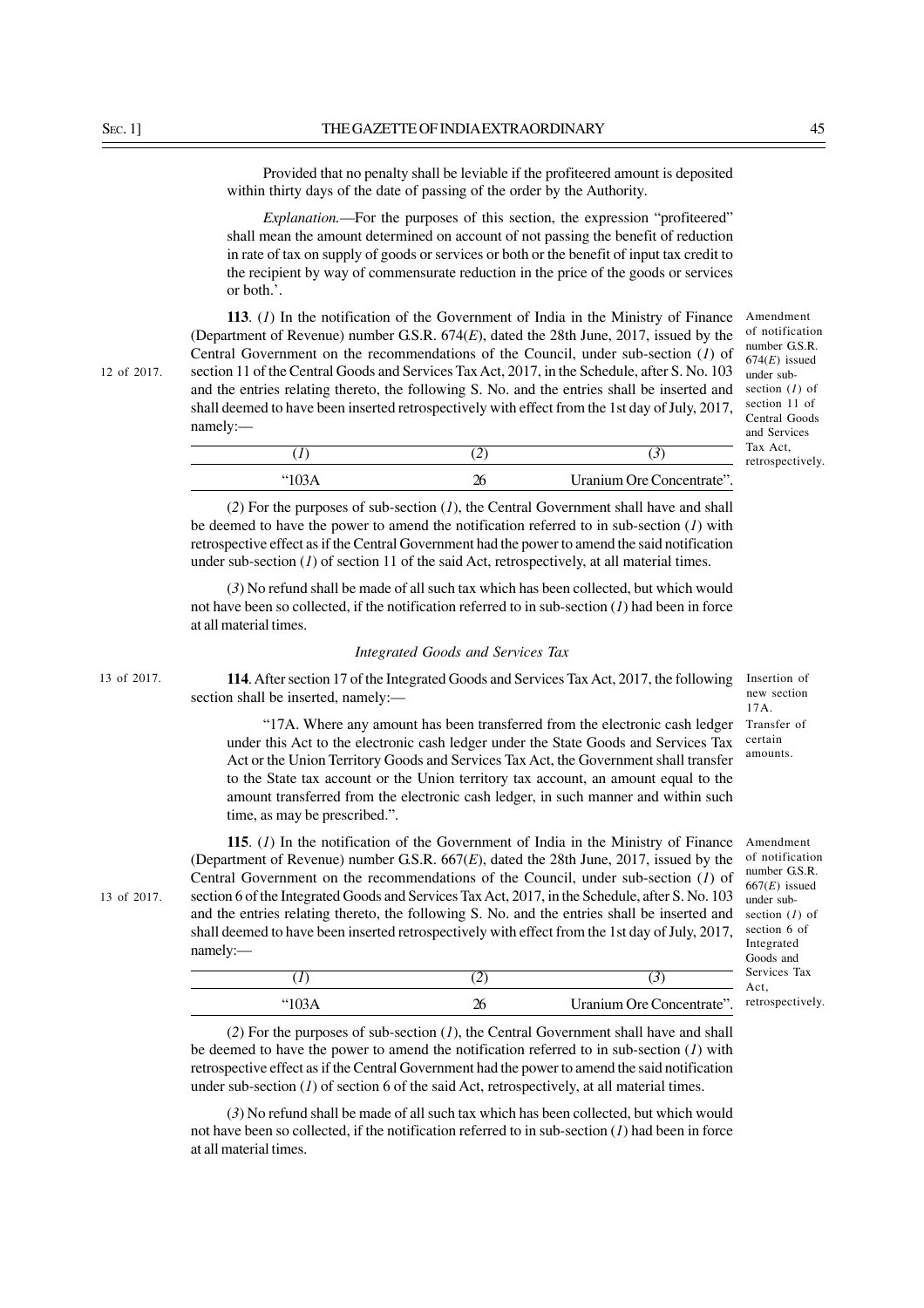### *Union Territory Goods and Services Tax*

**116**. (*1*) In the notification of the Government of India in the Ministry of Finance (Department of Revenue) number G.S.R. 711(*E*), dated the 28th June, 2017, issued by the Central Government on the recommendations of the Council, under sub-section (*1*) of section 8 of the Union Territory Goods and Services Tax Act, 2017, in the Schedule, after 14 of 2017. S. No. 103 and the entries relating thereto, the following S. No. and the entries shall be inserted and shall deemed to have been inserted retrospectively with effect from the 1st day of July, 2017, namely:––

(*1*) (*2*) (*3*)

"103A 26 Uranium Ore Concentrate".

32 of 1994. 12 of 2017.

32 of 1994. 12 of 2017.

(*2*) For the purposes of sub-section (*1*), the Central Government shall have and shall be deemed to have the power to amend the notification referred to in sub-section (*1*) with retrospective effect as if the Central Government had the power to amend the said notification

under sub-section  $(I)$  of section 8 of the said Act, retrospectively, at all material times.

(*3*) No refund shall be made of all such tax which has been collected, but which would not have been so collected, if the notification referred to in sub-section (*1*) had been in force at all material times.

### *Service Tax*

Special provision for retrospective exemption from service tax on service by way of grant of liquor licence.

**117**. (*1*) Notwithstanding anything contained in section 66B of Chapter V of the Finance Act, 1994 as it stood prior to its omission *vide* section 173 of the Central Goods and Services Tax Act, 2017 with effect from the 1st day of July, 2017 (hereinafter referred to as the said Chapter), no service tax shall be levied or collected in respect of taxable service provided or agreed to be provided by the State Government by way of grant of liquor licence, against consideration in the form of licence fee or application fee, by whatever name called, during the period commencing from the 1st day of April, 2016 and ending with the 30th day of June, 2017 (both days inclusive).

(*2*) Refund shall be made of all such service tax which has been collected, but which

 Provided that an application for the claim of refund of service tax shall be made within a period of six months from the date on which the Finance (No. 2) Bill, 2019 receives the assent of the President.

would not have been so collected, had sub-section  $(1)$  been in force at all material times:

(*3*) Notwithstanding the omission of the said Chapter, the provisions of the said Chapter shall apply for refund under this section retrospectively as if the said Chapter had been in force at all material times.

Special provision for retrospective exemption from service tax in certain cases relating to services provided by Indian Institutes of Management to students.

**118**. (*1*) Notwithstanding anything contained in section 66, as it stood prior to the 1st day of July, 2012, or in section 66B, as it stood prior to the 1st day of July, 2017, of Chapter V of the Finance Act, 1994, as it stood prior to its omission *vide* section 173 of the Central Goods and Services Tax Act, 2017 (hereinafter referred to as the said Chapter), no service tax shall be levied or collected during the period commencing from the 1st day of July, 2003 and ending with the 31st day of March, 2016 (both days inclusive), in respect of taxable services provided or agreed to be provided by the Indian Institutes of Management to the students as per the guidelines of the Central Government, by way of the following educational programmes, except Executive Development Programme, namely:—

(*a*) two years full time Post Graduate Programmes in Management for the Post Graduate Diploma in Management, to which admissions are made on the basis of Common Admission Test conducted by the Indian Institute of Management;

(*b*) fellow programme in Management;

(*c*) five years integrated programme in Management.

Amendment of notification number G.S.R. 711(*E*) issued under subsection (*1*) of section 8 of Union Territory Goods and Services Tax Act, retrospectively.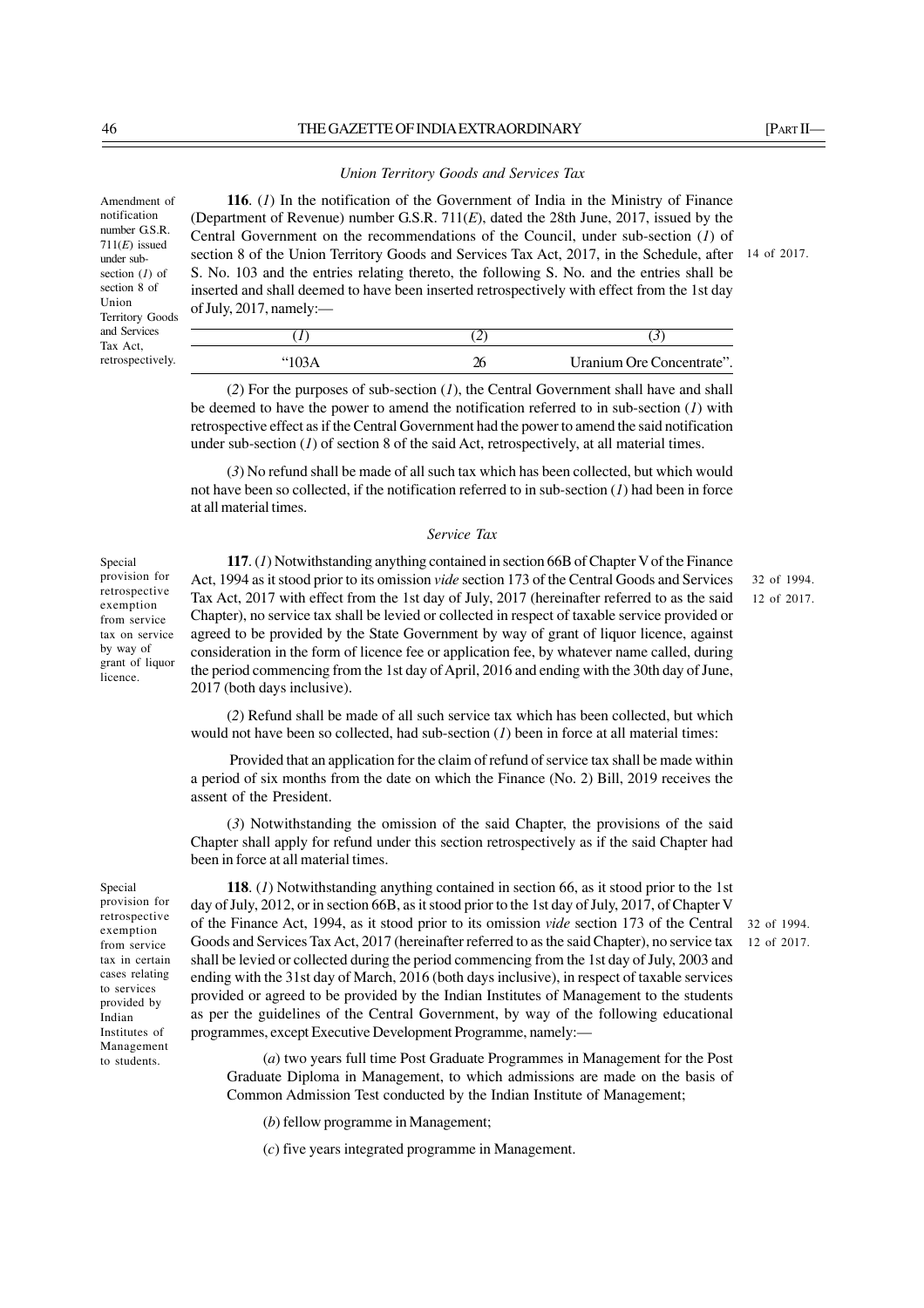(*2*) Refund shall be made of all such service tax which has been collected, but which would not have been so collected, had sub-section (*1*) been in force at all material times:

 Provided that an application for the claim of refund of service tax shall be made within a period of six months from the date on which the Finance (No. 2) Bill, 2019 receives the assent of the President.

(*3*) Notwithstanding the omission of the said Chapter, the provisions of the said Chapter shall apply for refund under this section retrospectively as if the said Chapter had been in force at all material times.

32 of 1994. 12 of 2017.

**119**. (*1*) Notwithstanding anything contained in section 66B of Chapter V of the Finance Act, 1994, as it stood prior to its omission *vide* section 173 of the Central Goods and Services Tax Act, 2017 (hereinafter referred to as the said Chapter), no service tax shall be levied or collected on upfront amount, called as premium, salami, cost, price, development charges or by any other name, payable in respect of service by way of granting long term lease of thirty years or more of plots for development of infrastructure for financial business, provided or agreed to be provided by the State Government Industrial Development Corporations or Undertakings or by any other entity having fifty per cent. or more of the ownership of the Central Government or the State Government or the Union territory, either directly or through an entity which is wholly owned by the Central Government or the State Government or the Union territory, to the developers in any industrial or financial business area during the period commencing from the 1st day of October, 2013 and ending with the 30th day of June, 2017 (both days inclusive).

Special provision for retrospective exemption from service tax in certain cases relating to long term lease of plots for development of infrastructure for financial business.

(*2*) Refund shall be made of all such service tax which has been collected, but which would not have been so collected, had sub-section (*I*) been in force at all material times:

 Provided that an application for the claim of refund of service tax shall be made within a period of six months from the date on which the Finance (No. 2) Bill, 2019 receives assent of the President.

(*3*) Notwithstanding the omission of the said Chapter, the provisions of the said Chapter shall apply for refund under this section retrospectively as if the said Chapter had been in force at all material times.

## CHAPTER V

### SABKA VISHWAS (LEGACY DISPUTE RESOLUTION) SCHEME, 2019

**120**. (*1*) This Scheme shall be called the Sabka Vishwas (Legacy Dispute Resolution) Scheme, 2019 (hereafter in this Chapter referred to as the "Scheme").

(*2*) It shall come into force on such date as the Central Government may, by notification in the Official Gazette, appoint.

**121**. In this Scheme, unless the context otherwise requires,—

(*a*) "amount declared" means the amount declared by the declarant under section 125:

(*b*) "amount estimated" means the amount estimated by the designated committee under section 127;

(*c*) "amount in arrears" means the amount of duty which is recoverable as arrears of duty under the indirect tax enactment, on account of—

(*i*) no appeal having been filed by the declarant against an order or an order in appeal before expiry of the period of time for filing appeal; or

(*ii*) an order in appeal relating to the declarant attaining finality; or

(*iii*) the declarant having filed a return under the indirect tax enactment on or before the 30th day of June, 2019, wherein he has admitted a tax liability but not paid it;

Short title and commencement.

Definitions.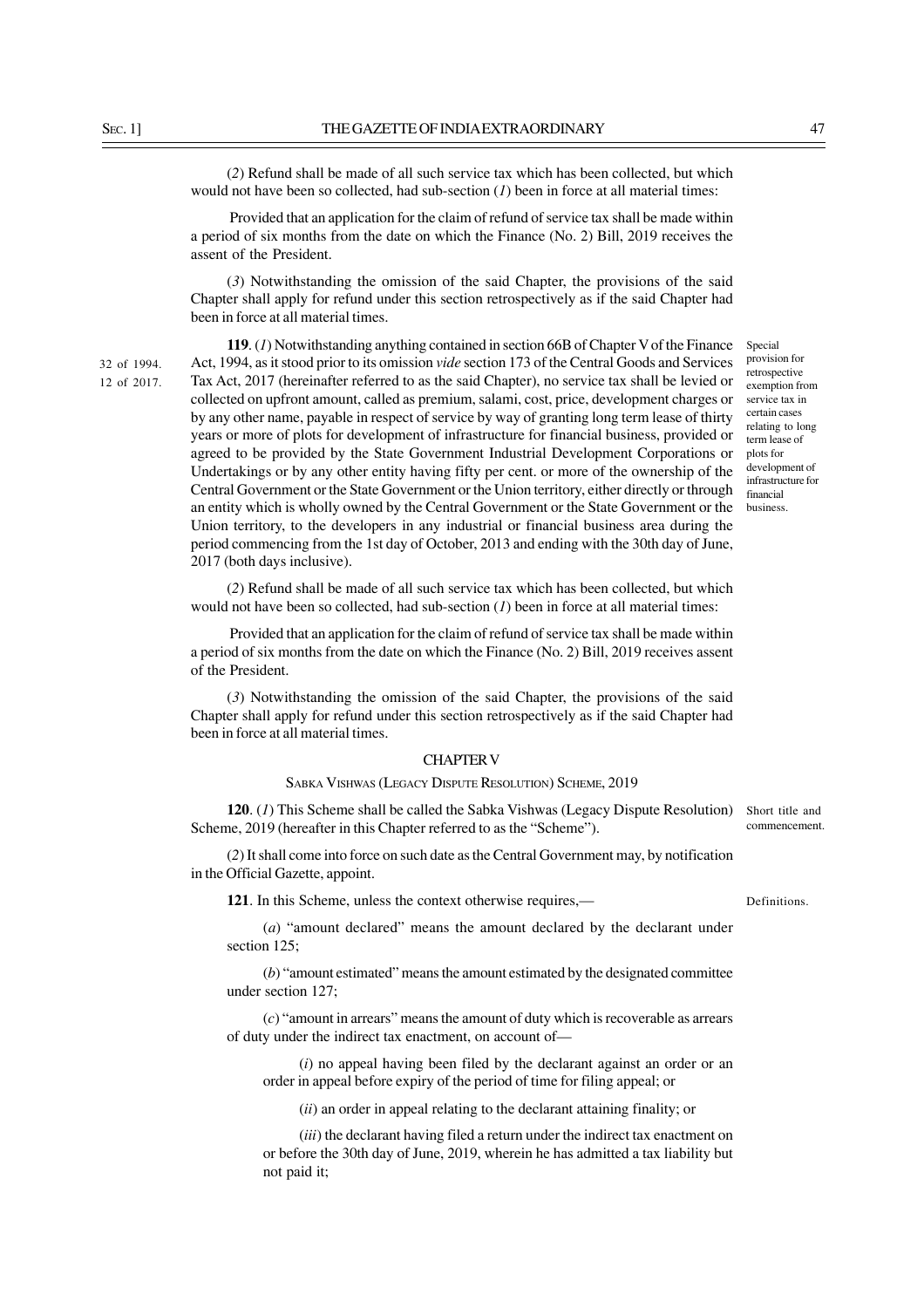(*d*) "amount of duty" means the amount of central excise duty, the service tax and the cess payable under the indirect tax enactment;

(*e*) "amount payable" means the final amount payable by the declarant as determined by the designated committee and as indicated in the statement issued by it, in order to be eligible for the benefits under this Scheme and shall be calculated as the amount of tax dues less the tax relief;

(*f* ) "appellate forum" means the Supreme Court or the High Court or the Customs, Excise and Service Tax Appellate Tribunal or the Commissioner ( Appeals);

(*g*) "audit" means any scrutiny, verification and checks carried out under the indirect tax enactment, other than an enquiry or investigation, and will commence when a written intimation from the central excise officer regarding conducting of audit is received;

(*h*) "declarant" means a person who is eligible to make a declaration and files such declaration under section 125;

(*i* ) "declaration" means the declaration filed under section 125;

(*j*) "departmental appeal" means the appeal filed by a central excise officer authorised to do so under the indirect tax enactment, before the appellate forum;

(*k*) "designated committee" means the committee referred to in section 126;

(*l*) "discharge certificate" means the certificate issued by the designated committee under section 127;

(*m*) *''*enquiry or investigation'', under any of the indirect tax enactment, shall include the following actions, namely:—

- (*i*) search of premises;
- (*ii*) issuance of summons;
- (*iii*) requiring the production of accounts, documents or other evidence:
- (*iv*) recording of statements;

(*n*) "indirect tax enactment" means the enactments specified in section 122;

(*o*) "order" means an order of determination under any of the indirect tax enactment, passed in relation to a show cause notice issued under such indirect tax enactment;

(*p*) "order in appeal" means an order passed by an appellate forum with respect to an appeal filed before it;

(*q*) "person" includes—

(*i*) an individual;

(*ii*) a Hindu undivided family;

(*iii*) a company;

(*iv*) a society;

(*v*) a limited liability partnership;

(*vi*) a firm;

(*vii*) an association of persons or body of individuals, whether incorporated

or not;

(*viii*) the Government;

(*ix*) a local authority;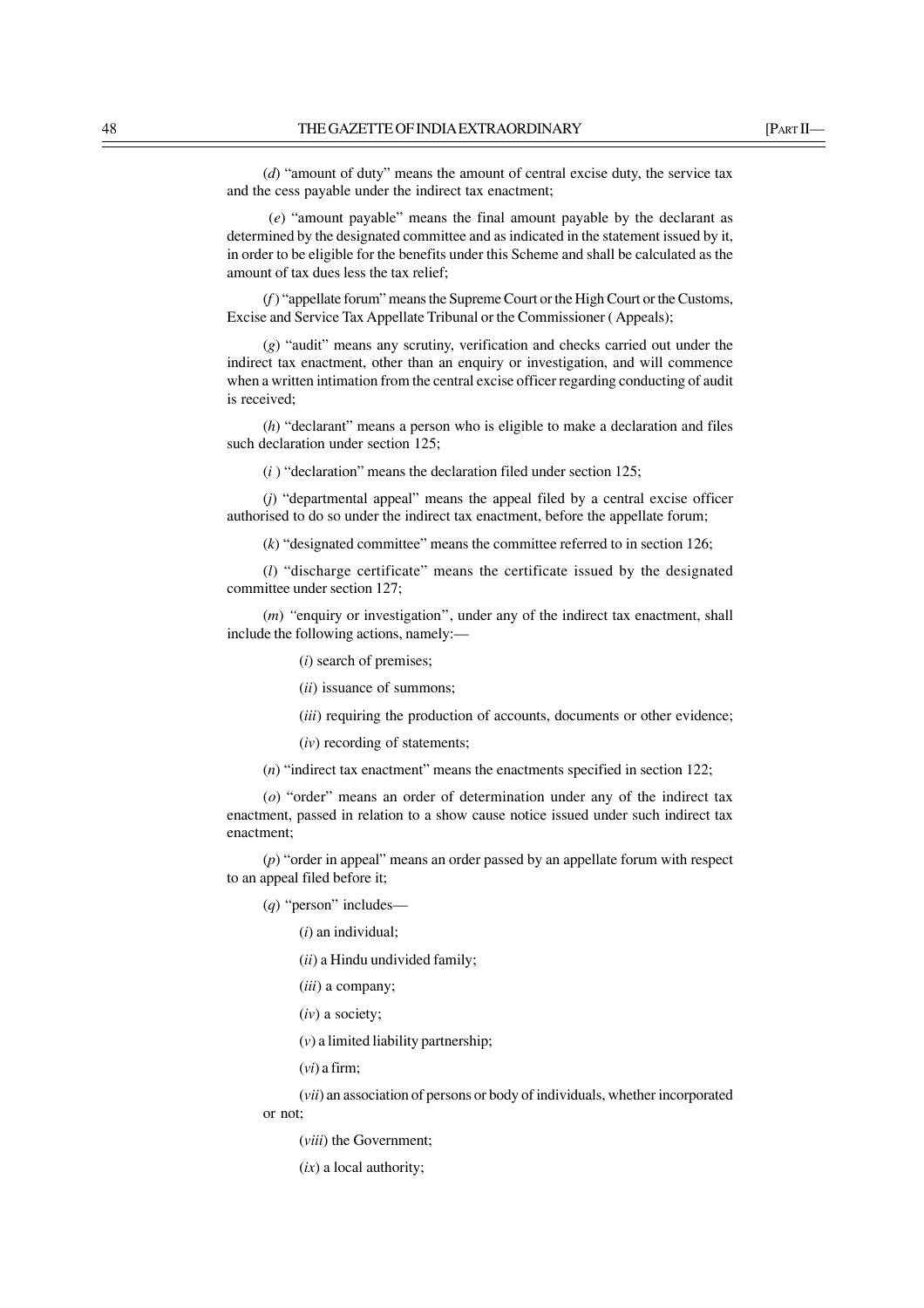(*x*) an assessee as defined in rule 2 of the Central Excise Rules, 2002;

(*xi*) every artificial juridical person, not falling within any of the preceding clauses;

(*r*) ''quantified", with its cognate expression, means a written communication of the amount of duty payable under the indirect tax enactment;

(*s*) "statement" means the statement issued by the designated committee under section 127;

(*t*) "tax relief" means the amount of relief granted under section 124;

(*u*) all other words and expressions used in this Scheme, but not defined, shall have the same meaning as assigned to them in the indirect tax enactment and in case of any conflict between two or more such meanings in any indirect tax enactment, the meaning which is more congruent with the provisions of this Scheme shall be adopted.

**122**. This Scheme shall be applicable to the following enactments, namely:—

(*a*) the Central Excise Act, 1944 or the Central Excise Tariff Act, 1985 or Chapter V of the Finance Act, 1994 and the rules made thereunder; 1 of 1944. 5 of 1986. 32 of 1994.

Application of Scheme to indirect tax enactments.

| 27 of 1940. | $(i)$ the Agricultural Produce Cess Act, 1940;                                                       |
|-------------|------------------------------------------------------------------------------------------------------|
| 7 of 1942.  | $(ii)$ the Coffee Act, 1942;                                                                         |
| 22 of 1946. | <i>(iii)</i> the Mica Mines Labour Welfare Fund Act, 1946;                                           |
| 24 of 1947. | $(iv)$ the Rubber Act, 1947;                                                                         |
| 49 of 1953. | $(v)$ the Salt Cess Act, 1953;                                                                       |
| 16 of 1955. | (vi) the Medicinal and Toilet Preparations (Excise Duties) Act, 1955;                                |
| 58 of 1957. | <i>(vii)</i> the Additional Duties of Excise <i>(Goods of Special Importance)</i><br>Act, 1957;      |
| 57 of 1958. | (viii) the Mineral Products (Additional Duties of Excise and Customs)<br>Act, 1958;                  |
| 58 of 1959. | $(ix)$ the Sugar (Special Excise Duty) Act, 1959;                                                    |
| 41 of 1963. | $(x)$ the Textiles Committee Act, 1963;                                                              |
| 15 of 1966. | $(x_i)$ the Produce Cess Act, 1966;                                                                  |
| 62 of 1972. | ( <i>xii</i> ) the Limestone and Dolomite Mines Labour Welfare Fund Act, 1972;                       |
| 28 of 1974. | ( <i>xiii</i> ) the Coal Mines (Conservation and Development) Act, 1974;                             |
| 47 of 1974. | $(xiv)$ the Oil Industry (Development) Act, 1974;                                                    |
| 26 of 1975. | $(xv)$ the Tobacco Cess Act, 1975;                                                                   |
| 55 of 1976. | (xvi) the Iron Ore Mines, Manganese Ore Mines and Chrome Ore Mines<br>Labour Welfare Cess Act, 1976; |
| 56 of 1976. | (xvii) the Bidi Workers Welfare Cess Act, 1976;                                                      |
| 40 of 1978. | ( <i>xviii</i> ) the Additional Duties of Excise (Textiles and Textile Articles)<br>Act, 1978;       |
| 3 of 1982.  | $(xix)$ the Sugar Cess Act, 1982;                                                                    |
| 28 of 1983. | $(xx)$ the Jute Manufacturers Cess Act, 1983;                                                        |
| 2 of 1986.  | (xxi) the Agricultural and Processed Food Products Export Cess Act, 1985;                            |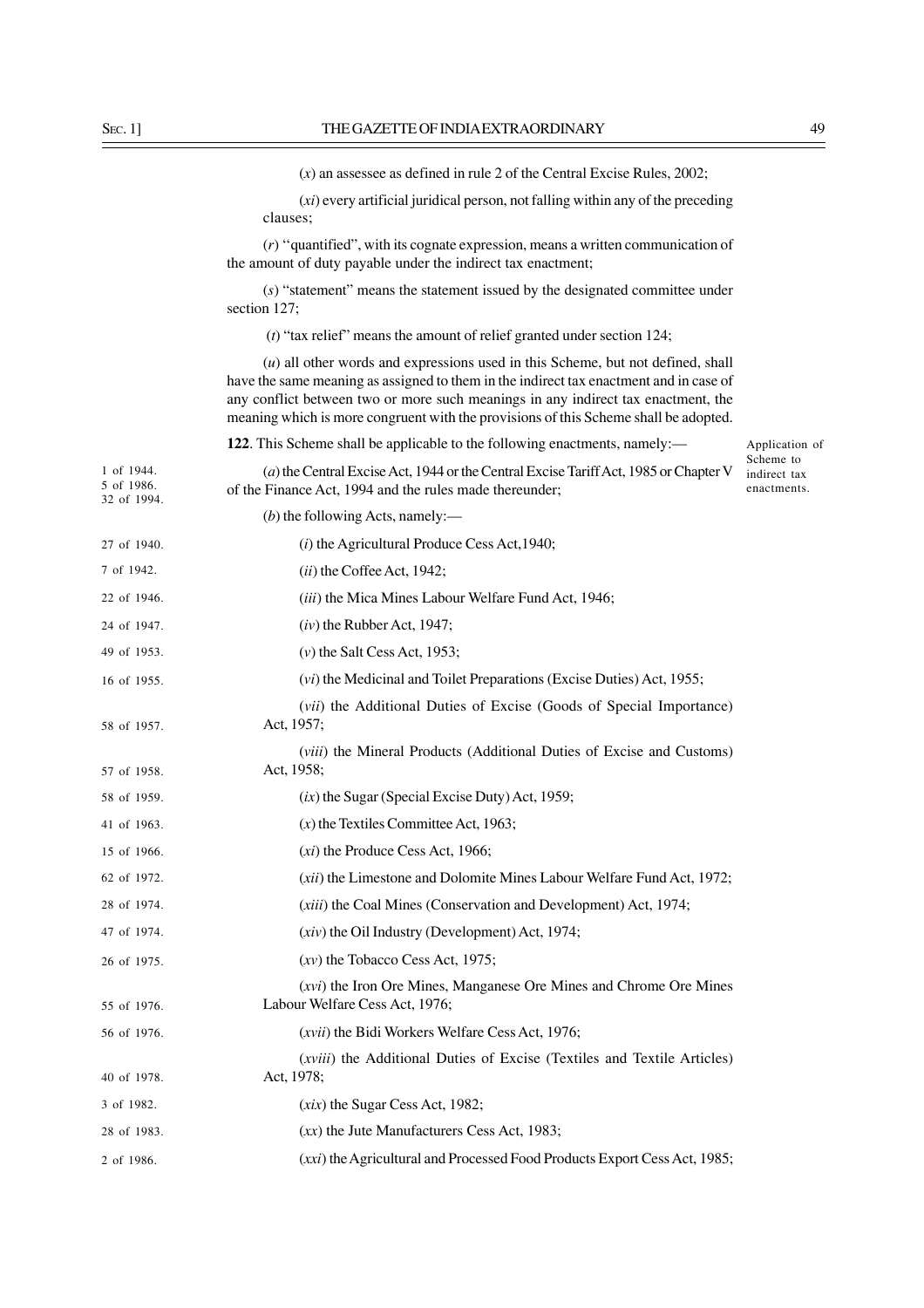| $(xxii)$ the Spices Cess Act, 1986; | 11 of 1986. |
|-------------------------------------|-------------|
| $(xxiii)$ the Finance Act, 2004;    | 22 of 2004. |
| $(xxi)$ the Finance Act, 2007;      | 17 of 2007. |
| $(xxy)$ the Finance Act, 2015;      | 20 of 2015. |
| $(xxyi)$ the Finance Act, 2016;     | 28 of 2016. |

(*c*) any other Act, as the Central Government may, by notification in the Official Gazette, specify.

**123**. For the purposes of the Scheme, "tax dues" means—

(*a*) where—

(*i*) a single appeal arising out of an order is pending as on the 30th day of June, 2019 before the appellate forum, the total amount of duty which is being disputed in the said appeal;

(*ii*) more than one appeal arising out of an order, one by the declarant and the other being a departmental appeal, which are pending as on the 30th day of June, 2019 before the appellate forum, the sum of the amount of duty which is being disputed by the declarant in his appeal and the amount of duty being disputed in the departmental appeal:

Provided that nothing contained in the above clauses shall be applicable where such an appeal has been heard finally on or before the 30th day of June, 2019.

*Illustration* 1: The show cause notice to a declarant was for an amount of duty of Rs.1000 and an amount of penalty of Rs.100. The order was for an amount of duty of Rs.1000 and amount of penalty of Rs.100. The declarant files an appeal against this order. The amount of duty which is being disputed is Rs.1000 and hence the tax dues are Rs.1000.

*Illustration* 2: The show cause notice to a declarant was for an amount of duty of Rs.1000 and an amount of penalty of Rs.100. The order was for an amount of duty of Rs.900 and penalty of Rs. 90. The declarant files an appeal against this order. The amount of duty which is being disputed is Rs. 900 and hence tax dues are Rs.900.

*Illustration* 3: The show cause notice to a declarant was for an amount of duty of Rs.1000 and an amount of penalty of Rs.100. The order was for an amount of duty of Rs. 900 and penalty of Rs. 90. The declarant files an appeal against this order of determination. The departmental appeal is for an amount of duty of Rs. 100 and penalty of Rs. 10. The amount of duty which is being disputed is Rs. 900 plus Rs. 100 *i.e* Rs. 1000 and hence tax dues are Rs. 1000.

*Illustration* 4: The show cause notice to a declarant was for an amount of duty of Rs. 1000. The order was for an amount of duty of Rs.1000. The declarant files an appeal against this order of determination. The first appellate authority reduced the amount of duty to Rs. 900. The declarant files a second appeal. The amount of duty which is being disputed is Rs. 900 and hence tax dues are Rs. 900;

(*b*) where a show cause notice under any of the indirect tax enactment has been received by the declarant on or before the 30th day of June, 2019, then, the amount of duty stated to be payable by the declarant in the said notice:

Provided that if the said notice has been issued to the declarant and other persons making them jointly and severally liable for an amount, then, the amount indicated in the said notice as jointly and severally payable shall be taken to be the amount of duty payable by the declarant;

Tax dues.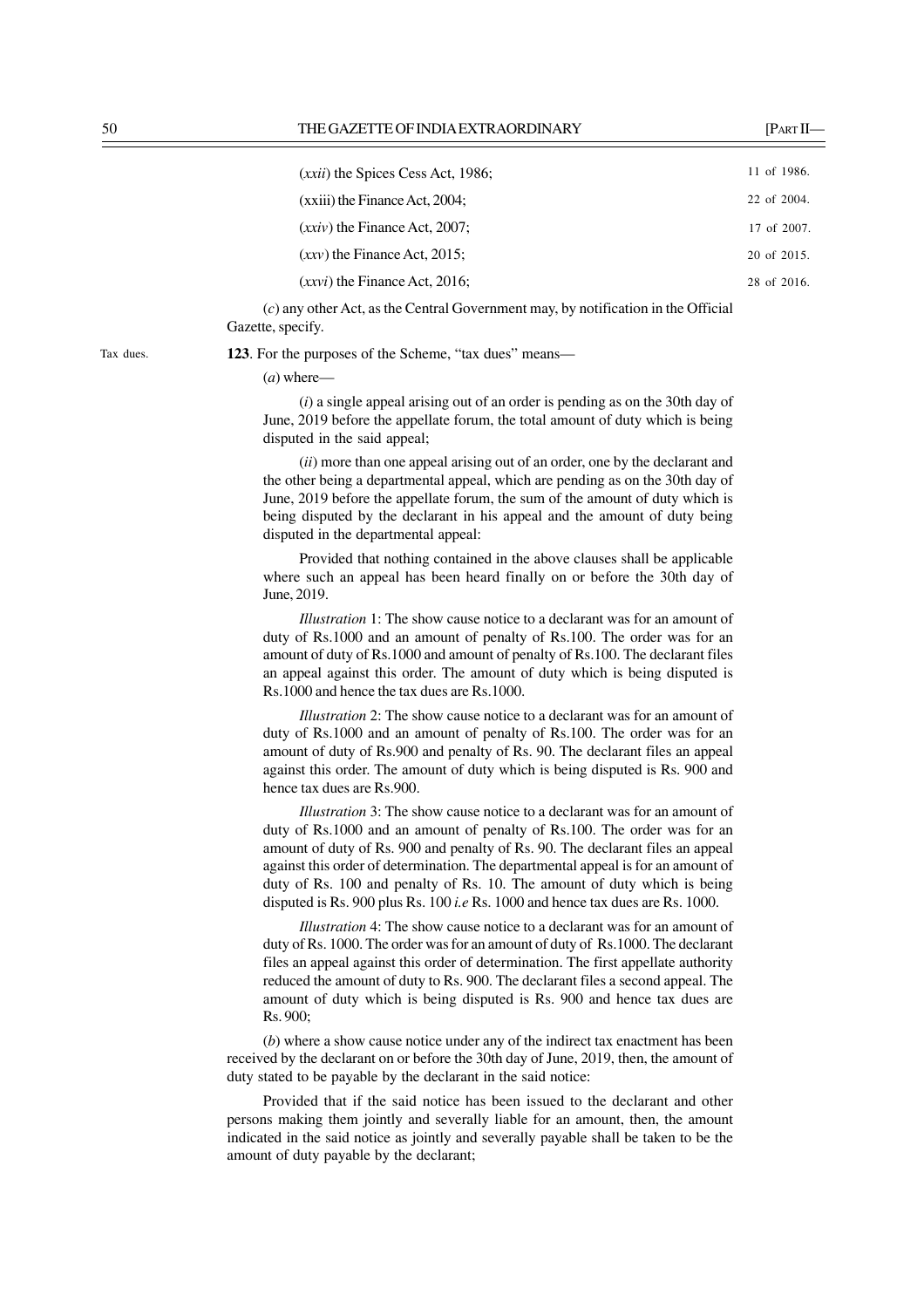(*c*) where an enquiry or investigation or audit is pending against the declarant, the amount of duty payable under any of the indirect tax enactment which has been quantified on or before the 30th day of June, 2019;

(*d*) where the amount has been voluntarily disclosed by the declarant, then, the total amount of duty stated in the declaration;

(*e*) where an amount in arrears relating to the declarant is due, the amount in arrears.

**124**. (*1*) Subject to the conditions specified in sub-section (*2*), the relief available to a declarant under this Scheme shall be calculated as follows:—

Relief available under Scheme.

(*a*) where the tax dues are relatable to a show cause notice or one or more appeals arising out of such notice which is pending as on the 30th day of June, 2019, and if the amount of duty is,—

(*i*) rupees fifty lakhs or less, then, seventy per cent. of the tax dues;

(*ii*) more than rupees fifty lakhs, then, fifty per cent. of the tax dues;

(*b*) where the tax dues are relatable to a show cause notice for late fee or penalty only, and the amount of duty in the said notice has been paid or is nil, then, the entire amount of late fee or penalty;

(*c*) where the tax dues are relatable to an amount in arrears and,—

 (*i*) the amount of duty is, rupees fifty lakhs or less, then, sixty per cent. of the tax dues;

(*ii*) the amount of duty is more than rupees fifty lakhs, then, forty per cent. of the tax dues;

(*iii*) in a return under the indirect tax enactment, wherein the declarant has indicated an amount of duty as payable but not paid it and the duty amount indicated is,—

(*A*) rupees fifty lakhs or less, then, sixty per cent. of the tax dues;

(*B*) amount indicated is more than rupees fifty lakhs, then, forty per cent. of the tax dues;

(*d*) where the tax dues are linked to an enquiry, investigation or audit against the declarant and the amount quantified on or before the 30th day of June, 2019 is—

(*i*) rupees fifty lakhs or less, then, seventy per cent. of the tax dues;

(*ii*) more than rupees fifty lakhs, then, fifty per cent. of the tax dues;

(*e*) where the tax dues are payable on account of a voluntary disclosure by the declarant, then, no relief shall be available with respect to tax dues.

(*2*) The relief calculated under sub-section (*1*) shall be subject to the condition that any amount paid as predeposit at any stage of appellate proceedings under the indirect tax enactment or as deposit during enquiry, investigation or audit, shall be deducted when issuing the statement indicating the amount payable by the declarant:

Provided that if the amount of predeposit or deposit already paid by the declarant exceeds the amount payable by the declarant, as indicated in the statement issued by the designated committee, the declarant shall not be entitled to any refund.

**125***.* (*1*) All persons shall be eligible to make a declaration under this Scheme except the following, namely:—

Declaration under Scheme.

(*a*) who have filed an appeal before the appellate forum and such appeal has been heard finally on or before the 30th day of June, 2019;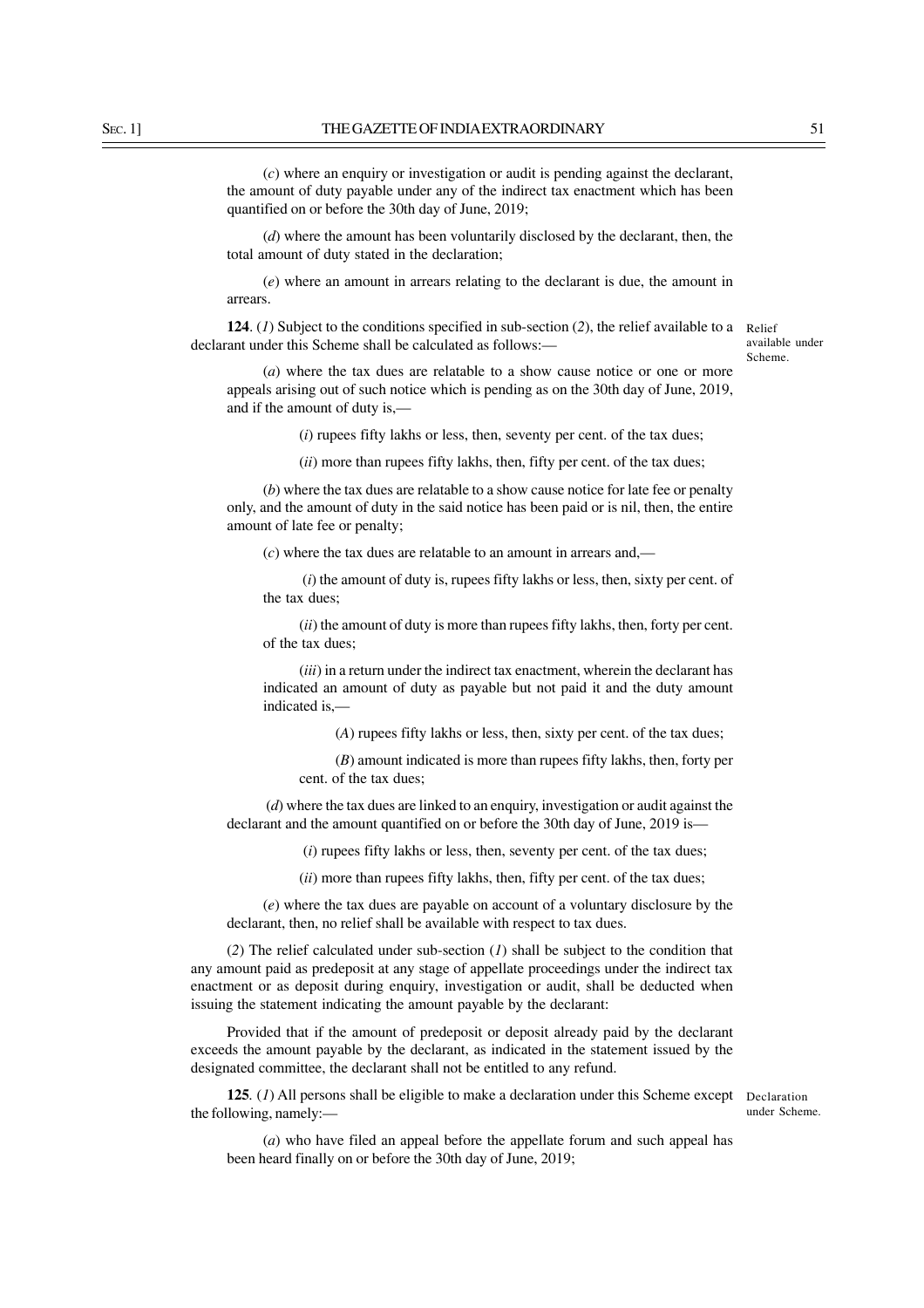(*b*) who have been convicted for any offence punishable under any provision of the indirect tax enactment for the matter for which he intends to file a declaration;

(*c*) who have been issued a show cause notice, under indirect tax enactment and the final hearing has taken place on or before the 30th day of June, 2019;

(*d*) who have been issued a show cause notice under indirect tax enactment for an erroneous refund or refund;

(*e*) who have been subjected to an enquiry or investigation or audit and the amount of duty involved in the said enquiry or investigation or audit has not been quantified on or before the 30th day of June, 2019;

(*f*) a person making a voluntary disclosure,—

(*i*) after being subjected to any enquiry or investigation or audit; or

(*ii*) having filed a return under the indirect tax enactment, wherein he has indicated an amount of duty as payable, but has not paid it;

(*g*) who have filed an application in the Settlement Commission for settlement of a case;

(*h*) persons seeking to make declarations with respect to excisable goods set forth in the Fourth Schedule to the Central Excise Act, 1944.

1 of 1944.

(*2*) A declaration under sub-section (*1*)shall be made in such electronic form as may be prescribed.

**126**. (*1*) The designated committee shall verify the correctness of the declaration made by the declarant under section 125 in such manner as may be prescribed:

 Provided that no such verification shall be made in case where a voluntary disclosure of an amount of duty has been made by the declarant.

(*2*) The composition and functioning of the designated committee shall be such as may be prescribed.

**127**. (*1*) Where the amount estimated to be payable by the declarant, as estimated by the designated committee, equals the amount declared by the declarant, then, the designated committee shall issue in electronic form, a statement, indicating the amount payable by the declarant, within a period of sixty days from the date of receipt of the said declaration.

(*2*) Where the amount estimated to be payable by the declarant, as estimated by the designated committee, exceeds the amount declared by the declarant, then, the designated committee shall issue in electronic form, an estimate of the amount payable by the declarant within thirty days of the date of receipt of the declaration.

(*3*) After the issue of the estimate under sub-section (*2*), the designated committee shall give an opportunity of being heard to the declarant, if he so desires, before issuing the statement indicating the amount payable by the declarant:

Provided that on sufficient cause being shown by the declarant, only one adjournment may be granted by the designated committee.

(*4*) After hearing the declarant, a statement in electronic form indicating the amount payable by the declarant, shall be issued within a period of sixty days from the date of receipt of the declaration.

(*5*) The declarant shall pay electronically through internet banking, the amount payable as indicated in the statement issued by the designated committee, within a period of thirty days from the date of issue of such statement.

(*6*) Where the declarant has filed an appeal or reference or a reply to the show cause notice against any order or notice giving rise to the tax dues, before the appellate forum,

declaration by designated committee.

Verification of

Issue of statement by designated committee.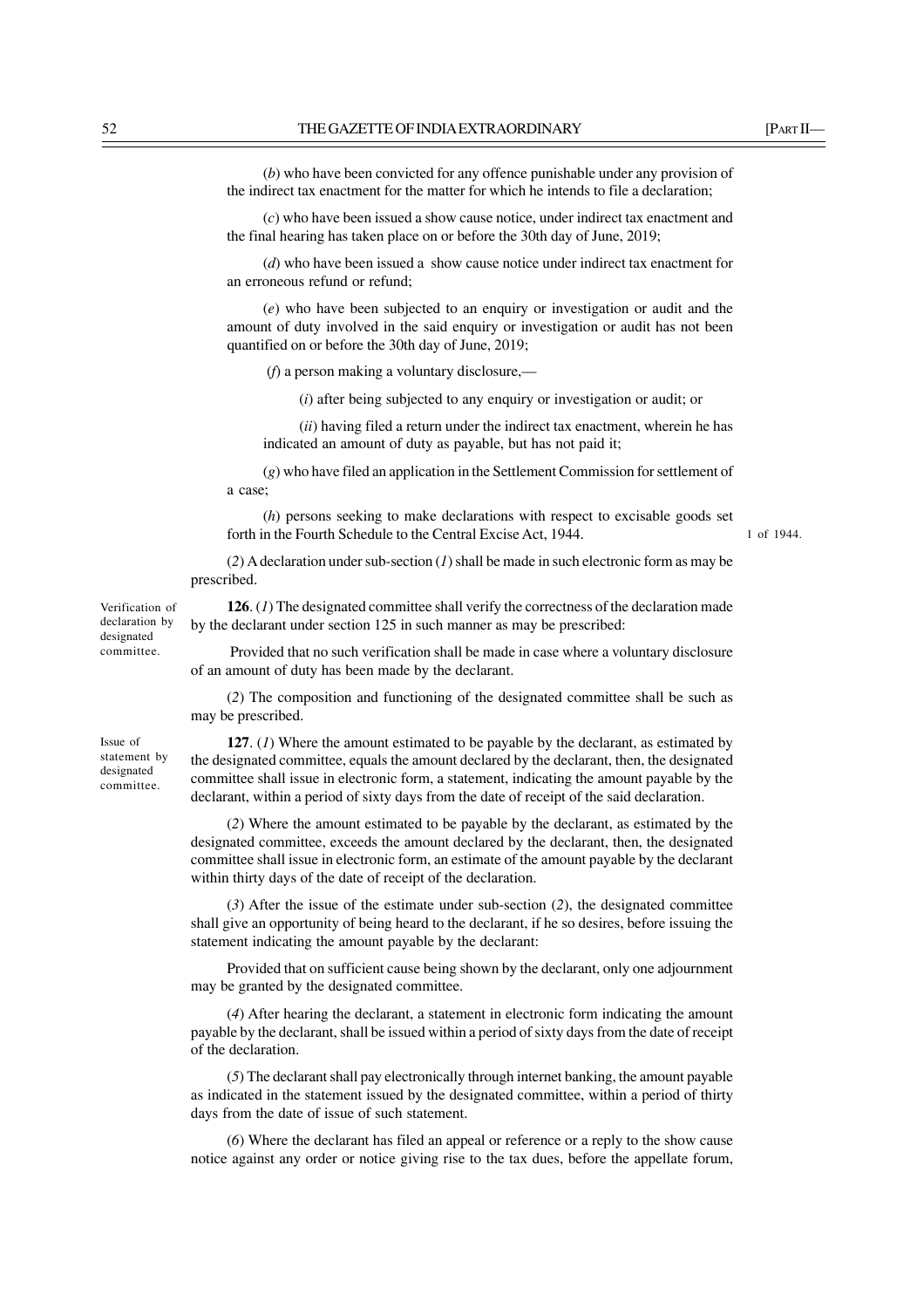other than the Supreme Court or the High Court, then, notwithstanding anything contained in any other provisions of any law for the time being in force, such appeal or reference or reply shall be deemed to have been withdrawn.

(*7*) Where the declarant has filed a writ petition or appeal or reference before any High Court or the Supreme Court against any order in respect of the tax dues, the declarant shall file an application before such High Court or the Supreme Court for withdrawing such writ petition, appeal or reference and after withdrawal of such writ petition, appeal or reference with the leave of the Court, he shall furnish proof of such withdrawal to the designated committee, in such manner as may be prescribed, along with the proof of payment referred to in sub-section (*5*).

(*8*) On payment of the amount indicated in the statement of the designated committee and production of proof of withdrawal of appeal, wherever applicable, the designated committee shall issue a discharge certificate in electronic form, within thirty days of the said payment and production of proof.

**128.** Within thirty days of the date of issue of a statement indicating the amount payable by the declarant, the designated committee may modify its order only to correct an arithmetical error or clerical error, which is apparent on the face of record, on such error being pointed out by the declarant or *suo motu*, by the designated committee.

129. (1) Every discharge certificate issued under section 126 with respect to the amount Issue of payable under this Scheme shall be conclusive as to the matter and time period stated therein, and—

(*a*) the declarant shall not be liable to pay any further duty, interest, or penalty with respect to the matter and time period covered in the declaration;

(*b*) the declarant shall not be liable to be prosecuted under the indirect tax enactment with respect to the matter and time period covered in the declaration;

(*c*) no matter and time period covered by such declaration shall be reopened in any other proceeding under the indirect tax enactment.

(*2*) Notwithstanding anything contained in sub-section (*1*),—

(*a*) no person being a party in appeal, application, revision or reference shall contend that the central excise officer has acquiesced in the decision on the disputed issue by issuing the discharge certificate under this scheme;

(*b*) the issue of the discharge certificate with respect to a matter for a time period shall not preclude the issue of a show cause notice,—

(*i*) for the same matter for a subsequent time period; or

(*ii*) for a different matter for the same time period;

(*c*) in a case of voluntary disclosure where any material particular furnished in the declaration is subsequently found to be false, within a period of one year of issue of the discharge certificate, it shall be presumed as if the declaration was never made and proceedings under the applicable indirect tax enactment shall be instituted.

**130.** (*1*) Any amount paid under this Scheme,—

Restrictions of Scheme.

(*a*) shall not be paid through the input tax credit account under the indirect tax enactment or any other Act;

(*b*) shall not be refundable under any circumstances;

(*c*) shall not, under the indirect tax enactment or under any other Act,—

(*i*) be taken as input tax credit; or

Rectification of errors.

discharge certificate to be conclusive of matter and time period.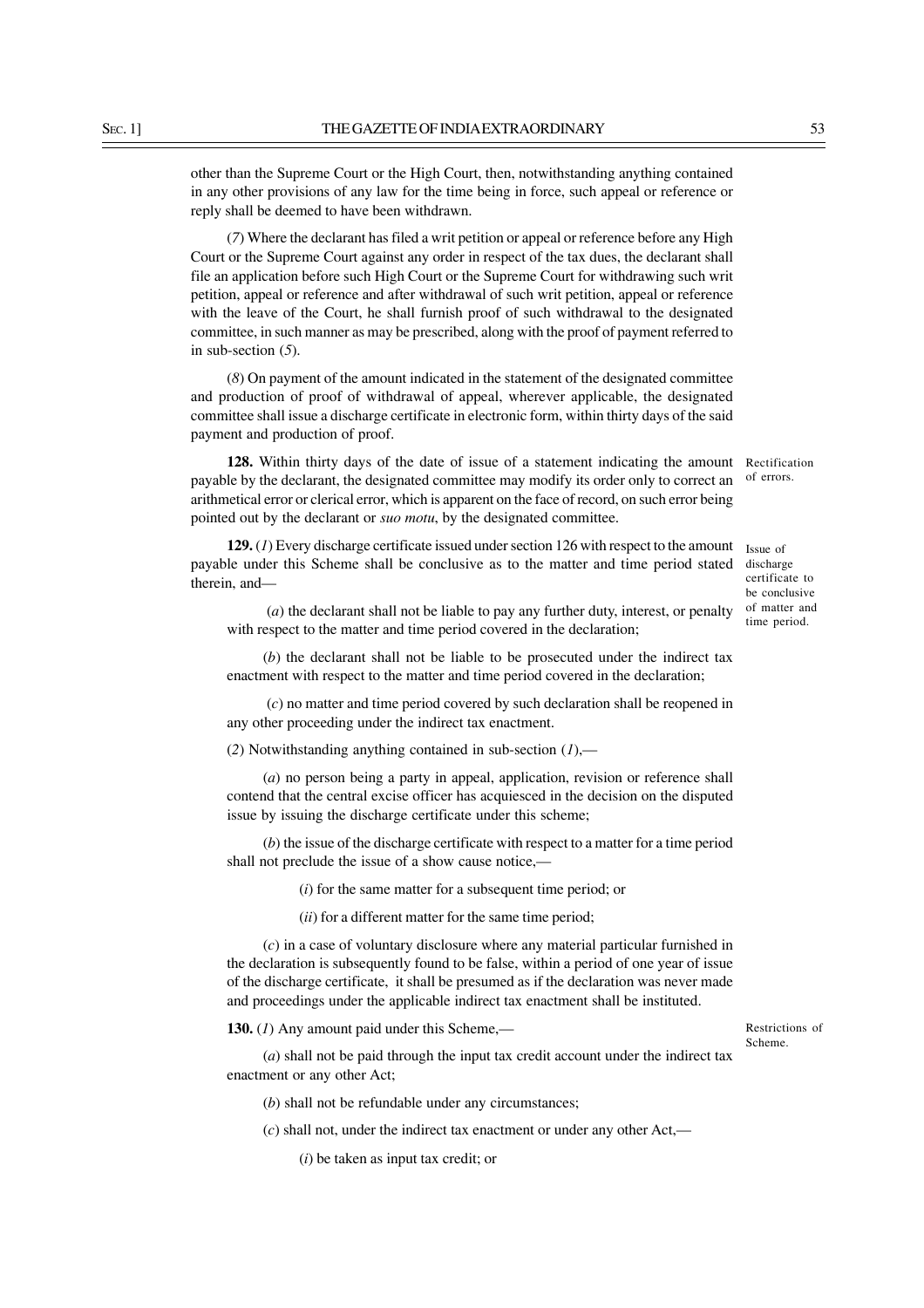(*ii*) entitle any person to take input tax credit, as a recipient, of the excisable goods or taxable services, with respect to the matter and time period covered in the declaration.

(*2*) In case any predeposit or other deposit already paid exceeds the amount payable as indicated in the statement of the designated committee, the difference shall not be refunded.

Removal of doubts.

Power to make rules.

**131.** For the removal of doubts, it is hereby declared that, save as otherwise expressly provided in sub-section (*1*) of section 124, nothing contained in this Scheme shall be construed as conferring any benefit, concession or immunity on the declarant in any proceedings other than those in relation to the matter and time period to which the declaration has been made.

**132.** (*1*) The Central Government may, by notification in the Official Gazette, make rules for carrying out the provisions of this Scheme.

(*2*) Without prejudice to the generality of the foregoing power, such rules may provide for all or any of the following matters, namely:—

(*a*) the form in which a declaration may be made and the manner in which such declaration may be verified;

(*b*) the manner of constitution of the designated committee and its rules of procedure and functioning;

( *c*) the form and manner of estimation of amount payable by the declarant and the procedure relating thereto;

(*d*) the form and manner of making the payment by the declarant and the intimation regarding the withdrawal of appeal;

(*e*) the form and manner of the discharge certificate which may be granted to the declarant;

(*f*) the manner in which the instructions may be issued and published;

(*g*) any other matter which is to be, or may be, prescribed, or in respect of which provision is to be made, by rules.

(*3*) The Central Government shall cause every rule made under this Scheme to be laid, as soon as may be after it is made, before each House of Parliament, while it is in session for a total period of thirty days which may be comprised in one session or in two or more successive sessions, and if, before the expiry of the session immediately following the session or the successive sessions aforesaid, both Houses agree in making any modification in the rule or both Houses agree that the rule should not be made, the rule shall thereafter have effect only in such modified form or be of no effect, as the case may be; so, however, that any such modification or annulment shall be without prejudice to the validity of anything previously done under that rule.

Power to issue orders, instructions, etc.

**133.** (*1*) The Central Board of Indirect Taxes and Customs may, from time to time, issue such orders, instructions and directions to the authorities, as it may deem fit, for the proper administration of this Scheme, and such authorities, and all other persons employed in the execution of this Scheme shall observe and follow such orders, instructions and directions:

Provided that no such orders, instructions or directions shall be issued so as to require any designated authority to dispose of a particular case in a particular manner.

(*2*) Without prejudice to the generality of the foregoing power, the Central Board of Indirect Taxes and Customs may, if it considers necessary or expedient so to do, for the purpose of proper and efficient administration of the Scheme and collection of revenue, issue, from time to time, general or special orders in respect of any class of cases, setting forth directions or instructions as to the guidelines, principles or procedures to be followed by the authorities in the work relating to administration of the Scheme and collection of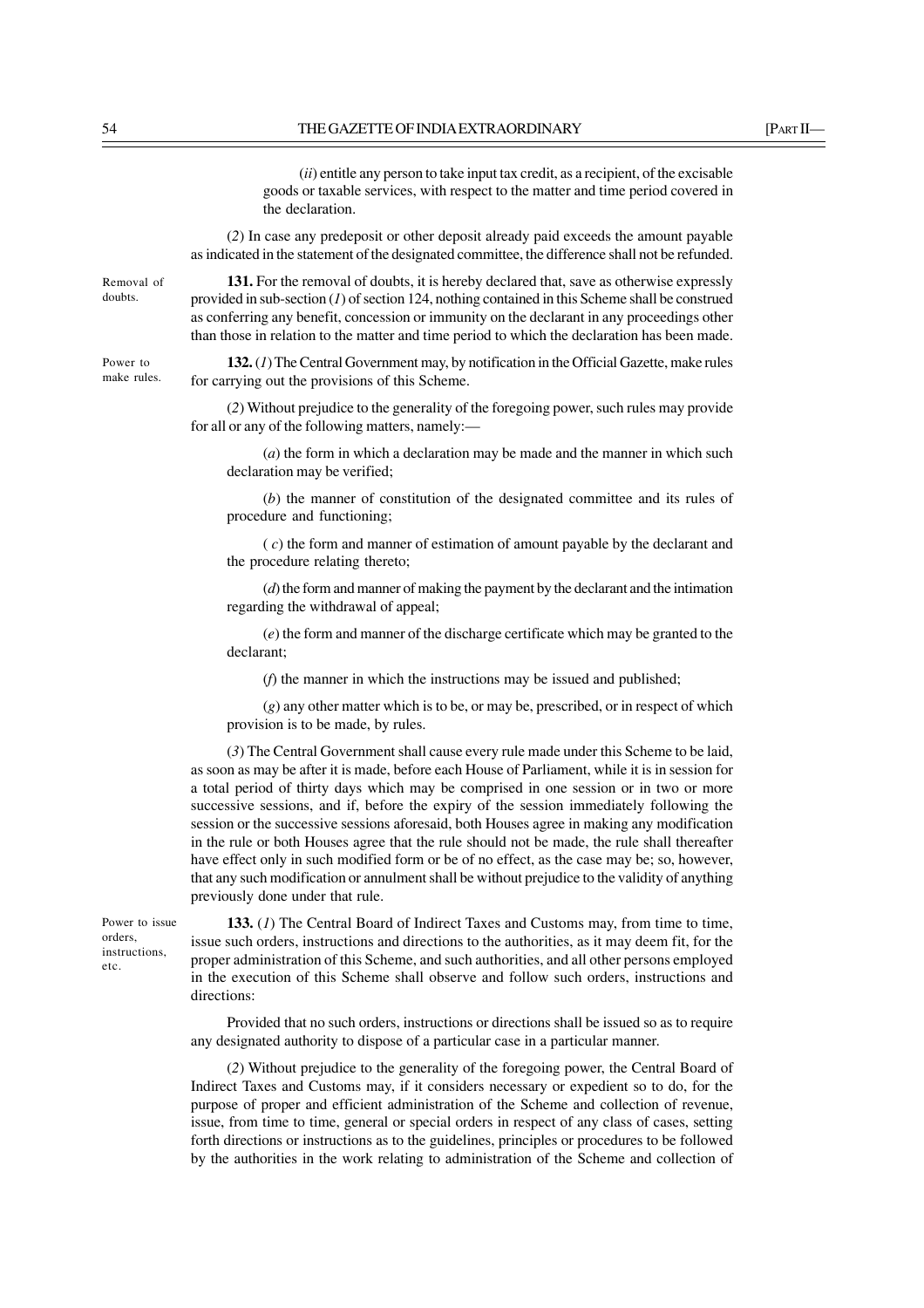revenue and any such order may, if the said Board is of opinion that it is necessary in the public interest so to do, be published in the prescribed manner.

**134.** (*1*) If any difficulty arises in giving effect to the provisions of this Scheme, the Removal of Central Government may, by order, not inconsistent with the provisions of this Scheme, remove the difficulty: difficulties.

Provided that no such order shall be made after the expiry of a period of two years from the date on which the provisions of this Scheme come into force.

(*2*) Every order made under this section shall, as soon as may be after it is made, be laid before each House of Parliament.

**135.** (1) No suit, prosecution or other legal proceeding shall lie against the Central Protection to Government or any officer of the Central Government for anything which is done, or intended to be done in good faith, in pursuance of this Scheme or any rule made thereunder. officers.

Commencement of this Part.

Amendment of section 45- IA.

Insertion of new sections 45-ID and 45-

Power of Bank to remove directors from office.

IE.

(*2*) No proceeding, other than a suit shall be commenced against the Central Government or any officer of the Central Government for anything done or purported to have been done in pursuance of this Scheme, or any rule made thereunder, without giving the Central Government or such officer a prior notice of not less than one month in writing of the intended proceeding and of the cause thereof, or after the expiration of three months from the accrual of such cause.

(*3*) No proceeding shall be commenced against any officer only on the ground of subsequent detection of an error in calculating the amount of duty payable by the declarant, unless there is evidence of misconduct.

## CHAPTER VI

### **MISCELLANEOUS**

### PART I

## AMENDMENTS TO THE RESERVE BANK OF INDIA ACT, 1934

**136.** The provisions of this Part shall come into force on such date as the Central Government may, by notification in the Official Gazette, appoint.

**137.** In the Reserve Bank of India Act, 1934 (hereafter in this Part referred to as the principal Act), in section 45-IA, in sub-section (*1*), for clause (*b*), the following shall be substituted, namely:—

"(*b*) having the net owned fund of twenty-five lakh rupees or such other amount, not exceeding hundred crore rupees, as the Bank may, by notification in the Official Gazette, specify:

Provided that the Bank may notify different amounts of net owned fund for different categories of non-banking financial companies.".

**138.** After section 45-IC of the principal Act, the following sections shall be inserted, namely:—

 "45-ID. (*1*) Where the Bank is satisfied that in the public interest or to prevent the affairs of a non-banking financial company being conducted in a manner detrimental to the interest of the depositors or creditors, or financial stability or for securing the proper management of such company, it is necessary so to do, the Bank may, by order and for reasons to be recorded in writing, remove from office, a director (by whatever name called) of such company, other than Government owned non-banking financial company with effect from such date as may be specified in the said order.

(*2*) No order under sub-section (*1*) shall be made unless the director concerned has been given a reasonable opportunity of making a representation to the Bank against the proposed order:

2 of 1934.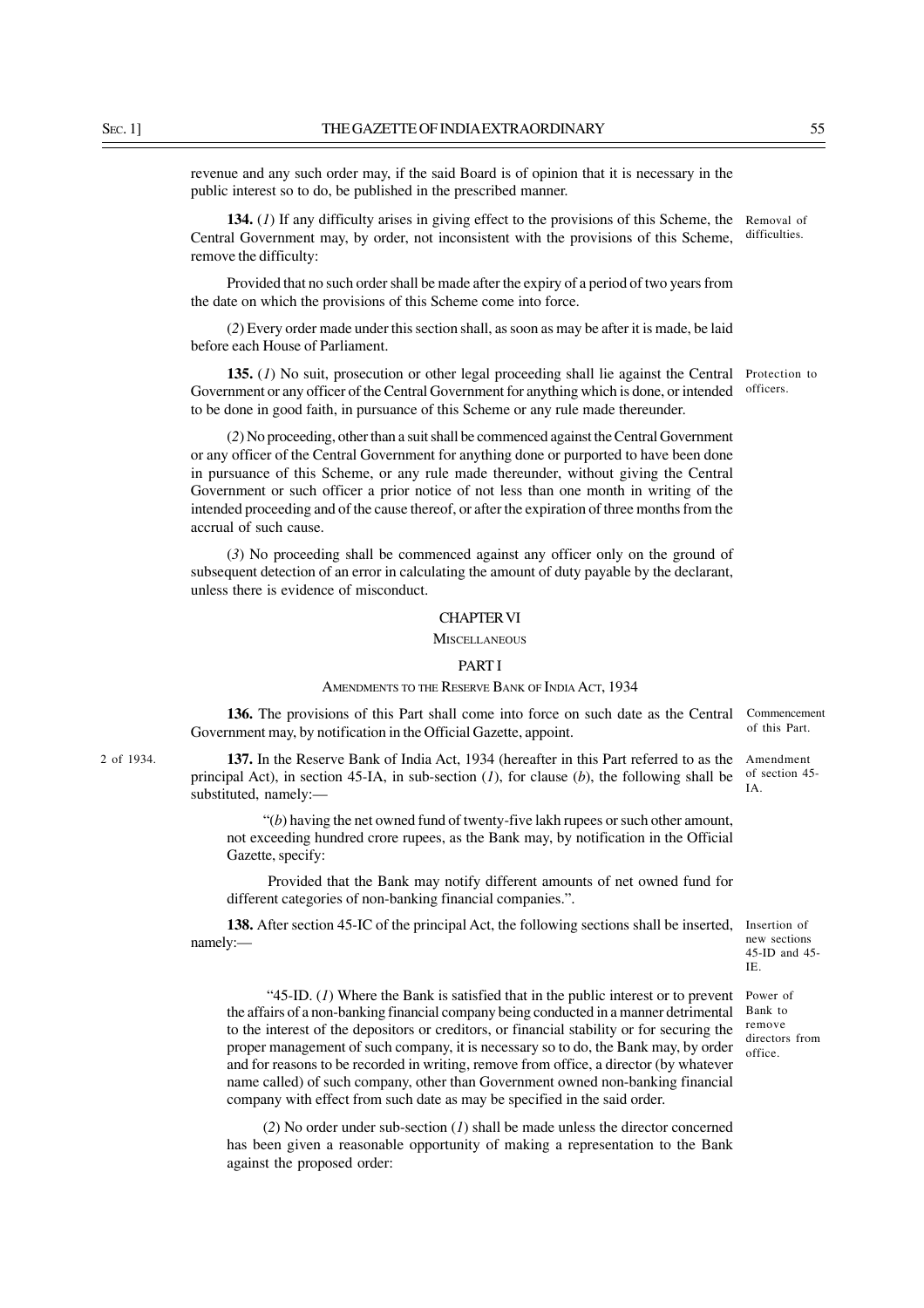Provided that if, in the opinion of the Bank, any delay will be detrimental to the interest of the said company or its depositors, the Bank may, at the time of giving the aforesaid opportunity or at any time thereafter, by order direct that, pending the consideration of the representation, if any, the director, shall not, with effect from the date of such order––

(*a*) act as such director of that company;

(*b*) in any way, whether directly or indirectly, be concerned with or take part in the management of that company.

(*3*) Where any order is made in respect of a director of a company under sub-section  $(I)$ , he shall cease to be a director of that non-banking financial company and shall not, in any way, whether directly or indirectly, be concerned with, or take part in the management of any non-banking financial company for such period not exceeding five years at a time as may be specified in the order.

(*4*) Where an order under sub-section (*1*) has been made, the Bank may, by order in writing, appoint a suitable person in place of the director, who has been so removed from his office, with effect from such date as may be specified in such order.

(*5*) Any person appointed under sub-section (*4*) shall,—

(*a*) hold office during the pleasure of the Bank and subject thereto for a period not exceeding three years or such further periods not exceeding three years at a time;

(*b*) not incur any obligation or liability by reason only of his being a director for anything done or omitted to be done in good faith in the execution of the duties of his office or in relation thereto.

(*6*) Notwithstanding anything contained in any other law for the time being in force or in any contract, memorandum or articles of association, on the removal of a director from office under this section, such director shall not be entitled to claim any compensation for the loss or termination from office.

45-IE. (*1*) Where the Bank is satisfied that in the public interest or to prevent the affairs of a non-banking financial company being conducted in a manner detrimental to the interest of the depositors or creditors, or of the non-banking financial company (other than Government Company), or for securing the proper management of such company or for financial stability, it is necessary so to do, the Bank may, for reasons to be recorded in writing, by order, supersede the Board of Directors of such company for a period not exceeding five years as may be specified in the order, which may be extended from time to time, so, however, that the total period shall not exceed five years.

(*2*) The Bank may, on supersession of the Board of Directors of the non-banking financial company under sub-section (*1*), appoint a suitable person as the Administrator for such period as it may determine.

(*3*) The Bank may issue such directions to the Administrator as it may deem appropriate and the Administrator shall be bound to follow such directions.

(*4*) Upon making the order of supersession of the Board of Directors of a nonbanking financial company,––

(*a*) the chairman, managing director and other directors shall from the date of supersession of the Board of Directors vacate their offices;

(*b*) all the powers, functions and duties, which may, by or under the provisions of this Act or any other law for the time being in force, be exercised and discharged by or on behalf of the Board of Directors of such non-banking

Supersession of Board of directors of non-banking financial company (other than Government Company).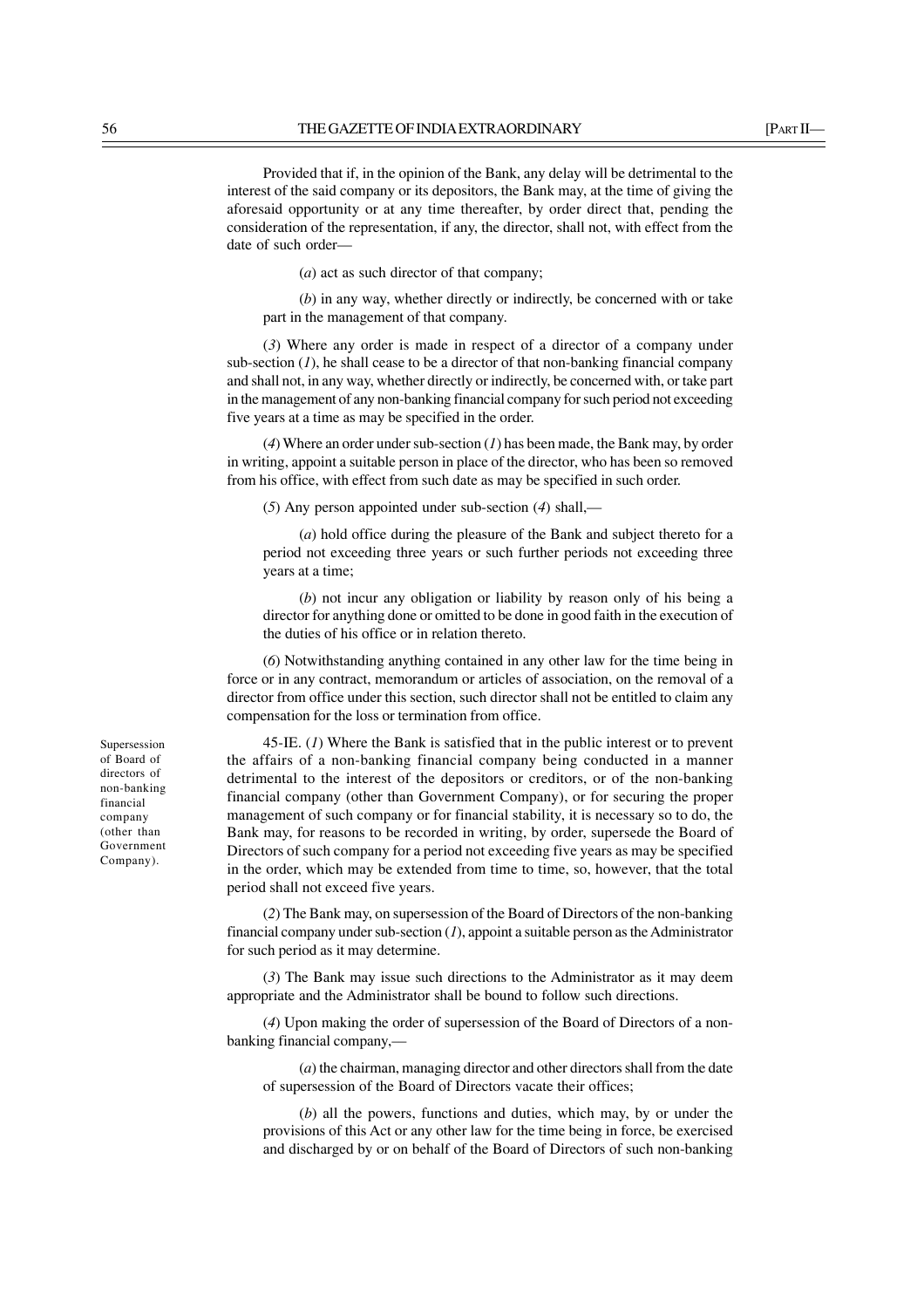financial company or by a resolution passed in general meeting of such nonbanking financial company, shall, until the Board of Directors of such company is reconstituted, be exercised and discharged by the Administrator referred to in sub-section (*2*).

(*5*) (*a*) The Bank may constitute a committee consisting of three or more members who have experience in law, finance, banking, administration or accountancy to assist the Administrator in discharge of his duties.

(*b*) The committee shall meet at such times and places and observe such rules of procedure as may be specified by the Bank.

(*6*) The salary and allowances payable to the Administrator and the members of the committee constituted by the Bank shall be such as may be specified by the Bank and be paid by the concerned non-banking financial company.

(*7*) On or before the expiration of the period of supersession of the Board of Directors as specified in the order issued under sub-section (*1*), the Administrator of the non-banking financial company shall facilitate reconstitution of the Board of Directors of the non-banking financial company.

(*8*) Notwithstanding anything contained in any other law for the time being in force or in any contract, no person shall be entitled to claim any compensation for the loss or termination of his office.

(*9*) The Administrator referred to in sub-section (*2*) shall vacate office immediately after the Board of Directors of the non-banking financial company has been reconstituted.".

139. After section 45MA of the principal Act, the following section shall be inserted, Insertion of namely:—

''45MAA. Where any auditor fails to comply with any direction given or order made by the Bank under section 45MA, the Bank, may, if satisfied, remove or debar the auditor from exercising the duties as auditor of any of the Bank regulated entities for a maximum period of three years, at a time.". Power to take

140. After section 45MB of the principal Act, the following section shall be inserted, Insertion of namely:—

 '45MBA. (*1*) Without prejudice to any other provision of this Act or any other Resolution of law for the time being in force, the Bank may, if it is satisfied, upon an inspection of the Books of a non-banking financial company that it is in the public interest or in the interest of financial stability so to do for enabling the continuance of the activities critical to the functioning of the financial system, frame schemes which may provide for any one or more of the following, namely:––

(*a*) amalgamation with any other non-banking institution;

(*b*) reconstruction of the non-banking financial company;

(*c*) splitting the non-banking financial company into different units or institutions and vesting viable and non-viable businesses in separate units or institutions to preserve the continuity of the activities of that non-banking financial company that are critical to the functioning of the financial system and for such purpose establish institutions called "Bridge Institutions".

*Explanation.*—For the purposes of this sub-section, "Bridge Institutions" mean temporary institutional arrangement made under the scheme referred to in

action against auditors.

new section 45MAA.

new section 45MBA.

non-banking financial company.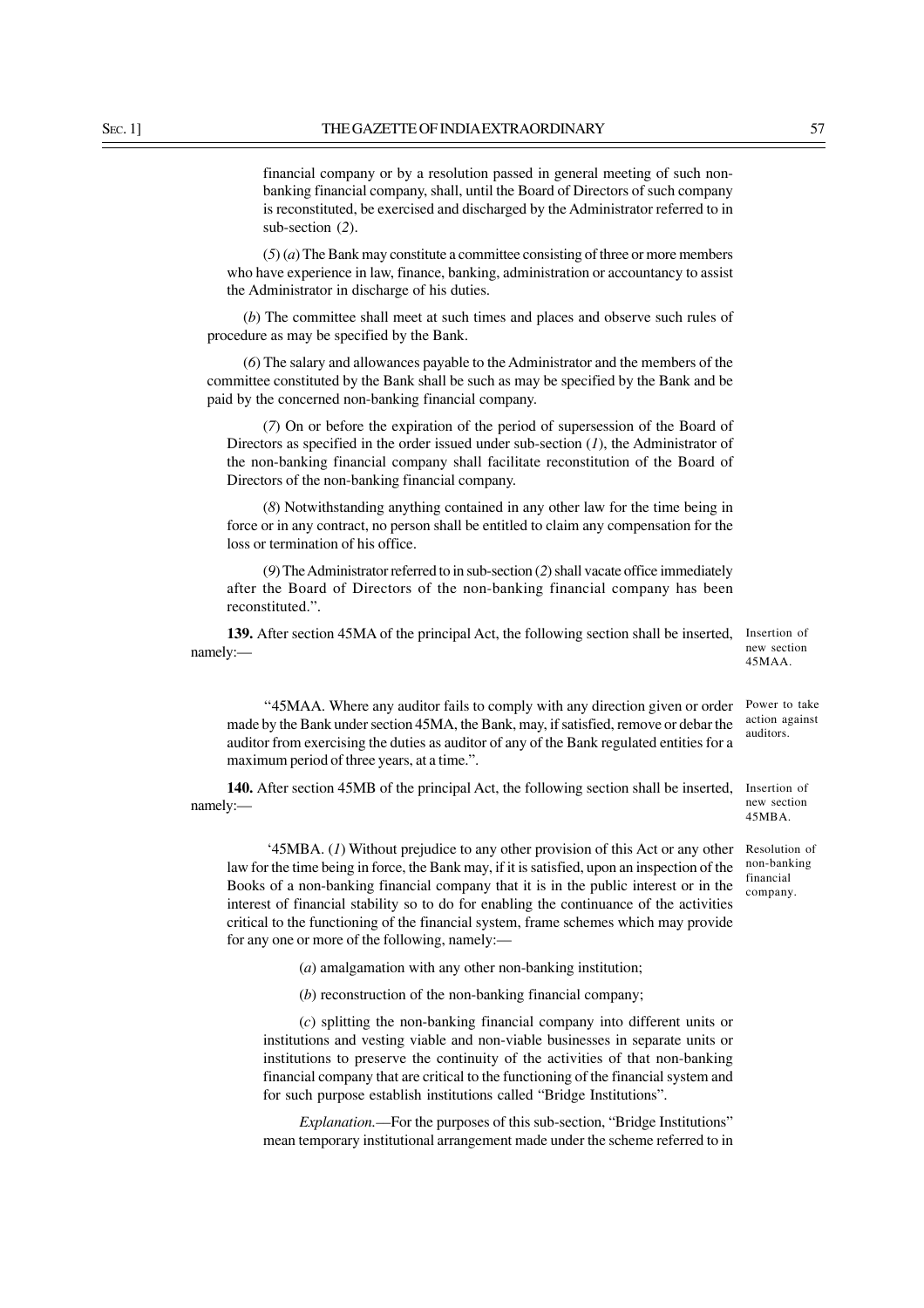this sub-section, to preserve the continuity of the activities of a non-banking financial company that are critical to the functioning of the financial system.

(*2*) Without prejudice to the generality of the foregoing provisions, the scheme referred to in sub-section (*1*) may provide for––

(*a*) reduction of the pay and allowances of the chief executive officer, managing director, chairman or any officer in the senior management of the nonbanking financial company;

(*b*) cancellation of all or some of the shares of the non-banking financial company held by the chief executive officer, managing director, chairman or any officer in the senior management of the non-banking financial company or their relatives;

(*c*) sale of any of the assets of the non-banking financial company.

(*3*) The chief executive officer, managing director, chairman or any officer in the senior management of the non-banking financial company whose pay and allowances are reduced or the shareholders whose shares are cancelled under the scheme shall not be entitled to any compensation.'.

**141.** After section 45NA of the principal Act, the following section shall be inserted, namely:—

"45NAA. (*1*) The Bank may, at any time, direct a non-banking financial company to annex to its financial statements or furnish separately, within such time and at such intervals as may be specified by the Bank, such statements and information relating to the business or affairs of any group company of the non-banking financial company as the Bank may consider necessary or expedient to obtain for the purposes of this Act.

(*2*) Notwithstanding anything to the contrary contained in the Companies Act, 2013, the Bank may, at any time, cause an inspection or audit to be made of any group company of a non-banking financial company and its books of account. 18 of 2013.

*Explanation*.––For the purposes of this section,––

(*a*) "group company" shall mean an arrangement involving two or more entities related to each other through any of the following relationships, namely:—

(*i*) subsidiary— parent (as may be notified by the Bank in accordance with Accounting Standards);

(*ii*) joint venture (as may be notified by the Bank in accordance with Accounting Standards);

(*iii*) associate (as may be notified by the Bank in accordance with Accounting Standards);

(*iv*) promoter-promotee (under the Securities and Exchange Board of India Act, 1992 or the rules or regulations made thereunder for listed 15 of 1992. companies);

(*v*) related party;

(*vi*) common brand name (that is usage of a registered brand name of an entity by another entity for business purposes); and

(*vii*) investment in equity shares of twenty per cent. and above in the entity;

(*b*) "Accounting Standards" means the Accounting Standards notified by the Central Government under section 133, read with section 469 of the Companies Act, 2013 and sub-section (*1*) of section 210A of the Companies Act, 1956.".

18 of 2013. 1 of 1956.

Insetion of new section 45NAA. Power in respect of group companies.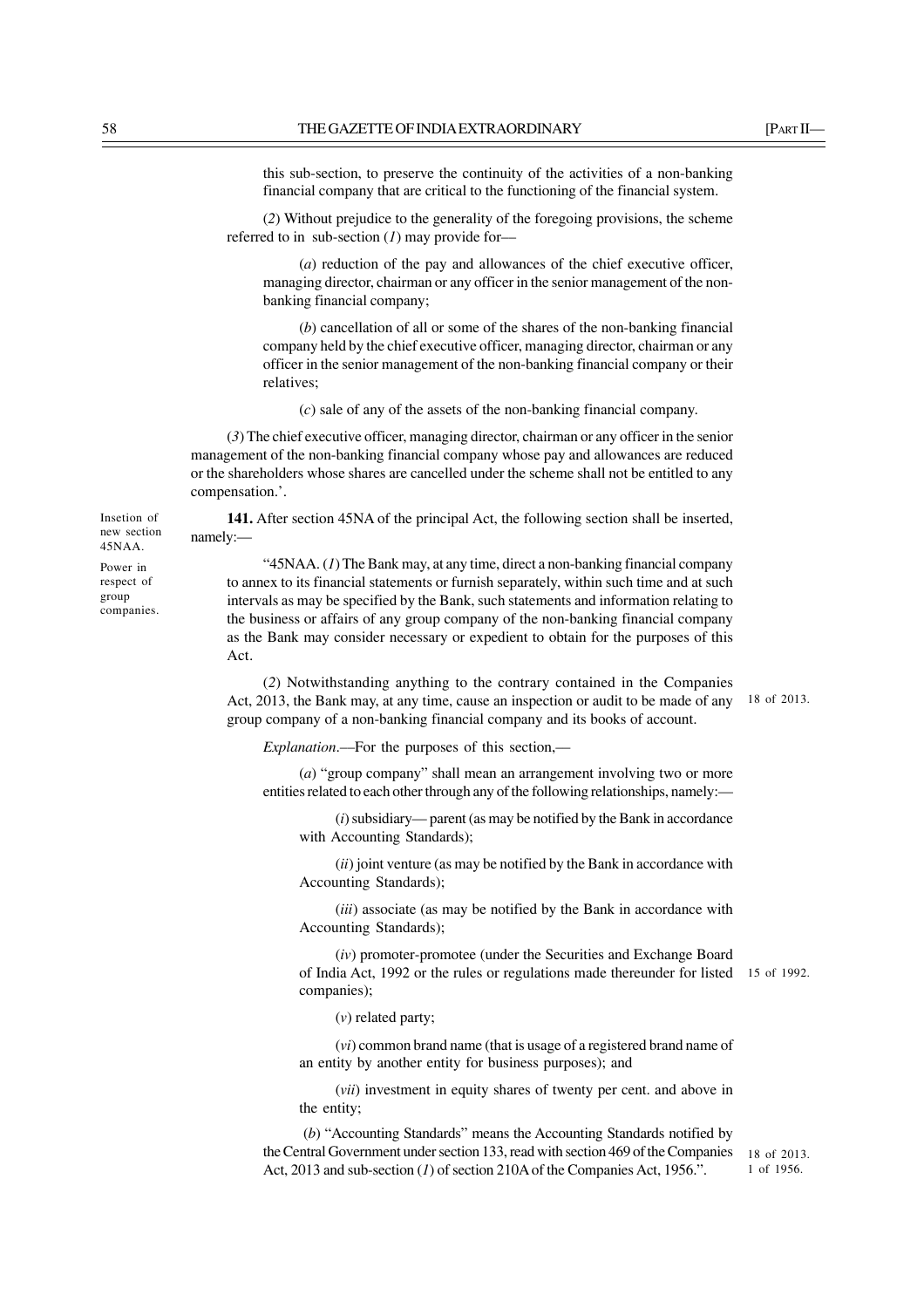**142.** In section 58B of the principal Act,––

(*i*) in sub-section (*2*), for the words "two thousand rupees" and "one hundred rupees", the words "one lakh rupees" and "five thousand rupees" shall respectively be substituted;

(*ii*) in sub-section (*4A*), for the words "five lakh rupees", the words "twenty-five lakh rupees" shall be substituted;

(*iii*) in sub-section (*4AA*), for the words "five thousand rupees", the words "ten lakh rupees" shall be substituted;

(*iv*) in sub-section (*4AAA*), for the words "rupees fifty", the words "five thousand rupees" shall be substituted;

 $(v)$  in sub-section  $(5)$ ,—

(*A*) in clause (*a*), for the words "any deposit", the words "any deposit without being authorised so to do or" shall be substituted;

(*B*) in clause (*b*), for the word, figures and letters "section 45NA", the word, figures and letter "section 45J" shall be substituted;

(*vi*) in sub-section (*6*), for the words "two thousand rupees" and "one hundred rupees", the words "one lakh rupees" and "ten thousand rupees" shall respectively be substituted.

**143.** In section 58G of the principal Act, in sub-section (*1*),—

(*A*) in clause (*a*), for the words ''five thousand'', the words ''twenty-five thousand'' shall be substituted;

(*B*) in clause (*b*), for the words ''five lakh'' and ''twenty-five thousand'', the words ''ten lakh'' and ''one lakh'' respectively shall be substituted.

#### PART II

#### AMENDMENT TO THE INSURANCE ACT, 1938

**144.** In the Insurance Act, 1938, in section 6, after sub-section (*2*), the following sub-section shall be inserted, namely:––

"(*3*) No insurer, being a foreign company engaged in re-insurance business through a branch established in an International Financial Services Centre referred to in sub-section (*1*) of section 18 of the Special Economic Zones Act, 2005, shall be registered unless it has net owned funds of not less than rupees one thousand crore.".

### PART III

#### AMENDMENT TO THE SECURITIES CONTRACTS (REGULATION) ACT, 1956

**145.** The provisions of this Part shall come into force on such date as the Central Government may, by notification in the Official Gazette, appoint.

**146.** In the Securities Contracts (Regulation) Act, 1956, in section 23A, in clause (a), for the words "report to a recognised stock exchange, fails to furnish the same within the time specified therefor in the listing agreement or conditions or bye-laws of the recognised stock exchange or who furnishes", the words "report to a recognised stock exchange or to the Board, fails to furnish the same within the time specified therefor in the listing agreement or conditions or bye-laws of the recognised stock exchange or the Act or rules made thereunder, or who furnishes" shall be substituted.

## **PART IV**

AMENDMENT TO THE BANKING COMPANIES (ACOUISITION AND TRANSFER OF UNDERTAKINGS) ACT, 1970

**147.** The provisions of this Part shall come into force on such date as the Central Government may, by notification in the Official Gazette, appoint.

Amendment of Act 4 of 1938.

Amendment of section 58G.

Commencement of this Part.

Amendment of Act 42 of 1956.

28 of 2005.

Amendment of section 58B.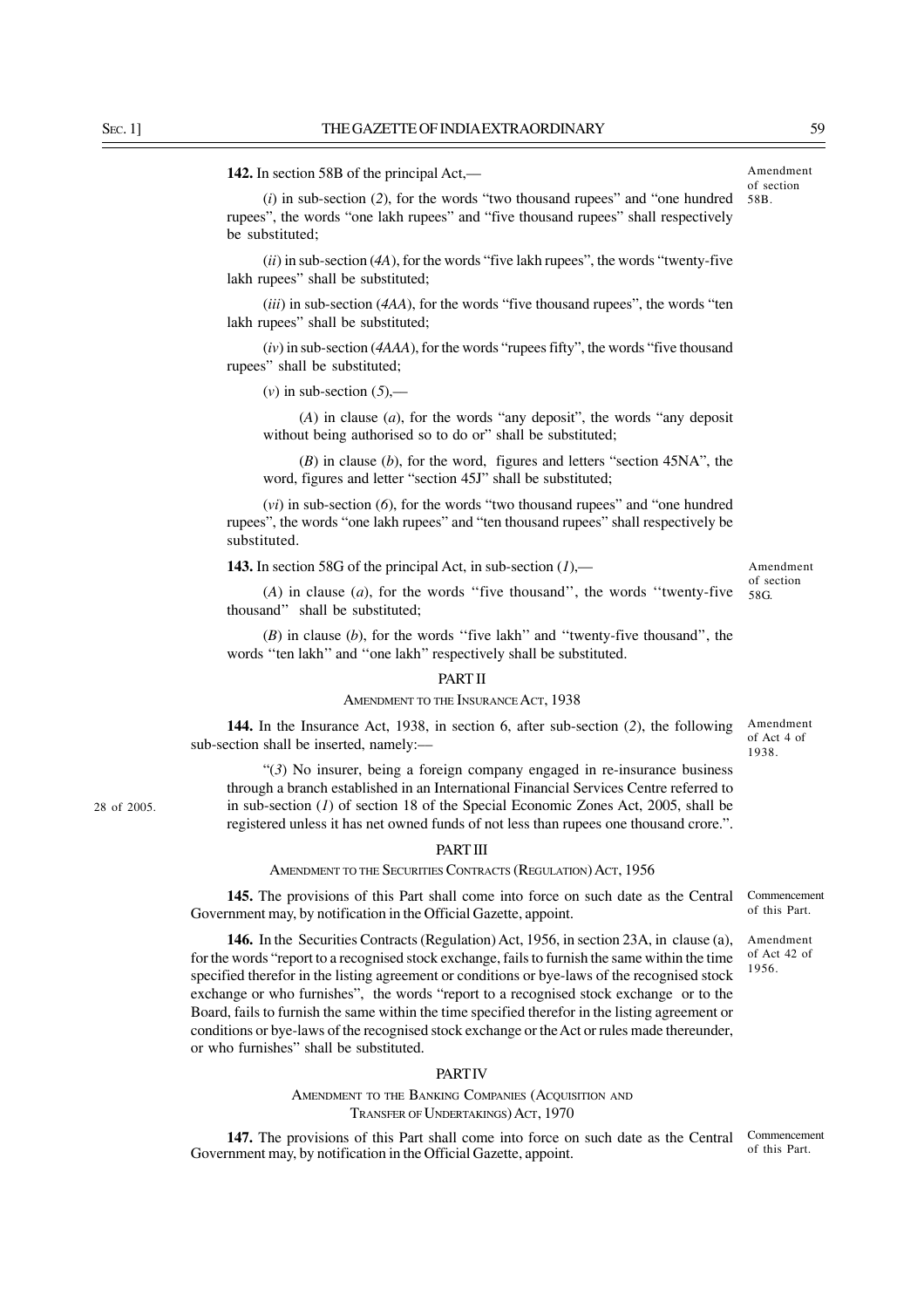**148.** In the Banking Companies (Acquisition and Transfer of Undertakings) Act, 1970, in section 9, in sub-section  $(3)$ , for clause  $(a)$ , the following clause shall be substituted, namely:— Amendment of Act 5 of 1970.

> '(*a*) not more than five whole-time directors to be appointed by the Central Government after consultation with the Reserve Bank:

> Provided that the Central Government, may, after consultation with the Reserve Bank, by notification published in the Official Gazette, post a whole-time director so appointed to any other corresponding new bank.

> *Explanation.*—For the purposes of this clause, the expression "corresponding new bank" shall include a "corresponding new bank" as defined in clause (*b*) of section 2 of the Banking Companies (Acquisition and Transfer of Undertakings) Act, 1980;'.

#### PART V

AMENDMENT TO THE GENERAL INSURANCE BUSINESS (NATIONALISATION) ACT, 1972

**149.** In the General Insurance Business (Nationalisation) Act, 1972, in section 16, in sub-section (*2*), for the words "only four companies", the words "up to four companies" shall be substituted. Amendment of Act 57 of 1972.

#### PART VI

# AMENDMENT TO THE BANKING COMPANIES (ACQUISITION AND TRANSFER OF UNDERTAKINGS) ACT, 1980

**150.** The provisions of this Part shall come into force on such date as the Central Government may, by notification in the Official Gazette, appoint. Commencement of this Part.

**151.** In the Banking Companies (Acquisition and Transfer of Undertakings) Act, 1980, in section 9, in sub-section  $(3)$ , for clause  $(a)$ , the following clause shall be substituted, namely:— Amendment of

> '(*a*) not more than five whole-time directors to be appointed by the Central Government after consultation with the Reserve Bank:

> Provided that the Central Government, may, after consultation with the Reserve Bank, by notification published in the Official Gazette, post a whole-time director so appointed to any other corresponding new bank.

> *Explanation.—* For the purposes of this clause, the expression "corresponding new bank" shall include a "corresponding new bank" as defined in clause (*d*) of section 2 of the Banking Companies (Acquisition and Transfer of Undertakings) Act, 1970;'.

### **PART VII**

## AMENDMENTS TO THE NATIONAL HOUSING BANK ACT, 1987

**152.** The provisions of this Part shall come into force on such date as the Central Government may, by notification in the Official Gazette, appoint. Commencement of this Part.

> **153.** In the National Housing Bank Act, 1987 (hereafter in this Part referred to as the principal Act), in Chapter V, for the heading, the following heading shall be substituted, namely:— 53 of 1987.

## "PROVISIONS RELATING TO HOUSING FINANCE INSTITUTIONS"

Amendment of section 29A.

Substitution of heading of Chapter V.

**154.** In section 29A of the principal Act,—

(*a*) for sub-sections (*1*) and (*2*), the following sub-sections shall be substituted, namely:—

 "(*1*) Notwithstanding anything contained in this Chapter or in any other law for the time being in force, no housing finance institution which is a company shall commence housing finance as its principal business or carry on the business of housing finance as its principal business without—

(*a*) obtaining a certificate of registration issued under this Chapter;

and

Act 40 of 1980.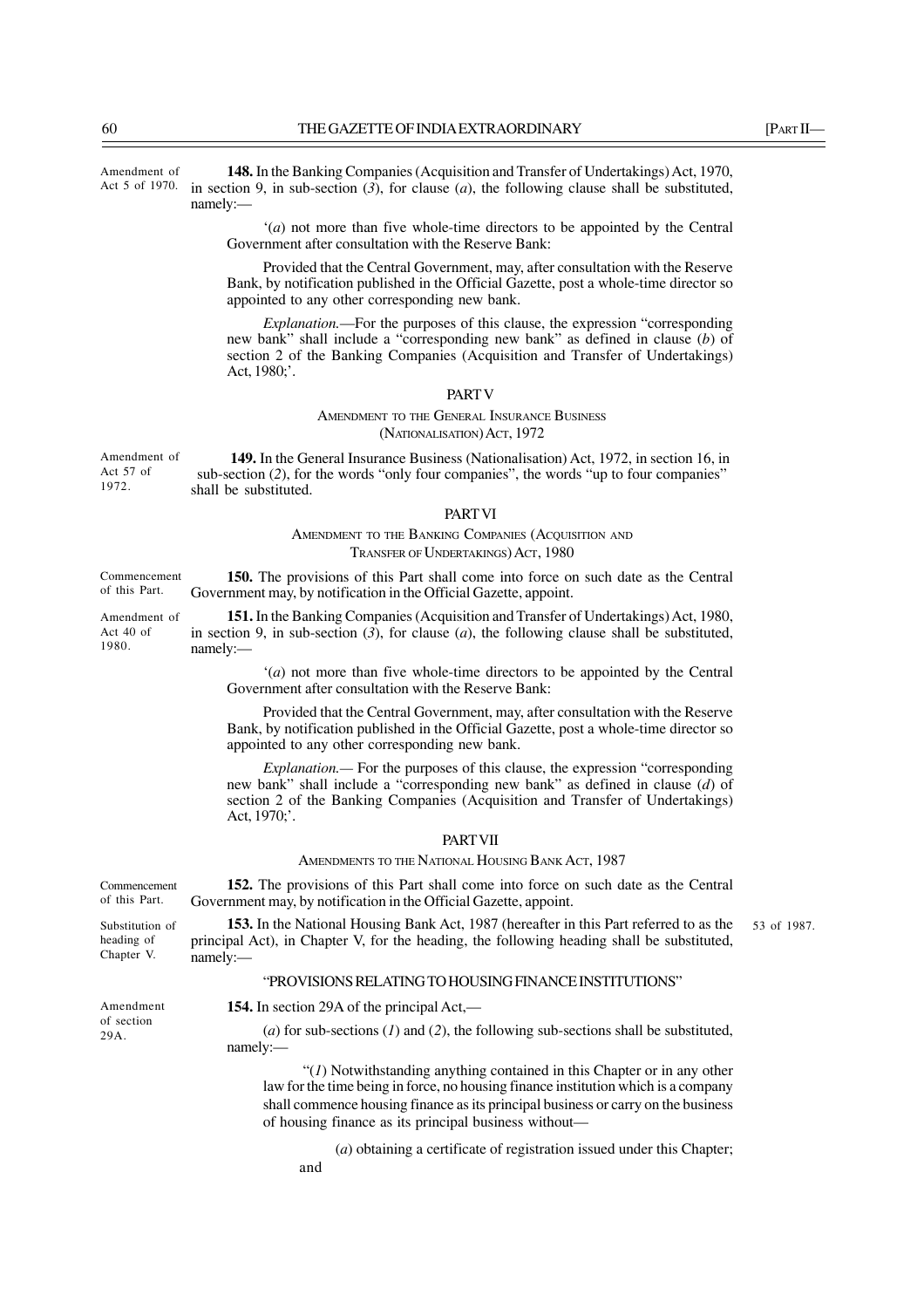(*b*) having the net owned fund of ten crore rupees or such other higher amount, as the Reserve Bank may, by notification, specify.

(*2*) Every housing finance institution which is a company shall make an application for registration to the Reserve Bank in such form as may be specified by the Reserve Bank:

Provided that an application made by a housing finance institution which is a company to the National Housing Bank and pending for consideration with the National Housing Bank as on the date of commencement of the provisions of Part VII of Chapter VI of the Finance (No.2) Act, 2019, shall stand transferred to the Reserve Bank and thereupon the application shall be deemed to have been made under the provisions of this sub-section and shall be dealt with accordingly:

Provided further that the provisions of this sub-section shall not apply to the housing finance institution which is a company and having a valid registration certificate granted under sub-section (*5*) on the date of commencement of the provisions of Part VII of Chapter VI of the Finance (No.2) Act, 2019, and such housing finance institution shall be deemed to have been granted a certificate of registration under the provision of this Act.";

(*b*) sub-section (*3*) shall be omitted;

(*c*) in sub-section (*4*),—

(*i*) for the words "National Housing Bank" at both the places where they occur, the words "Reserve Bank" shall be substituted;

 $(ii)$  after clause  $(g)$ , the following proviso shall be inserted, namely:—

"Provided that the Reserve Bank may, wherever it considers necessary so to do, require the National Housing Bank to inspect the books of such housing finance institution and submit a report to the Reserve Bank for the purpose of considering the application.";

(*d*) in sub-section (*5*), for the words "National Housing Bank", the words "Reserve Bank" shall be substituted;

(*e*) in sub-section (*6*),—

(*i*) in the opening portion, for the words "National Housing Bank", the words "Reserve Bank" shall be substituted;

(*ii*) in clause (*iv*), for the words "National Housing Bank" wherever they occur, the words "Reserve Bank or the National Housing Bank" shall be substituted;

(*iii*) in the first proviso,—

(*A*) for the words "housing finance institution" at both the places where they occur, the words "housing finance institution which is a company" shall be substituted;

(*B*) for the words "National Housing Bank" at both the places where they occur, the words "Reserve Bank" shall be substituted;

(*f*) in sub-section (*7*),––

(*i*) for the words "National Housing Bank", the words "Reserve Bank" shall be substituted;

(*ii*) in the *Explanation*,––

(*A*) in clause (*I*), in sub-clause (*b*), in item (*1*), for sub-item (*iii*), the following sub-item shall be substituted, namely:—

"(*iii*) all other housing finance companies; and";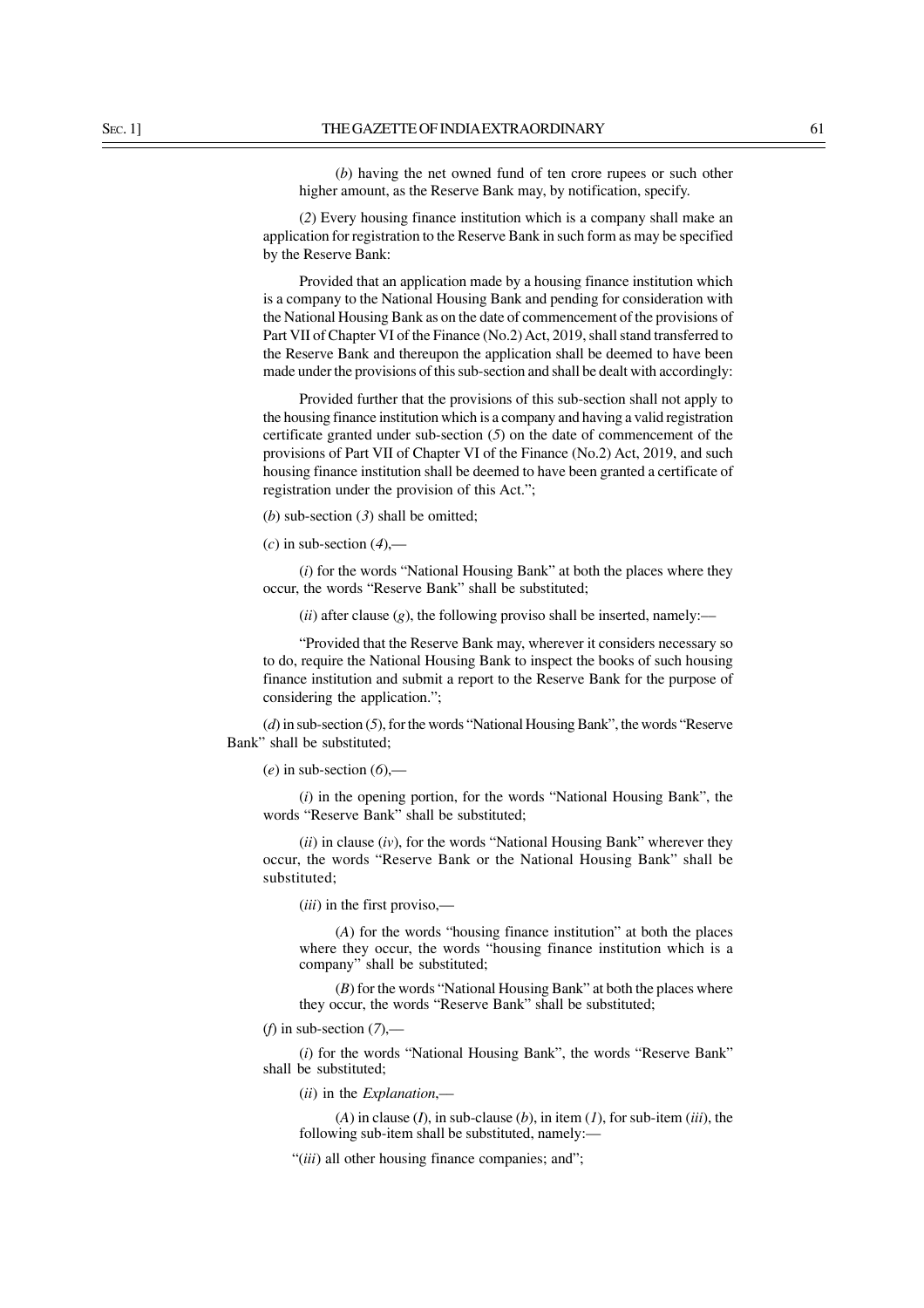$(B)$  for clause  $(II)$ , the following clause shall be substituted, namely-

'(*II*) the expressions "subsidiaries" and "companies in the same group" shall have the meanings respectively assigned to them in the Companies Act, 2013:

Provided that the National Housing Bank shall, in consultation with the Reserve Bank, specify the companies to be deemed to be in the same group.'.

**155.** In section 29B of the principal Act,—

(*i*) for the words "housing finance institution" wherever they occur, the words "housing finance institution which is a company" shall be substituted;

(*ii*) in sub-section (*1*), for the words "National Housing Bank", the words "Reserve Bank" shall be substituted;

(*iii*) in sub-section (*2*), for the words "such higher percentage not exceeding twenty-five per cent., as the National Housing Bank may", the words "such higher percentage not exceeding twenty-five per cent., as the Reserve Bank may" shall be substituted;

(*iv*) in sub-section (*3*), for the words "National Housing Bank" at both the places where they occur, the words "Reserve Bank" shall be substituted.

**156.** In section 29C of the principal Act, in sub-section (*2*),––

(*a*) for the words "specified by the National Housing Bank", the words "specified by the Reserve Bank" shall be substituted;

(*b*) for the words "reported to the National Housing Bank", the words "reported to the National Housing Bank and the Reserve Bank" shall be substituted;

(*c*) in the proviso, for the words "Provided that the National Housing Bank", the words "Provided that the National Housing Bank or the Reserve Bank" shall be substituted;

(*d*) in sub-section (*3*), for the words "the National Housing Bank", the words "the Reserve Bank" shall be substituted.

**157.** For section 30 of the principal Act, the following section shall be substituted, namely:—

"30. The Reserve Bank may, if it considers necessary in the public interest so to do, by general or special order,—

(*a*) regulate or prohibit the issue by any housing finance institution which is a company of any prospectus or advertisement soliciting deposits of money from the public; and

(*b*) specify the conditions subject to which any such prospectus or advertisement, if not prohibited, may be issued.".

**158.** For section 30A of the principal Act, the following section shall be substituted, namely:—

"30A. (*1*) If the Reserve Bank is satisfied that, in the public interest or to regulate the housing finance system of the country to its advantage or to prevent the affairs of any housing finance institution which is a company being conducted in a manner detrimental to the interest of the depositors or in a manner prejudicial to the interest of such housing finance institutions, it is necessary or expedient so to do, it may determine the policy and give directions to all or any of the housing finance institution which is a company relating to income recognition, accounting standards, making of proper

Amendment of section 29B.

Reserve Bank to regulate or prohibit issue of prospectus or advertisement soliciting deposits of

Substitution of section 30.

Substitution of section 30A.

money.

Power of Reserve Bank to determine policy and issue directions.

18 of 2013.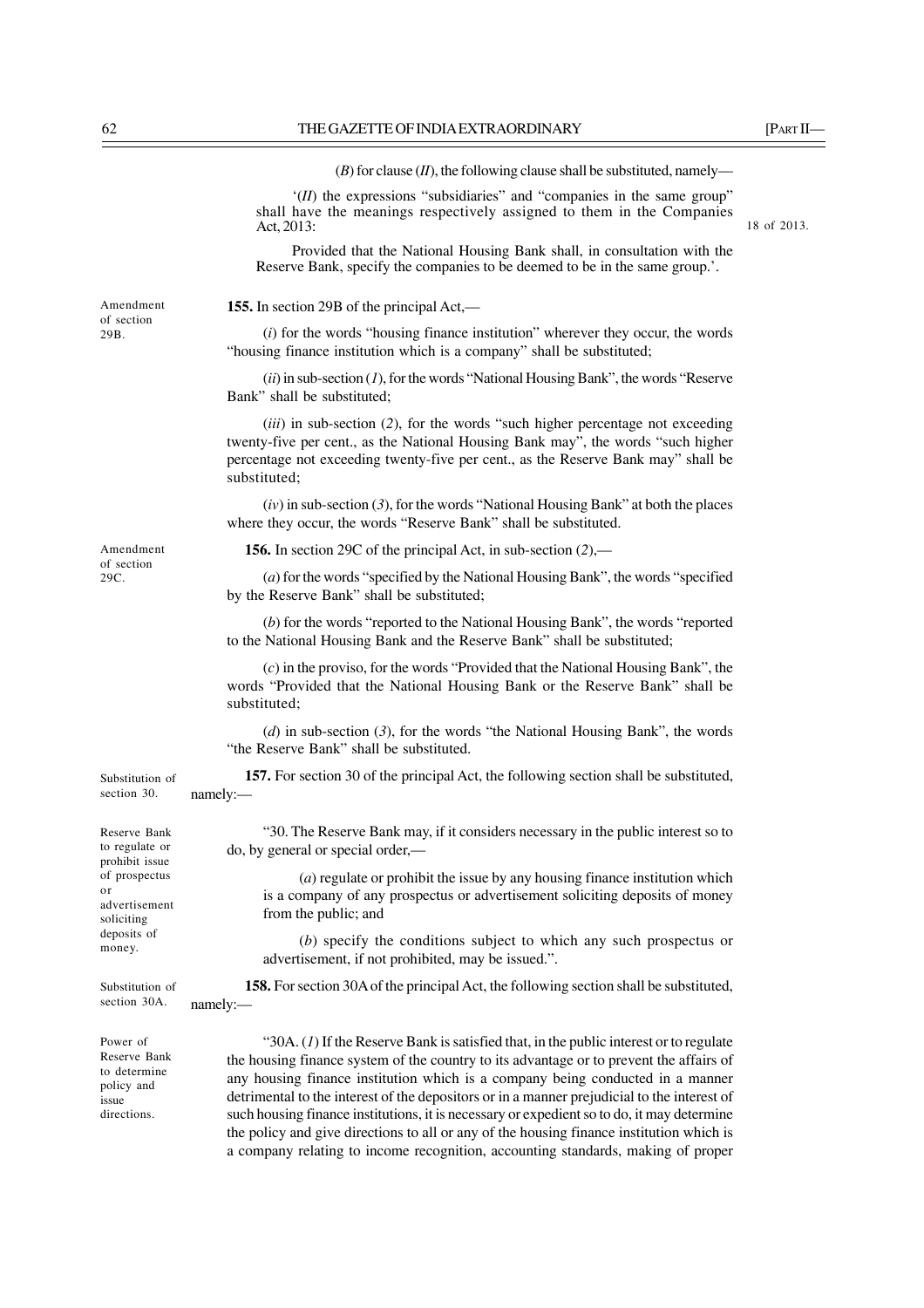provision for bad and doubtful debts, capital adequacy based on risk weights for assets and credit conversion factors for off balance-sheet items and also relating to deployment of funds by a housing finance institution which is a company or a group of such housing finance institutions or housing finance institutions which are companies generally, as the case may be, and such housing finance institutions shall be bound to follow the policy so determined and the direction so issued.

(*2*) Without prejudice to the generality of the powers vested under sub-section (*1*), the Reserve Bank may give directions to housing finance institutions which are companies generally or to a group of such housing finance institutions or to any housing finance institution which is a company in particular as to—

(*a*) the purpose for which advances or other fund-based or non-fundbased accommodation may not be made; and

(*b*) the maximum amount of advances or other financial accommodation or investment in shares and other securities which, having regard to the paid-up capital, reserves and deposits of the housing finance institution and other relevant considerations, may be made by that housing finance institution to any person or a company or to a group of companies.

(*3*) The Reserve Bank may, if it considers necessary in the public interest so to do, issue directions to housing finance institutions which are companies accepting deposits referred to in section 31, either generally or to any group of such housing finance institutions accepting deposits, and in particular, in respect of any matters relating to, or connected with, the receipt of deposits, including credit rating of the housing finance institution which is a company accepting deposits, the rates of interest payable on such deposits, and the periods for which deposits may be received.

(*4*) If any housing finance institution which is a company accepting deposits fails to comply with any direction issued under sub-section (*3*), the Reserve Bank may, by order, prohibit the acceptance of deposits by that housing finance institution.".

**159.** For section 31 of the principal Act, the following section shall be substituted, namely:—

"31. (*1*) The National Housing Bank may at any time direct that every housing finance institution which is a company accepting deposits shall furnish to the National Housing Bank and the Reserve Bank in such form, at such intervals and within such time, such statements, information or particulars relating to or connected with deposits received by such housing finance institution, as may be specified by the National Housing Bank by general or special order.

(*2*) Without prejudice to the generality of the power vested in the National Housing Bank under sub-section (*1*), the statements, information or particulars to be furnished under sub-section (*1*), may relate to all or any of the following matters, namely, the amount of the deposits, the purposes and periods for which, and the rates of interest and other terms and conditions on which, such deposits are received.

(*3*) Every housing finance institution which is a company receiving deposits, shall, if so required by the National Housing Bank and within such time as the National Housing Bank may specify, cause to be sent at the cost of such housing finance institution, a copy of its annual balance-sheet and profit and loss account or other annual accounts to every person from whom the housing finance institution which is a company holds, as on the last day of the year to which the accounts relate, deposits higher than such sum as may be specified by the National Housing Bank.".

Substitution of section 31.

Power of National Housing Bank to collect information from housing finance institutions as to deposits.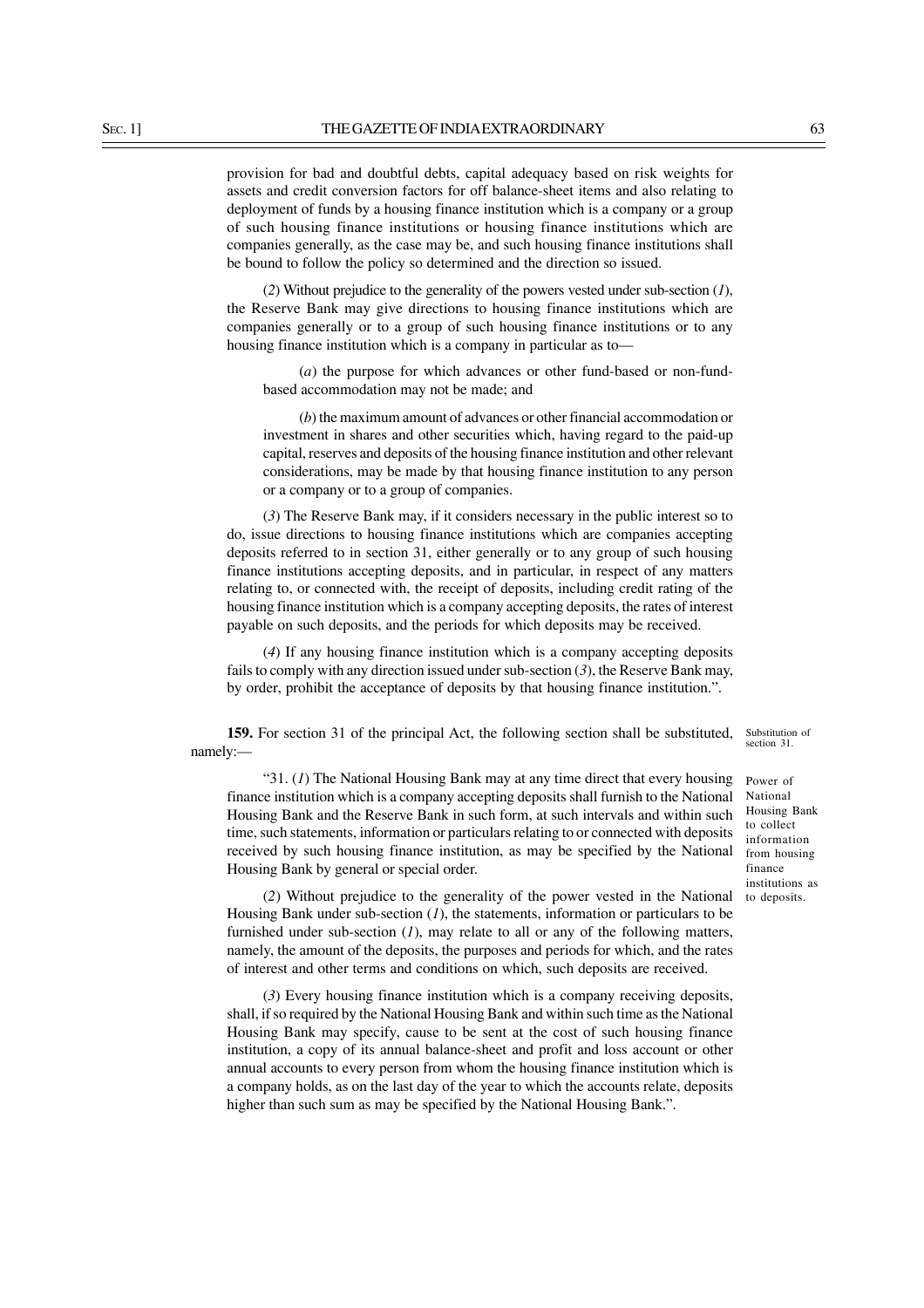**160.** For section 32 of the principal Act, the following section shall be substituted,

"32. Every housing finance institution which is a company shall furnish the

statements, information or particulars called for by the National Housing Bank or the Reserve Bank, as the case may be, and shall comply with any direction given to it under the provisions

Substitution of section 32.

namely:—

of this Chapter.".

Duty of housing finance institution to furnish statements, etc., under this Chapter.

Amendment of section 33.

 $(a)$  in sub-section  $(1)$ ,—

**161.** In section 33 of the principal Act,—

(*i*) for the words "housing finance institution" wherever they occur, the words "housing finance institution which is a company" shall be substituted;

(*ii*) for the words "the National Housing Bank" at both the places where they occur, the words "the National Housing Bank and the Reserve Bank'' shall be substituted;

(*b*) in sub-section (*1A*), for the words "National Housing Bank", the words "Reserve Bank" shall be substituted;

(*c*) in sub-section (*2*), for the words "the National Housing Bank" at both the places where they occur, the words "the National Housing Bank and the Reserve Bank" shall be substituted;

(*d*) in sub-section (*3*), for the words "it may at any time", the words "it may at any time and shall, on being directed to do so by the Reserve Bank," shall be substituted.

**162.** For section 33A of the principal Act, the following section shall be substituted, namely:—

Power of Reserve Bank to prohibit acceptance of deposit and alienation of assets.

Substitution of section 33A.

Amendment of section 33B.

Amendment of section 34.

"33A. (*1*) If any housing finance institution which is a company violates the provisions of any section or fails to comply with any direction or order given by the National Housing Bank or the Reserve Bank, under any of the provisions of this Chapter, the Reserve Bank may, by order, prohibit such housing finance institution from accepting any deposit.

(*2*) Notwithstanding anything to the contrary contained in any agreement or instrument or any law for the time being in force, the Reserve Bank on being satisfied that it is necessary so to do in the public interest or in the interest of the depositors, may direct the housing finance institution which is a company, against which an order prohibiting from accepting deposit has been issued, not to sell, transfer, create charge or mortgage or deal in any manner with its property and assets without prior written permission of the National Housing Bank for such period not exceeding six months from the date of the order.".

**163.** In section 33B of the principal Act,—

(*i*) in sub-section (*1*), in clause (*c*), for the words "the National Housing Bank", the words "the National Housing Bank or the Reserve Bank" shall be substituted;

(*ii*) in sub-section (*3*), for the words "the Registrar of Companies", the words "the Registrar of Companies and the Reserve Bank" shall be substituted.

**164.** In section 34 in the principal Act,—

(*i*) for the words "at any time", the words "at any time or on being directed so to do by the Reserve Bank, shall" shall be substituted;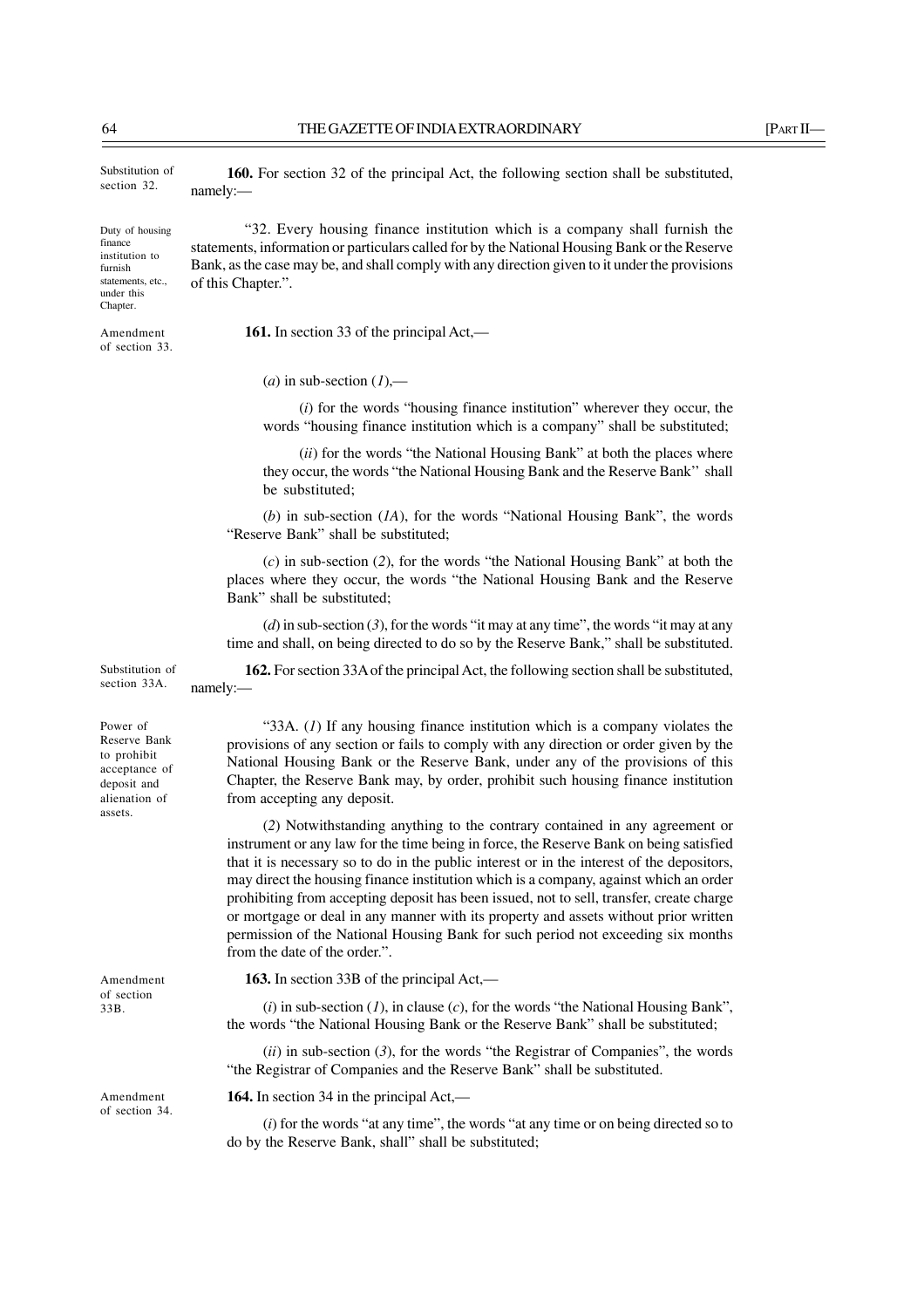(*ii*) for the words "housing finance institution accepting deposits" at both the places where they occur, the words "housing finance institution which is a company" shall be substituted;

 $(iii)$  after sub-section  $(3)$ , the following sub-section shall be inserted, namely:—

"(*4*) The National Housing Bank shall submit a copy of the report of inspection referred to in sub-section (*1*) to the Reserve Bank.".

**165.** In section 35 of the principal Act,—

(*i*) in the opening portion, for the words "housing finance institution", the words "housing finance institution which is a company" shall be substituted;

(*ii*) in clause (*b*), for the words "National Housing Bank", the words "Reserve Bank" shall be substituted.

**166.** In section 35A of the principal Act,—

(*a*) for the words "housing finance institution" wherever they occur, the words "housing finance institution which is a company" shall be substituted;

(*b*) for the words "the National Housing Bank" wherever they occur, the words "the National Housing Bank or the Reserve Bank, as the case may be," shall be substituted.

**167.** For section 35B of the principal Act, the following section shall be substituted, namely:—

"35B. (*1*) The Reserve Bank, on being satisfied that it is necessary so to do, may declare by notification that all or any of the provisions of this Chapter shall not apply to a housing finance institution which is a company or a group of such housing finance institutions either generally or for such period as may be specified, subject to such conditions, limitations or restrictions as it may think fit to impose.

(*2*) Every notification made under this section shall be laid, as soon as may be after it is made, before each House of Parliament.".

**168.** In section 44 of the principal Act, in sub-section (*1*), for the words "National Housing Bank" at both the places where they occur, the words "National Housing Bank or the Reserve Bank, as the case may be," shall be substituted. Amendment

**169.** In section 46 of the principal Act, for the words "the National Housing Bank" wherever they occur, the words "the National Housing Bank or the Reserve Bank" shall be substituted.

**170.** In section 49 of the principal Act,—

(*a*) in sub-section (*2B*), for the words "the National Housing Bank", the words "the National Housing Bank or the Reserve Bank" shall be substituted;

(*b*) in sub-section (*2C*), for the words "any order made by the authorised officer", the words "any order made by the National Company Law Tribunal" shall be substituted;

(*c*) in sub-section (*3*), in clause (*aa*), for the words "the National Housing Bank", the words "the National Housing Bank or the Reserve Bank" shall be substituted.

**171.** In section 51 of the principal Act, for the words "the National Housing Bank," wherever they occur, the words "the National Housing Bank or the Reserve Bank" shall be substituted.

Amendment of section 51.

Amendment of section 35.

of section 35A.

Amendment

Substitution of section 35B.

of section 44.

Amendment of section 46.

Amendment of section 49.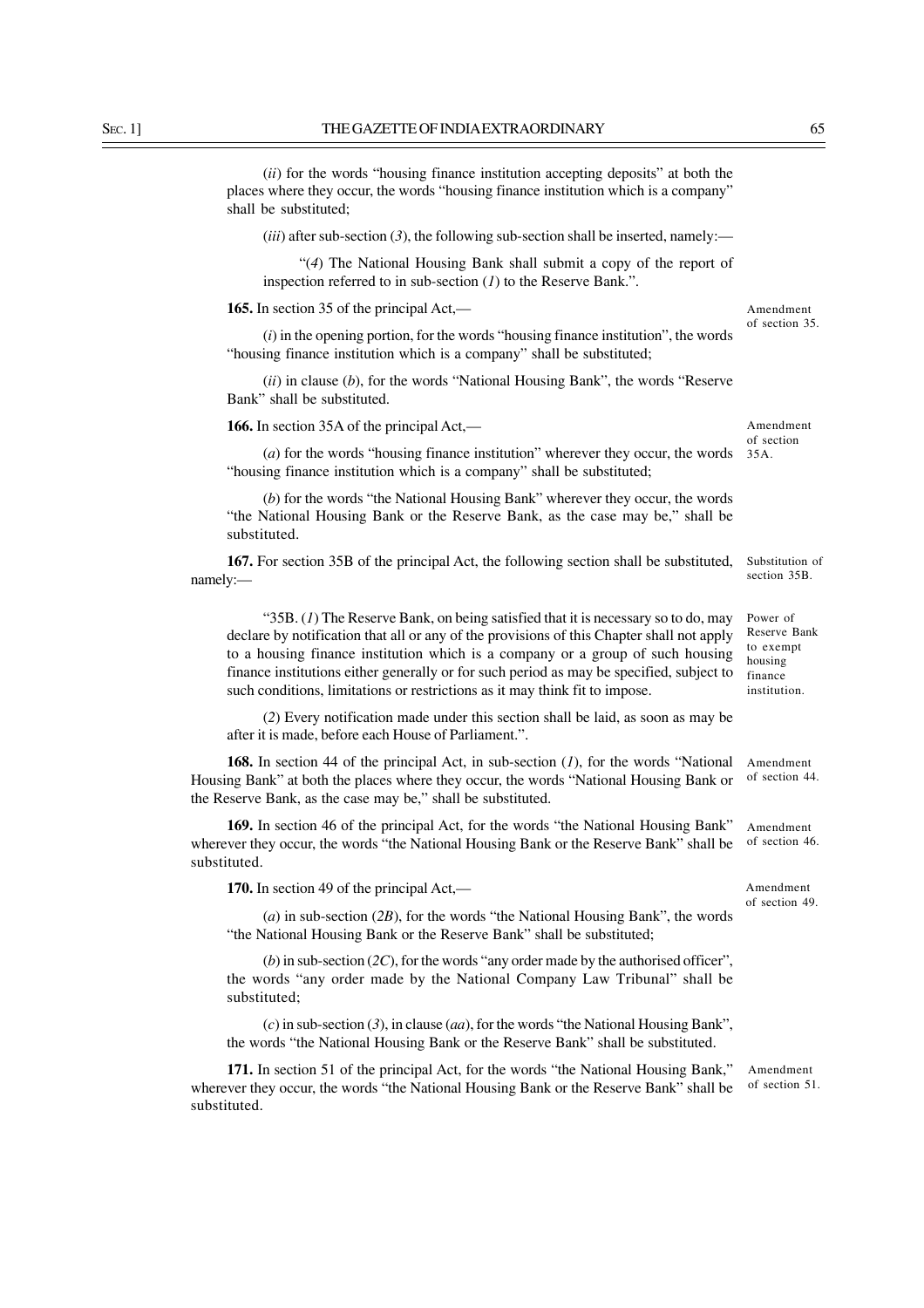Substitution of section 52A.

Power of National Housing Bank and Reserve Bank to impose fine.

**172.** For section 52A of the principal Act, the following section shall be substituted, namely:—

"52A. (*1*) Notwithstanding anything contained in section 49, if the contravention or default of the nature referred to in the said section is committed by a housing finance institution which is a company, the National Housing Bank or the Reserve Bank, as the case may be, may impose on such company—

(*a*) a penalty not exceeding five thousand rupees; or

(*b*) where the contravention or default is under sub-section (*2A*) or clause (*a*) or clause (*aa*) of sub-section (*3*) of that section, a penalty not exceeding five lakh rupees or twice the amount involved in such contravention or default, where the amount is quantifiable, whichever is more; and where such contravention or default is a continuing one, further penalty which may extend to twenty-five thousand rupees for every day, after the first, during which the contravention or default continues.

(*2*) For the purpose of imposing penalty under sub-section (*1*), the National Housing Bank or the Reserve Bank, as the case may be, shall serve a notice on the housing finance institution which is a company requiring it to show cause why the amount specified in the notice should not be imposed as a penalty and a reasonable opportunity of being heard shall also be given to such housing finance institution.

(*3*) Any penalty imposed by the National Housing Bank or the Reserve Bank, as the case may be, under this section shall be payable within a period of thirty days from the date on which notice issued by the National Housing Bank or the Reserve Bank, as the case may be, demanding payment of the sum is served on the housing finance institution which is a company and, in the event of failure of such housing finance institution to pay the sum within such period, may be levied on a direction made by the principal civil court having jurisdiction in the area where the registered office or the head office of such housing finance institution is situated:

 Provided that no such direction shall be made, except on an application made by an officer of the National Housing Bank or the Reserve Bank, as the case may be, authorised in this behalf, to the principal civil court.

(*4*) The court which makes a direction under sub-section (*3*), shall issue a certificate specifying the sum payable by the housing finance institution which is a company and every such certificate shall be enforceable in the same manner as if it were a decree made by the court in a civil suit.

(*5*) No complaint shall be filed against any housing finance institution which is a company in any court of law pertaining to any contravention or default in respect of which any penalty has been imposed by the National Housing Bank or the Reserve Bank, as the case may be, under this section.

(*6*) Where any complaint has been filed against a housing finance institution which is a company in a court in respect of contravention or default of the nature referred to in section 49, no proceedings for imposition of penalty against such housing finance institution shall be taken under this section.".

#### **PART VIII**

AMENDMENTS TO THE PROHIBITION OF *BENAMI* PROPERTY TRANSACTIONS ACT, 1988

Amendment of section 23.

**173.** In the Prohibition of *Benami* Property Transactions Act, 1988 (hereafter in this 45 of 1988.Part referred to as the principal Act), in section 23, the following *Explanation* shall be inserted and shall be deemed to have been inserted with effect from the 1st day of November, 2016, namely:––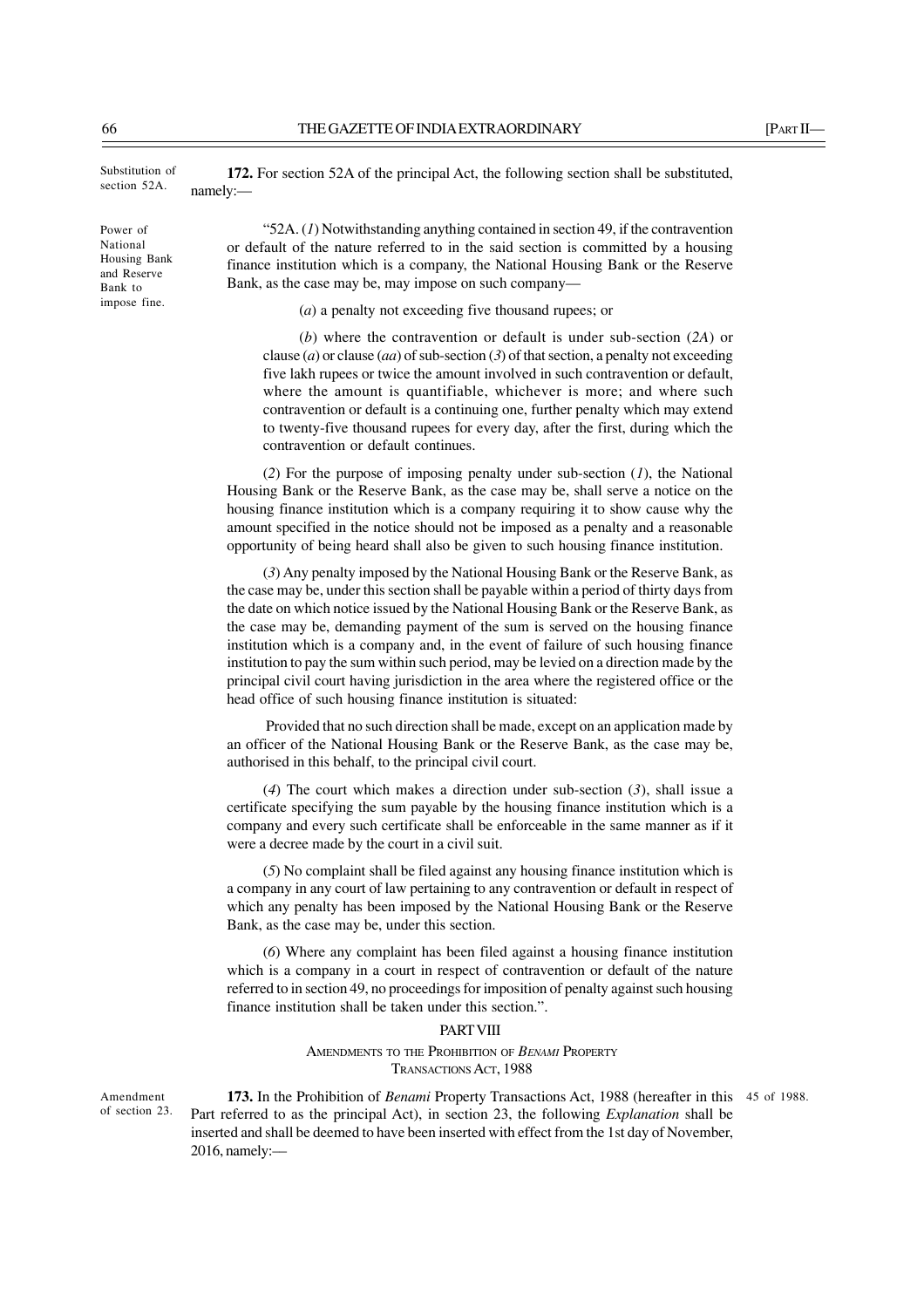"*Explanation*.––For the removal of doubts, it is hereby clarified that nothing contained in this section shall apply and shall be deemed to have ever applied where a notice under sub-section (*1*) of section 24 has been issued by the Initiating Officer.".

## **174.** In section 24 of the principal Act, with effect from the 1st day of September, 2019,—

(*a*) in sub-section (*3*), for the words, brackets and figure "from the date of issue of notice under sub-section (*1*)", the words, brackets and figure "from the last day of the month in which the notice under sub-section  $(I)$  is issued" shall be substituted;

(*b*) in sub-section (*4*), for the words, brackets and figure "from the date of issue of notice under sub-section (*1*)", the words, brackets and figure "from the last day of the month in which the notice under sub-section  $(I)$  is issued" shall be substituted;

(*c*) the following *Explanation* shall be inserted, namely:—

"*Explanation*.––For the purposes of this section, in computing the period of limitation, the period during which the proceeding is stayed by an order or injunction of any court shall be excluded:

Provided that where immediately after the exclusion of the aforesaid period, the period of limitation referred to in sub-section (*4*) available to the Initiating Officer for passing order of attachment is less than thirty days, such remaining period shall be deemed to be extended to thirty days:

Provided further that where immediately after the exclusion of the aforesaid period, the period of limitation referred to in sub-section (*5*) available to the Initiating Officer to refer the order of attachment to Adjudicating Authority is less than seven days, such remaining period shall be deemed to be extended to seven days.".

**175.** In section 26 of the principal Act, in sub-section (*7*), with effect from the 1st day of September, 2019, the following *Explanation* shall be inserted, namely:-—

"*Explanation*.—For the purposes of this sub-section, in computing the period of limitation, the period during which the proceeding is stayed by an order or injunction of any court shall be excluded:

Provided that where immediately after the exclusion of the aforesaid period, the period of limitation available to the Adjudicating Authority for passing order is less than sixty days, such remaining period shall be deemed to be extended to sixty days.".

**176.** In section 30 of the principal Act, for the words "the Adjudicating Authority", the words "any authority" shall be substituted with effect from the 1st day of September, 2019.

**177.** In section 46 of the principal Act, with effect from the 1st day of September, 2019,—

(*a*) after sub-section (*1*), the following sub-section shall be inserted, namely:—

"(*1A*) Any person aggrieved by an order passed by the authority under section 54A may prefer an appeal in such form along with such fees, as may be prescribed, to the Appellate Tribunal against the said order within a period of forty-five days from the date of that order.";

(*b*) in sub-section (*3*), after the word, brackets and figure "sub-section (*1*)," the words, brackets, figure and letter "or sub-section (*1A*)" shall be inserted.

**178.** In section 47 of the principal Act, for sub-section (*1*), the following sub-section shall be substituted with effect from the 1st day of September, 2019, namely:—

"(*1*) The Appellate Tribunal or any authority may, in order to rectify any mistake apparent on the face of the record, amend any order passed by it under the provisions of this Act, within a period of one year from the end of the month in which such order was passed.".

**179.** In the principal Act, after section 54, the following sections shall be inserted with Insertion of effect from the 1st day of September, 2019, namely:—

"54A. (*1*) Any person who fails to,––

(*i*) comply with summons issued under sub-section (*1*) of section 19; or

(*ii*) furnish information as required under section 21,

Amendment of section 26.

Amendment of section 30.

Amendment of section 46.

new sections

Amendment of section 47.

54A and 54B.

Penalty for failure to comply with notices or furnish

information.

Amendment of section 24.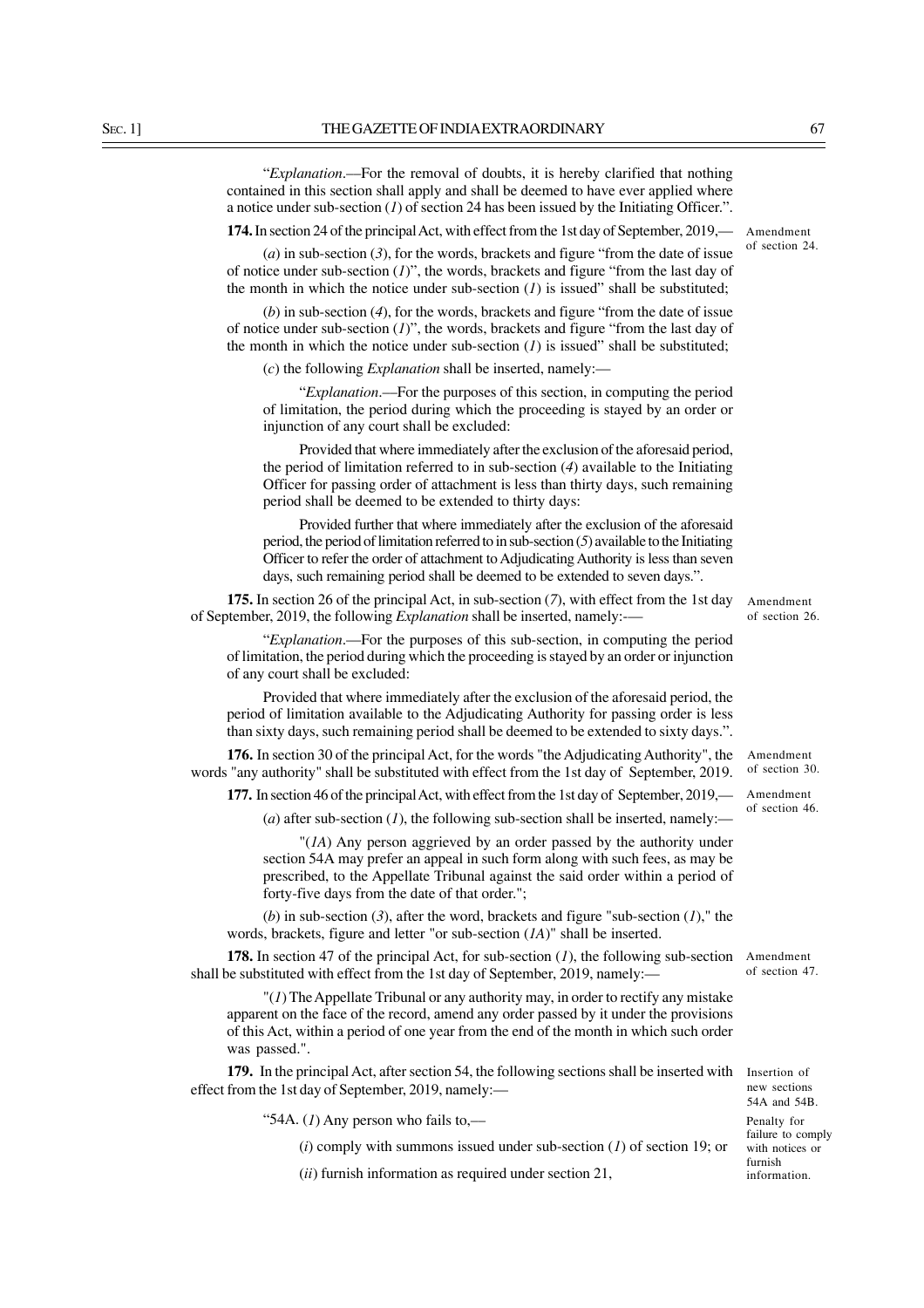|                                                    | shall be liable to pay penalty of twenty-five thousand rupees for each such failure.                                                                                                                                                                                                                                              |             |
|----------------------------------------------------|-----------------------------------------------------------------------------------------------------------------------------------------------------------------------------------------------------------------------------------------------------------------------------------------------------------------------------------|-------------|
|                                                    | (2) The penalty under sub-section $(I)$ shall be imposed by the authority who<br>had issued the summons or called for the information.                                                                                                                                                                                            |             |
|                                                    | $(3)$ No order under sub-section $(2)$ shall be passed by the authority unless the person<br>on whom the penalty is to be imposed has been given an opportunity of being heard:                                                                                                                                                   |             |
|                                                    | Provided that no penalty shall be imposed if, such person proves that there were<br>good and sufficient reasons which prevented him from complying with the summons<br>or furnishing information.                                                                                                                                 |             |
| Proof of<br>entries in<br>records or<br>documents. | 54B. The entries in the records or other documents in the custody of an authority<br>shall be admitted in evidence in any proceedings for the prosecution of any person for<br>an offence under section 3 or this Chapter, as the case may be, and all such entries may<br>be proved either by-                                   |             |
|                                                    | $(i)$ the production of the records or other documents in the custody of the<br>authority containing such entries; or                                                                                                                                                                                                             |             |
|                                                    | (ii) the production of a copy of the entries certified by the authority having<br>custody of the records or other documents under its signature stating that it is<br>a true copy of the original entries and that such original entries are contained in<br>the records or other documents in its custody.".                     |             |
| Amendment                                          | 180. In section 55 of the principal Act, with effect from the 1st day of September, 2019,—                                                                                                                                                                                                                                        |             |
| of section 55.                                     | $(i)$ for the word "Board", the words "competent authority" shall be substituted;                                                                                                                                                                                                                                                 |             |
|                                                    | (ii) the following <i>Explanation</i> shall be inserted, namely:—                                                                                                                                                                                                                                                                 |             |
|                                                    | 'Explanation.—For the purposes of this section, "competent authority"<br>means a Commissioner, a Director, a Principal Commissioner of Income-tax or a<br>Principal Director of Income-tax as defined in clause (16), clause (21), clause (34B)<br>and clause $(34C)$ , respectively, of section 2 of the Income-tax Act, 1961.'. | 43 of 1961. |
|                                                    | PART IX                                                                                                                                                                                                                                                                                                                           |             |
|                                                    | AMENDMENT TO THE SECURITIES AND EXCHANGE BOARD OF INDIA ACT, 1992                                                                                                                                                                                                                                                                 |             |
| Commencement<br>of this Part.                      | 181. The provisions of this Part shall come into force on such date as the Central<br>Government may, by notification in the Official Gazette, appoint.                                                                                                                                                                           |             |
| Amendment<br>of section 14.                        | 182. In the Securities and Exchange Board of India Act, 1992 (hereafter in this Part<br>referred to as the principal Act), in section 14,—                                                                                                                                                                                        | 15 of 1992. |
|                                                    | $(i)$ in sub-section (2), after clause (c), the following clause shall be inserted,<br>namely:-                                                                                                                                                                                                                                   |             |
|                                                    | $"$ ( $d$ ) the capital expenditure, as per annual capital expenditure plan approved<br>by the Board and the Central Government.";                                                                                                                                                                                                |             |
|                                                    | $(ii)$ after sub-section (2), the following sub-sections shall be inserted, namely:—                                                                                                                                                                                                                                              |             |
|                                                    | " $(3)$ The Board shall constitute a Reserve Fund and twenty-five per cent.<br>of the annual surplus of the General Fund in any year shall be credited to such<br>Reserve Fund and such fund shall not exceed the total of annual expenditure of<br>preceding two financial years.                                                |             |
|                                                    | $(4)$ After incurring all the expenses referred to in sub-section $(2)$ and transfer<br>to Reserve Fund as specified in sub-section $(3)$ , the surplus of the General Fund<br>shall be transferred to the Consolidated Fund of India.".                                                                                          |             |
| Amendment<br>of section<br>15C.                    | 183. In section 15C of the principal Act, after the words "after having been called<br>upon by the Board in writing", the words "including by any means of electronic<br>communication" shall be inserted.                                                                                                                        |             |
| Amendment<br>of section<br>15F.                    | <b>184.</b> In section 15F of the principal Act, in sub-clause $(a)$ , after the words "one lakh<br>rupees but which may extend to", the words "one crore rupees" shall be inserted.                                                                                                                                              |             |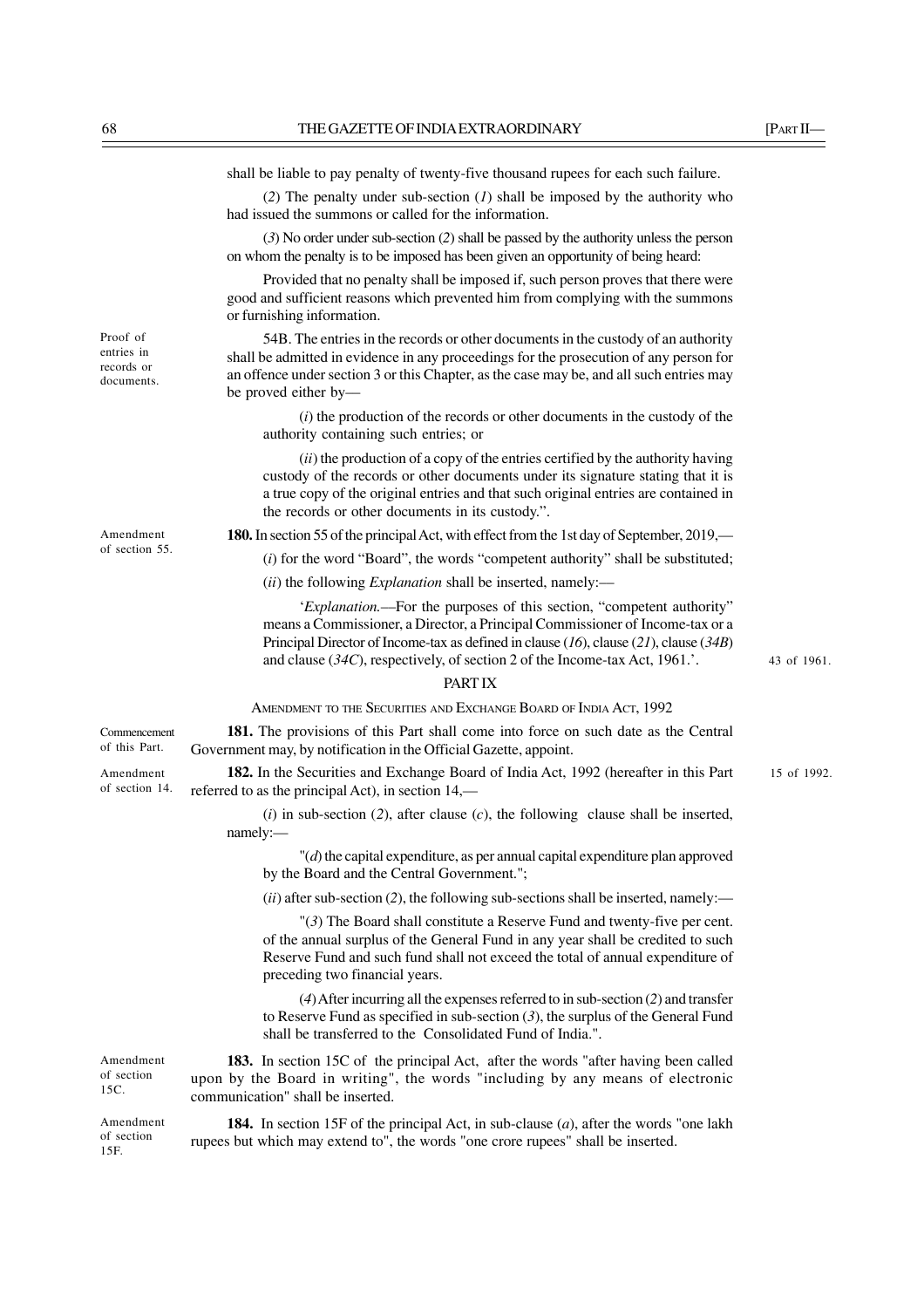**185.** After section 15HA of the principal Act, the following section shall be inserted, namely:— Insertion of new section 15HAA

'15HAA. Any person, who—

(*a*) knowingly alters, destroys, mutilates, conceals, falsifies, or makes a false entry in any information, record, document (including electronic records), which is required under this Act or any rules or regulations made thereunder, so as to impede, obstruct, or influence the investigation, inquiry, audit, inspection or proper administration of any matter within the jurisdiction of the Board.

*Explanation*.—For the purposes of this clause, a person shall be deemed to have altered, concealed or destroyed such information, record or document, in case he knowingly fails to immediately report the matter to the Board or fails to preserve the same till such information continues to be relevant to any investigation, inquiry, audit, inspection or proceeding, which may be initiated by the Board and conclusion thereof;

(*b*) without being authorised to do so, access or tries to access, or denies of access or modifies access parameters, to the regulatory data in the database;

(*c*) without being authorised to do so, downloads, extracts, copies, or reproduces in any form the regulatory data maintained in the system database;

(*d*) knowingly introduces any computer virus or other computer contaminant into the system database and brings out a trading halt;

(*e*) without authorisation disrupts the functioning of system database;

(*f*) knowingly damages, destroys, deletes, alters, diminishes in value or utility, or affects by any means, the regulatory data in the system database; or

(*g*) knowingly provides any assistance to or causes any other person to do any of the acts specified in clauses (*a*) to (*f*),

shall be liable to a penalty which shall not be less than one lakh rupees but which may extend to ten crore rupees or three times the amount of profits made out of such act, whichever is higher.

*Explanation*.—In this section, the expressions "computer contaminant", "computer virus" and "damage" shall have the meanings respectively assigned to them under section 43 of the Information Technology Act, 2000.

# **PART X**

AMENDMENTS TO THE CENTRAL ROAD AND INFRASTRUCTURE FUND ACT, 2000

54 of 2000.

21 of 2000.

**186.** In the Central Road and Infrastructure Fund Act, 2000 (hereafter in this Part Amendment referred to as the principal Act), in section 10, in sub-section  $(1)$ ,—

(*a*) for clause (*iv*), the following clause shall be substituted, namely:—

"(*iv*) formulation of criteria for allocation of funds for development and maintenance of State road projects including the projects of inter-State and economic importance;";

(*b*) clauses (*v*) and (*vii*) shall be omitted.

**187.** In section 11 of the principal Act, for sub-section (*1*), the following Amendment sub-section shall be substituted, namely:––

" $(1)$  The share of the Fund to be spent on development and maintenance of State roads, based on the criteria formulated under clause (*iv*) of sub-section (*1*) of section 10, shall be allocated in such manner as may be finalised by the Committee referred to in section 7A."

Penalty for alteration, destruction, etc., of records and failure to protect the electronic database of Board.

of section 10.

of section 11.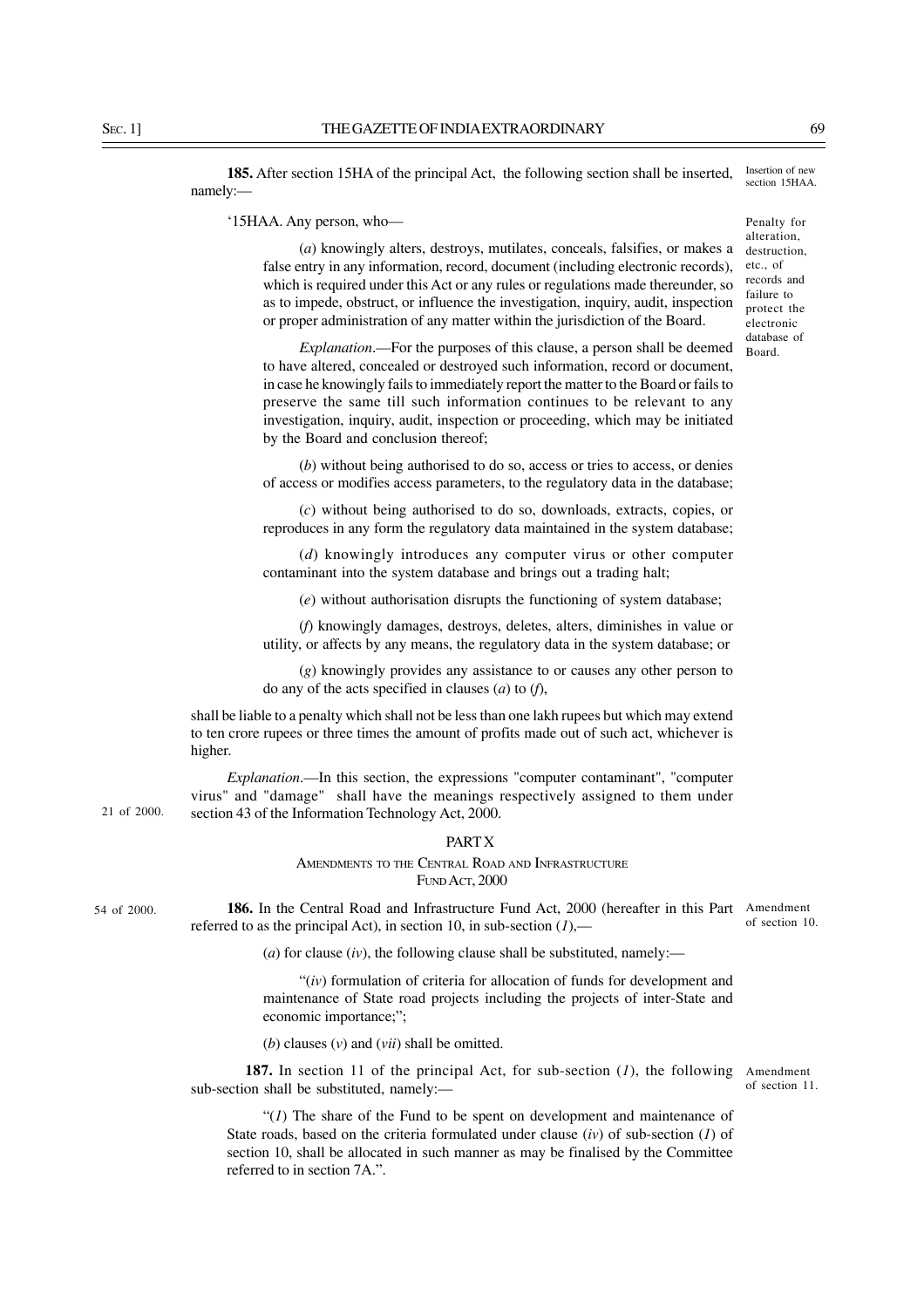| Amendment<br>of section 12.        | <b>188.</b> In section 12 of the principal Act, in sub-section (2), clause (c) shall be omitted.<br>PART XI                                                                                                                                                                                                                                                                  |             |
|------------------------------------|------------------------------------------------------------------------------------------------------------------------------------------------------------------------------------------------------------------------------------------------------------------------------------------------------------------------------------------------------------------------------|-------------|
|                                    | AMENDMENT TO THE FINANCE ACT, 2002                                                                                                                                                                                                                                                                                                                                           |             |
| Amendment<br>of Act 20 of<br>2002. | 189. In the Finance Act, 2002, in the Eighth Schedule,—                                                                                                                                                                                                                                                                                                                      |             |
|                                    | (a) against Item No. 1, for the entry in column (3), the entry "Rs. 10 per litre" shall<br>be substituted;                                                                                                                                                                                                                                                                   |             |
|                                    | (b) against Item No. 2, for the entry in column (3), the entry "Rs.4 per litre" shall<br>be substituted.                                                                                                                                                                                                                                                                     |             |
|                                    | <b>PART XII</b>                                                                                                                                                                                                                                                                                                                                                              |             |
|                                    | AMENDMENTS TO THE UNIT TRUST OF INDIA (TRANSFER OF UNDERTAKING AND REPEAL) ACT, 2002                                                                                                                                                                                                                                                                                         |             |
| Amendment<br>of Act 58 of<br>2002. | 190. In the Unit Trust of India (Transfer of Undertaking and Repeal) Act, 2002, in<br>section 13, in sub-section $(I)$ , for the words, figures and letters "the 31st day of March,<br>2019", the words, figures and letters "the 31st day of March, 2021" shall be substituted and<br>shall be deemed to have been substituted with effect from the 1st day of April, 2019. |             |
|                                    | <b>PART XIII</b>                                                                                                                                                                                                                                                                                                                                                             |             |
|                                    | AMENDMENTS TO THE PREVENTION OF MONEY-LAUNDERING ACT, 2002                                                                                                                                                                                                                                                                                                                   |             |
| Commencement<br>of this Part.      | 191. Clause <i>(iii)</i> of section 187, sections 187A, 190A, 190B, 190C and 190D shall come<br>into force from the 1st day of August, 2019.                                                                                                                                                                                                                                 |             |
| Amendment<br>of section 2.         | 192. In the Prevention of Money-laundering Act, 2002 (hereafter in this Part referred to<br>as the principal Act), in section 2, in sub-section $(1)$ ,—                                                                                                                                                                                                                     | 15 of 2003. |
|                                    | $(i)$ in clause $(n)$ , in sub-clause $(i)$ , the word "sub-broker," shall be omitted;                                                                                                                                                                                                                                                                                       |             |
|                                    | $(ii)$ in clause (sa), for sub-clause (ii), the following sub-clause shall be substituted,<br>namely:-                                                                                                                                                                                                                                                                       |             |
|                                    | "(ii) Inspector-General of Registration appointed under section 3 of the<br>Registration Act, 1908 as may be notified by the Central Government;".                                                                                                                                                                                                                           | 16 of 1908. |
|                                    | ( <i>iii</i> ) in clause $(u)$ , the following <i>Explanation</i> shall be inserted, namely:—                                                                                                                                                                                                                                                                                |             |
|                                    | 'Explanation.—For the removal of doubts, it is hereby clarified that<br>"proceeds of crime" include property not only derived or obtained from the<br>scheduled offence but also any property which may directly or indirectly be<br>derived or obtained as a result of any criminal activity relatable to the scheduled<br>offence;'.                                       |             |
| Amendment<br>of section 3.         | 193. In section 3 of the principal Act, the following <i>Explanation</i> shall be inserted,<br>namely:                                                                                                                                                                                                                                                                       |             |
|                                    | "Explanation.—For the removal of doubts, it is hereby clarified that,—                                                                                                                                                                                                                                                                                                       |             |
|                                    | $(i)$ a person shall be guilty of offence of money-laundering if such person<br>is found to have directly or indirectly attempted to indulge or knowingly assisted<br>or knowingly is a party or is actually involved in one or more of the following<br>processes or activities connected with proceeds of crime, namely:-                                                  |             |
|                                    | $(a)$ concealment; or                                                                                                                                                                                                                                                                                                                                                        |             |
|                                    | $(b)$ possession; or                                                                                                                                                                                                                                                                                                                                                         |             |
|                                    | $(c)$ acquisition; or                                                                                                                                                                                                                                                                                                                                                        |             |
|                                    | $(d)$ use; or                                                                                                                                                                                                                                                                                                                                                                |             |
|                                    | $(e)$ projecting as untainted property; or                                                                                                                                                                                                                                                                                                                                   |             |
|                                    | $(f)$ claiming as untainted property,                                                                                                                                                                                                                                                                                                                                        |             |

in any manner whatsoever;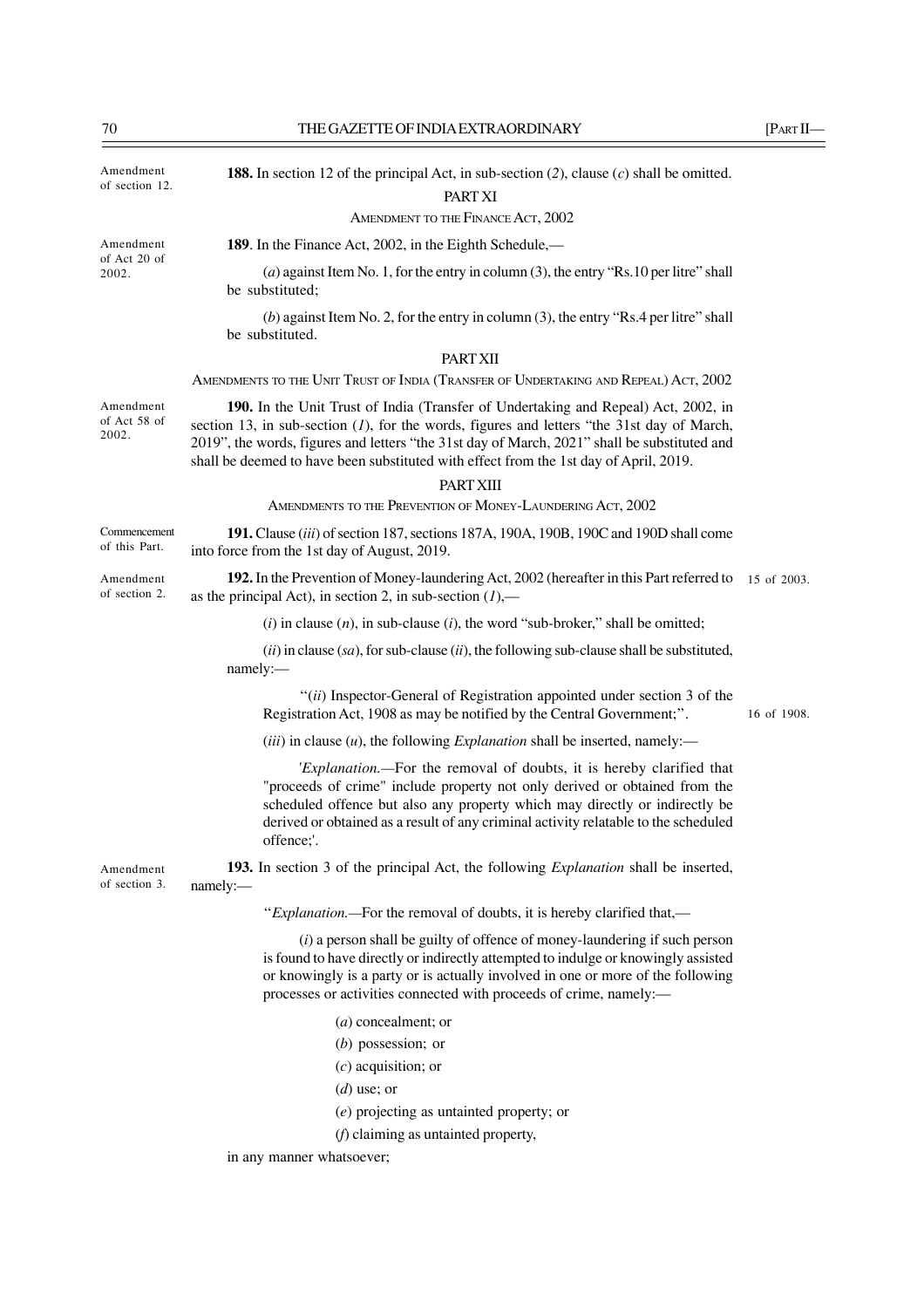(*ii*) the process or activity connected with proceeds of crime is a continuing activity and continues till such time a person is directly or indirectly enjoying the proceeds of crime by its concealment or possession or acquisition or use or projecting it as untainted property or claiming it as untainted property in any manner whatsoever.".

**194.** In section 12A of the principal Act, in sub-section (*1*), for the words, brackets and figures "sub-section (*1*) of section 12", the words, figures, letters and brackets "section 11A, sub-section (*1*) of section 12, sub-section (*1*) of section 12AA" shall be substituted.

**195.** After section 12A of the principal Act, the following section shall be inserted, namely:––

'12AA. (*1*) Every reporting entity shall, prior to the commencement of each Enhanced due specified transaction,

(*a*) vertify the identity of the clients undertaking such specified transaction by authentication under the Aadhaar (Targeted Delivery of Financial and Other Subsidies, Benefits and Services) Act, 2016 in such manner and subject to such conditions, as may be prescribed:

Provided that where verification requires authentication of a person who is not entitled to obtain an Aadhaar number under the provisions of the said Act, verification to authenticate the identity of the client undertaking such specified transaction shall be carried out by such other process or mode, as may be prescribed;

(*b*) take additional steps to examine the ownership and financial position, including sources of funds of the client, in such manner as may be prescribed;

(*c*) take additional steps as may be prescribed to record the purpose behind conducting the specified transaction and the intended nature of the relationship between the transaction parties.

(*2*) Where the client fails to fulfil the conditions laid down under sub-section (*1*), the reporting entity shall not allow the specified transaction to be carried out.

(*3*) Where any specified transaction or series of specified transactions undertaken by a client is considered suspicious or likely to involve proceeds of crime, the reporting entity shall increase the future monitoring of the business relationship with the client, including greater scrutiny or transactions in such manner as may be prescribed.

(*4*) The information obtained while applying the enhanced due diligence measures under sub-section (*1*) shall be maintained for a period of five years from the date of transaction between a client and the reporting entity.

*Explanation.—*For the purposes of this section, "specified transaction" means—

(*a*) any withdrawal or deposit in cash, exceeding such amount;

(*b*) any transaction in foreign exchange, exceeding such amount;

(*c*) any transaction in any high value imports or remittances;

(*d*) such other transaction or class of transactions, in the interest of revenue or where there is a high risk or money-laundering or terrorist financing,

as may be prescribed.'.

196. In section 15 of the principal Act, for the words, brackets and figures Amendment "sub-section (*1*) of section 12", the words, figures, letters and brackets "section 11A, sub-section ( $I$ ) of section 12 and sub-section ( $I$ ) of section 12AA" shall be substituted. of section 15.

Insertion of new section 12AA. diligence.

12A.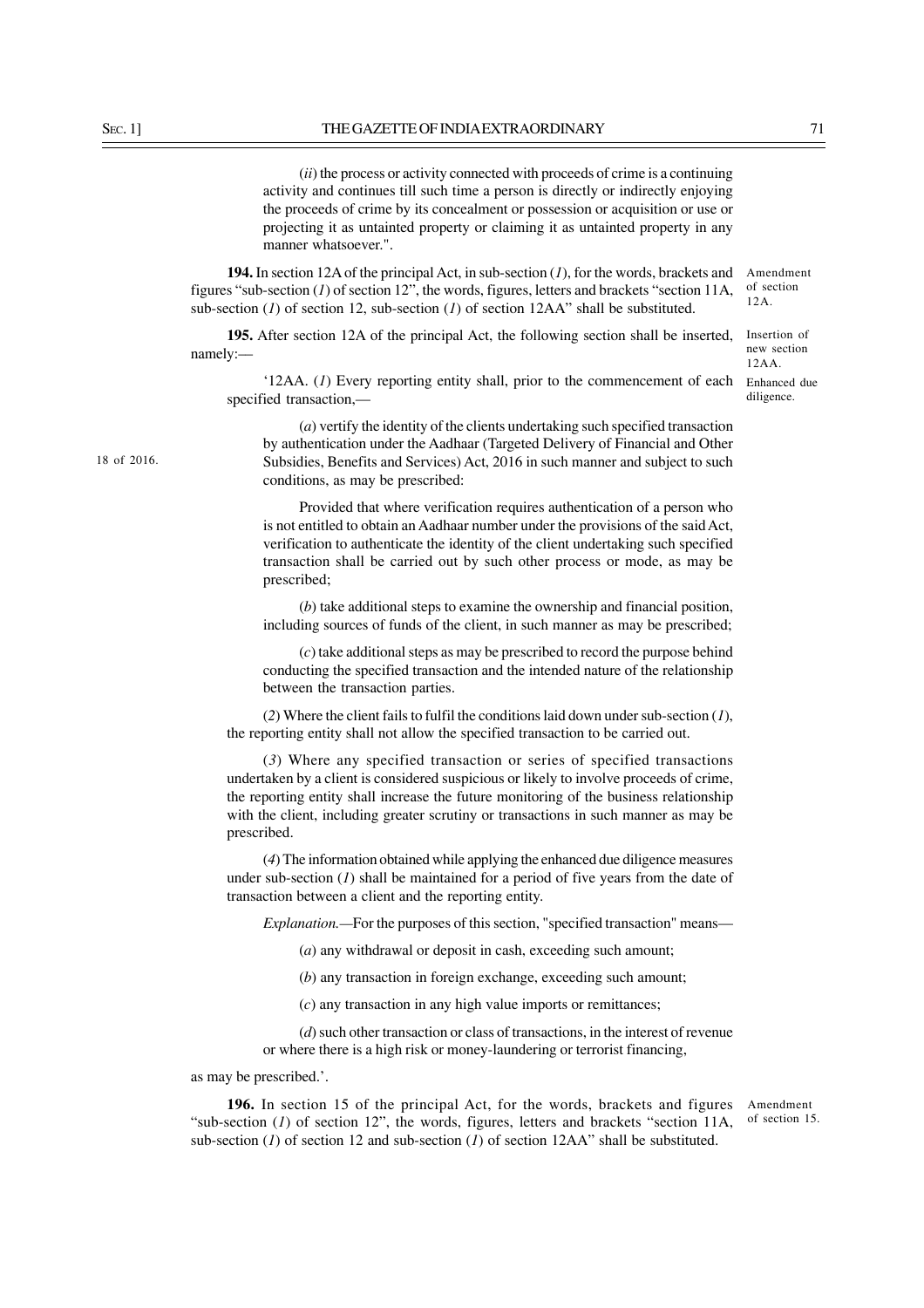| Amendment of<br>section 17.                          | 197. In section 17 of the principal Act, in sub-section $(1)$ , the proviso shall be omitted.                                                                                                                                                                                                                                                                                                                                                                                                                                                                                                                         |            |
|------------------------------------------------------|-----------------------------------------------------------------------------------------------------------------------------------------------------------------------------------------------------------------------------------------------------------------------------------------------------------------------------------------------------------------------------------------------------------------------------------------------------------------------------------------------------------------------------------------------------------------------------------------------------------------------|------------|
| Amendment of<br>section 18.                          | <b>198.</b> In section 18 of the principal Act, in sub-section $(1)$ , the proviso shall be omitted.                                                                                                                                                                                                                                                                                                                                                                                                                                                                                                                  |            |
| Amendment of                                         | <b>199.</b> In section 44 of the principal Act, in sub-section $(l)$ ,—                                                                                                                                                                                                                                                                                                                                                                                                                                                                                                                                               |            |
| section 44.                                          | (i) after clause (b), the following proviso shall be inserted, namely:—                                                                                                                                                                                                                                                                                                                                                                                                                                                                                                                                               |            |
|                                                      | "Provided that after conclusion of investigation, if no offence of money-<br>laundering is made out requiring filing of such complaint, the said authority shall<br>submit a closure report before the Special Court; or";                                                                                                                                                                                                                                                                                                                                                                                            |            |
|                                                      | (ii) after clause (d), the following <i>Explanation</i> shall be inserted, namely:—                                                                                                                                                                                                                                                                                                                                                                                                                                                                                                                                   |            |
|                                                      | "Explanation.—For the removal of doubts, it is clarified that,—                                                                                                                                                                                                                                                                                                                                                                                                                                                                                                                                                       |            |
|                                                      | $(i)$ the jurisdiction of the Special Court while dealing with the offence<br>under this Act, during investigation, enquiry or trial under this Act, shall<br>not be dependent upon any orders passed in respect of the scheduled<br>offence, and the trial of both sets of offences by the same court shall not<br>be construed as joint trial;                                                                                                                                                                                                                                                                      |            |
|                                                      | (ii) the complaint shall be deemed to include any subsequent<br>complaint in respect of further investigation that may be conducted to<br>bring any further evidence, oral or documentary, against any accused<br>person involved in respect of the offence, for which complaint has already<br>been filed, whether named in the original complaint or not.".                                                                                                                                                                                                                                                         |            |
| Amendment of<br>section 45.                          | 200. In section 45 of the principal Act, after sub-section $(2)$ , the following <i>Explanation</i><br>shall be inserted, namely:-                                                                                                                                                                                                                                                                                                                                                                                                                                                                                    |            |
|                                                      | 'Explanation.—For the removal of doubts, it is clarified that the expression "Offences<br>to be cognizable and non-bailable" shall mean and shall be deemed to have always meant<br>that all offences under this Act shall be cognizable offences and non-bailable offences<br>notwithstanding anything to the contrary contained in the Code of Criminal Procedure, 1973,<br>and accordingly the officers authorised under this Act are empowered to arrest an accused<br>without warrant, subject to the fulfilment of conditions under section 19 and subject to the<br>conditions enshrined under this section.'. | 2 of 1974. |
| Insertion of<br>new section<br>72A.                  | 201. After section 72 of the principal Act, the following section shall be inserted,<br>namely:                                                                                                                                                                                                                                                                                                                                                                                                                                                                                                                       |            |
| Inter-<br>ministerial<br>Co-ordination<br>Committee. | "72A. The Central Government may, by notification, constitute an Inter-ministerial<br>Co-ordination Committee for inter-departmental and inter-agency co-ordination for<br>the following purposes, namely:-                                                                                                                                                                                                                                                                                                                                                                                                           |            |
|                                                      | $(a)$ operational co-operation between the Government, law enforcement<br>agencies, the Financial Intelligence Unit, India and the regulators or supervisors;                                                                                                                                                                                                                                                                                                                                                                                                                                                         |            |
|                                                      | (b) policy co-operation and co-ordination across all relevant or competent<br>authorities;                                                                                                                                                                                                                                                                                                                                                                                                                                                                                                                            |            |
|                                                      | $(c)$ such consultation among the concerned authorities, the financial sector<br>and other sectors, as are appropriate, and are related to anti money-laundering<br>or countering the financing of terrorism laws, regulations and guidelines;                                                                                                                                                                                                                                                                                                                                                                        |            |
|                                                      | $(d)$ development and implementing policies on anti money-laundering or                                                                                                                                                                                                                                                                                                                                                                                                                                                                                                                                               |            |

countering the financing of terrorism; and

(*e*) any other matter as the Central Government may, by notification, specify in this behalf.".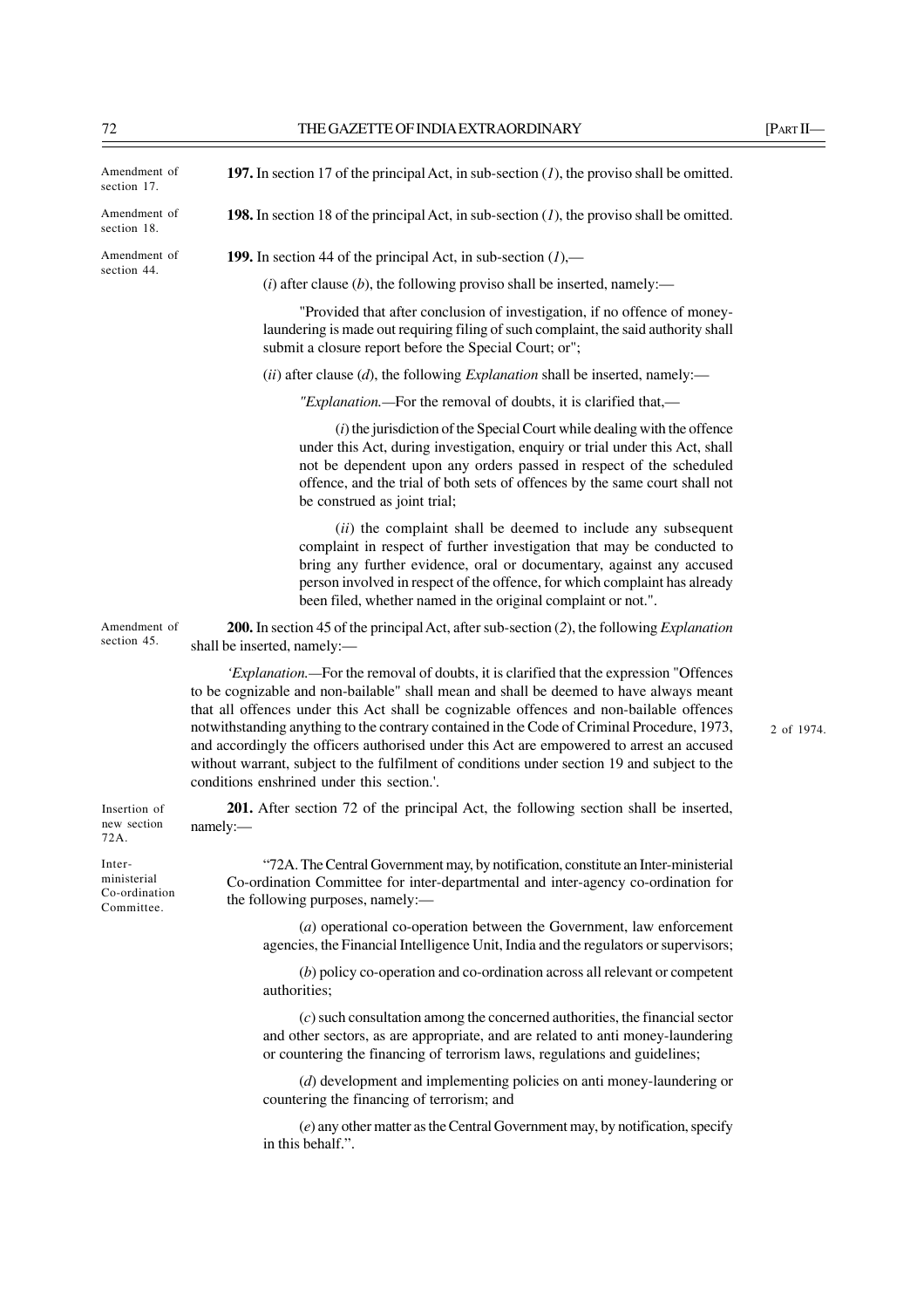**202.** In section 73 of the principal Act, in sub-section (*2*), after clause (*jj*), the following clauses shall be inserted, namely:–– Amendment of section 73.

"(*jja*) the manner and the conditions in which authentication of the identity of clients shall be verified by the reporting entities under clause (*a*) of sub-section (*1*) of section 12AA;

(*jjb*) the manner of identifying the ownership and financial position of the client under clause (*b*) of sub-section (*1*) of section 12AA;

(*jjc*) additional steps to record the purpose behind conducting the specified transaction and the intended nature of the relationship between the transaction parties under clause (*c*) of sub-section (*1*) of section 12AA;

(*jjd*) manner of increasing the future monitoring under sub-section (*3*) of section 12AA.".

#### PART XIV

#### AMENDMENT TO THE FINANCE (No. 2) ACT, 2004

**203.** In section 99 of the Finance (No. 2) Act, 2004, with effect from the 1st day of Amendment September, 2019,––

of Act 23 of 2004.

Amendment of Act 51 of 2007. Bank, etc., not to impose charge for using electronic modes of payment.

(*I*) in clause (*a*), in sub-clause (*ii*), for the words "settlement price", the words "intrinsic value" shall be substituted;

(*II*) after the proviso, the following *Explanation* shall be inserted, namely:––

'*Explanation.*–– For the purposes of this section, the expression "intrinsic value" means the difference between the settlement price and the strike price.'.

#### PART XV

AMENDMENT TO THE PAYMENT AND SETTLEMENT SYSTEMS ACT, 2007

**204.** In the Payment and Settlement Systems Act, 2007, after section 10, the following section shall be inserted with effect from the 1st day of November, 2019, namely:-

"10A. Notwithstanding anything contained in this Act, no bank or system provider shall impose, whether directly or indirectly, any charge upon a person making or receiving a payment by using the electronic modes of payment prescribed under section 269SU of the Income-tax Act, 1961.".

PART XVI

AMENDMENT TO THE BLACK MONEY (UNDISCLOSED FOREIGN INCOME AND ASSETS) AND IMPOSITION OF TAX ACT, 2015

Amendment of section 2.

**205.** In the Black Money (Undisclosed Foreign Income and Assets) and Imposition of Tax Act, 2015 (hereafter in this Part referred to as the principal Act), in section 2, for clause (*2*), the following clause shall be substituted and shall be deemed to have been substituted with effect from the 1st day of July, 2015, namely:–– 22 of 2015.

'(*2*) "assessee" means a person,––

(*a*) being a resident in India within the meaning of section 6 of the Income-tax Act, 1961 in the previous year; or

(*b*) being a non-resident or not ordinarily resident in India within the meaning of clause (*6*) of section 6 of the Income-tax Act, 1961 in the previous year, who was resident in India either in the previous year to which the income referred to in section 4 relates; or in the previous year in which the undisclosed asset located outside India was acquired: 43 of 1961.

43 of 1961.

43 of 1961.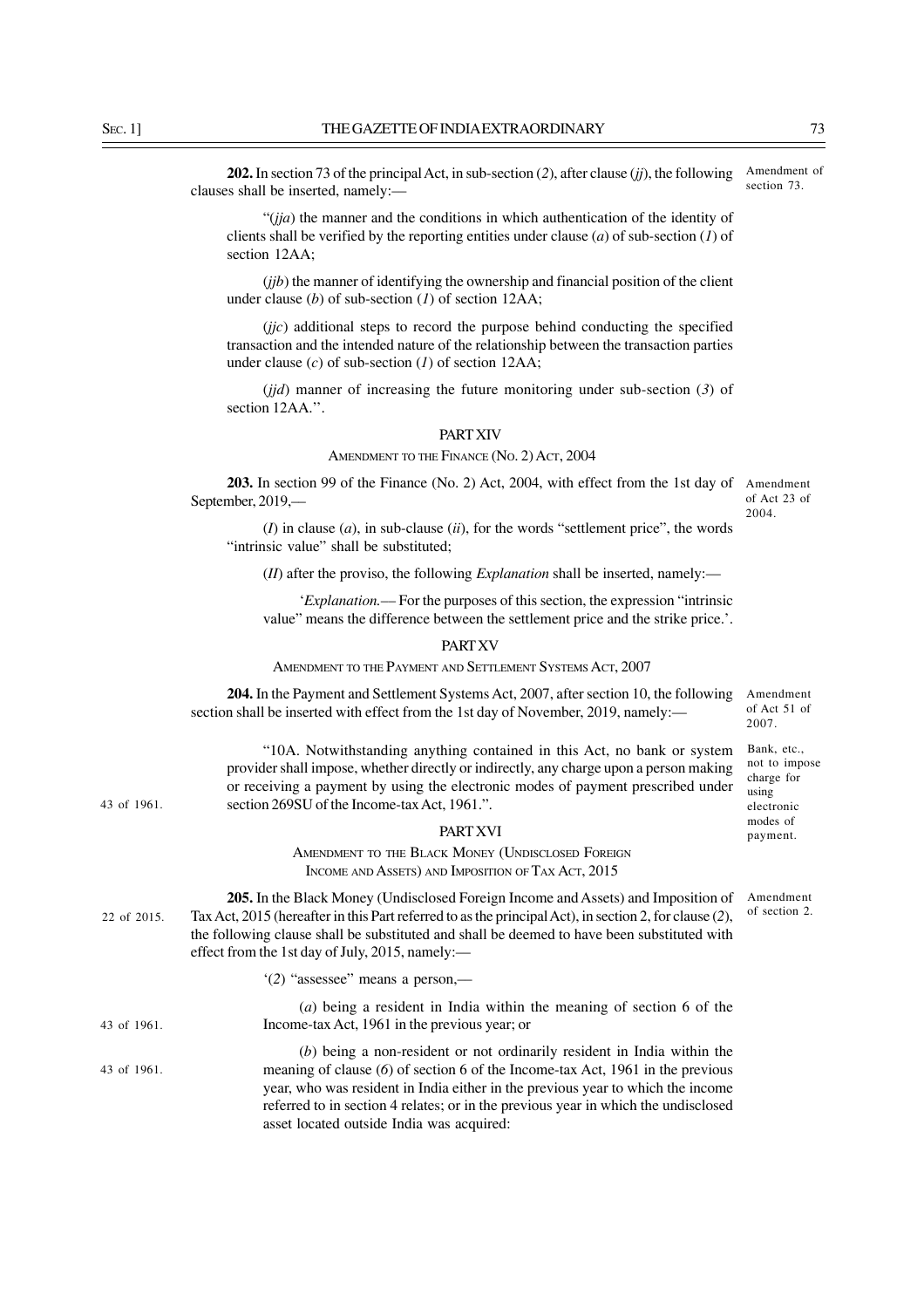|                                    | Provided that the previous year, in case of acquisition of undisclosed<br>asset outside India, shall be determined without giving effect to the provisions<br>of clause $(c)$ of section 72;'.                                                                                                                                                                                                                                                                                                                                                                                                               |             |
|------------------------------------|--------------------------------------------------------------------------------------------------------------------------------------------------------------------------------------------------------------------------------------------------------------------------------------------------------------------------------------------------------------------------------------------------------------------------------------------------------------------------------------------------------------------------------------------------------------------------------------------------------------|-------------|
| Amendment<br>of section 10.        | 206. In section 10 of the principal Act,—                                                                                                                                                                                                                                                                                                                                                                                                                                                                                                                                                                    |             |
|                                    | $(i)$ in sub-section (3), after the word "assess", the words "or reassess" shall be<br>inserted and shall be deemed to have been inserted with effect from the 1st day of<br>July, 2015;                                                                                                                                                                                                                                                                                                                                                                                                                     |             |
|                                    | $(ii)$ in sub-section (4), after the word "assessment", the words "or reassessment"<br>shall be inserted and shall be deemed to have been inserted with effect from the 1st day<br>of July, 2015.                                                                                                                                                                                                                                                                                                                                                                                                            |             |
| Amendment<br>of section 17.        | <b>207.</b> In the principal Act, in section 17, in sub-section $(I)$ , in clause $(b)$ , for the words<br>"such order", the words "or vary such order either to enhance or reduce the penalty" shall be<br>substituted with effect from the 1st day of September, 2019.                                                                                                                                                                                                                                                                                                                                     |             |
| Amendment<br>of section 84.        | 208. In the principal Act, in section 84, for the figures "138", the figures and letter "138,<br>144A" shall be substituted with effect from the 1st day of September, 2019.                                                                                                                                                                                                                                                                                                                                                                                                                                 |             |
|                                    | <b>PART XVII</b>                                                                                                                                                                                                                                                                                                                                                                                                                                                                                                                                                                                             |             |
|                                    | AMENDMENT TO THE FINANCE ACT, 2016                                                                                                                                                                                                                                                                                                                                                                                                                                                                                                                                                                           |             |
| Amendment<br>of section<br>187.    | 209. In the Finance Act, 2016 (hereafter in this Part referred to as the principal Act), in<br>section 187, in sub-section $(I)$ , the following proviso shall be inserted and shall be deemed<br>to have been inserted with effect from the 1st day of June, 2016, namely:-                                                                                                                                                                                                                                                                                                                                 | 28 of 2016. |
|                                    | "Provided that where the amount of tax, surcharge and penalty, has not been<br>paid within the due date notified under this sub-section, the Central Government may,<br>by notification in the Official Gazette, specify the class of persons, who may, make the<br>payment of such amount on or before such date as may be notified by the Central<br>Government, along with the interest on such amount, at the rate of one per cent. for<br>every month or part of a month comprised in the period commencing on the date<br>immediately following the due date and ending on the date of such payment.". |             |
| Amendment<br>of section<br>191.    | 210. In section 191 of the principal Act, the following proviso shall be inserted and<br>shall be deemed to have been inserted with effect from the 1st day of June, 2016, namely:—                                                                                                                                                                                                                                                                                                                                                                                                                          |             |
|                                    | "Provided that the Central Government may, by notification in the Official Gazette,<br>specify the class of persons to whom the amount of tax, surcharge and penalty, paid in<br>excess of the amount payable under this Scheme shall be refundable.".                                                                                                                                                                                                                                                                                                                                                       |             |
|                                    | <b>PART XVIII</b>                                                                                                                                                                                                                                                                                                                                                                                                                                                                                                                                                                                            |             |
|                                    | AMENDMENT TO THE FINANCE ACT, 2018                                                                                                                                                                                                                                                                                                                                                                                                                                                                                                                                                                           |             |
| Amendment<br>of Act 13 of<br>2018. | 211. In the Finance Act, 2018, in the Sixth Schedule, against Item Nos. 1 and 2, for the<br>entry in column (3), the entry "Rs.10 per litre" shall be substituted.                                                                                                                                                                                                                                                                                                                                                                                                                                           |             |
| Repeal.                            | 212. Section 2 of the Finance Act, 2019 is hereby repealed and shall be deemed never<br>to have been enacted.                                                                                                                                                                                                                                                                                                                                                                                                                                                                                                | 7 of 2019.  |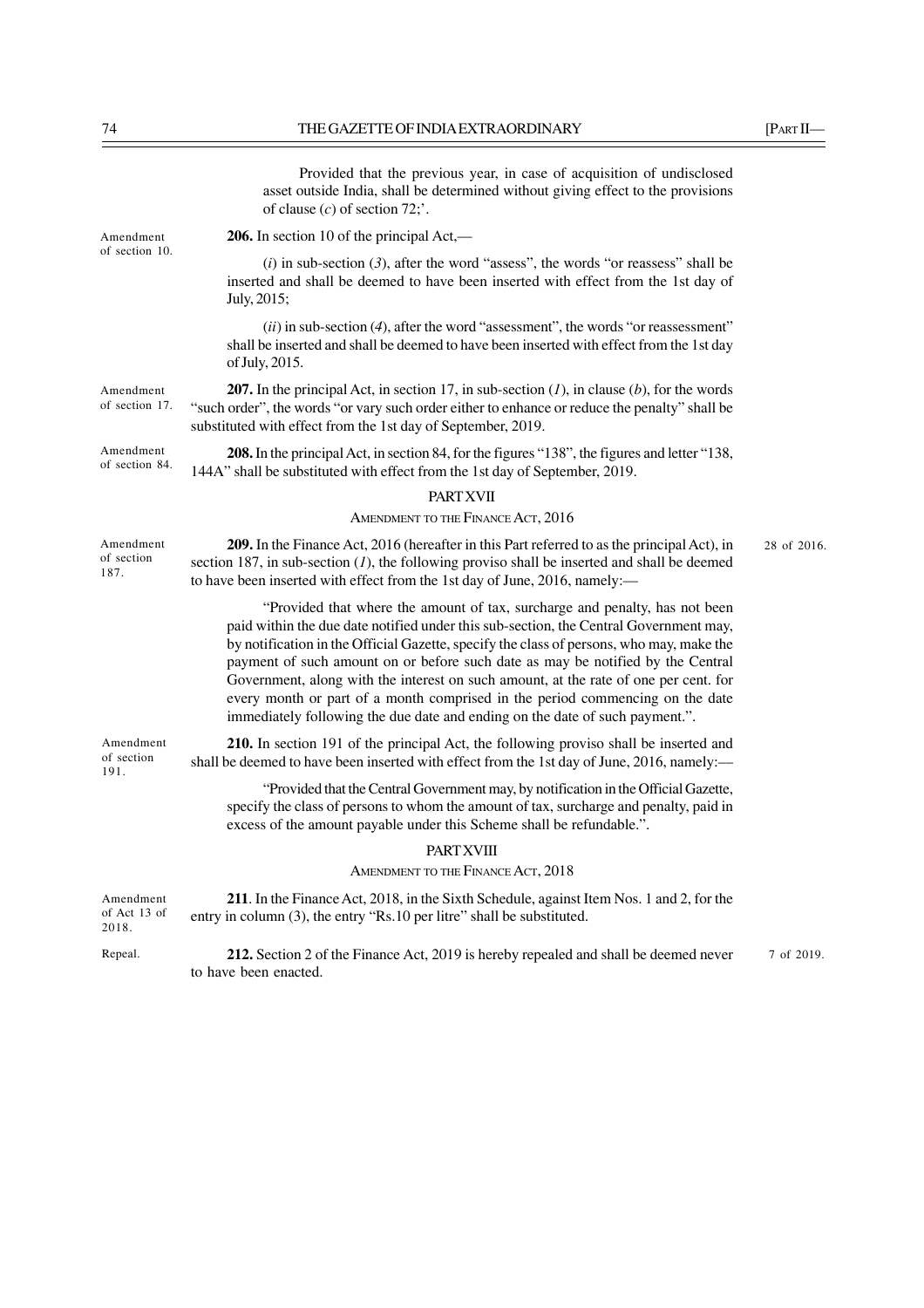# THE FIRST SCHEDULE

# (*See* section 2)

# PART I

# INCOME-TAX

# *Paragraph A*

(*I*) In the case of every individual other than the individual referred to in items (*II*) and (*III*) of this Paragraph or Hindu undivided family or association of persons or body of individuals, whether incorporated or not, or every artificial juridical person referred to in sub-clause (*vii*) of clause (*31*) of section 2 of the Income-tax Act, not being a case to which any other Paragraph of this Part applies,—

#### *Rates of income-tax*

| $(1)$ where the total income does not exceed Rs. 2,50,000 | Nil:                                                                                                   |
|-----------------------------------------------------------|--------------------------------------------------------------------------------------------------------|
| $(2)$ where the total income exceeds Rs. 2,50,000 but     | 5 per cent. of the amount by which the total income                                                    |
| does not exceed Rs. 5,00,000                              | exceeds Rs. 2,50,000;                                                                                  |
| $(3)$ where the total income exceeds Rs. 5,00,000 but     | Rs.12,500 <i>plus</i> 20 per cent. of the amount by which                                              |
| does not exceed Rs. $10,00,000$                           | the total income exceeds Rs. 5,00,000;                                                                 |
| $(4)$ where the total income exceeds Rs. 10,00,000        | Rs. 1,12,500 <i>plus</i> 30 per cent. of the amount by which<br>the total income exceeds Rs.10,00,000. |

(*II*) In the case of every individual, being a resident in India, who is of the age of sixty years or more but less than eighty years at any time during the previous year,— *Rates of income-tax*

| Rates of theome-tax                                                                     |                                                                                                     |  |
|-----------------------------------------------------------------------------------------|-----------------------------------------------------------------------------------------------------|--|
| $(1)$ where the total income does not exceed Rs. 3,00,000                               | Nil:                                                                                                |  |
| $(2)$ where the total income exceeds Rs. 3,00,000 but<br>does not exceed Rs. $5,00,000$ | 5 per cent. of the amount by which the total income<br>exceeds Rs. 3,00,000;                        |  |
| $(3)$ where the total income exceeds Rs. 5,00,000 but<br>does not exceed Rs. 10,00,000  | Rs.10,000 <i>plus</i> 20 per cent. of the amount by which<br>the total income exceeds Rs. 5,00,000; |  |
| $(4)$ where the total income exceeds Rs. 10,00,000                                      | Rs. $1,10,000$ plus 30 per cent. of the amount by which<br>the total income exceeds Rs.10,00,000.   |  |

(*III*) In the case of every individual, being a resident in India, who is of the age of eighty years or more at any time during the previous year,—

| Rates of income-tax                                                                      |                                                                                                         |  |
|------------------------------------------------------------------------------------------|---------------------------------------------------------------------------------------------------------|--|
| $(1)$ where the total income does not exceed Rs. 5,00,000                                | Nil:                                                                                                    |  |
| $(2)$ where the total income exceeds Rs. 5,00,000 but<br>does not exceed Rs. $10,00,000$ | 20 per cent. of the amount by which the total income<br>exceeds Rs. 5,00,000;                           |  |
| $(3)$ where the total income exceeds Rs. 10,00,000                                       | Rs. 1,00,000 <i>plus</i> 30 per cent. of the amount by which<br>the total income exceeds Rs. 10,00,000. |  |

#### *Surcharge on income-tax*

The amount of income-tax computed in accordance with the preceding provisions of this Paragraph, or the provisions of section 111A or section 112 or section 112A of the Income-tax Act, shall be increased by a surcharge for the purposes of the Union, calculated, in the case of every individual or Hindu undivided family or association of persons or body of individuals, whether incorporated or not, or every artificial juridical person referred to in sub-clause (*vii*) of clause (*31*) of section 2 of the Income-tax Act,—

(*a*) having a total income exceeding fifty lakh rupees but not exceeding one crore rupees, at the rate of ten per cent. of such income-tax; and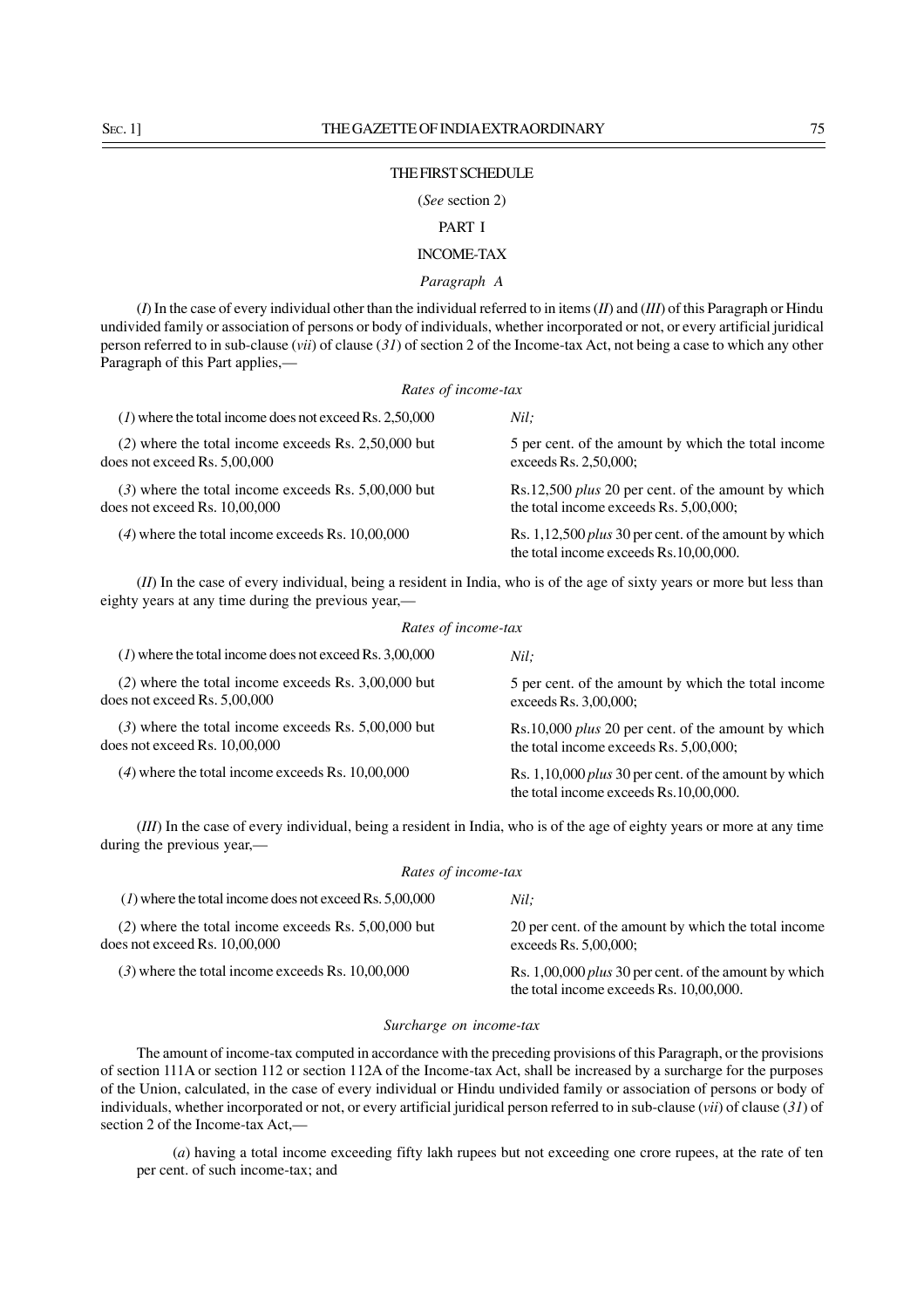(*b*) having a total income exceeding one crore rupees, at the rate of fifteen per cent. of such income-tax:

Provided that in the case of persons mentioned above having total income exceeding,—

(*a*) fifty lakh rupees but not exceeding one crore rupees, the total amount payable as income-tax and surcharge on such income shall not exceed the total amount payable as income-tax on a total income of fifty lakh rupees by more than the amount of income that exceeds fifty lakh rupees;

(*b*) one crore rupees, the total amount payable as income-tax and surcharge on such income shall not exceed the total amount payable as income-tax and surcharge on a total income of one crore rupees by more than the amount of income that exceeds one crore rupees.

*Paragraph B*

In the case of every co-operative society,—

*Rates of income-tax*

| $(1)$ where the total income does not exceed Rs.10,000                            | 10 per cent. of the total income;                                                                 |
|-----------------------------------------------------------------------------------|---------------------------------------------------------------------------------------------------|
| $(2)$ where the total income exceeds Rs. 10,000 but does<br>not exceed Rs. 20,000 | Rs.1,000 <i>plus</i> 20 per cent. of the amount by which the total<br>income exceeds Rs. 10,000;  |
| $(3)$ where the total income exceeds Rs. 20,000                                   | Rs. 3,000 <i>plus</i> 30 per cent. of the amount by which the total<br>income exceeds Rs. 20,000. |

#### *Surcharge on income-tax*

The amount of income-tax computed in accordance with the preceding provisions of this Paragraph, or the provisions of section 111A or section 112 or section 112A of the Income-tax Act, shall, in the case of every co-operative society, having a total income exceeding one crore rupees, be increased by a surcharge for the purposes of the Union calculated at the rate of twelve per cent. of such income-tax:

Provided that in the case of every co-operative society mentioned above having total income exceeding one crore rupees, the total amount payable as income-tax and surcharge on such income shall not exceed the total amount payable as income-tax on a total income of one crore rupees by more than the amount of income that exceeds one crore rupees.

*Paragraph C*

In the case of every firm,—

*Rate of income-tax*

On the whole of the total income 30 per cent.

*Surcharge on income-tax*

The amount of income-tax computed in accordance with the preceding provisions of this Paragraph, or the provisions of section 111A or section 112 or section 112A of the Income-tax Act, shall, in the case of every firm, having a total income exceeding one crore rupees, be increased by a surcharge for the purposes of the Union calculated at the rate of twelve per cent. of such income-tax:

Provided that in the case of every firm mentioned above having total income exceeding one crore rupees, the total amount payable as income-tax and surcharge on such income shall not exceed the total amount payable as income-tax on a total income of one crore rupees by more than the amount of income that exceeds one crore rupees.

*Paragraph* D

In the case of every local authority,—

*Rate of income-tax*

On the whole of the total income 30 per cent.

*Surcharge on income-tax*

The amount of income-tax computed in accordance with the preceding provisions of this Paragraph, or the provisions of section 111A or section 112 or section 112A of the Income-tax Act, shall, in the case of every local authority, having a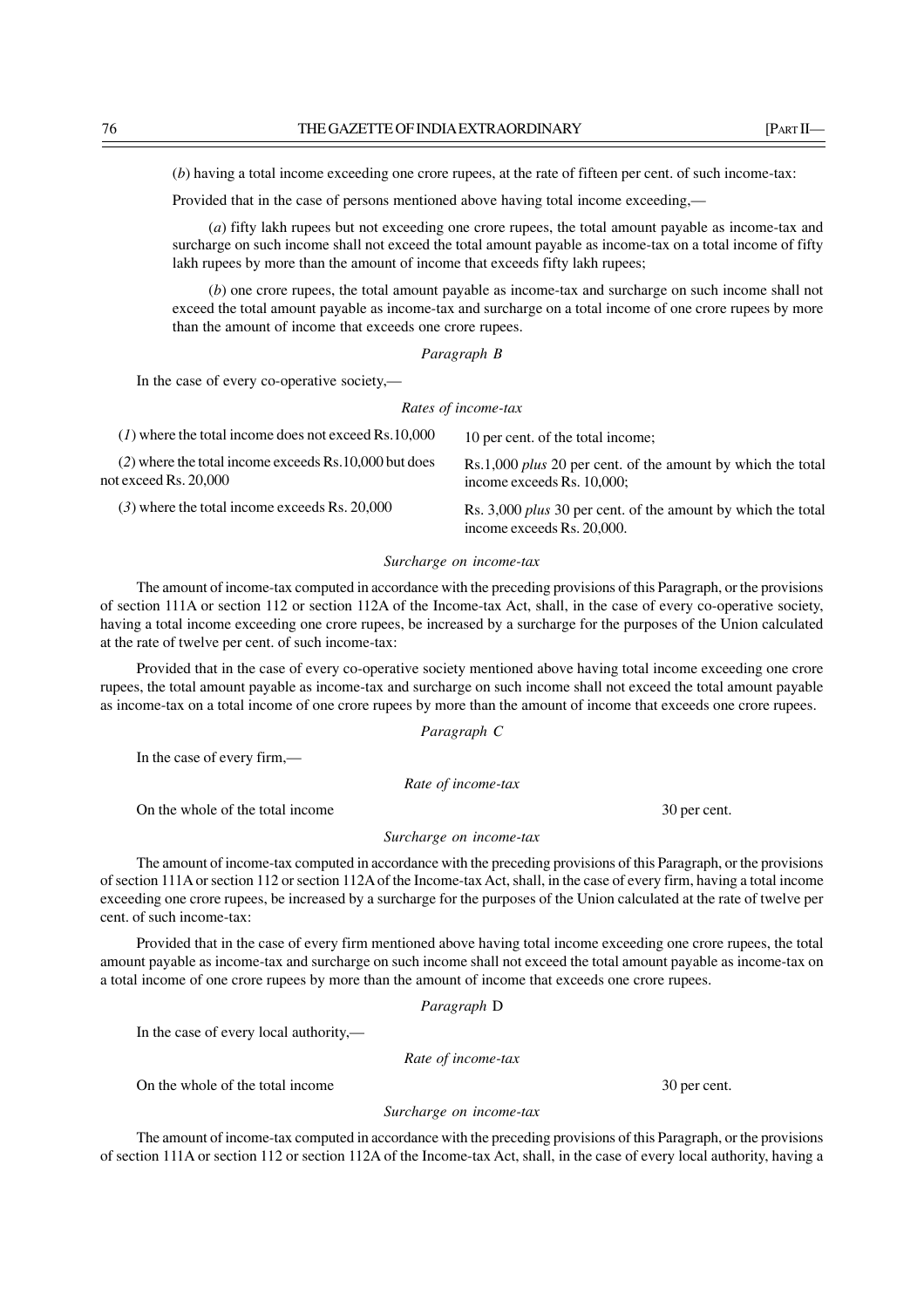SEC. 11 THE GAZETTE OF INDIA EXTRAORDINARY 77

total income exceeding one crore rupees, be increased by a surcharge for the purposes of the Union calculated at the rate of twelve per cent. of such income-tax:

Provided that in the case of every local authority mentioned above having total income exceeding one crore rupees, the total amount payable as income-tax and surcharge on such income shall not exceed the total amount payable as income-tax on a total income of one crore rupees by more than the amount of income that exceeds one crore rupees.

*Paragraph E*

In the case of a company,—

*Rates of income-tax*

I. In the case of a domestic company,—

(*i*) where its total turnover or the gross receipt in the previous year 2016-2017 does not exceed two hundred and fifty crore rupees; 25 per cent. of the total income;

(*ii*) other than that referred to in item (*i*) 30 per cent. of the total income.

II. In the case of a company other than a domestic company,—

(*i*) on so much of the total income as consists of,—

(*a*) royalties received from Government or an Indian concern in pursuance of an agreement made by it with the Government or the Indian concern after the 31st day of March, 1961 but before the 1st day of April, 1976; or

(*b*) fees for rendering technical services received from Government or an Indian concern in pursuance of an agreement made by it with the Government or the Indian concern after the 29th day of February, 1964 but before the 1st day of April, 1976,

| and where such agreement has, in either case, been approved by the Central Government |  | 50 per cent.; |
|---------------------------------------------------------------------------------------|--|---------------|
|---------------------------------------------------------------------------------------|--|---------------|

(*ii*) on the balance, if any, of the total income 40 per cent.

*Surcharge on income-tax*

The amount of income-tax computed in accordance with the preceding provisions of this Paragraph, or the provisions of section 111A or section 112 or section 112A of the Income-tax Act, shall, be increased by a surcharge for the purposes of the Union calculated,—

(*i*) in the case of every domestic company,––

(*a*) having a total income exceeding one crore rupees but not exceeding ten crore rupees, at the rate of seven per cent. of such income-tax; and

(*b*) having a total income exceeding ten crore rupees, at the rate of twelve per cent. of such income-tax;

(*ii*) in the case of every company other than a domestic company,––

(*a*) having a total income exceeding one crore rupees but not exceeding ten crore rupees, at the rate of two per cent. of such income-tax; and

(*b*) having a total income exceeding ten crore rupees, at the rate of five per cent. of such income-tax:

Provided that in the case of every company having a total income exceeding one crore rupees but not exceeding ten crore rupees, the total amount payable as income-tax and surcharge on such income shall not exceed the total amount payable as income-tax on a total income of one crore rupees by more than the amount of income that exceeds one crore rupees:

Provided further that in the case of every company having a total income exceeding ten crore rupees, the total amount payable as income-tax and surcharge on such income shall not exceed the total amount payable as income-tax and surcharge on a total income of ten crore rupees by more than the amount of income that exceeds ten crore rupees.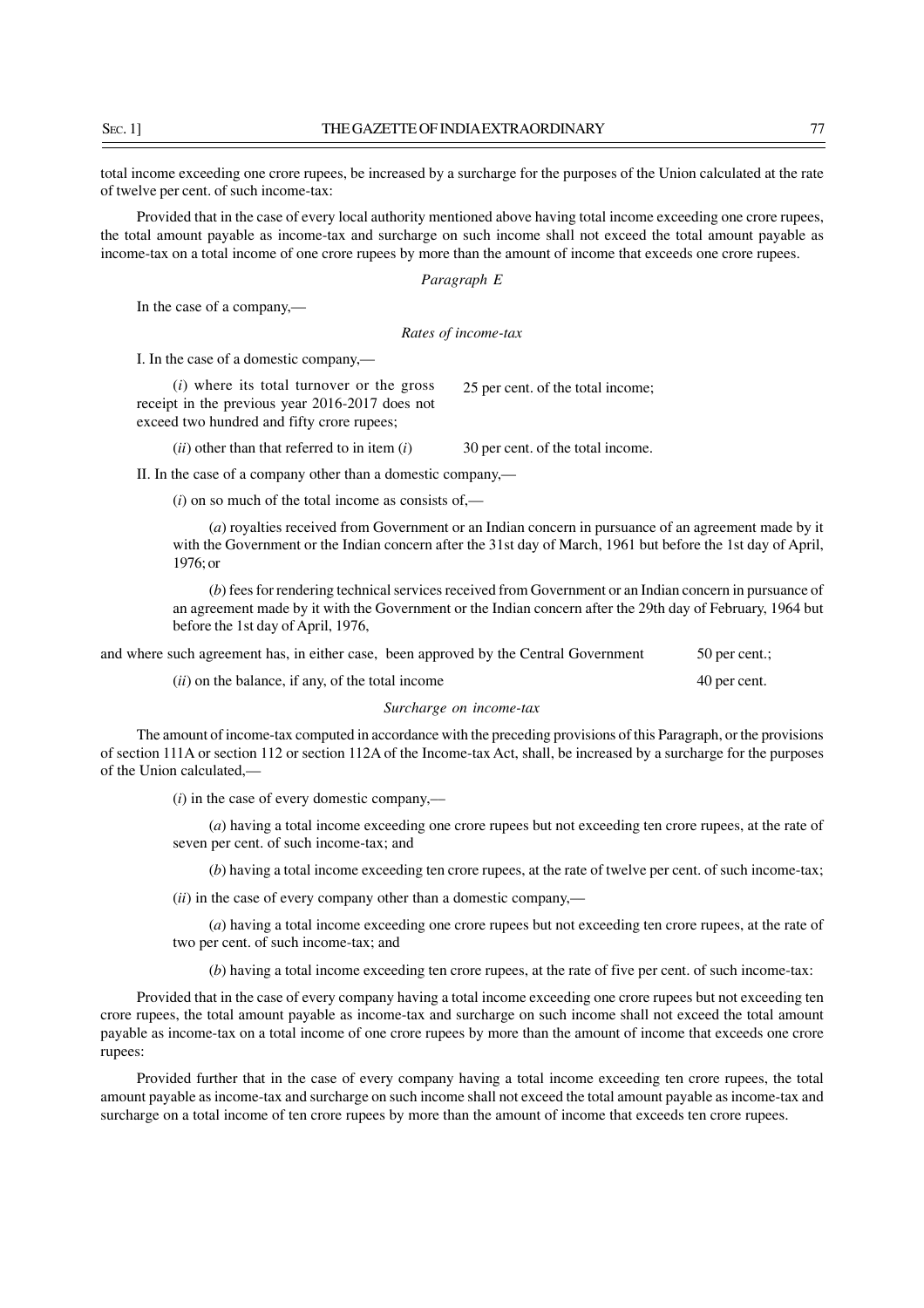# THE GAZETTE OF INDIA EXTRAORDINARY [PART II—

# PART II

# RATES FOR DEDUCTION OF TAX AT SOURCE IN CERTAIN CASES

In every case in which under the provisions of sections 193, 194, 194A, 194B, 194BB, 194D, 194LBA, 194LBB, 194LBC and 195 of the Income-tax Act, tax is to be deducted at the rates in force, deduction shall be made from the income subject to the deduction at the following rates:—

|                                                                                                                                                                                                                                                                           | Rate of income-tax |  |
|---------------------------------------------------------------------------------------------------------------------------------------------------------------------------------------------------------------------------------------------------------------------------|--------------------|--|
| 1. In the case of a person other than a company-                                                                                                                                                                                                                          |                    |  |
| $(a)$ where the person is resident in India—                                                                                                                                                                                                                              |                    |  |
| $(i)$ on income by way of interest other than "Interest on securities"                                                                                                                                                                                                    | 10 per cent.;      |  |
| (ii) on income by way of winnings from lotteries, crossword<br>puzzles, card games and other games of any sort                                                                                                                                                            | 30 per cent.;      |  |
| ( <i>iii</i> ) on income by way of winnings from horse races                                                                                                                                                                                                              | 30 per cent.;      |  |
| $(iv)$ on income by way of insurance commission                                                                                                                                                                                                                           | 5 per cent.;       |  |
| $(v)$ on income by way of interest payable on—                                                                                                                                                                                                                            | 10 per cent.;      |  |
| $(A)$ any debentures or securities for money issued<br>by or on behalf of any local authority or a corporation<br>established by a Central, State or Provincial Act;                                                                                                      |                    |  |
| $(B)$ any debentures issued by a company where<br>such debentures are listed on a recognised stock exchange<br>in India in accordance with the Securities Contracts<br>(Regulation) Act, 1956 (42 of 1956) and any rules made<br>thereunder;                              |                    |  |
| (C) any security of the Central or State Government;                                                                                                                                                                                                                      |                    |  |
| $(vi)$ on any other income                                                                                                                                                                                                                                                | 10 per cent.;      |  |
| $(b)$ where the person is not resident in India—                                                                                                                                                                                                                          |                    |  |
| $(i)$ in the case of a non-resident Indian—                                                                                                                                                                                                                               |                    |  |
| $(A)$ on any investment income                                                                                                                                                                                                                                            | 20 per cent.;      |  |
| $(B)$ on income by way of long-term capital gains referred to<br>in section 115E or sub-clause ( <i>iii</i> ) of clause ( <i>c</i> ) of sub-section ( <i>l</i> )<br>of section 112                                                                                        | 10 per cent.;      |  |
| $(C)$ on income by way of long-term capital gains referred to<br>in section 112A                                                                                                                                                                                          | 10 per cent.;      |  |
| $(D)$ on other income by way of long-term capital gains [not<br>being long-term capital gains referred to in clauses $(33)$<br>and $(36)$ of section 10] referred to in section 112A exceeding<br>one lakh rupees                                                         | 20 per cent.;      |  |
| $(E)$ on income by way of short-term capital gains referred<br>to in section 111A                                                                                                                                                                                         | 15 per cent.;      |  |
| $(F)$ on income by way of interest payable by Government or<br>an Indian concern on moneys borrowed or debt incurred by<br>Government or the Indian concern in foreign currency (not being<br>income by way of interest referred to in section 194LB or section<br>194LC) | 20 per cent.;      |  |
| $(G)$ on income by way of royalty payable by Government or<br>an Indian concern in pursuance of an agreement made by it with<br>the Government or the Indian concern where such royalty is in                                                                             | 10 per cent.;      |  |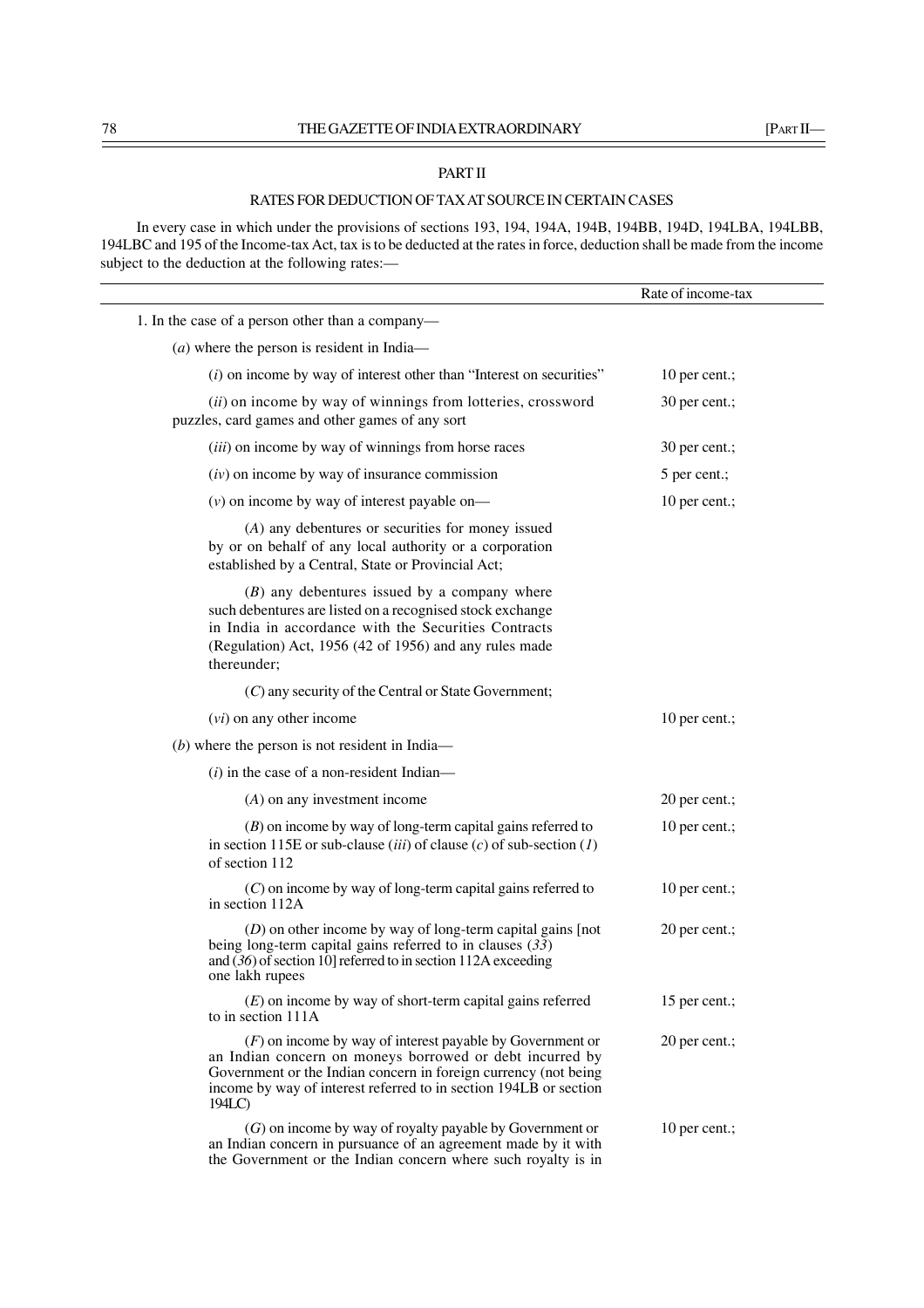consideration for the transfer of all or any rights (including the granting of a licence) in respect of copyright in any book on a subject referred to in the first proviso to sub-section (*1A*) of section115A of the Income-tax Act, to the Indian concern, or in respect of any computer software referred to in the second proviso to sub-section  $(1)$  of section115A of the Income-tax Act, to a person resident in India

(*H*) on income by way of royalty [not being royalty of the 10 per cent.; nature referred to in sub-item  $(b)(i)(G)$ ] payable by Government or an Indian concern in pursuance of an agreement made by it with the Government or the Indian concern and where such agreement is with an Indian concern, the agreement is approved by the Central Government or where it relates to a matter included in the industrial policy, for the time being in force, of the Government of India, the agreement is in accordance with that policy

(*I*) on income by way of fees for technical services payable 10 per cent.; by Government or an Indian concern in pursuance of an agreement made by it with the Government or the Indian concern and where such agreement is with an Indian concern, the agreement is approved by the Central Government or where it relates to a matter included in the industrial policy, for the time being in force, of the Government of India, the agreement is in accordance with that policy

(*J*) on income by way of winnings from lotteries, crossword 30 per cent.; puzzles, card games and other games of any sort (*K*) on income by way of winnings from horse races 30 per cent.; (*L*) on the whole of the other income 30 per cent.; (*ii*) in the case of any other person— (*A*) on income by way of interest payable by Government or 20 per cent.; an Indian concern on moneys borrowed or debt incurred by Government or the Indian concern in foreign currency (not being income by way of interest referred to in section194LB or section

(*B*) on income by way of royalty payable by Government or 10 per cent.; an Indian concern in pursuance of an agreement made by it with the Government or the Indian concern where such royalty is in consideration for the transfer of all or any rights (including the granting of a licence) in respect of copyright in any book on a subject referred to in the first proviso to sub-section (*1A*) of section 115A of the Income-tax Act, to the Indian concern, in respect of any computer software referred to in the second proviso to sub-section (*1A*) of section 115A of the Income-tax Act, to a person resident in India

194LC)

(*C*) on income by way of royalty [not being royalty of the 10 per cent.; nature referred to in sub-item  $(b)(ii)(B)$ ] payable by Government or an Indian concern in pursuance of an agreement made by it with the Government or the Indian concern and where such agreement is with an Indian concern, the agreement is approved by the Central Government or where it relates to a matter included in the industrial policy, for the time being in force, of the Government of India, the agreement is in accordance with that policy

(*D*) on income by way of fees for technical services payable 10 per cent.; by Government or an Indian concern in pursuance of an agreement made by it with the Government or the Indian concern and where such agreement is with an Indian concern, the agreement is approved by the Central Government or where it relates to a matter included in the industrial policy, for the time being in force, of the Government of India, the agreement is in accordance with that policy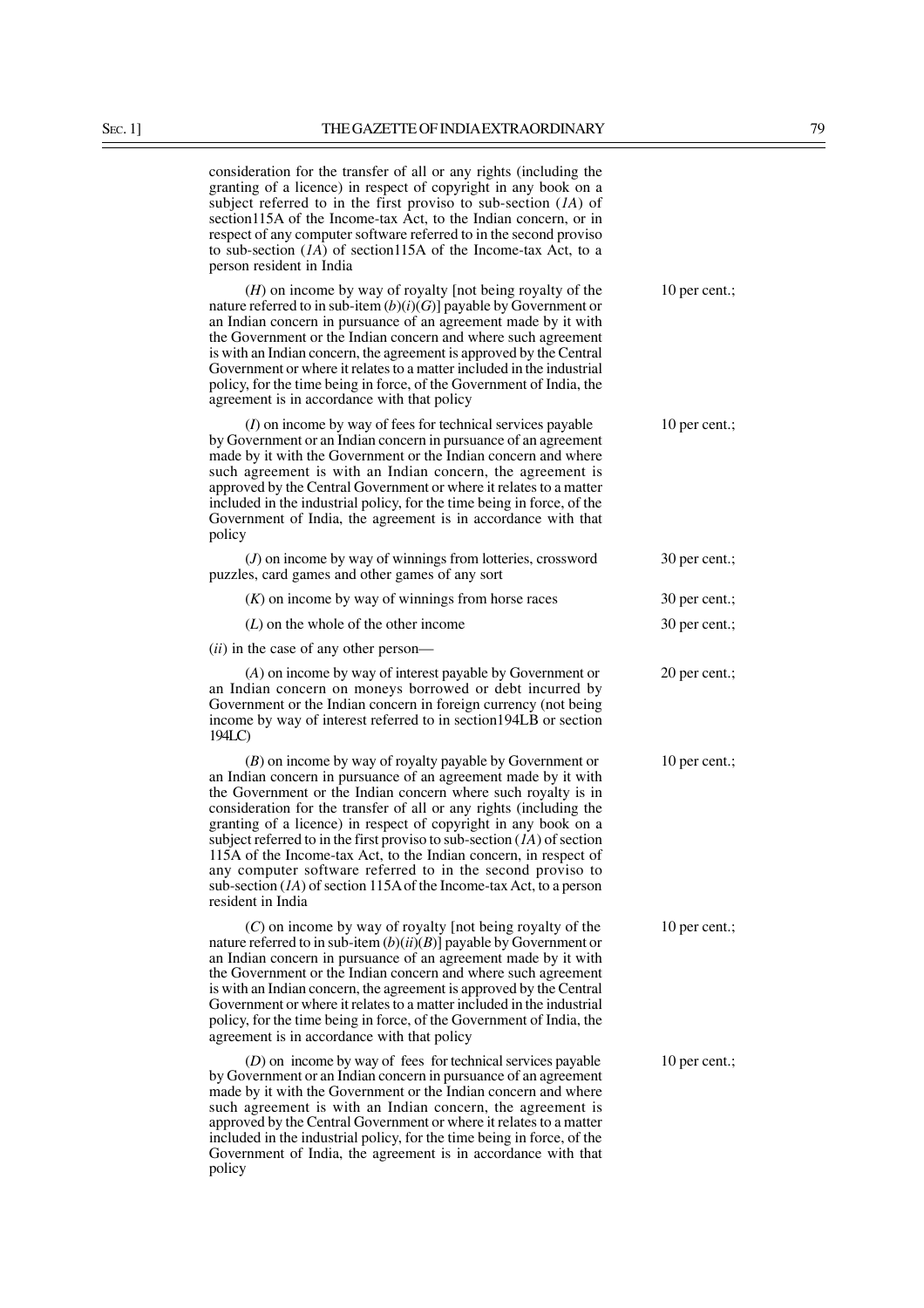| $(E)$ on income by way of winnings from lotteries, crossword<br>puzzles, card games and other games of any sort                                                                                                                                                                                                                                                                                                                                                                                                                                                                                                                                                                           | 30 per cent.; |
|-------------------------------------------------------------------------------------------------------------------------------------------------------------------------------------------------------------------------------------------------------------------------------------------------------------------------------------------------------------------------------------------------------------------------------------------------------------------------------------------------------------------------------------------------------------------------------------------------------------------------------------------------------------------------------------------|---------------|
| $(F)$ on income by way of winnings from horse races                                                                                                                                                                                                                                                                                                                                                                                                                                                                                                                                                                                                                                       | 30 per cent.; |
| $(G)$ on income by way of short-term capital gains referred<br>to in section 111A                                                                                                                                                                                                                                                                                                                                                                                                                                                                                                                                                                                                         | 15 per cent.; |
| $(H)$ on income by way of long-term capital gains referred to<br>in sub-clause <i>(iii)</i> of clause <i>(c)</i> of sub-section <i>(1)</i> of section 112                                                                                                                                                                                                                                                                                                                                                                                                                                                                                                                                 | 10 per cent.; |
| $(I)$ on income by way of long-term capital gains referred to<br>in section 112A exceeding one lakh rupees                                                                                                                                                                                                                                                                                                                                                                                                                                                                                                                                                                                | 10 per cent.; |
| $(J)$ on income by way of other long-term capital gains [not<br>being long-term capital gains referred to in clauses $(33)$ and $(36)$ of<br>section 10]                                                                                                                                                                                                                                                                                                                                                                                                                                                                                                                                  | 20 per cent.; |
| $(K)$ on the whole of the other income                                                                                                                                                                                                                                                                                                                                                                                                                                                                                                                                                                                                                                                    | 30 per cent.  |
| 2. In the case of a company-                                                                                                                                                                                                                                                                                                                                                                                                                                                                                                                                                                                                                                                              |               |
| ( <i>a</i> ) where the company is a domestic company—                                                                                                                                                                                                                                                                                                                                                                                                                                                                                                                                                                                                                                     |               |
| $(i)$ on income by way of interest other than "Interest on securities"                                                                                                                                                                                                                                                                                                                                                                                                                                                                                                                                                                                                                    | 10 per cent.; |
| (ii) on income by way of winnings from lotteries, crossword<br>puzzles, card games and other games of any sort                                                                                                                                                                                                                                                                                                                                                                                                                                                                                                                                                                            | 30 per cent.; |
| ( <i>iii</i> ) on income by way of winnings from horse races                                                                                                                                                                                                                                                                                                                                                                                                                                                                                                                                                                                                                              | 30 per cent.; |
| $(iv)$ on any other income                                                                                                                                                                                                                                                                                                                                                                                                                                                                                                                                                                                                                                                                | 10 per cent.; |
| $(b)$ where the company is not a domestic company—                                                                                                                                                                                                                                                                                                                                                                                                                                                                                                                                                                                                                                        |               |
| $(i)$ on income by way of winnings from lotteries, crossword<br>puzzles, card games and other games of any sort                                                                                                                                                                                                                                                                                                                                                                                                                                                                                                                                                                           | 30 per cent.; |
| $(ii)$ on income by way of winnings from horse races                                                                                                                                                                                                                                                                                                                                                                                                                                                                                                                                                                                                                                      | 30 per cent.; |
| (iii) on income by way of interest payable by Government<br>or an Indian concern on moneys borrowed or debt incurred by<br>Government or the Indian concern in foreign currency (not being income<br>by way of interest referred to in section 194LB or section 194LC)                                                                                                                                                                                                                                                                                                                                                                                                                    | 20 per cent.; |
| $(iv)$ on income by way of royalty payable by Government or an<br>Indian concern in pursuance of an agreement made by it with the<br>Government or the Indian concern after the 31st day of March, 1976<br>where such royalty is in consideration for the transfer of all or any rights<br>(including the granting of a licence) in respect of copyright in any book<br>on a subject referred to in the first proviso to sub-section $(1A)$ of section<br>115A of the Income-tax Act, to the Indian concern, or in respect of any<br>computer software referred to in the second proviso to<br>sub-section $(1A)$ of section 115A of the Income-tax Act, to a person<br>resident in India | 10 per cent.; |
| $(v)$ on income by way of royalty [not being royalty of the nature<br>referred to in sub-item $(b)(iv)$ ] payable by Government or an Indian concern<br>in pursuance of an agreement made by it with the Government or the<br>Indian concern and where such agreement is with an Indian concern, the<br>agreement is approved by the Central Government or where it relates to<br>a matter included in the industrial policy, for the time being in force, of<br>the Government of India, the agreement is in accordance with that policy—                                                                                                                                                |               |
| $(A)$ where the agreement is made after the 31st day of<br>March, 1961 but before the 1st day of April, 1976                                                                                                                                                                                                                                                                                                                                                                                                                                                                                                                                                                              | 50 per cent.; |
| $(B)$ where the agreement is made after the 31st day of<br>March, 1976                                                                                                                                                                                                                                                                                                                                                                                                                                                                                                                                                                                                                    | 10 per cent.; |

(*vi*) on income by way of fees for technical services payable by the Government or an Indian concern in pursuance of an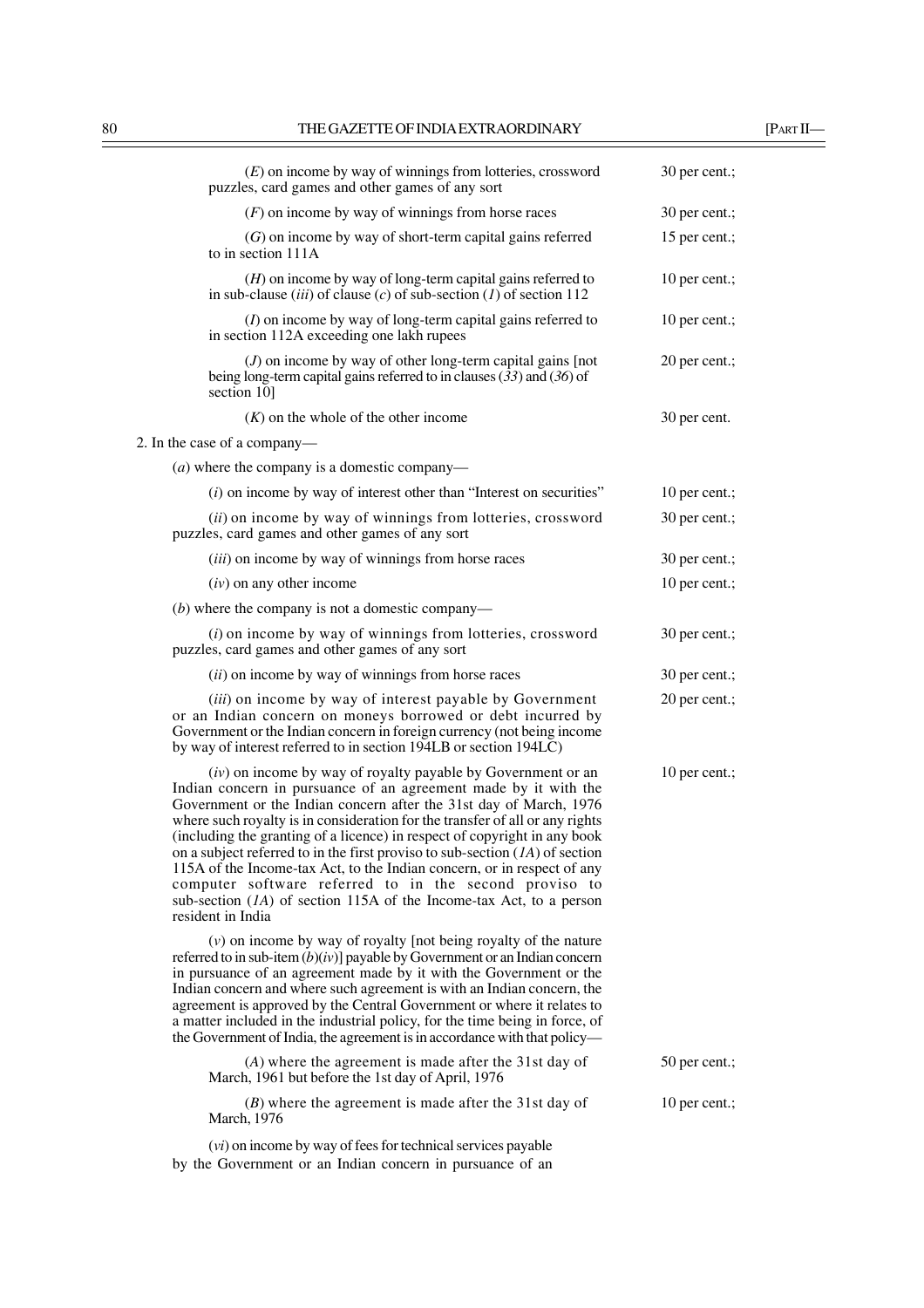| (A) where the agreement is made after the 29th day of<br>February, 1964 but before the 1st day of April, 1976                                                     | $50$ per cent.; |
|-------------------------------------------------------------------------------------------------------------------------------------------------------------------|-----------------|
| $(B)$ where the agreement is made after the 31st day of<br>March, 1976                                                                                            | 10 per cent.;   |
| <i>(vii)</i> on income by way of short-term capital gains referred to in<br>section 111A                                                                          | 15 per cent.;   |
| <i>(viii)</i> on income by way of long-term capital gains referred to in<br>sub-clause <i>(iii)</i> of clause <i>(c)</i> of sub-section <i>(1)</i> of section 112 | 10 per cent.;   |
| $(ix)$ on income by way of long-term capital gains referred to in<br>section 112A exceeding one lakh rupees                                                       | 10 per cent.;   |
| $(x)$ on income by way of other long-term capital gains [not being]<br>long-term capital gains referred to in clauses $(33)$ and $(36)$ of section 10]            | 20 per cent.;   |
| $(xi)$ on any other income                                                                                                                                        | 40 per cent.    |

*Explanation*.—For the purposes of item  $1(b)(i)$  of this Part, "investment income" and "non-resident Indian" shall have the respective meanings assigned to them in Chapter XII-A of the Income-tax Act.

### *Surcharge on income-tax*

The amount of income-tax deducted in accordance with the provisions of—

(*i*) item 1 of this Part, shall be increased by a surcharge, for the purposes of the Union,––

(*a*) in the case of every individual or Hindu undivided family or association of persons or body of individuals, whether incorporated or not, or every artificial juridical person referred to in sub-clause (*vii*) of clause (*31*) of section 2 of the Income-tax Act, being a non-resident, calculated,––

I. at the rate of ten per cent. of such tax, where the income or the aggregate of such incomes paid or likely to be paid and subject to the deduction exceeds fifty lakh rupees but does not exceed one crore rupees;

II. at the rate of fifteen per cent. of such tax, where the income or the aggregate of such incomes paid or likely to be paid and subject to the deduction exceeds one crore rupees but does not exceed two crore rupees;

III. at the rate of twenty-five per cent. of such tax, where the income or the aggregate of such incomes paid or likely to be paid and subject to the deduction exceeds two crore rupees but does not exceed five crore rupees; and

IV. at the rate of thirty-seven per cent. of such tax, where the income or the aggregate of such incomes paid or likely to be paid and subject to the deduction exceeds five crore rupees;

(*b*) in the case of every co-operative society or firm, being a non-resident, calculated at the rate of twelve per cent., where the income or the aggregate of such incomes paid or likely to be paid and subject to the deduction exceeds one crore rupees;

(*ii*) Item 2 of this Part shall be increased by a surcharge, for the purposes of the Union, in the case of every company other than a domestic company, calculated,––

(*a*) at the rate of two per cent. of such income-tax where the income or the aggregate of such incomes paid or likely to be paid and subject to the deduction exceeds one crore rupees but does not exceed ten crore rupees; and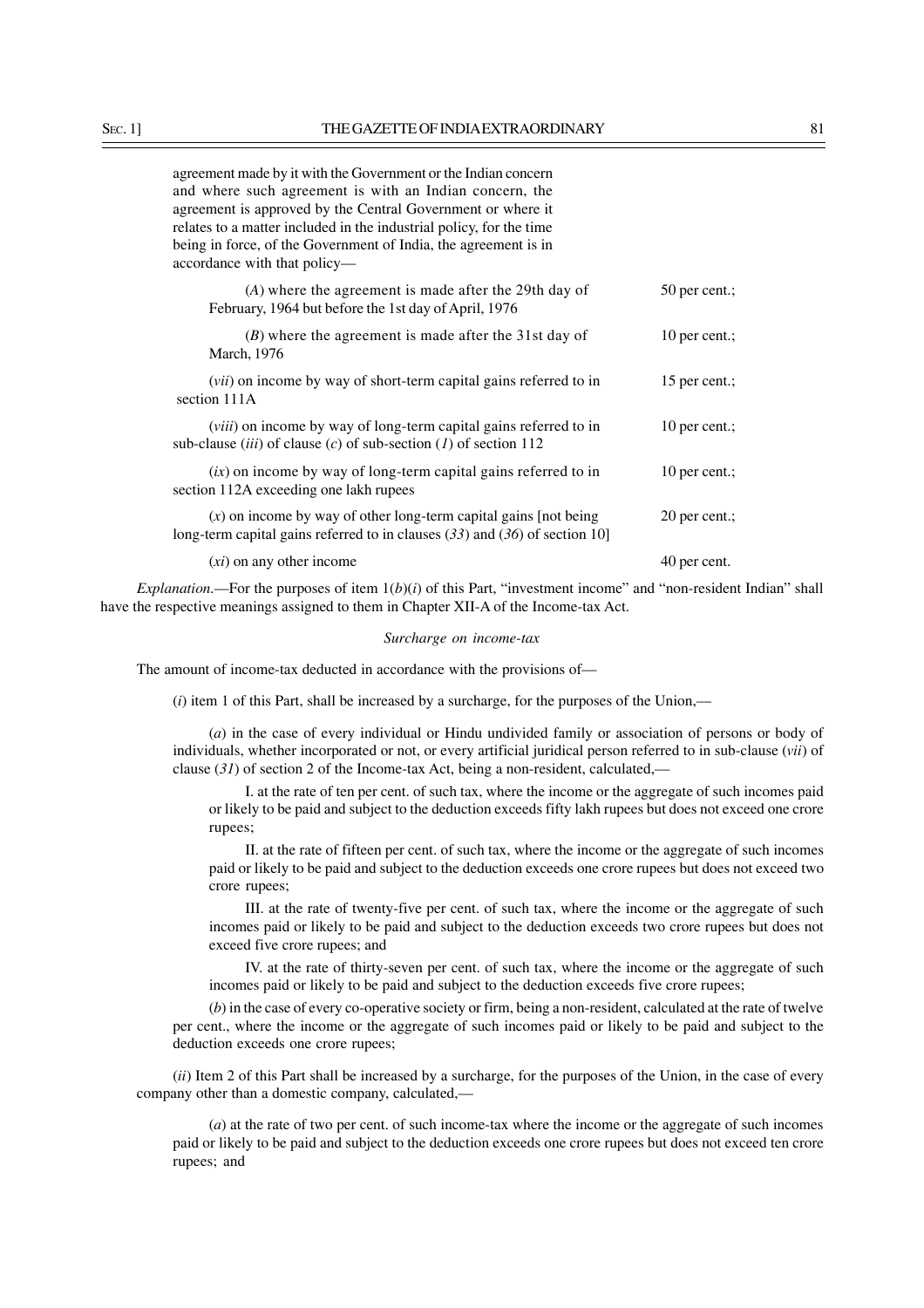(*b*) at the rate of five per cent. of such income-tax where the income or the aggregate of such incomes paid or likely to be paid and subject to the deduction exceeds ten crore rupees.

#### PART III

# RATES FOR CHARGING INCOME-TAX IN CERTAIN CASES, DEDUCTING INCOME-TAX FROM INCOME CHARGEABLE UNDER THE HEAD "SALARIES" AND COMPUTING "ADVANCE TAX"

In cases in which income-tax has to be charged under sub-section (*4*) of section 172 of the Income-tax Act or sub-section (*2*) of section 174 or section 174A or section 175 or sub-section (*2*) of section 176 of the said Act or deducted from, or paid on, from income chargeable under the head "Salaries" under section 192 of the said Act or in which the "advance tax" payable under Chapter XVII-C of the said Act has to be computed at the rate or rates in force, such incometax or, as the case may be, "advance tax" [not being "advance tax" in respect of any income chargeable to tax under Chapter XII or Chapter XII-A or income chargeable to tax under section 115JB or section 115JC or Chapter XII-FA or Chapter XII-FB or sub-section (*1A*) of section 161 or section 164 or section 164A or section 167B of the Income-tax Act at the rates as specified in that Chapter or section or surcharge, wherever applicable, on such "advance tax" in respect of any income chargeable to tax under section 115A or section 115AB or section 115AC or section 115ACA or section 115AD or section 115B or section 115BA or section 115BB or section 115BBA or section 115BBC or section 115BBD or section 115BBDA or section 115BBE or section 115BBF or section 115BBG or section 115E or section 115JB or section 115JC] shall be charged, deducted or computed at the following rate or rates:—

*Paragraph A*

(*I*) In the case of every individual other than the individual referred to in items (*II*) and (*III*) of this Paragraph or Hindu undivided family or association of persons or body of individuals, whether incorporated or not, or every artificial juridical person referred to in sub-clause (*vii*) of clause (*31*) of section 2 of the Income-tax Act, not being a case to which any other Paragraph of this Part applies,—

#### *Rates of income-tax*

| $(1)$ where the total income does not exceed Rs. 2,50,000                               | Nil:                                                                                                   |
|-----------------------------------------------------------------------------------------|--------------------------------------------------------------------------------------------------------|
| $(2)$ where the total income exceeds Rs. 2,50,000 but<br>does not exceed Rs. $5,00,000$ | 5 per cent. of the amount by which the total income exceeds<br>Rs. 2,50,000;                           |
| $(3)$ where the total income exceeds Rs. 5,00,000 but<br>does not exceed Rs. 10,00,000  | Rs. 12,500 <i>plus</i> 20 per cent. of the amount by which the total<br>income exceeds Rs. 5,00,000;   |
| $(4)$ where the total income exceeds Rs. 10,00,000                                      | Rs. 1,12,500 <i>plus</i> 30 per cent. of the amount by which the<br>total income exceeds Rs.10,00,000. |
|                                                                                         |                                                                                                        |

(*II*) In the case of every individual, being a resident in India, who is of the age of sixty years or more but less than eighty years at any time during the previous year,—

#### *Rates of income-tax*

| $(1)$ where the total income does not exceed Rs. 3,00,000 | Nil:                                                                                                    |
|-----------------------------------------------------------|---------------------------------------------------------------------------------------------------------|
| $(2)$ where the total income exceeds Rs. 3,00,000 but     | 5 per cent. of the amount by which the total income exceeds                                             |
| does not exceed Rs. $5,00,000$                            | Rs. 3,00,000;                                                                                           |
| $(3)$ where the total income exceeds Rs. 5,00,000 but     | Rs. 10,000 <i>plus</i> 20 per cent. of the amount by which the total                                    |
| does not exceed Rs. $10,00,000$                           | income exceeds Rs. 5,00,000;                                                                            |
| $(4)$ where the total income exceeds Rs. 10,00,000        | Rs. 1,10,000 <i>plus</i> 30 per cent. of the amount by which the<br>total income exceeds Rs. 10,00,000. |

(*III*) In the case of every individual, being a resident in India, who is of the age of eighty years or more at any time during the previous year,—

#### *Rates of income-tax*

(*1*) where the total income does not exceed Rs. 5,00,000 *Nil*;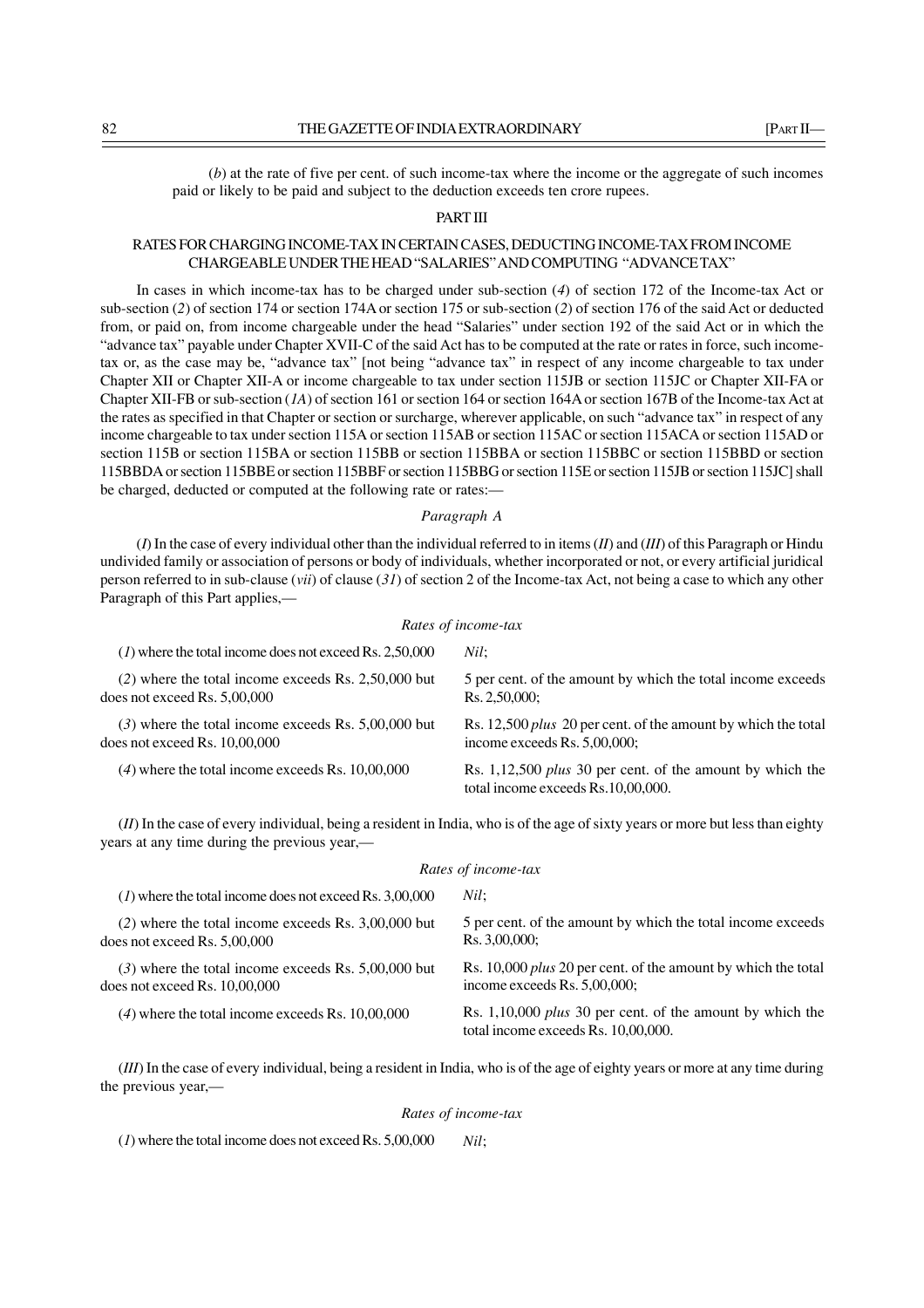SEC. 11 THE GAZETTE OF INDIA EXTRAORDINARY 83

| $(2)$ where the total income exceeds Rs. 5,00,000 but | 20 per cent, of the amount by which the total income exceeds                                            |
|-------------------------------------------------------|---------------------------------------------------------------------------------------------------------|
| $\alpha$ does not exceed Rs. 10,00,000                | $\text{Rs.} 5.00,000:$                                                                                  |
| $(3)$ where the total income exceeds Rs.10,00,000     | Rs. 1,00,000 <i>plus</i> 30 per cent. of the amount by which the<br>total income exceeds Rs. 10,00,000. |

#### *Surcharge on income-tax*

The amount of income-tax computed in accordance with the preceding provisions of this Paragraph, or the provisions of section 111A or section 112 or section 112A of the Income-tax Act, shall be increased by a surcharge for the purposes of the Union, calculated, in the case of every individual or Hindu undivided family or association of persons or body of individuals, whether incorporated or not, or every artificial juridical person referred to in sub-clause (*vii*) of clause (*31*) of section 2 of the Income-tax Act,—

(*a*) having a total income exceeding fifty lakh rupees but not exceeding one crore rupees, at the rate of ten per cent. of such income-tax;

(*b*) having a total income exceeding one crore rupees but not exceeding two crore rupees, at the rate of fifteen per cent. of such income-tax;

(*c*) having a total income exceeding two crore rupees but not exceeding five crore rupees, at the rate of twenty-five per cent. of such income-tax; and

(*d*) having a total income exceeding five crore rupees, at the rate of thirty-seven per cent. of such income-tax:

Provided that in the case of persons mentioned above having total income exceeding,—

(*a*) fifty lakh rupees but not exceeding one crore rupees, the total amount payable as incometax and surcharge on such income shall not exceed the total amount payable as income-tax on a total income of fifty lakh rupees by more than the amount of income that exceeds fifty lakh rupees;

(*b*) one crore rupees but does not exceed two crore rupees, the total amount payable as income-tax and surcharge on such income shall not exceed the total amount payable as income-tax and surcharge on a total income of one crore rupees by more than the amount of income that exceeds one crore rupees;

(*c*) two crore rupees but does not exceed five crore rupees, the total amount payable as income-tax and surcharge on such income shall not exceed the total amount payable as income-tax and surcharge on a total income of two crore rupees by more than the amount of income that exceeds two crore rupees;

(*d*) five crore rupees, the total amount payable as income-tax and surcharge on such income shall not exceed the total amount payable as income-tax and surcharge on a total income of five crore rupees by more than the amount of income that exceeds five crore rupees.

#### *Paragraph B*

In the case of every co-operative society,—

#### *Rates of income-tax*

| $(1)$ where the total income does not exceed Rs.10,000                            | 10 per cent. of the total income;                                                                 |
|-----------------------------------------------------------------------------------|---------------------------------------------------------------------------------------------------|
| $(2)$ where the total income exceeds Rs. 10,000 but does<br>not exceed Rs. 20,000 | Rs. 1,000 <i>plus</i> 20 per cent. of the amount by which the total<br>income exceeds Rs. 10,000; |
| $(3)$ where the total income exceeds Rs. 20,000                                   | Rs. 3,000 <i>plus</i> 30 per cent. of the amount by which the total<br>income exceeds Rs. 20,000. |
|                                                                                   |                                                                                                   |

### *Surcharge on income-tax*

The amount of income-tax computed in accordance with the preceding provisions of this Paragraph, or the provisions of section 111A or section 112 or section 112A of the Income-tax Act, shall, in the case of every co-operative society, having a total income exceeding one crore rupees, be increased by a surcharge for the purposes of the Union calculated at the rate of twelve per cent. of such income-tax: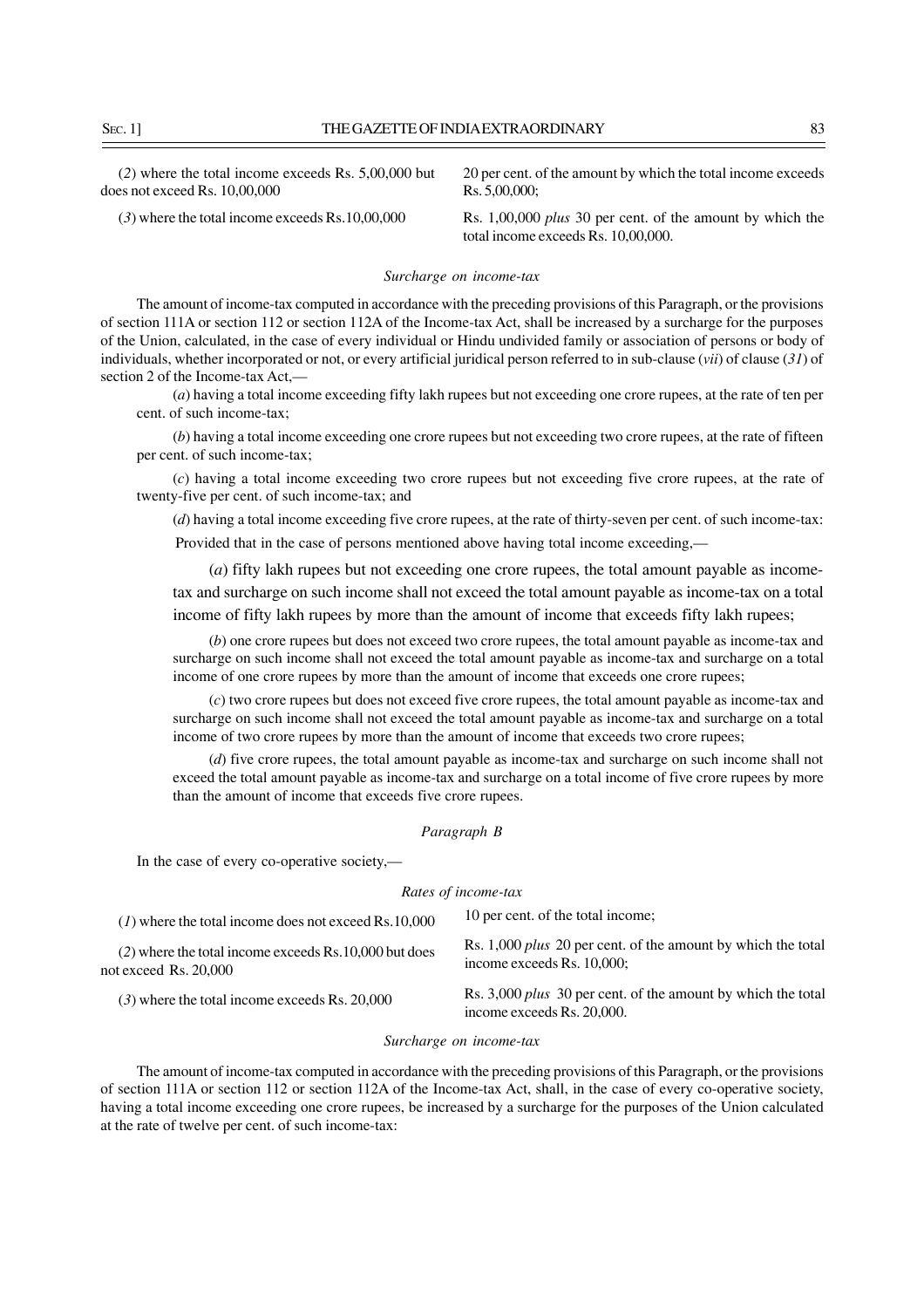Provided that in the case of every co-operative society mentioned above having total income exceeding one crore rupees, the total amount payable as income-tax and surcharge on such income shall not exceed the total amount payable as income-tax on a total income of one crore rupees by more than the amount of income that exceeds one crore rupees.

# *Paragraph C*

In the case of every firm,—

*Rate of income-tax*

On the whole of the total income 30 per cent.

*Surcharge on income-tax*

The amount of income-tax computed in accordance with the preceding provisions of this Paragraph, or the provisions of section 111A or section 112 or section 112A of the Income-tax Act, shall, in the case of every firm, having a total income exceeding one crore rupees, be increased by a surcharge for the purposes of the Union calculated at the rate of twelve per cent. of such income-tax:

Provided that in the case of every firm mentioned above having total income exceeding one crore rupees, the total amount payable as income-tax and surcharge on such income shall not exceed the total amount payable as income-tax on a total income of one crore rupees by more than the amount of income that exceeds one crore rupees.

*Paragraph D*

In the case of every local authority,—

*Rate of income-tax*

On the whole of the total income 30 per cent.

*Surcharge on income-tax*

The amount of income-tax computed in accordance with the preceding provisions of this Paragraph, or the provisions of section 111A or section 112 or section 112A of the Income-tax Act, shall, in the case of every local authority, having a total income exceeding one crore rupees, be increased by a surcharge for the purposes of the Union calculated at the rate of twelve per cent. of such income-tax:

Provided that in the case of every local authority mentioned above having total income exceeding one crore rupees, the total amount payable as income-tax and surcharge on such income shall not exceed the total amount payable as income-tax on a total income of one crore rupees by more than the amount of income that exceeds one crore rupees.

*Paragraph E*

In the case of a company,—

*Rates of income-tax*

I. In the case of a domestic company,—

(*i*) where its total turnover or the gross receipt in the previous year 2017-2018 does not exceed four hundred crore rupees;

25 per cent. of the total income;

30 per cent. of the total income.

(*ii*) other than that referred to in item (*i*)

II. In the case of a company other than a domestic company,—

 $(i)$  on so much of the total income as consists of,—

(*a*) royalties received from the Government or an Indian concern in pursuance of an agreement made by it with the Government or the Indian concern after the 31st day of March, 1961 but before the 1st day of April, 1976; or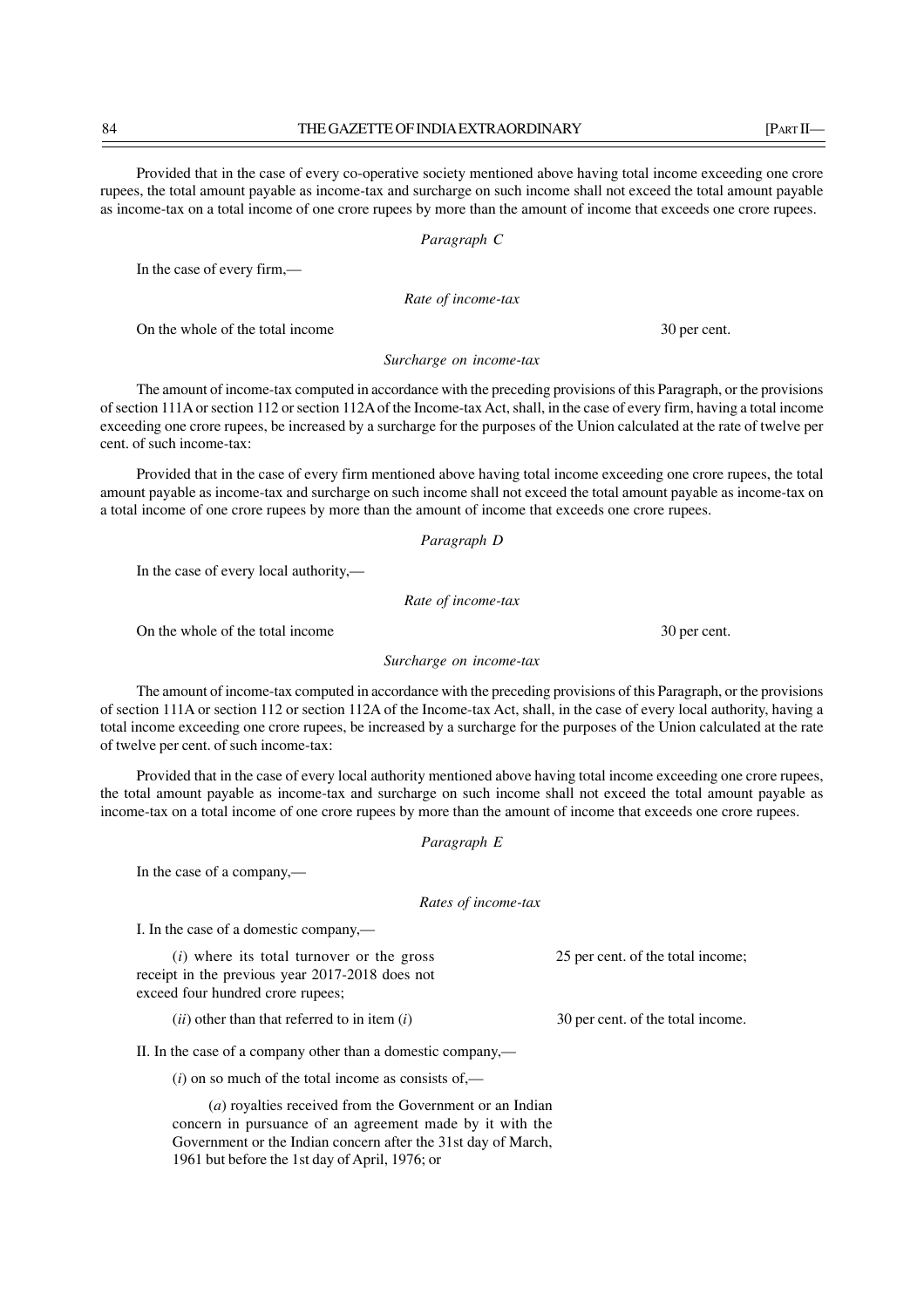| (b) fees for rendering technical services received from                          |               |
|----------------------------------------------------------------------------------|---------------|
| Government or an Indian concern in pursuance of an agreement                     |               |
| made by it with the Government or the Indian concern after the                   |               |
| 29th day of February, 1964 but before the 1st day of April, 1976,                |               |
| and where such agreement has, in either case, been approved by the<br>Government | 50 per cent.; |
| $(ii)$ on the balance, if any, of the total income                               | 40 per cent.  |

#### *Surcharge on income-tax*

The amount of income-tax computed in accordance with the preceding provisions of this Paragraph, or the provisions of section 111A or section 112 or section 112A of the Income-tax Act, shall be increased by a surcharge for the purposes of the Union, calculated,––

(*i*) in the case of every domestic company,––

(*a*) having a total income exceeding one crore rupees but not exceeding ten crore rupees, at the rate of seven per cent. of such income-tax; and

(*b*) having a total income exceeding ten crore rupees, at the rate of twelve per cent. of such income-tax;

(*ii*) in the case of every company other than a domestic company,––

(*a*) having a total income exceeding one crore rupees but not exceeding ten crore rupees, at the rate of two per cent. of such income-tax; and

(*b*) having a total income exceeding ten crore rupees, at the rate of five per cent. of such income-tax:

Provided that in the case of every company having a total income exceeding one crore rupees but not exceeding ten crore rupees, the total amount payable as income-tax and surcharge on such income shall not exceed the total amount payable as income-tax on a total income of one crore rupees by more than the amount of income that exceeds one crore rupees:

Provided further that in the case of every company having a total income exceeding ten crore rupees, the total amount payable as income-tax and surcharge on such income shall not exceed the total amount payable as income-tax and surcharge on a total income of ten crore rupees by more than the amount of income that exceeds ten crore rupees.

### PART IV

#### [*See* section 2 (*13*)(*c*)]

#### RULES FOR COMPUTATION OF NET AGRICULTURAL INCOME

*Rule* 1.—Agricultural income of the nature referred to in sub-clause (*a*) of clause (*1A*) of section 2 of the Income-tax Act shall be computed as if it were income chargeable to income-tax under that Act under the head "Income from other sources" and the provisions of sections 57 to 59 of that Act shall, so far as may be, apply accordingly:

Provided that sub-section (*2*) of section 58 shall apply subject to the modification that the reference to section 40A therein shall be construed as not including a reference to sub-sections (*3*), (*3A*) and (*4*) of section 40A.

*Rule* 2.—Agricultural income of the nature referred to in sub-clause (*b*) or sub-clause (*c*) of clause (*1A*) of section 2 of the Income-tax Act [other than income derived from any building required as a dwelling-house by the receiver of the rent or revenue of the cultivator or the receiver of rent-in-kind referred to in the said sub-clause (*c*)] shall be computed as if it were income chargeable to income-tax under that Act under the head "Profits and gains of business or profession" and the provisions of sections 30, 31, 32, 36, 37, 38, 40, 40A [other than sub-sections (*3*), (*3A*) and (*4*) thereof], 41, 43, 43A, 43B and 43C of the Income-tax Act shall, so far as may be, apply accordingly.

*Rule* 3.—Agricultural income of the nature referred to in sub-clause (*c*) of clause (*1A*) of section 2 of the Income-tax Act, being income derived from any building required as a dwelling-house by the receiver of the rent or revenue or the cultivator or the receiver of rent-in-kind referred to in the said sub-clause (*c*) shall be computed as if it were income chargeable to income-tax under that Act under the head "Income from house property" and the provisions of sections 23 to 27 of that Act shall, so far as may be, apply accordingly.

 $G_{0V}$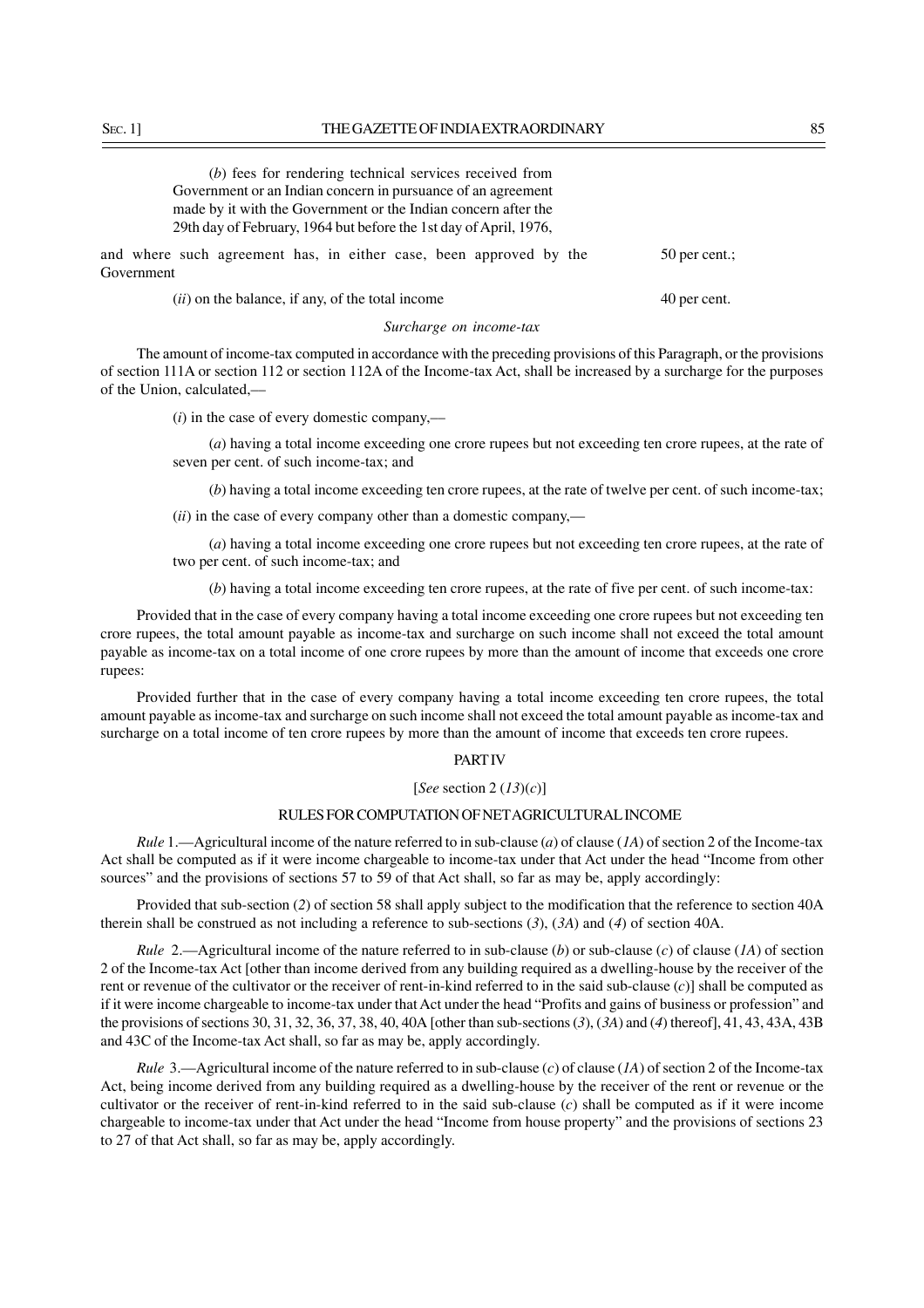*Rule 4.*—Notwithstanding anything contained in any other provisions of these rules, in a case-

(*a*) where the assessee derives income from sale of tea grown and manufactured by him in India, such income shall be computed in accordance with rule 8 of the Income-tax Rules, 1962, and sixty per cent. of such income shall be regarded as the agricultural income of the assessee;

(*b*) where the assessee derives income from sale of centrifuged latex or cenex or latex based crepes (such as pale latex crepe) or brown crepes (such as estate brown crepe, re-milled crepe, smoked blanket crepe or flat bark crepe) or technically specified block rubbers manufactured or processed by him from rubber plants grown by him in India, such income shall be computed in accordance with rule 7A of the Income-tax Rules, 1962, and sixty-five per cent. of such income shall be regarded as the agricultural income of the assessee;

(*c*) where the assessee derives income from sale of coffee grown and manufactured by him in India, such income shall be computed in accordance with rule 7B of the Income-tax Rules, 1962, and sixty per cent. or seventy-five per cent., as the case may be, of such income shall be regarded as the agricultural income of the assessee.

*Rule* 5.—Where the assessee is a member of an association of persons or a body of individuals (other than a Hindu undivided family, a company or a firm) which in the previous year has either no income chargeable to tax under the Incometax Act or has total income not exceeding the maximum amount not chargeable to tax in the case of an association of persons or a body of individuals (other than a Hindu undivided family, a company or a firm) but has any agricultural income then, the agricultural income or loss of the association or body shall be computed in accordance with these rules and the share of the assessee in the agricultural income or loss so computed shall be regarded as the agricultural income or loss of the assessee.

*Rule* 6.—Where the result of the computation for the previous year in respect of any source of agricultural income is a loss, such loss shall be set off against the income of the assessee, if any, for that previous year from any other source of agricultural income:

Provided that where the assessee is a member of an association of persons or a body of individuals and the share of the assessee in the agricultural income of the association or body, as the case may be, is a loss, such loss shall not be set off against any income of the assessee from any other source of agricultural income.

*Rule* 7.—Any sum payable by the assessee on account of any tax levied by the State Government on the agricultural income shall be deducted in computing the agricultural income.

*Rule* 8.—(*1*) Where the assessee has, in the previous year relevant to the assessment year commencing on the 1st day of April, 2019, any agricultural income and the net result of the computation of the agricultural income of the assessee for any one or more of the previous years relevant to the assessment years commencing on the 1st day of April, 2011 or the 1st day of April, 2012 or the 1st day of April, 2013 or the 1st day of April, 2014 or the 1st day of April, 2015 or the 1st day of April, 2016 or the 1st day of April, 2017 or the 1st day of April, 2018, is a loss, then, for the purposes of sub-section (*2*) of section 2 of this Act,—

(*i*) the loss so computed for the previous year relevant to the assessment year commencing on the 1st day of April, 2011, to the extent, if any, such loss has not been set off against the agricultural income for the previous year relevant to the assessment year commencing on the 1st day of April, 2012 or the 1st day of April, 2013 or the 1st day of April, 2014 or the 1st day of April, 2015 or the 1st day of April, 2016 or the 1st day of April, 2017 or the 1st day of April, 2018,

(*ii*) the loss so computed for the previous year relevant to the assessment year commencing on the 1st day of April, 2012, to the extent, if any, such loss has not been set off against the agricultural income for the previous year relevant to the assessment year commencing on the 1st day of April, 2013 or the 1st day of April, 2014 or the 1st day of April, 2015 or the 1st day of April, 2016 or the 1st day of April, 2017 or the 1st day of April, 2018,

*(iii)* the loss so computed for the previous year relevant to the assessment year commencing on the 1st day of April, 2013, to the extent, if any, such loss has not been set off against the agricultural income for the previous year relevant to the assessment year commencing on the 1st day of April, 2014 or the 1st day of April, 2015 or the 1st day of April, 2016 or the 1st day of April, 2017 or the 1st day of April, 2018,

(*iv*) the loss so computed for the previous year relevant to the assessment year commencing on the 1st day of April, 2014, to the extent, if any, such loss has not been set off against the agricultural income for the previous year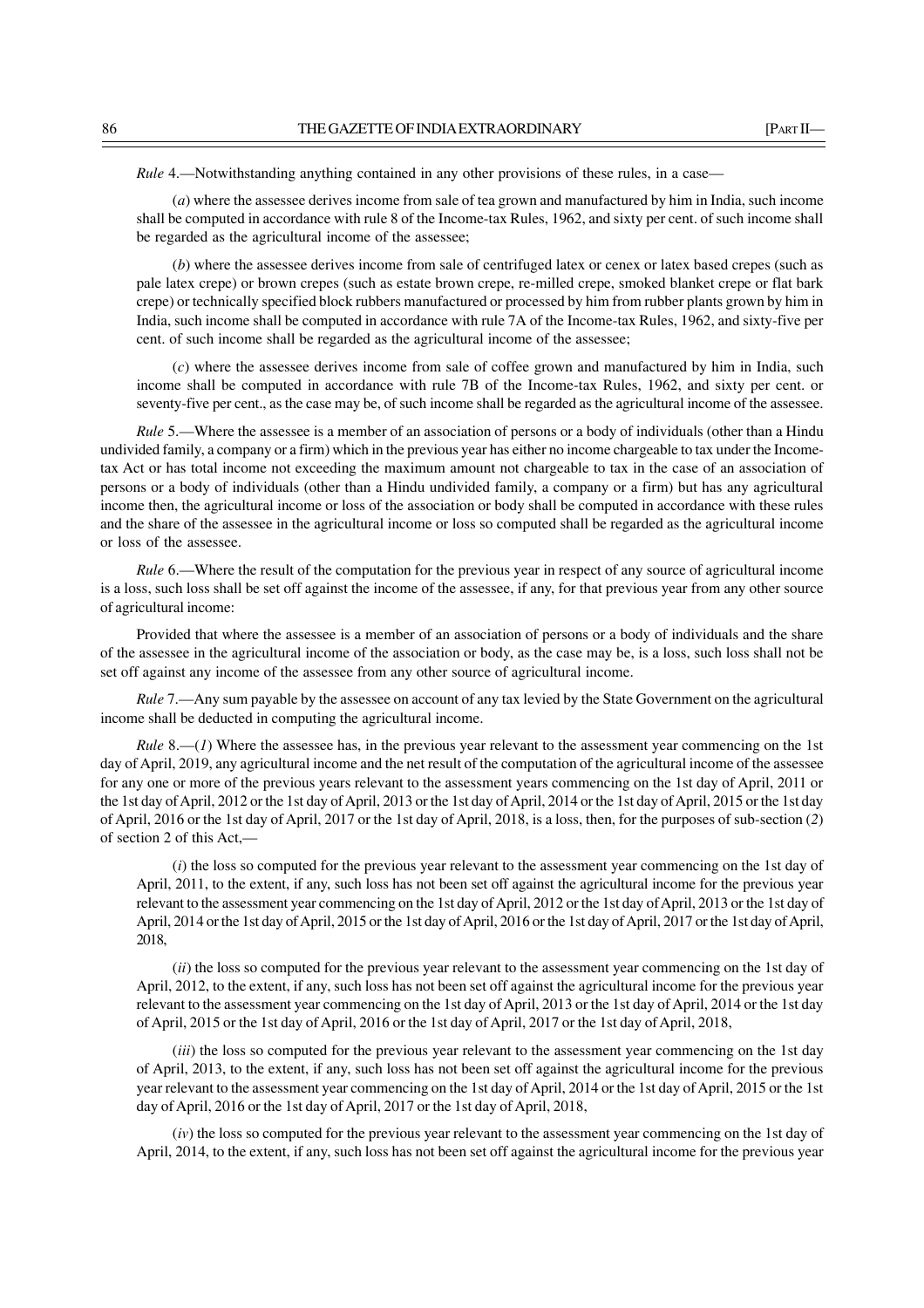relevant to the assessment year commencing on the 1st day of April, 2015 or the 1st day of April, 2016 or the 1st day of April, 2017 or the 1st day of April, 2018,

(*v*) the loss so computed for the previous year relevant to the assessment year commencing on the 1st day of April, 2015, to the extent, if any, such loss has not been set off against the agricultural income for the previous year relevant to the assessment year commencing on the 1st day of April, 2016 or the 1st day of April, 2017 or the 1st day of April, 2018,

(*vi*) the loss so computed for the previous year relevant to the assessment year commencing on the 1st day of April, 2016, to the extent, if any, such loss has not been set off against the agricultural income for the previous year relevant to the assessment year commencing on the 1st day of April, 2017 or the 1st day of April, 2018,

(*vii*) the loss so computed for the previous year relevant to the assessment year commencing on the 1st day of April, 2017, to the extent, if any, such loss has not been set off against the agricultural income for the previous year relevant to the assessment year commencing on the 1st day of April, 2018,

(*viii*) the loss so computed for the previous year relevant to the assessment year commencing on the 1st day of April, 2018,

shall be set off against the agricultural income of the assessee for the previous year relevant to the assessment year commencing on the 1st day of April, 2019.

(*2*) Where the assessee has, in the previous year relevant to the assessment year commencing on the 1st day of April, 2020, or, if by virtue of any provision of the Income-tax Act, income-tax is to be charged in respect of the income of a period other than the previous year, in such other period, any agricultural income and the net result of the computation of the agricultural income of the assessee for any one or more of the previous years relevant to the assessment years commencing on the 1st day of April, 2012 or the 1st day of April, 2013 or the 1st day of April, 2014 or the 1st day of April, 2015 or the 1st day of April, 2016 or the 1st day of April, 2017 or the 1st day of April, 2018 or the 1st day of April, 2019, is a loss, then, for the purposes of sub-section  $(10)$  of section 2 of this Act,—

(*i*) the loss so computed for the previous year relevant to the assessment year commencing on the 1st day of April, 2012, to the extent, if any, such loss has not been set off against the agricultural income for the previous year relevant to the assessment year commencing on the 1st day of April, 2013 or the 1st day of April, 2014 or the 1st day of April, 2015 or the 1st day of April, 2016 or the 1st day of April, 2017 or the 1st day of April, 2018 or the 1st day of April, 2019,

(*ii*) the loss so computed for the previous year relevant to the assessment year commencing on the 1st day of April, 2013, to the extent, if any, such loss has not been set off against the agricultural income for the previous year relevant to the assessment year commencing on the 1st day of April, 2014 or the 1st day of April, 2015 or the 1st day of April, 2016 or the 1st day of April, 2017 or the 1st day of April, 2018 or the 1st day of April, 2019,

(*iii*) the loss so computed for the previous year relevant to the assessment year commencing on the 1st day of April, 2014, to the extent, if any, such loss has not been set off against the agricultural income for the previous year relevant to the assessment year commencing on the 1st day of April, 2015 or the 1st day of April, 2016 or the 1st day of April, 2017 or the 1st day of April, 2018 or the 1st day of April, 2019,

(*iv*) the loss so computed for the previous year relevant to the assessment year commencing on the 1st day of April, 2015, to the extent, if any, such loss has not been set off against the agricultural income for the previous year relevant to the assessment year commencing on the 1st day of April, 2016 or the 1st day of April, 2017 or the 1st day of April, 2018 or the 1st day of April, 2019,

(*v*) the loss so computed for the previous year relevant to the assessment year commencing on the 1st day of April, 2016, to the extent, if any, such loss has not been set off against the agricultural income for the previous year relevant to the assessment year commencing on the 1st day of April, 2017 or the 1st day of April, 2018 or the 1st day of April, 2019,

(*vi*) the loss so computed for the previous year relevant to the assessment year commencing on the 1st day of April, 2017, to the extent, if any, such loss has not been set off against the agricultural income for the previous year relevant to the assessment year commencing on the 1st day of April, 2018 or the 1st day of April, 2019,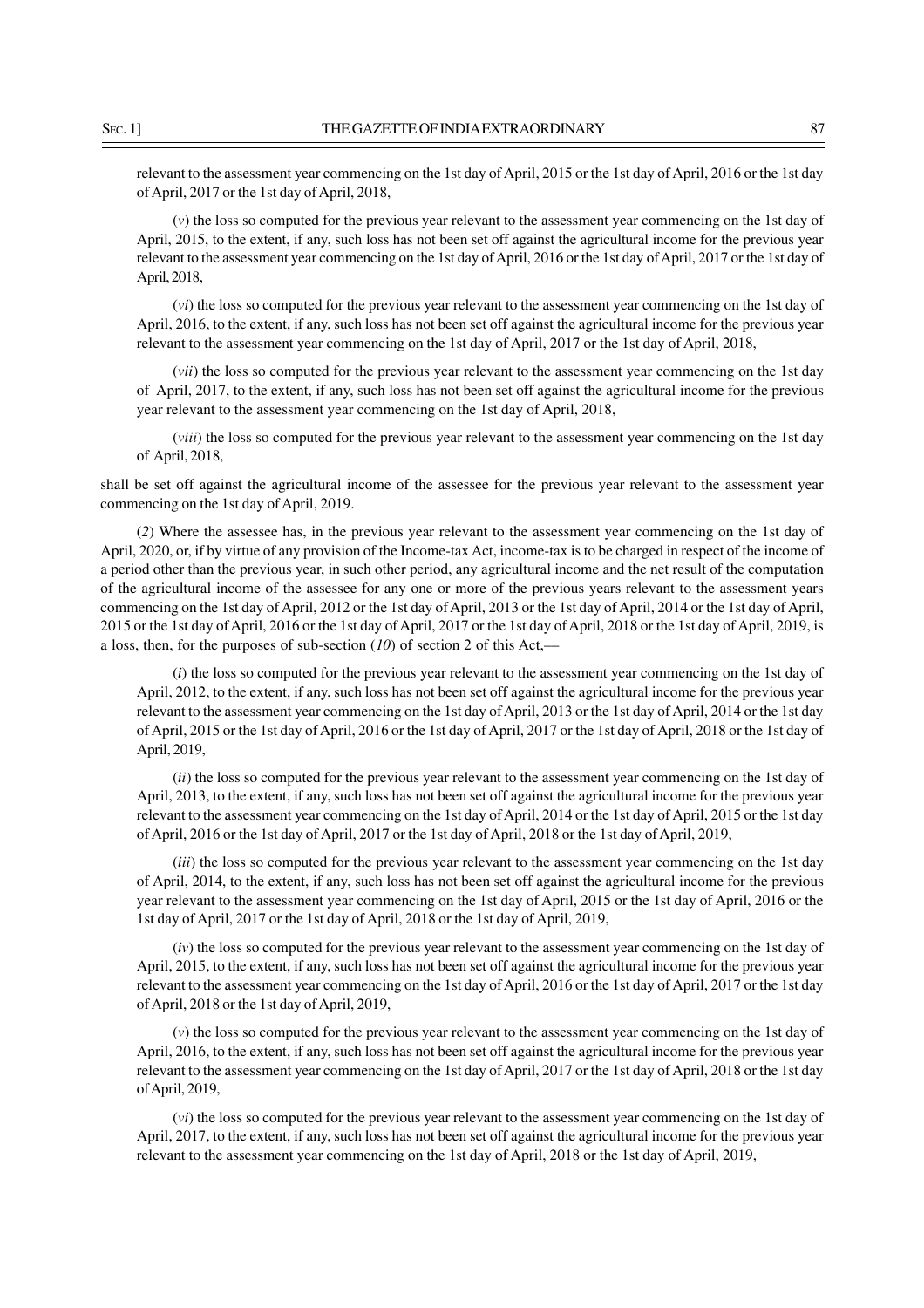(*vii*) the loss so computed for the previous year relevant to the assessment year commencing on the 1st day of April, 2018, to the extent, if any, such loss has not been set off against the agricultural income for the previous year relevant to the assessment year commencing on the 1st day of April, 2019,

(*viii*) the loss so computed for the previous year relevant to the assessment year commencing on the 1st day of April, 2019,

shall be set off against the agricultural income of the assessee for the previous year relevant to the assessment year commencing on the 1st day of April, 2020.

(*3*) Where any person deriving any agricultural income from any source has been succeeded in such capacity by another person, otherwise than by inheritance, nothing in sub-rule (*1*) or sub-rule (*2*) shall entitle any person, other than the person incurring the loss, to have it set off under sub-rule (*1*) or, as the case may be, sub-rule (*2*).

(*4*) Notwithstanding anything contained in this rule, no loss which has not been determined by the Assessing Officer under the provisions of these rules or the rules contained in the First Schedule to the Finance Act, 2011 (8 of 2011) or the First Schedule to the Finance Act, 2012 (23 of 2012) or the First Schedule to the Finance Act, 2013 (17 of 2013) or the First Schedule to the Finance (No. 2) Act, 2014 (25 of 2014) or the First Schedule to the Finance Act, 2015 (20 of 2015) or the First Schedule to the Finance Act, 2016 (28 of 2016) or the First Schedule to the Finance Act, 2017 (7 of 2017) or the First Schedule to the Finance Act, 2018 (13 of 2018) shall be set off under sub-rule (*1*) or, as the case may be, sub-rule (*2*).

*Rule* 9.—Where the net result of the computation made in accordance with these rules is a loss, the loss so computed shall be ignored and the net agricultural income shall be deemed to be *nil.*

*Rule* 10.—The provisions of the Income-tax Act relating to procedure for assessment (including the provisions of section 288A relating to rounding off of income) shall, with the necessary modifications, apply in relation to the computation of the net agricultural income of the assessee as they apply in relation to the assessment of the total income.

*Rule* 11.—For the purposes of computing the net agricultural income of the assessee, the Assessing Officer shall have the same powers as he has under the Income-tax Act for the purposes of assessment of the total income.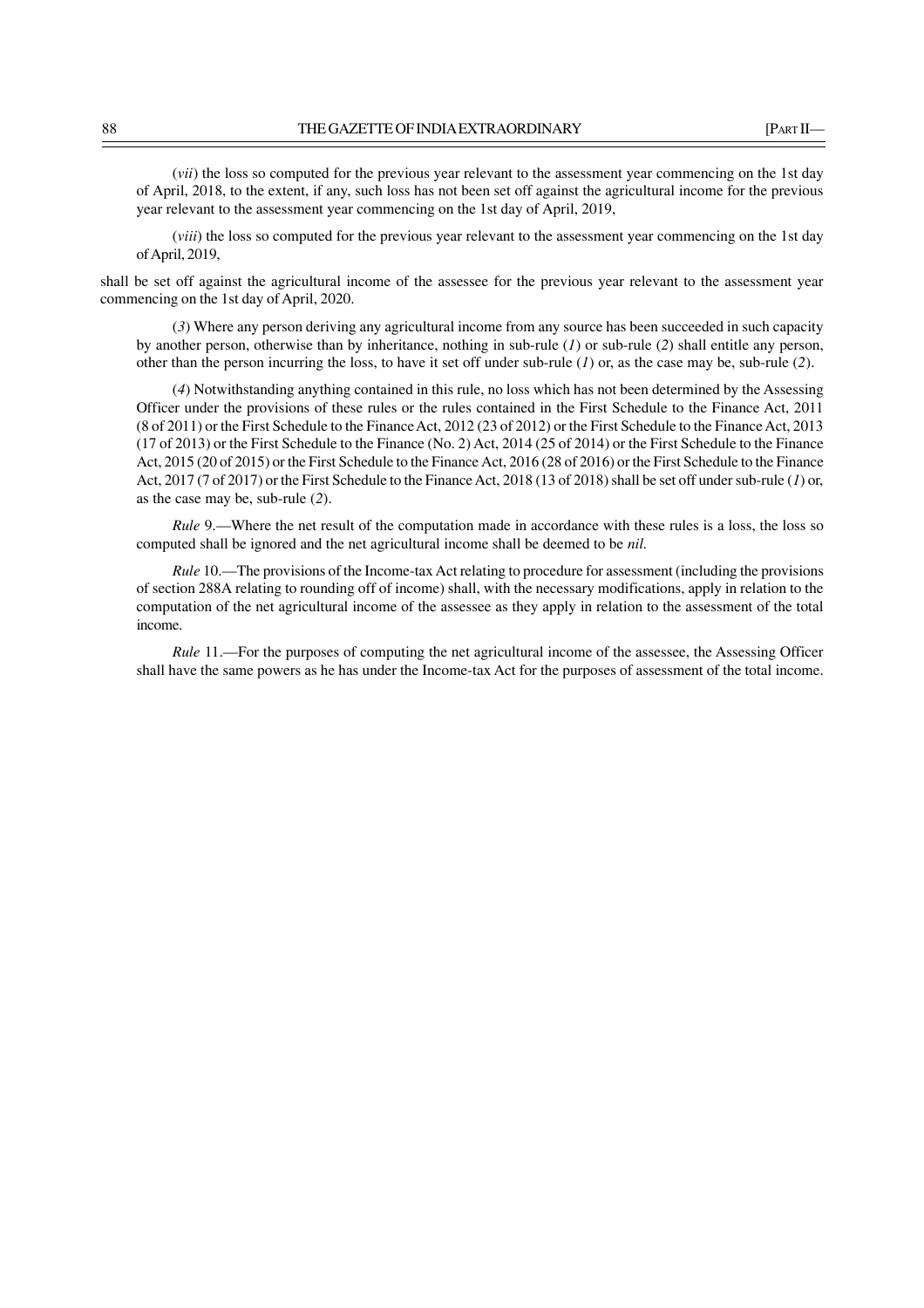# THE SECOND SCHEDULE [*See* section 83(*1*)]

| Notification number<br>and date                           | Amendment                                                                                                                                                            | Period of effect<br>of amendment                             |
|-----------------------------------------------------------|----------------------------------------------------------------------------------------------------------------------------------------------------------------------|--------------------------------------------------------------|
| (1)                                                       | (2)                                                                                                                                                                  | (3)                                                          |
| GS.R. 423 (E),<br>dated the $1st$ June,<br>2011 [46/2011- | In the said notification, in the Table, against serial number 443, in<br>column (2), for the figures "3823 11 90", the figures "3823 11 00"<br>shall be substituted. | 31st March, 2017<br>to 14 <sup>th</sup> September,<br>2017   |
| Customs, dated<br>$1st$ June, 2011]                       |                                                                                                                                                                      |                                                              |
| GS.R.499(E),<br>dated the $1st$ July,<br>2011 [53/2011-   | In the said notification, in the Table, against serial number 476, in<br>column (2), for the figures "3823 11 90", the figures "3823 11 00"<br>shall be substituted. | 31 <sup>st</sup> March, 2017<br>to $14th$ September,<br>2017 |
| Customs, dated<br>$1st$ July, 2011]<br>GS.R. 185 (E),     | In the said notification, in the Table, against serial numbers 230 and                                                                                               | $31st$ March,                                                |
| dated the 17 <sup>th</sup> March,<br>2012 [12/2012-       | 230A, in column $(2)$ , for the figures "3823 11 90", the figures<br>"3823 11 00" shall be substituted.                                                              | $2017$ to<br>30th June, 2017                                 |
| Customs, dated<br>17 <sup>th</sup> March, 2012]           |                                                                                                                                                                      |                                                              |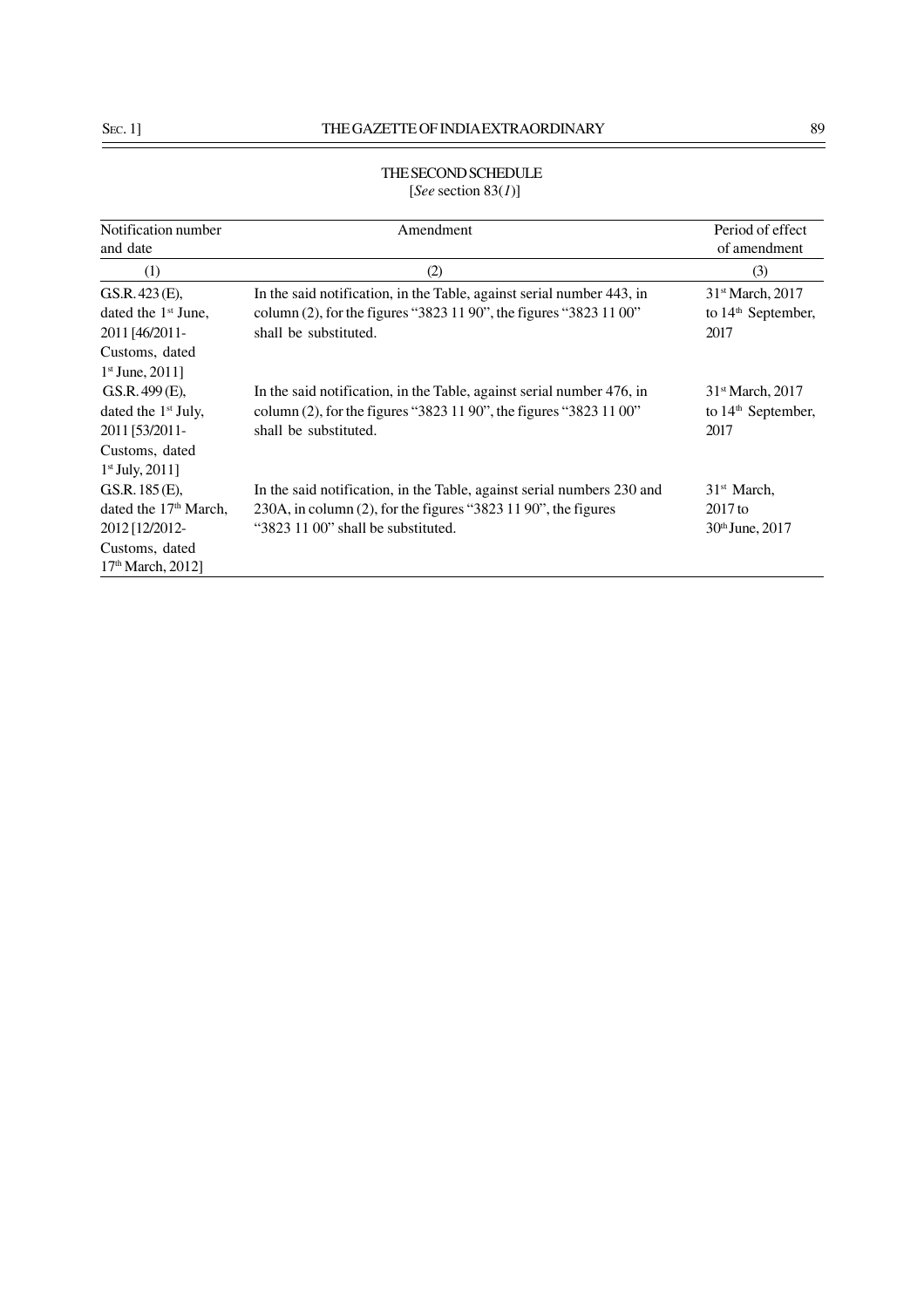# THE THIRD SCHEDULE [*See* section 84(*1*)]

| Notification number              | Amendment                                                                  | Period of effect     |
|----------------------------------|----------------------------------------------------------------------------|----------------------|
| and date                         |                                                                            | of amendment         |
| (1)                              | (2)                                                                        | (3)                  |
| GS.R. 785(E).                    | In the said notification, in the Table, against serial number 251 and 252, | $1st$ July, 2017     |
| dated the 30 <sup>th</sup> June, | in column (2), for the figures "3823 11 90", the figures "3823 11 00"      | to $14th$ September, |
| 2017 [50/2017-                   | shall be substituted.                                                      | 2017                 |
| Customs, dated                   |                                                                            |                      |
| $30th$ June, 2017]               |                                                                            |                      |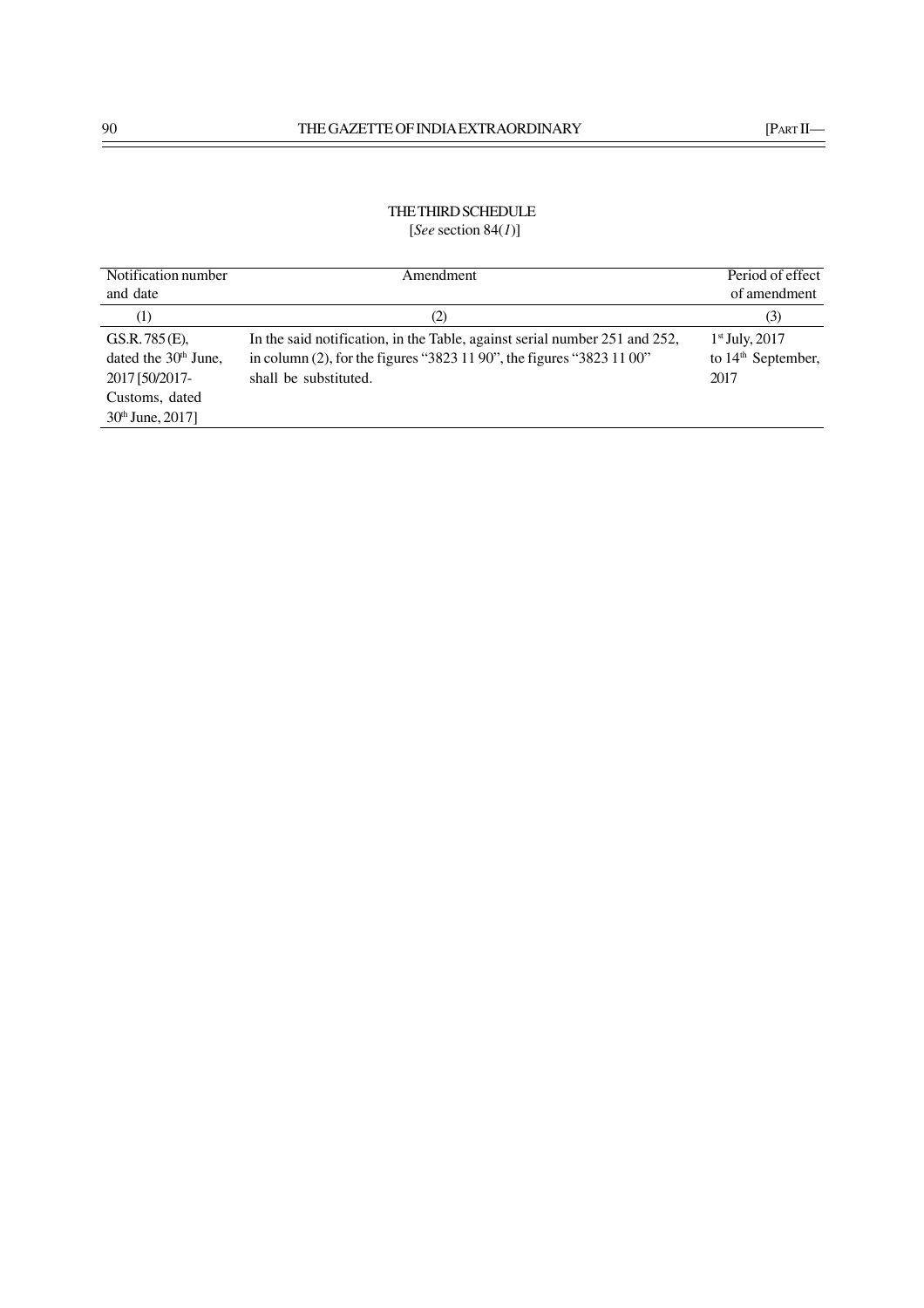# THE FOURTH SCHEDULE

[*See* section 88(*a*)]

In the First Schedule to the Customs Tariff Act.-

(1) in Chapter 39, for the entry in column (4) occurring against all the tariff items of heading 3918, the entry "15%" shall be substituted;

(2) in Chapter 68, for the entry in column (4) occurring against all the tariff items of heading 6813, the entry "15%" shall be substituted;

(3) in Chapter 69, for the entry in column (4) occurring against all the tariff items of headings 6905 and 6907, the entry "15%" shall be substituted;

(4) in Chapter 70, for the entry in column (4) occurring against all the tariff items of heading 7009, the entry "15%" shall be substituted;

 $(5)$  in Chapter  $71,$ —

(i) for the entry in column (4) occurring against all the tariff items of headings 7106, 7108, 7110 and 7112, the entry "12.5%" shall be substituted;

(ii) for the entry in column (4) occurring against tariff items 7107 00 00, 7109 00 00 and 7111 00 00, the entry "12.5%" shall be substituted;

 $(6)$  in Chapter 83, —

(i) for the entry in column (4) occurring against tariff item 8301 20 00, the entry "15%" shall be substituted;

(ii) for the entry in column (4) occurring against all the tariff items of heading 8302, the entry "15%" shall be substituted;

(7) in Chapter 84,––

(i) for the entry in column (4) occurring against tariff item 8415 90 00, the entry "20%" shall be substituted;

(ii) for the entry in column (4) occurring against tariff items 8421 23 00, 8421 31 00, 8421 39 20 and 8421 39 90, the entry "10%" shall be substituted;

(8) in Chapter 85,—

(i) for the entry in column (4) occurring against tariff items 8512 10 00, 8512 20 10, 8512 20 20, 8512 20 90, 8512 30 10, 8512 30 90 and 8512 40 00, the entry "15%" shall be substituted;

(ii) for the entry in column (4) occurring against tariff item 8512 90 00, the entry "10%" shall be substituted;

(iii) for the entry in column (4) occurring against tariff items 8518 21 00 and 8518 22 00, the entry "15%" shall be substituted;

(iv) for the entry in column (4) occurring against tariff item 8521 90 90, the entry "20%" shall be substituted;

(v) for the entry in column (4) occurring against tariff items 8525 80 10, 8525 80 20, 8525 80 30 and 8525 80 90, the entry "20%" shall be substituted;

(vi) for the entry in column (4) occurring against tariff items 8539 10 00, 8539 21 20 and 8539 29 40, the entry "15%" shall be substituted;

(8) in Chapter 87, for the entry in column (4) occurring against all the tariff items of headings 8706 and 8707, the entry "15%" shall be substituted;

(9) in Chapter 90, for the entry in column (4) occurring against tariff item 9001 10 00, the entry "15%" shall be substituted;

(10) in Chapter 98, after Note 6, the following Note shall be inserted, namely :—

"7. Heading 9804 is to be taken not to apply to printed books.".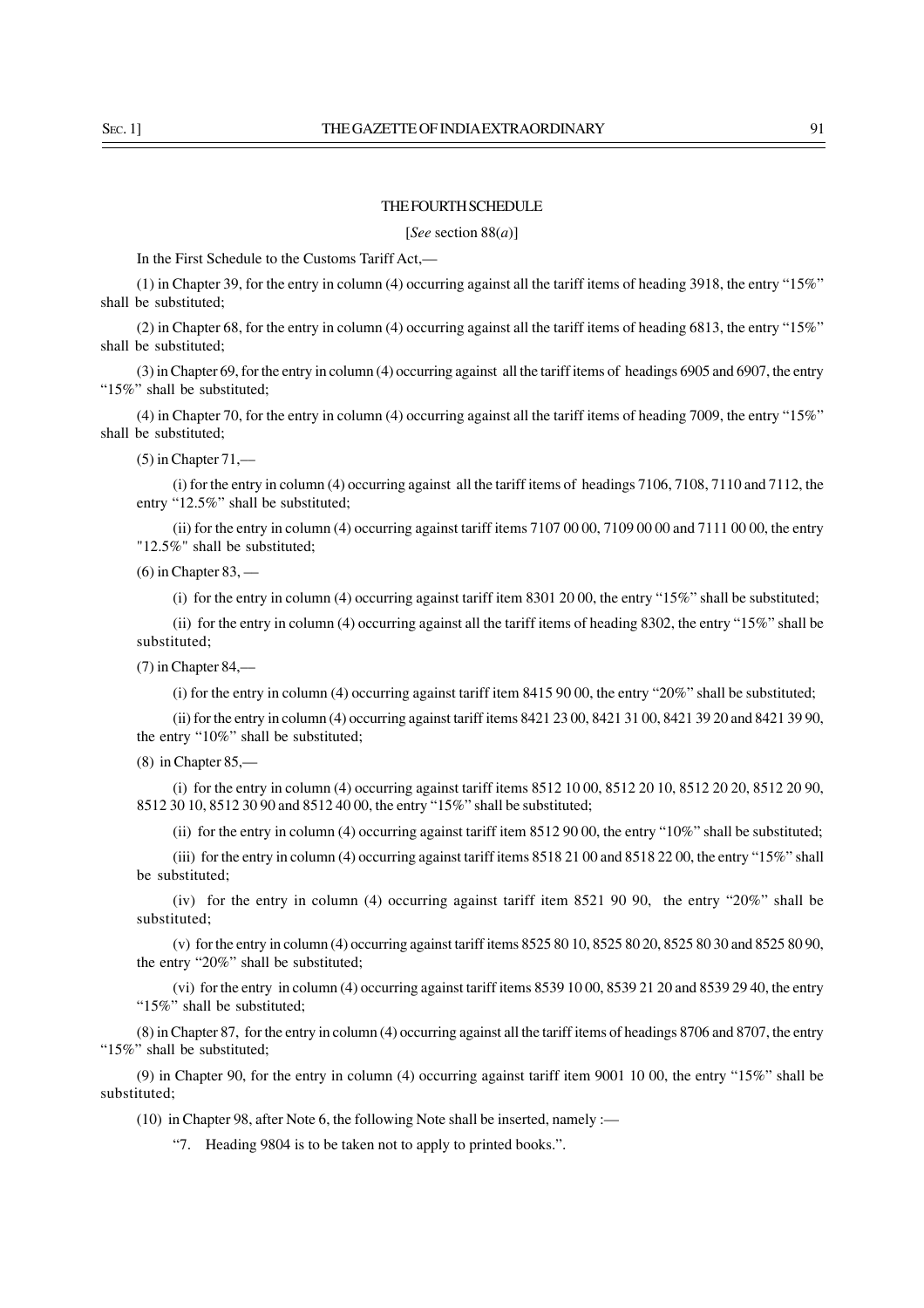# THE FIFTH SCHEDULE [*See* section 88(*b*)]

In the First Schedule to the Customs Tariff Act,––

| Tariff Item | Description of goods | Unit |          | Rate of duty |
|-------------|----------------------|------|----------|--------------|
|             |                      |      | Standard | Preferential |
|             |                      |      | (4)      |              |

(1) in Chapter 1, for the entry in column (2) occurring against tariff item 0106 20 00, the following shall be substituted, namely:—

"- Reptiles (including snakes and turtles)";

(2) in Chapter 2,—

(i) for the entry in column (2) occurring against heading 0201, the following shall be substituted, namely:—

"MEAT OF BOVINE ANIMALS, FRESH OR CHILLED";

(ii) for the entry in column (2) occurring against heading 0207, the following shall be substituted, namely:—

"MEAT AND EDIBLE OFFAL, OF THE POULTRY OF HEADING 0105, FRESH, CHILLED OR FROZEN";

(3) in Chapter 3,—

 $(i)$  in heading 0303,—

(a) in the entry in column (2) occurring against tariff item 0303 14 00, for the words "*Oncorhynchus clarkii*", the words "*Oncorhynchus clarki*" shall be substituted;

(b) in the entry in column (2) occurring after the entry against tariff item 0303 19 00, for the words and bracket "*carp (Cyprinus carpio, Carassius carassius, Ctenopharyngodon idellus, Hypophthalmichthys spp., Cirrhinus spp., Mylopharyngodon piceus, Catla catla, Labeo spp., Osteochilus hasselti, Leptobarbus hoeveni, Megalobroma spp.*", the words and brackets "*carp (Cyprinus spp., Carassius spp., Ctenopharyngodon idellus, Hypophthalmichthys spp., Cirrhinus spp., Mylopharyngodon piceus, Catla catla, Labeo spp., Osteochilus hasselti, Leptobarbus hoeveni, Megalobrama spp.)*" shall be substituted;

(c) in the entry in column (2) occurring against tariff item 0303 25 00,—

(i) for the words "*Cyprinus carpio, Carassius carassius*", the words "*Cyprinus spp., Carassius spp.*" shall be substituted;

(ii) for the word "Megalobroma", the word "Megalobrama" shall be substituted;

(d) in the entry in column (2) occurring against tariff item 0303 31 00, for the word "*hippoglossidae*", the word "*hippoglossoides*" shall be substituted;

(e) in the entry in column (2) occurring after the entry against tariff item 0303 49 00, for the words and brackets "*scads (Decapterusspp.)*", the words and brackets "*scads (Decapterus spp.)*" shall be substituted;

(f) for tariff item 0303 59 00 and the entries relating thereto, the following shall be substituted, namely:—

| 030359     | $\frac{1}{2}$   | Others:                              |     |        |                    |
|------------|-----------------|--------------------------------------|-----|--------|--------------------|
| 0303 59 10 | $\sim$ $  \sim$ | Indian mackerels (Rastrelliger spp.) | Kg. | 30%    | -                  |
| 0303 59 90 | $- - - -$       | <b>Other</b>                         | kg. | $30\%$ | $\mathbf{L}^{(2)}$ |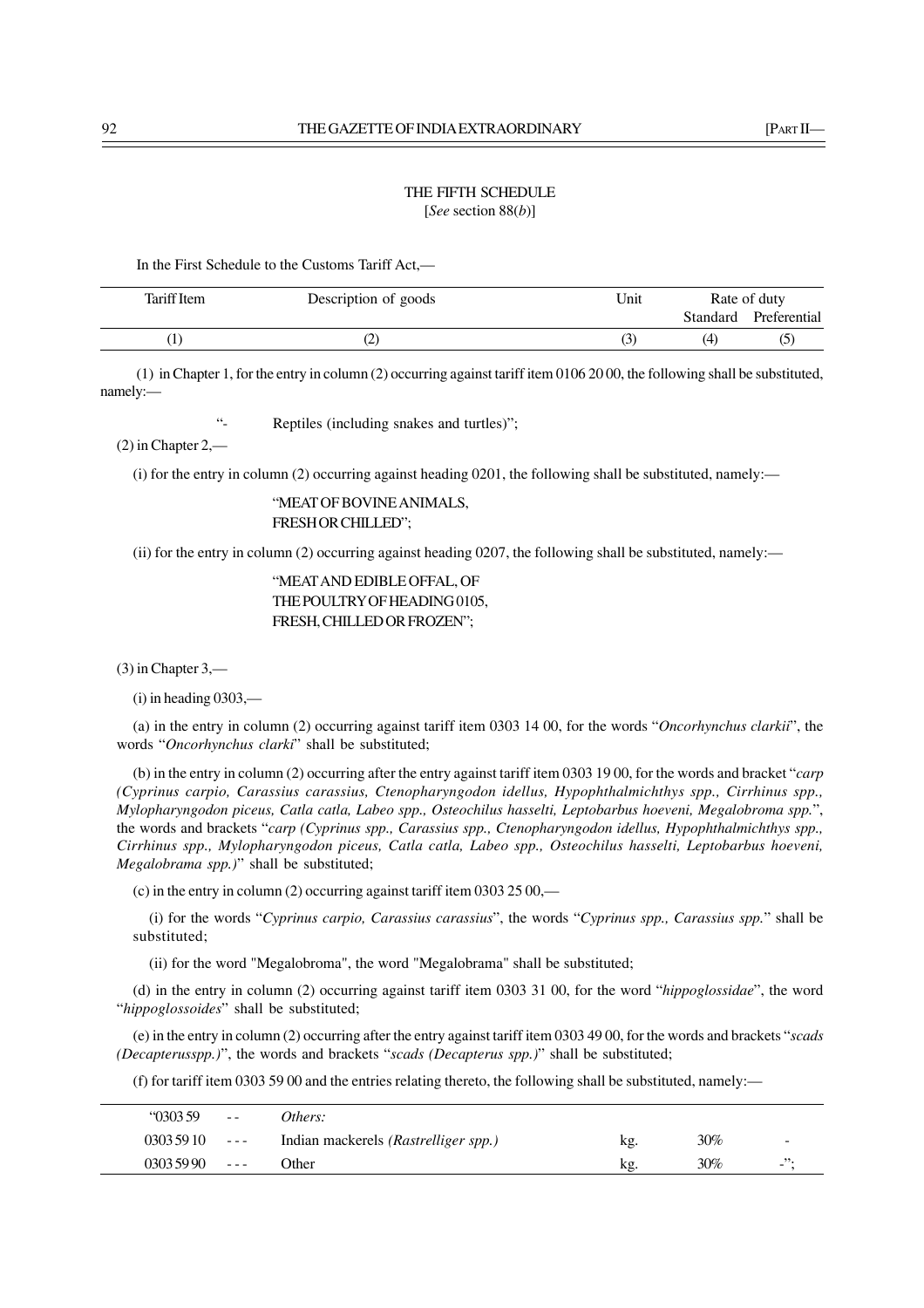(ii) in heading 0304, in the entry in column (2) occurring against tariff items 0304 42 00 and 0304 82 00, for the words "*Oncorhynchus clarkii*", the words "*Oncorhynchus clarki*" shall be substituted;

(iii) in heading 0305,—

(a) in the entry in column (2) occurring against tariff item 0305 32 00, for the word "*Uclichthyidae*", the word "*Euclichthyidae*" shall be substituted;

(b) in the entry in column (2) occurring against tariff item 0305 43 00, for the words "*Oncorhynchus clarkii*", the words "*Oncorhynchus clarki*" shall be substituted;

(iv) in heading 0306, after tariff item 0306 17 19 and the entries relating thereto, the following shall be inserted, namely:—

| "0306 17 20 --- Vannamei shrimp (Litopenaeus vannamei)      | kg. | 30%    |          |
|-------------------------------------------------------------|-----|--------|----------|
| 0306 1730 --- Indian white shrimp (Fenneropenaeus indicus)  | kg. | $30\%$ |          |
| 0306 1740 --- Black tiger shrimp ( <i>Penaeus monodon</i> ) | kg. | $30\%$ |          |
| 0306 1750 --- Flower shrimp ( <i>Penaeus semisulcatus</i> ) | kg. | 30%    | $ \cdot$ |

(v) in heading 0308,—

(a) in the entry in column (2), for the words "MOLLUSCS, LIVE, FRESH, CHILLED, DRIED, SALTED OR IN BRINE", the words "MOLLUSCS, LIVE, FRESH, CHILLED, FROZEN, DRIED, SALTED OR IN BRINE" shall be substituted;

(b) for tariff item 0308 90 00 and the entries relating thereto, the following shall be substituted, namely:—

| .<br>11 Ja<br>$\mathbf{u}$ | <br><br>___ | k o<br>n 2 | 30% | - |
|----------------------------|-------------|------------|-----|---|
|                            |             |            |     |   |

(4) in Chapter 4, in heading 0406,—

(i) for the entry in column (2) occurring against tariff item 0406 10 00, the following shall be substituted, namely:—

"- Fresh (unripened or uncured) cheese,

including whey cheese, and curd";

(ii) for the entry in column (2) occurring against tariff item 0406 30 00, the following shall be substituted, namely:—

"- Processed cheese, not grated or powdered";

(5) in Chapter 5, in the entry in column (2) occurring against heading 0506, for the words "DEGELATINISED POWDER", the words "DEGELATINISED; POWDER" shall be substituted;

 $(6)$  in Chapter 7,—

(i) in Note 2, for the words "*Majorana hartensis*", the words "*Majorana hortensis*" shall be substituted;

(ii) in the entry in column (2) occurring against heading 0705, for the word "*LACTUCASATIVA*", the words "*LACTUCA SATIVA*" shall be substituted;

(iii) for tariff item 0709 93 00 and the entries relating thereto, the following shall be substituted, namely:—

| 070993                                                                                                         |                                                                                                                                                                                                                                                                                                                                                                                              | Pumpkins, squash and gourds (Cucurbita spp.): |     |        |           |  |
|----------------------------------------------------------------------------------------------------------------|----------------------------------------------------------------------------------------------------------------------------------------------------------------------------------------------------------------------------------------------------------------------------------------------------------------------------------------------------------------------------------------------|-----------------------------------------------|-----|--------|-----------|--|
| 0709 93 10                                                                                                     |                                                                                                                                                                                                                                                                                                                                                                                              | Pumpkins                                      | kg. | 30%    | 20%       |  |
| 0709 93 20                                                                                                     |                                                                                                                                                                                                                                                                                                                                                                                              | Squash                                        | kg. | 30%    | 20%       |  |
| 0709 93 30                                                                                                     |                                                                                                                                                                                                                                                                                                                                                                                              | Bitter gourd                                  | kg. | 30%    | 20%       |  |
| 0709 93 40                                                                                                     | $\frac{1}{2} \frac{1}{2} \frac{1}{2} \frac{1}{2} \frac{1}{2} \frac{1}{2} \frac{1}{2} \frac{1}{2} \frac{1}{2} \frac{1}{2} \frac{1}{2} \frac{1}{2} \frac{1}{2} \frac{1}{2} \frac{1}{2} \frac{1}{2} \frac{1}{2} \frac{1}{2} \frac{1}{2} \frac{1}{2} \frac{1}{2} \frac{1}{2} \frac{1}{2} \frac{1}{2} \frac{1}{2} \frac{1}{2} \frac{1}{2} \frac{1}{2} \frac{1}{2} \frac{1}{2} \frac{1}{2} \frac{$ | Bottle gourd                                  | kg. | 30%    | 20%       |  |
| 0709 93 50                                                                                                     | $- - -$                                                                                                                                                                                                                                                                                                                                                                                      | Snake gourd                                   | kg. | $30\%$ | 20%       |  |
| 0709 93 60                                                                                                     | $- - -$                                                                                                                                                                                                                                                                                                                                                                                      | Coccinia (Kundru)                             | kg. | $30\%$ | 20%       |  |
| 0709 93 90                                                                                                     |                                                                                                                                                                                                                                                                                                                                                                                              | Other                                         | kg. | $30\%$ | $20\%$ "; |  |
| (iv) for tariff item 0709 99 20 and the entries relating thereto, the following shall be substituted, namely:— |                                                                                                                                                                                                                                                                                                                                                                                              |                                               |     |        |           |  |
| (07099930)                                                                                                     |                                                                                                                                                                                                                                                                                                                                                                                              | Okra/lady finger (Bhindi)                     | kg. | $30\%$ | $20\%$ ": |  |
|                                                                                                                |                                                                                                                                                                                                                                                                                                                                                                                              |                                               |     |        |           |  |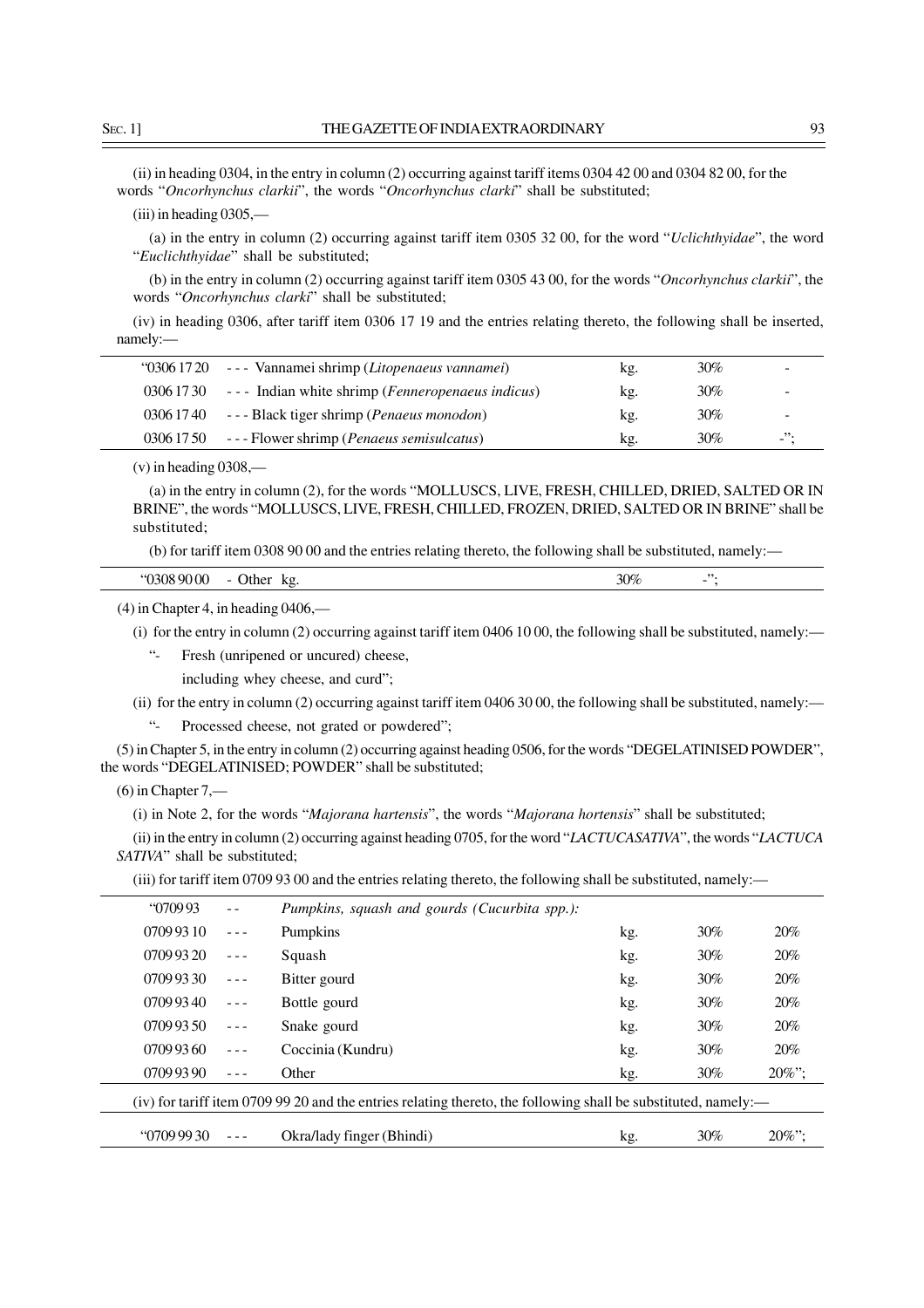| "071310              |                                                                                                                                                                                                                                                                                                                                                                                              | Peas (Pisum sativum):                                                                                          |     |        |       |
|----------------------|----------------------------------------------------------------------------------------------------------------------------------------------------------------------------------------------------------------------------------------------------------------------------------------------------------------------------------------------------------------------------------------------|----------------------------------------------------------------------------------------------------------------|-----|--------|-------|
| 07131010             | $\sim$ $\sim$ $\sim$                                                                                                                                                                                                                                                                                                                                                                         | Yellow peas                                                                                                    | kg. | 50%    | 40%   |
| 07131020             | $\frac{1}{2} \frac{1}{2} \frac{1}{2} \frac{1}{2} \frac{1}{2} \frac{1}{2} \frac{1}{2} \frac{1}{2} \frac{1}{2} \frac{1}{2} \frac{1}{2} \frac{1}{2} \frac{1}{2} \frac{1}{2} \frac{1}{2} \frac{1}{2} \frac{1}{2} \frac{1}{2} \frac{1}{2} \frac{1}{2} \frac{1}{2} \frac{1}{2} \frac{1}{2} \frac{1}{2} \frac{1}{2} \frac{1}{2} \frac{1}{2} \frac{1}{2} \frac{1}{2} \frac{1}{2} \frac{1}{2} \frac{$ | Green peas                                                                                                     | kg. | 50%    | 40%   |
| 07131090             | $\frac{1}{2} \frac{1}{2} \frac{1}{2} \frac{1}{2} \frac{1}{2} \frac{1}{2} \frac{1}{2} \frac{1}{2} \frac{1}{2} \frac{1}{2} \frac{1}{2} \frac{1}{2} \frac{1}{2} \frac{1}{2} \frac{1}{2} \frac{1}{2} \frac{1}{2} \frac{1}{2} \frac{1}{2} \frac{1}{2} \frac{1}{2} \frac{1}{2} \frac{1}{2} \frac{1}{2} \frac{1}{2} \frac{1}{2} \frac{1}{2} \frac{1}{2} \frac{1}{2} \frac{1}{2} \frac{1}{2} \frac{$ | Other                                                                                                          | kg. | 50%    | 40%"; |
| $(7)$ in Chapter 8,— |                                                                                                                                                                                                                                                                                                                                                                                              |                                                                                                                |     |        |       |
|                      |                                                                                                                                                                                                                                                                                                                                                                                              | (i) for tariff item 0804 50 20 and the entries relating thereto, the following shall be substituted, namely:—  |     |        |       |
|                      | $\Omega_{\rm m}$ $_{\rm m}$ $_{\rm m}$                                                                                                                                                                                                                                                                                                                                                       | Mangoes, fresh:                                                                                                |     |        |       |
| 0804 50 21           | $\sim$ $\sim$ $\sim$ $\sim$                                                                                                                                                                                                                                                                                                                                                                  | Alphonso (Hapus)                                                                                               | kg. | 30%    | 20%   |
| 0804 50 22           | $\sim$ $\sim$ $\sim$ $\sim$                                                                                                                                                                                                                                                                                                                                                                  | Banganapalli                                                                                                   | kg. | 30%    | 20%   |
| 0804 50 23           | $\omega = \omega/\omega$                                                                                                                                                                                                                                                                                                                                                                     | Chausa                                                                                                         | kg. | $30\%$ | 20%   |
| 0804 50 24           | $\omega = \omega/\omega$                                                                                                                                                                                                                                                                                                                                                                     | Dasheri                                                                                                        | kg. | 30%    | 20%   |
| 0804 50 25           | $- - - -$                                                                                                                                                                                                                                                                                                                                                                                    | Langda                                                                                                         | kg. | 30%    | 20%   |
| 0804 50 26           | $\omega = \omega/\omega$                                                                                                                                                                                                                                                                                                                                                                     | Kesar                                                                                                          | kg. | 30%    | 20%   |
| 0804 50 27           | $\frac{1}{2} \frac{1}{2} \frac{1}{2} \frac{1}{2} \frac{1}{2} \frac{1}{2} \frac{1}{2} \frac{1}{2} \frac{1}{2} \frac{1}{2} \frac{1}{2} \frac{1}{2} \frac{1}{2} \frac{1}{2} \frac{1}{2} \frac{1}{2} \frac{1}{2} \frac{1}{2} \frac{1}{2} \frac{1}{2} \frac{1}{2} \frac{1}{2} \frac{1}{2} \frac{1}{2} \frac{1}{2} \frac{1}{2} \frac{1}{2} \frac{1}{2} \frac{1}{2} \frac{1}{2} \frac{1}{2} \frac{$ | Totapuri                                                                                                       | kg. | 30%    | 20%   |
| 0804 50 28           | $- - - -$                                                                                                                                                                                                                                                                                                                                                                                    | Mallika                                                                                                        | kg. | 30%    | 20%   |
| 0804 50 29           | $\omega = \omega/\omega$                                                                                                                                                                                                                                                                                                                                                                     | Other                                                                                                          | kg. | 30%    | 20%"; |
|                      |                                                                                                                                                                                                                                                                                                                                                                                              | (ii) for tariff item 0807 19 00 and the entries relating thereto, the following shall be substituted, namely:— |     |        |       |
| "080719              | $\sim$ $\sim$                                                                                                                                                                                                                                                                                                                                                                                | Other:                                                                                                         |     |        |       |
| 08071910             | $\frac{1}{2} \frac{1}{2} \frac{1}{2} \frac{1}{2} \frac{1}{2} \frac{1}{2} \frac{1}{2} \frac{1}{2} \frac{1}{2} \frac{1}{2} \frac{1}{2} \frac{1}{2} \frac{1}{2} \frac{1}{2} \frac{1}{2} \frac{1}{2} \frac{1}{2} \frac{1}{2} \frac{1}{2} \frac{1}{2} \frac{1}{2} \frac{1}{2} \frac{1}{2} \frac{1}{2} \frac{1}{2} \frac{1}{2} \frac{1}{2} \frac{1}{2} \frac{1}{2} \frac{1}{2} \frac{1}{2} \frac{$ | Musk melons                                                                                                    | kg. | 30%    | 20%   |
| 08071990             | $- - -$                                                                                                                                                                                                                                                                                                                                                                                      | Other                                                                                                          | kg. | 30%    | 20%"; |

(8) in Chapter 9, for the entry in column (2) occurring against sub-heading 0906 19, the following shall be substituted, namely:—

# -<br>"-- *Other:*";

(9) in Chapter 10, for tariff item 1005 90 00 and the entries relating thereto, the following shall be substituted, namely:—

| 100590   | $\blacksquare$                                                                                                                                                                                                                                                                                                                                                                               | Other:                              |     |     |           |
|----------|----------------------------------------------------------------------------------------------------------------------------------------------------------------------------------------------------------------------------------------------------------------------------------------------------------------------------------------------------------------------------------------------|-------------------------------------|-----|-----|-----------|
|          |                                                                                                                                                                                                                                                                                                                                                                                              | Dent corn (Zea mays var. indenta):  |     |     |           |
| 10059011 | $\frac{1}{2} \frac{1}{2} \frac{1}{2} \frac{1}{2} \frac{1}{2} \frac{1}{2} \frac{1}{2} \frac{1}{2} \frac{1}{2} \frac{1}{2} \frac{1}{2} \frac{1}{2} \frac{1}{2} \frac{1}{2} \frac{1}{2} \frac{1}{2} \frac{1}{2} \frac{1}{2} \frac{1}{2} \frac{1}{2} \frac{1}{2} \frac{1}{2} \frac{1}{2} \frac{1}{2} \frac{1}{2} \frac{1}{2} \frac{1}{2} \frac{1}{2} \frac{1}{2} \frac{1}{2} \frac{1}{2} \frac{$ | Yellow                              | kg. | 60% |           |
| 10059019 |                                                                                                                                                                                                                                                                                                                                                                                              | Other                               | kg. | 60% |           |
| 10059020 |                                                                                                                                                                                                                                                                                                                                                                                              | Flint corn (Zea mays var. indurata) | kg. | 60% |           |
| 10059030 | $\sim$ $\sim$ $\sim$                                                                                                                                                                                                                                                                                                                                                                         | Pop corn (Zea mays var. everta)     | kg. | 60% |           |
| 10059090 |                                                                                                                                                                                                                                                                                                                                                                                              | Other                               | kg. | 60% | $\cdot$ . |
|          |                                                                                                                                                                                                                                                                                                                                                                                              |                                     |     |     |           |

(10) in Chapter 11, after tariff item 1102 90 10 and the entries relating thereto, the following shall be inserted, namely:—

|                       | "--- $Rice$ flour:               |     |        |     |
|-----------------------|----------------------------------|-----|--------|-----|
|                       | $11029021$ ---- Brown rice flour | kg. | 30%    | -   |
|                       | $11029022$ ---- White rice flour | kg. | 30%    | -   |
| $11029029$ ---- Other |                                  | kg. | $30\%$ | $-$ |
|                       |                                  |     |        |     |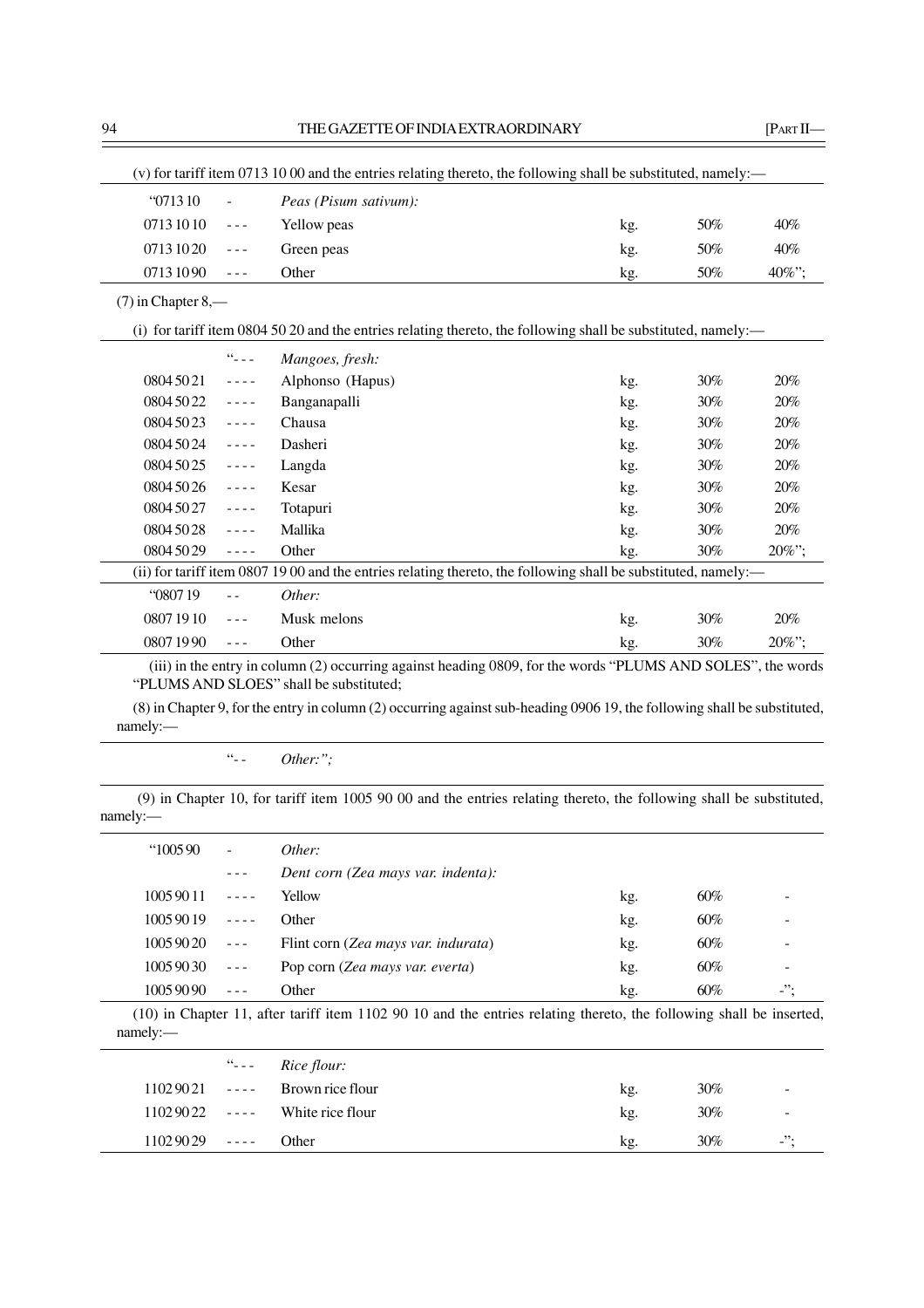(11) in Chapter 12, in the entry in column (2) occurring against heading 1212, for the words "*Ci-chorium intybus sativum*", the words "*CICHORIUM INTYBUS SATIVUM*" shall be substituted;

(12) in Chapter 15,—

(i) for the entry in column (2) occurring against tariff item 1512 19 30, the following shall be substituted, namely:—

"- - - Safflower oil, edible grade";

(ii) for the entry in column (2) occurring against tariff item 1512 19 40, the following shall be substituted, namely:—

"- - - Safflower oil, non-edible grade";

(13) in Chapter 21, in the entry in column (2) occurring against heading 2103, for the words "THEREFOR, MIXED", the words "THEREFOR; MIXED" shall be substituted;

(14) in Chapter 22,—

(i) in Note 1, in clause (a), for the words "products falling thereunder", the words "products of this Chapter" shall be substituted;

(ii) in the entry in column (2) occurring against tariff item 2206 00 00, for the words "MIXTURES OF FERMENTED BEVERAGES AND NON-ALCOHOLIC BEVERAGES", the words "MIXTURES OF FERMENTED BEVERAGES AND MIXTURES OF FERMENTED BEVERAGES AND NON-ALCOHOLIC BEVERAGES" shall be substituted;

(iii) in heading 2208,—

(a) tariff items 2208 20 12, 2208 20 92 and 2208 50 13 and the entries relating thereto shall be omitted;

(b) for tariff item 2208 60 93 and the entries relating thereto, the following shall be substituted, namely:—

| $\alpha$<br>'м<br>י ג<br>' V.A<br>-- | . . | $n_{\rm C}$<br>N<br>,, |  |
|--------------------------------------|-----|------------------------|--|
|                                      |     |                        |  |

(15) in Chapter 25, in Note 2, in clause (b), for the words "evaluated at", the words "evaluated as" shall be substituted;

(16) in Chapter 26,—

(i) in Note 3, in clause (a), for the words "excluding slag, ash and residues", the words "excluding ash and residues" shall be substituted;

 $(ii)$  in heading 2620,—

(a) for the tariff item 2620 19 00 and the entries relating thereto, the following shall be substituted, namely:—

| 262019   |                                                                                                                                                                                                                                                                                                                                                                                              | Other:                                                                                                            |     |        |             |
|----------|----------------------------------------------------------------------------------------------------------------------------------------------------------------------------------------------------------------------------------------------------------------------------------------------------------------------------------------------------------------------------------------------|-------------------------------------------------------------------------------------------------------------------|-----|--------|-------------|
| 26201910 | $\frac{1}{2} \frac{1}{2} \frac{1}{2} \frac{1}{2} \frac{1}{2} \frac{1}{2} \frac{1}{2} \frac{1}{2} \frac{1}{2} \frac{1}{2} \frac{1}{2} \frac{1}{2} \frac{1}{2} \frac{1}{2} \frac{1}{2} \frac{1}{2} \frac{1}{2} \frac{1}{2} \frac{1}{2} \frac{1}{2} \frac{1}{2} \frac{1}{2} \frac{1}{2} \frac{1}{2} \frac{1}{2} \frac{1}{2} \frac{1}{2} \frac{1}{2} \frac{1}{2} \frac{1}{2} \frac{1}{2} \frac{$ | Zinc dross                                                                                                        | kg. | $10\%$ |             |
| 26201990 |                                                                                                                                                                                                                                                                                                                                                                                              | Other                                                                                                             | kg. | $10\%$ | $\lrcorner$ |
|          |                                                                                                                                                                                                                                                                                                                                                                                              | (b) for the tariff item 2620 29 00 and the entries relating thereto, the following shall be substituted, namely:— |     |        |             |
| "262029" |                                                                                                                                                                                                                                                                                                                                                                                              | Other:                                                                                                            |     |        |             |
| 26202910 |                                                                                                                                                                                                                                                                                                                                                                                              | Lead dross                                                                                                        | kg. | 5%     |             |
| 26202990 |                                                                                                                                                                                                                                                                                                                                                                                              | Other                                                                                                             | kg. | 5%     | $\cdot$     |

(17) in Chapter 27,—

(i) for the Supplementary Note, the following Supplementary Note shall be substituted, namely:—

"Supplementary Note:

In this Chapter, reference to any standard of the Bureau of Indian Standards refers to the last published version of that standard.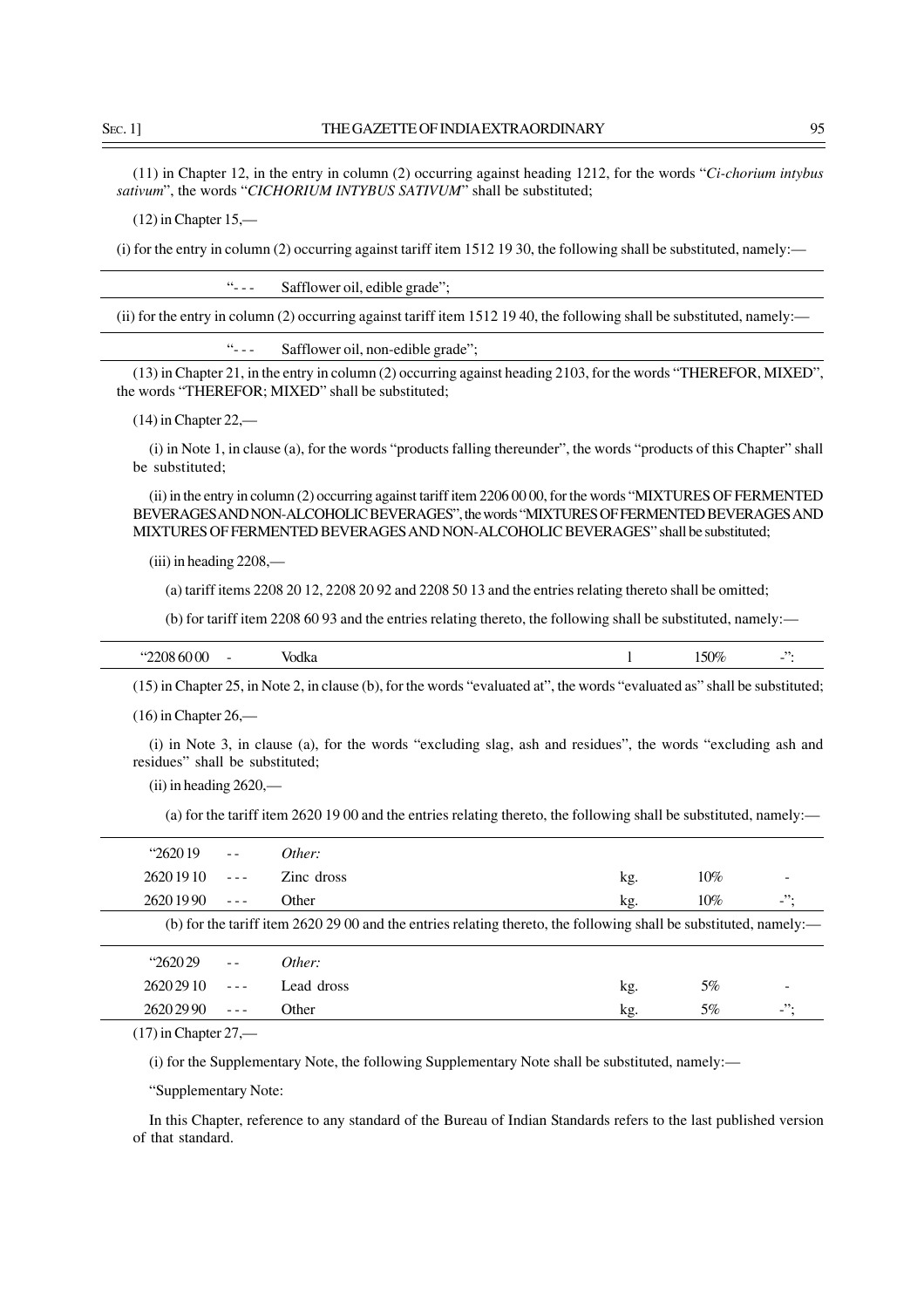*Illustration* : IS 1459 refers to IS 1459: 2018 and not to IS 1459: 1974.";

(ii) in the entry in column (2) occurring against heading 2707, for the words "COAL TAR SIMILAR PRODUCTS", the words "COAL TAR; SIMILAR PRODUCTS" shall be substituted;

(iii) in heading 2710,—

(a) for sub-heading 2710 12, tariff items 2710 12 11 to 2710 12 90, sub-heading 2710 19 and tariff items 2710 19 10 to 2710 20 00 and the entries relating thereto, the following shall be substituted, namely:—

| "271012  | $ -$                                                                                                                                                                                                                                                                                                                                                                                         | Light oils and preparations:                        |     |        |  |
|----------|----------------------------------------------------------------------------------------------------------------------------------------------------------------------------------------------------------------------------------------------------------------------------------------------------------------------------------------------------------------------------------------------|-----------------------------------------------------|-----|--------|--|
|          |                                                                                                                                                                                                                                                                                                                                                                                              | Naphtha:                                            |     |        |  |
| 27101221 | $\frac{1}{2} \frac{1}{2} \frac{1}{2} \frac{1}{2} \frac{1}{2} \frac{1}{2} \frac{1}{2}$                                                                                                                                                                                                                                                                                                        | Light naphtha                                       | kg. | 10%    |  |
| 27101222 | $- - - -$                                                                                                                                                                                                                                                                                                                                                                                    | Heavy naphtha                                       | kg. | 10%    |  |
| 27101229 | $\omega = \omega/\omega$                                                                                                                                                                                                                                                                                                                                                                     | Full range naphtha                                  | kg. | $10\%$ |  |
|          | - - -                                                                                                                                                                                                                                                                                                                                                                                        | Solvent 60/80, solvent 50/120 and solvent 145/205   |     |        |  |
|          |                                                                                                                                                                                                                                                                                                                                                                                              | (petroleum hydrocarbon solvents) as specified under |     |        |  |
|          |                                                                                                                                                                                                                                                                                                                                                                                              | standard IS 1745:                                   |     |        |  |
| 27101231 | $\sim$ $\sim$ $\sim$ $\sim$                                                                                                                                                                                                                                                                                                                                                                  | Solvent 60/80                                       | kg. | 10%    |  |
| 27101232 | $- - - -$                                                                                                                                                                                                                                                                                                                                                                                    | Solvent 50/120                                      | kg. | $10\%$ |  |
| 27101239 | $\sim$ $\sim$ $\sim$ $\sim$                                                                                                                                                                                                                                                                                                                                                                  | Solvent 145/205                                     | kg. | $10\%$ |  |
|          | $- - -$                                                                                                                                                                                                                                                                                                                                                                                      | Motor gasoline conforming to standard IS 2796,      |     |        |  |
|          |                                                                                                                                                                                                                                                                                                                                                                                              | IS 17021 or IS 17076:                               |     |        |  |
| 27101241 | $\sim$ $\sim$ $\sim$ $\sim$                                                                                                                                                                                                                                                                                                                                                                  | Motor gasoline conforming to standard IS 2796       | kg. | 10%    |  |
| 27101242 | $\omega = \omega/\omega$                                                                                                                                                                                                                                                                                                                                                                     | E 20 fuel conforming to standard IS 17021           | kg. | 10%    |  |
| 27101249 | $\omega = \omega/\omega$                                                                                                                                                                                                                                                                                                                                                                     | M15 fuel conforming to standard IS 17076            | kg. | 10%    |  |
| 27101250 | $\sim$ $\sim$ $\sim$                                                                                                                                                                                                                                                                                                                                                                         | Aviation gasoline conforming to standard IS 1604    | kg. | $10\%$ |  |
| 27101290 | $- - -$                                                                                                                                                                                                                                                                                                                                                                                      | Other                                               | kg. | 10%    |  |
| 271019   | $\overline{a}$                                                                                                                                                                                                                                                                                                                                                                               | Other:                                              |     |        |  |
| 27101920 | $\frac{1}{2} \frac{1}{2} \frac{1}{2} \frac{1}{2} \frac{1}{2} \frac{1}{2} \frac{1}{2} \frac{1}{2} \frac{1}{2} \frac{1}{2} \frac{1}{2} \frac{1}{2} \frac{1}{2} \frac{1}{2} \frac{1}{2} \frac{1}{2} \frac{1}{2} \frac{1}{2} \frac{1}{2} \frac{1}{2} \frac{1}{2} \frac{1}{2} \frac{1}{2} \frac{1}{2} \frac{1}{2} \frac{1}{2} \frac{1}{2} \frac{1}{2} \frac{1}{2} \frac{1}{2} \frac{1}{2} \frac{$ | Solvent 125/240 (petroleum hydrocarbon solvent)     | kg. | 10%    |  |
|          |                                                                                                                                                                                                                                                                                                                                                                                              | as specified under standard IS 1745                 |     |        |  |
|          | - - -                                                                                                                                                                                                                                                                                                                                                                                        | Kerosene intermediate and oils obtained from        |     |        |  |
|          |                                                                                                                                                                                                                                                                                                                                                                                              | kerosene intermediate:                              |     |        |  |
| 27101931 | $- - - -$                                                                                                                                                                                                                                                                                                                                                                                    | Kerosene intermediate                               | kg. | 10%    |  |
| 27101932 | $\omega = \omega/\omega$                                                                                                                                                                                                                                                                                                                                                                     | Kerosene conforming to standard IS 1459             | kg. | 10%    |  |
| 27101939 | $- - - -$                                                                                                                                                                                                                                                                                                                                                                                    | Aviation turbine fuels, kerosene type conforming to | kg. | 10%    |  |
|          |                                                                                                                                                                                                                                                                                                                                                                                              | standard IS 1571                                    |     |        |  |
|          |                                                                                                                                                                                                                                                                                                                                                                                              | Gas oil and oils obtained from gas oil:             |     |        |  |
| 27101941 | ----                                                                                                                                                                                                                                                                                                                                                                                         | Gas oil                                             | kg. | 10%    |  |
| 27101942 | - - - -                                                                                                                                                                                                                                                                                                                                                                                      | Vacuum gas oil                                      | kg. | 10%    |  |
| 27101943 | ----                                                                                                                                                                                                                                                                                                                                                                                         | Light diesel oil conforming to standard IS 15770    | kg. | $10\%$ |  |
| 27101944 | ----                                                                                                                                                                                                                                                                                                                                                                                         | Automotive diesel fuel, not containing biodiesel,   | kg. | $10\%$ |  |
|          |                                                                                                                                                                                                                                                                                                                                                                                              | conforming to standard IS 1460                      |     |        |  |
| 27101949 | ----                                                                                                                                                                                                                                                                                                                                                                                         | High flash high speed diesel fuel conforming to     | kg. | $10\%$ |  |
|          |                                                                                                                                                                                                                                                                                                                                                                                              | standard IS 16861                                   |     |        |  |
|          |                                                                                                                                                                                                                                                                                                                                                                                              | Fuel oils conforming to standard IS 1593:           |     |        |  |
| 27101951 | ----                                                                                                                                                                                                                                                                                                                                                                                         | Grade LV                                            | kg. | $10\%$ |  |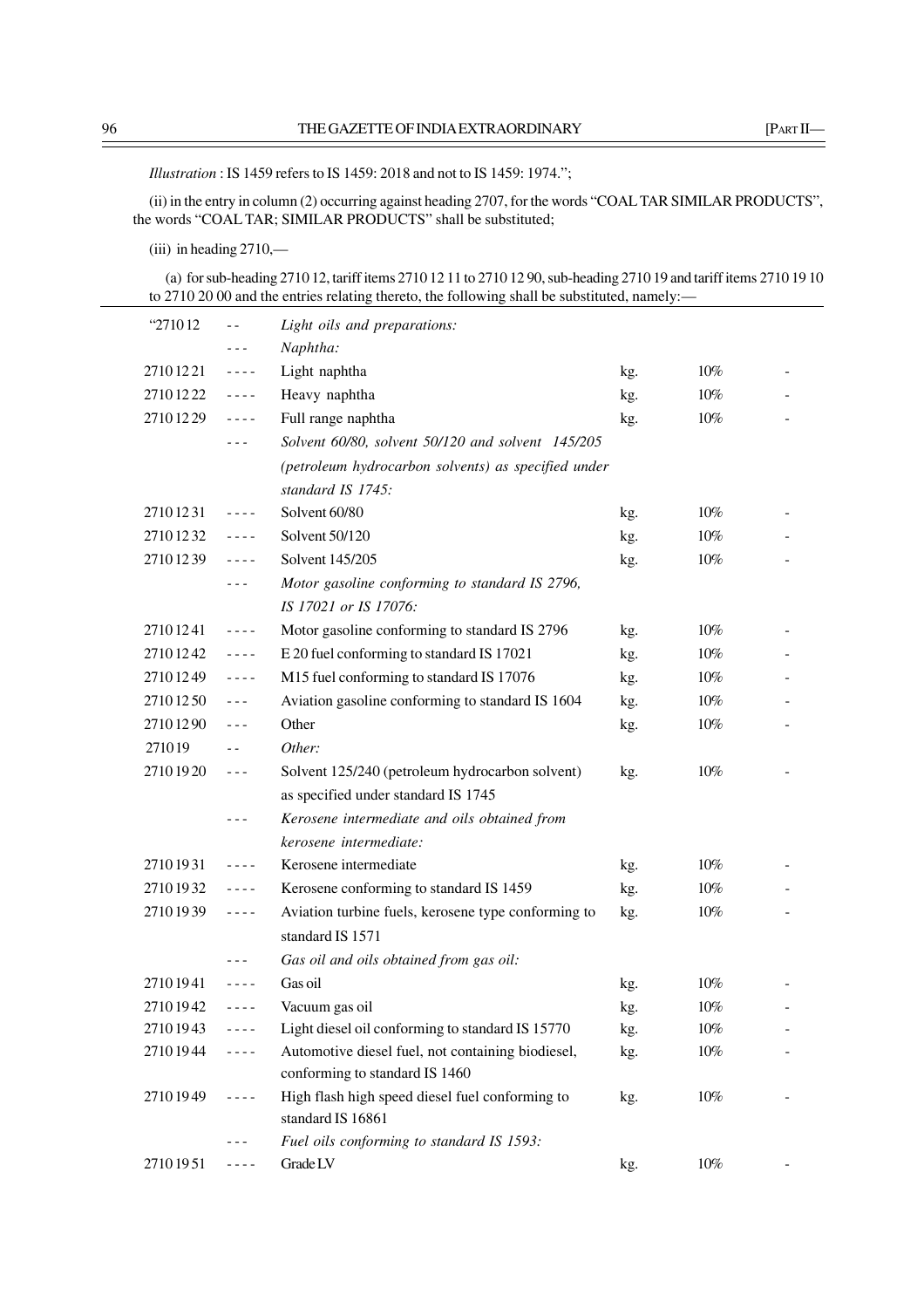| 27101952 | $\sim$ $\sim$ $\sim$ $\sim$                                                                                                                                                                                                                                                                                                                                                                  | Grade MV1                                                                                 | kg. | $10\%$ |  |
|----------|----------------------------------------------------------------------------------------------------------------------------------------------------------------------------------------------------------------------------------------------------------------------------------------------------------------------------------------------------------------------------------------------|-------------------------------------------------------------------------------------------|-----|--------|--|
| 27101953 | $\sim$ $\sim$ $\sim$ $\sim$                                                                                                                                                                                                                                                                                                                                                                  | Grade MV2                                                                                 | kg. | $10\%$ |  |
| 27101959 | $\frac{1}{2} \frac{1}{2} \frac{1}{2} \frac{1}{2} \frac{1}{2} \frac{1}{2} \frac{1}{2}$                                                                                                                                                                                                                                                                                                        | Grade HV                                                                                  | kg. | $10\%$ |  |
|          | $- - -$                                                                                                                                                                                                                                                                                                                                                                                      | Fuels (Class $F$ ) or marine fuels conforming to                                          |     |        |  |
|          |                                                                                                                                                                                                                                                                                                                                                                                              | standard IS 16731:                                                                        |     |        |  |
| 27101961 | $- - - -$                                                                                                                                                                                                                                                                                                                                                                                    | Distillate oil                                                                            | kg. | $10\%$ |  |
| 27101969 | $\frac{1}{2} \frac{1}{2} \frac{1}{2} \frac{1}{2} \frac{1}{2} \frac{1}{2} \frac{1}{2} \frac{1}{2} \frac{1}{2} \frac{1}{2} \frac{1}{2} \frac{1}{2} \frac{1}{2} \frac{1}{2} \frac{1}{2} \frac{1}{2} \frac{1}{2} \frac{1}{2} \frac{1}{2} \frac{1}{2} \frac{1}{2} \frac{1}{2} \frac{1}{2} \frac{1}{2} \frac{1}{2} \frac{1}{2} \frac{1}{2} \frac{1}{2} \frac{1}{2} \frac{1}{2} \frac{1}{2} \frac{$ | Residual oil                                                                              | kg. | $10\%$ |  |
|          | $\frac{1}{2} \frac{1}{2} \frac{1}{2} \frac{1}{2} \frac{1}{2} \frac{1}{2} \frac{1}{2} \frac{1}{2} \frac{1}{2} \frac{1}{2} \frac{1}{2} \frac{1}{2} \frac{1}{2} \frac{1}{2} \frac{1}{2} \frac{1}{2} \frac{1}{2} \frac{1}{2} \frac{1}{2} \frac{1}{2} \frac{1}{2} \frac{1}{2} \frac{1}{2} \frac{1}{2} \frac{1}{2} \frac{1}{2} \frac{1}{2} \frac{1}{2} \frac{1}{2} \frac{1}{2} \frac{1}{2} \frac{$ | Base oil and lubricating oil:                                                             |     |        |  |
| 27101971 | $\frac{1}{2} \frac{1}{2} \frac{1}{2} \frac{1}{2} \frac{1}{2} \frac{1}{2} \frac{1}{2} \frac{1}{2} \frac{1}{2} \frac{1}{2} \frac{1}{2} \frac{1}{2} \frac{1}{2} \frac{1}{2} \frac{1}{2} \frac{1}{2} \frac{1}{2} \frac{1}{2} \frac{1}{2} \frac{1}{2} \frac{1}{2} \frac{1}{2} \frac{1}{2} \frac{1}{2} \frac{1}{2} \frac{1}{2} \frac{1}{2} \frac{1}{2} \frac{1}{2} \frac{1}{2} \frac{1}{2} \frac{$ | Base oil                                                                                  | kg. | 10%    |  |
| 27101972 | $\frac{1}{2} \frac{1}{2} \frac{1}{2} \frac{1}{2} \frac{1}{2} \frac{1}{2} \frac{1}{2} \frac{1}{2} \frac{1}{2} \frac{1}{2} \frac{1}{2} \frac{1}{2} \frac{1}{2} \frac{1}{2} \frac{1}{2} \frac{1}{2} \frac{1}{2} \frac{1}{2} \frac{1}{2} \frac{1}{2} \frac{1}{2} \frac{1}{2} \frac{1}{2} \frac{1}{2} \frac{1}{2} \frac{1}{2} \frac{1}{2} \frac{1}{2} \frac{1}{2} \frac{1}{2} \frac{1}{2} \frac{$ | Engine oil (internal combustion engine crankcase oils)<br>conforming to standard IS 13656 | kg. | $10\%$ |  |
| 27101973 | $\frac{1}{2} \frac{1}{2} \frac{1}{2} \frac{1}{2} \frac{1}{2} \frac{1}{2} \frac{1}{2} \frac{1}{2} \frac{1}{2} \frac{1}{2} \frac{1}{2} \frac{1}{2} \frac{1}{2} \frac{1}{2} \frac{1}{2} \frac{1}{2} \frac{1}{2} \frac{1}{2} \frac{1}{2} \frac{1}{2} \frac{1}{2} \frac{1}{2} \frac{1}{2} \frac{1}{2} \frac{1}{2} \frac{1}{2} \frac{1}{2} \frac{1}{2} \frac{1}{2} \frac{1}{2} \frac{1}{2} \frac{$ | Engine oil conforming to standard IS 14234                                                | kg. | $10\%$ |  |
| 27101974 | $\frac{1}{2} \frac{1}{2} \frac{1}{2} \frac{1}{2} \frac{1}{2} \frac{1}{2} \frac{1}{2} \frac{1}{2} \frac{1}{2} \frac{1}{2} \frac{1}{2} \frac{1}{2} \frac{1}{2} \frac{1}{2} \frac{1}{2} \frac{1}{2} \frac{1}{2} \frac{1}{2} \frac{1}{2} \frac{1}{2} \frac{1}{2} \frac{1}{2} \frac{1}{2} \frac{1}{2} \frac{1}{2} \frac{1}{2} \frac{1}{2} \frac{1}{2} \frac{1}{2} \frac{1}{2} \frac{1}{2} \frac{$ | Automotive gear oil conforming to standard IS 1118                                        | kg. | $10\%$ |  |
| 27101975 | $\frac{1}{2} \frac{1}{2} \frac{1}{2} \frac{1}{2} \frac{1}{2} \frac{1}{2} \frac{1}{2} \frac{1}{2} \frac{1}{2} \frac{1}{2} \frac{1}{2} \frac{1}{2} \frac{1}{2} \frac{1}{2} \frac{1}{2} \frac{1}{2} \frac{1}{2} \frac{1}{2} \frac{1}{2} \frac{1}{2} \frac{1}{2} \frac{1}{2} \frac{1}{2} \frac{1}{2} \frac{1}{2} \frac{1}{2} \frac{1}{2} \frac{1}{2} \frac{1}{2} \frac{1}{2} \frac{1}{2} \frac{$ | Industrial gear oil conforming to standard IS 8406                                        | kg. | $10\%$ |  |
| 27101976 | $\frac{1}{2} \frac{1}{2} \frac{1}{2} \frac{1}{2} \frac{1}{2} \frac{1}{2} \frac{1}{2} \frac{1}{2} \frac{1}{2} \frac{1}{2} \frac{1}{2} \frac{1}{2} \frac{1}{2} \frac{1}{2} \frac{1}{2} \frac{1}{2} \frac{1}{2} \frac{1}{2} \frac{1}{2} \frac{1}{2} \frac{1}{2} \frac{1}{2} \frac{1}{2} \frac{1}{2} \frac{1}{2} \frac{1}{2} \frac{1}{2} \frac{1}{2} \frac{1}{2} \frac{1}{2} \frac{1}{2} \frac{$ | General purpose machinery and spindle oils<br>conforming to standard IS 493               | kg. | $10\%$ |  |
| 27101977 | $\frac{1}{2} \frac{1}{2} \frac{1}{2} \frac{1}{2} \frac{1}{2} \frac{1}{2} \frac{1}{2}$                                                                                                                                                                                                                                                                                                        | Turbine lubricating oil conforming to standard IS 1012                                    | kg. | $10\%$ |  |
| 27101978 | $\frac{1}{2} \frac{1}{2} \frac{1}{2} \frac{1}{2} \frac{1}{2} \frac{1}{2} \frac{1}{2} \frac{1}{2} \frac{1}{2} \frac{1}{2} \frac{1}{2} \frac{1}{2} \frac{1}{2} \frac{1}{2} \frac{1}{2} \frac{1}{2} \frac{1}{2} \frac{1}{2} \frac{1}{2} \frac{1}{2} \frac{1}{2} \frac{1}{2} \frac{1}{2} \frac{1}{2} \frac{1}{2} \frac{1}{2} \frac{1}{2} \frac{1}{2} \frac{1}{2} \frac{1}{2} \frac{1}{2} \frac{$ | Other lubricating oil, conforming to any other BIS                                        | kg. | $10\%$ |  |
|          |                                                                                                                                                                                                                                                                                                                                                                                              | standard                                                                                  |     |        |  |
| 27101979 | $\frac{1}{2} \frac{1}{2} \frac{1}{2} \frac{1}{2} \frac{1}{2} \frac{1}{2} \frac{1}{2} \frac{1}{2} \frac{1}{2} \frac{1}{2} \frac{1}{2} \frac{1}{2} \frac{1}{2} \frac{1}{2} \frac{1}{2} \frac{1}{2} \frac{1}{2} \frac{1}{2} \frac{1}{2} \frac{1}{2} \frac{1}{2} \frac{1}{2} \frac{1}{2} \frac{1}{2} \frac{1}{2} \frac{1}{2} \frac{1}{2} \frac{1}{2} \frac{1}{2} \frac{1}{2} \frac{1}{2} \frac{$ | Other lubricating oil, not conforming to any BIS standard kg.                             |     | $10\%$ |  |
|          |                                                                                                                                                                                                                                                                                                                                                                                              | Cutting oil, hydraulic oil, industrial white oil, jute                                    |     |        |  |
|          |                                                                                                                                                                                                                                                                                                                                                                                              | batching oil, mineral oil for cosmetic industry,<br>transformer oil:                      |     |        |  |
| 27101981 | $\sim$ $\sim$ $\sim$ $\sim$                                                                                                                                                                                                                                                                                                                                                                  | Cutting oil conforming to standard IS 1115                                                | kg. | 10%    |  |
| 27101982 | $\frac{1}{2} \frac{1}{2} \frac{1}{2} \frac{1}{2} \frac{1}{2} \frac{1}{2} \frac{1}{2}$                                                                                                                                                                                                                                                                                                        | Cutting oil (neat) conforming to standard IS 3065                                         | kg. | $10\%$ |  |
| 27101983 | $\omega = \omega/\omega$                                                                                                                                                                                                                                                                                                                                                                     | Hydraulic oil conforming to standard IS 3098 or<br>IS 11656                               | kg. | $10\%$ |  |
| 27101984 | $\frac{1}{2} \frac{1}{2} \frac{1}{2} \frac{1}{2} \frac{1}{2} \frac{1}{2} \frac{1}{2} \frac{1}{2} \frac{1}{2} \frac{1}{2} \frac{1}{2} \frac{1}{2} \frac{1}{2} \frac{1}{2} \frac{1}{2} \frac{1}{2} \frac{1}{2} \frac{1}{2} \frac{1}{2} \frac{1}{2} \frac{1}{2} \frac{1}{2} \frac{1}{2} \frac{1}{2} \frac{1}{2} \frac{1}{2} \frac{1}{2} \frac{1}{2} \frac{1}{2} \frac{1}{2} \frac{1}{2} \frac{$ | Industrial white oil conforming to standard IS 1083                                       | kg. | $10\%$ |  |
| 27101985 | $\frac{1}{2} \frac{1}{2} \frac{1}{2} \frac{1}{2} \frac{1}{2} \frac{1}{2} \frac{1}{2} \frac{1}{2} \frac{1}{2} \frac{1}{2} \frac{1}{2} \frac{1}{2} \frac{1}{2} \frac{1}{2} \frac{1}{2} \frac{1}{2} \frac{1}{2} \frac{1}{2} \frac{1}{2} \frac{1}{2} \frac{1}{2} \frac{1}{2} \frac{1}{2} \frac{1}{2} \frac{1}{2} \frac{1}{2} \frac{1}{2} \frac{1}{2} \frac{1}{2} \frac{1}{2} \frac{1}{2} \frac{$ | Insulating oil for transformer and circuit-breaker                                        | kg. | $10\%$ |  |
|          |                                                                                                                                                                                                                                                                                                                                                                                              | (transformer and circuit-breaker oils) conforming to<br>standard IS 335 or IS 12463       |     |        |  |
| 27101986 |                                                                                                                                                                                                                                                                                                                                                                                              | Mineral oil for cosmetic industry conforming to                                           | kg. | 10%    |  |
|          |                                                                                                                                                                                                                                                                                                                                                                                              | standard IS 7299                                                                          |     |        |  |
| 27101987 | $- - - -$                                                                                                                                                                                                                                                                                                                                                                                    | Jute batching oil conforming to standard IS 1758                                          | kg. | $10\%$ |  |
| 27101988 | ----                                                                                                                                                                                                                                                                                                                                                                                         | Other cutting oil, hydraulic oil, industrial white oil,                                   | kg. | $10\%$ |  |
|          |                                                                                                                                                                                                                                                                                                                                                                                              | jute batching oil, mineral oil for cosmetic industry,                                     |     |        |  |
|          |                                                                                                                                                                                                                                                                                                                                                                                              | transformer oil conforming to any other BIS standard                                      |     |        |  |
| 27101989 | ----                                                                                                                                                                                                                                                                                                                                                                                         | Other cutting oil, hydraulic oil, industrial white oil,                                   | kg. | $10\%$ |  |
|          |                                                                                                                                                                                                                                                                                                                                                                                              | jute batching oil, mineral oil for cosmetic industry,                                     |     |        |  |
|          |                                                                                                                                                                                                                                                                                                                                                                                              | transformer oil, not conforming to any BIS standard                                       |     |        |  |
| 27101990 |                                                                                                                                                                                                                                                                                                                                                                                              | Other                                                                                     | kg. | $10\%$ |  |
| 271020   |                                                                                                                                                                                                                                                                                                                                                                                              | Petroleum oils and oils obtained from bituminous                                          |     |        |  |
|          |                                                                                                                                                                                                                                                                                                                                                                                              | minerals (other than crude) and preparations not                                          |     |        |  |
|          |                                                                                                                                                                                                                                                                                                                                                                                              | elsewhere specified or included, containing by                                            |     |        |  |
|          |                                                                                                                                                                                                                                                                                                                                                                                              | weight 70 % or more of petroleum oils or of oils                                          |     |        |  |
|          |                                                                                                                                                                                                                                                                                                                                                                                              | obtained from bituminous minerals, these oils being                                       |     |        |  |
|          |                                                                                                                                                                                                                                                                                                                                                                                              | the basic constituents of the preparations, containing                                    |     |        |  |
|          |                                                                                                                                                                                                                                                                                                                                                                                              | biodiesel, other than waste oils:                                                         |     |        |  |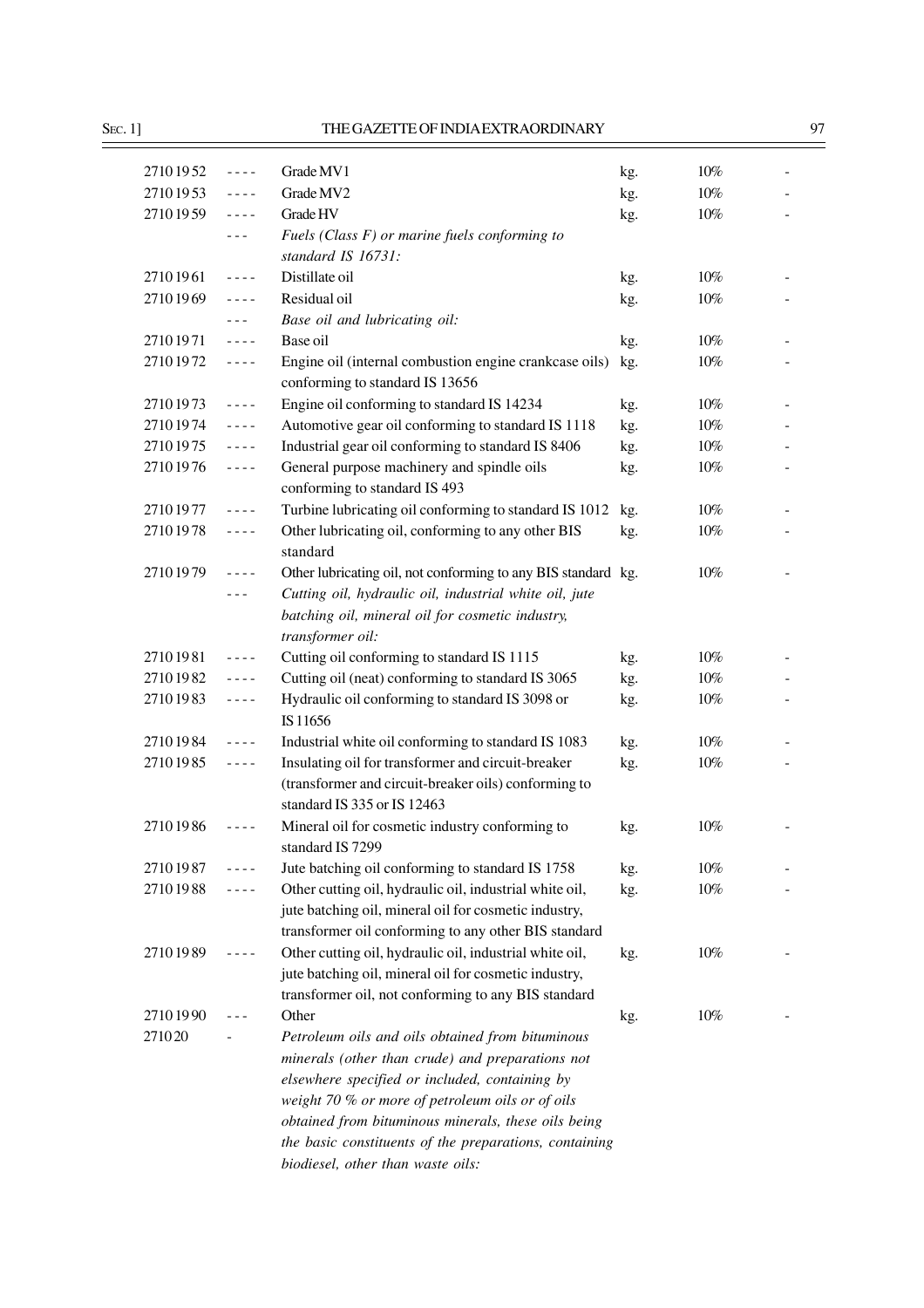| 98                     |                                                                                                                                                                                                                                                                                                                                                                                              | THE GAZETTE OF INDIA EXTRAORDINARY                                                                                                                                      |     |        | [PARTII]   |
|------------------------|----------------------------------------------------------------------------------------------------------------------------------------------------------------------------------------------------------------------------------------------------------------------------------------------------------------------------------------------------------------------------------------------|-------------------------------------------------------------------------------------------------------------------------------------------------------------------------|-----|--------|------------|
| 27102010               | $- - -$                                                                                                                                                                                                                                                                                                                                                                                      | Automotive diesel fuel, containing biodiesel,<br>conforming to standard IS 1460                                                                                         | kg. | $10\%$ |            |
| 27102020               | ---                                                                                                                                                                                                                                                                                                                                                                                          | Diesel fuel blend (B6 to B20) conforming to<br>standard IS 16531                                                                                                        | kg. | $10\%$ |            |
| 27102090               | $- - -$                                                                                                                                                                                                                                                                                                                                                                                      | Other                                                                                                                                                                   | kg. | 10%    |            |
| namely:                |                                                                                                                                                                                                                                                                                                                                                                                              | (b) for the entry in column (2) occurring against tariff item 2710 99 00, the following shall be substituted                                                            |     |        |            |
|                        | $\frac{1}{2}$                                                                                                                                                                                                                                                                                                                                                                                | Other";                                                                                                                                                                 |     |        |            |
| namely:                |                                                                                                                                                                                                                                                                                                                                                                                              | (iv) in heading 2711, for tariff item 2711 1900 and the entries relating thereto, the following shall be substituted,                                                   |     |        |            |
| "2711 19"              | $\sim$ $\sim$                                                                                                                                                                                                                                                                                                                                                                                | Other:                                                                                                                                                                  |     |        |            |
| 2711 1910              | $- - -$                                                                                                                                                                                                                                                                                                                                                                                      | LPG (for non-automotive purposes) conforming to<br>standard IS 4576                                                                                                     | kg. | 10%    |            |
| 27111920               | $\frac{1}{2} \frac{1}{2} \frac{1}{2} \frac{1}{2} \frac{1}{2} \frac{1}{2} \frac{1}{2} \frac{1}{2} \frac{1}{2} \frac{1}{2} \frac{1}{2} \frac{1}{2} \frac{1}{2} \frac{1}{2} \frac{1}{2} \frac{1}{2} \frac{1}{2} \frac{1}{2} \frac{1}{2} \frac{1}{2} \frac{1}{2} \frac{1}{2} \frac{1}{2} \frac{1}{2} \frac{1}{2} \frac{1}{2} \frac{1}{2} \frac{1}{2} \frac{1}{2} \frac{1}{2} \frac{1}{2} \frac{$ | LPG (for automotive purposes) conforming to<br>standard IS 14861                                                                                                        | kg. | $10\%$ |            |
| 27111990               | $\sim$ $\sim$ $\sim$                                                                                                                                                                                                                                                                                                                                                                         | Other                                                                                                                                                                   | kg. | 10%    | $\cdot$ "; |
| substituted, namely:-  |                                                                                                                                                                                                                                                                                                                                                                                              | (v) in heading 2713, for tariff items 2713 11 00 and 2713 12 00 and the entries relating thereto, the following shall be                                                |     |        |            |
| "271311                | $\sim$ $\sim$                                                                                                                                                                                                                                                                                                                                                                                | Not calcined:                                                                                                                                                           |     |        |            |
| 27131110               | $\sim$ $\sim$ $\sim$                                                                                                                                                                                                                                                                                                                                                                         | Raw petroleum coke for anode making in aluminium<br>industry conforming to standard IS 17049                                                                            | kg. | 10%    |            |
| 2713 11 90             | $- - -$                                                                                                                                                                                                                                                                                                                                                                                      | Other                                                                                                                                                                   | kg. | 10%    |            |
| 271312                 |                                                                                                                                                                                                                                                                                                                                                                                              | Calcined:                                                                                                                                                               |     |        |            |
| 2713 12 10             | $- - -$                                                                                                                                                                                                                                                                                                                                                                                      | Calcined petroleum coke for anode making in<br>aluminium industry conforming to standard IS 17049                                                                       | kg. | 10%    |            |
| 27131290               | $\frac{1}{2}$                                                                                                                                                                                                                                                                                                                                                                                | Other                                                                                                                                                                   | kg. | 10%    | -";        |
| $(18)$ in Chapter 28,— |                                                                                                                                                                                                                                                                                                                                                                                              |                                                                                                                                                                         |     |        |            |
|                        |                                                                                                                                                                                                                                                                                                                                                                                              | (i) in Note 3, in clause (e), for the words and figures "of heading 3813, ink removers", the words and figures "of<br>heading 3813; ink removers" shall be substituted; |     |        |            |
|                        |                                                                                                                                                                                                                                                                                                                                                                                              | (ii) for the entry in column (2) occurring against tariff item 2836 30 00, the following shall be substituted, namely:—                                                 |     |        |            |
|                        | $\ddotsc$                                                                                                                                                                                                                                                                                                                                                                                    | Sodium hydrogencarbonate (sodium bicarbonate)";                                                                                                                         |     |        |            |

| $(19)$ in Chapter 29,—   |                      |                                                                                                                       |     |        |     |
|--------------------------|----------------------|-----------------------------------------------------------------------------------------------------------------------|-----|--------|-----|
| substituted:             |                      | (i) in Note 5, in clause $(C)$ , in paragraph $(1)$ , for the words "compound; and", the word "compound;" shall be    |     |        |     |
|                          |                      | (ii) in Note 7, for the words "thioaldehydes anhydrides", the words "thioaldehydes, anhydrides" shall be substituted; |     |        |     |
|                          |                      | (iii) after tariff item 2901 29 20 and the entries relating thereto, the following shall be inserted, namely:—        |     |        |     |
| <b>"2901 29 30</b>       | $\sim$ $\sim$ $\sim$ | Dihydromyrcene                                                                                                        | kg. | 10%    |     |
| $29012940$ ---           |                      | Tetradecene                                                                                                           | kg. | $10\%$ | -"; |
| $(iv)$ in heading 2902,— |                      |                                                                                                                       |     |        |     |
|                          |                      | (a) for tariff item 2902 19 00 and the entries relating thereto, the following shall be substituted, namely:—         |     |        |     |
| "290219"                 |                      | Other:                                                                                                                |     |        |     |
| 2902 19 10               | $- - -$              | Cyclopropyl actetylene                                                                                                | kg. | 10%    |     |
| 29021990                 |                      | Other                                                                                                                 | kg. | $10\%$ | -"; |
|                          |                      |                                                                                                                       |     |        |     |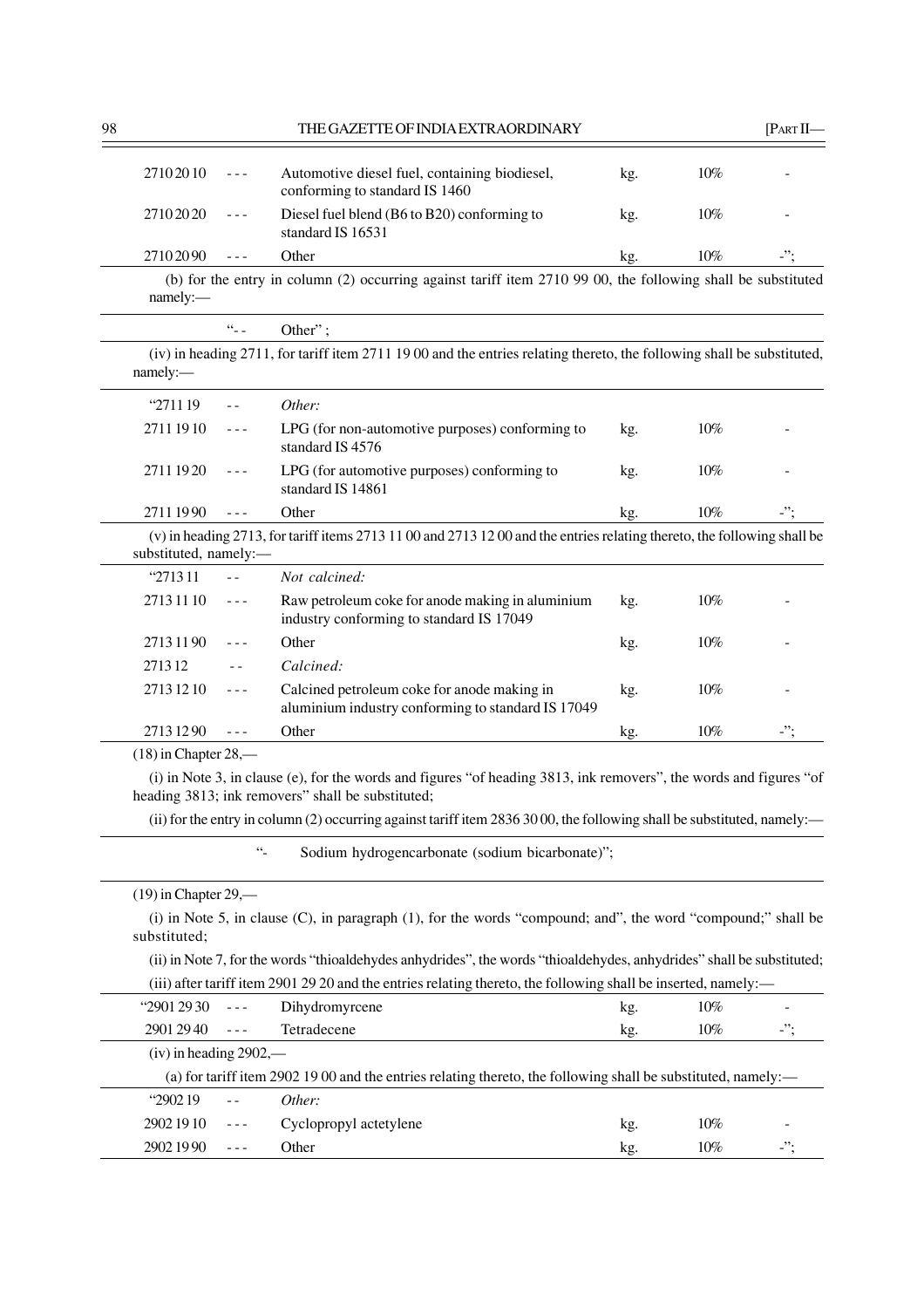|                          |                                                                                                                                                                                                                                                                                                                                                                                              | (b) after tariff item 2902 90 50 and the entries relating thereto, the following shall be inserted, namely:—           |     |        |            |
|--------------------------|----------------------------------------------------------------------------------------------------------------------------------------------------------------------------------------------------------------------------------------------------------------------------------------------------------------------------------------------------------------------------------------------|------------------------------------------------------------------------------------------------------------------------|-----|--------|------------|
| "2902 90 60              | $\frac{1}{2}$                                                                                                                                                                                                                                                                                                                                                                                | N-propyl benzene                                                                                                       | kg. | $10\%$ | -";        |
|                          |                                                                                                                                                                                                                                                                                                                                                                                              | (v) in heading 2904, tariff item 2904 10 40 and the entries relating thereto, shall be omitted;                        |     |        |            |
| $(vi)$ in heading 2905,— |                                                                                                                                                                                                                                                                                                                                                                                              |                                                                                                                        |     |        |            |
|                          |                                                                                                                                                                                                                                                                                                                                                                                              | (a) after tariff item 2905 22 40 and the entries relating thereto, the following shall be inserted, namely:-           |     |        |            |
| "2905 22 50              | $\frac{1}{2}$                                                                                                                                                                                                                                                                                                                                                                                | Dihydromyrcenol                                                                                                        | kg. | $10\%$ | $\cdot$ "; |
|                          |                                                                                                                                                                                                                                                                                                                                                                                              | (b) after tariff item 2905 39 10 and the entries relating thereto, the following shall be inserted, namely:—           |     |        |            |
| "2905 39 20              | $- - -$                                                                                                                                                                                                                                                                                                                                                                                      | Hexylene glycol                                                                                                        | kg. | $10\%$ | -";        |
|                          |                                                                                                                                                                                                                                                                                                                                                                                              | (vii) in heading 2907, after tariff item 2907 29 10 and the entries relating thereto, the following shall be inserted, |     |        |            |
| namely:-                 |                                                                                                                                                                                                                                                                                                                                                                                              |                                                                                                                        |     |        |            |
| "2907 29 20              | $\sim$ $\sim$ $\sim$                                                                                                                                                                                                                                                                                                                                                                         | Tris (p-hydroxy phenyl) ethane                                                                                         | kg. | $10\%$ |            |
| 2907 29 30               |                                                                                                                                                                                                                                                                                                                                                                                              | Tertiary butyl hydroquinone                                                                                            | kg. | $10\%$ | -";        |
| (viii) in heading 2909,— |                                                                                                                                                                                                                                                                                                                                                                                              |                                                                                                                        |     |        |            |
|                          |                                                                                                                                                                                                                                                                                                                                                                                              | (a) for tariff item 2909 19 00 and the entries relating thereto, the following shall be substituted, namely:—          |     |        |            |
| "290919                  | 44                                                                                                                                                                                                                                                                                                                                                                                           | Other:                                                                                                                 |     |        |            |
| 2909 19 10               | $\frac{1}{2} \frac{1}{2} \frac{1}{2} \frac{1}{2} \frac{1}{2} \frac{1}{2} \frac{1}{2} \frac{1}{2} \frac{1}{2} \frac{1}{2} \frac{1}{2} \frac{1}{2} \frac{1}{2} \frac{1}{2} \frac{1}{2} \frac{1}{2} \frac{1}{2} \frac{1}{2} \frac{1}{2} \frac{1}{2} \frac{1}{2} \frac{1}{2} \frac{1}{2} \frac{1}{2} \frac{1}{2} \frac{1}{2} \frac{1}{2} \frac{1}{2} \frac{1}{2} \frac{1}{2} \frac{1}{2} \frac{$ | Tertiary amyl methyl ether                                                                                             | kg. | 10%    |            |
| 2909 19 20               |                                                                                                                                                                                                                                                                                                                                                                                              | Methyl tertiary butyl ether (MTBE)                                                                                     | kg. | 10%    |            |
| 2909 19 90               | $- - -$                                                                                                                                                                                                                                                                                                                                                                                      | Other                                                                                                                  | kg. | $10\%$ | -";        |
|                          |                                                                                                                                                                                                                                                                                                                                                                                              | (b) for the entry in column (2) occurring against tariff item 2909 41 00, the following shall be substituted,          |     |        |            |
| namely:-                 |                                                                                                                                                                                                                                                                                                                                                                                              |                                                                                                                        |     |        |            |
|                          | $\alpha_{\perp}$                                                                                                                                                                                                                                                                                                                                                                             | 2,2'-oxydiethanol (diethylene glycol, digol)";                                                                         |     |        |            |
|                          |                                                                                                                                                                                                                                                                                                                                                                                              | (c) for tariff item 2909 49 00 and the entries relating thereto, the following shall be substituted, namely:-          |     |        |            |
| "290949                  | - -                                                                                                                                                                                                                                                                                                                                                                                          | Other:                                                                                                                 |     |        |            |
| 2909 49 10               | $- - -$                                                                                                                                                                                                                                                                                                                                                                                      | Phenoxy ethanol                                                                                                        | kg. | $10\%$ |            |
| 2909 49 20               | $- - -$                                                                                                                                                                                                                                                                                                                                                                                      | 1-(4-phenoxyphenoxy) propan-2-ol                                                                                       | kg. | 10%    |            |
| 2909 49 30               | $- - -$                                                                                                                                                                                                                                                                                                                                                                                      | Meta phenoxy benzyl alcohol (MPBA)                                                                                     | kg. | 10%    |            |
| 2909 49 90               | $- - -$                                                                                                                                                                                                                                                                                                                                                                                      | Other                                                                                                                  | kg. | $10\%$ | -";        |
|                          |                                                                                                                                                                                                                                                                                                                                                                                              | (d) after tariff item 2909 50 30 and the entries relating thereto, the following shall be inserted, namely:—           |     |        |            |
| "2909 50 40              | $- - -$                                                                                                                                                                                                                                                                                                                                                                                      | 4-methoxy phenol (mono methyl ether of hydroquinone) kg.                                                               |     | $10\%$ |            |
| "2909 50 50              | $- - -$                                                                                                                                                                                                                                                                                                                                                                                      | Butylated hydroxyanisole (BHA)                                                                                         | kg. | $10\%$ | -";        |
| namely:-                 |                                                                                                                                                                                                                                                                                                                                                                                              | (ix) in heading 2912, after tariff item 2912 29 20 and the entries relating thereto, the following shall be inserted,  |     |        |            |
| "2912 29 30              | $- - -$                                                                                                                                                                                                                                                                                                                                                                                      | Hexyl cinnamic aldehyde                                                                                                | kg. | $10\%$ | $\cdot$ "; |
| $(x)$ in heading 2914,—  |                                                                                                                                                                                                                                                                                                                                                                                              |                                                                                                                        |     |        |            |
|                          |                                                                                                                                                                                                                                                                                                                                                                                              | (a) after tariff item 2914 29 22 and the entries relating thereto, the following shall be inserted, namely:—           |     |        |            |
| "2914 29 30              | $- - -$                                                                                                                                                                                                                                                                                                                                                                                      | Pentyl-2-cyclopenten-1-one                                                                                             | kg. | $10\%$ |            |
| 2914 29 40               |                                                                                                                                                                                                                                                                                                                                                                                              | Cyclohexane dione                                                                                                      | kg. | $10\%$ |            |
| 2914 29 50               | $- - -$                                                                                                                                                                                                                                                                                                                                                                                      | 7-acetyl, 1,2,3,4,5,6,7,8-octahydro, 1,1, 6,7-tetra methyl                                                             | kg. | $10\%$ | -";        |
|                          |                                                                                                                                                                                                                                                                                                                                                                                              | Naphthalene / 1-(2,3,8,8-tetramethyl-1,2,3,4,5,6,7,8-                                                                  |     |        |            |
|                          |                                                                                                                                                                                                                                                                                                                                                                                              | octahydronaphthalen-2-yl) ethanone                                                                                     |     |        |            |
|                          |                                                                                                                                                                                                                                                                                                                                                                                              | (b) after tariff item 2914 79 20 and the entries relating thereto, the following shall be inserted, namely:—           |     |        |            |
| "29147930                | - - -                                                                                                                                                                                                                                                                                                                                                                                        | Tri fluoro methyl acetophenone                                                                                         | kg. | $10\%$ |            |
| 29147940                 |                                                                                                                                                                                                                                                                                                                                                                                              | Chloro-4-(4-chloro phenoxy) acetophenone                                                                               | kg. | $10\%$ |            |
| 29147950                 | $\frac{1}{2} \frac{1}{2} \frac{1}{2} \frac{1}{2} \frac{1}{2} \frac{1}{2} \frac{1}{2} \frac{1}{2} \frac{1}{2} \frac{1}{2} \frac{1}{2} \frac{1}{2} \frac{1}{2} \frac{1}{2} \frac{1}{2} \frac{1}{2} \frac{1}{2} \frac{1}{2} \frac{1}{2} \frac{1}{2} \frac{1}{2} \frac{1}{2} \frac{1}{2} \frac{1}{2} \frac{1}{2} \frac{1}{2} \frac{1}{2} \frac{1}{2} \frac{1}{2} \frac{1}{2} \frac{1}{2} \frac{$ | Dichloroacetophenone                                                                                                   | kg. | $10\%$ | $\cdot$ "; |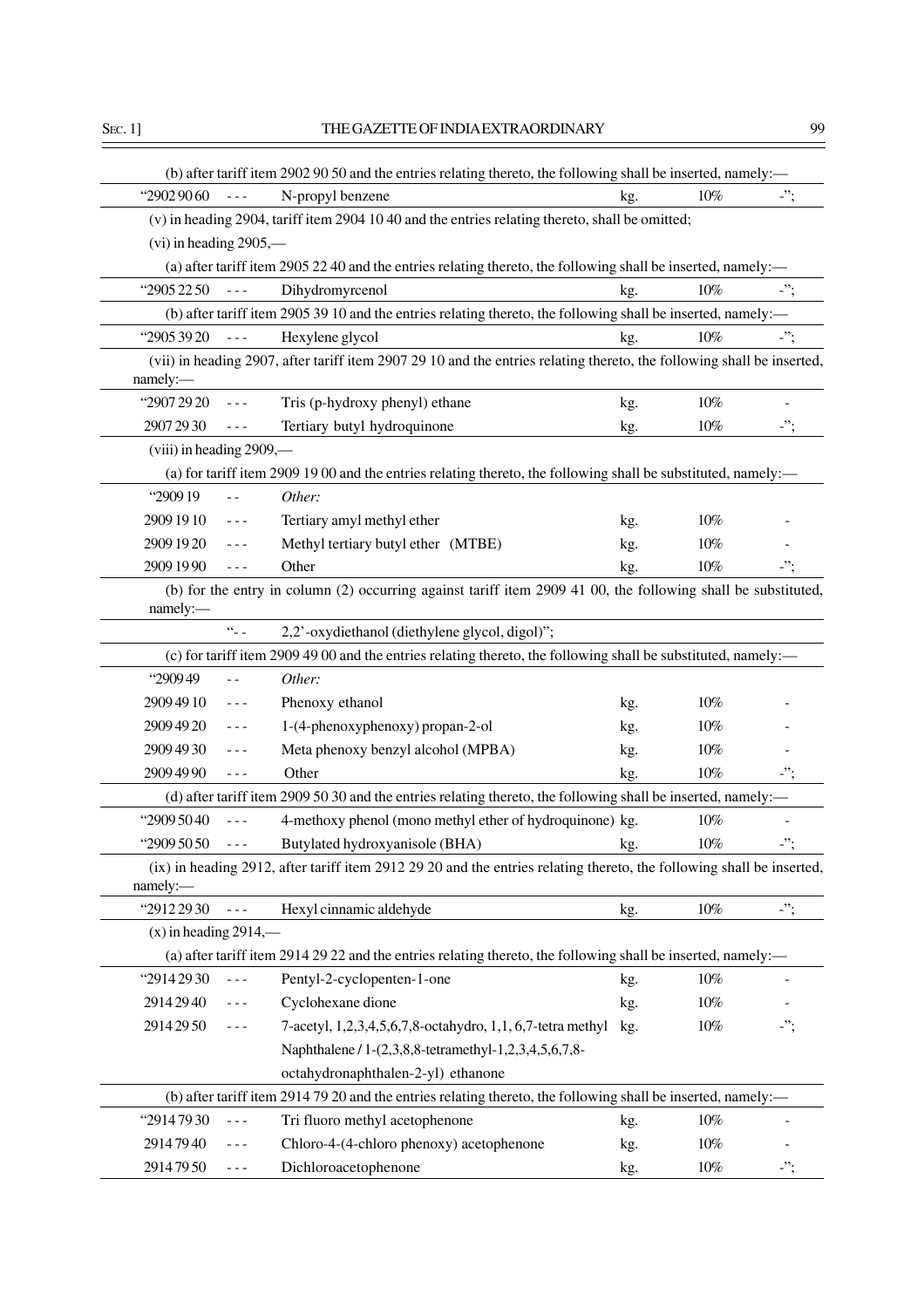| "29153970                  | $\sim$ $\sim$ $\sim$                                                                                                                                                                                                                                                                                                                                                                         | Ortho tertiary butyl cyclohexyl acetate                                                                             | kg. | 10%    |            |
|----------------------------|----------------------------------------------------------------------------------------------------------------------------------------------------------------------------------------------------------------------------------------------------------------------------------------------------------------------------------------------------------------------------------------------|---------------------------------------------------------------------------------------------------------------------|-----|--------|------------|
| 29153980                   | $\sim$ $\sim$ $\sim$                                                                                                                                                                                                                                                                                                                                                                         | Para tertiary butyl cyclohexyl acetate                                                                              | kg. | $10\%$ | $\cdot$ "; |
|                            |                                                                                                                                                                                                                                                                                                                                                                                              | (b) for tariff item 2915 39 90 and the entries relating thereto, the following shall be substituted, namely:-       |     |        |            |
|                            | $\Omega_{\perp\perp\perp}$                                                                                                                                                                                                                                                                                                                                                                   | Other:                                                                                                              |     |        |            |
| 29153991                   | $\frac{1}{2} \frac{1}{2} \frac{1}{2} \frac{1}{2} \frac{1}{2} \frac{1}{2} \frac{1}{2} \frac{1}{2} \frac{1}{2} \frac{1}{2} \frac{1}{2} \frac{1}{2} \frac{1}{2} \frac{1}{2} \frac{1}{2} \frac{1}{2} \frac{1}{2} \frac{1}{2} \frac{1}{2} \frac{1}{2} \frac{1}{2} \frac{1}{2} \frac{1}{2} \frac{1}{2} \frac{1}{2} \frac{1}{2} \frac{1}{2} \frac{1}{2} \frac{1}{2} \frac{1}{2} \frac{1}{2} \frac{$ | Methyl cyclohexyl acetate                                                                                           | kg. | $10\%$ |            |
| 29153992                   | $- - - -$                                                                                                                                                                                                                                                                                                                                                                                    | Ethylene glycol mono ethyl ether acetate                                                                            | kg. | 10%    |            |
| 29153999                   | $- - - -$                                                                                                                                                                                                                                                                                                                                                                                    | Other                                                                                                               | kg. | $10\%$ | -";        |
| namely:-                   |                                                                                                                                                                                                                                                                                                                                                                                              | (c) for tariff items 2915 90 20 to 2915 90 90 and the entries relating thereto, the following shall be substituted, |     |        |            |
| "29159040                  | $\frac{1}{2} \frac{1}{2} \frac{1}{2} \frac{1}{2} \frac{1}{2} \frac{1}{2} \frac{1}{2} \frac{1}{2} \frac{1}{2} \frac{1}{2} \frac{1}{2} \frac{1}{2} \frac{1}{2} \frac{1}{2} \frac{1}{2} \frac{1}{2} \frac{1}{2} \frac{1}{2} \frac{1}{2} \frac{1}{2} \frac{1}{2} \frac{1}{2} \frac{1}{2} \frac{1}{2} \frac{1}{2} \frac{1}{2} \frac{1}{2} \frac{1}{2} \frac{1}{2} \frac{1}{2} \frac{1}{2} \frac{$ | Pivaloyl chloride                                                                                                   | kg. | $10\%$ |            |
| 29159050                   | $- - -$                                                                                                                                                                                                                                                                                                                                                                                      | N-valeryl chloride                                                                                                  | kg. | 10%    |            |
| 29159060                   | $- - -$                                                                                                                                                                                                                                                                                                                                                                                      | N-octanoyl chloride                                                                                                 | kg. | $10\%$ |            |
| 29159070                   | - - -                                                                                                                                                                                                                                                                                                                                                                                        | Neodecanoyl chloride                                                                                                | kg. | $10\%$ |            |
|                            | $- - -$                                                                                                                                                                                                                                                                                                                                                                                      | Other:                                                                                                              |     |        |            |
| 29159091                   | $\sim$ $\sim$ $\sim$ $\sim$                                                                                                                                                                                                                                                                                                                                                                  | Hexoic acid (caproic acid)                                                                                          | kg. | $10\%$ |            |
| 29159092                   | $\frac{1}{2} \frac{1}{2} \frac{1}{2} \frac{1}{2} \frac{1}{2} \frac{1}{2} \frac{1}{2} \frac{1}{2} \frac{1}{2} \frac{1}{2} \frac{1}{2} \frac{1}{2} \frac{1}{2} \frac{1}{2} \frac{1}{2} \frac{1}{2} \frac{1}{2} \frac{1}{2} \frac{1}{2} \frac{1}{2} \frac{1}{2} \frac{1}{2} \frac{1}{2} \frac{1}{2} \frac{1}{2} \frac{1}{2} \frac{1}{2} \frac{1}{2} \frac{1}{2} \frac{1}{2} \frac{1}{2} \frac{$ | Octoic acid (caprylic acid)                                                                                         | kg. | $10\%$ |            |
| 29159093                   | $\sim$ $\sim$ $\sim$ $\sim$                                                                                                                                                                                                                                                                                                                                                                  | Tri fluoro acetic acid                                                                                              | kg. | $10\%$ |            |
| 29159094                   | $\omega = \omega/\omega$                                                                                                                                                                                                                                                                                                                                                                     | Ethyl difluoro acetate                                                                                              | kg. | $10\%$ |            |
| 29159095                   | ----                                                                                                                                                                                                                                                                                                                                                                                         | Ethyl trifluoro acetate                                                                                             | kg. | $10\%$ |            |
| 29159099                   | $\frac{1}{2} \frac{1}{2} \frac{1}{2} \frac{1}{2} \frac{1}{2} \frac{1}{2} \frac{1}{2} \frac{1}{2} \frac{1}{2} \frac{1}{2} \frac{1}{2} \frac{1}{2} \frac{1}{2} \frac{1}{2} \frac{1}{2} \frac{1}{2} \frac{1}{2} \frac{1}{2} \frac{1}{2} \frac{1}{2} \frac{1}{2} \frac{1}{2} \frac{1}{2} \frac{1}{2} \frac{1}{2} \frac{1}{2} \frac{1}{2} \frac{1}{2} \frac{1}{2} \frac{1}{2} \frac{1}{2} \frac{$ | Other                                                                                                               | kg. | $10\%$ | $\cdot$ "; |
| $(xii)$ in heading 2916,—  |                                                                                                                                                                                                                                                                                                                                                                                              |                                                                                                                     |     |        |            |
|                            |                                                                                                                                                                                                                                                                                                                                                                                              | (a) after tariff item 2916 19 60 and the entries relating thereto, the following shall be inserted, namely:-        |     |        |            |
| "2916 1970                 | $\omega = \omega$                                                                                                                                                                                                                                                                                                                                                                            | Erucic acid                                                                                                         | kg. | $10\%$ | $\cdot$ "; |
|                            |                                                                                                                                                                                                                                                                                                                                                                                              | (b) for tariff item 2916 20 00 and the entries relating thereto, the following shall be substituted, namely:—       |     |        |            |
| "291620                    | $\overline{a}$                                                                                                                                                                                                                                                                                                                                                                               | Cyclanic, cyclenic or cycloterpenic monocarboxylic acids,                                                           |     |        |            |
|                            |                                                                                                                                                                                                                                                                                                                                                                                              | their anhydrides, halides, peroxides, peroxyacids and                                                               |     |        |            |
|                            |                                                                                                                                                                                                                                                                                                                                                                                              | their derivatives:                                                                                                  |     |        |            |
| 29162010                   | $- - -$                                                                                                                                                                                                                                                                                                                                                                                      | D. V. acid chloride/cypermethric acid chloride                                                                      | kg. | $10\%$ |            |
| 29162090                   | $- - -$                                                                                                                                                                                                                                                                                                                                                                                      | Other                                                                                                               | kg. | $10\%$ | $\cdot$ "; |
|                            |                                                                                                                                                                                                                                                                                                                                                                                              | (c) after tariff item 2916 39 50 and the entries relating thereto, the following shall be inserted, namely:—        |     |        |            |
| "29163960                  | $\omega = \omega$                                                                                                                                                                                                                                                                                                                                                                            | Dichlorophenyl acetyl chloride                                                                                      | kg. | $10\%$ | $\cdot$ "; |
| $(xiii)$ in heading 2917,— |                                                                                                                                                                                                                                                                                                                                                                                              |                                                                                                                     |     |        |            |
|                            |                                                                                                                                                                                                                                                                                                                                                                                              | (a) for tariff item 2917 13 00 and the entries relating thereto, the following shall be substituted, namely:—       |     |        |            |
| "291713                    | $\sim$ $-$                                                                                                                                                                                                                                                                                                                                                                                   | Azelaic acid, sebacic acid, their salts and esters:                                                                 |     |        |            |
| 29171310                   | $- - -$                                                                                                                                                                                                                                                                                                                                                                                      | Sebacic Acid                                                                                                        | kg. | $10\%$ |            |
| 29171390                   | $- - -$                                                                                                                                                                                                                                                                                                                                                                                      | Other                                                                                                               | kg. | $10\%$ | -";        |

(xiv) in heading 2918,—

(a) for the entry in column (2) occurring against sub-heading 2918 19, the following shall be substituted, namely:—

"- - *Other:*";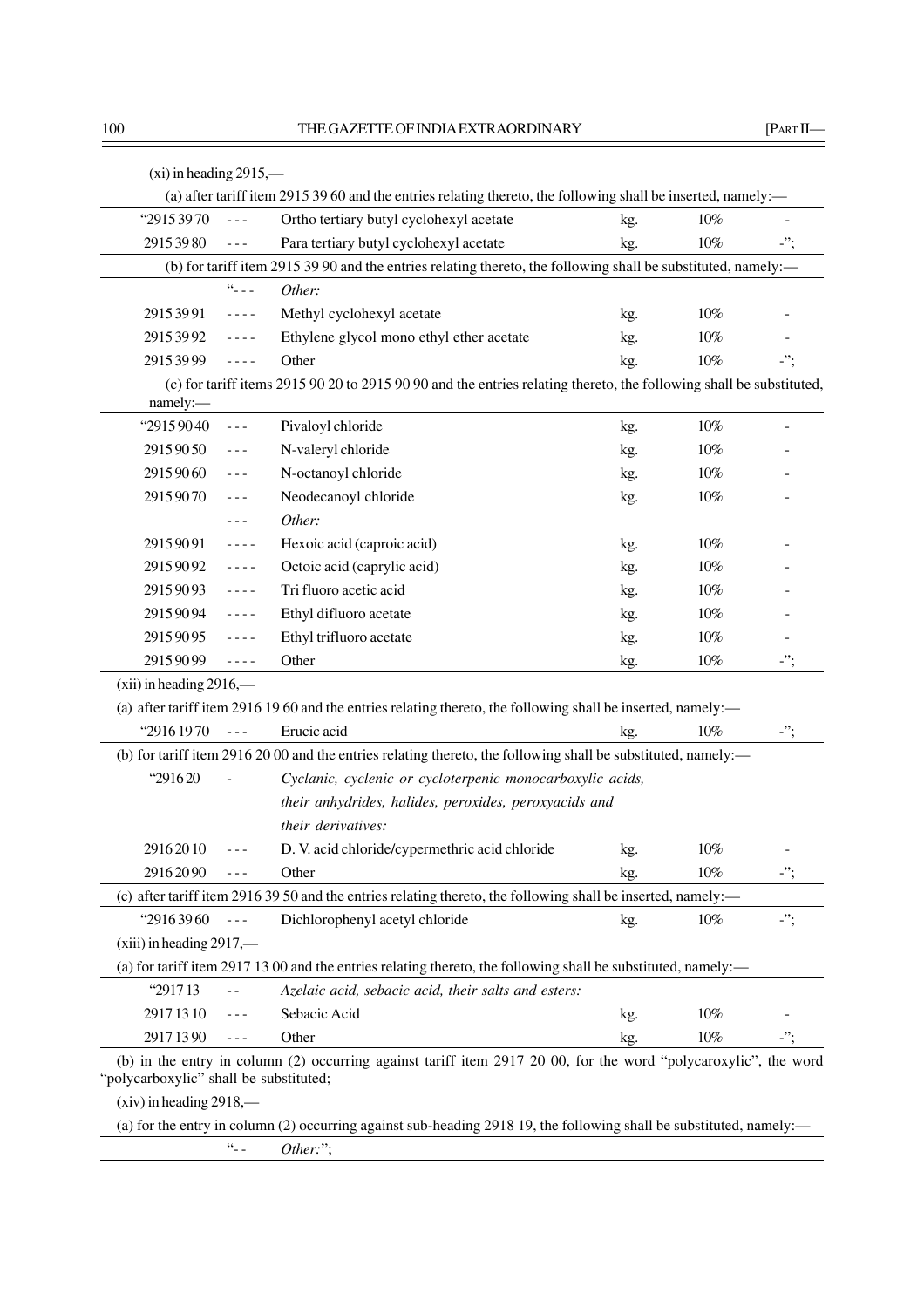| Cholic acid<br>"2918 1920<br>10%<br>$\frac{1}{2} \frac{1}{2} \frac{1}{2} \frac{1}{2} \frac{1}{2} \frac{1}{2} \frac{1}{2} \frac{1}{2} \frac{1}{2} \frac{1}{2} \frac{1}{2} \frac{1}{2} \frac{1}{2} \frac{1}{2} \frac{1}{2} \frac{1}{2} \frac{1}{2} \frac{1}{2} \frac{1}{2} \frac{1}{2} \frac{1}{2} \frac{1}{2} \frac{1}{2} \frac{1}{2} \frac{1}{2} \frac{1}{2} \frac{1}{2} \frac{1}{2} \frac{1}{2} \frac{1}{2} \frac{1}{2} \frac{$<br>kg.<br>$\blacksquare$<br>2918 1930<br>Ricinoleic acid<br>$10\%$<br>$\cdot$ ";<br>kg.<br>$\sim$ $\sim$ $\sim$<br>(c) after tariff item 2918 23 30 and the entries relating thereto, the following shall be inserted, namely:—<br>"2918 23 40<br>$\cdot$ ";<br>Benzyl salicylate<br>10%<br>$\omega = \omega$<br>kg.<br>(d) after tariff item 2918 30 40 and the entries relating thereto, the following shall be inserted, namely:-<br>"2918 30 50<br>Fluoro benzoyl butyric acid<br>$\cdot$ ";<br>10%<br>$\omega = \omega$<br>kg.<br>(e) for tariff item 2918 99 00 and the entries relating thereto, the following shall be substituted, namely:—<br>"291899<br>Other:<br>$\sim$ $\sim$<br>29189910<br>Sodium phenoxy acetate<br>$10\%$<br>kg.<br>$\frac{1}{2} \frac{1}{2} \frac{1}{2} \frac{1}{2} \frac{1}{2} \frac{1}{2} \frac{1}{2} \frac{1}{2} \frac{1}{2} \frac{1}{2} \frac{1}{2} \frac{1}{2} \frac{1}{2} \frac{1}{2} \frac{1}{2} \frac{1}{2} \frac{1}{2} \frac{1}{2} \frac{1}{2} \frac{1}{2} \frac{1}{2} \frac{1}{2} \frac{1}{2} \frac{1}{2} \frac{1}{2} \frac{1}{2} \frac{1}{2} \frac{1}{2} \frac{1}{2} \frac{1}{2} \frac{1}{2} \frac{$<br>29189920<br>Methyl (E)-2-[2-(chloro methyl) phenyl]-3-<br>$10\%$<br>kg.<br>$- - -$<br>methoxyacrylate<br>Other<br>$10\%$<br>$\cdot$ ";<br>29189990<br>kg.<br>$\sim$ $\sim$ $\sim$<br>(xv) in heading 2920, for tariff item 2920 90 99 and the entries relating thereto, the following shall be substituted,<br>namely:<br>"2920 90 00<br>$\cdot$ ";<br>Other<br>$10\%$<br>kg.<br>$(xvi)$ in heading 2921,—<br>(a) for tariff items 2921 42 15 to 2921 42 24 and the entries relating thereto, the following shall be substituted, namely:<br>"2921 42 15<br>2 - 4 - 5 trichloroaniline<br>$10\%$<br>$\sim$ $\sim$ $\sim$ $\sim$<br>kg.<br>N-benzyl-N-ethylaniline, N,N-diethylaniline,<br>$- - -$<br>N,N-dimethylaniline, meta nitroaniline, para nitroaniline:<br>29214221<br>N-benzyl-N-ethylaniline<br>10%<br>$\sim$ $\sim$ $\sim$ $\sim$<br>kg.<br>N,N-diethylaniline<br>2921 42 22<br>10%<br>kg.<br>$\frac{1}{2} \frac{1}{2} \frac{1}{2} \frac{1}{2} \frac{1}{2} \frac{1}{2} \frac{1}{2} \frac{1}{2} \frac{1}{2} \frac{1}{2} \frac{1}{2} \frac{1}{2} \frac{1}{2} \frac{1}{2} \frac{1}{2} \frac{1}{2} \frac{1}{2} \frac{1}{2} \frac{1}{2} \frac{1}{2} \frac{1}{2} \frac{1}{2} \frac{1}{2} \frac{1}{2} \frac{1}{2} \frac{1}{2} \frac{1}{2} \frac{1}{2} \frac{1}{2} \frac{1}{2} \frac{1}{2} \frac{$<br>2921 42 23<br>N,N-dimethylaniline<br>$10\%$<br>$\omega = \omega/\omega$<br>kg.<br>-";<br>2921 42 24<br>N-ethyl aniline<br>$10\%$<br>$\omega = \omega/\omega$<br>kg.<br>(b) for tariff items 2921 43 10 to 2921 43 20 and the entries relating thereto, the following shall be substituted, namely:<br>"2921 43 10<br>N,N-diethyl toluidine<br>10%<br>kg.<br>$\frac{1}{2} \frac{1}{2} \frac{1}{2} \frac{1}{2} \frac{1}{2} \frac{1}{2} \frac{1}{2} \frac{1}{2} \frac{1}{2} \frac{1}{2} \frac{1}{2} \frac{1}{2} \frac{1}{2} \frac{1}{2} \frac{1}{2} \frac{1}{2} \frac{1}{2} \frac{1}{2} \frac{1}{2} \frac{1}{2} \frac{1}{2} \frac{1}{2} \frac{1}{2} \frac{1}{2} \frac{1}{2} \frac{1}{2} \frac{1}{2} \frac{1}{2} \frac{1}{2} \frac{1}{2} \frac{1}{2} \frac{$<br>2921 43 20<br>N,N-dimethyl toluidine<br>$10\%$<br>-";<br>kg.<br>$\sim$ $\sim$ $\sim$<br>(c) after tariff item 2921 49 10 and the entries relating thereto, the following shall be inserted, namely:—<br>-";<br>"2921 49 20<br>$10\%$<br>Para cumidine<br>kg.<br>(d) after tariff item 2921 59 30 and the entries relating thereto, the following shall be inserted, namely:—<br>"2921 59 40<br>Diaminostilbene 2,2-disulphonic acid (Dasda)<br>10%<br>-";<br>kg.<br>$(xvii)$ in heading 2922,—<br>(a) for the entry in column (2) occurring against sub-heading 2922 11, the following shall be substituted,<br>namely:<br>$\alpha_{\perp}$<br>Monoethanolamine and its salts:";<br>(b) in the entry in column (2) occurring after the entry against tariff item 2922 29 26, after the words, brackets<br>and letter "Picramic acid (T-grade)", the words ", para cresidine ortho sulphonic acid" shall be inserted;<br>(c) after tariff item 2922 29 35 and the entries relating thereto, the following shall be inserted, namely:—<br>$10\%$<br>"2922 29 36<br>Para cresidine ortho sulphonic acid<br>$\cdot$ ";<br>$\omega = \omega/\omega$<br>kg.<br>(xviii) in heading 2930, after tariff item 2930 90 97 and the entries relating thereto, the following shall be inserted,<br>namely:-<br>"29309098<br>Dichloro diphenyl sulphone<br>$10\%$<br>$\cdot$ ";<br>kg.<br>$- - - -$ |  | (b) after tariff item 2918 19 10 and the entries relating thereto, the following shall be inserted, namely:— |  |  |
|-------------------------------------------------------------------------------------------------------------------------------------------------------------------------------------------------------------------------------------------------------------------------------------------------------------------------------------------------------------------------------------------------------------------------------------------------------------------------------------------------------------------------------------------------------------------------------------------------------------------------------------------------------------------------------------------------------------------------------------------------------------------------------------------------------------------------------------------------------------------------------------------------------------------------------------------------------------------------------------------------------------------------------------------------------------------------------------------------------------------------------------------------------------------------------------------------------------------------------------------------------------------------------------------------------------------------------------------------------------------------------------------------------------------------------------------------------------------------------------------------------------------------------------------------------------------------------------------------------------------------------------------------------------------------------------------------------------------------------------------------------------------------------------------------------------------------------------------------------------------------------------------------------------------------------------------------------------------------------------------------------------------------------------------------------------------------------------------------------------------------------------------------------------------------------------------------------------------------------------------------------------------------------------------------------------------------------------------------------------------------------------------------------------------------------------------------------------------------------------------------------------------------------------------------------------------------------------------------------------------------------------------------------------------------------------------------------------------------------------------------------------------------------------------------------------------------------------------------------------------------------------------------------------------------------------------------------------------------------------------------------------------------------------------------------------------------------------------------------------------------------------------------------------------------------------------------------------------------------------------------------------------------------------------------------------------------------------------------------------------------------------------------------------------------------------------------------------------------------------------------------------------------------------------------------------------------------------------------------------------------------------------------------------------------------------------------------------------------------------------------------------------------------------------------------------------------------------------------------------------------------------------------------------------------------------------------------------------------------------------------------------------------------------------------------------------------------------------------------------------------------------------------------------------------------------------------------------------------------------------------------------------------------------------------------------------------------------------------------------------------------------------------------------------------------------------------------------------------------------------------------------------------------------------------------------------------------------------------------------------------------------------------------------------------------------------------------------------------------------------------------------------------------------------------------------------------------------------------------------------------------------------------------------------------------------------------------------------------------------------------------------------------------------------------|--|--------------------------------------------------------------------------------------------------------------|--|--|
|                                                                                                                                                                                                                                                                                                                                                                                                                                                                                                                                                                                                                                                                                                                                                                                                                                                                                                                                                                                                                                                                                                                                                                                                                                                                                                                                                                                                                                                                                                                                                                                                                                                                                                                                                                                                                                                                                                                                                                                                                                                                                                                                                                                                                                                                                                                                                                                                                                                                                                                                                                                                                                                                                                                                                                                                                                                                                                                                                                                                                                                                                                                                                                                                                                                                                                                                                                                                                                                                                                                                                                                                                                                                                                                                                                                                                                                                                                                                                                                                                                                                                                                                                                                                                                                                                                                                                                                                                                                                                                                                                                                                                                                                                                                                                                                                                                                                                                                                                                                                                                                 |  |                                                                                                              |  |  |
|                                                                                                                                                                                                                                                                                                                                                                                                                                                                                                                                                                                                                                                                                                                                                                                                                                                                                                                                                                                                                                                                                                                                                                                                                                                                                                                                                                                                                                                                                                                                                                                                                                                                                                                                                                                                                                                                                                                                                                                                                                                                                                                                                                                                                                                                                                                                                                                                                                                                                                                                                                                                                                                                                                                                                                                                                                                                                                                                                                                                                                                                                                                                                                                                                                                                                                                                                                                                                                                                                                                                                                                                                                                                                                                                                                                                                                                                                                                                                                                                                                                                                                                                                                                                                                                                                                                                                                                                                                                                                                                                                                                                                                                                                                                                                                                                                                                                                                                                                                                                                                                 |  |                                                                                                              |  |  |
|                                                                                                                                                                                                                                                                                                                                                                                                                                                                                                                                                                                                                                                                                                                                                                                                                                                                                                                                                                                                                                                                                                                                                                                                                                                                                                                                                                                                                                                                                                                                                                                                                                                                                                                                                                                                                                                                                                                                                                                                                                                                                                                                                                                                                                                                                                                                                                                                                                                                                                                                                                                                                                                                                                                                                                                                                                                                                                                                                                                                                                                                                                                                                                                                                                                                                                                                                                                                                                                                                                                                                                                                                                                                                                                                                                                                                                                                                                                                                                                                                                                                                                                                                                                                                                                                                                                                                                                                                                                                                                                                                                                                                                                                                                                                                                                                                                                                                                                                                                                                                                                 |  |                                                                                                              |  |  |
|                                                                                                                                                                                                                                                                                                                                                                                                                                                                                                                                                                                                                                                                                                                                                                                                                                                                                                                                                                                                                                                                                                                                                                                                                                                                                                                                                                                                                                                                                                                                                                                                                                                                                                                                                                                                                                                                                                                                                                                                                                                                                                                                                                                                                                                                                                                                                                                                                                                                                                                                                                                                                                                                                                                                                                                                                                                                                                                                                                                                                                                                                                                                                                                                                                                                                                                                                                                                                                                                                                                                                                                                                                                                                                                                                                                                                                                                                                                                                                                                                                                                                                                                                                                                                                                                                                                                                                                                                                                                                                                                                                                                                                                                                                                                                                                                                                                                                                                                                                                                                                                 |  |                                                                                                              |  |  |
|                                                                                                                                                                                                                                                                                                                                                                                                                                                                                                                                                                                                                                                                                                                                                                                                                                                                                                                                                                                                                                                                                                                                                                                                                                                                                                                                                                                                                                                                                                                                                                                                                                                                                                                                                                                                                                                                                                                                                                                                                                                                                                                                                                                                                                                                                                                                                                                                                                                                                                                                                                                                                                                                                                                                                                                                                                                                                                                                                                                                                                                                                                                                                                                                                                                                                                                                                                                                                                                                                                                                                                                                                                                                                                                                                                                                                                                                                                                                                                                                                                                                                                                                                                                                                                                                                                                                                                                                                                                                                                                                                                                                                                                                                                                                                                                                                                                                                                                                                                                                                                                 |  |                                                                                                              |  |  |
|                                                                                                                                                                                                                                                                                                                                                                                                                                                                                                                                                                                                                                                                                                                                                                                                                                                                                                                                                                                                                                                                                                                                                                                                                                                                                                                                                                                                                                                                                                                                                                                                                                                                                                                                                                                                                                                                                                                                                                                                                                                                                                                                                                                                                                                                                                                                                                                                                                                                                                                                                                                                                                                                                                                                                                                                                                                                                                                                                                                                                                                                                                                                                                                                                                                                                                                                                                                                                                                                                                                                                                                                                                                                                                                                                                                                                                                                                                                                                                                                                                                                                                                                                                                                                                                                                                                                                                                                                                                                                                                                                                                                                                                                                                                                                                                                                                                                                                                                                                                                                                                 |  |                                                                                                              |  |  |
|                                                                                                                                                                                                                                                                                                                                                                                                                                                                                                                                                                                                                                                                                                                                                                                                                                                                                                                                                                                                                                                                                                                                                                                                                                                                                                                                                                                                                                                                                                                                                                                                                                                                                                                                                                                                                                                                                                                                                                                                                                                                                                                                                                                                                                                                                                                                                                                                                                                                                                                                                                                                                                                                                                                                                                                                                                                                                                                                                                                                                                                                                                                                                                                                                                                                                                                                                                                                                                                                                                                                                                                                                                                                                                                                                                                                                                                                                                                                                                                                                                                                                                                                                                                                                                                                                                                                                                                                                                                                                                                                                                                                                                                                                                                                                                                                                                                                                                                                                                                                                                                 |  |                                                                                                              |  |  |
|                                                                                                                                                                                                                                                                                                                                                                                                                                                                                                                                                                                                                                                                                                                                                                                                                                                                                                                                                                                                                                                                                                                                                                                                                                                                                                                                                                                                                                                                                                                                                                                                                                                                                                                                                                                                                                                                                                                                                                                                                                                                                                                                                                                                                                                                                                                                                                                                                                                                                                                                                                                                                                                                                                                                                                                                                                                                                                                                                                                                                                                                                                                                                                                                                                                                                                                                                                                                                                                                                                                                                                                                                                                                                                                                                                                                                                                                                                                                                                                                                                                                                                                                                                                                                                                                                                                                                                                                                                                                                                                                                                                                                                                                                                                                                                                                                                                                                                                                                                                                                                                 |  |                                                                                                              |  |  |
|                                                                                                                                                                                                                                                                                                                                                                                                                                                                                                                                                                                                                                                                                                                                                                                                                                                                                                                                                                                                                                                                                                                                                                                                                                                                                                                                                                                                                                                                                                                                                                                                                                                                                                                                                                                                                                                                                                                                                                                                                                                                                                                                                                                                                                                                                                                                                                                                                                                                                                                                                                                                                                                                                                                                                                                                                                                                                                                                                                                                                                                                                                                                                                                                                                                                                                                                                                                                                                                                                                                                                                                                                                                                                                                                                                                                                                                                                                                                                                                                                                                                                                                                                                                                                                                                                                                                                                                                                                                                                                                                                                                                                                                                                                                                                                                                                                                                                                                                                                                                                                                 |  |                                                                                                              |  |  |
|                                                                                                                                                                                                                                                                                                                                                                                                                                                                                                                                                                                                                                                                                                                                                                                                                                                                                                                                                                                                                                                                                                                                                                                                                                                                                                                                                                                                                                                                                                                                                                                                                                                                                                                                                                                                                                                                                                                                                                                                                                                                                                                                                                                                                                                                                                                                                                                                                                                                                                                                                                                                                                                                                                                                                                                                                                                                                                                                                                                                                                                                                                                                                                                                                                                                                                                                                                                                                                                                                                                                                                                                                                                                                                                                                                                                                                                                                                                                                                                                                                                                                                                                                                                                                                                                                                                                                                                                                                                                                                                                                                                                                                                                                                                                                                                                                                                                                                                                                                                                                                                 |  |                                                                                                              |  |  |
|                                                                                                                                                                                                                                                                                                                                                                                                                                                                                                                                                                                                                                                                                                                                                                                                                                                                                                                                                                                                                                                                                                                                                                                                                                                                                                                                                                                                                                                                                                                                                                                                                                                                                                                                                                                                                                                                                                                                                                                                                                                                                                                                                                                                                                                                                                                                                                                                                                                                                                                                                                                                                                                                                                                                                                                                                                                                                                                                                                                                                                                                                                                                                                                                                                                                                                                                                                                                                                                                                                                                                                                                                                                                                                                                                                                                                                                                                                                                                                                                                                                                                                                                                                                                                                                                                                                                                                                                                                                                                                                                                                                                                                                                                                                                                                                                                                                                                                                                                                                                                                                 |  |                                                                                                              |  |  |
|                                                                                                                                                                                                                                                                                                                                                                                                                                                                                                                                                                                                                                                                                                                                                                                                                                                                                                                                                                                                                                                                                                                                                                                                                                                                                                                                                                                                                                                                                                                                                                                                                                                                                                                                                                                                                                                                                                                                                                                                                                                                                                                                                                                                                                                                                                                                                                                                                                                                                                                                                                                                                                                                                                                                                                                                                                                                                                                                                                                                                                                                                                                                                                                                                                                                                                                                                                                                                                                                                                                                                                                                                                                                                                                                                                                                                                                                                                                                                                                                                                                                                                                                                                                                                                                                                                                                                                                                                                                                                                                                                                                                                                                                                                                                                                                                                                                                                                                                                                                                                                                 |  |                                                                                                              |  |  |
|                                                                                                                                                                                                                                                                                                                                                                                                                                                                                                                                                                                                                                                                                                                                                                                                                                                                                                                                                                                                                                                                                                                                                                                                                                                                                                                                                                                                                                                                                                                                                                                                                                                                                                                                                                                                                                                                                                                                                                                                                                                                                                                                                                                                                                                                                                                                                                                                                                                                                                                                                                                                                                                                                                                                                                                                                                                                                                                                                                                                                                                                                                                                                                                                                                                                                                                                                                                                                                                                                                                                                                                                                                                                                                                                                                                                                                                                                                                                                                                                                                                                                                                                                                                                                                                                                                                                                                                                                                                                                                                                                                                                                                                                                                                                                                                                                                                                                                                                                                                                                                                 |  |                                                                                                              |  |  |
|                                                                                                                                                                                                                                                                                                                                                                                                                                                                                                                                                                                                                                                                                                                                                                                                                                                                                                                                                                                                                                                                                                                                                                                                                                                                                                                                                                                                                                                                                                                                                                                                                                                                                                                                                                                                                                                                                                                                                                                                                                                                                                                                                                                                                                                                                                                                                                                                                                                                                                                                                                                                                                                                                                                                                                                                                                                                                                                                                                                                                                                                                                                                                                                                                                                                                                                                                                                                                                                                                                                                                                                                                                                                                                                                                                                                                                                                                                                                                                                                                                                                                                                                                                                                                                                                                                                                                                                                                                                                                                                                                                                                                                                                                                                                                                                                                                                                                                                                                                                                                                                 |  |                                                                                                              |  |  |
|                                                                                                                                                                                                                                                                                                                                                                                                                                                                                                                                                                                                                                                                                                                                                                                                                                                                                                                                                                                                                                                                                                                                                                                                                                                                                                                                                                                                                                                                                                                                                                                                                                                                                                                                                                                                                                                                                                                                                                                                                                                                                                                                                                                                                                                                                                                                                                                                                                                                                                                                                                                                                                                                                                                                                                                                                                                                                                                                                                                                                                                                                                                                                                                                                                                                                                                                                                                                                                                                                                                                                                                                                                                                                                                                                                                                                                                                                                                                                                                                                                                                                                                                                                                                                                                                                                                                                                                                                                                                                                                                                                                                                                                                                                                                                                                                                                                                                                                                                                                                                                                 |  |                                                                                                              |  |  |
|                                                                                                                                                                                                                                                                                                                                                                                                                                                                                                                                                                                                                                                                                                                                                                                                                                                                                                                                                                                                                                                                                                                                                                                                                                                                                                                                                                                                                                                                                                                                                                                                                                                                                                                                                                                                                                                                                                                                                                                                                                                                                                                                                                                                                                                                                                                                                                                                                                                                                                                                                                                                                                                                                                                                                                                                                                                                                                                                                                                                                                                                                                                                                                                                                                                                                                                                                                                                                                                                                                                                                                                                                                                                                                                                                                                                                                                                                                                                                                                                                                                                                                                                                                                                                                                                                                                                                                                                                                                                                                                                                                                                                                                                                                                                                                                                                                                                                                                                                                                                                                                 |  |                                                                                                              |  |  |
|                                                                                                                                                                                                                                                                                                                                                                                                                                                                                                                                                                                                                                                                                                                                                                                                                                                                                                                                                                                                                                                                                                                                                                                                                                                                                                                                                                                                                                                                                                                                                                                                                                                                                                                                                                                                                                                                                                                                                                                                                                                                                                                                                                                                                                                                                                                                                                                                                                                                                                                                                                                                                                                                                                                                                                                                                                                                                                                                                                                                                                                                                                                                                                                                                                                                                                                                                                                                                                                                                                                                                                                                                                                                                                                                                                                                                                                                                                                                                                                                                                                                                                                                                                                                                                                                                                                                                                                                                                                                                                                                                                                                                                                                                                                                                                                                                                                                                                                                                                                                                                                 |  |                                                                                                              |  |  |
|                                                                                                                                                                                                                                                                                                                                                                                                                                                                                                                                                                                                                                                                                                                                                                                                                                                                                                                                                                                                                                                                                                                                                                                                                                                                                                                                                                                                                                                                                                                                                                                                                                                                                                                                                                                                                                                                                                                                                                                                                                                                                                                                                                                                                                                                                                                                                                                                                                                                                                                                                                                                                                                                                                                                                                                                                                                                                                                                                                                                                                                                                                                                                                                                                                                                                                                                                                                                                                                                                                                                                                                                                                                                                                                                                                                                                                                                                                                                                                                                                                                                                                                                                                                                                                                                                                                                                                                                                                                                                                                                                                                                                                                                                                                                                                                                                                                                                                                                                                                                                                                 |  |                                                                                                              |  |  |
|                                                                                                                                                                                                                                                                                                                                                                                                                                                                                                                                                                                                                                                                                                                                                                                                                                                                                                                                                                                                                                                                                                                                                                                                                                                                                                                                                                                                                                                                                                                                                                                                                                                                                                                                                                                                                                                                                                                                                                                                                                                                                                                                                                                                                                                                                                                                                                                                                                                                                                                                                                                                                                                                                                                                                                                                                                                                                                                                                                                                                                                                                                                                                                                                                                                                                                                                                                                                                                                                                                                                                                                                                                                                                                                                                                                                                                                                                                                                                                                                                                                                                                                                                                                                                                                                                                                                                                                                                                                                                                                                                                                                                                                                                                                                                                                                                                                                                                                                                                                                                                                 |  |                                                                                                              |  |  |
|                                                                                                                                                                                                                                                                                                                                                                                                                                                                                                                                                                                                                                                                                                                                                                                                                                                                                                                                                                                                                                                                                                                                                                                                                                                                                                                                                                                                                                                                                                                                                                                                                                                                                                                                                                                                                                                                                                                                                                                                                                                                                                                                                                                                                                                                                                                                                                                                                                                                                                                                                                                                                                                                                                                                                                                                                                                                                                                                                                                                                                                                                                                                                                                                                                                                                                                                                                                                                                                                                                                                                                                                                                                                                                                                                                                                                                                                                                                                                                                                                                                                                                                                                                                                                                                                                                                                                                                                                                                                                                                                                                                                                                                                                                                                                                                                                                                                                                                                                                                                                                                 |  |                                                                                                              |  |  |
|                                                                                                                                                                                                                                                                                                                                                                                                                                                                                                                                                                                                                                                                                                                                                                                                                                                                                                                                                                                                                                                                                                                                                                                                                                                                                                                                                                                                                                                                                                                                                                                                                                                                                                                                                                                                                                                                                                                                                                                                                                                                                                                                                                                                                                                                                                                                                                                                                                                                                                                                                                                                                                                                                                                                                                                                                                                                                                                                                                                                                                                                                                                                                                                                                                                                                                                                                                                                                                                                                                                                                                                                                                                                                                                                                                                                                                                                                                                                                                                                                                                                                                                                                                                                                                                                                                                                                                                                                                                                                                                                                                                                                                                                                                                                                                                                                                                                                                                                                                                                                                                 |  |                                                                                                              |  |  |
|                                                                                                                                                                                                                                                                                                                                                                                                                                                                                                                                                                                                                                                                                                                                                                                                                                                                                                                                                                                                                                                                                                                                                                                                                                                                                                                                                                                                                                                                                                                                                                                                                                                                                                                                                                                                                                                                                                                                                                                                                                                                                                                                                                                                                                                                                                                                                                                                                                                                                                                                                                                                                                                                                                                                                                                                                                                                                                                                                                                                                                                                                                                                                                                                                                                                                                                                                                                                                                                                                                                                                                                                                                                                                                                                                                                                                                                                                                                                                                                                                                                                                                                                                                                                                                                                                                                                                                                                                                                                                                                                                                                                                                                                                                                                                                                                                                                                                                                                                                                                                                                 |  |                                                                                                              |  |  |
|                                                                                                                                                                                                                                                                                                                                                                                                                                                                                                                                                                                                                                                                                                                                                                                                                                                                                                                                                                                                                                                                                                                                                                                                                                                                                                                                                                                                                                                                                                                                                                                                                                                                                                                                                                                                                                                                                                                                                                                                                                                                                                                                                                                                                                                                                                                                                                                                                                                                                                                                                                                                                                                                                                                                                                                                                                                                                                                                                                                                                                                                                                                                                                                                                                                                                                                                                                                                                                                                                                                                                                                                                                                                                                                                                                                                                                                                                                                                                                                                                                                                                                                                                                                                                                                                                                                                                                                                                                                                                                                                                                                                                                                                                                                                                                                                                                                                                                                                                                                                                                                 |  |                                                                                                              |  |  |
|                                                                                                                                                                                                                                                                                                                                                                                                                                                                                                                                                                                                                                                                                                                                                                                                                                                                                                                                                                                                                                                                                                                                                                                                                                                                                                                                                                                                                                                                                                                                                                                                                                                                                                                                                                                                                                                                                                                                                                                                                                                                                                                                                                                                                                                                                                                                                                                                                                                                                                                                                                                                                                                                                                                                                                                                                                                                                                                                                                                                                                                                                                                                                                                                                                                                                                                                                                                                                                                                                                                                                                                                                                                                                                                                                                                                                                                                                                                                                                                                                                                                                                                                                                                                                                                                                                                                                                                                                                                                                                                                                                                                                                                                                                                                                                                                                                                                                                                                                                                                                                                 |  |                                                                                                              |  |  |
|                                                                                                                                                                                                                                                                                                                                                                                                                                                                                                                                                                                                                                                                                                                                                                                                                                                                                                                                                                                                                                                                                                                                                                                                                                                                                                                                                                                                                                                                                                                                                                                                                                                                                                                                                                                                                                                                                                                                                                                                                                                                                                                                                                                                                                                                                                                                                                                                                                                                                                                                                                                                                                                                                                                                                                                                                                                                                                                                                                                                                                                                                                                                                                                                                                                                                                                                                                                                                                                                                                                                                                                                                                                                                                                                                                                                                                                                                                                                                                                                                                                                                                                                                                                                                                                                                                                                                                                                                                                                                                                                                                                                                                                                                                                                                                                                                                                                                                                                                                                                                                                 |  |                                                                                                              |  |  |
|                                                                                                                                                                                                                                                                                                                                                                                                                                                                                                                                                                                                                                                                                                                                                                                                                                                                                                                                                                                                                                                                                                                                                                                                                                                                                                                                                                                                                                                                                                                                                                                                                                                                                                                                                                                                                                                                                                                                                                                                                                                                                                                                                                                                                                                                                                                                                                                                                                                                                                                                                                                                                                                                                                                                                                                                                                                                                                                                                                                                                                                                                                                                                                                                                                                                                                                                                                                                                                                                                                                                                                                                                                                                                                                                                                                                                                                                                                                                                                                                                                                                                                                                                                                                                                                                                                                                                                                                                                                                                                                                                                                                                                                                                                                                                                                                                                                                                                                                                                                                                                                 |  |                                                                                                              |  |  |
|                                                                                                                                                                                                                                                                                                                                                                                                                                                                                                                                                                                                                                                                                                                                                                                                                                                                                                                                                                                                                                                                                                                                                                                                                                                                                                                                                                                                                                                                                                                                                                                                                                                                                                                                                                                                                                                                                                                                                                                                                                                                                                                                                                                                                                                                                                                                                                                                                                                                                                                                                                                                                                                                                                                                                                                                                                                                                                                                                                                                                                                                                                                                                                                                                                                                                                                                                                                                                                                                                                                                                                                                                                                                                                                                                                                                                                                                                                                                                                                                                                                                                                                                                                                                                                                                                                                                                                                                                                                                                                                                                                                                                                                                                                                                                                                                                                                                                                                                                                                                                                                 |  |                                                                                                              |  |  |
|                                                                                                                                                                                                                                                                                                                                                                                                                                                                                                                                                                                                                                                                                                                                                                                                                                                                                                                                                                                                                                                                                                                                                                                                                                                                                                                                                                                                                                                                                                                                                                                                                                                                                                                                                                                                                                                                                                                                                                                                                                                                                                                                                                                                                                                                                                                                                                                                                                                                                                                                                                                                                                                                                                                                                                                                                                                                                                                                                                                                                                                                                                                                                                                                                                                                                                                                                                                                                                                                                                                                                                                                                                                                                                                                                                                                                                                                                                                                                                                                                                                                                                                                                                                                                                                                                                                                                                                                                                                                                                                                                                                                                                                                                                                                                                                                                                                                                                                                                                                                                                                 |  |                                                                                                              |  |  |
|                                                                                                                                                                                                                                                                                                                                                                                                                                                                                                                                                                                                                                                                                                                                                                                                                                                                                                                                                                                                                                                                                                                                                                                                                                                                                                                                                                                                                                                                                                                                                                                                                                                                                                                                                                                                                                                                                                                                                                                                                                                                                                                                                                                                                                                                                                                                                                                                                                                                                                                                                                                                                                                                                                                                                                                                                                                                                                                                                                                                                                                                                                                                                                                                                                                                                                                                                                                                                                                                                                                                                                                                                                                                                                                                                                                                                                                                                                                                                                                                                                                                                                                                                                                                                                                                                                                                                                                                                                                                                                                                                                                                                                                                                                                                                                                                                                                                                                                                                                                                                                                 |  |                                                                                                              |  |  |
|                                                                                                                                                                                                                                                                                                                                                                                                                                                                                                                                                                                                                                                                                                                                                                                                                                                                                                                                                                                                                                                                                                                                                                                                                                                                                                                                                                                                                                                                                                                                                                                                                                                                                                                                                                                                                                                                                                                                                                                                                                                                                                                                                                                                                                                                                                                                                                                                                                                                                                                                                                                                                                                                                                                                                                                                                                                                                                                                                                                                                                                                                                                                                                                                                                                                                                                                                                                                                                                                                                                                                                                                                                                                                                                                                                                                                                                                                                                                                                                                                                                                                                                                                                                                                                                                                                                                                                                                                                                                                                                                                                                                                                                                                                                                                                                                                                                                                                                                                                                                                                                 |  |                                                                                                              |  |  |
|                                                                                                                                                                                                                                                                                                                                                                                                                                                                                                                                                                                                                                                                                                                                                                                                                                                                                                                                                                                                                                                                                                                                                                                                                                                                                                                                                                                                                                                                                                                                                                                                                                                                                                                                                                                                                                                                                                                                                                                                                                                                                                                                                                                                                                                                                                                                                                                                                                                                                                                                                                                                                                                                                                                                                                                                                                                                                                                                                                                                                                                                                                                                                                                                                                                                                                                                                                                                                                                                                                                                                                                                                                                                                                                                                                                                                                                                                                                                                                                                                                                                                                                                                                                                                                                                                                                                                                                                                                                                                                                                                                                                                                                                                                                                                                                                                                                                                                                                                                                                                                                 |  |                                                                                                              |  |  |
|                                                                                                                                                                                                                                                                                                                                                                                                                                                                                                                                                                                                                                                                                                                                                                                                                                                                                                                                                                                                                                                                                                                                                                                                                                                                                                                                                                                                                                                                                                                                                                                                                                                                                                                                                                                                                                                                                                                                                                                                                                                                                                                                                                                                                                                                                                                                                                                                                                                                                                                                                                                                                                                                                                                                                                                                                                                                                                                                                                                                                                                                                                                                                                                                                                                                                                                                                                                                                                                                                                                                                                                                                                                                                                                                                                                                                                                                                                                                                                                                                                                                                                                                                                                                                                                                                                                                                                                                                                                                                                                                                                                                                                                                                                                                                                                                                                                                                                                                                                                                                                                 |  |                                                                                                              |  |  |
|                                                                                                                                                                                                                                                                                                                                                                                                                                                                                                                                                                                                                                                                                                                                                                                                                                                                                                                                                                                                                                                                                                                                                                                                                                                                                                                                                                                                                                                                                                                                                                                                                                                                                                                                                                                                                                                                                                                                                                                                                                                                                                                                                                                                                                                                                                                                                                                                                                                                                                                                                                                                                                                                                                                                                                                                                                                                                                                                                                                                                                                                                                                                                                                                                                                                                                                                                                                                                                                                                                                                                                                                                                                                                                                                                                                                                                                                                                                                                                                                                                                                                                                                                                                                                                                                                                                                                                                                                                                                                                                                                                                                                                                                                                                                                                                                                                                                                                                                                                                                                                                 |  |                                                                                                              |  |  |
|                                                                                                                                                                                                                                                                                                                                                                                                                                                                                                                                                                                                                                                                                                                                                                                                                                                                                                                                                                                                                                                                                                                                                                                                                                                                                                                                                                                                                                                                                                                                                                                                                                                                                                                                                                                                                                                                                                                                                                                                                                                                                                                                                                                                                                                                                                                                                                                                                                                                                                                                                                                                                                                                                                                                                                                                                                                                                                                                                                                                                                                                                                                                                                                                                                                                                                                                                                                                                                                                                                                                                                                                                                                                                                                                                                                                                                                                                                                                                                                                                                                                                                                                                                                                                                                                                                                                                                                                                                                                                                                                                                                                                                                                                                                                                                                                                                                                                                                                                                                                                                                 |  |                                                                                                              |  |  |
|                                                                                                                                                                                                                                                                                                                                                                                                                                                                                                                                                                                                                                                                                                                                                                                                                                                                                                                                                                                                                                                                                                                                                                                                                                                                                                                                                                                                                                                                                                                                                                                                                                                                                                                                                                                                                                                                                                                                                                                                                                                                                                                                                                                                                                                                                                                                                                                                                                                                                                                                                                                                                                                                                                                                                                                                                                                                                                                                                                                                                                                                                                                                                                                                                                                                                                                                                                                                                                                                                                                                                                                                                                                                                                                                                                                                                                                                                                                                                                                                                                                                                                                                                                                                                                                                                                                                                                                                                                                                                                                                                                                                                                                                                                                                                                                                                                                                                                                                                                                                                                                 |  |                                                                                                              |  |  |
|                                                                                                                                                                                                                                                                                                                                                                                                                                                                                                                                                                                                                                                                                                                                                                                                                                                                                                                                                                                                                                                                                                                                                                                                                                                                                                                                                                                                                                                                                                                                                                                                                                                                                                                                                                                                                                                                                                                                                                                                                                                                                                                                                                                                                                                                                                                                                                                                                                                                                                                                                                                                                                                                                                                                                                                                                                                                                                                                                                                                                                                                                                                                                                                                                                                                                                                                                                                                                                                                                                                                                                                                                                                                                                                                                                                                                                                                                                                                                                                                                                                                                                                                                                                                                                                                                                                                                                                                                                                                                                                                                                                                                                                                                                                                                                                                                                                                                                                                                                                                                                                 |  |                                                                                                              |  |  |
|                                                                                                                                                                                                                                                                                                                                                                                                                                                                                                                                                                                                                                                                                                                                                                                                                                                                                                                                                                                                                                                                                                                                                                                                                                                                                                                                                                                                                                                                                                                                                                                                                                                                                                                                                                                                                                                                                                                                                                                                                                                                                                                                                                                                                                                                                                                                                                                                                                                                                                                                                                                                                                                                                                                                                                                                                                                                                                                                                                                                                                                                                                                                                                                                                                                                                                                                                                                                                                                                                                                                                                                                                                                                                                                                                                                                                                                                                                                                                                                                                                                                                                                                                                                                                                                                                                                                                                                                                                                                                                                                                                                                                                                                                                                                                                                                                                                                                                                                                                                                                                                 |  |                                                                                                              |  |  |
|                                                                                                                                                                                                                                                                                                                                                                                                                                                                                                                                                                                                                                                                                                                                                                                                                                                                                                                                                                                                                                                                                                                                                                                                                                                                                                                                                                                                                                                                                                                                                                                                                                                                                                                                                                                                                                                                                                                                                                                                                                                                                                                                                                                                                                                                                                                                                                                                                                                                                                                                                                                                                                                                                                                                                                                                                                                                                                                                                                                                                                                                                                                                                                                                                                                                                                                                                                                                                                                                                                                                                                                                                                                                                                                                                                                                                                                                                                                                                                                                                                                                                                                                                                                                                                                                                                                                                                                                                                                                                                                                                                                                                                                                                                                                                                                                                                                                                                                                                                                                                                                 |  |                                                                                                              |  |  |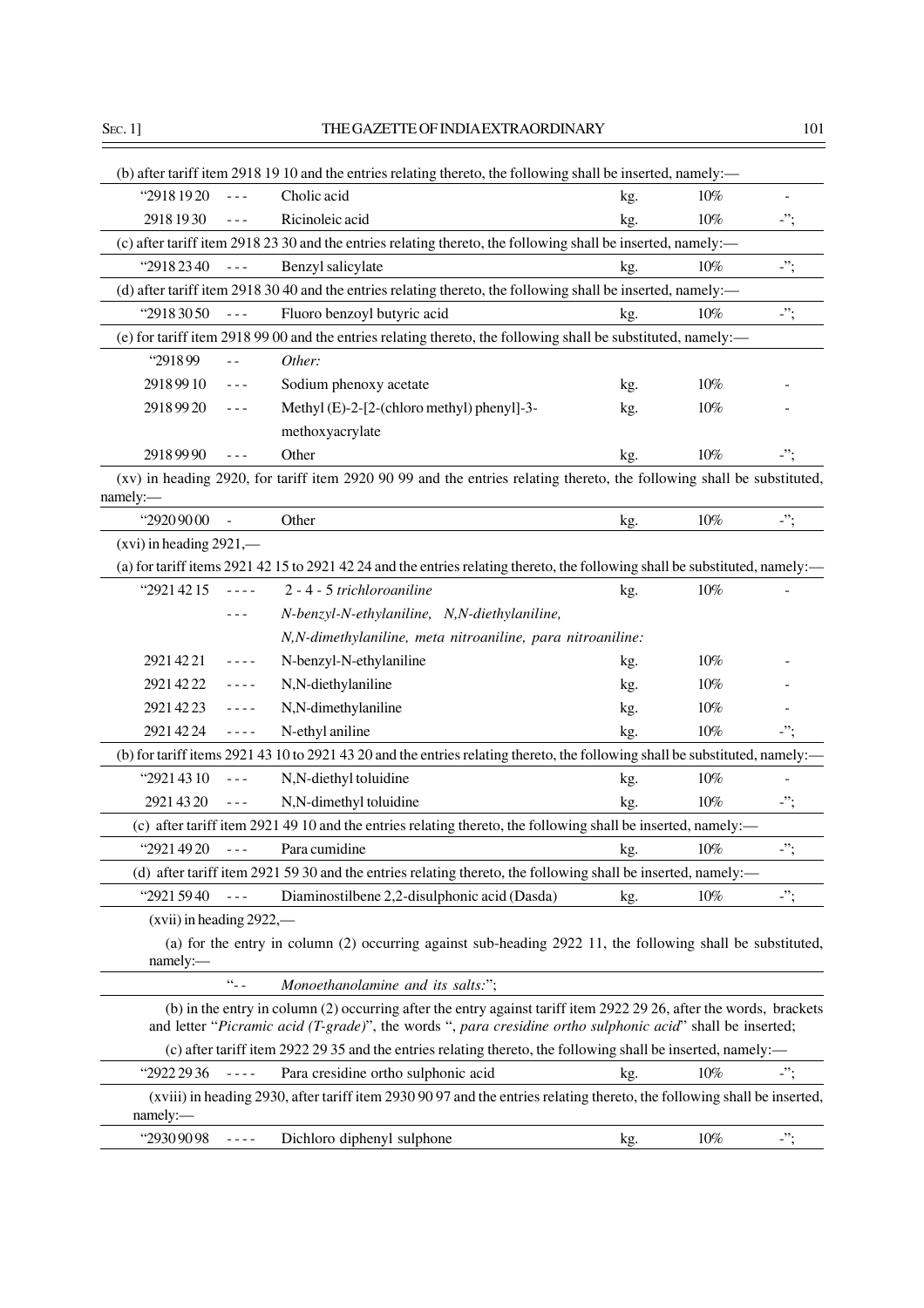| "293299<br>Other:<br>Cineole<br>29329910<br>29329990<br>Other<br>$(xx)$ in heading 2933,—<br>(a) for tariff item 2933 19 90 and the entries relating thereto, the following shall be substituted, namely:—<br>$66 - 12 = 1$<br>Other:<br>2933 1991<br>Fluoro-3-(difluoromethyl)-1-methyl-1h-pyrazole-4-<br>$\frac{1}{2} \frac{1}{2} \frac{1}{2} \frac{1}{2} \frac{1}{2} \frac{1}{2} \frac{1}{2} \frac{1}{2} \frac{1}{2} \frac{1}{2} \frac{1}{2} \frac{1}{2} \frac{1}{2} \frac{1}{2} \frac{1}{2} \frac{1}{2} \frac{1}{2} \frac{1}{2} \frac{1}{2} \frac{1}{2} \frac{1}{2} \frac{1}{2} \frac{1}{2} \frac{1}{2} \frac{1}{2} \frac{1}{2} \frac{1}{2} \frac{1}{2} \frac{1}{2} \frac{1}{2} \frac{1}{2} \frac{$<br>carbonyl fluoride<br>Other<br>2933 1999<br>$\frac{1}{2} \frac{1}{2} \frac{1}{2} \frac{1}{2} \frac{1}{2} \frac{1}{2} \frac{1}{2} \frac{1}{2} \frac{1}{2} \frac{1}{2} \frac{1}{2} \frac{1}{2} \frac{1}{2} \frac{1}{2} \frac{1}{2} \frac{1}{2} \frac{1}{2} \frac{1}{2} \frac{1}{2} \frac{1}{2} \frac{1}{2} \frac{1}{2} \frac{1}{2} \frac{1}{2} \frac{1}{2} \frac{1}{2} \frac{1}{2} \frac{1}{2} \frac{1}{2} \frac{1}{2} \frac{1}{2} \frac{$ | kg.<br>kg.<br>kg. | $10\%$<br>10% | -";        |
|----------------------------------------------------------------------------------------------------------------------------------------------------------------------------------------------------------------------------------------------------------------------------------------------------------------------------------------------------------------------------------------------------------------------------------------------------------------------------------------------------------------------------------------------------------------------------------------------------------------------------------------------------------------------------------------------------------------------------------------------------------------------------------------------------------------------------------------------------------------------------------------------------------------------------------------------------------------------------------------------------------------------------------------------------------------------------------------------------------------------------------------------------|-------------------|---------------|------------|
|                                                                                                                                                                                                                                                                                                                                                                                                                                                                                                                                                                                                                                                                                                                                                                                                                                                                                                                                                                                                                                                                                                                                                    |                   |               |            |
|                                                                                                                                                                                                                                                                                                                                                                                                                                                                                                                                                                                                                                                                                                                                                                                                                                                                                                                                                                                                                                                                                                                                                    |                   |               |            |
|                                                                                                                                                                                                                                                                                                                                                                                                                                                                                                                                                                                                                                                                                                                                                                                                                                                                                                                                                                                                                                                                                                                                                    |                   |               |            |
|                                                                                                                                                                                                                                                                                                                                                                                                                                                                                                                                                                                                                                                                                                                                                                                                                                                                                                                                                                                                                                                                                                                                                    |                   |               |            |
|                                                                                                                                                                                                                                                                                                                                                                                                                                                                                                                                                                                                                                                                                                                                                                                                                                                                                                                                                                                                                                                                                                                                                    |                   |               |            |
|                                                                                                                                                                                                                                                                                                                                                                                                                                                                                                                                                                                                                                                                                                                                                                                                                                                                                                                                                                                                                                                                                                                                                    |                   | $10\%$        |            |
|                                                                                                                                                                                                                                                                                                                                                                                                                                                                                                                                                                                                                                                                                                                                                                                                                                                                                                                                                                                                                                                                                                                                                    |                   |               |            |
|                                                                                                                                                                                                                                                                                                                                                                                                                                                                                                                                                                                                                                                                                                                                                                                                                                                                                                                                                                                                                                                                                                                                                    | kg.               | $10\%$        | $\cdot$ "; |
| (b) tariff item 2933 39 17 and the entries relating thereto, shall be omitted;                                                                                                                                                                                                                                                                                                                                                                                                                                                                                                                                                                                                                                                                                                                                                                                                                                                                                                                                                                                                                                                                     |                   |               |            |
| (c) after tariff item 2933 69 10 and the entries relating thereto, the following shall be inserted, namely:—                                                                                                                                                                                                                                                                                                                                                                                                                                                                                                                                                                                                                                                                                                                                                                                                                                                                                                                                                                                                                                       |                   |               |            |
| "2933 69 20<br>$4-[4,6-bis(2,4-dimethylphenyl)-1,3,5-$<br>$- - -$                                                                                                                                                                                                                                                                                                                                                                                                                                                                                                                                                                                                                                                                                                                                                                                                                                                                                                                                                                                                                                                                                  | kg.               | $10\%$        |            |
| triazine-2-yl]-1,3-benzenediol                                                                                                                                                                                                                                                                                                                                                                                                                                                                                                                                                                                                                                                                                                                                                                                                                                                                                                                                                                                                                                                                                                                     |                   |               |            |
| Tris(2-hydroxyethyl) isocyanurate<br>2933 69 30                                                                                                                                                                                                                                                                                                                                                                                                                                                                                                                                                                                                                                                                                                                                                                                                                                                                                                                                                                                                                                                                                                    |                   | $10\%$        |            |
| 2933 69 40<br>Ethylhexyltriazone<br>$- - -$                                                                                                                                                                                                                                                                                                                                                                                                                                                                                                                                                                                                                                                                                                                                                                                                                                                                                                                                                                                                                                                                                                        | kg.               | 10%           |            |
| 2933 69 50<br>$- - -$                                                                                                                                                                                                                                                                                                                                                                                                                                                                                                                                                                                                                                                                                                                                                                                                                                                                                                                                                                                                                                                                                                                              | kg.               | $10\%$        | -";        |
| 2,4,6-tri(2,4-dyhydroxyl-3-methylphenyl)-1,3,5-triazine                                                                                                                                                                                                                                                                                                                                                                                                                                                                                                                                                                                                                                                                                                                                                                                                                                                                                                                                                                                                                                                                                            | kg.               |               |            |
| (d) for tariff item 2933 79 00 and the entries relating thereto, the following shall be substituted, namely:—<br>"293379<br>Other lactams:                                                                                                                                                                                                                                                                                                                                                                                                                                                                                                                                                                                                                                                                                                                                                                                                                                                                                                                                                                                                         |                   |               |            |
| $ -$                                                                                                                                                                                                                                                                                                                                                                                                                                                                                                                                                                                                                                                                                                                                                                                                                                                                                                                                                                                                                                                                                                                                               |                   |               |            |
| 29337910<br>N-methyl-2-pyrrolidone<br>$- - -$                                                                                                                                                                                                                                                                                                                                                                                                                                                                                                                                                                                                                                                                                                                                                                                                                                                                                                                                                                                                                                                                                                      | kg.               | 10%           |            |
| 29337920<br>N-ethyl-2-pyrrolidone<br>$- - -$                                                                                                                                                                                                                                                                                                                                                                                                                                                                                                                                                                                                                                                                                                                                                                                                                                                                                                                                                                                                                                                                                                       | kg.               | 10%           |            |
| Other<br>29337990<br>$- - -$                                                                                                                                                                                                                                                                                                                                                                                                                                                                                                                                                                                                                                                                                                                                                                                                                                                                                                                                                                                                                                                                                                                       | kg.               | $10\%$        | -";        |
| (e) in the entry in column (2) occurring against tariff item 2933 91 00, for the words, brackets and letters<br>"flunitrzepam (INN), flurazepam (INN), halazaepam (INN)", the words, brackets and letters "flunitrazepam (INN),<br>flurazepam (INN), halazepam (INN)" shall be substituted;                                                                                                                                                                                                                                                                                                                                                                                                                                                                                                                                                                                                                                                                                                                                                                                                                                                        |                   |               |            |
| (f) for tariff item 2933 99 00 and the entries relating thereto, the following shall be substituted, namely:—                                                                                                                                                                                                                                                                                                                                                                                                                                                                                                                                                                                                                                                                                                                                                                                                                                                                                                                                                                                                                                      |                   |               |            |
| "293399<br>Other:<br>$=$ $=$                                                                                                                                                                                                                                                                                                                                                                                                                                                                                                                                                                                                                                                                                                                                                                                                                                                                                                                                                                                                                                                                                                                       |                   |               |            |
| 29339910<br>Imidazo pyridine methyl amine<br>---                                                                                                                                                                                                                                                                                                                                                                                                                                                                                                                                                                                                                                                                                                                                                                                                                                                                                                                                                                                                                                                                                                   | kg.               | 10%           |            |
| 2933 99 90<br>Other<br>$- - -$                                                                                                                                                                                                                                                                                                                                                                                                                                                                                                                                                                                                                                                                                                                                                                                                                                                                                                                                                                                                                                                                                                                     | kg.               | 10%           |            |
| $(xxi)$ in heading 2934,—                                                                                                                                                                                                                                                                                                                                                                                                                                                                                                                                                                                                                                                                                                                                                                                                                                                                                                                                                                                                                                                                                                                          |                   |               |            |
| (a) in the entry in column (2) occurring against tariff item 2934 91 00, for the word "claxazolam", the word<br>"cloxazolam" shall be substituted;                                                                                                                                                                                                                                                                                                                                                                                                                                                                                                                                                                                                                                                                                                                                                                                                                                                                                                                                                                                                 |                   |               |            |
| (b) for tariff item 2934 99 00 and the entries relating thereto, the following shall be substituted, namely:—                                                                                                                                                                                                                                                                                                                                                                                                                                                                                                                                                                                                                                                                                                                                                                                                                                                                                                                                                                                                                                      |                   |               |            |
| $"293499 -$<br>Other:                                                                                                                                                                                                                                                                                                                                                                                                                                                                                                                                                                                                                                                                                                                                                                                                                                                                                                                                                                                                                                                                                                                              |                   |               |            |
| 2934 99 10 - - -<br>Chloro thiophene-2-carboxylic acid                                                                                                                                                                                                                                                                                                                                                                                                                                                                                                                                                                                                                                                                                                                                                                                                                                                                                                                                                                                                                                                                                             | kg.               | $10\%$        |            |
| 2934 99 20 - - -<br>Morpholine                                                                                                                                                                                                                                                                                                                                                                                                                                                                                                                                                                                                                                                                                                                                                                                                                                                                                                                                                                                                                                                                                                                     | kg.               | $10\%$        |            |
| 2934 99 90 - - -<br>Other                                                                                                                                                                                                                                                                                                                                                                                                                                                                                                                                                                                                                                                                                                                                                                                                                                                                                                                                                                                                                                                                                                                          | kg.               | 10%           | -";        |
| (xxii) in heading 2937, in the entry in column (2) occurring against tariff item 2937 21 00, for the words and brackets<br>"prednisone, (dehydrocortisone)", the words and brackets "prednisone (dehydrocortisone)" shall be substituted;                                                                                                                                                                                                                                                                                                                                                                                                                                                                                                                                                                                                                                                                                                                                                                                                                                                                                                          |                   |               |            |
| $(xxiii)$ in heading 2939,—                                                                                                                                                                                                                                                                                                                                                                                                                                                                                                                                                                                                                                                                                                                                                                                                                                                                                                                                                                                                                                                                                                                        |                   |               |            |
| (a) for the entry in column (2) occurring against tariff item 2939 19 00, the following shall be substituted,                                                                                                                                                                                                                                                                                                                                                                                                                                                                                                                                                                                                                                                                                                                                                                                                                                                                                                                                                                                                                                      |                   |               |            |

"-- Other";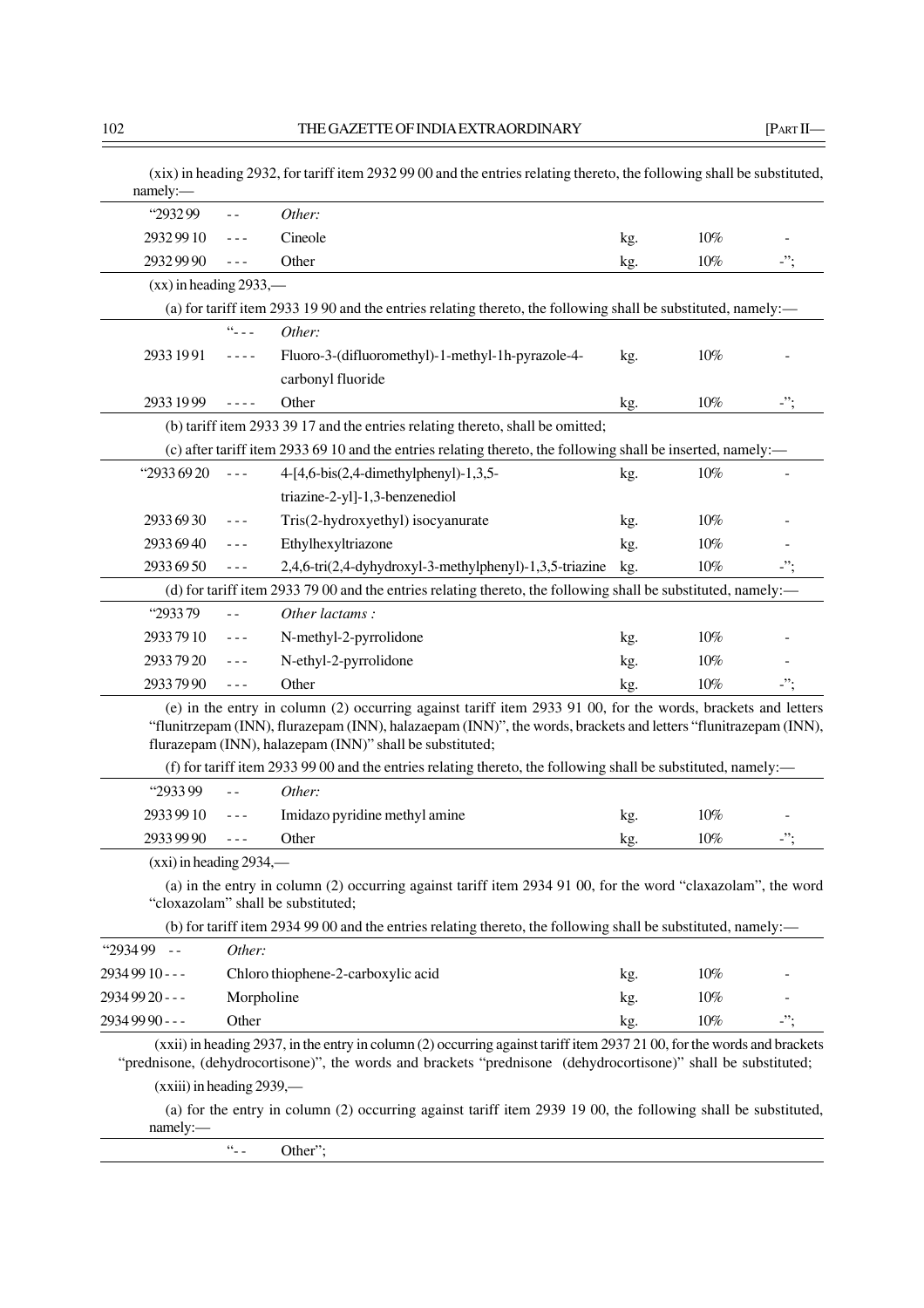| (b) for tariff item 2939 79 00 and the entries relating thereto, the following shall be substituted, namely:— |              |     |                             |  |  |  |
|---------------------------------------------------------------------------------------------------------------|--------------|-----|-----------------------------|--|--|--|
| $"293979 --$                                                                                                  | Other:       |     |                             |  |  |  |
| 2939 79 10 - - -                                                                                              | Nicotine kg. | 10% |                             |  |  |  |
| 2939 79 90 - - -                                                                                              | Other<br>kg. | 10% | $\mathbf{L}^{\prime\prime}$ |  |  |  |

(20) in Chapter 30,—

(i) in heading 3004, in the entry in column (2) occurring after the entry against tariff item 3004 20 99, for the words "*hormones and other products*", the words "*hormones or other products*" shall be substituted;

(ii) in heading 3006, in the entry in column (2) occurring against sub-heading 3006 60, for the words "*hormones, or other products*", the words "*hormones, on other products*" shall be substituted;

(21) in Chapter 31, in Note 1, in clause (c), for the brackets, words, figures and letter "(other than optical elements weighing not less than 2.5 g. each, of heading 3824)", the brackets, words, figures and letter "(other than optical elements) weighing not less than 2.5 g. each, of heading 3824" shall be substituted;

# $(22)$  in Chapter 32,-

(i) in heading 3204, in the entry in column (2) occurring against sub-heading 3204 15, for the words "*preparations thereon*", the words "*preparations based thereon*" shall be substituted;

(ii) in the entry in column (2) occurring against heading 3207, for the words "CERAMIC ENAMELLING", the words "CERAMIC, ENAMELLING" shall be substituted;

### $(23)$  in Chapter 33,-

(i) in heading 3301, for the entry in column (2) occurring after the entry against tariff item 3301 30 10, the following shall be substituted;

"- - - *Other:"*

(ii) in the entry in column (2) occurring against heading 3307, for the words "INCLUDED, PREPARED", the words "INCLUDED; PREPARED" shall be substituted;

(24) in Chapter 34, in heading 3402,—

(i) in the entry in column (2) occurring against heading 3402, for the brackets and words "(OTHER THAN SOAP), SURFACE-ACTIVE PREPARATIONS", the brackets and words "(OTHER THAN SOAP); SURFACE-ACTIVE PREPARATIONS" shall be substituted;

(ii) for the entry in column (2) occurring against sub-heading 3402 90, the following shall be substituted;

"- *Other:"*

(25) in Chapter 37, in the entry in column (2) occurring against heading 3703, for the words "TEXTILES SENSITISED", the words "TEXTILES, SENSITISED" shall be substituted;

(26) in Chapter 38,—

(i) in Sub-heading Note 3, for the brackets and words "(pchlorophenyl)ethane", the brackets and words "(p-chlorophenyl)ethane" shall be substituted;

(ii) Supplementary Notes shall be omitted;

(iii) in heading 3804,—

(a) in the entry in column (2), for the words "LYES FOR", the words "LYES FROM" shall be substituted;

(b) in the entry in column (2) occurring against sub-heading 3804 00, for the words "*lyes for*", the words "*lyes from*" shall be substituted;

(iv) in heading 3808,—

(a) for the entry in column (2) occurring against sub-heading 3808 92, the following shall be substituted, namely:— "- - *Fungicides:";*

(b) in the entry in column (2) occurring against sub-heading 3808 93, for the words "*plant-growth regulated*", the words "*plant-growth regulators*" shall be substituted;

 $(v)$  in heading 3824,—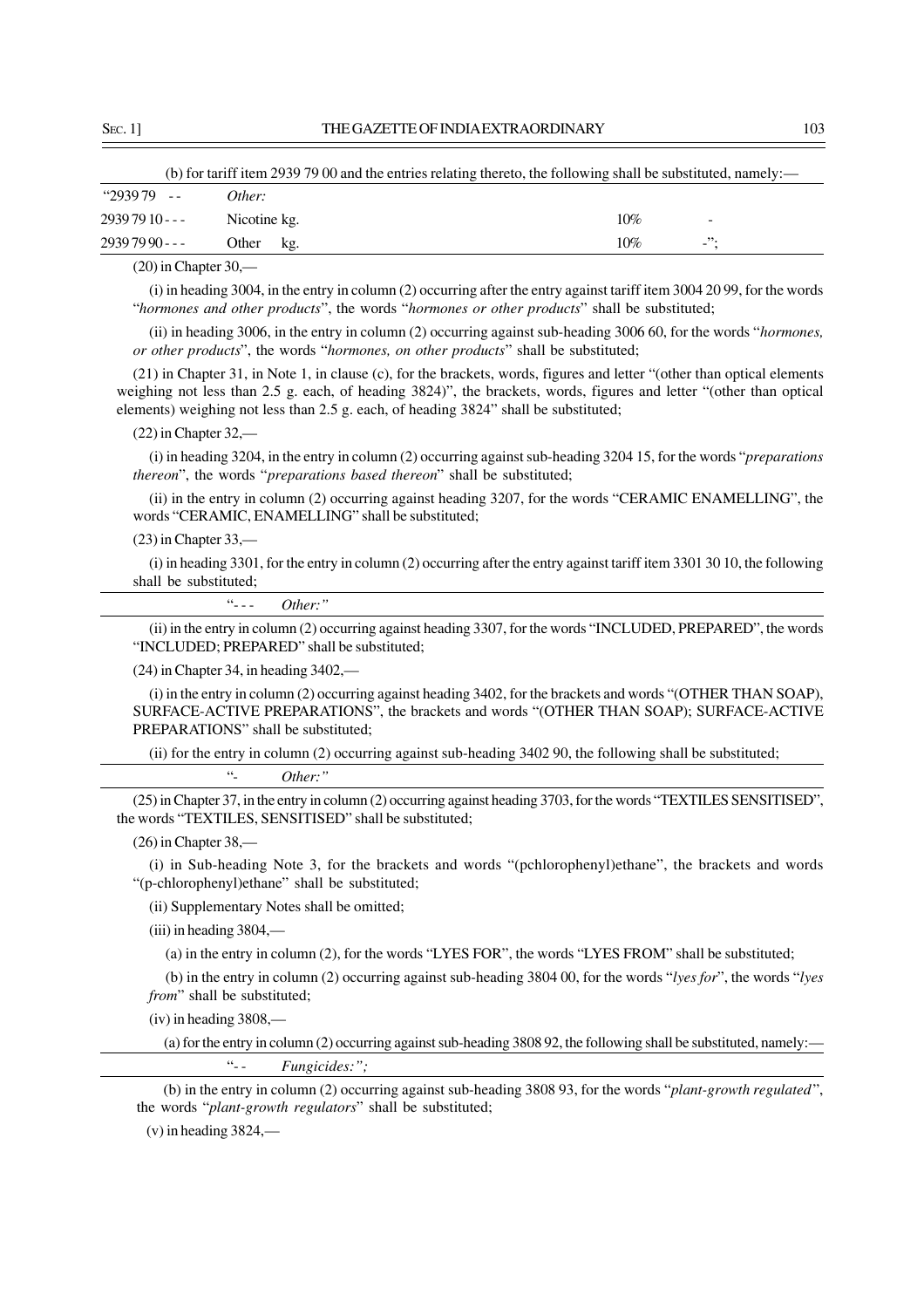|                                                                                                                                                                                                                                                                                                                                                                                                          | (a) after tariff item 3824 88 00 and the entries relating thereto, the following shall be inserted, namely:—                                                                    |     |        |            |
|----------------------------------------------------------------------------------------------------------------------------------------------------------------------------------------------------------------------------------------------------------------------------------------------------------------------------------------------------------------------------------------------------------|---------------------------------------------------------------------------------------------------------------------------------------------------------------------------------|-----|--------|------------|
| $\ddot{\phantom{1}}$                                                                                                                                                                                                                                                                                                                                                                                     | Other:";                                                                                                                                                                        |     |        |            |
| shall be substituted, namely:-                                                                                                                                                                                                                                                                                                                                                                           | (b) for sub-heading 3824 99 and tariff items 3824 99 11 to 3824 99 90 and the entries relating thereto, the following                                                           |     |        |            |
| "3824 99 00<br>$\equiv$ $\equiv$                                                                                                                                                                                                                                                                                                                                                                         | Other                                                                                                                                                                           | kg. | $10\%$ | $\cdot$ "; |
| $(27)$ in Chapter 39,—                                                                                                                                                                                                                                                                                                                                                                                   |                                                                                                                                                                                 |     |        |            |
| $(i)$ in heading 3901,—                                                                                                                                                                                                                                                                                                                                                                                  |                                                                                                                                                                                 |     |        |            |
|                                                                                                                                                                                                                                                                                                                                                                                                          | (a) for tariff item 3901 10 10 and the entries relating thereto, the following shall be substituted, namely:—                                                                   |     |        |            |
| "3901 10 10<br>$\frac{1}{2}$                                                                                                                                                                                                                                                                                                                                                                             | Linear low density polyethylene (LLDPE), in which                                                                                                                               | kg. | $10\%$ |            |
|                                                                                                                                                                                                                                                                                                                                                                                                          | ethylene monomer unit contributes 95 % or more                                                                                                                                  |     |        |            |
|                                                                                                                                                                                                                                                                                                                                                                                                          | by weight of the total polymer content                                                                                                                                          |     |        |            |
| 3901 10 20                                                                                                                                                                                                                                                                                                                                                                                               | Low density polyethylene (LDPE)                                                                                                                                                 | kg. | 10%    |            |
|                                                                                                                                                                                                                                                                                                                                                                                                          | (b) for tariff item 3901 40 00, sub-heading 3901 90 and tariff items 3901 90 10 to 3901 90 90 and the entries relating<br>thereto, the following shall be substituted, namely:- |     |        |            |
| "390140                                                                                                                                                                                                                                                                                                                                                                                                  | Ethylene-alpha-olefin copolymers, having a specific                                                                                                                             |     |        |            |
|                                                                                                                                                                                                                                                                                                                                                                                                          | gravity of less than 0.94:                                                                                                                                                      |     |        |            |
| 3901 40 10<br>$- - -$                                                                                                                                                                                                                                                                                                                                                                                    | Linear low density polyethylene (LLDPE), in which                                                                                                                               | kg. | $10\%$ |            |
|                                                                                                                                                                                                                                                                                                                                                                                                          | ethylene monomer unit contributes less than                                                                                                                                     |     |        |            |
|                                                                                                                                                                                                                                                                                                                                                                                                          | 95 % by weight of the total polymer content                                                                                                                                     |     |        |            |
| 39014090                                                                                                                                                                                                                                                                                                                                                                                                 | Other                                                                                                                                                                           | kg. | 10%    |            |
| 39019000                                                                                                                                                                                                                                                                                                                                                                                                 | Other                                                                                                                                                                           | kg. | $10\%$ | $\cdot$ "; |
| $(ii)$ in heading 3904,—                                                                                                                                                                                                                                                                                                                                                                                 |                                                                                                                                                                                 |     |        |            |
| namely:-                                                                                                                                                                                                                                                                                                                                                                                                 | (a) for tariff items 3904 40 00 to 3904 50 10 and the entries relating thereto, the following shall be substituted,                                                             |     |        |            |
| "3904 4000                                                                                                                                                                                                                                                                                                                                                                                               | Other vinyl chloride copolymers                                                                                                                                                 | kg. | $10\%$ |            |
| 390450                                                                                                                                                                                                                                                                                                                                                                                                   | Vinylidene chloride polymers :                                                                                                                                                  |     |        |            |
| 3904 50 10                                                                                                                                                                                                                                                                                                                                                                                               | Copolymer of vinylidene chloride with acrylonitrite,                                                                                                                            | kg. | 10%    | -";        |
|                                                                                                                                                                                                                                                                                                                                                                                                          | in the form of expansible beads of a diameter of 4                                                                                                                              |     |        |            |
|                                                                                                                                                                                                                                                                                                                                                                                                          | micrometers or more but not more than 20 micrometers                                                                                                                            |     |        |            |
|                                                                                                                                                                                                                                                                                                                                                                                                          | (b) for tariff item 3904 90 00 and the entries relating thereto, the following shall be substituted, namely:—                                                                   |     |        |            |
| "390490                                                                                                                                                                                                                                                                                                                                                                                                  | Other:                                                                                                                                                                          |     |        |            |
| 3904 90 10<br>- - -                                                                                                                                                                                                                                                                                                                                                                                      | Chlorinated poly vinyl chloride (CPVC) resin                                                                                                                                    | kg. | $10\%$ |            |
| 39049090<br>$- - -$                                                                                                                                                                                                                                                                                                                                                                                      | Other                                                                                                                                                                           | kg. | $10\%$ | -";        |
| substituted, namely:-                                                                                                                                                                                                                                                                                                                                                                                    | (iii) in heading 3906, for tariff items 3906 90 10 to 3906 90 30 and the entries relating thereto, the following shall be                                                       |     |        |            |
| "39069040<br>$- - -$                                                                                                                                                                                                                                                                                                                                                                                     | Poly (acrylic acid)                                                                                                                                                             | kg. | $10\%$ |            |
| 39069050<br>- - -                                                                                                                                                                                                                                                                                                                                                                                        | Polyacrylonitrile (PAN)                                                                                                                                                         | kg. | $10\%$ |            |
| 39069060                                                                                                                                                                                                                                                                                                                                                                                                 | Copolymers of acrylonitrile                                                                                                                                                     | kg. | $10\%$ |            |
| 39069070<br>---                                                                                                                                                                                                                                                                                                                                                                                          | Sodium polyacrylate                                                                                                                                                             | kg. | $10\%$ | $\cdot$ "; |
| $(iv)$ in heading 3907,—                                                                                                                                                                                                                                                                                                                                                                                 |                                                                                                                                                                                 |     |        |            |
|                                                                                                                                                                                                                                                                                                                                                                                                          | (a) for tariff item 3907 61 00 and the entries relating thereto, the following shall be substituted, namely:-                                                                   |     |        |            |
| "390761                                                                                                                                                                                                                                                                                                                                                                                                  | Having a viscosity number of 78 ml/g or higher:                                                                                                                                 |     |        |            |
| 39076110<br>---                                                                                                                                                                                                                                                                                                                                                                                          | PET flake (chip)                                                                                                                                                                | kg. | $10\%$ |            |
| 39076190<br>$\frac{1}{2} \frac{1}{2} \frac{1}{2} \frac{1}{2} \frac{1}{2} \frac{1}{2} \frac{1}{2} \frac{1}{2} \frac{1}{2} \frac{1}{2} \frac{1}{2} \frac{1}{2} \frac{1}{2} \frac{1}{2} \frac{1}{2} \frac{1}{2} \frac{1}{2} \frac{1}{2} \frac{1}{2} \frac{1}{2} \frac{1}{2} \frac{1}{2} \frac{1}{2} \frac{1}{2} \frac{1}{2} \frac{1}{2} \frac{1}{2} \frac{1}{2} \frac{1}{2} \frac{1}{2} \frac{1}{2} \frac{$ | Other primary form                                                                                                                                                              | kg. | $10\%$ | $\cdot$ "; |
|                                                                                                                                                                                                                                                                                                                                                                                                          |                                                                                                                                                                                 |     |        |            |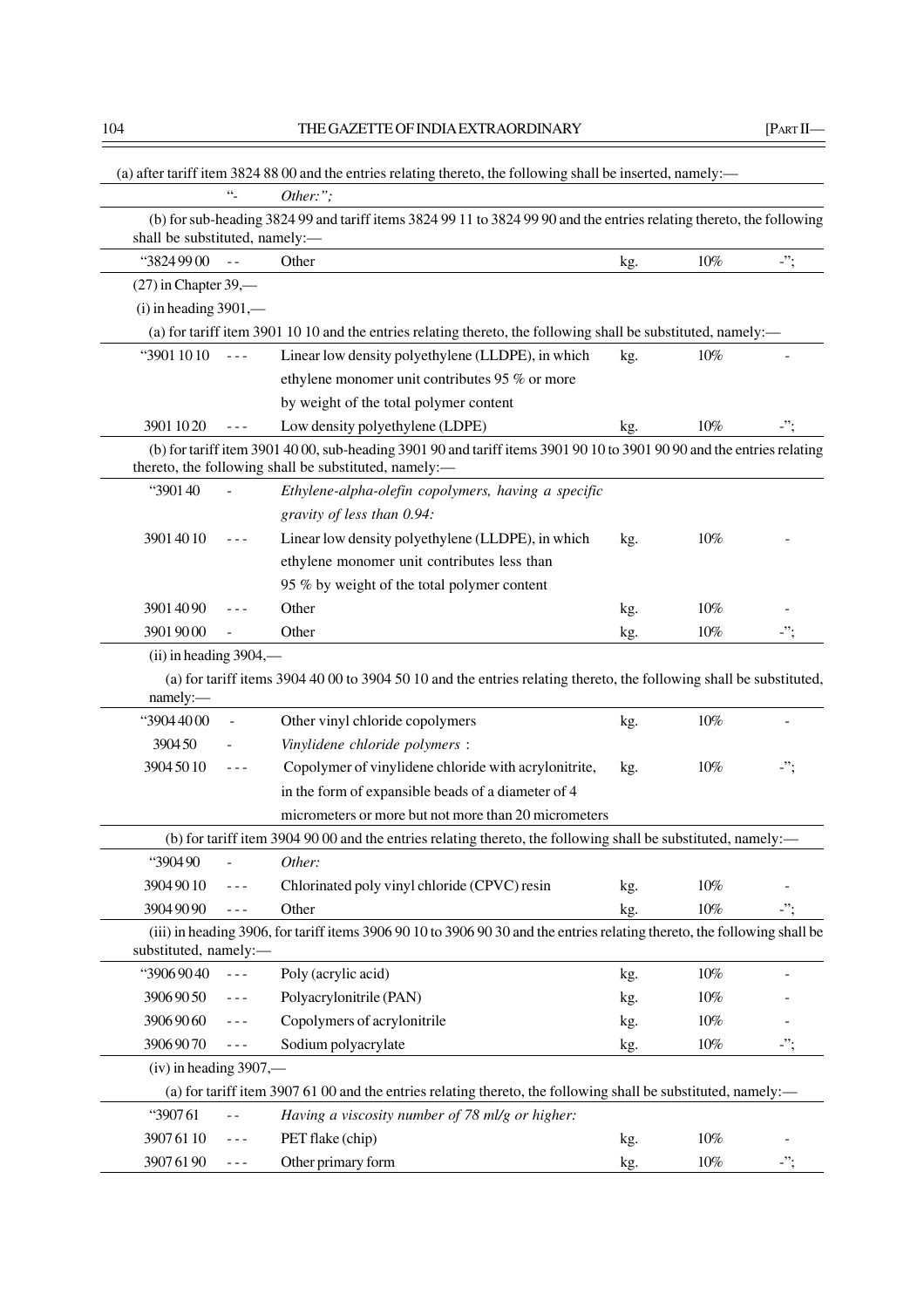| "3907 69 30 | $\omega = \omega$                                                                                                                                                                                                                                                                                                                                                                            | PET flake (chip)                                                                                                                                                                                                | kg. | $10\%$ |            |
|-------------|----------------------------------------------------------------------------------------------------------------------------------------------------------------------------------------------------------------------------------------------------------------------------------------------------------------------------------------------------------------------------------------------|-----------------------------------------------------------------------------------------------------------------------------------------------------------------------------------------------------------------|-----|--------|------------|
| 39076990    | $\omega = \omega$                                                                                                                                                                                                                                                                                                                                                                            | Other primary form                                                                                                                                                                                              | kg. | $10\%$ | $\cdot$ "; |
|             |                                                                                                                                                                                                                                                                                                                                                                                              | (c) for sub-heading 3907 99 and tariff items 3907 99 10 to 3907 99 90 and the entries relating thereto, the<br>following shall be substituted, namely:-                                                         |     |        |            |
| "39079900   | $\overline{a}$                                                                                                                                                                                                                                                                                                                                                                               | Other                                                                                                                                                                                                           | kg. | 10%    | $\cdot$ "; |
|             |                                                                                                                                                                                                                                                                                                                                                                                              | (v) in heading 3908, for tariff items 3908 10 10 to 3908 10 90, sub-heading 3908 90 and tariff items 3908 90 10 to 3908<br>90 90 and the entries relating thereto, the following shall be substituted, namely:- |     |        |            |
|             | $66 - 12$                                                                                                                                                                                                                                                                                                                                                                                    | Polyamide -6 (Nylon-6):                                                                                                                                                                                         |     |        |            |
| 3908 10 11  | $\omega = \omega/\omega$                                                                                                                                                                                                                                                                                                                                                                     | Flake (chip)                                                                                                                                                                                                    | kg. | $10\%$ |            |
| 3908 10 19  | $\frac{1}{2} \frac{1}{2} \frac{1}{2} \frac{1}{2} \frac{1}{2} \frac{1}{2} \frac{1}{2} \frac{1}{2} \frac{1}{2} \frac{1}{2} \frac{1}{2} \frac{1}{2} \frac{1}{2} \frac{1}{2} \frac{1}{2} \frac{1}{2} \frac{1}{2} \frac{1}{2} \frac{1}{2} \frac{1}{2} \frac{1}{2} \frac{1}{2} \frac{1}{2} \frac{1}{2} \frac{1}{2} \frac{1}{2} \frac{1}{2} \frac{1}{2} \frac{1}{2} \frac{1}{2} \frac{1}{2} \frac{$ | Other primary form                                                                                                                                                                                              | kg. | $10\%$ |            |
|             | $- - -$                                                                                                                                                                                                                                                                                                                                                                                      | Polyamide -11 (Nylon-11):                                                                                                                                                                                       |     |        |            |
| 3908 10 21  | $\omega = \omega/\omega$                                                                                                                                                                                                                                                                                                                                                                     | Flake (chip)                                                                                                                                                                                                    | kg. | 10%    |            |
| 3908 10 29  | $\omega = \omega/\omega$                                                                                                                                                                                                                                                                                                                                                                     | Other primary form                                                                                                                                                                                              | kg. | 10%    |            |
|             | $\sim$ $ -$                                                                                                                                                                                                                                                                                                                                                                                  | Polyamide -12 (Nylon-12):                                                                                                                                                                                       |     |        |            |
| 3908 10 31  | $\frac{1}{2} \frac{1}{2} \frac{1}{2} \frac{1}{2} \frac{1}{2} \frac{1}{2} \frac{1}{2} \frac{1}{2} \frac{1}{2} \frac{1}{2} \frac{1}{2} \frac{1}{2} \frac{1}{2} \frac{1}{2} \frac{1}{2} \frac{1}{2} \frac{1}{2} \frac{1}{2} \frac{1}{2} \frac{1}{2} \frac{1}{2} \frac{1}{2} \frac{1}{2} \frac{1}{2} \frac{1}{2} \frac{1}{2} \frac{1}{2} \frac{1}{2} \frac{1}{2} \frac{1}{2} \frac{1}{2} \frac{$ | Flake (chip)                                                                                                                                                                                                    | kg. | 10%    |            |
| 3908 1039   | $- - - -$                                                                                                                                                                                                                                                                                                                                                                                    | Other primary form                                                                                                                                                                                              | kg. | $10\%$ |            |
|             | $\sim$ $ \sim$                                                                                                                                                                                                                                                                                                                                                                               | Polyamide -6,6 (Nylon-6,6):                                                                                                                                                                                     |     |        |            |
| 3908 1041   | $\omega = \omega/\omega$                                                                                                                                                                                                                                                                                                                                                                     | Flake(chip)                                                                                                                                                                                                     | kg. | $10\%$ |            |
| 3908 1049   | $- - - -$                                                                                                                                                                                                                                                                                                                                                                                    | Other primary form                                                                                                                                                                                              | kg. | $10\%$ |            |
|             | $\frac{1}{2} \frac{1}{2} \frac{1}{2} \frac{1}{2} \frac{1}{2} \frac{1}{2} \frac{1}{2} \frac{1}{2} \frac{1}{2} \frac{1}{2} \frac{1}{2} \frac{1}{2} \frac{1}{2} \frac{1}{2} \frac{1}{2} \frac{1}{2} \frac{1}{2} \frac{1}{2} \frac{1}{2} \frac{1}{2} \frac{1}{2} \frac{1}{2} \frac{1}{2} \frac{1}{2} \frac{1}{2} \frac{1}{2} \frac{1}{2} \frac{1}{2} \frac{1}{2} \frac{1}{2} \frac{1}{2} \frac{$ | Polyamide -6,9 (Nylon-6,9):                                                                                                                                                                                     |     |        |            |
| 3908 10 51  | $\omega = \omega/\omega$                                                                                                                                                                                                                                                                                                                                                                     | Flake (chip)                                                                                                                                                                                                    | kg. | $10\%$ |            |
| 3908 1059   | $\omega = \omega/\omega$                                                                                                                                                                                                                                                                                                                                                                     | Other primary form                                                                                                                                                                                              | kg. | $10\%$ |            |
|             | $\frac{1}{2} \frac{1}{2} \frac{1}{2} \frac{1}{2} \frac{1}{2} \frac{1}{2} \frac{1}{2} \frac{1}{2} \frac{1}{2} \frac{1}{2} \frac{1}{2} \frac{1}{2} \frac{1}{2} \frac{1}{2} \frac{1}{2} \frac{1}{2} \frac{1}{2} \frac{1}{2} \frac{1}{2} \frac{1}{2} \frac{1}{2} \frac{1}{2} \frac{1}{2} \frac{1}{2} \frac{1}{2} \frac{1}{2} \frac{1}{2} \frac{1}{2} \frac{1}{2} \frac{1}{2} \frac{1}{2} \frac{$ | Polyamide -6,10 (Nylon-6,10):                                                                                                                                                                                   |     |        |            |
| 3908 1061   | $\sim$ $\sim$ $\sim$ $\sim$                                                                                                                                                                                                                                                                                                                                                                  | Flake (chip)                                                                                                                                                                                                    | kg. | 10%    |            |
| 3908 1069   | $\omega = \omega/\omega$                                                                                                                                                                                                                                                                                                                                                                     | Other primary form                                                                                                                                                                                              | kg. | $10\%$ |            |
|             | $\sim$ $ \sim$                                                                                                                                                                                                                                                                                                                                                                               | Polyamide -6,12 (Nylon-6,12):                                                                                                                                                                                   |     |        |            |
| 3908 1071   | $\frac{1}{2} \frac{1}{2} \frac{1}{2} \frac{1}{2} \frac{1}{2} \frac{1}{2} \frac{1}{2} \frac{1}{2} \frac{1}{2} \frac{1}{2} \frac{1}{2} \frac{1}{2} \frac{1}{2} \frac{1}{2} \frac{1}{2} \frac{1}{2} \frac{1}{2} \frac{1}{2} \frac{1}{2} \frac{1}{2} \frac{1}{2} \frac{1}{2} \frac{1}{2} \frac{1}{2} \frac{1}{2} \frac{1}{2} \frac{1}{2} \frac{1}{2} \frac{1}{2} \frac{1}{2} \frac{1}{2} \frac{$ | Flake (chip)                                                                                                                                                                                                    | kg. | $10\%$ |            |
| 3908 1079   | $\frac{1}{2} \frac{1}{2} \frac{1}{2} \frac{1}{2} \frac{1}{2} \frac{1}{2} \frac{1}{2} \frac{1}{2} \frac{1}{2} \frac{1}{2} \frac{1}{2} \frac{1}{2} \frac{1}{2} \frac{1}{2} \frac{1}{2} \frac{1}{2} \frac{1}{2} \frac{1}{2} \frac{1}{2} \frac{1}{2} \frac{1}{2} \frac{1}{2} \frac{1}{2} \frac{1}{2} \frac{1}{2} \frac{1}{2} \frac{1}{2} \frac{1}{2} \frac{1}{2} \frac{1}{2} \frac{1}{2} \frac{$ | Other primary form                                                                                                                                                                                              | kg. | $10\%$ |            |
| 39089000    | ÷.                                                                                                                                                                                                                                                                                                                                                                                           | Other                                                                                                                                                                                                           | kg. | $10\%$ | $\cdot$    |

(vi) in heading 3911, in the entry in column (2) occurring against sub-heading 3911 10, for the words "*Petroleum resins, coumarone-indene*", the words "*Petroleum resins, coumarone, indene*" shall be substituted;

(vii) in heading 3920, for sub-heading 3920 91 and tariff items 3920 91 11 to 3920 91 19 and the entries relating thereto, the following shall be substituted, namely:—

|          | $\ddot{\phantom{0}}$ | Of other plastics:       |     |        |                          |
|----------|----------------------|--------------------------|-----|--------|--------------------------|
| 392091   | $\sim$ $-$           | Of poly (vinyl butyral): |     |        |                          |
| 39209110 | $\sim$ $ \sim$       | Rigid, plain             | kg. | $10\%$ | -                        |
| 39209120 | $\sim$ $ -$          | Flexible, plain          | kg. | $10\%$ | $\overline{\phantom{0}}$ |
| 39209190 | $\frac{1}{2}$        | Other                    | kg. | $10\%$ | $ \cdot$                 |

(28) in Chapter 40,—

(i) in Note 5, in clause (B), in paragraph (iii), for the word "vulcanised", the word "stabilisers" shall be substituted; (ii) in heading 4010,—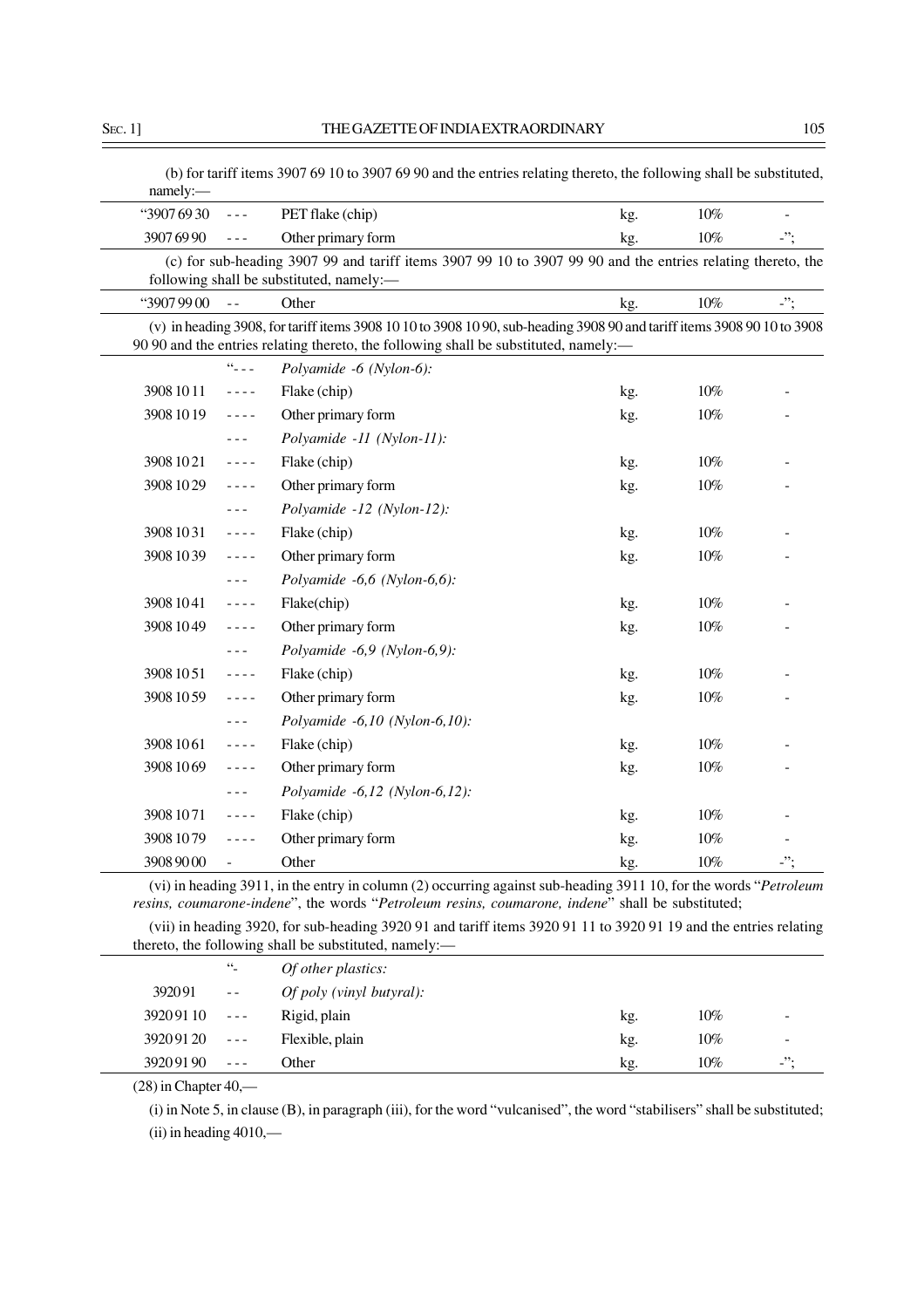(a) for the entry in column (2) occurring against sub-heading 4010 31, the following shall be substituted, namely:—

> "- - *Endless transmission belts of trapezoidal cross-section (V-belts), V-ribbed, of an outside circumference exceeding 60 cm but not exceeding 180 cm:";*

(b) for the entry in column (2) occurring against sub-heading 4010 33, the following shall be substituted, namely:—

> "- - *Endless transmission belts of trapezoidal crosssection (V-belts), V-ribbed, of an outside circumference exceeding 180 cm but not exceeding 240 cm:";*

(29) in Chapter 42, in Note 2, in clause (f), for the word "rigid-crops", the word "riding-crops" shall be substituted; (30) in Chapter 44,—

(i) in Note 1, in clause (m), for the word and figures "Section XVII", the word and figures "Section XVIII" shall be substituted;

(ii) in Supplementary Note 1, for the letters and figures "IS : 710-1976", the letters and figures "IS 710" shall be substituted;

(iii) in Supplementary Note 2, for the letters and figures "IS : 709-1974 and IS : 4859-1968", the letters and figures "IS 709 and IS 4859" shall be substituted;

(iv) in heading 4402, for sub-heading 4402 10 and tariff item 4402 10 10 and the entries relating thereto, the following shall be substituted, namely:—

| $44021000$ - Of bamboo |                                                                                                                            | 5% | $\mathcal{L}^{\prime\prime}$ : |
|------------------------|----------------------------------------------------------------------------------------------------------------------------|----|--------------------------------|
|                        | (31) in Chapter 46, in heading 4601, after tariff item 4601 29 00 and the entries relating thereto, the following shall be |    |                                |

inserted, namely:—

"- *Other:*";

 $(32)$  in Chapter 48,-

(i) in heading 4818, in the entry in column (2) occurring against tariff item 4818 20 00, for the word "cleaning", the word "cleansing" shall be substituted;

(ii) in the entry in column (2) occurring against heading 4820, for the words "EXCISE BOOKS", the words "EXERCISE BOOKS" shall be substituted;

(33) in Chapter 53, in the entry in column (2) occurring against heading 5310, for the words "BASE FIBRES", the words "BAST FIBRES" shall be substituted;

(34) in Chapter 55,—

 $(i)$  in heading  $5502$ ,—

(a) for the entry in column (2) occurring against sub-heading 5502 10, the following shall be substituted, namely:— Of cellulose acetate:";

(b) for the entry in column (2) occurring against sub-heading 5502 90, the following shall be substituted, namely:— "- *Other:";*

(ii) in heading 5504, for tariff item 5504 10 00 and the entries relating thereto, the following shall be substituted, namely:—

| <b>"550410</b> | $\sim 100$               | Of viscose rayon:                    |     |     |          |
|----------------|--------------------------|--------------------------------------|-----|-----|----------|
| 5504 10 10     | $\sim 100$ m s $^{-1}$   | Obtained from wood other than bamboo | kg. | 20% | -        |
| 5504 10 20     | <b>Contract Contract</b> | Obtained from bamboo                 | kg. | 20% | -        |
| 55041090       | $\sim 100$ m $\sim 100$  | Other                                | kg. | 20% | $ \cdot$ |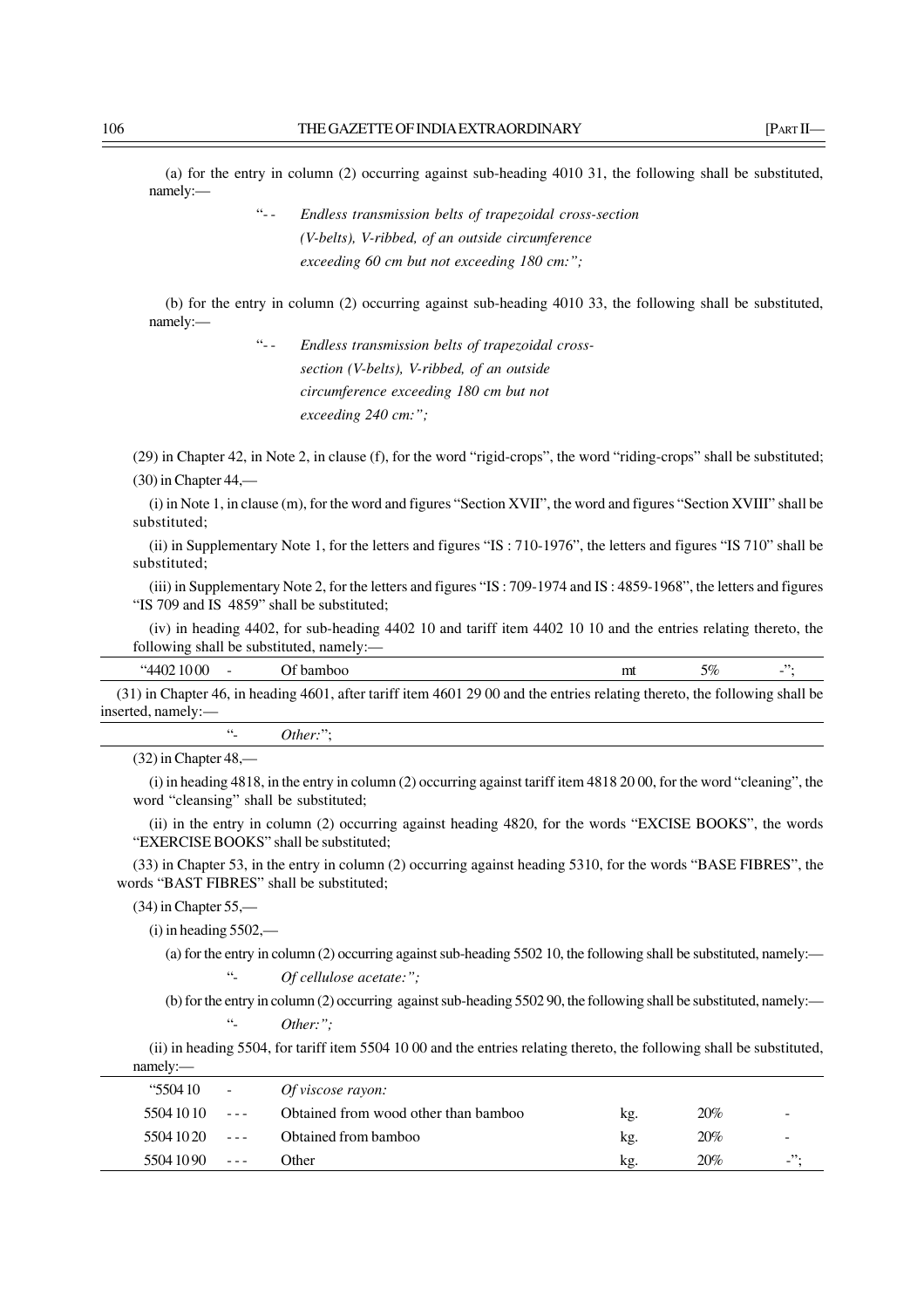(35) in Chapter 56, in the entry in column (2) occurring against heading 5605, for the words "NOT GIMPED BEING TEXTILE YARN", the words "NOT GIMPED, BEING TEXTILE YARN" shall be substituted;

## (36) in Chapter 57,—

(i) in heading 5701, for tariff item 5701 10 00, sub-heading 5701 90 and tariff items 5701 90 10 to 5701 90 20 and the entries relating thereto, the following shall be substituted, namely:—

| "570110" | $\overline{\phantom{a}}$                                                                                                                                                                                                                                                                                                                                                                     | <i>Of wool or fine animal hair:</i> |                |     |         |
|----------|----------------------------------------------------------------------------------------------------------------------------------------------------------------------------------------------------------------------------------------------------------------------------------------------------------------------------------------------------------------------------------------------|-------------------------------------|----------------|-----|---------|
| 57011010 |                                                                                                                                                                                                                                                                                                                                                                                              | Hand-made                           | m <sup>2</sup> | 25% |         |
| 57011090 |                                                                                                                                                                                                                                                                                                                                                                                              | Other                               | m <sup>2</sup> | 25% |         |
| 570190   | $\overline{\phantom{a}}$                                                                                                                                                                                                                                                                                                                                                                     | Of other textile materials:         |                |     |         |
|          | $\frac{1}{2} \frac{1}{2} \frac{1}{2} \frac{1}{2} \frac{1}{2} \frac{1}{2} \frac{1}{2} \frac{1}{2} \frac{1}{2} \frac{1}{2} \frac{1}{2} \frac{1}{2} \frac{1}{2} \frac{1}{2} \frac{1}{2} \frac{1}{2} \frac{1}{2} \frac{1}{2} \frac{1}{2} \frac{1}{2} \frac{1}{2} \frac{1}{2} \frac{1}{2} \frac{1}{2} \frac{1}{2} \frac{1}{2} \frac{1}{2} \frac{1}{2} \frac{1}{2} \frac{1}{2} \frac{1}{2} \frac{$ | Of cotton:                          |                |     |         |
| 57019011 |                                                                                                                                                                                                                                                                                                                                                                                              | Hand-made                           | m <sup>2</sup> | 25% |         |
| 57019019 | $\frac{1}{2} \frac{1}{2} \frac{1}{2} \frac{1}{2} \frac{1}{2} \frac{1}{2} \frac{1}{2} \frac{1}{2}$                                                                                                                                                                                                                                                                                            | Other                               | m <sup>2</sup> | 25% |         |
| 57019020 | $\frac{1}{2} \frac{1}{2} \frac{1}{2} \frac{1}{2} \frac{1}{2} \frac{1}{2} \frac{1}{2} \frac{1}{2} \frac{1}{2} \frac{1}{2} \frac{1}{2} \frac{1}{2} \frac{1}{2} \frac{1}{2} \frac{1}{2} \frac{1}{2} \frac{1}{2} \frac{1}{2} \frac{1}{2} \frac{1}{2} \frac{1}{2} \frac{1}{2} \frac{1}{2} \frac{1}{2} \frac{1}{2} \frac{1}{2} \frac{1}{2} \frac{1}{2} \frac{1}{2} \frac{1}{2} \frac{1}{2} \frac{$ | Of coir including geo textile       | m <sup>2</sup> | 25% |         |
|          | $\frac{1}{2} \frac{1}{2} \frac{1}{2} \frac{1}{2} \frac{1}{2} \frac{1}{2} \frac{1}{2} \frac{1}{2} \frac{1}{2} \frac{1}{2} \frac{1}{2} \frac{1}{2} \frac{1}{2} \frac{1}{2} \frac{1}{2} \frac{1}{2} \frac{1}{2} \frac{1}{2} \frac{1}{2} \frac{1}{2} \frac{1}{2} \frac{1}{2} \frac{1}{2} \frac{1}{2} \frac{1}{2} \frac{1}{2} \frac{1}{2} \frac{1}{2} \frac{1}{2} \frac{1}{2} \frac{1}{2} \frac{$ | Ofsilk:                             |                |     |         |
| 57019031 |                                                                                                                                                                                                                                                                                                                                                                                              | Hand-made                           | m <sup>2</sup> | 25% |         |
| 57019039 |                                                                                                                                                                                                                                                                                                                                                                                              | Other                               | m <sup>2</sup> | 25% | $\cdot$ |

(ii) in heading 5702,—

(a) for the entry in column (2) occurring after the entry against sub-heading 5702 50, the following shall be substituted, namely:—

"- - - *Of man-made textile materials:";*

(b) for the entry in column (2) occurring after the entry against tariff item 5702 50 29, the following shall be substituted, namely:—

"- - - *Of other textile materials:";*

(37) in Chapter 59, in heading 5907, for the entry in column (2) occurring after the entry against tariff item 5907 00 19, the following shall be substituted, namely:—

"- - - *Other:*";

(38) in Chapter 60, after sub-heading Note, the following Supplementary Note shall be inserted, namely:—

"Supplementary Note:

Tariff items 6001 91 00, 6001 92 00 and sub-heading 6001 99 includes cut-pile fabrics produced through shearing of loops during or after the production of fabric.";

(39) in Chapter 61,—

(i) in heading 6103, after tariff item 6103 10 90 and the entries relating thereto, the following shall be inserted, namely:—

"- *Ensembles:*";

(ii) in heading 6115, after tariff item 6115 30 00 and the entries relating thereto, the following shall be inserted, namely:—

"- *Other:*";

(40) in Chapter 62,—

(i) in Note 3, in clause (b), for the words "corresponding of compatible size", the words "corresponding or compatible size" shall be substituted;

(ii) after Note 9, the following Supplementary Note shall be inserted, namely:—

"Supplementary Note:

For the purpose of this Chapter, "Khadi" means,—

(a) the article of apparel or clothing accessories, made from any cloth woven on handlooms in India from cotton, silk or woollen yarn handspun in India or from a mixture of any two or all of such yarns; and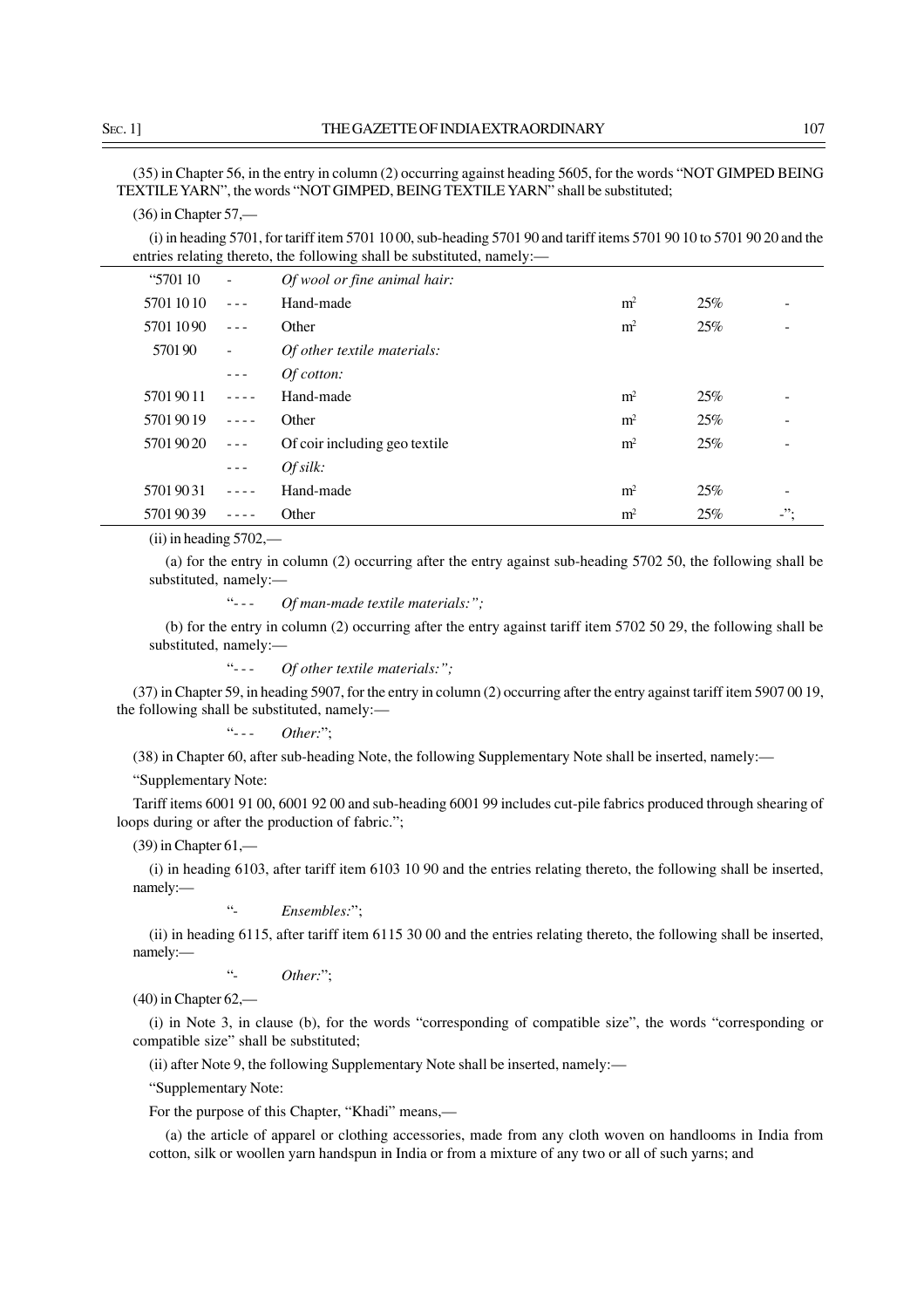(b) produced by a person certified or recognised by the Khadi Village Industries Commission established under section 4 of the Khadi and Village Industries Commission Act, 1956 (61 of 1956).";

(iii) in heading 6203,—

(a) for tariff items 6203 29 00 to 6203 31 00 and the entries relating thereto, the following shall be substituted, namely:—

| "620329                     |                                                                                                                                                                                                                                                                                                                                                                                              | Of other textile materials:                                                                                   |             |                                                  |     |
|-----------------------------|----------------------------------------------------------------------------------------------------------------------------------------------------------------------------------------------------------------------------------------------------------------------------------------------------------------------------------------------------------------------------------------------|---------------------------------------------------------------------------------------------------------------|-------------|--------------------------------------------------|-----|
|                             |                                                                                                                                                                                                                                                                                                                                                                                              | Ofsilk                                                                                                        |             |                                                  |     |
| 6203 29 11                  | $- - - -$                                                                                                                                                                                                                                                                                                                                                                                    | Khadi                                                                                                         | u           | 25% or Rs. 145 per piece,<br>whichever is higher |     |
| 6203 29 19                  | $- - - -$                                                                                                                                                                                                                                                                                                                                                                                    | Other                                                                                                         | u           | 25% or Rs. 145 per piece,<br>whichever is higher |     |
| 6203 29 90                  | $- - -$                                                                                                                                                                                                                                                                                                                                                                                      | Other                                                                                                         | $\mathbf u$ | 25% or Rs. 145 per piece,<br>whichever is higher |     |
|                             |                                                                                                                                                                                                                                                                                                                                                                                              | Jackets and blazers:                                                                                          |             |                                                  |     |
| 620331                      |                                                                                                                                                                                                                                                                                                                                                                                              | Of wool or fine animal hair:                                                                                  |             |                                                  |     |
| 6203 31 10                  | $\frac{1}{2} \frac{1}{2} \frac{1}{2} \frac{1}{2} \frac{1}{2} \frac{1}{2} \frac{1}{2} \frac{1}{2} \frac{1}{2} \frac{1}{2} \frac{1}{2} \frac{1}{2} \frac{1}{2} \frac{1}{2} \frac{1}{2} \frac{1}{2} \frac{1}{2} \frac{1}{2} \frac{1}{2} \frac{1}{2} \frac{1}{2} \frac{1}{2} \frac{1}{2} \frac{1}{2} \frac{1}{2} \frac{1}{2} \frac{1}{2} \frac{1}{2} \frac{1}{2} \frac{1}{2} \frac{1}{2} \frac{$ | Khadi                                                                                                         | u           | 25% or Rs. 815 per piece,<br>whichever is higher |     |
| 6203 31 90                  | $- - -$                                                                                                                                                                                                                                                                                                                                                                                      | Other                                                                                                         | u           | 25% or Rs. 815 per piece,<br>whichever is higher | -"; |
|                             |                                                                                                                                                                                                                                                                                                                                                                                              | (b) for tariff item 6203 39 10 and the entries relating thereto, the following shall be substituted, namely:— |             |                                                  |     |
|                             | $66 - 12$                                                                                                                                                                                                                                                                                                                                                                                    | Of silk:                                                                                                      |             |                                                  |     |
| 6203 39 11                  | $\frac{1}{2} \frac{1}{2} \frac{1}{2} \frac{1}{2} \frac{1}{2} \frac{1}{2} \frac{1}{2} \frac{1}{2} \frac{1}{2} \frac{1}{2} \frac{1}{2} \frac{1}{2} \frac{1}{2} \frac{1}{2} \frac{1}{2} \frac{1}{2} \frac{1}{2} \frac{1}{2} \frac{1}{2} \frac{1}{2} \frac{1}{2} \frac{1}{2} \frac{1}{2} \frac{1}{2} \frac{1}{2} \frac{1}{2} \frac{1}{2} \frac{1}{2} \frac{1}{2} \frac{1}{2} \frac{1}{2} \frac{$ | Khadi                                                                                                         | $\mathbf u$ | 25% or Rs. 755 per piece,<br>whichever is higher |     |
| 6203 39 19                  | $- - - -$                                                                                                                                                                                                                                                                                                                                                                                    | Other                                                                                                         | u           | 25% or Rs. 755 per piece,<br>whichever is higher | -"; |
|                             |                                                                                                                                                                                                                                                                                                                                                                                              | (c) for tariff item 6203 42 00 and the entries relating thereto, the following shall be substituted, namely:— |             |                                                  |     |
| "620342                     |                                                                                                                                                                                                                                                                                                                                                                                              | Of cotton:                                                                                                    |             |                                                  |     |
| 6203 42 10                  | $\frac{1}{2} \frac{1}{2} \frac{1}{2} \frac{1}{2} \frac{1}{2} \frac{1}{2} \frac{1}{2} \frac{1}{2} \frac{1}{2} \frac{1}{2} \frac{1}{2} \frac{1}{2} \frac{1}{2} \frac{1}{2} \frac{1}{2} \frac{1}{2} \frac{1}{2} \frac{1}{2} \frac{1}{2} \frac{1}{2} \frac{1}{2} \frac{1}{2} \frac{1}{2} \frac{1}{2} \frac{1}{2} \frac{1}{2} \frac{1}{2} \frac{1}{2} \frac{1}{2} \frac{1}{2} \frac{1}{2} \frac{$ | Handloom                                                                                                      | $\mathbf u$ | 25% or Rs. 135 per piece,<br>whichever is higher |     |
| 6203 42 90                  | $- - -$                                                                                                                                                                                                                                                                                                                                                                                      | Other                                                                                                         | $\mathbf u$ | 25% or Rs. 135 per piece,<br>whichever is higher | -"; |
| $(iv)$ in heading $6204,$ — |                                                                                                                                                                                                                                                                                                                                                                                              |                                                                                                               |             |                                                  |     |
|                             |                                                                                                                                                                                                                                                                                                                                                                                              | (a) for tariff item 6204 29 11 and the entries relating thereto, the following shall be substituted, namely:— |             |                                                  |     |
| "6204 29 12                 | $\omega$ is $\omega$ in                                                                                                                                                                                                                                                                                                                                                                      | Khadi                                                                                                         | u           | 25%                                              |     |
|                             |                                                                                                                                                                                                                                                                                                                                                                                              | (b) for tariff item 6204 31 00 and the entries relating thereto, the following shall be substituted, namely:— |             |                                                  |     |
| "620431                     | $=$ $=$                                                                                                                                                                                                                                                                                                                                                                                      | Of wool or fine animal hair:                                                                                  |             |                                                  |     |
| 62043110                    | $\frac{1}{2} \frac{1}{2} \frac{1}{2} \frac{1}{2} \frac{1}{2} \frac{1}{2} \frac{1}{2} \frac{1}{2} \frac{1}{2} \frac{1}{2} \frac{1}{2} \frac{1}{2} \frac{1}{2} \frac{1}{2} \frac{1}{2} \frac{1}{2} \frac{1}{2} \frac{1}{2} \frac{1}{2} \frac{1}{2} \frac{1}{2} \frac{1}{2} \frac{1}{2} \frac{1}{2} \frac{1}{2} \frac{1}{2} \frac{1}{2} \frac{1}{2} \frac{1}{2} \frac{1}{2} \frac{1}{2} \frac{$ | Khadi                                                                                                         | u           | 25% or Rs. 370 per piece,<br>whichever is higher |     |
| 62043190                    |                                                                                                                                                                                                                                                                                                                                                                                              | Other                                                                                                         | u           | 25% or Rs. 370 per piece,<br>whichever is higher | -"; |
|                             |                                                                                                                                                                                                                                                                                                                                                                                              | (c) for tariff item 6204 39 11 and the entries relating thereto, the following shall be substituted, namely:— |             |                                                  |     |
| "6204 39 12                 | $- - - -$                                                                                                                                                                                                                                                                                                                                                                                    | Khadi                                                                                                         | u           | 25% or Rs. 350 per piece,<br>whichever is higher |     |
| namely:                     |                                                                                                                                                                                                                                                                                                                                                                                              | (d) for the entry in column (2) occurring against tariff item 6204 42 20, the following shall be substituted, |             |                                                  |     |
|                             | $66 - 12 = 1$                                                                                                                                                                                                                                                                                                                                                                                | Handloom";                                                                                                    |             |                                                  |     |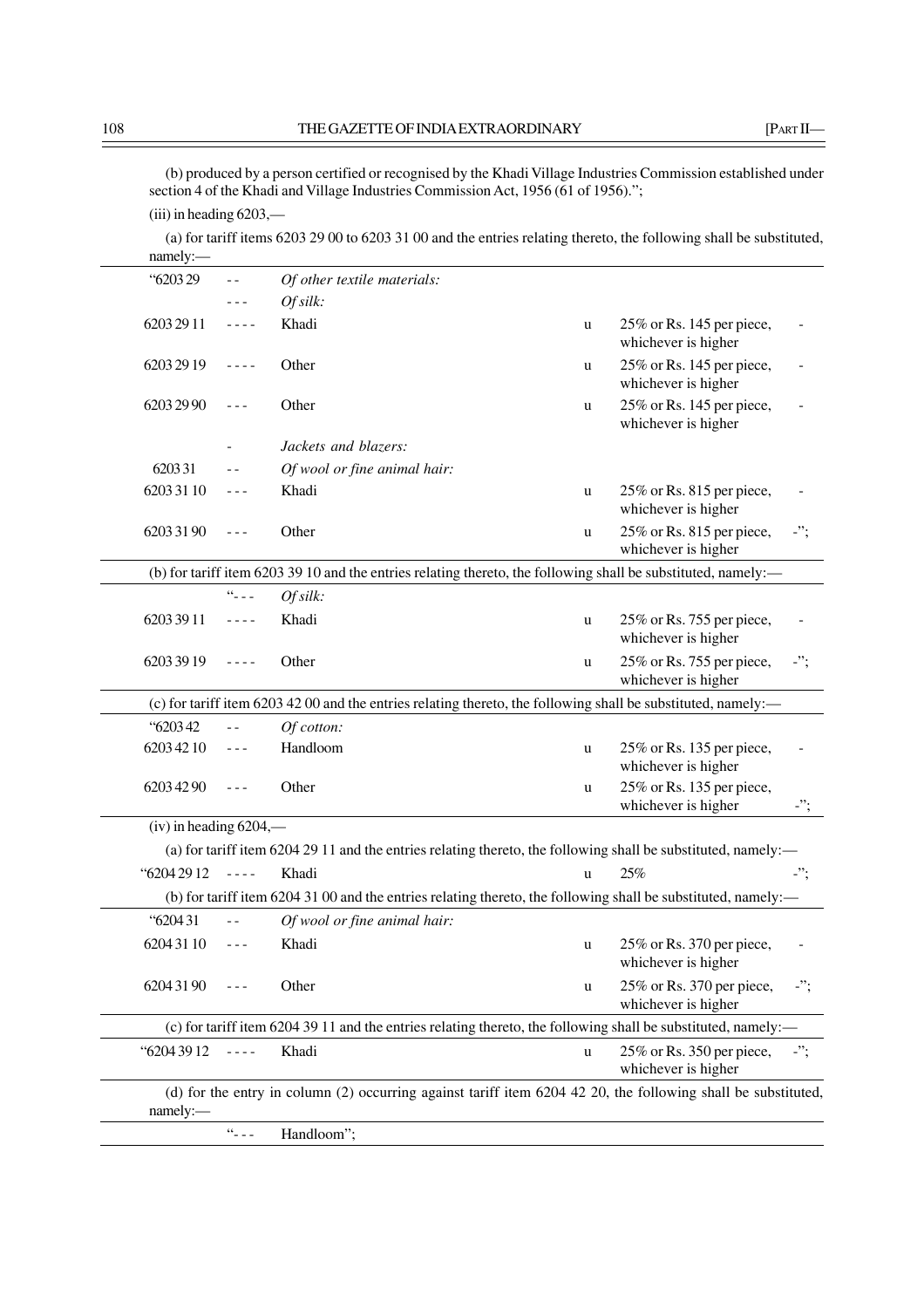|                         |                |                           |             | (e) for tariff item 6204 62 00 and the entries relating thereto, the following shall be substituted, namely:—                     |            |
|-------------------------|----------------|---------------------------|-------------|-----------------------------------------------------------------------------------------------------------------------------------|------------|
| "620462                 | $\overline{a}$ | Of cotton:                |             |                                                                                                                                   |            |
| 6204 62 10              | $- - -$        | Handloom                  | u           | 25% or Rs. 135 per piece,<br>whichever is higher                                                                                  |            |
| 6204 62 90              | ---            | Other                     | u           | 25% or Rs. 135 per piece,<br>whichever is higher                                                                                  | $-$ ";     |
| $(v)$ in heading 6205,— |                |                           |             |                                                                                                                                   |            |
|                         |                |                           |             | (a) for tariff item 6205 20 00 and the entries relating thereto, the following shall be substituted, namely:—                     |            |
| "620520                 | Of cotton:     |                           |             |                                                                                                                                   |            |
| $62052010--$            | Handloom       |                           | u           | 25% or Rs. 85 per piece,<br>whichever is higher                                                                                   |            |
| $62052090--$            | Other          |                           | u           | 25% or Rs. 85 per piece,<br>whichever is higher                                                                                   | $\cdot$ "; |
|                         |                |                           |             | (b) for tariff item 6205 90 10 and the entries relating thereto, the following shall be substituted, namely:—                     |            |
| $66 - 12 = 1$           | Of silk:       |                           |             |                                                                                                                                   |            |
| $62059011---$           | Khadi          |                           | u           | 25% or Rs. 95 per piece,<br>whichever is higher                                                                                   |            |
| $62059019$ ----         | Other          |                           | u           | 25% or Rs. 95 per piece,<br>whichever is higher                                                                                   | $\cdot$ "; |
| namely:-                |                |                           |             | (vi) in heading 6206, for tariff item 6206 30 00 and the entries relating thereto, the following shall be substituted,            |            |
| "620630"                | Of cotton:     |                           |             |                                                                                                                                   |            |
| $62063010 - -$          | Handloom       |                           | u           | 25% or Rs. 95 per piece,<br>whichever is higher                                                                                   |            |
| $62063090 - -$          | Other          |                           | u           | 25% or Rs. 95 per piece,<br>whichever is higher                                                                                   | $\cdot$ "; |
| substituted, namely:-   |                |                           |             | (vii) in heading 6207, for tariff items 6207 19 90 to 6207 22 00 and the entries relating thereto, the following shall be         |            |
| "6207 19 90---          | Other          |                           | u           | 25% or Rs.30 per piece,<br>whichever is higher                                                                                    |            |
|                         |                | Night shirts and pyjamas: |             |                                                                                                                                   |            |
| 620721                  | $ -$           | Of cotton:                |             |                                                                                                                                   |            |
| 62072110                |                | Handloom                  | u           | 25%                                                                                                                               |            |
| 62072190                |                | Other                     | u           | 25%                                                                                                                               |            |
| 6207 22 00              |                | Of man-made fibres        | u           | 25%                                                                                                                               | -";        |
|                         |                |                           |             | (viii) in heading 6208, for tariff item 6208 21 00 and the entries relating thereto, the following shall be substituted, namely:— |            |
| "620821                 |                | Of cotton:                |             |                                                                                                                                   |            |
| 6208 21 10              | - - -          | Handloom                  | u           | 25%                                                                                                                               |            |
| 6208 21 90              | $- - -$        | Other                     | u           | 25%                                                                                                                               | -";        |
| namely:                 |                |                           |             | (ix) in heading 6209, for tariff item 6209 20 00 and the entries relating thereto, the following shall be substituted,            |            |
| "620920                 |                | Of cotton:                |             |                                                                                                                                   |            |
| 6209 2010               |                | Handloom                  | $\mathbf u$ | 25%                                                                                                                               |            |
| 6209 20 90              | - - -          | Other                     | u           | $25\%$                                                                                                                            |            |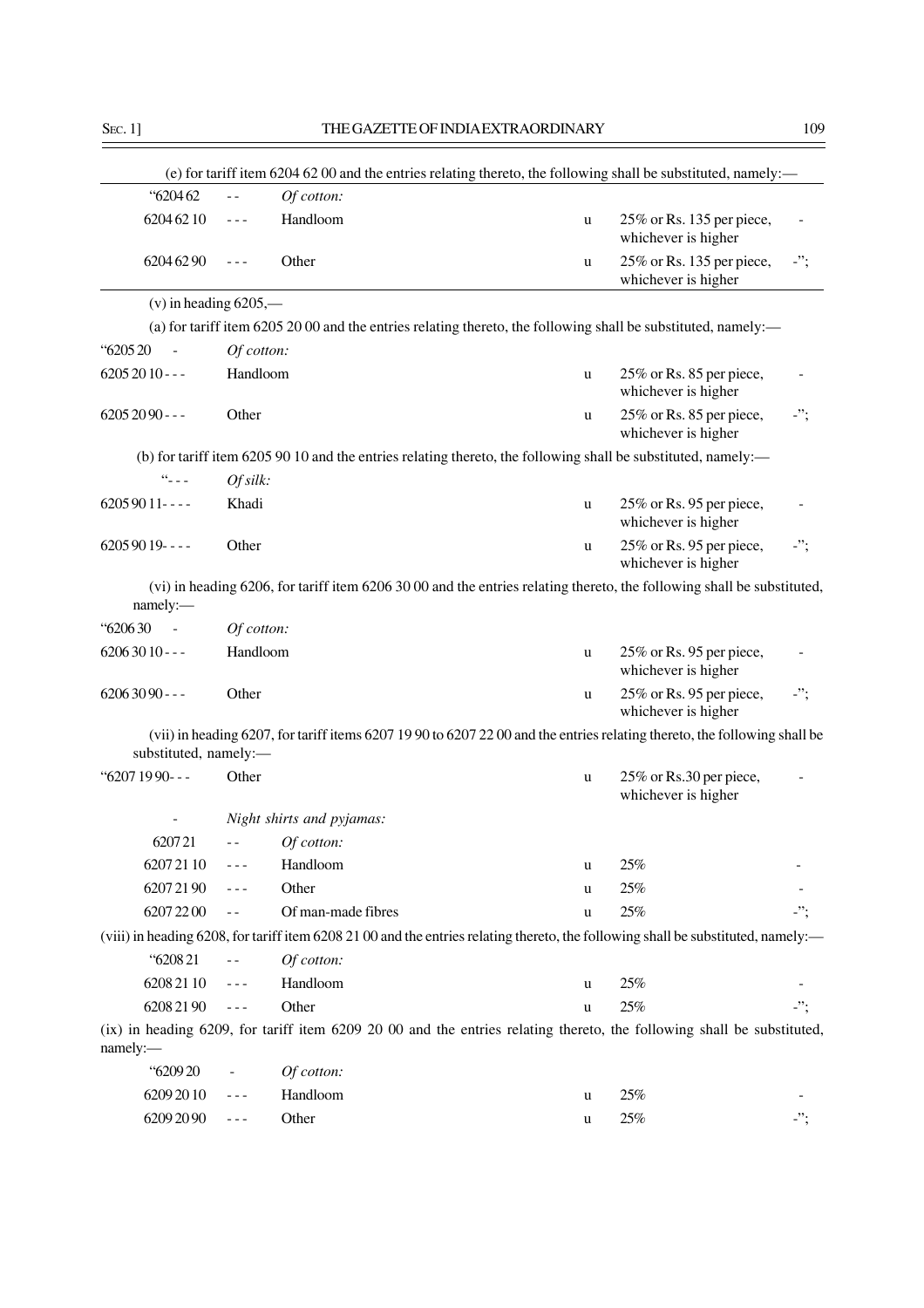| $(x)$ in heading 6211—   |                                                                                                                                                                                                                                                                                                                                                                                              |                                                                                                                          |   |     |          |
|--------------------------|----------------------------------------------------------------------------------------------------------------------------------------------------------------------------------------------------------------------------------------------------------------------------------------------------------------------------------------------------------------------------------------------|--------------------------------------------------------------------------------------------------------------------------|---|-----|----------|
|                          |                                                                                                                                                                                                                                                                                                                                                                                              | (a) for tariff item 6211 39 00 and the entries relating thereto, the following shall be substituted, namely:—            |   |     |          |
| $\frac{139}{21139}$      |                                                                                                                                                                                                                                                                                                                                                                                              | Of other textile materials:                                                                                              |   |     |          |
|                          | $\sim$ $\sim$ $\sim$                                                                                                                                                                                                                                                                                                                                                                         | Ofsilk:                                                                                                                  |   |     |          |
| $62113911$ ----          |                                                                                                                                                                                                                                                                                                                                                                                              | Handloom                                                                                                                 | u | 25% |          |
| $62113919$ ----          |                                                                                                                                                                                                                                                                                                                                                                                              | Other                                                                                                                    | u | 25% |          |
| 62113990                 | $\frac{1}{2} \frac{1}{2} \frac{1}{2} \frac{1}{2} \frac{1}{2} \frac{1}{2} \frac{1}{2} \frac{1}{2} \frac{1}{2} \frac{1}{2} \frac{1}{2} \frac{1}{2} \frac{1}{2} \frac{1}{2} \frac{1}{2} \frac{1}{2} \frac{1}{2} \frac{1}{2} \frac{1}{2} \frac{1}{2} \frac{1}{2} \frac{1}{2} \frac{1}{2} \frac{1}{2} \frac{1}{2} \frac{1}{2} \frac{1}{2} \frac{1}{2} \frac{1}{2} \frac{1}{2} \frac{1}{2} \frac{$ | Other                                                                                                                    | u | 25% | -":      |
|                          |                                                                                                                                                                                                                                                                                                                                                                                              | (b) after tariff item 6211 49 10 and the entries relating thereto, the following shall be inserted, namely:—             |   |     |          |
|                          | $\frac{1}{2}$ = $\frac{1}{2}$                                                                                                                                                                                                                                                                                                                                                                | Of silk:                                                                                                                 |   |     |          |
| $62114921$ ----          |                                                                                                                                                                                                                                                                                                                                                                                              | Khadi                                                                                                                    | u | 25% |          |
| $62114929$ ----          |                                                                                                                                                                                                                                                                                                                                                                                              | Other                                                                                                                    | u | 25% | $ \cdot$ |
|                          |                                                                                                                                                                                                                                                                                                                                                                                              | $(xi)$ in heading 6214, for tariff items 6214 20 20 and 6214 20 30 and the entries relating thereto, the following shall |   |     |          |
| be substituted, namely:— |                                                                                                                                                                                                                                                                                                                                                                                              |                                                                                                                          |   |     |          |
|                          | $66 - 16$                                                                                                                                                                                                                                                                                                                                                                                    | <i>Scarves:</i>                                                                                                          |   |     |          |
|                          |                                                                                                                                                                                                                                                                                                                                                                                              |                                                                                                                          |   |     |          |

| 62142021        | الداعات المستند                                                                                                                                                                                                                                                                                                                                                                                                                           | Khadi     | u | $25\%$ or Rs. 180 per piece,-                          |
|-----------------|-------------------------------------------------------------------------------------------------------------------------------------------------------------------------------------------------------------------------------------------------------------------------------------------------------------------------------------------------------------------------------------------------------------------------------------------|-----------|---|--------------------------------------------------------|
|                 |                                                                                                                                                                                                                                                                                                                                                                                                                                           |           |   | whichever is higher                                    |
| $62142029$ ---- |                                                                                                                                                                                                                                                                                                                                                                                                                                           | Other     | u | $25\%$ or Rs. 180 per piece,-<br>whichever is higher   |
|                 |                                                                                                                                                                                                                                                                                                                                                                                                                                           | Mufflers: |   |                                                        |
| 62142031        | $\sim$ $\sim$ $\sim$ $\sim$                                                                                                                                                                                                                                                                                                                                                                                                               | Khadi     | u | $25\%$ or Rs. 180 per piece,-<br>whichever is higher   |
| 6214 20 39      | $\mathcal{L}^{\mathcal{A}}\mathcal{A}^{\mathcal{B}}\mathcal{A}^{\mathcal{B}}\mathcal{A}^{\mathcal{B}}\mathcal{A}^{\mathcal{B}}\mathcal{A}^{\mathcal{B}}\mathcal{A}^{\mathcal{B}}\mathcal{A}^{\mathcal{B}}\mathcal{A}^{\mathcal{B}}\mathcal{A}^{\mathcal{B}}\mathcal{A}^{\mathcal{B}}\mathcal{A}^{\mathcal{B}}\mathcal{A}^{\mathcal{B}}\mathcal{A}^{\mathcal{B}}\mathcal{A}^{\mathcal{B}}\mathcal{A}^{\mathcal{B}}\mathcal{A}^{\mathcal{B$ | Other     | u | $25\%$ or Rs. 180 per piece,-";<br>whichever is higher |

(xii) in heading 6215, for tariff item 6215 10 00 and the entries relating thereto, the following shall be substituted, namely:—

| $\cdot$ 6215 10 | $\sim$                  | Of silk or silk waste: |                                                         |
|-----------------|-------------------------|------------------------|---------------------------------------------------------|
| $62151010$ ---  |                         | Khadi                  | $\mu$ 25% or Rs. 55 per piece, -<br>whichever is higher |
| 6215 10 90      | $\sim 100$ m $\sim 100$ | Other                  | u $25\%$ or Rs. 55 per piece,-";<br>whichever is higher |

(41) in Chapter 68,—

(i) in Note 1, in clause (b), for the words "paper coated with mica", the words "paper and paperboard coated with mica" shall be substituted;

(ii) in heading 6813, for sub-heading 6813 20, tariff items 6813 20 10 to 6813 89 00 and the entries relating thereto, the following shall be substituted, namely:—

| "681320  | $\blacksquare$                        | Containing asbestos:        |     |     |                                |
|----------|---------------------------------------|-----------------------------|-----|-----|--------------------------------|
| 68132010 | $\omega_{\rm c}$ and $\omega_{\rm c}$ | Brake lining and pads       | kg. | 15% |                                |
| 68132090 |                                       | Asbestos friction materials | kg. | 15% |                                |
|          | $\overline{\phantom{a}}$              | Not containing asbestos:    |     |     |                                |
| 68138100 | $\sim$ $\sim$                         | Brake linings and pads      | kg. | 15% |                                |
| 68138900 | $ -$                                  | Other                       | kg. | 15% | $\mathcal{L}^{\bullet\bullet}$ |

(42) in Chapter 70,—

(i) in sub-heading Note, for the figures "7013 91", the figures "7013 91 00" shall be substituted;

(ii) in heading 7005, in the entry in column (2) occurring against sub-heading 7005 21, for the words and brackets "*mass (body tinted) opacified*", the words and brackets "*mass (body tinted), opacified*" shall be substituted;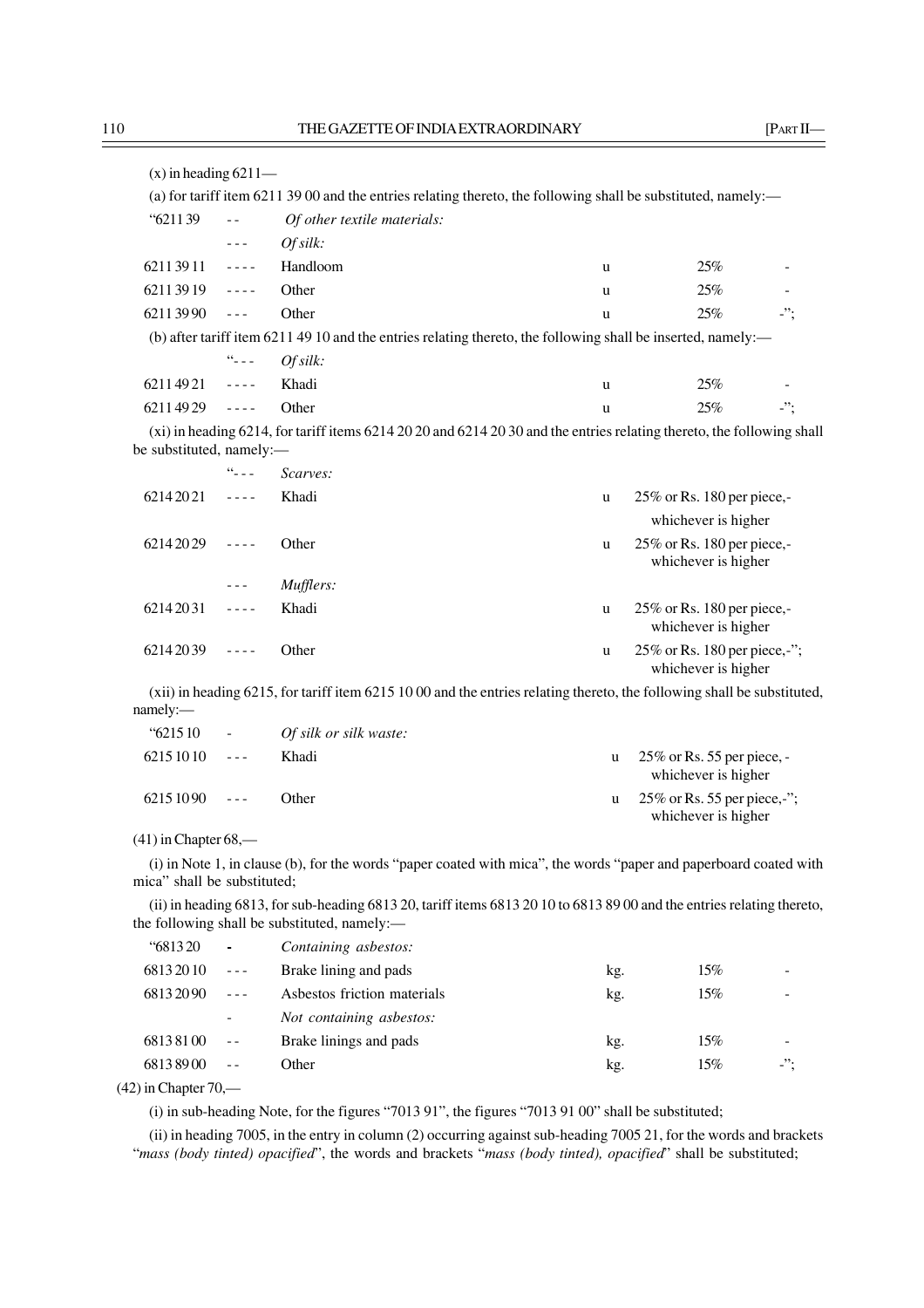(iii) in the entry in column (2) occurring against heading 7018, for the words "JEWELLERY, GLASS", the words "JEWELLERY; GLASS" shall be substituted;

## (43) in Chapter 71,—

(i) in heading 7103, for sub-heading 7103 10 and tariff items 7103 10 11 to 7103 99 90 and the entries relating thereto, the following shall be substituted, namely:—

| "710310"   |                                                                                                                                                                                                                                                                                                                                                                                              | Unworked or simply sawn or roughly shaped:       |     |        |  |
|------------|----------------------------------------------------------------------------------------------------------------------------------------------------------------------------------------------------------------------------------------------------------------------------------------------------------------------------------------------------------------------------------------------|--------------------------------------------------|-----|--------|--|
|            | - - -                                                                                                                                                                                                                                                                                                                                                                                        | Precious or semi-precious stones of "Beryl"      |     |        |  |
|            |                                                                                                                                                                                                                                                                                                                                                                                              | and "Chrysoberyl" mineralogical species:         |     |        |  |
| 71031031   | $\sim$ $\sim$ $\sim$ $\sim$                                                                                                                                                                                                                                                                                                                                                                  | Emerald                                          | kg. | 10%    |  |
| 71031032   | $\sim$ $\sim$ $\sim$ $\sim$                                                                                                                                                                                                                                                                                                                                                                  | Yellow/golden/pink/red/green beryl               | kg. | 10%    |  |
| 7103 10 33 | $\frac{1}{2} \frac{1}{2} \frac{1}{2} \frac{1}{2} \frac{1}{2} \frac{1}{2} \frac{1}{2} \frac{1}{2} \frac{1}{2} \frac{1}{2} \frac{1}{2} \frac{1}{2} \frac{1}{2} \frac{1}{2} \frac{1}{2} \frac{1}{2} \frac{1}{2} \frac{1}{2} \frac{1}{2} \frac{1}{2} \frac{1}{2} \frac{1}{2} \frac{1}{2} \frac{1}{2} \frac{1}{2} \frac{1}{2} \frac{1}{2} \frac{1}{2} \frac{1}{2} \frac{1}{2} \frac{1}{2} \frac{$ | Chrysoberyl (including chrysoberyl cat's eye)    | kg. | 10%    |  |
| 71031034   | $\sim$ $\sim$ $\sim$ $\sim$                                                                                                                                                                                                                                                                                                                                                                  | Alexandrite (including alexandrite cat's eye)    | kg. | 10%    |  |
| 71031039   | $\sim$ $\sim$ $\sim$ $\sim$                                                                                                                                                                                                                                                                                                                                                                  | Other                                            | kg. | 10%    |  |
|            | $- - -$                                                                                                                                                                                                                                                                                                                                                                                      | Precious or semi-precious stones of "Corundum"   |     |        |  |
|            |                                                                                                                                                                                                                                                                                                                                                                                              | and "Feldspar" mineralogical species:            |     |        |  |
| 71031041   | $\sim$ $\sim$ $\sim$ $\sim$                                                                                                                                                                                                                                                                                                                                                                  | Ruby                                             | kg. | 10%    |  |
| 71031042   | $\frac{1}{2} \frac{1}{2} \frac{1}{2} \frac{1}{2} \frac{1}{2} \frac{1}{2} \frac{1}{2} \frac{1}{2} \frac{1}{2} \frac{1}{2} \frac{1}{2} \frac{1}{2} \frac{1}{2} \frac{1}{2} \frac{1}{2} \frac{1}{2} \frac{1}{2} \frac{1}{2} \frac{1}{2} \frac{1}{2} \frac{1}{2} \frac{1}{2} \frac{1}{2} \frac{1}{2} \frac{1}{2} \frac{1}{2} \frac{1}{2} \frac{1}{2} \frac{1}{2} \frac{1}{2} \frac{1}{2} \frac{$ | Sapphire                                         | kg. | $10\%$ |  |
| 71031043   | $- - - -$                                                                                                                                                                                                                                                                                                                                                                                    | Moonstone                                        | kg. | 10%    |  |
| 71031049   | $\frac{1}{2} \frac{1}{2} \frac{1}{2} \frac{1}{2} \frac{1}{2} \frac{1}{2} \frac{1}{2} \frac{1}{2} \frac{1}{2} \frac{1}{2} \frac{1}{2} \frac{1}{2} \frac{1}{2} \frac{1}{2} \frac{1}{2} \frac{1}{2} \frac{1}{2} \frac{1}{2} \frac{1}{2} \frac{1}{2} \frac{1}{2} \frac{1}{2} \frac{1}{2} \frac{1}{2} \frac{1}{2} \frac{1}{2} \frac{1}{2} \frac{1}{2} \frac{1}{2} \frac{1}{2} \frac{1}{2} \frac{$ | Other                                            | kg. | $10\%$ |  |
|            | - - -                                                                                                                                                                                                                                                                                                                                                                                        | Precious or semi-precious stones of "Garnet"     |     |        |  |
|            |                                                                                                                                                                                                                                                                                                                                                                                              | and "Lazurite" mineralogical species:            |     |        |  |
| 71031051   | $\frac{1}{2} \frac{1}{2} \frac{1}{2} \frac{1}{2} \frac{1}{2} \frac{1}{2} \frac{1}{2} \frac{1}{2} \frac{1}{2} \frac{1}{2} \frac{1}{2} \frac{1}{2} \frac{1}{2} \frac{1}{2} \frac{1}{2} \frac{1}{2} \frac{1}{2} \frac{1}{2} \frac{1}{2} \frac{1}{2} \frac{1}{2} \frac{1}{2} \frac{1}{2} \frac{1}{2} \frac{1}{2} \frac{1}{2} \frac{1}{2} \frac{1}{2} \frac{1}{2} \frac{1}{2} \frac{1}{2} \frac{$ | Garnet                                           | kg. | 10%    |  |
| 71031052   | $\frac{1}{2} \frac{1}{2} \frac{1}{2} \frac{1}{2} \frac{1}{2} \frac{1}{2} \frac{1}{2} \frac{1}{2} \frac{1}{2} \frac{1}{2} \frac{1}{2} \frac{1}{2} \frac{1}{2} \frac{1}{2} \frac{1}{2} \frac{1}{2} \frac{1}{2} \frac{1}{2} \frac{1}{2} \frac{1}{2} \frac{1}{2} \frac{1}{2} \frac{1}{2} \frac{1}{2} \frac{1}{2} \frac{1}{2} \frac{1}{2} \frac{1}{2} \frac{1}{2} \frac{1}{2} \frac{1}{2} \frac{$ | Lapis-lazuli                                     | kg. | $10\%$ |  |
| 71031059   | $\frac{1}{2} \frac{1}{2} \frac{1}{2} \frac{1}{2} \frac{1}{2} \frac{1}{2} \frac{1}{2} \frac{1}{2} \frac{1}{2} \frac{1}{2} \frac{1}{2} \frac{1}{2} \frac{1}{2} \frac{1}{2} \frac{1}{2} \frac{1}{2} \frac{1}{2} \frac{1}{2} \frac{1}{2} \frac{1}{2} \frac{1}{2} \frac{1}{2} \frac{1}{2} \frac{1}{2} \frac{1}{2} \frac{1}{2} \frac{1}{2} \frac{1}{2} \frac{1}{2} \frac{1}{2} \frac{1}{2} \frac{$ | Other                                            | kg. | 10%    |  |
|            | $- - -$                                                                                                                                                                                                                                                                                                                                                                                      | Precious or semi-precious stones of "Prehnite"   |     |        |  |
|            |                                                                                                                                                                                                                                                                                                                                                                                              | and "Quartz" mineralogical species:              |     |        |  |
| 71031061   | $\frac{1}{2} \frac{1}{2} \frac{1}{2} \frac{1}{2} \frac{1}{2} \frac{1}{2} \frac{1}{2} \frac{1}{2} \frac{1}{2} \frac{1}{2} \frac{1}{2} \frac{1}{2} \frac{1}{2} \frac{1}{2} \frac{1}{2} \frac{1}{2} \frac{1}{2} \frac{1}{2} \frac{1}{2} \frac{1}{2} \frac{1}{2} \frac{1}{2} \frac{1}{2} \frac{1}{2} \frac{1}{2} \frac{1}{2} \frac{1}{2} \frac{1}{2} \frac{1}{2} \frac{1}{2} \frac{1}{2} \frac{$ | Prehnite                                         | kg. | $10\%$ |  |
| 71031062   | $- - - -$                                                                                                                                                                                                                                                                                                                                                                                    | Agate                                            | kg. | $10\%$ |  |
| 71031063   | $\frac{1}{2} \frac{1}{2} \frac{1}{2} \frac{1}{2} \frac{1}{2} \frac{1}{2} \frac{1}{2} \frac{1}{2} \frac{1}{2} \frac{1}{2} \frac{1}{2} \frac{1}{2} \frac{1}{2} \frac{1}{2} \frac{1}{2} \frac{1}{2} \frac{1}{2} \frac{1}{2} \frac{1}{2} \frac{1}{2} \frac{1}{2} \frac{1}{2} \frac{1}{2} \frac{1}{2} \frac{1}{2} \frac{1}{2} \frac{1}{2} \frac{1}{2} \frac{1}{2} \frac{1}{2} \frac{1}{2} \frac{$ | Aventurine                                       | kg. | 10%    |  |
| 71031064   | $\frac{1}{2} \frac{1}{2} \frac{1}{2} \frac{1}{2} \frac{1}{2} \frac{1}{2} \frac{1}{2} \frac{1}{2} \frac{1}{2} \frac{1}{2} \frac{1}{2} \frac{1}{2} \frac{1}{2} \frac{1}{2} \frac{1}{2} \frac{1}{2} \frac{1}{2} \frac{1}{2} \frac{1}{2} \frac{1}{2} \frac{1}{2} \frac{1}{2} \frac{1}{2} \frac{1}{2} \frac{1}{2} \frac{1}{2} \frac{1}{2} \frac{1}{2} \frac{1}{2} \frac{1}{2} \frac{1}{2} \frac{$ | Chalcedony                                       | kg. | 10%    |  |
| 71031069   | $- - - -$                                                                                                                                                                                                                                                                                                                                                                                    | Other                                            | kg. | $10\%$ |  |
|            | - - -                                                                                                                                                                                                                                                                                                                                                                                        | Precious or semi-precious stones of "Tourmaline" |     |        |  |
|            |                                                                                                                                                                                                                                                                                                                                                                                              | and "Zoisite" mineralogical species:             |     |        |  |
| 71031071   | $- - - -$                                                                                                                                                                                                                                                                                                                                                                                    | Tourmaline                                       | kg. | 10%    |  |
| 71031072   | ----                                                                                                                                                                                                                                                                                                                                                                                         | Tanzanite                                        | kg. | 10%    |  |
| 71031079   |                                                                                                                                                                                                                                                                                                                                                                                              | Other                                            | kg. | $10\%$ |  |
| 71031090   | - - -                                                                                                                                                                                                                                                                                                                                                                                        | Other                                            | kg. | $10\%$ |  |
|            |                                                                                                                                                                                                                                                                                                                                                                                              | Otherwise worked:                                |     |        |  |
| 710391     | $ -$                                                                                                                                                                                                                                                                                                                                                                                         | Ruby, sapphire and emeralds:                     |     |        |  |
| 71039110   | $- - -$                                                                                                                                                                                                                                                                                                                                                                                      | Ruby                                             | c/k | 10%    |  |
| 71039120   | $- - -$                                                                                                                                                                                                                                                                                                                                                                                      | Sapphire                                         | c/k | 10%    |  |
| 71039130   | $- - -$                                                                                                                                                                                                                                                                                                                                                                                      | Emeralds                                         | c/k | 10%    |  |
| 710399     | $ -$                                                                                                                                                                                                                                                                                                                                                                                         | Other:                                           |     |        |  |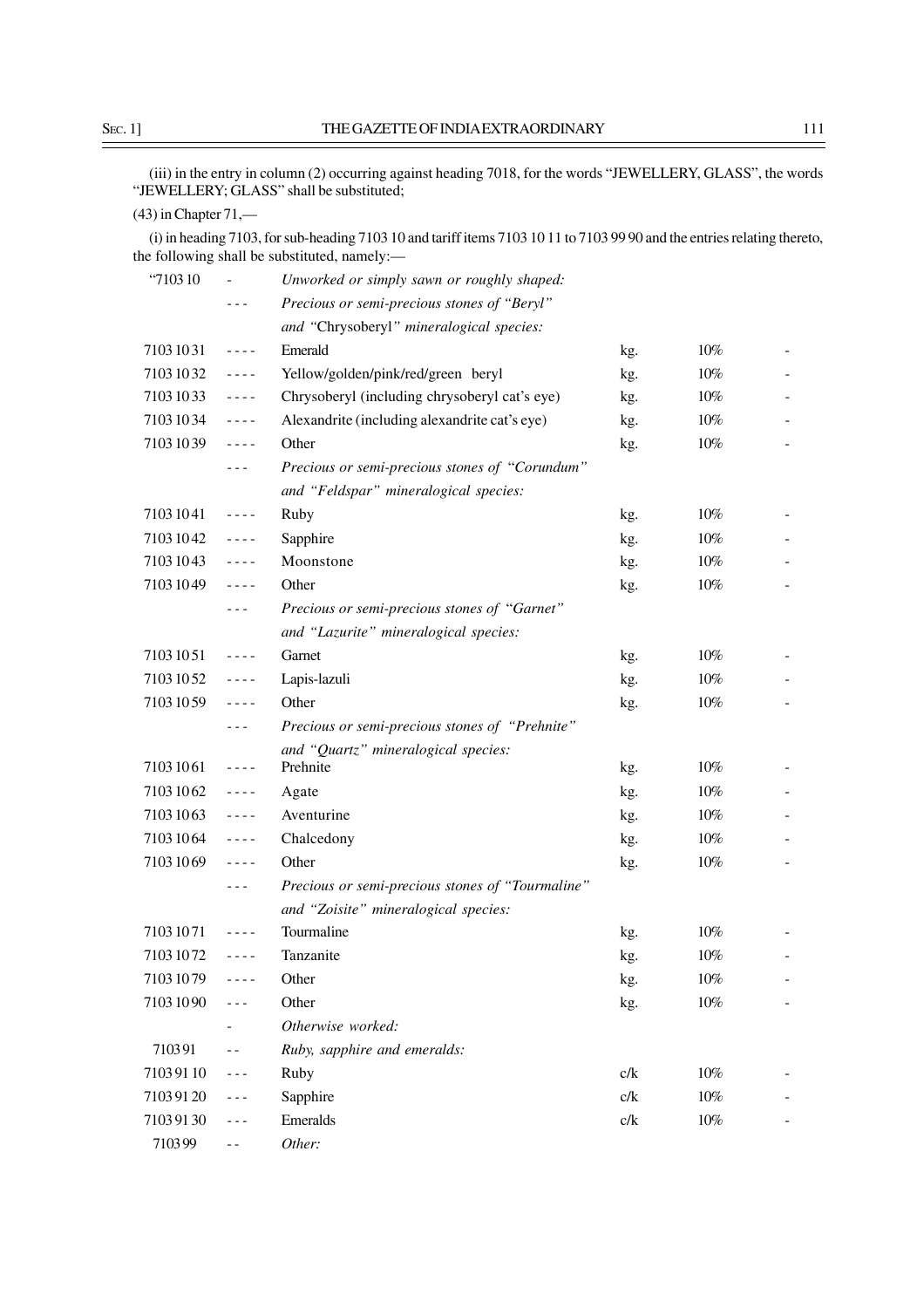|                           | $- - -$                                                                                                                                                                                                                                                                                                                                                                                      | Precious or semi-precious stones of "Beryl"                                                                            |     |        |     |
|---------------------------|----------------------------------------------------------------------------------------------------------------------------------------------------------------------------------------------------------------------------------------------------------------------------------------------------------------------------------------------------------------------------------------------|------------------------------------------------------------------------------------------------------------------------|-----|--------|-----|
|                           |                                                                                                                                                                                                                                                                                                                                                                                              | and "Chrysoberyl" mineralogical species, other                                                                         |     |        |     |
|                           |                                                                                                                                                                                                                                                                                                                                                                                              | than "Emerald":                                                                                                        |     |        |     |
| 71039911                  | $\frac{1}{2} \frac{1}{2} \frac{1}{2} \frac{1}{2} \frac{1}{2} \frac{1}{2} \frac{1}{2} \frac{1}{2} \frac{1}{2} \frac{1}{2} \frac{1}{2} \frac{1}{2} \frac{1}{2} \frac{1}{2} \frac{1}{2} \frac{1}{2} \frac{1}{2} \frac{1}{2} \frac{1}{2} \frac{1}{2} \frac{1}{2} \frac{1}{2} \frac{1}{2} \frac{1}{2} \frac{1}{2} \frac{1}{2} \frac{1}{2} \frac{1}{2} \frac{1}{2} \frac{1}{2} \frac{1}{2} \frac{$ | Yellow/golden/pink/red/green beryl                                                                                     | c/k | 10%    |     |
| 71039912                  | ----                                                                                                                                                                                                                                                                                                                                                                                         | Chrysoberyl (including chrysoberyl cat's eye)                                                                          | c/k | 10%    |     |
| 71039913                  | $\frac{1}{2} \frac{1}{2} \frac{1}{2} \frac{1}{2} \frac{1}{2} \frac{1}{2} \frac{1}{2} \frac{1}{2} \frac{1}{2} \frac{1}{2} \frac{1}{2} \frac{1}{2} \frac{1}{2} \frac{1}{2} \frac{1}{2} \frac{1}{2} \frac{1}{2} \frac{1}{2} \frac{1}{2} \frac{1}{2} \frac{1}{2} \frac{1}{2} \frac{1}{2} \frac{1}{2} \frac{1}{2} \frac{1}{2} \frac{1}{2} \frac{1}{2} \frac{1}{2} \frac{1}{2} \frac{1}{2} \frac{$ | Alexandrite (including alexandrite cat's eye)                                                                          | c/k | $10\%$ |     |
| 71039919                  | ----                                                                                                                                                                                                                                                                                                                                                                                         | Other                                                                                                                  | c/k | $10\%$ |     |
|                           | - - -                                                                                                                                                                                                                                                                                                                                                                                        | Precious or semi-precious stones of "Corundum"                                                                         |     |        |     |
|                           |                                                                                                                                                                                                                                                                                                                                                                                              | and "Feldspar" mineralogical species, other than                                                                       |     |        |     |
|                           |                                                                                                                                                                                                                                                                                                                                                                                              | "Ruby" and "Sapphire":                                                                                                 |     |        |     |
| 71039921                  | $\frac{1}{2} \frac{1}{2} \frac{1}{2} \frac{1}{2} \frac{1}{2} \frac{1}{2} \frac{1}{2} \frac{1}{2} \frac{1}{2} \frac{1}{2} \frac{1}{2} \frac{1}{2} \frac{1}{2} \frac{1}{2} \frac{1}{2} \frac{1}{2} \frac{1}{2} \frac{1}{2} \frac{1}{2} \frac{1}{2} \frac{1}{2} \frac{1}{2} \frac{1}{2} \frac{1}{2} \frac{1}{2} \frac{1}{2} \frac{1}{2} \frac{1}{2} \frac{1}{2} \frac{1}{2} \frac{1}{2} \frac{$ | Moonstone                                                                                                              | c/k | $10\%$ |     |
| 71039929                  | ----                                                                                                                                                                                                                                                                                                                                                                                         | Other                                                                                                                  | c/k | 10%    |     |
|                           | - - -                                                                                                                                                                                                                                                                                                                                                                                        | Precious or semi-precious stones of "Garnet"                                                                           |     |        |     |
|                           |                                                                                                                                                                                                                                                                                                                                                                                              | and "Lazurite" mineralogical species:                                                                                  |     |        |     |
| 71039931                  | $\frac{1}{2} \frac{1}{2} \frac{1}{2} \frac{1}{2} \frac{1}{2} \frac{1}{2} \frac{1}{2}$                                                                                                                                                                                                                                                                                                        | Garnet                                                                                                                 | c/k | 10%    |     |
| 71039932                  | ----                                                                                                                                                                                                                                                                                                                                                                                         | Lapis-lazuli                                                                                                           | c/k | $10\%$ |     |
| 71039939                  | $- - - -$                                                                                                                                                                                                                                                                                                                                                                                    | Other                                                                                                                  | c/k | 10%    |     |
|                           | - - -                                                                                                                                                                                                                                                                                                                                                                                        | Precious or semi-precious stones of "Prehnite"                                                                         |     |        |     |
|                           |                                                                                                                                                                                                                                                                                                                                                                                              | and "Quartz" mineralogical species:                                                                                    |     |        |     |
| 71039941                  | $- - - -$                                                                                                                                                                                                                                                                                                                                                                                    | Prehnite                                                                                                               | c/k | 10%    |     |
| 71039942                  | $\frac{1}{2} \frac{1}{2} \frac{1}{2} \frac{1}{2} \frac{1}{2} \frac{1}{2} \frac{1}{2} \frac{1}{2} \frac{1}{2} \frac{1}{2} \frac{1}{2} \frac{1}{2} \frac{1}{2} \frac{1}{2} \frac{1}{2} \frac{1}{2} \frac{1}{2} \frac{1}{2} \frac{1}{2} \frac{1}{2} \frac{1}{2} \frac{1}{2} \frac{1}{2} \frac{1}{2} \frac{1}{2} \frac{1}{2} \frac{1}{2} \frac{1}{2} \frac{1}{2} \frac{1}{2} \frac{1}{2} \frac{$ | Agate                                                                                                                  | c/k | 10%    |     |
| 71039943                  | $\frac{1}{2} \frac{1}{2} \frac{1}{2} \frac{1}{2} \frac{1}{2} \frac{1}{2} \frac{1}{2} \frac{1}{2} \frac{1}{2} \frac{1}{2} \frac{1}{2} \frac{1}{2} \frac{1}{2} \frac{1}{2} \frac{1}{2} \frac{1}{2} \frac{1}{2} \frac{1}{2} \frac{1}{2} \frac{1}{2} \frac{1}{2} \frac{1}{2} \frac{1}{2} \frac{1}{2} \frac{1}{2} \frac{1}{2} \frac{1}{2} \frac{1}{2} \frac{1}{2} \frac{1}{2} \frac{1}{2} \frac{$ | Aventurine                                                                                                             | c/k | 10%    |     |
| 71039944                  | ----                                                                                                                                                                                                                                                                                                                                                                                         | Chalcedony                                                                                                             | c/k | 10%    |     |
| 71039949                  | - - - -                                                                                                                                                                                                                                                                                                                                                                                      | Other                                                                                                                  | c/k | 10%    |     |
|                           |                                                                                                                                                                                                                                                                                                                                                                                              | Precious or semi-precious stones of "Tourmaline"                                                                       |     |        |     |
|                           |                                                                                                                                                                                                                                                                                                                                                                                              | and "Zoisite" mineralogical species:                                                                                   |     |        |     |
| 71039951                  | $- - - - -$                                                                                                                                                                                                                                                                                                                                                                                  | Tourmaline                                                                                                             | c/k | 10%    |     |
| 71039952                  | ----                                                                                                                                                                                                                                                                                                                                                                                         | Tanzanite                                                                                                              | c/k | 10%    |     |
| 71039959                  | ----                                                                                                                                                                                                                                                                                                                                                                                         | Other                                                                                                                  | c/k | 10%    |     |
| 71039990                  | $- - -$                                                                                                                                                                                                                                                                                                                                                                                      | Other                                                                                                                  | c/k | 10%    | ".  |
|                           |                                                                                                                                                                                                                                                                                                                                                                                              | (ii) in heading 7104, for tariff item 7104 20 00 and the entries relating thereto, the following shall be substituted, |     |        |     |
| namely:                   |                                                                                                                                                                                                                                                                                                                                                                                              |                                                                                                                        |     |        |     |
| "710420                   | $\equiv$                                                                                                                                                                                                                                                                                                                                                                                     | Other, unworked or simply sawn or roughly shaped:                                                                      |     |        |     |
| 7104 2010                 | $\omega = \omega$                                                                                                                                                                                                                                                                                                                                                                            | Laboratory-created or laboratory grown or                                                                              | kg. | $10\%$ |     |
|                           |                                                                                                                                                                                                                                                                                                                                                                                              | manmade or cultured or synthetic diamonds                                                                              |     |        |     |
| 71042090                  | $\sim$ $\sim$ $\sim$                                                                                                                                                                                                                                                                                                                                                                         | Other                                                                                                                  | kg. | $10\%$ | -"; |
| $(iii)$ in heading 7106,— |                                                                                                                                                                                                                                                                                                                                                                                              |                                                                                                                        |     |        |     |
|                           |                                                                                                                                                                                                                                                                                                                                                                                              | (a) for tariff item 7106 91 00 and the entries relating thereto, the following shall be substituted, namely:—          |     |        |     |
| "710691                   | $\sim$ $-$                                                                                                                                                                                                                                                                                                                                                                                   | Unwrought:                                                                                                             |     |        |     |
| 71069110                  | $\frac{1}{2} \frac{1}{2} \frac{1}{2} \frac{1}{2} \frac{1}{2} \frac{1}{2} \frac{1}{2} \frac{1}{2} \frac{1}{2} \frac{1}{2} \frac{1}{2} \frac{1}{2} \frac{1}{2} \frac{1}{2} \frac{1}{2} \frac{1}{2} \frac{1}{2} \frac{1}{2} \frac{1}{2} \frac{1}{2} \frac{1}{2} \frac{1}{2} \frac{1}{2} \frac{1}{2} \frac{1}{2} \frac{1}{2} \frac{1}{2} \frac{1}{2} \frac{1}{2} \frac{1}{2} \frac{1}{2} \frac{$ | Grains                                                                                                                 | kg. | 12.5%  |     |
| 71069190                  | $\omega = \omega$                                                                                                                                                                                                                                                                                                                                                                            | Other                                                                                                                  | kg. | 12.5%  |     |
|                           |                                                                                                                                                                                                                                                                                                                                                                                              | (b) after tariff item 7106 92 10 and the entries relating thereto, the following shall be inserted, namely:—           |     |        |     |
| $\cdot$ 7106 92 20        | $\sim$ $ -$                                                                                                                                                                                                                                                                                                                                                                                  | Bar                                                                                                                    | kg. | 12.5%  | -"; |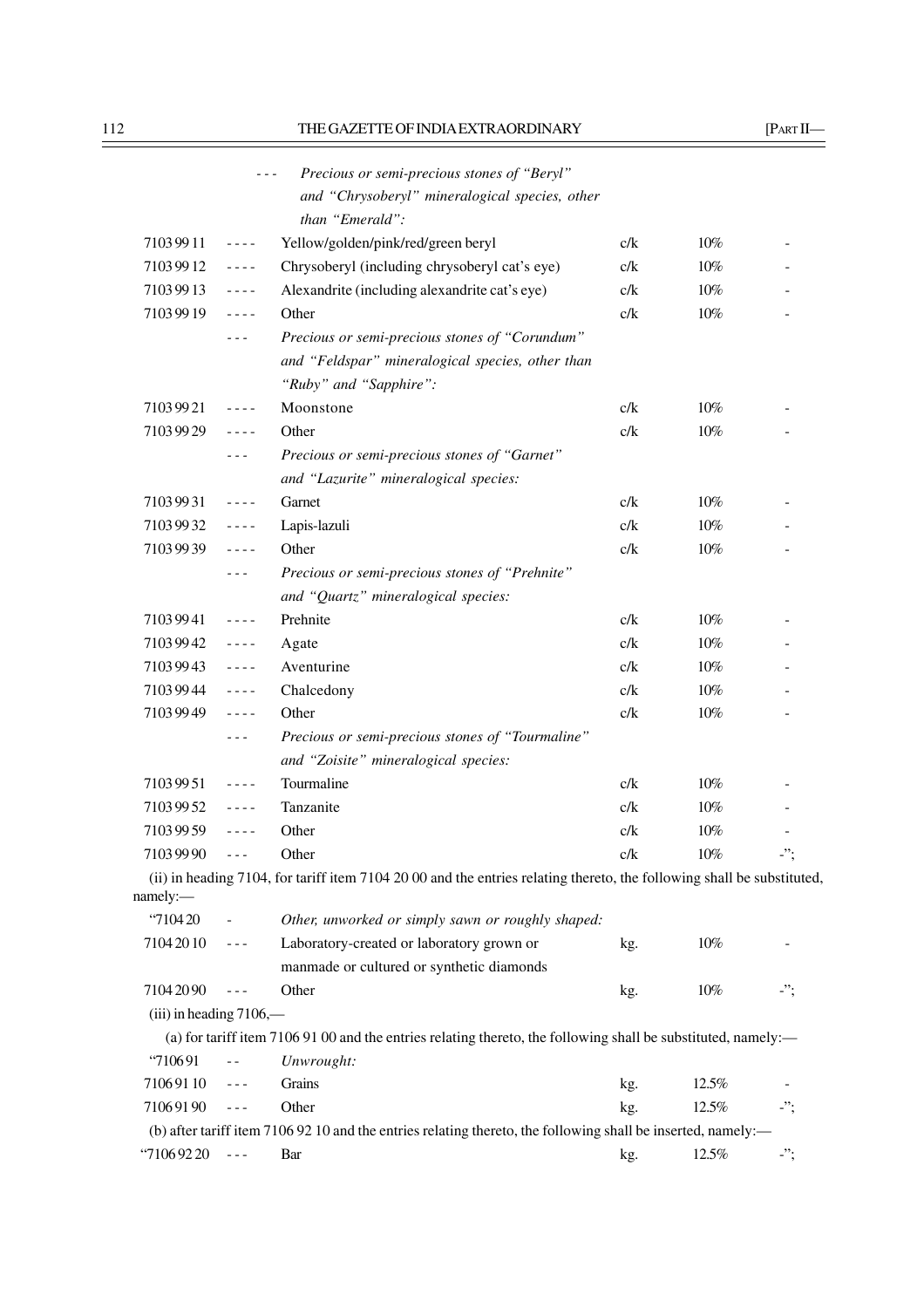(44) in Chapter 72, in heading 7222, for the entry in column (2) occurring after the entry against tariff item 7222 20 19, the following shall be substituted, namely:—

"- - - *Other:";*

(45) in Chapter 73, in heading 7304,—

(i) for the entry in column (2) occurring against tariff item 7304 22 00, the following shall be substituted, namely:— "-- Drill pipe of stainless steel";

(ii) for the entry in column (2) occurring against tariff item 7304 23 90, the following shall be substituted, namely:— "--- Other";

(iii) for the entry in column (2) occurring after the entry against tariff item 7304 49 00, the following shall be substituted, namely:—

Other, of circular cross section, of alloy steel:";

(46) in Chapter 74, in heading 7404,—

(i) for tariff item 7404 00 21 and the entries relating thereto, the following shall be substituted, namely:—

"7404 00 21  $\cdots$  Empty or discharged cartridges of all bores kg. 5%  $\cdots$ "; and sizes, including the following: clean fired 70/30 brass shells free of bullets, iron and any other foreign material covered by ISRI code word 'Lake'; clean muffled (popped) 70/30 brass shells free of bullets, iron and any other foreign material covered by ISRI code word 'Lamb' ";

(ii) in the entry in column (2) occurring against tariff item 7404 00 22, the portion beginning with the words "manganese bronze solids" and ending with the words "code word 'Lamb';" shall be omitted;

(iii) for tariff item 7404 00 23 and the entries relating thereto, the following shall be substituted, namely:—

| $\cdot$ 7404 00 24 | Bronze scrap, including the following: manganese | kg. | 5%    |            |
|--------------------|--------------------------------------------------|-----|-------|------------|
|                    | bronze solids covered ISRI code word 'Parch';    |     |       |            |
|                    | High lead bronze solids and borings covered by   |     |       |            |
|                    | ISRI code word 'Elias'                           |     |       |            |
| 7404 00 25         | Copper nickel scrap, including the following:    | kg. | $5\%$ | $\cdot$ "; |
|                    | new cupro nickel clips and solids covered by     |     |       |            |
|                    | ISRI code word 'Dandy'; cupro nickel solids      |     |       |            |
|                    | covered by ISRI code word 'Daunt'; soldered      |     |       |            |
|                    | cupro-nickel solids covered by ISRI code word    |     |       |            |
|                    | 'Delta'; cupro nickel spinnings, turnings,       |     |       |            |
|                    | borings covered by ISRI code word 'Decoy';";     |     |       |            |

(47) in Chapter 75, in heading 7503, in the entry in column (2) occurring against tariff item 7503 00 10, the portion beginning with the words "new cupro nickel clips" and ending with the words "code word 'Depth';" shall be omitted;

(48) in Chapter 76, in heading 7602, in the entry in column (2) occurring against tariff item 7602 00 10,—

(i) the words and letters "Sweated aluminium covered by ISRI code word 'Throb';" shall be omitted;

(ii) the words and letters "Aluminium drosses, spatterns, spellings, skimmings and sweepings covered by ISRI code word 'Thirl';" shall be omitted;

(49) in Chapter 78, in heading 7802, in the entry in column (2) occurring against tariff item 7802 00 10,—

(i) the words and letters "lead covered copper cable covered by ISRI code word 'Relay';" shall be omitted;